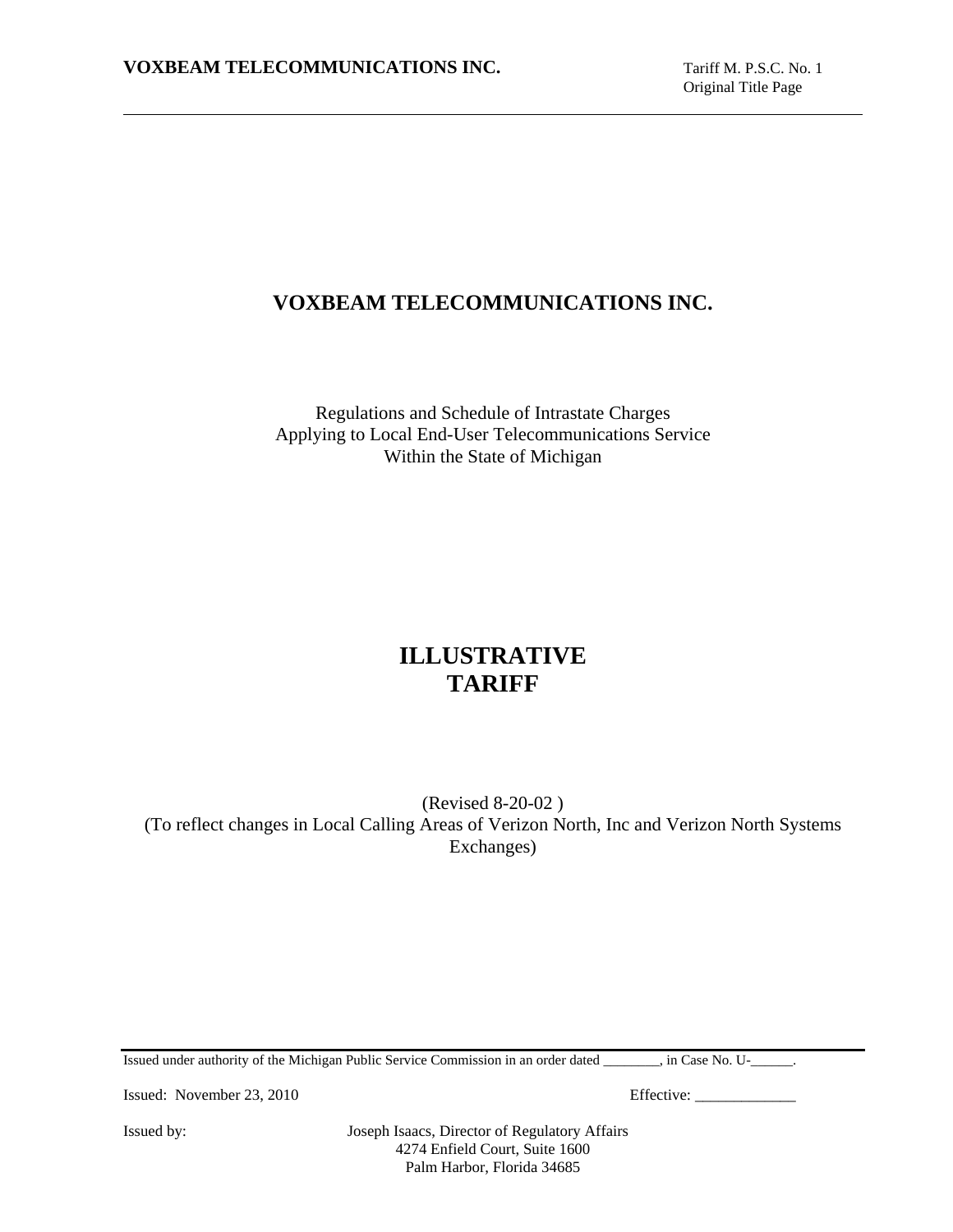# **TABLE OF CONTENTS**

| <b>PREFACE</b>                                                                      |                                                                                          |
|-------------------------------------------------------------------------------------|------------------------------------------------------------------------------------------|
|                                                                                     |                                                                                          |
|                                                                                     | EXPLANATION OF SYMBOLS, REFERENCE MARKS, AND<br>ABBREVIATIONS OF TECHNICAL TERMS USED IN |
|                                                                                     |                                                                                          |
|                                                                                     |                                                                                          |
|                                                                                     |                                                                                          |
| 2.1<br>2.2<br>2.3<br>2.4<br>2.5<br>2.6<br>2.7<br>2.8<br>2.9<br>2.10<br>2.11<br>2.12 |                                                                                          |
| 2.13                                                                                |                                                                                          |

Issued under authority of the Michigan Public Service Commission in an order dated \_\_\_\_\_\_\_\_, in Case No. U-\_\_\_\_\_\_.

Issued: November 23, 2010 Effective: \_\_\_\_\_\_\_\_\_\_\_\_\_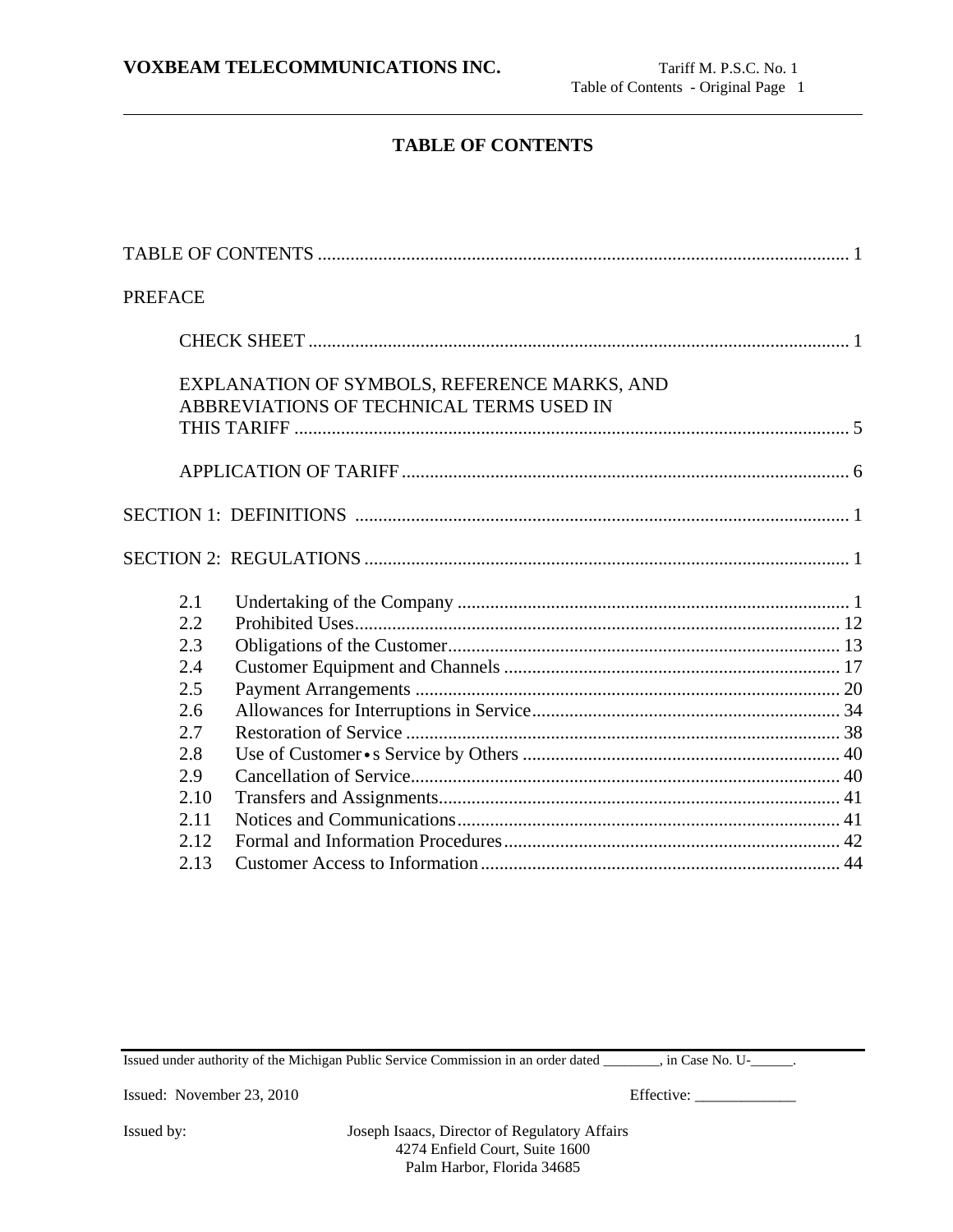# **TABLE OF CONTENTS (cont'd)**

| 3.1  |                                                                    |
|------|--------------------------------------------------------------------|
| 3.2  |                                                                    |
| 3.3  |                                                                    |
| 3.4  |                                                                    |
| 3.5  |                                                                    |
| 3.6  |                                                                    |
| 3.7  |                                                                    |
| 3.8  |                                                                    |
| 3.9  |                                                                    |
|      |                                                                    |
| 4.1  |                                                                    |
| 4.2  |                                                                    |
| 4.3  |                                                                    |
| 4.4  |                                                                    |
| 4.5  |                                                                    |
| 4.6  |                                                                    |
| 4.7  |                                                                    |
| 4.8  |                                                                    |
| 4.9  |                                                                    |
| 4.10 |                                                                    |
|      |                                                                    |
| 5.1  |                                                                    |
| 5.2  | Local Calling Areas • Traditional Ameritech Michigan Exchanges  17 |
| 5.3  |                                                                    |
| 5.4  |                                                                    |
| 5.5  |                                                                    |

Issued under authority of the Michigan Public Service Commission in an order dated \_\_\_\_\_\_\_\_, in Case No. U-\_\_\_\_\_\_.

Issued: November 23, 2010 Effective: \_\_\_\_\_\_\_\_\_\_\_\_\_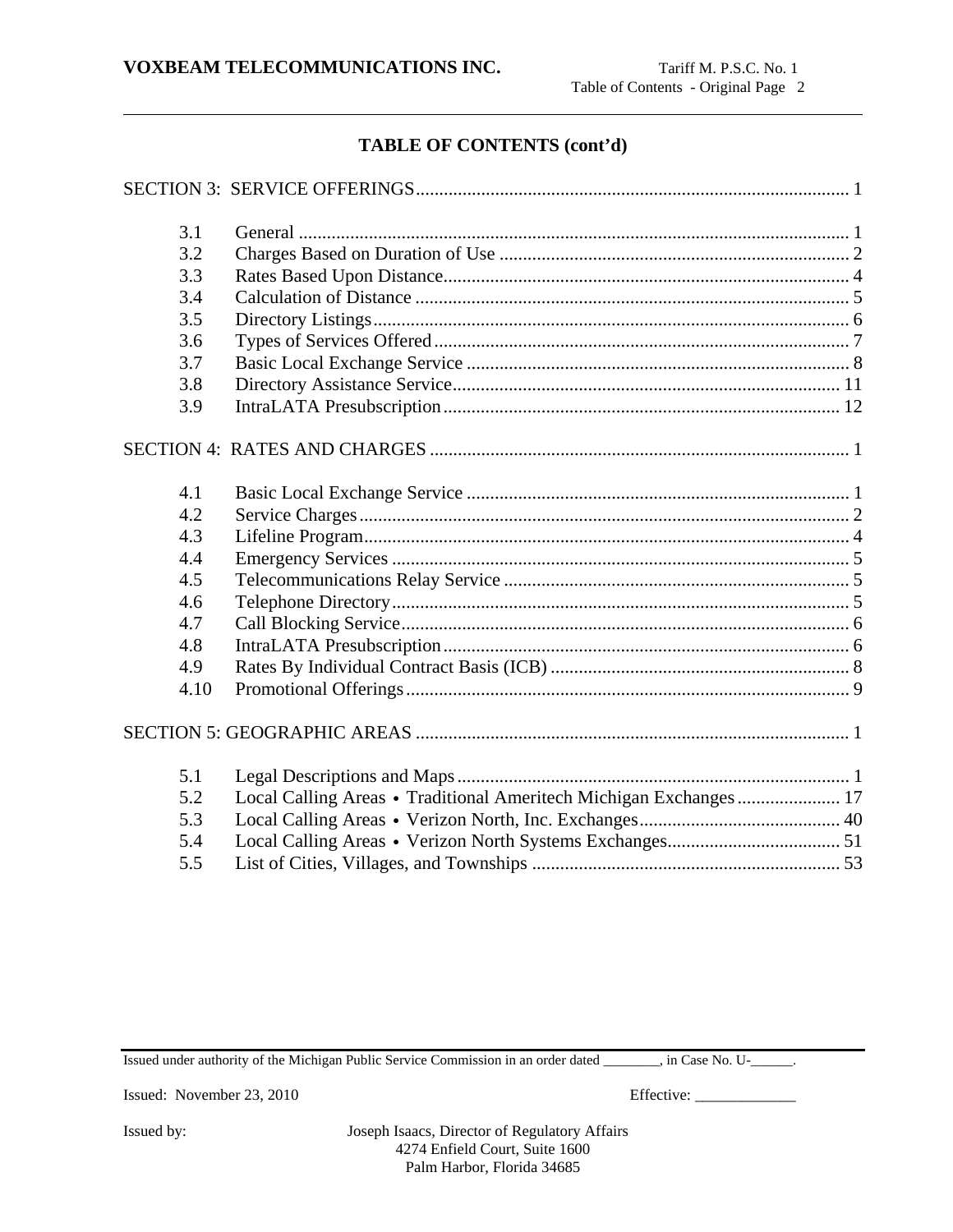# **CHECK SHEET**

The pages of this tariff, as listed below, are effective as of the date shown. Sheets with the effective date blank are effective as of \_\_\_\_\_\_, the original effective date of this tariff. Revised sheets contain all changes from the original tariff that are in effect as of the date indicated.

| <b>SECTION</b> | PAGE   | <b>REVISION</b> | <b>EFFECTIVE DATE</b> |
|----------------|--------|-----------------|-----------------------|
| Preface        | Page 1 | Original        | 00/00/00              |
| Preface        | Page 2 | Original        | 00/00/00              |

Etc.

Or you can use the statement 'Check sheets will be added to final tariff' on this page.in your application.

A final tariff must list each page in the tariff individually.

Issued under authority of the Michigan Public Service Commission in an order dated \_\_\_\_\_\_\_\_, in Case No. U-\_\_\_\_\_\_.

Issued: November 23, 2010 Effective: \_\_\_\_\_\_\_\_\_\_\_\_\_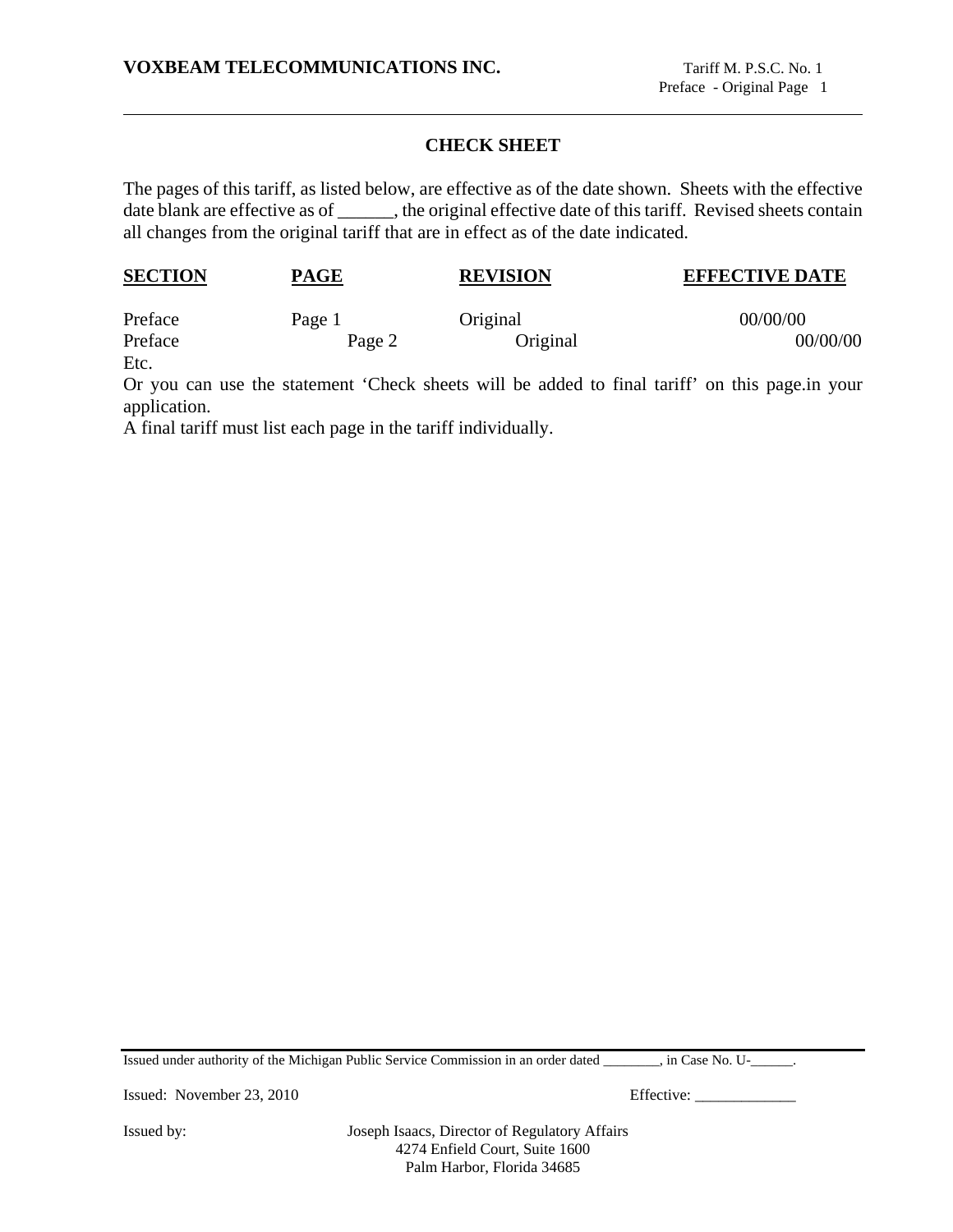# **EXPLANATION OF SYMBOLS, REFERENCE MARKS, AND ABBREVIATIONS OF TECHNICAL TERMS USED IN THIS TARIFF**

The following symbols shall be used in this tariff for the purpose indicated below:

- C To signify changed regulation.
- D To signify discontinued rate or regulation.
- I To signify increased rate.
- N To signify new rate or regulation.
- R To signify reduced rate.

Issued under authority of the Michigan Public Service Commission in an order dated \_\_\_\_\_\_\_\_, in Case No. U-\_\_\_\_\_\_.

Issued: November 23, 2010 Effective: \_\_\_\_\_\_\_\_\_\_\_\_\_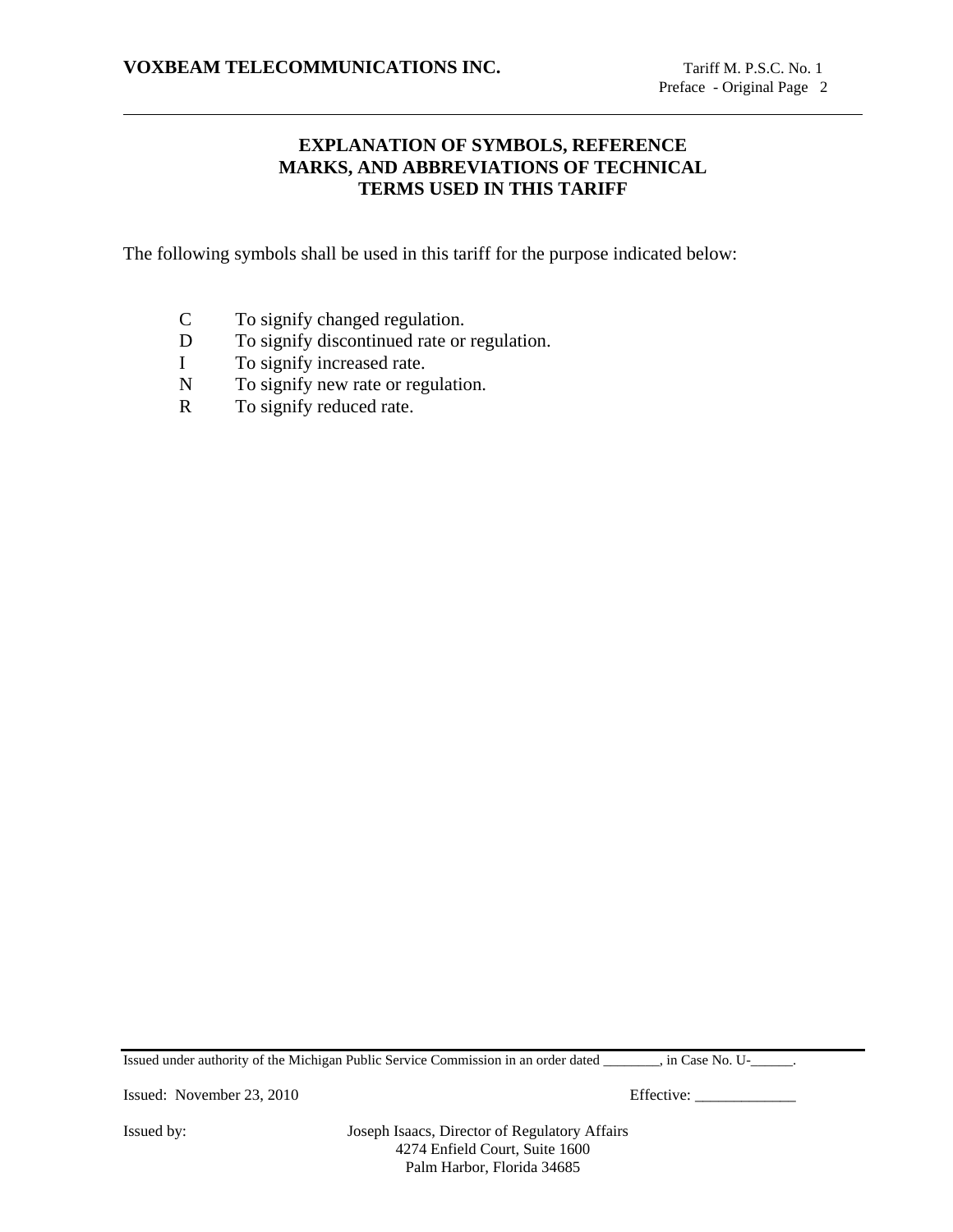# **APPLICATION OF TARIFF**

This tariff sets forth the service offerings, rates, terms and conditions applicable to the furnishing of intrastate end-user telecommunications services by VOXBEAM TELECOMMUNICATIONS INC., hereinafter referred to as the Company, to customers within the State of Michigan.

Issued under authority of the Michigan Public Service Commission in an order dated \_\_\_\_\_\_\_\_, in Case No. U-\_\_\_\_\_\_.

Issued: November 23, 2010 Effective: \_\_\_\_\_\_\_\_\_\_\_\_\_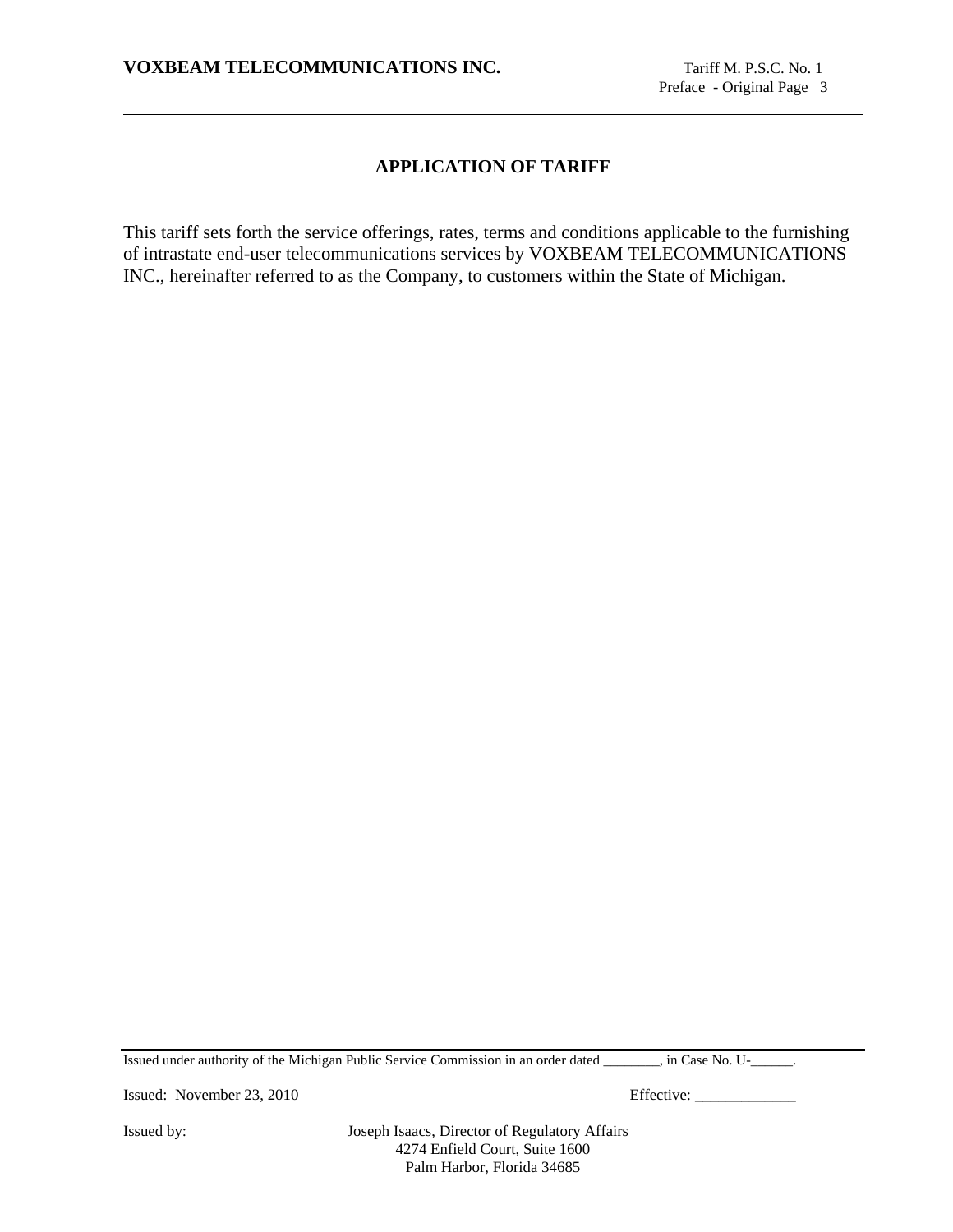# **SECTION 1 - DEFINITIONS**

**Authorized User** - A person, firm, corporation or other entity who is authorized by the Customer to be connected to the service of the Customer under the terms and regulations of this tariff.

**Available Usage Balance** - The amount of usage remaining on a Debit Account at any particular point in time. Each Debit Account begins with an initial usage amount which is depleted as services provided by the Company are utilized by the Customer.

**Business Service** - A switched network service that provides for dial station communications that is described as a business or commercial rate.

**Business Customer** - A Business Customer is a Customer who subscribes to the Company•s Service(s) and whose primary use of the Service is of a business, professional, institutional, or otherwise occupational nature.

**Company** - Used throughout this tariff to refer to VOXBEAM TELECOMMUNICATIONS INC., unless otherwise clearly indicated by the context.

**Debit Account** - An account which consists of a pre-paid usage balance depleted on a real time basis during each Debit Service Call.

Issued under authority of the Michigan Public Service Commission in an order dated \_\_\_\_\_\_\_\_, in Case No. U-\_\_\_\_\_\_.

Issued: November 23, 2010 Effective: \_\_\_\_\_\_\_\_\_\_\_\_\_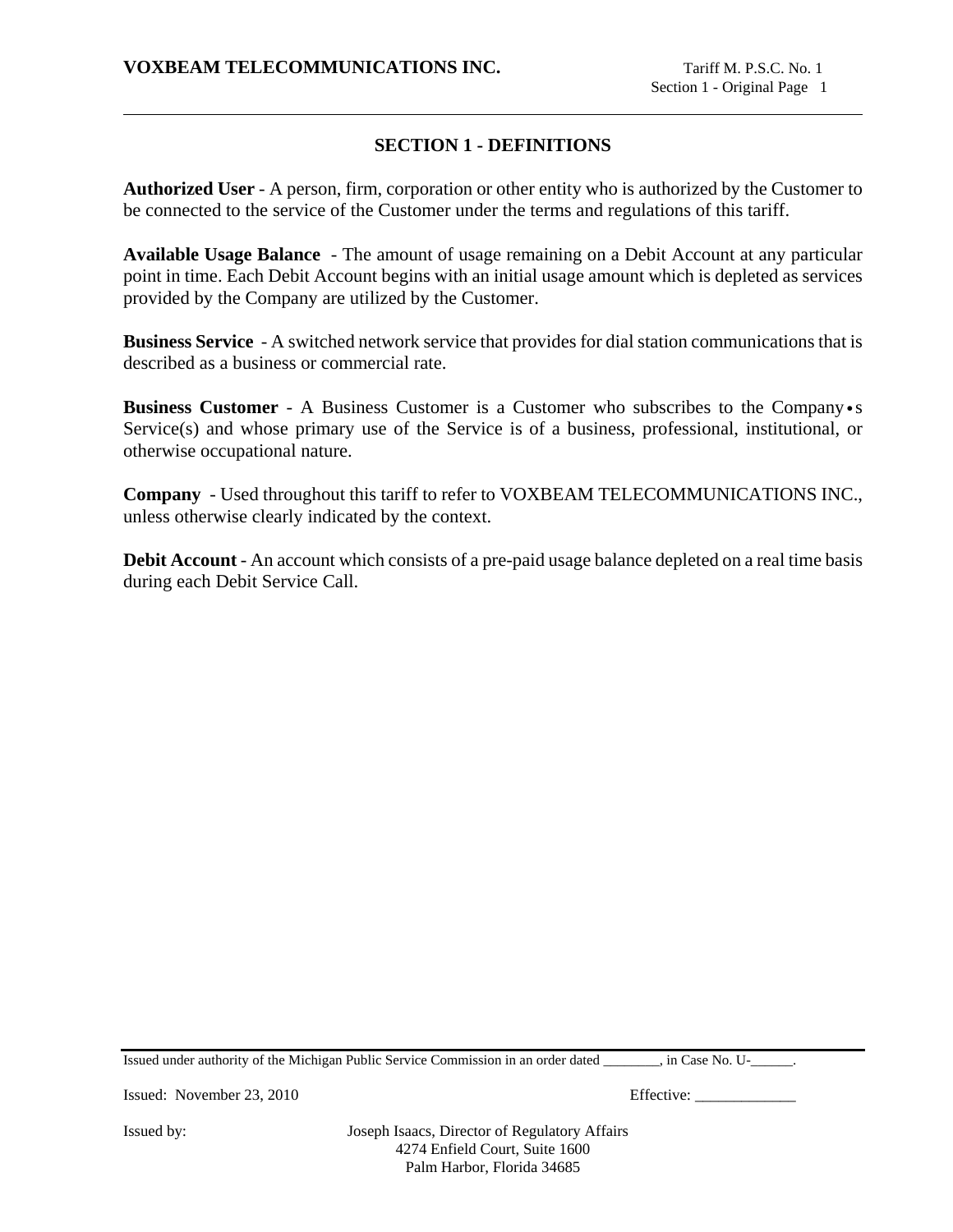# **SECTION 1 – DEFINITIONS (cont'd)**

**End User** - Any person, firm, corporation, partnership or other entity which uses the services of the Company under the provisions and regulations of this tariff. The End User is responsible for payment unless the charges for the services utilized are accepted and paid by another Customer.

**Holidays** - Holidays observed by the Company as specified in this tariff.

**LATA** - Means the local access and transport area as defined in *United States v American Telephone and Telegraph Co., 569 F.Supp. 990 (D.D.C. 1983).*

**Personal Account Code** - A pre-defined series of numbers to be dialed by the Customer or Authorized User upon access to the Carrier's network which identifies the Debit Account from which charges for service shall be debited and which validates the caller's authorization to use the services provided.

**Renewal** - A method of replenishing a Debit Account's Available Usage Balance with additional minutes of use as authorized and paid for by the Customer.

**Residential Customer -** A Residential Customer is a person to whom telecommunications services are furnished by the Company predominantly for personal or domestic purposes at the person•s dwelling.

**Switched Access** - A method for reaching the Company through the local switched network whereby the End User uses standard business or residential local lines.

Issued under authority of the Michigan Public Service Commission in an order dated \_\_\_\_\_\_\_\_, in Case No. U-\_\_\_\_\_\_.

Issued: November 23, 2010 Effective: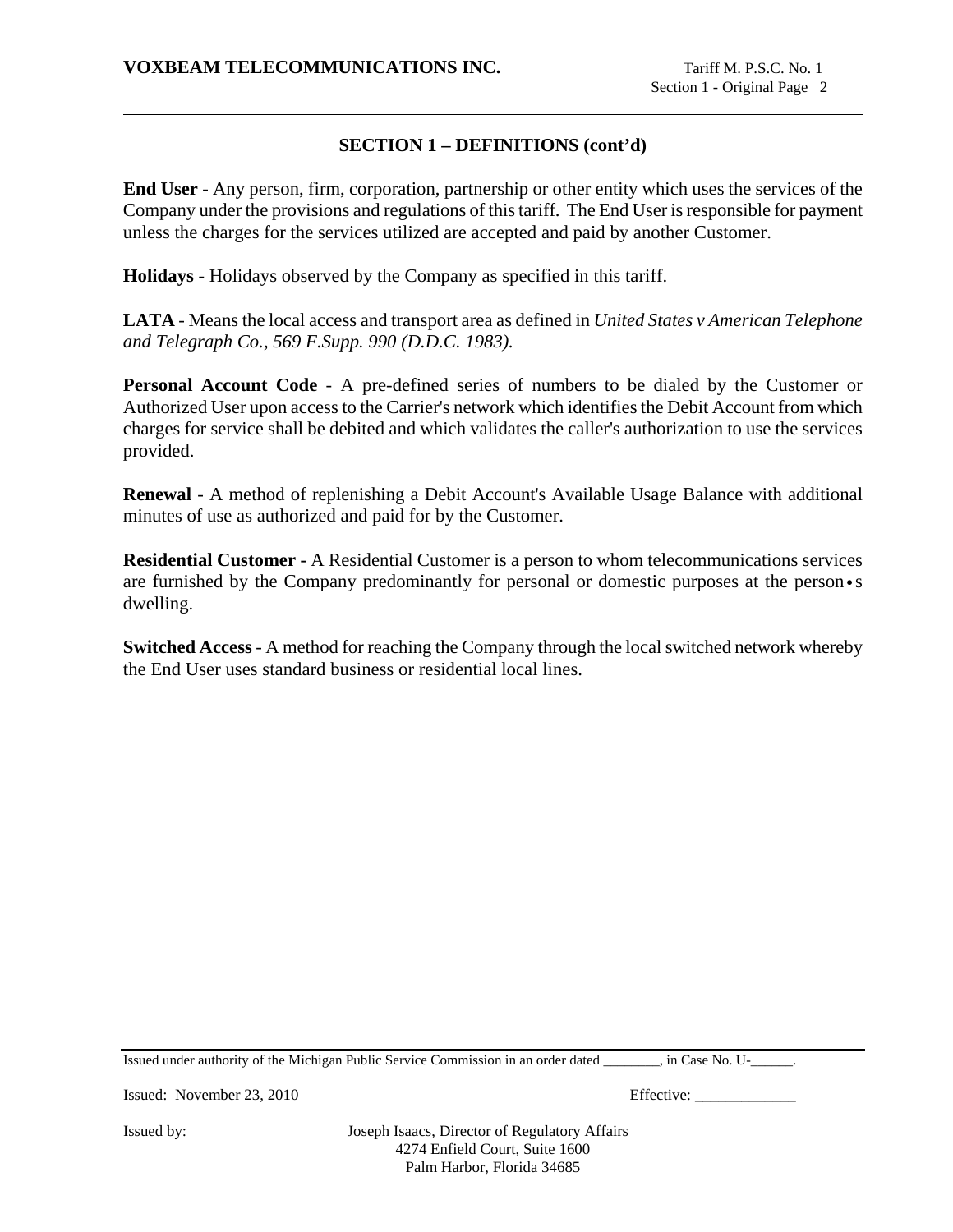# **2.1 Undertaking of the Company**

#### **2.1.1 Scope**

The Company undertakes to furnish communications service pursuant to the terms of this tariff in connection with the provision of an access line and usage within a local calling area for the transmission of high quality, 2-way interactive switched voice or data communications between points within the State of Michigan.

Customers and users may use services and facilities provided under this tariff to obtain access to services offered by other service providers. The Company is responsible under this tariff only for the services and facilities provided hereunder, and it assumes no responsibility for any service provided by any other entity that purchases access to the Company network in order to originate or terminate its own services, or to communicate with its own customers.

#### **2.1.2 Shortage of Equipment or Facilities**

- (A) The Company reserves the right to limit or to allocate the use of existing facilities, or of additional facilities offered by the Company, when necessary because of lack of facilities, or due to some other cause beyond the Company's control.
- (B) The furnishing of service under this tariff is subject to the availability on a continuing basis of all the necessary facilities and is limited to the capacity of the Company's facilities as well as facilities the Company may obtain from other carriers to furnish service from time to time as required at the sole discretion of the Company.

Issued under authority of the Michigan Public Service Commission in an order dated \_\_\_\_\_\_\_\_, in Case No. U-\_\_\_\_\_\_.

Issued: November 23, 2010 Effective: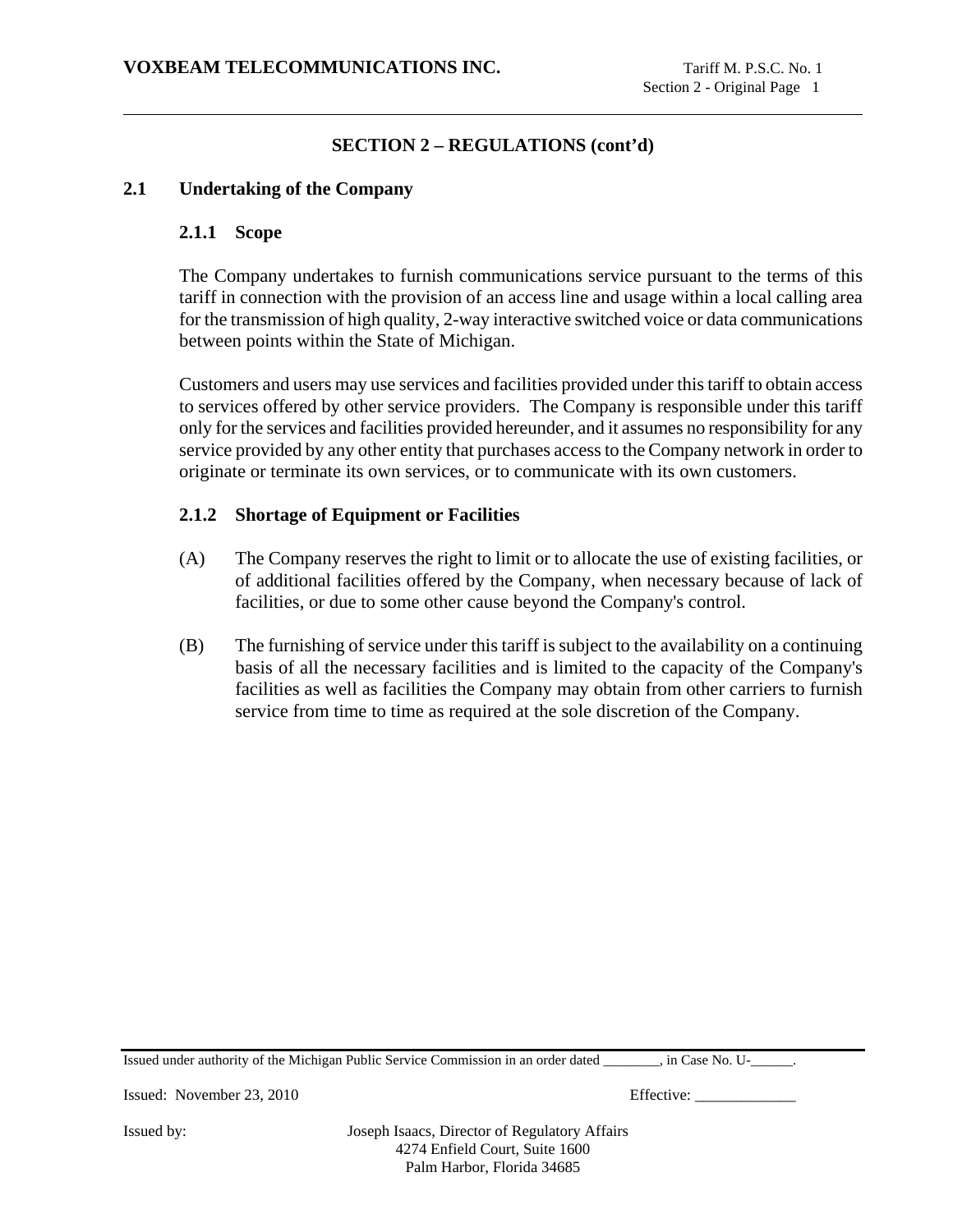# **2.1 Undertaking of the Company (cont'd)**

#### **2.1.3 Terms and Conditions**

- (A) Business Service is provided on the basis of a minimum period of at least one month, 24-hours per day. For the purpose of computing charges in this tariff, a month is considered to have 30 days.
- (B) Business Customers may be required to enter into written service orders which shall contain or reference a specific description of the service ordered, the rates to be charged, the duration of the services, and the terms and conditions in this tariff. Business Customers will also be required to execute any other documents as may be reasonably requested by the Company.
- (C) At the expiration of the initial term specified in each Service Order, or in any extension thereof, service shall continue on a month-to-month basis at the then current rates unless terminated by either party upon 30 days' written notice. Any termination shall not relieve the Business Customer of its obligation to pay any charges incurred under the service order and this tariff prior to termination. The rights and obligations which by their nature extend beyond the termination of the term of the service order shall survive such termination.

Issued under authority of the Michigan Public Service Commission in an order dated \_\_\_\_\_\_\_\_, in Case No. U-\_\_\_\_\_\_.

Issued: November 23, 2010 Effective: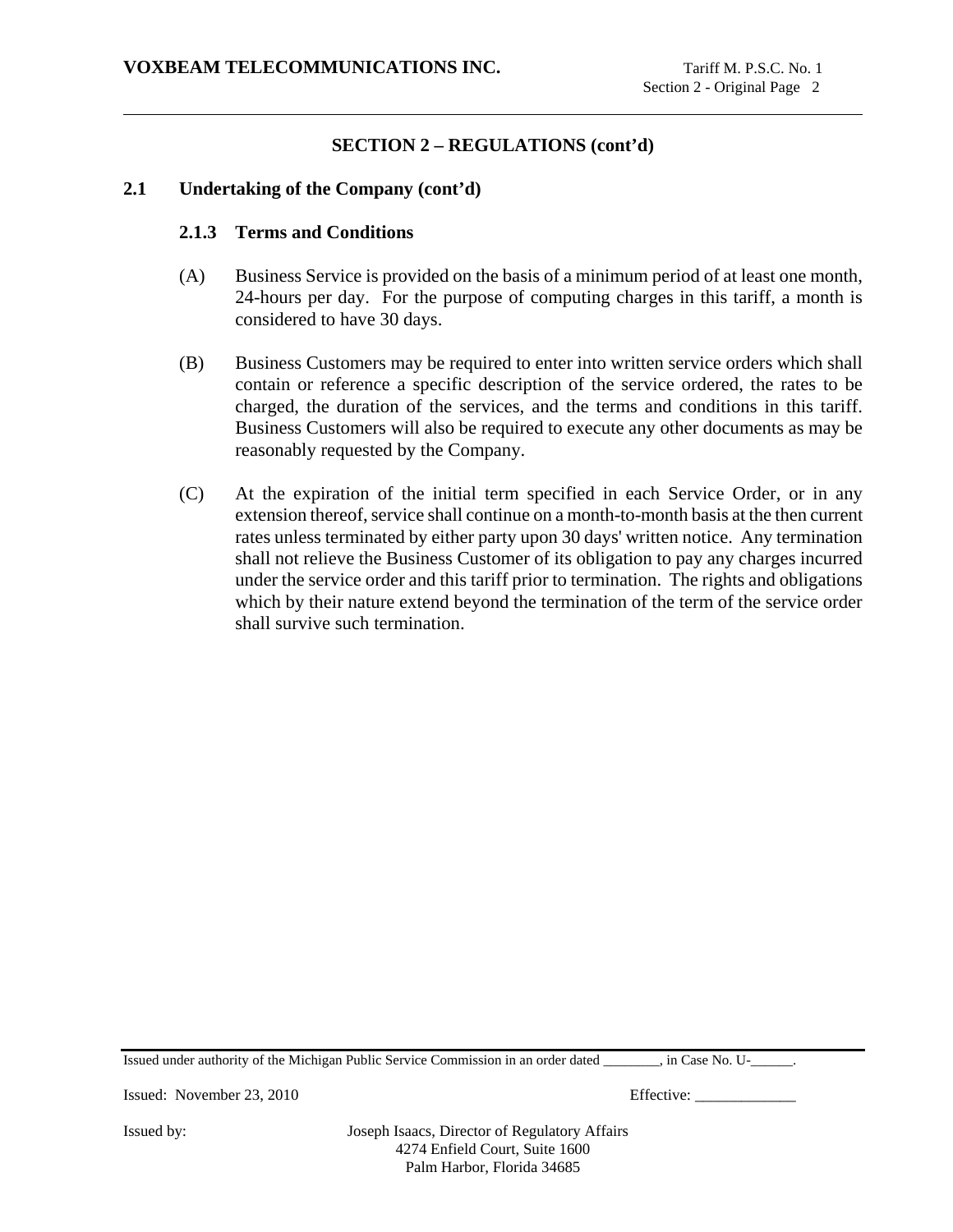# **2.1 Undertaking of the Company (cont'd)**

# **2.1.3 Terms and Conditions (cont'd)**

- (D) Service may be terminated upon written notice to the Customer if:
	- (1) the Customer is using the service in violation of this tariff; or
	- (2) the Customer is using the service in violation of the law.
- (E) This tariff shall be interpreted and governed by the laws of the State of Michigan regardless of its choice of laws provision.
- (F) No other telecommunications provider may interfere with the right of any person or entity to obtain service directly from the Company. No person or entity shall be required to make any payment, incur any penalty, monetary or otherwise, or purchase any services in order to have the right to obtain service directly from the Company.
- (G) To the extent that either the Company or any other telephone company exercises control over available cable pairs, conduit, duct space, raceways, or other facilities needed by the other to reach a person or entity, the party exercising such control shall make them available to the other on terms equivalent to those under which the Company makes similar facilities under its control available to its customers. At the reasonable request of either party, the Company and the other telephone company shall join the attempt to obtain from the owner of the property access for the other party to serve a person or entity.

Issued under authority of the Michigan Public Service Commission in an order dated \_\_\_\_\_\_\_\_, in Case No. U-\_\_\_\_\_\_.

Issued: November 23, 2010 Effective: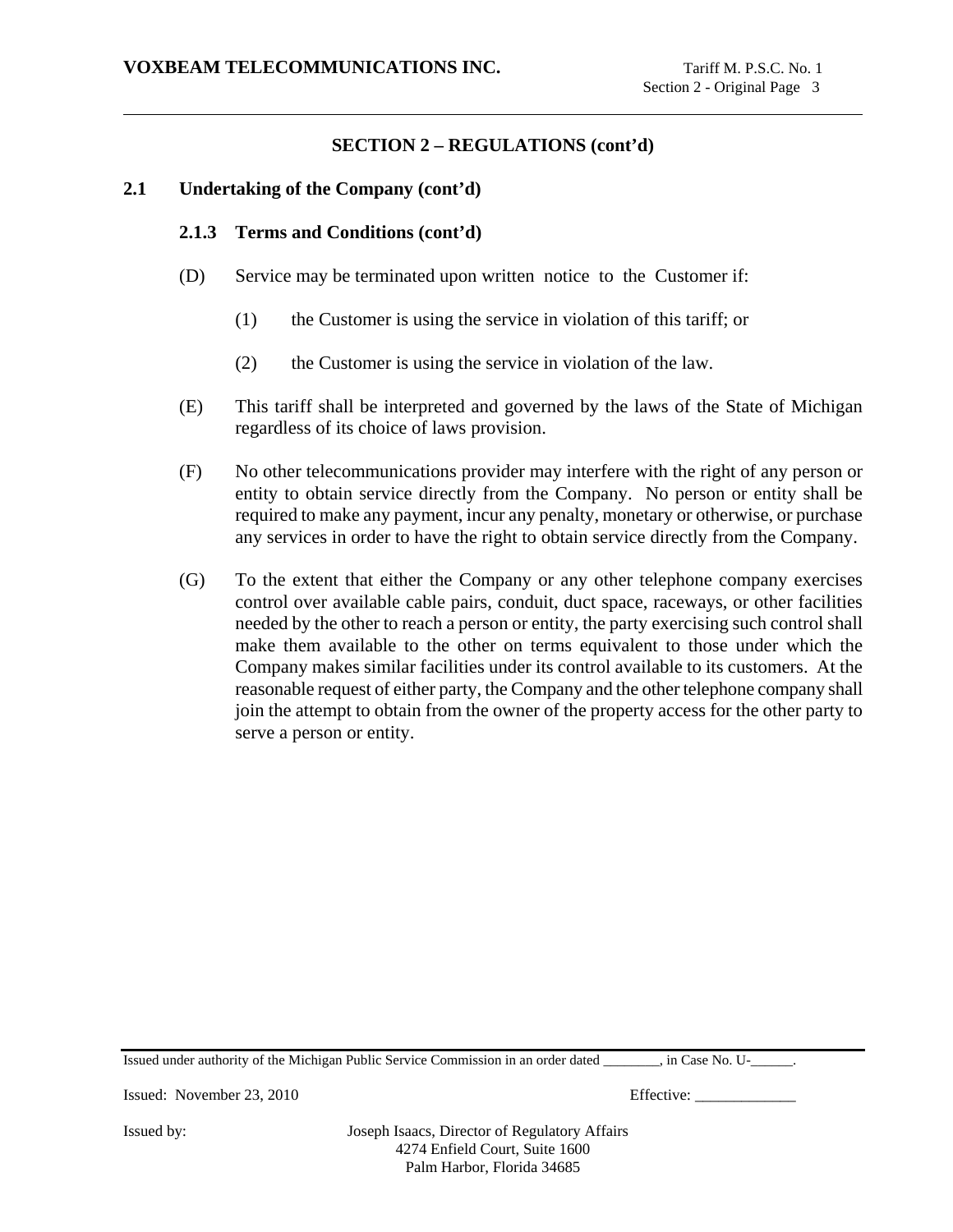# **2.1 Undertaking of the Company (cont'd)**

# **2.1.4 Liability of the Company**

- (A) The liability of the Company for damages arising out of the furnishing of its Services, including but not limited to mistakes, omissions, interruptions, delays, or errors, or other defects, representations, or use of these services or arising out of the failure to furnish the service, whether caused by acts or omission, shall be limited to the extension of allowances for interruption as set forth in 2.6. The extension of such allowances for interruption shall be the sole remedy of the Customer and the sole liability of the Company. The Company will not be liable for any direct, indirect, incidental, special, consequential, exemplary or punitive damages to Customer as a result of any Company service, equipment or facilities, or the acts or omissions or negligence of the Company's employees or agents.
- (B) The Company shall not be liable for any delay or failure of performance or equipment due to causes beyond its control, including but not limited to: acts of God, fire, flood, explosion or other catastrophes; any law, order, regulation, direction, action, or request of the United States Government or any state and local governments having or claiming jurisdiction over the Company, or of any department, agency, commission, bureau, corporation, or other instrumentality of any one or more of these federal, state, or local governments, or of any civil or military authority; national emergencies; insurrections; riots; wars; unavailability of rights-of-way or materials; or strikes, lockouts, work stoppages, or other labor difficulties when it does not involve the company•s employees.

Issued under authority of the Michigan Public Service Commission in an order dated \_\_\_\_\_\_\_\_, in Case No. U-\_\_\_\_\_\_.

Issued: November 23, 2010 Effective: \_\_\_\_\_\_\_\_\_\_\_\_\_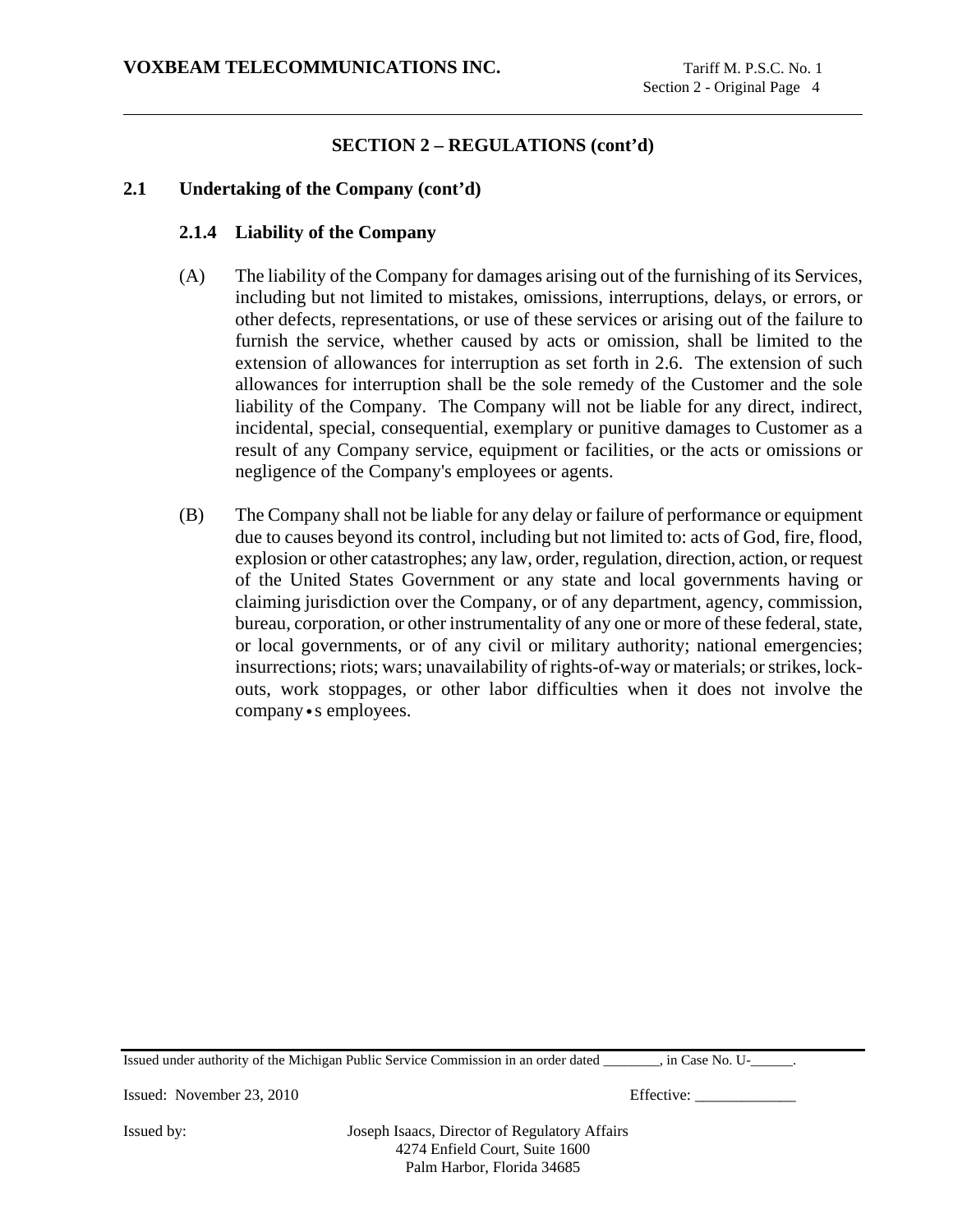# **2.1 Undertaking of the Company (cont'd)**

### **2.1.4 Liability of the Company (cont'd)**

- (C) The Company shall not be liable for any act or omission of any entity furnishing to the Company or to the Company's Customers facilities or equipment used for or with the services the Company offers.
- (D) The Company shall not be liable for any damages or losses due to the fault or negligence of the Customer or due to the failure or malfunction of Customer-provided equipment or facilities.
- (E) Explosive Atmosphere. The Company does not guarantee nor make any warranty with respect to installations it provides for use in an explosive atmosphere. The Customer indemnifies and holds the Company harmless from any and all loss, claims, demands, suits, or other action, or any liability whatsoever, whether suffered, made, instituted, or asserted by any other party or person(s), and for any loss, damage, or destruction of any property, whether owned by the Customer or others, caused or claimed to have been caused directly or indirectly by the installation, operation, failure to operate, maintenance, removal presence, condition, location, or use of any installation so provided. The Company reserves the right to require each Business Customer to sign an agreement acknowledging acceptance of the provisions of this section 2.1.4(E) as a condition precedent to such installations.

Issued under authority of the Michigan Public Service Commission in an order dated \_\_\_\_\_\_\_\_, in Case No. U-\_\_\_\_\_\_.

Issued: November 23, 2010 Effective: \_\_\_\_\_\_\_\_\_\_\_\_\_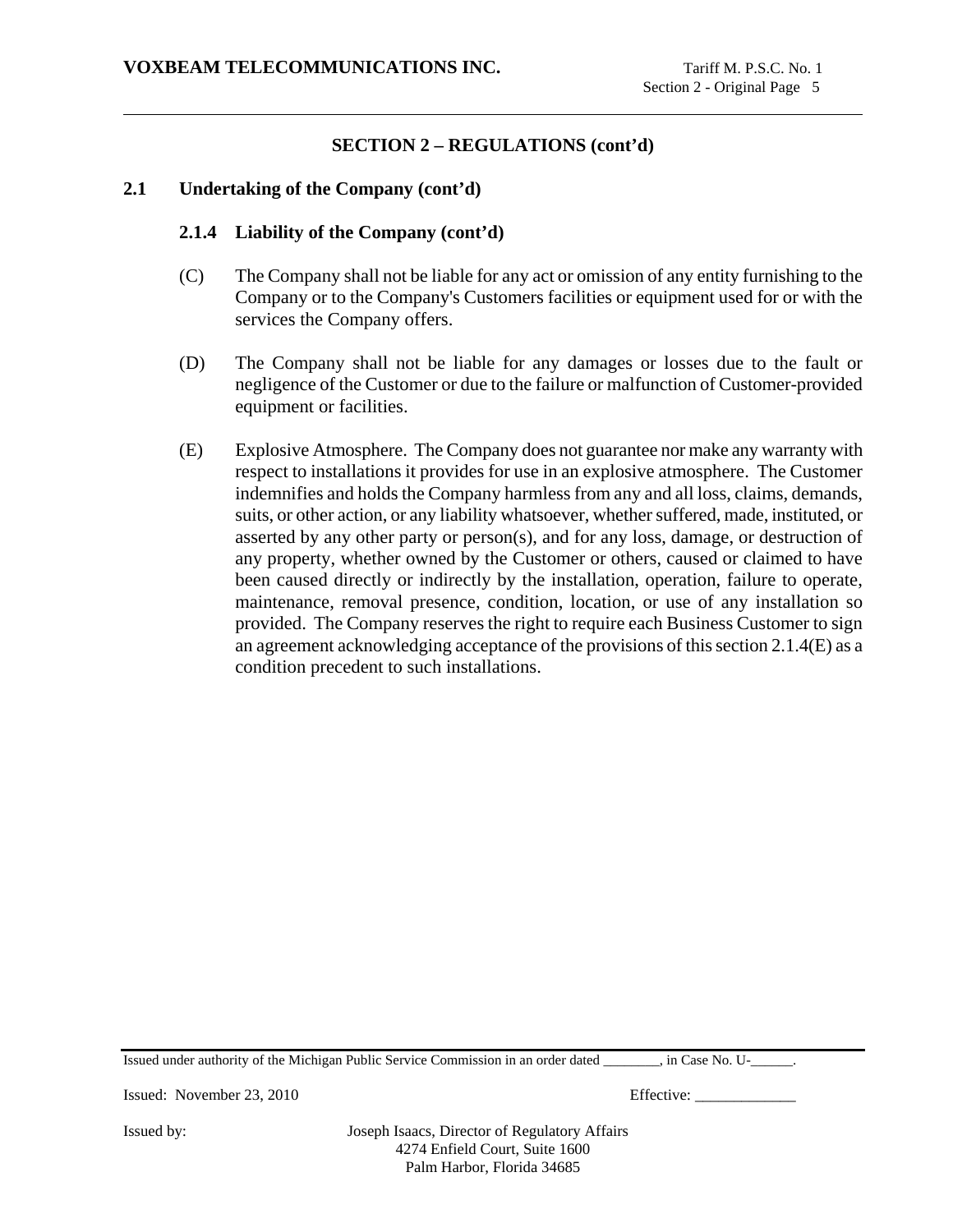### **2.1 Undertaking of the Company (cont'd)**

### **2.1.4 Liability of the Company (cont'd)**

- (F) The Company is not liable for any defacement of or damage to Customer premises resulting from the furnishing of services or equipment on such premises or the installation or removal thereof, unless such defacement or damage is caused by negligence or willful misconduct of the Company's agents or employees.
- (G) The Company shall be indemnified, defended and held harmless by the Customer against any claim, loss or damage arising from Customer's use of services, involving claims for libel, slander, invasion of privacy, or infringement of copyright arising from the Customer's own communications.
- **(H) THE COMPANY MAKES NO WARRANTIES OR REPRESENTATIONS, EXPRESS OR IMPLIED EITHER IN FACT OR BY OPERATION OF LAW, STATUTORY OR OTHERWISE, INCLUDING WARRANTIES OF MERCHANTABILITY OR FITNESS FOR A PARTICULAR USE, EXCEPT THOSE EXPRESSLY SET FORTH HEREIN.**

Issued under authority of the Michigan Public Service Commission in an order dated \_\_\_\_\_\_\_\_, in Case No. U-\_\_\_\_\_\_.

Issued: November 23, 2010 Effective: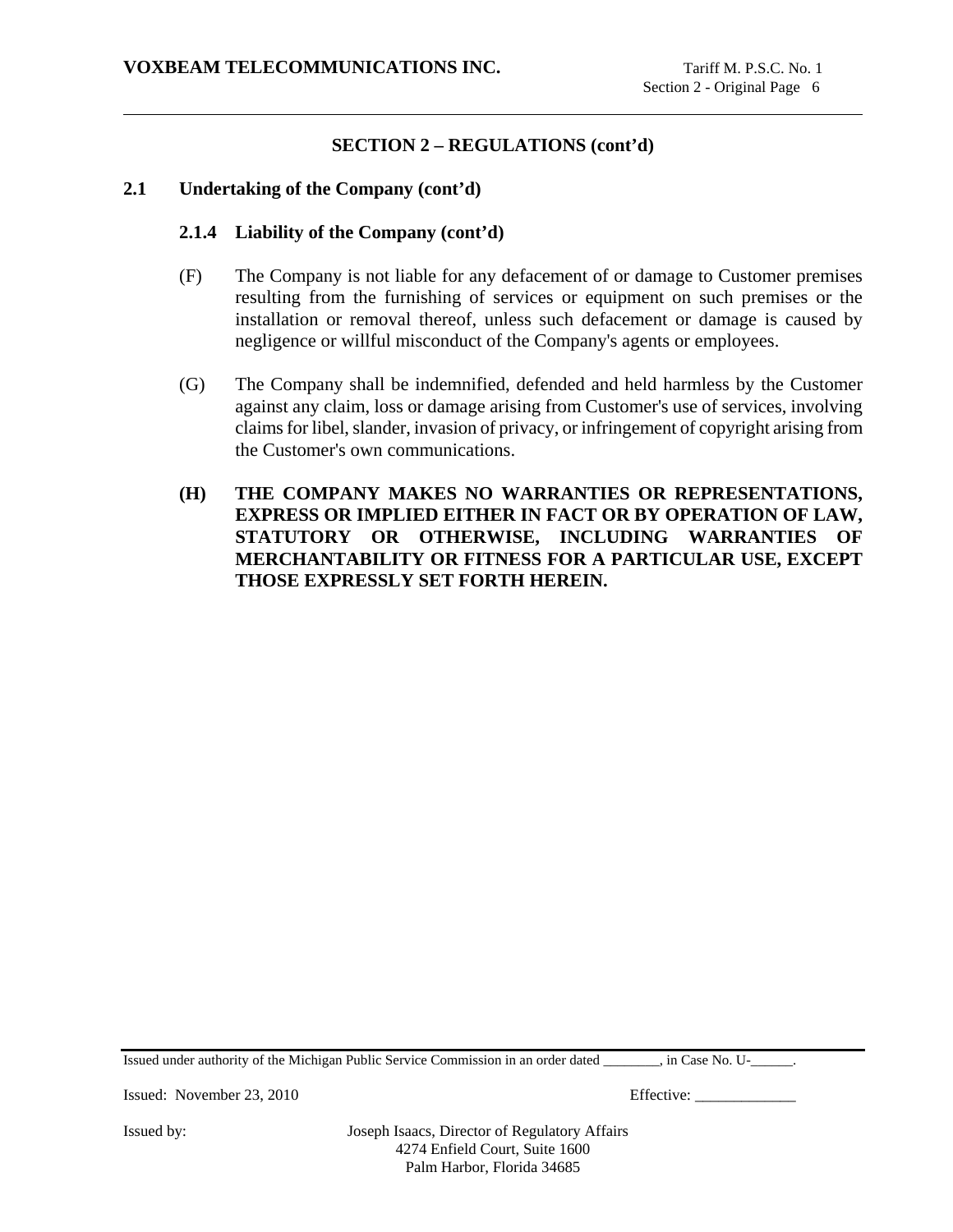# **2.1 Undertaking of the Company (cont'd)**

# **2.1.5 Service-Affecting Activities**

The Company will provide the Customer reasonable notification of service-affecting activities that may occur in normal operation of its business. Such activities may include, but are not limited to, equipment or facilities additions, removals or rearrangements and routine preventative maintenance.

The Company will perform adequate scheduling so as to provide service to a customer at a mutually agreed upon time. On a monthly basis, 90% of the commitments to customers with respect to the date of installation of primary basic local exchange service shall be met. The Company will take corrective action if the rate of met commitments falls below 90% for 3 consecutive months. Customer-caused delay or customer-missed appointments will not be figured into the rate of met commitments.

Calls requesting local directory assistance shall be answered within 10 seconds. The Company will take corrective action if its average answer time per month for local directory assistance calls is more than 10 seconds for 3 consecutive months.

The Company will maintain service so that the average monthly rate of initial customer trouble reports in any wire center area is not more than 6 per 100 access lines per month, exclusive of all of the following: (a) Reports concerning interexchange calls. (b) Trouble found in equipment that is not the provider's. (c) Nonregulated customer premises equipment or inside wiring. For the purpose of administering this rule, each party line customer shall be considered to have 1 local access line. Multiple trouble reports that are attributable to a common cause or defect shall not be aggregated. Rather, a separate report shall be counted for each customer line reported in trouble. A provider shall take corrective action if a customer trouble report rate is more than 6 per 100 access lines per month in a wire center area for 3 consecutive months.

Issued under authority of the Michigan Public Service Commission in an order dated \_\_\_\_\_\_\_\_, in Case No. U-\_\_\_\_\_\_.

Issued: November 23, 2010 Effective: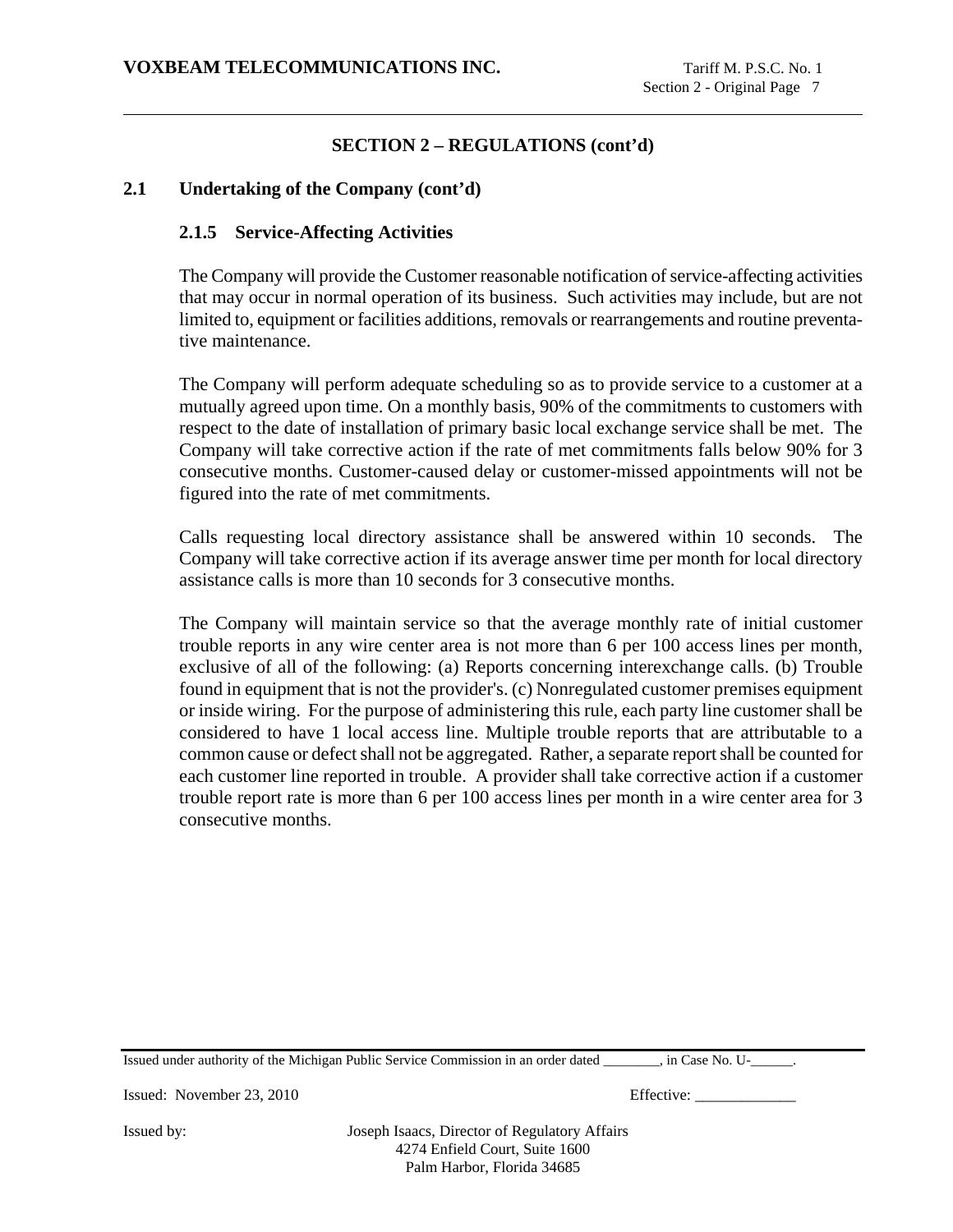# **2.1 Undertaking of the Company (cont'd)**

#### **2.1.6 Provision of Equipment and Facilities**

- (A) The Company shall use reasonable efforts to make available services to a Customer on or before a particular date, subject to the provisions of and compliance by the Customer with, the regulations contained in this tariff. The Company does not guarantee availability by any such date and shall not be liable for any delays in commencing service to any Customer.
- (B) The Company shall use reasonable efforts to maintain only the facilities and equipment that it furnishes to the Customer. The Customer may not, nor may the Customer permit others to, rearrange, disconnect, remove, attempt to repair, or otherwise interfere with any of the facilities or equipment installed by the Company, except upon the written consent of the Company.
- (C) The Company may substitute, change or rearrange any equipment or facility at reasonable times, but shall not thereby alter the technical parameters of the service provided the Customer.
- (D) Equipment the Company provides or installs at the Customer Premises for use in connection with the services the Company offers shall not be used for any purpose other than that for which it was provided by the Company.

Issued under authority of the Michigan Public Service Commission in an order dated \_\_\_\_\_\_\_\_, in Case No. U-\_\_\_\_\_\_.

Issued: November 23, 2010 Effective: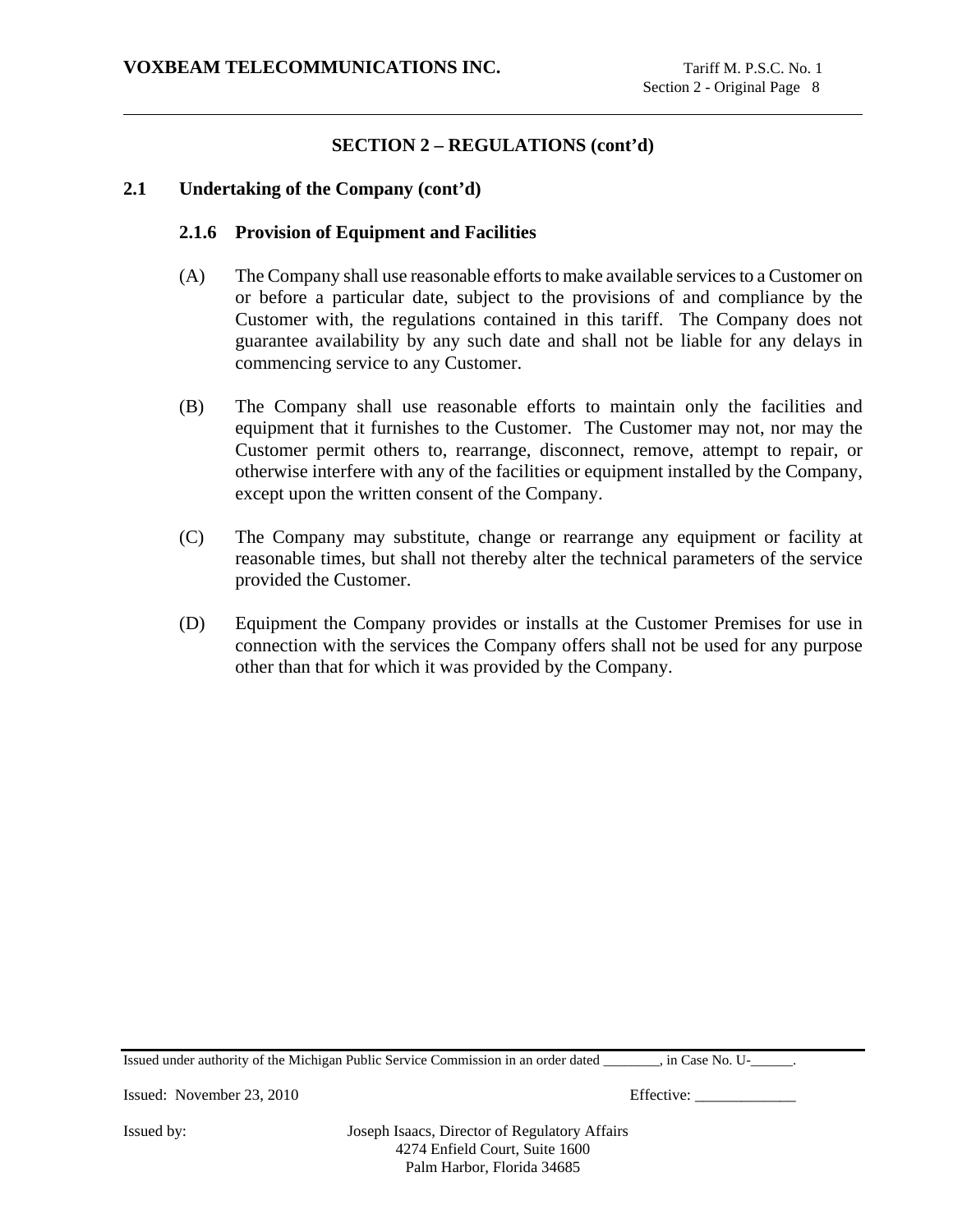# **2.1 Undertaking of the Company (cont'd)**

# **2.1.6 Provision of Equipment and Facilities (cont'd)**

- (E) The Customer shall be responsible for the payment of service charges as set forth herein for visits by the Company's agents or employees to the Premises of the Customer when the service difficulty or trouble report results from the use of equipment or facilities provided by any party other than the Company, including but not limited to the Customer.
- (F) The Company shall not be responsible for the installation, operation, or maintenance of any Customer-provided communications equipment. Where such equipment is connected to the facilities furnished pursuant to this tariff, the responsibility of the Company shall be limited to the furnishing of facilities offered under this tariff and to the maintenance and operation of such facilities. Subject to this responsibility, the Company shall not be responsible for:
	- (1) the transmission of signals by Customer-provided equipment or for the quality of, or defects in, such transmission; or
	- (2) the reception of signals by Customer-provided equipment.

Issued under authority of the Michigan Public Service Commission in an order dated \_\_\_\_\_\_\_\_, in Case No. U-\_\_\_\_\_\_.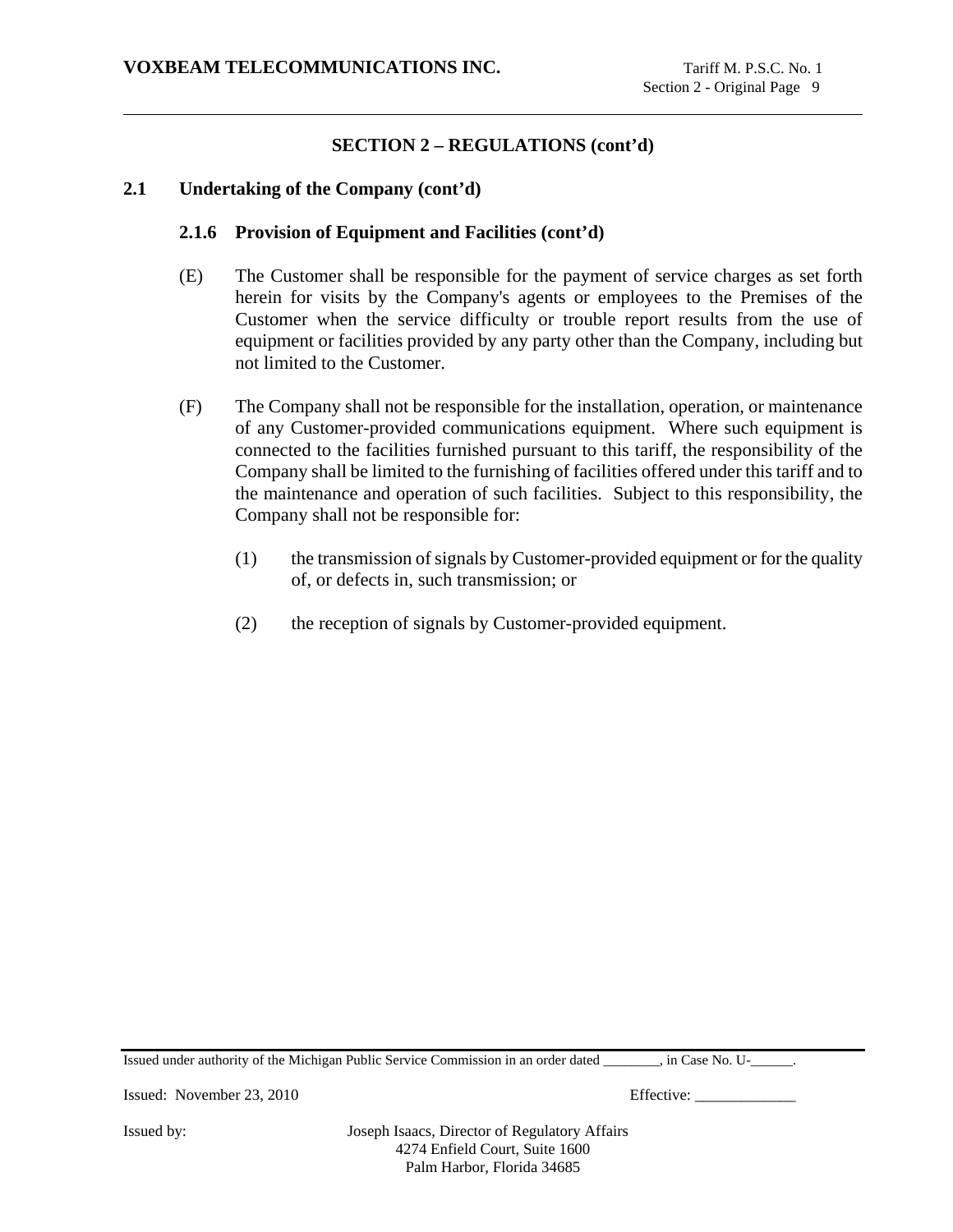# **2.1 Undertaking of the Company (cont'd)**

### **2.1.7 Non-Routine Installation**

At the Customer's request, installation and/or maintenance may be performed outside the Company's regular business hours or in hazardous locations. In such cases, charges based on cost of the actual labor, material, or other costs incurred by or charged to the Company will apply. If installation is started during regular business hours but, at the Customer's request, extends beyond regular business hours into time periods including, but not limited to, weekends, holidays, and/or night hours, additional charges may apply.

Issued under authority of the Michigan Public Service Commission in an order dated \_\_\_\_\_\_\_\_, in Case No. U-\_\_\_\_\_\_.

Issued: November 23, 2010 Effective: \_\_\_\_\_\_\_\_\_\_\_\_\_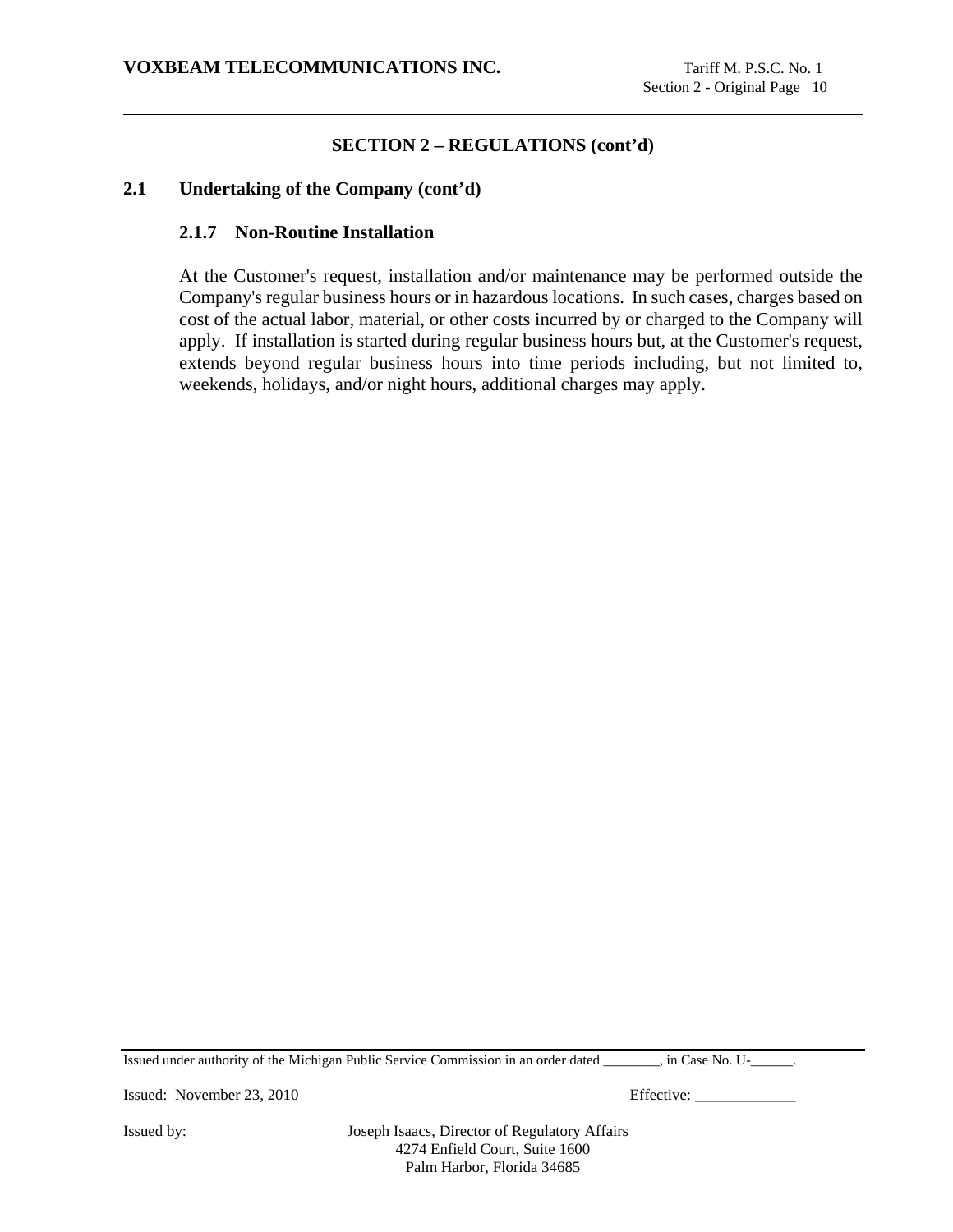# **2.1 Undertaking of the Company (cont'd)**

#### **2.1.8 Special Construction**

Subject to the agreement of the Company and to all of the regulations contained in this tariff, special construction of facilities may be undertaken on a reasonable efforts basis at the request of the Customer. Special construction is that construction undertaken:

- (A) where facilities are not presently available, and there is no other requirement for the facilities so constructed;
- (B) of a type other than that which the Company would normally utilize in the furnishing of its services;
- (C) over a route other than that which the Company would normally utilize in the furnishing of its services;
- (D) in a quantity greater than that which the Company would normally construct;
- (E) on an expedited basis;
- (F) on a temporary basis until permanent facilities are available;
- (G) involving abnormal costs; or
- (H) in advance of its normal construction.

#### **2.1.9 Ownership of Facilities**

Title to all facilities provided in accordance with this tariff remains in the Company, its agents or contractors.

Issued under authority of the Michigan Public Service Commission in an order dated \_\_\_\_\_\_\_\_, in Case No. U-\_\_\_\_\_\_.

Issued: November 23, 2010 Effective: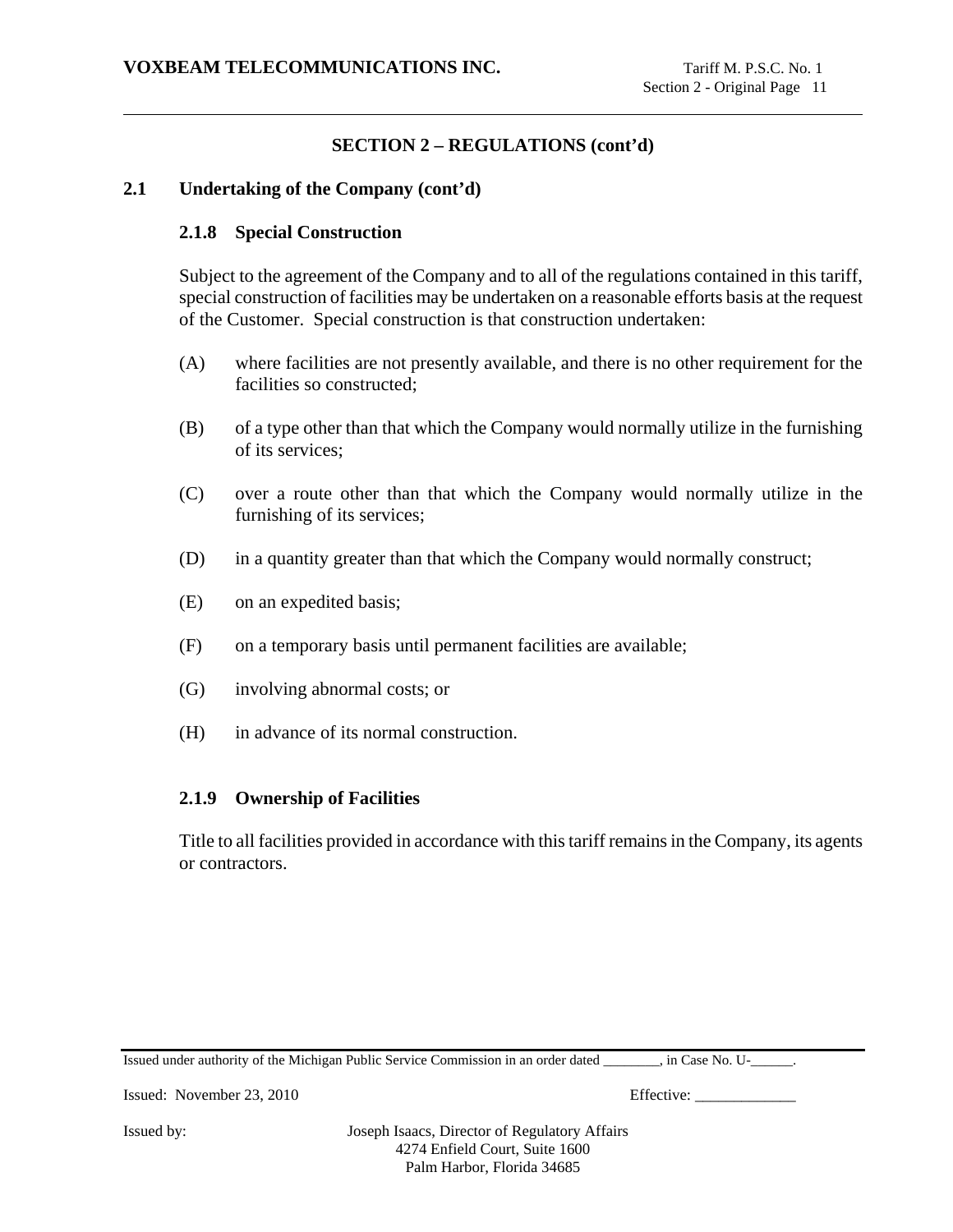### **2.2 Prohibited Uses**

- (A) The services the Company offers shall not be used for any unlawful purpose or for any use as to which the Customer has not obtained all required governmental approvals, authorizations, licenses, consents and permits.
- (B) The Company may require business applicants for service who intend to use the Company's offerings for resale and/or for shared use to file a letter with the Company confirming that their use of the Company's offerings complies with relevant laws and Michigan Public Service Commission regulations, policies, orders, and decisions.
- (C) The Company may require a Customer to immediately shut down its transmission of signals if said transmission is causing interference to others.
- (D) A customer, joint user, or authorized user may not assign, or transfer in any manner, the service or any rights associated with the service without the written consent of the Company. The Company will permit a Customer to transfer its existing service to another entity if the existing Customer has paid all charges owed to the Company for regulated communications services. Such a transfer will be treated as a disconnection of existing service and installation of new service, and non-recurring installation charges as stated in this tariff will apply.

Issued under authority of the Michigan Public Service Commission in an order dated \_\_\_\_\_\_\_\_, in Case No. U-\_\_\_\_\_\_.

Issued: November 23, 2010 Effective: \_\_\_\_\_\_\_\_\_\_\_\_\_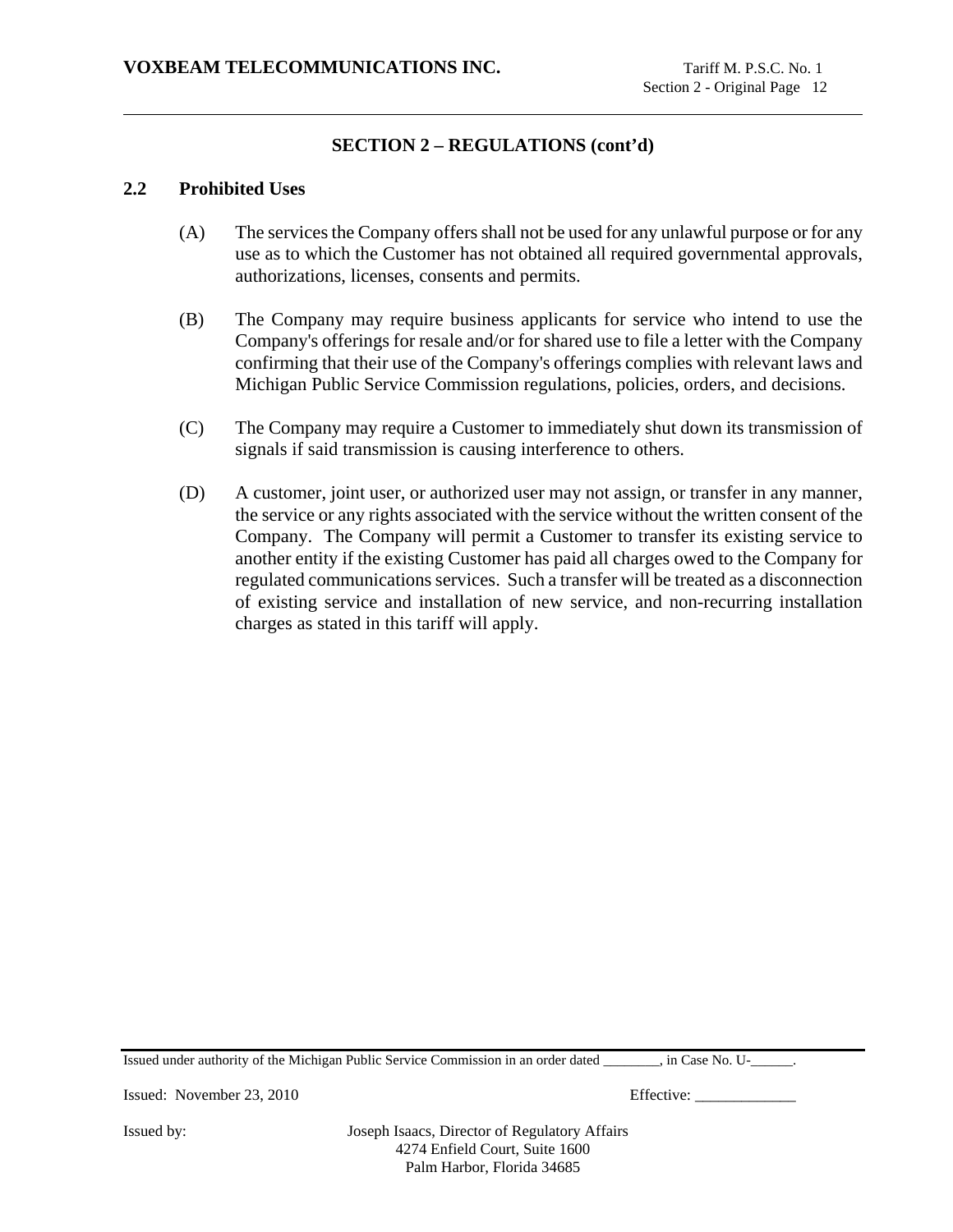### **2.3 Obligations of the Customer**

#### **2.3.1 General**

The Customer shall be responsible for:

- (A) the payment of all applicable charges pursuant to this tariff;
- (B) damage to or loss of the Company's facilities or equipment caused by the acts or omissions of the Customer; or the noncompliance by the Customer, with these regulations; or by fire or theft or other casualty on the Customer Premises, unless caused by the negligence or willful misconduct of the employees or agents of the Company;
- (C) providing at no charge, as specified from time to time by the Company, any needed personnel, equipment space and power to operate Company facilities and equipment installed on the premises of the Customer, and the level of heating and air conditioning necessary to maintain the proper operating environment on such premises;

Issued under authority of the Michigan Public Service Commission in an order dated \_\_\_\_\_\_\_\_, in Case No. U-\_\_\_\_\_\_.

Issued: November 23, 2010 Effective: \_\_\_\_\_\_\_\_\_\_\_\_\_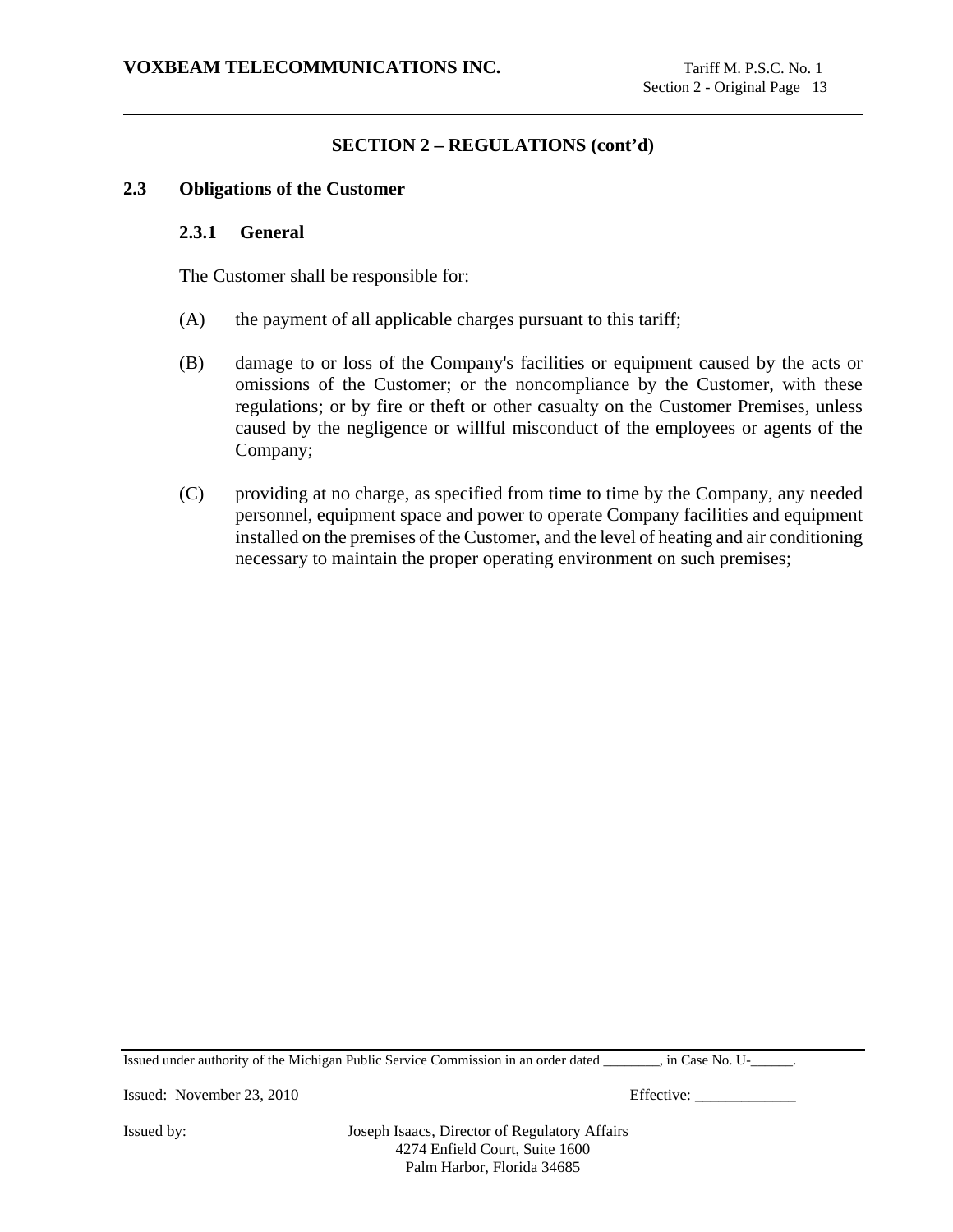# **2.3 Obligations of the Customer (cont'd)**

### **2.3.1 General (cont'd)**

- (D) obtaining, maintaining, and otherwise having full responsibility for all rights-of-way and conduits necessary for installation of fiber optic cable and associated equipment used to provide Communication Services to the Customer from the cable building entrance or property line to the location of the equipment space described in 2.3.1(C). Any and all costs associated with obtaining and maintaining the rights-of-way described herein, including the costs of altering the structure to permit installation of the Company-provided facilities, shall be borne entirely by, or may be charged by the Company to, the Customer. The Company may require the Customer to demonstrate its compliance with this section prior to accepting an order for service;
- (E) providing a safe place to work and complying with all laws and regulations regarding the working conditions on the premises at which Company employees and agents shall be installing or maintaining the Company's facilities and equipment. The Customer may be required to install and maintain Company facilities and equipment within a hazardous area if, in the Company's opinion, injury or damage to the Company's employees or property might result from installation or maintenance by the Company. The Customer shall be responsible for identifying, monitoring, removing and disposing of any hazardous material (e.g. friable asbestos) prior to any construction or installation work;

Issued under authority of the Michigan Public Service Commission in an order dated \_\_\_\_\_\_\_\_, in Case No. U-\_\_\_\_\_\_.

Issued: November 23, 2010 Effective: \_\_\_\_\_\_\_\_\_\_\_\_\_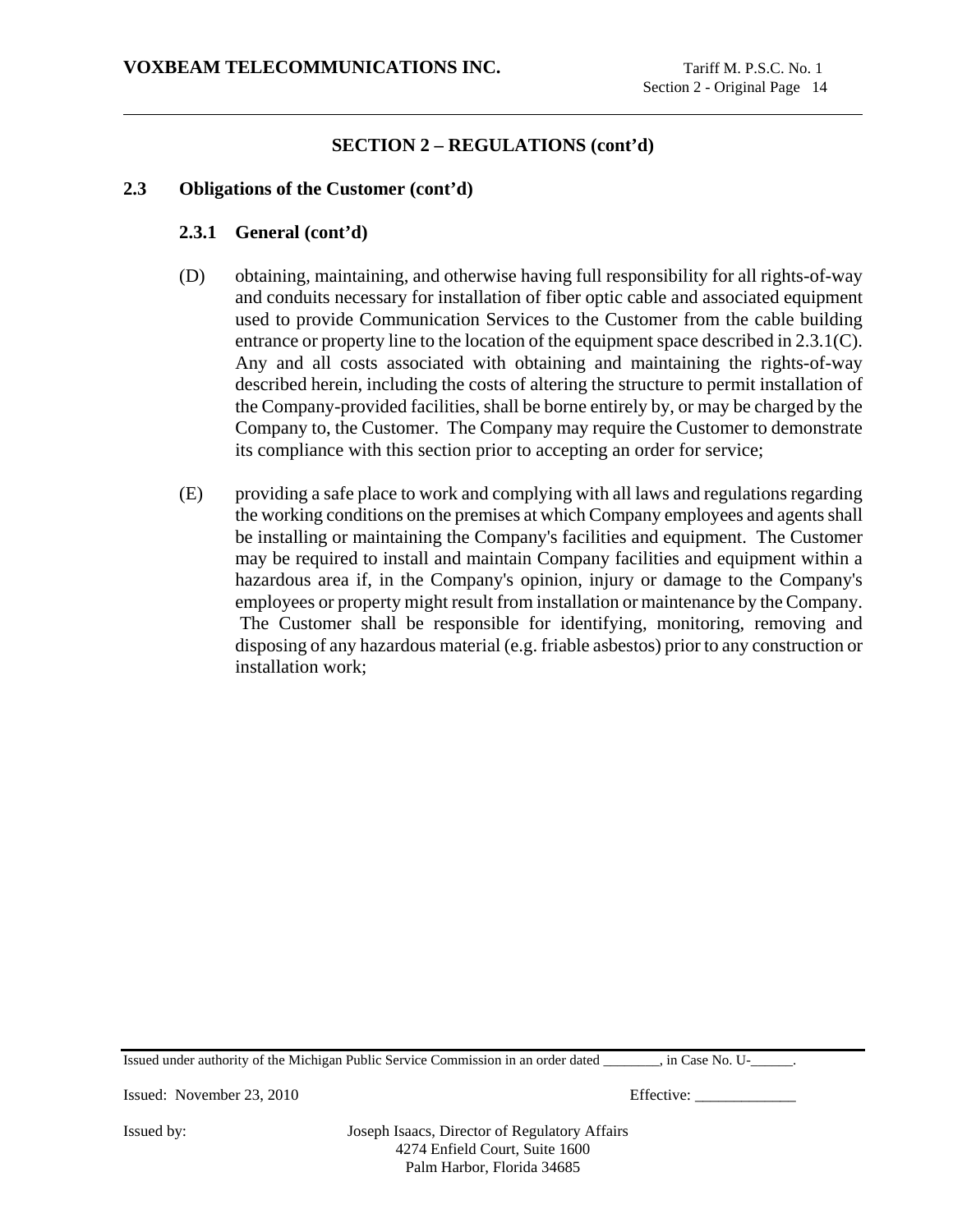### **2.3 Obligations of the Customer (cont'd)**

#### **2.3.1 General (cont'd)**

- (F) complying with all laws and regulations applicable to, and obtaining all consents, approvals, licenses and permits as may be required with respect to, the location of Company facilities and equipment in any Customer premises or the rights-of-way for which Customer is responsible under Section 2.3.1(D); and granting or obtaining permission for Company agents or employees to enter the premises of the Customer at any time for the purpose of installing, inspecting, maintaining, repairing, or upon termination of service as stated herein, removing the facilities or equipment of the Company;
- (G) not creating any liens or other encumbrances on the Company's equipment or facilities; and
- (H) making Company facilities and equipment available periodically for maintenance purposes at a time agreeable to both the Company and the Customer. No allowance will be made for the period during which service is interrupted for such purposes.

Issued under authority of the Michigan Public Service Commission in an order dated \_\_\_\_\_\_\_\_, in Case No. U-\_\_\_\_\_\_.

Issued: November 23, 2010 Effective: \_\_\_\_\_\_\_\_\_\_\_\_\_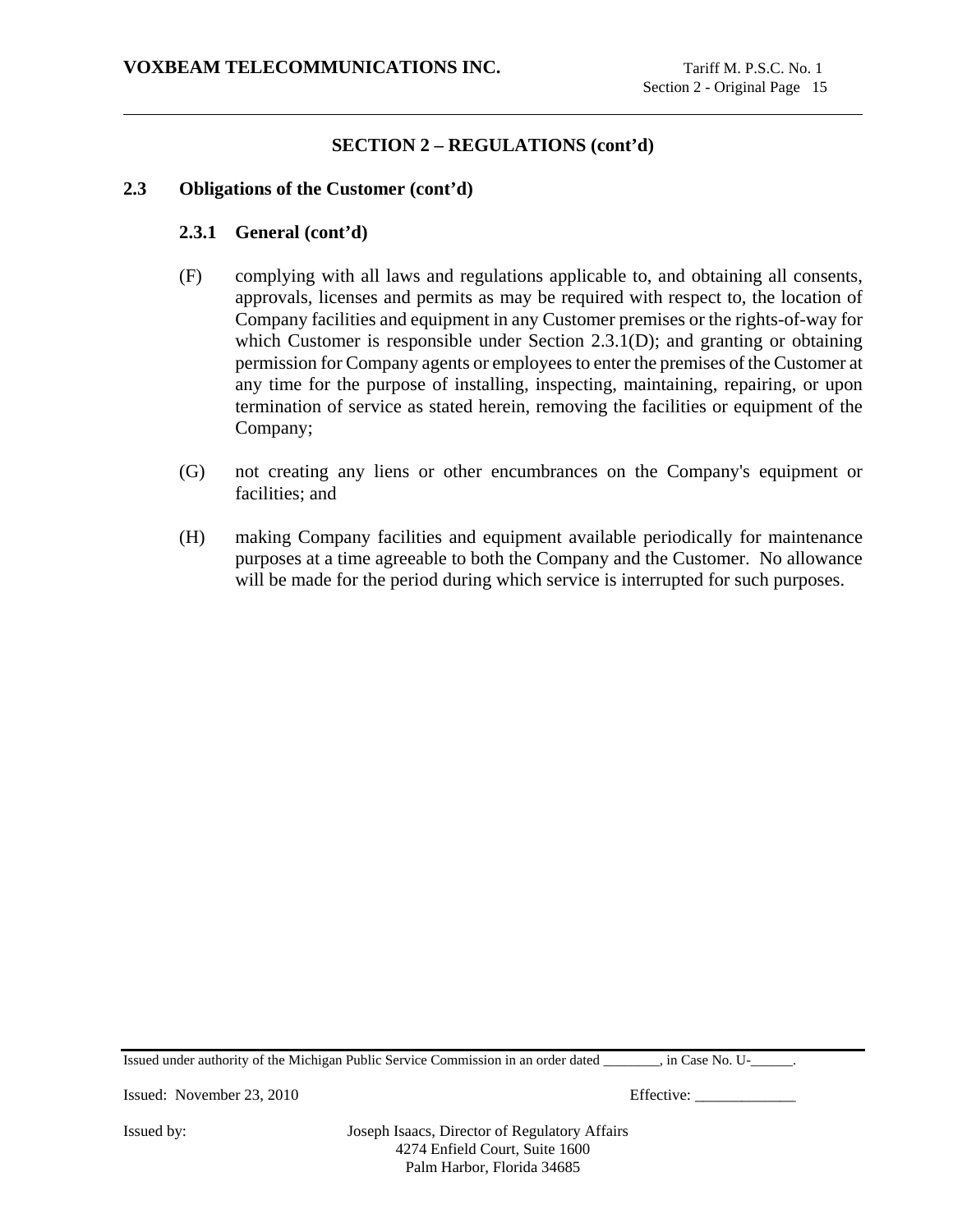### **2.3 Obligations of the Customer (cont'd)**

#### **2.3.2 Claims**

With respect to any service or facility provided by the Company, Customers shall indemnify, defend and hold harmless the Company from and against all claims, actions, damages, liabilities, costs and expenses, including reasonable attorneys' fees for:

- (A) any loss, destruction or damage to the property of the Company or any third party, or death or injury to persons, including, but not limited to, employees or invitees of either party, to the extent caused by or resulting from the negligent or intentional act or omission of the Customer, its employees, agents, representatives or invitees; or
- (B) any claim, loss, damage, expense or liability for infringement of any copyright, patent, trade secret, or any proprietary or intellectual property right of any third party, arising from any act or omission by the Customer, including, without limitation, use of the Company's services and facilities in a manner not contemplated by the agreement between the Customer and the Company.

Issued under authority of the Michigan Public Service Commission in an order dated \_\_\_\_\_\_\_\_, in Case No. U-\_\_\_\_\_\_.

Issued: November 23, 2010 Effective: \_\_\_\_\_\_\_\_\_\_\_\_\_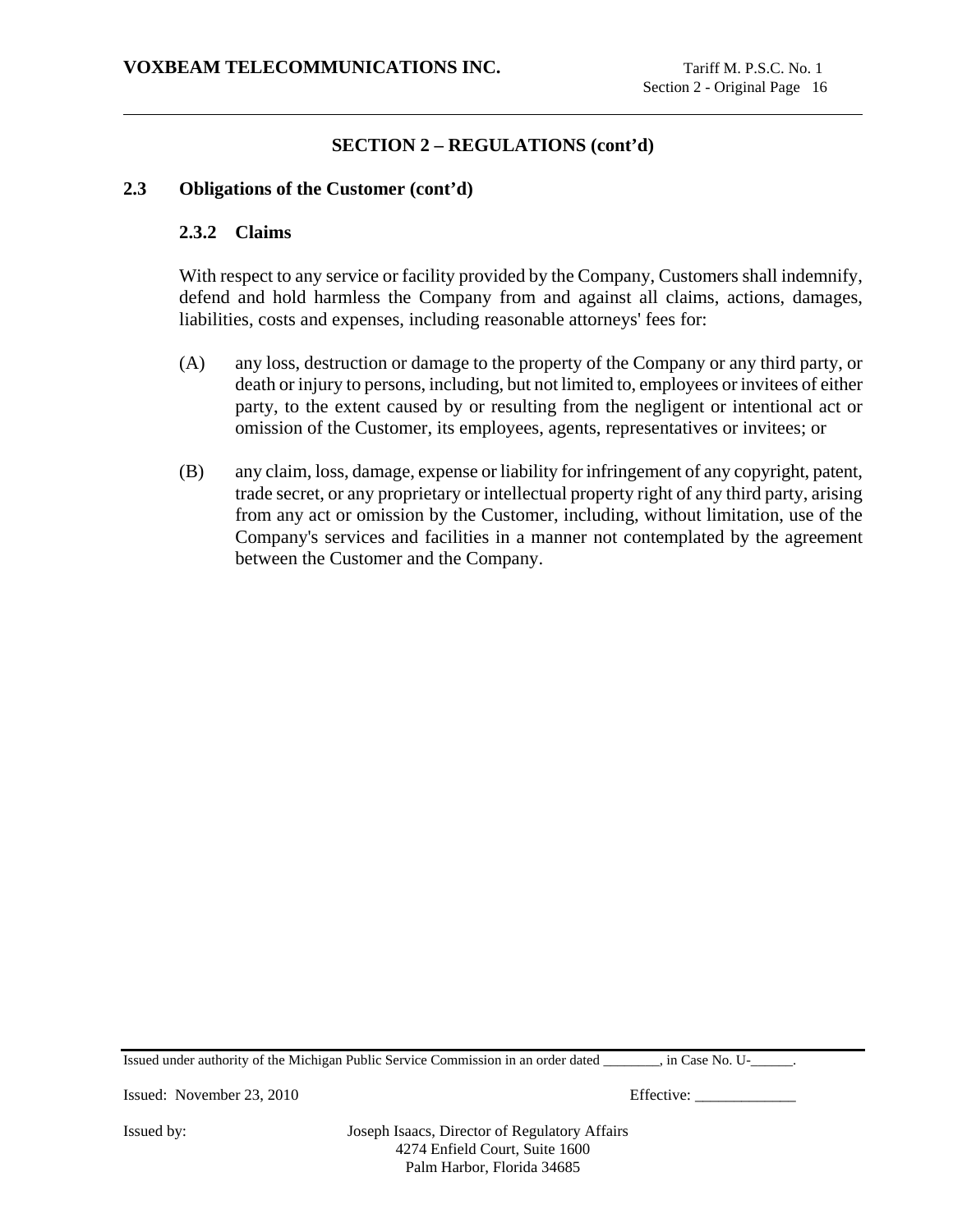# **2.4 Customer Equipment and Channels - Business Customers**

# **2.4.1 General**

A User may transmit or receive information or signals via the facilities of the Company. The Company's services are designed primarily for the transmission of voice-grade or data telephonic signals, except as otherwise stated in this tariff. A User may transmit any form of signal that is compatible with the Company's equipment, but the Company does not guarantee that its services will be suitable for purposes other than voice-grade telephonic and data communication except as specifically stated in this tariff.

# **2.4.2 Station Equipment**

- (A) Terminal equipment on the Business User's Premises and the electric power consumed by such equipment shall be provided by and maintained at the expense of the Business User. The Business User is responsible for the provision of wiring or cable to connect its terminal equipment to the Company Point of Connection.
- (B) The Business Customer is responsible for ensuring that Customer-provided equipment connected to Company equipment and facilities is compatible with such equipment and facilities. The magnitude and character of the voltages and currents impressed on Company-provided equipment and wiring by the connection, operation, or maintenance of such equipment and wiring shall be such as not to cause damage to the Company-provided equipment and wiring or injury to the Company's employees or to other persons. Any additional protective equipment required to prevent such damage or injury shall be provided by the Company at the Business Customer's expense.

Issued under authority of the Michigan Public Service Commission in an order dated \_\_\_\_\_\_\_\_, in Case No. U-\_\_\_\_\_\_.

Issued: November 23, 2010 Effective: \_\_\_\_\_\_\_\_\_\_\_\_\_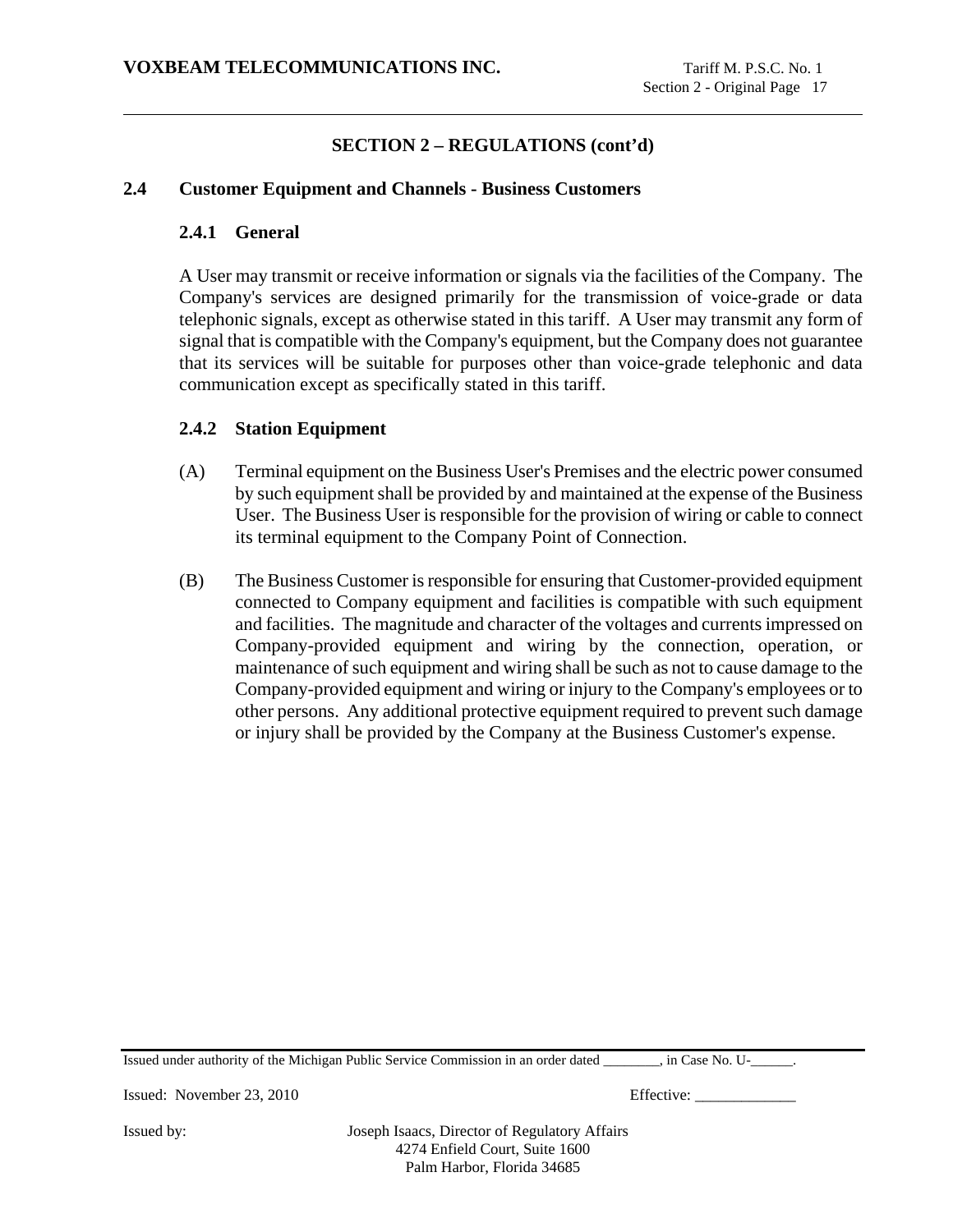# **2.4 Customer Equipment and Channels - Business Customers (cont'd)**

### **2.4.3 Interconnection of Facilities**

- (A) Any special interface equipment necessary to achieve compatibility between the facilities and equipment of the Company used for furnishing Communication Services and the channels, facilities, or equipment of others shall be provided at the Business Customer's expense.
- (B) Communication Services may be connected to the services or facilities of other communications carriers only when authorized by, and in accordance with, the terms and conditions of the tariffs of the other communications carriers that are applicable to such connections.
- (C) Facilities furnished under this tariff may be connected to Customer-provided terminal equipment in accordance with the provisions of this tariff. All such terminal equipment shall comply with all applicable federal and state legal and regulatory requirements; and all User-provided wiring shall be installed and maintained in compliance with all such legal and regulatory requirements.
- (D) Users may interconnect communications facilities that are used in whole or in part for interstate communications to services provided under this tariff only to the extent that the user is an "End User" as defined below:

End User means any customer of an interstate or foreign telecommunications service that is not a carrier except that a carrier other than a telephone company shall be deemed to be an end user' when such carrier uses a telecommunications service for administrative purposes and a person or entity that offers telecommunications services exclusively as a reseller shall be deemed to be an end use' if all resale transmissions offered by such reseller originate on the premises of such reseller.

Issued under authority of the Michigan Public Service Commission in an order dated \_\_\_\_\_\_\_\_, in Case No. U-\_\_\_\_\_\_.

Issued: November 23, 2010 Effective: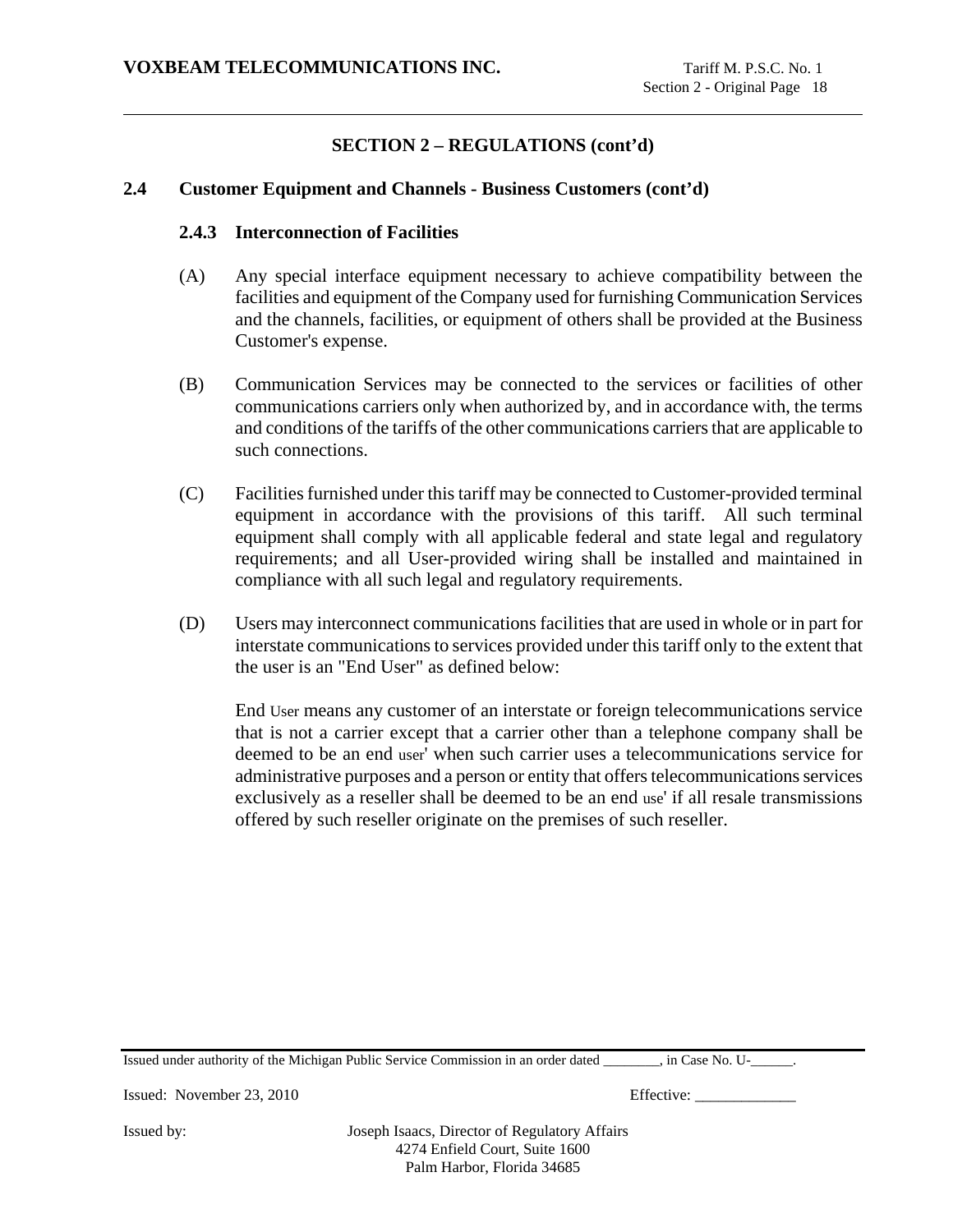### **2.4 Customer Equipment and Channels - Business Customers (cont'd)**

#### **2.4.4 Inspections**

- (A) Upon suitable notification to the Business Customer, and at a reasonable time, the Company may make such tests and inspections as may be necessary to determine that the Business Customer is complying with the requirements set forth in Section 2.4.2(B) for the installation, operation, and maintenance of Customer-provided facilities, equipment, and wiring in the connection of Customer-provided facilities and equipment to Company-owned facilities and equipment.
- (B) If the protective requirements for Customer-provided equipment are not being complied with, the Company may take such action as it deems necessary to protect its facilities, equipment, and personnel. The Company will notify the Business Customer promptly if there is any need for further corrective action. Within ten days of receiving this notice, the Business Customer must take this corrective action and notify the Company of the action taken. If the Business Customer fails to do this, the Company may take whatever additional action is deemed necessary, including the suspension of service, to protect its facilities, equipment and personnel from harm.

Issued under authority of the Michigan Public Service Commission in an order dated \_\_\_\_\_\_\_\_, in Case No. U-\_\_\_\_\_\_.

Issued: November 23, 2010 Effective: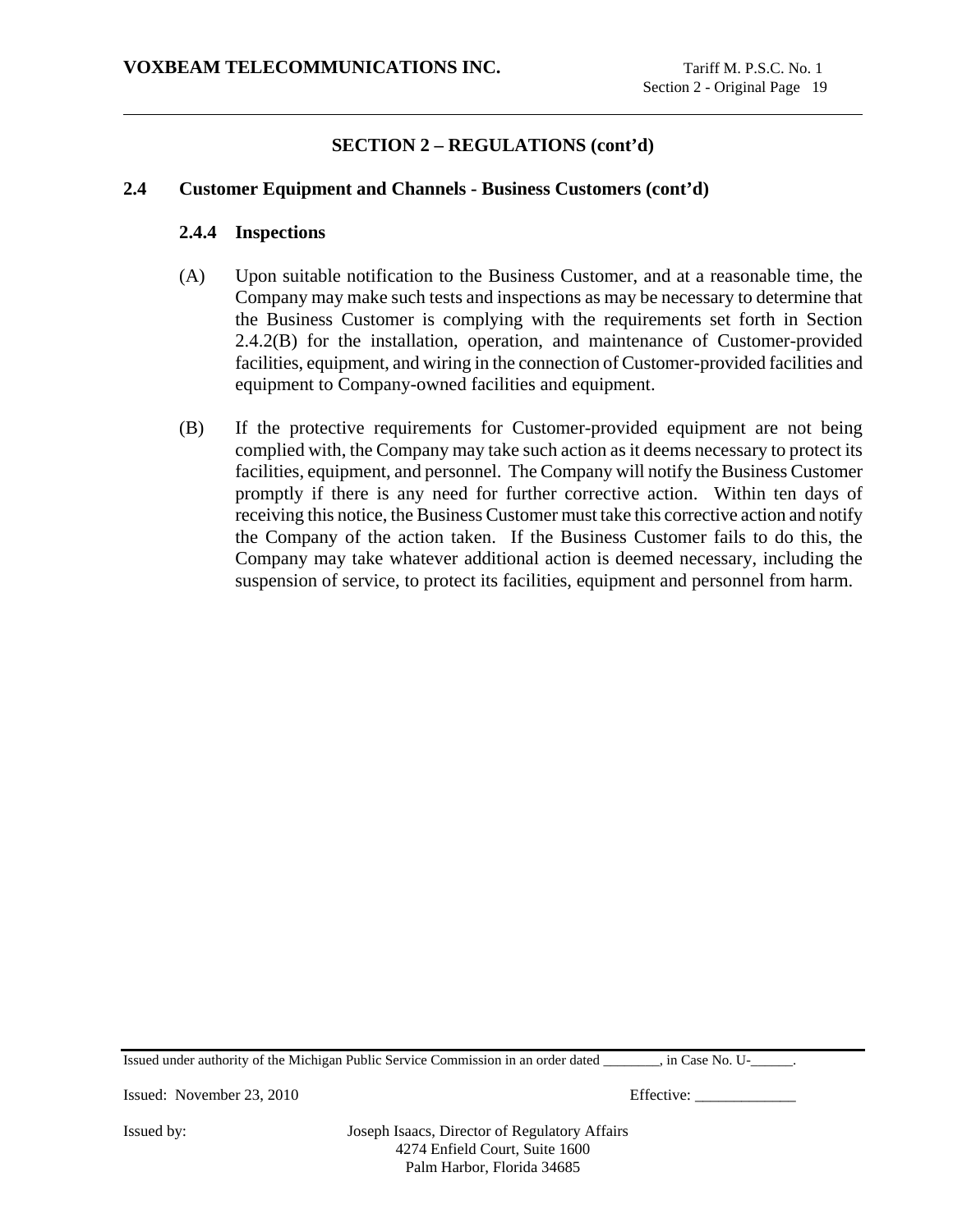### **2.5 Payment Arrangements**

#### **2.5.1 Nondiscriminatory Service**

The Company will not discriminate against nor penalize a customer for exercising a right granted under this section or under applicable law. The Company will provide all services described under this tariff in compliance with the following:

- (A) The Company will not make a statement or representation, including an omission of material information, regarding the rates, terms, or conditions of providing a basic local exchange service that is false, misleading, or deceptive.
- (B) The Company will not charge a customer for a subscribed service for which the customer did not make an initial affirmative order. Failure to refuse an offered or proposed service is not an affirmative order for the service.
- (C) If a customer cancels a service, the Company will not charge the customer for service provided after the effective date that the service was canceled.
- (D) The Company will not state to a customer that basic local exchange service will be shut off unless the customer pays an amount that is due in whole or in part for an unregulated service.

Issued under authority of the Michigan Public Service Commission in an order dated \_\_\_\_\_\_\_\_, in Case No. U-\_\_\_\_\_\_.

Issued: November 23, 2010 Effective: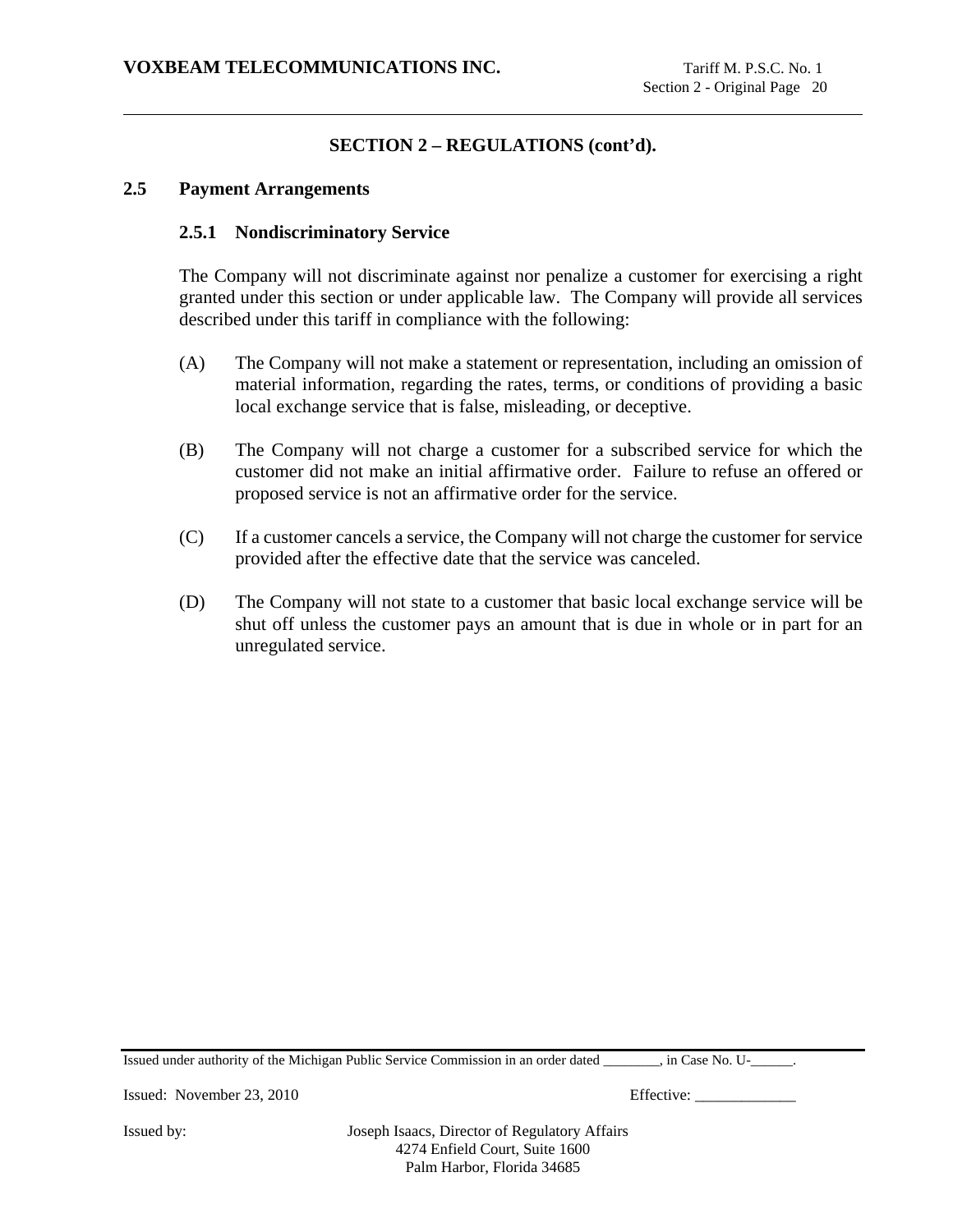### **2.5 Payment Arrangements (cont'd)**

### **2.5.2 Payment for Service**

(A) Facilities and Service Charges

The Customer is responsible for the payment of all charges for facilities and services furnished by the Company to the Customer and to all Users authorized by the Customer, regardless of whether those services are used by the Customer itself or are resold to or shared with other persons.

(B) Taxes

The Customer is responsible for payment of any sales, use, gross receipts, excise, access or other local, state and federal taxes, charges or surcharges (however designated) (excluding taxes on Company's net income) imposed on or based upon the provision, sale or use of the Company's services.

# **2.5.3 Billing and Collection of Charges**

- (A) The Company shall render a bill during each billing period to every Customer. The billing period shall be monthly.
- (B) Non-recurring charges are due and payable from the customer within 30 days after the invoice date, unless otherwise agreed to in advance.
- (C) The Company shall present invoices for Recurring Charges monthly to the Customer, in advance of the month in which service is provided, and Recurring Charges shall be due and payable within 30 days after the invoice date. When billing is based on customer usage, charges will be billed monthly for the preceding billing periods.

| Issued under authority of the Michigan Public Service Commission in an order dated<br>$\cdot$ in Case No. U- |  |
|--------------------------------------------------------------------------------------------------------------|--|
|--------------------------------------------------------------------------------------------------------------|--|

Issued: November 23, 2010 Effective: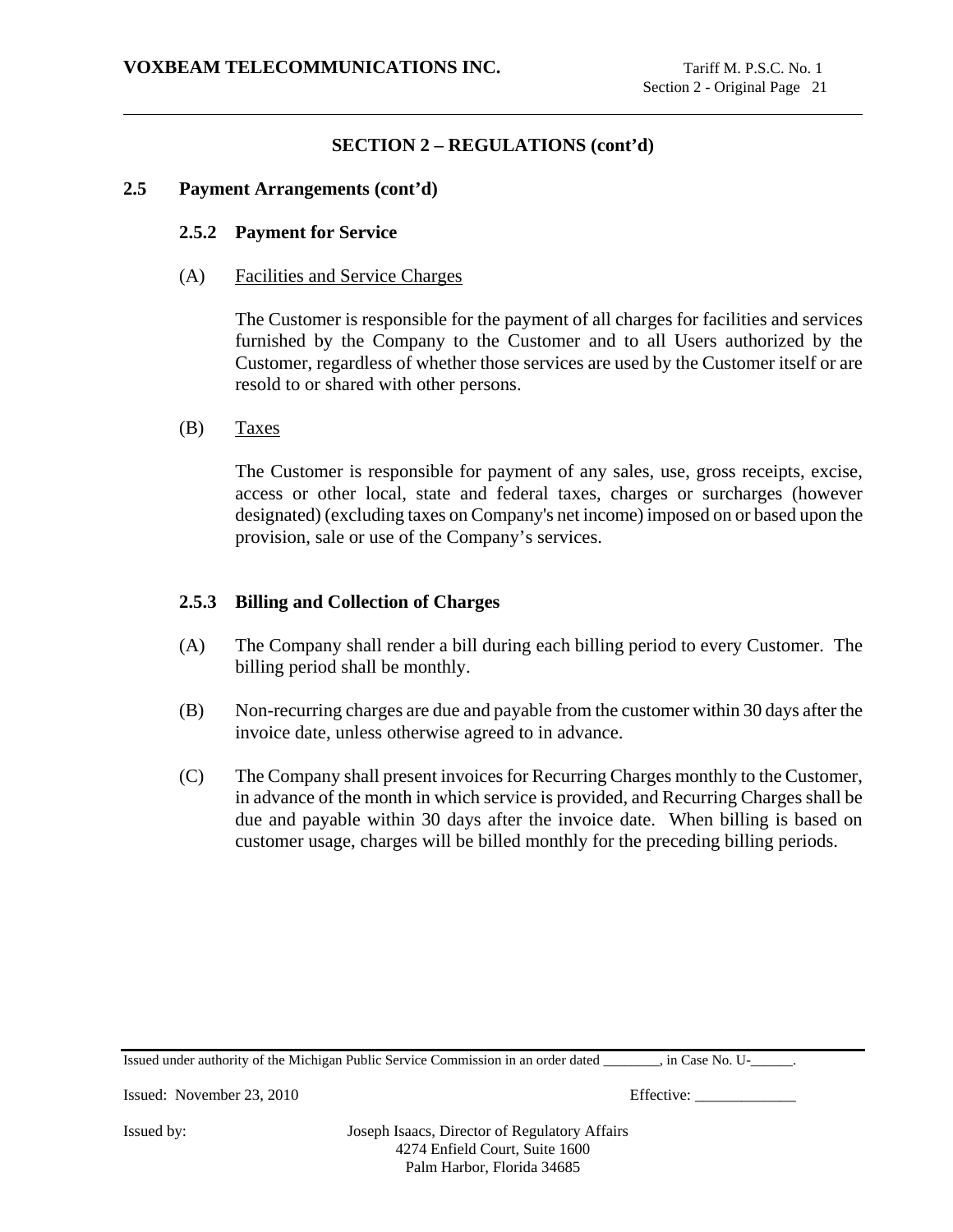### **2.5 Payment Arrangements (cont'd)**

### **2.5.3 Billing and Collection of Charges (cont'd)**

- (D) When service does not begin on the first day of the month, or end on the last day of the month, the charge for the fraction of the month in which service was furnished will be calculated on a pro rata basis. For this purpose, every month is considered to have 30 days.
- (E) Billing of the Customer by the Company will begin on the Service Commencement Date, which is the first day following the date on which the Company notifies the Customer that the service or facility is available for use, except that the Service Commencement Date may be postponed by mutual agreement of the parties, or if the service or facility does not conform to standards set forth in this tariff or the Service Order. Billing accrues through and includes the day that the service, circuit, arrangement or component is discontinued.
- (F) If service is disconnected by the Company in accordance with Section 2.5.6 and later restored, restoration of service will be subject to all applicable restoration and installation charges.

Issued under authority of the Michigan Public Service Commission in an order dated \_\_\_\_\_\_\_\_, in Case No. U-\_\_\_\_\_\_.

Issued: November 23, 2010 Effective: \_\_\_\_\_\_\_\_\_\_\_\_\_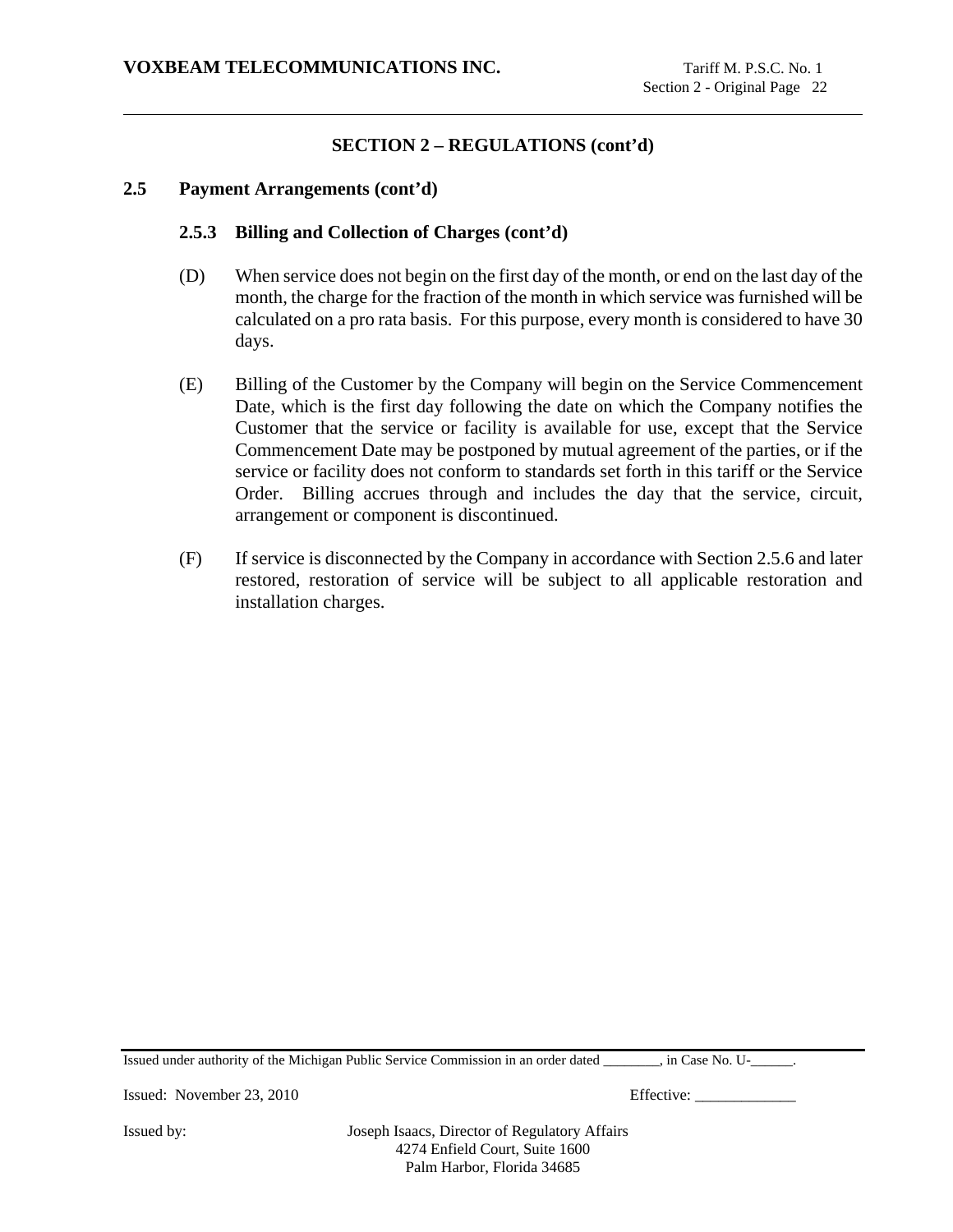### **2.5 Payment Arrangements (cont'd)**

### **2.5.3 Billing and Collection of Charges (cont'd)**

- (G) The date of rendition of the Company's bill for basic local exchange service shall be the date of physical mailing of the bill by the Company. If the last calendar day for remittance falls upon a Sunday, legal holiday, or any other day when the offices of the provider regularly used for the receipt of payment of customer bills are not open to the general public, then the final payment date shall be extended through the next business day. The date of payment of remittance by mail is 2 days before receipt of the remittance.
- (H) At a minimum, each Residential Customer bill rendered by the Company shall clearly state all of the following information:
	- (1) The beginning and ending dates of the billing period.
	- (2) The due date.
	- (3) Any previous balance.
	- (4) The telephone number for which the bill is rendered.
	- (5) The total amount due for basic local exchange service and regulated toll service.
	- (6) An itemized statement of all taxes due.
	- (7) The total amount due.
	- (8) The statement that rate schedules for basic local exchange service are available and will be mailed by the provider upon request at no cost to the customer.
	- (9) The address and telephone number of the provider, designating where the customer may initiate an inquiry or informal complaint regarding the bill as rendered or the service provided.

Issued under authority of the Michigan Public Service Commission in an order dated \_\_\_\_\_\_\_\_, in Case No. U-\_\_\_\_\_\_.

Issued: November 23, 2010 Effective: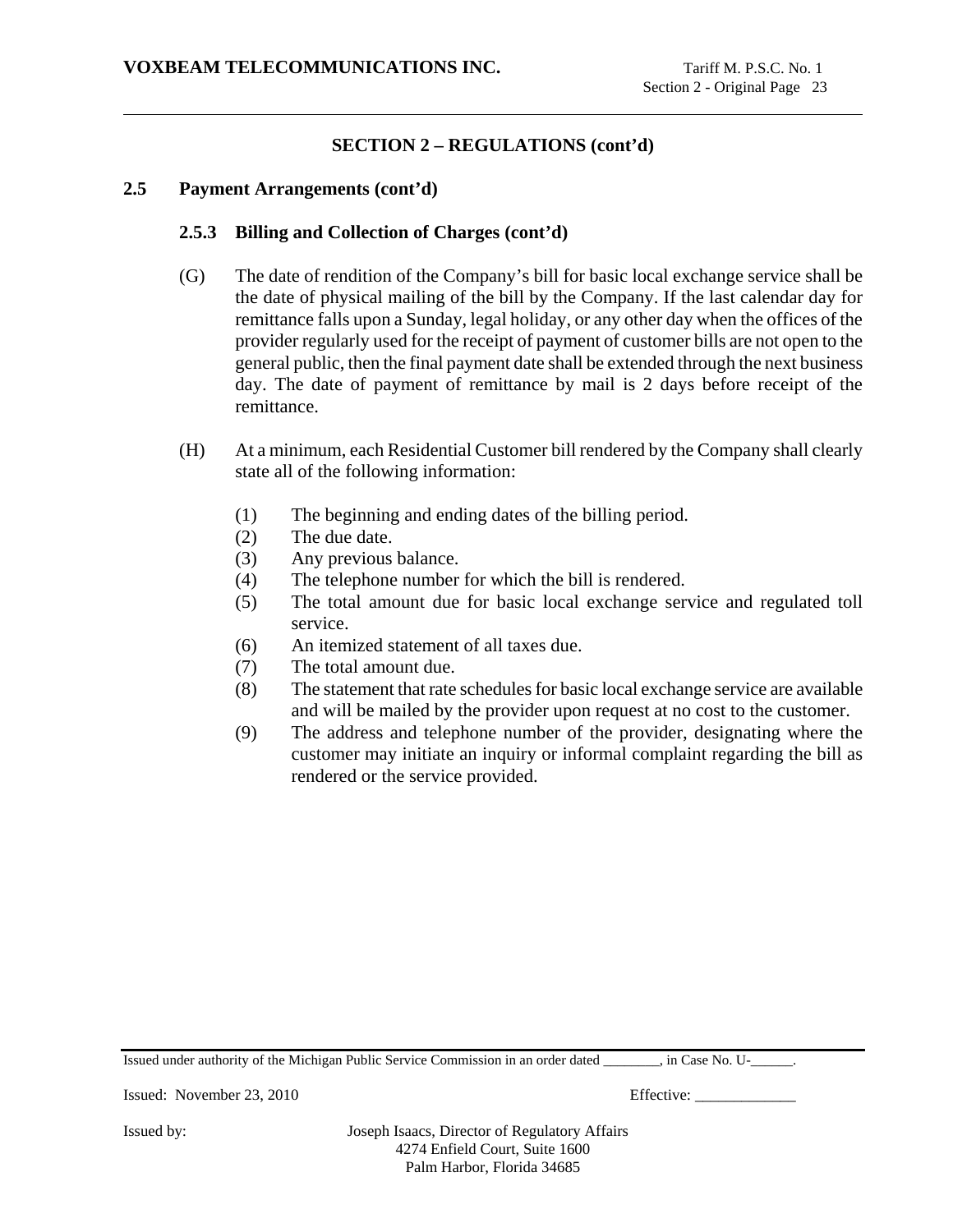### **2.5 Payment Arrangements (cont'd)**

### **2.5.3 Billing and Collection of Charges (cont'd)**

- (I) Unless otherwise specified by the Customer, if partial payment of a bill is made, then the Company shall first credit the partial payment to basic local exchange service and regulated toll service.
- (J) Not later than 15 days after the completion of an order for new service or a change in existing service that results in a billing change, the Company shall send to the Residential Customer a written itemized statement of the services ordered, including all associated charges.
- (K) A Residential Customer shall have the right, within 1 billing period of receiving a bill for new services or changed services, to cancel, reduce, or modify a service or a portion of a service without further service charge.

Issued under authority of the Michigan Public Service Commission in an order dated \_\_\_\_\_\_\_\_, in Case No. U-\_\_\_\_\_\_.

Issued: November 23, 2010 Effective: \_\_\_\_\_\_\_\_\_\_\_\_\_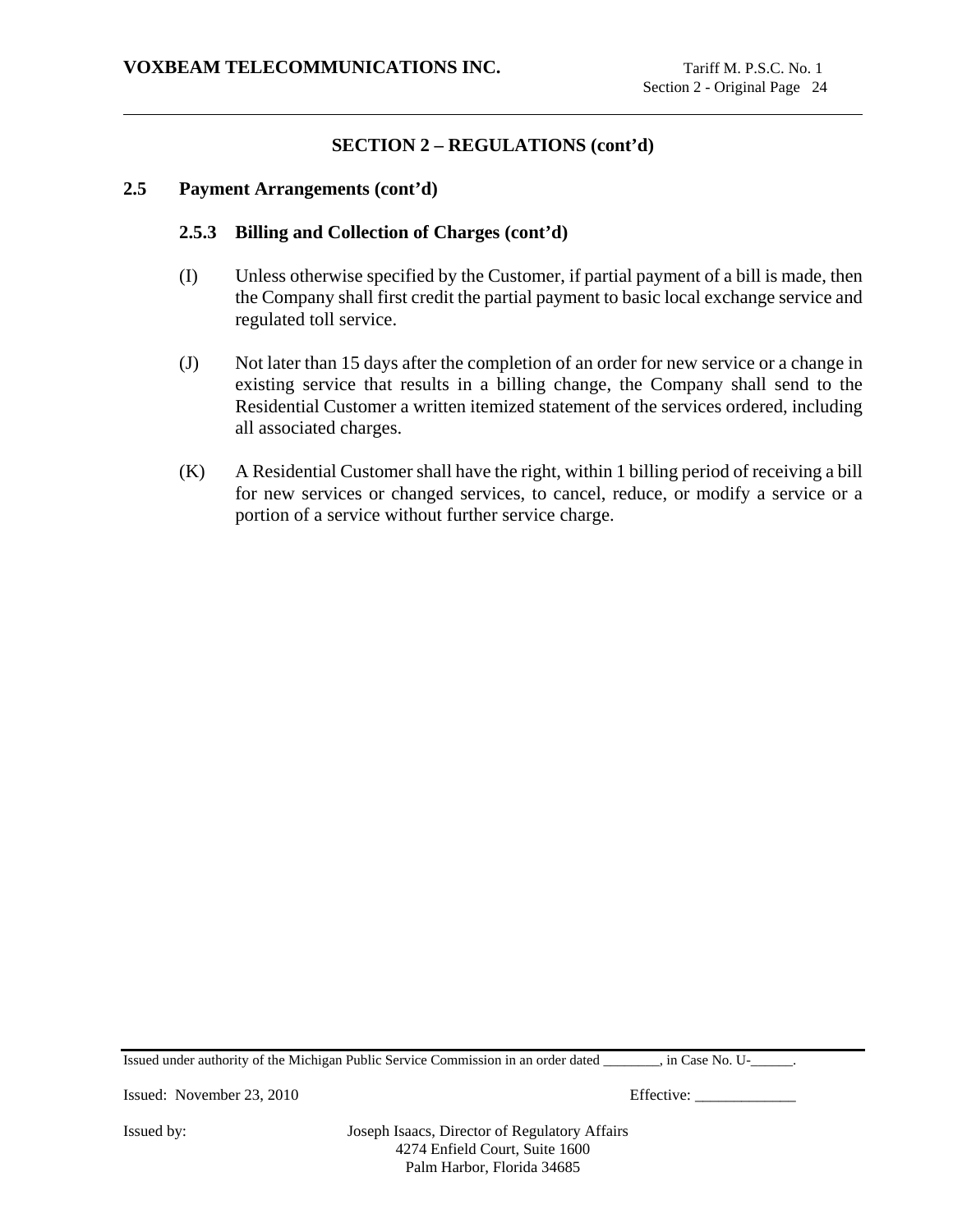### **2.5 Payment Arrangements (cont'd)**

### **2.5.4 Advance Payments**

The Company may require the prepayment of 1 billing period's charges for basic local exchange service as a condition of service. If a Residential Customer's basic local exchange service is subject to usage-sensitive pricing, then the prepayment permitted by this rule shall not be more than the average of charges for similar services purchased in the Residential Customer's exchange during the most recent calendar year for which data are available. In addition, where special construction is involved, the advance payment may also include an amount equal to the estimated non-recurring charges for the special construction and recurring charges (if any) for a period to be set between the Company and the Customer. The advance payment will be credited to the Customer's initial bill. An advance payment may be required in addition to a deposit.

Issued under authority of the Michigan Public Service Commission in an order dated \_\_\_\_\_\_\_\_, in Case No. U-\_\_\_\_\_\_.

Issued: November 23, 2010 Effective: \_\_\_\_\_\_\_\_\_\_\_\_\_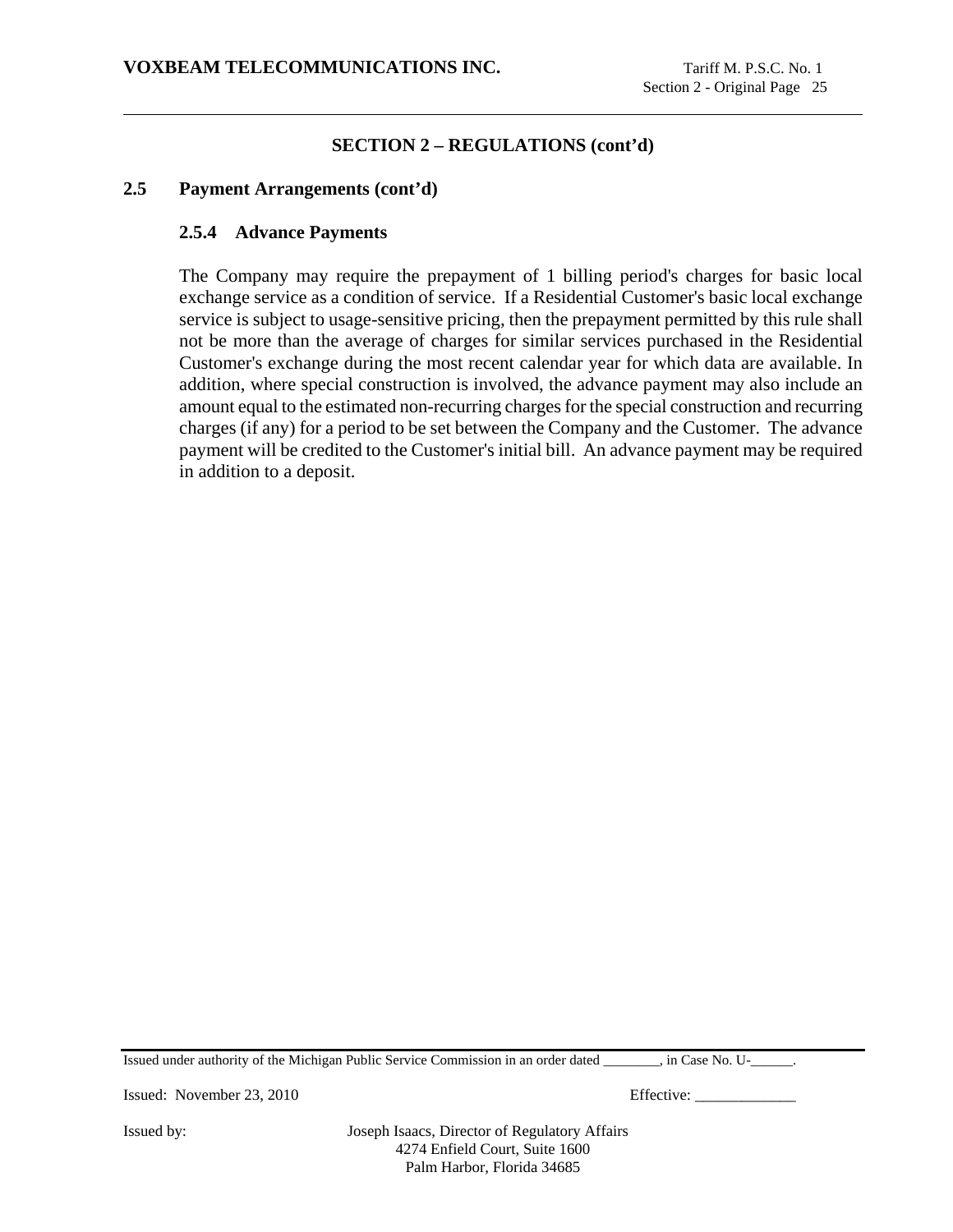#### **2.5 Payment Arrangements (cont'd)**

#### **2.5.5 Deposits**

- (A) To safeguard its interests, the Company may require a Customer to make a deposit to be held as a guarantee for the payment of charges, except as stated in (E) below. A deposit does not relieve the Customer of the responsibility for the prompt payment of bills on presentation. The deposit will not exceed \$150.00 per access line.
- (B) A deposit may be required in addition to an advance payment.
- (C) When a service or facility is discontinued, the amount of a deposit, if any, will be applied to the Customer's account and any credit balance remaining will be refunded. Before the service or facility is discontinued, the Company may, at its option, return the deposit or credit it to the Customer's account.
- (D) No deposit will be charged for lifeline customer that voluntarily elects to receive toll blocking service.
- (E) The Company will not require a cash deposit or other guarantee as a condition of obtaining basic local exchange service, unless the prospective customer refuses to produce identification that can be readily and inexpensively verified or if the prospective customer has a history of payment default within the past 60 months for telecommunication services.
- (F) The Company is not obligated to provide service to a household under any name if an outstanding bill exists at the address and the person responsible for that bill still resides at the address.

Issued under authority of the Michigan Public Service Commission in an order dated \_\_\_\_\_\_\_\_, in Case No. U-\_\_\_\_\_\_.

Issued: November 23, 2010 Effective: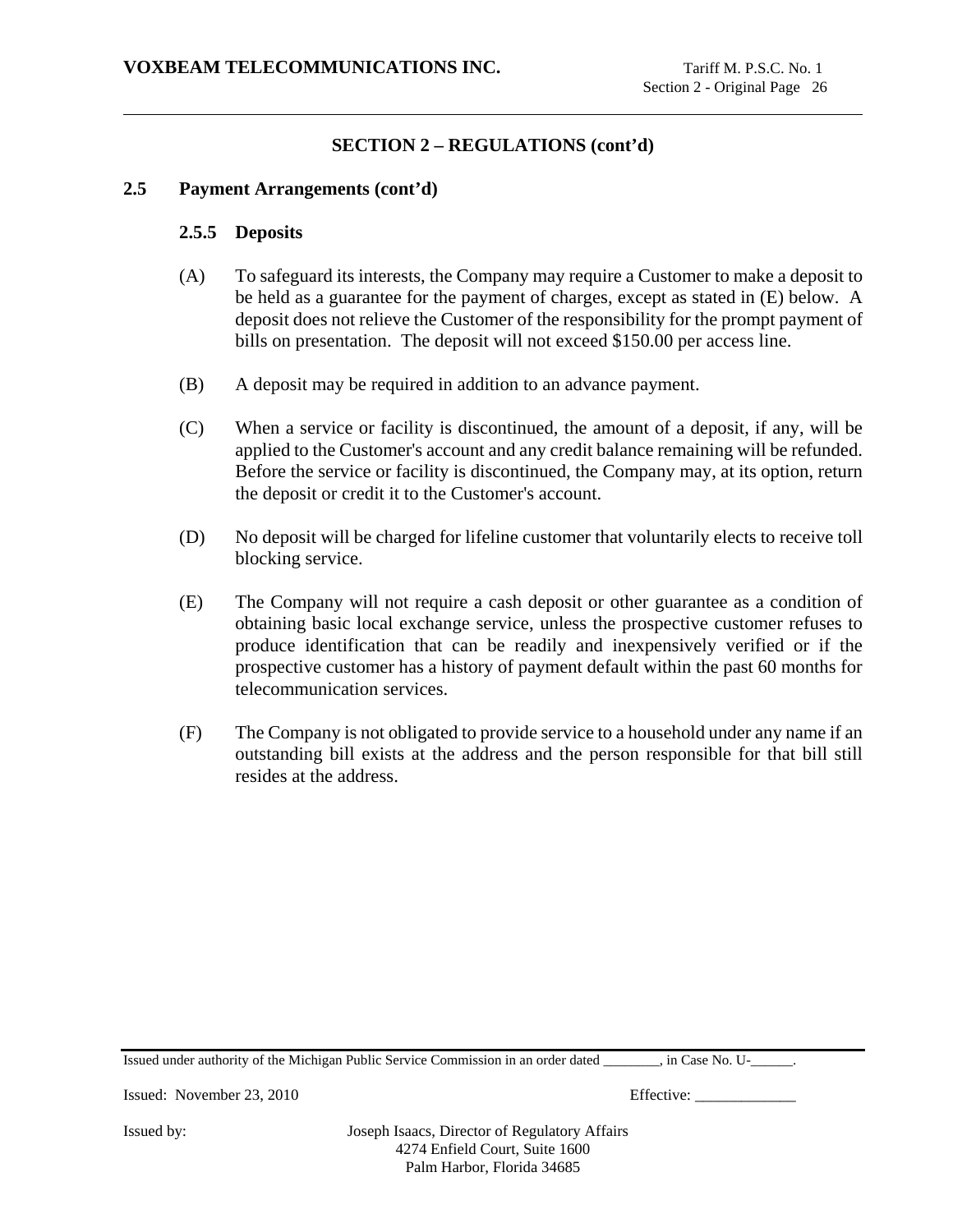### **2.5 Payment Arrangements (cont'd)**

#### **2.5.6 Discontinuance of Service**

#### **Part I • Business Customers**

- (A) Upon nonpayment of any amounts owing to the Company, the Company may, by providing the requisite prior written notice to the Business Customer, discontinue or suspend service without incurring any liability.
- (B) Upon violation of any of the other material terms or conditions for furnishing service the Company may, by giving 30 days' prior notice in writing to the Business Customer, discontinue or suspend service without incurring any liability if such violation continues during that period.
- (C) Upon condemnation of any material portion of the facilities used by the Company to provide service to a Business Customer or if a casualty renders all or any material portion of such facilities inoperable beyond feasible repair, the Company, by notice to the Business Customer, may discontinue or suspend service without incurring any liability.
- (D) Upon the Business Customer's insolvency, assignment for the benefit of creditors, filing for bankruptcy or reorganization, or failing to discharge an involuntary petition within the time permitted by law, the Company may immediately discontinue or suspend service without incurring any liability.
- (E) Upon any governmental prohibition or required alteration of the services to be provided or any violation of an applicable law or regulation, the Company may immediately discontinue service to Business Customers without incurring any liability.
- (F) In the event of fraudulent use of the Company's network by Business Customers, the Company will discontinue service without notice and/or seek legal recourse to recover all costs involved in enforcement of this provision.

Issued under authority of the Michigan Public Service Commission in an order dated \_\_\_\_\_\_\_\_, in Case No. U-\_\_\_\_\_\_.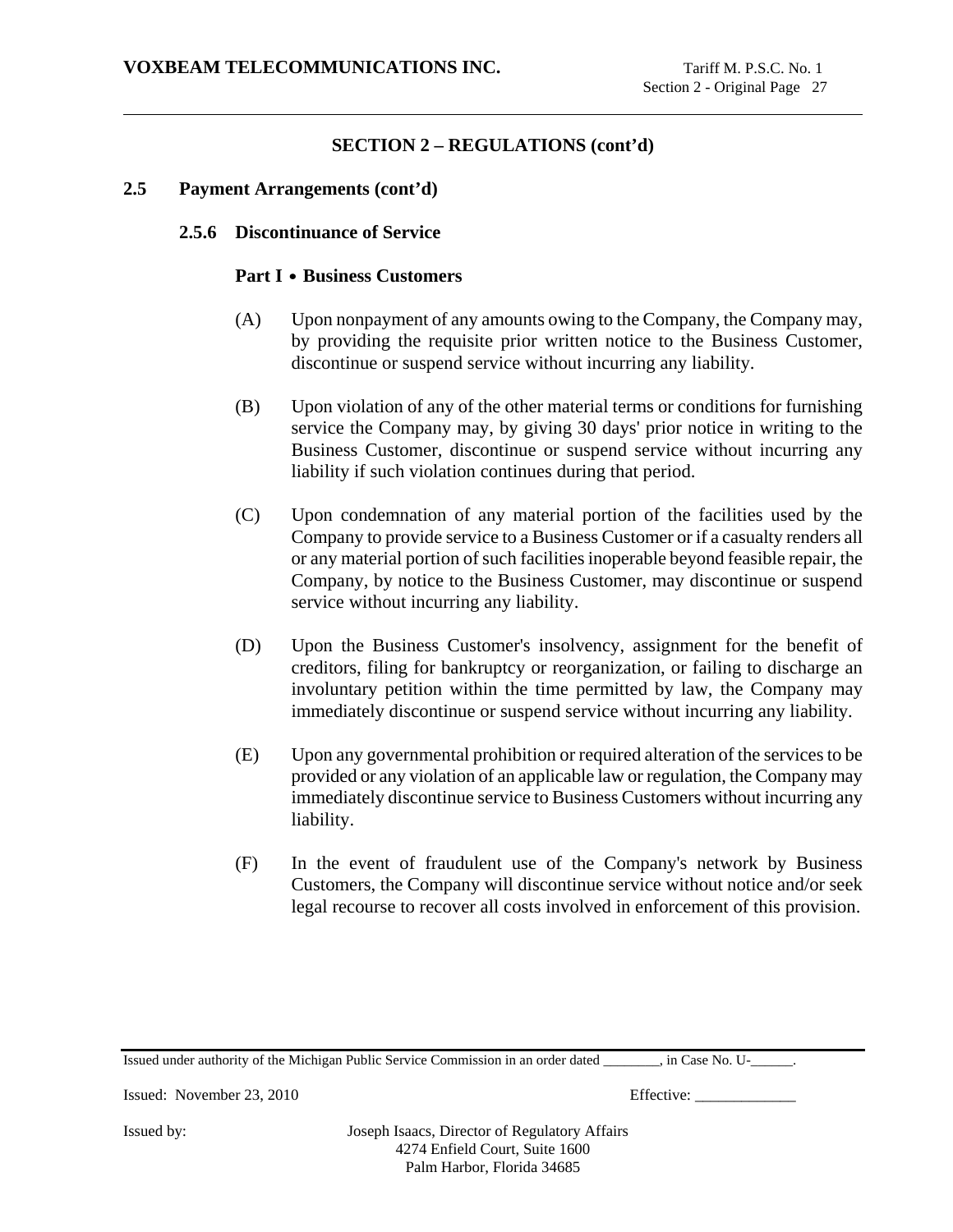#### **2.5 Payment Arrangements (cont'd)**

#### **2.5.6 Discontinuance of Service (cont'd)**

#### **Part I - Business Customers (cont'd)**

(G) Upon the Company's discontinuance of service to the Customer under Section  $2.5.6(A)$  or  $2.5.6(B)$ , the Company, in addition to all other remedies that may be available to the Company at law or in equity or under any other provision of this tariff, may declare all future monthly and other charges that would have been payable by the Customer during the remainder of the term for which such services would have otherwise been provided to the Customer to be immediately due and payable.

# **Part II - Residential Customers**

- (A) The Company may shut off basic local exchange service to a Residential Customer for one or more of the following reasons:
	- (a) Nonpayment of a delinquent account for basic local exchange service;
	- (b) Nonpayment of a delinquent account with a delinquent balance of \$150 or more for basic local exchange service and regulated toll service in the name of the customer;
	- (c) Maintaining a delinquent balance of \$125 or more for three consecutive months for basic local exchange service and regulated toll service;
	- (d) Unauthorized tampering or interference with facilities and equipment owned by a provider of basic local exchange service that are situated on or about the customer•s premises.
	- (e) Refusal to grant access at reasonable times to equipment installed upon the premises of the customer for the purpose of inspection, maintenance, or replacement;
	- (f) Misrepresentation of the customer•s identity for the purpose of obtaining basic local exchange service.

Issued under authority of the Michigan Public Service Commission in an order dated \_\_\_\_\_\_\_\_, in Case No. U-\_\_\_\_\_\_.

Issued: November 23, 2010 Effective: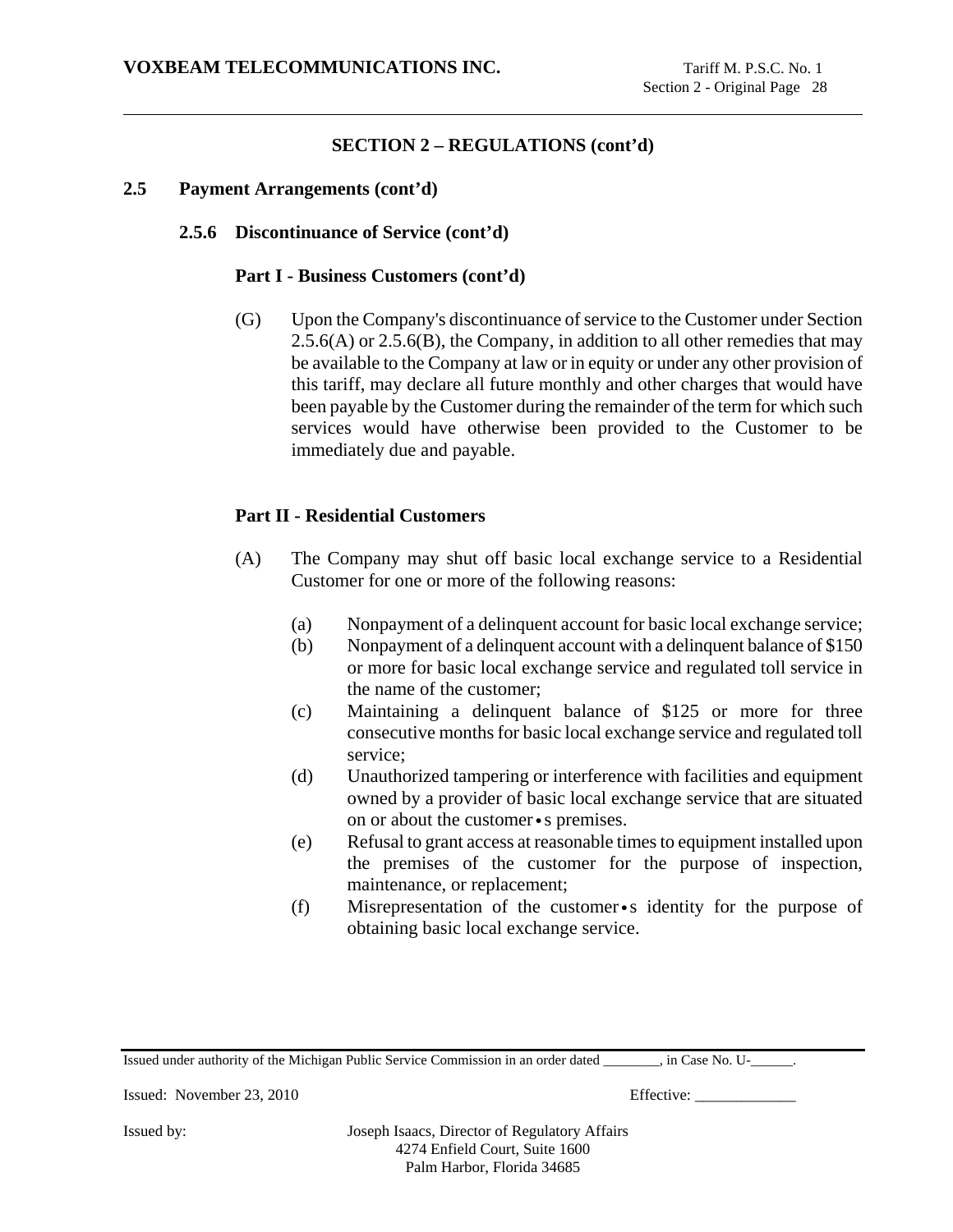### **2.5 Payment Arrangements (cont'd)**

## **2.5.6 Discontinuance of Service (cont'd)**

#### **Part II - Residential Customers (cont'd)**

- (A) Cont'd
	- (g) A violation of a tariff provision of the provider of basic local exchange service that is on file with or approved by the Michigan Public Service Commission that adversely affects the safety of the customer or other persons or the integrity of the provider•s basic local exchange system;
	- (h) Any other unauthorized use or interference with basic local exchange service, including improper use of a party line service by denying other customers on the line an equitable proportionate use of the service.
- (B) Notwithstanding any other provision of this tariff, the Company will postpone the shutoff of basic local exchange service and regulated toll service to a Residential Customer for not more than 15 days if the customer produces a physician's certificate stating that the current mental or physical condition of the customer, a member of the customer's family, or another permanent resident of the premises where service is rendered who is suffering from an existing mental illness or medical condition will be endangered by a shutoff of service. The certificate shall identify the mental illness or medical condition of the customer, the member of the customer's family, or other permanent resident of the premises where service is rendered. If the Company is notified telephonically or in writing that a psychiatric or medical emergency exists, then the Company will permit 7 days for the Residential Customer to produce the certificate or notice. The postponement may be extended for 1 additional 15-day period by the renewal and the resubmission of the certificate or notice.

Issued under authority of the Michigan Public Service Commission in an order dated \_\_\_\_\_\_\_\_, in Case No. U-\_\_\_\_\_\_.

Issued: November 23, 2010 Effective: \_\_\_\_\_\_\_\_\_\_\_\_\_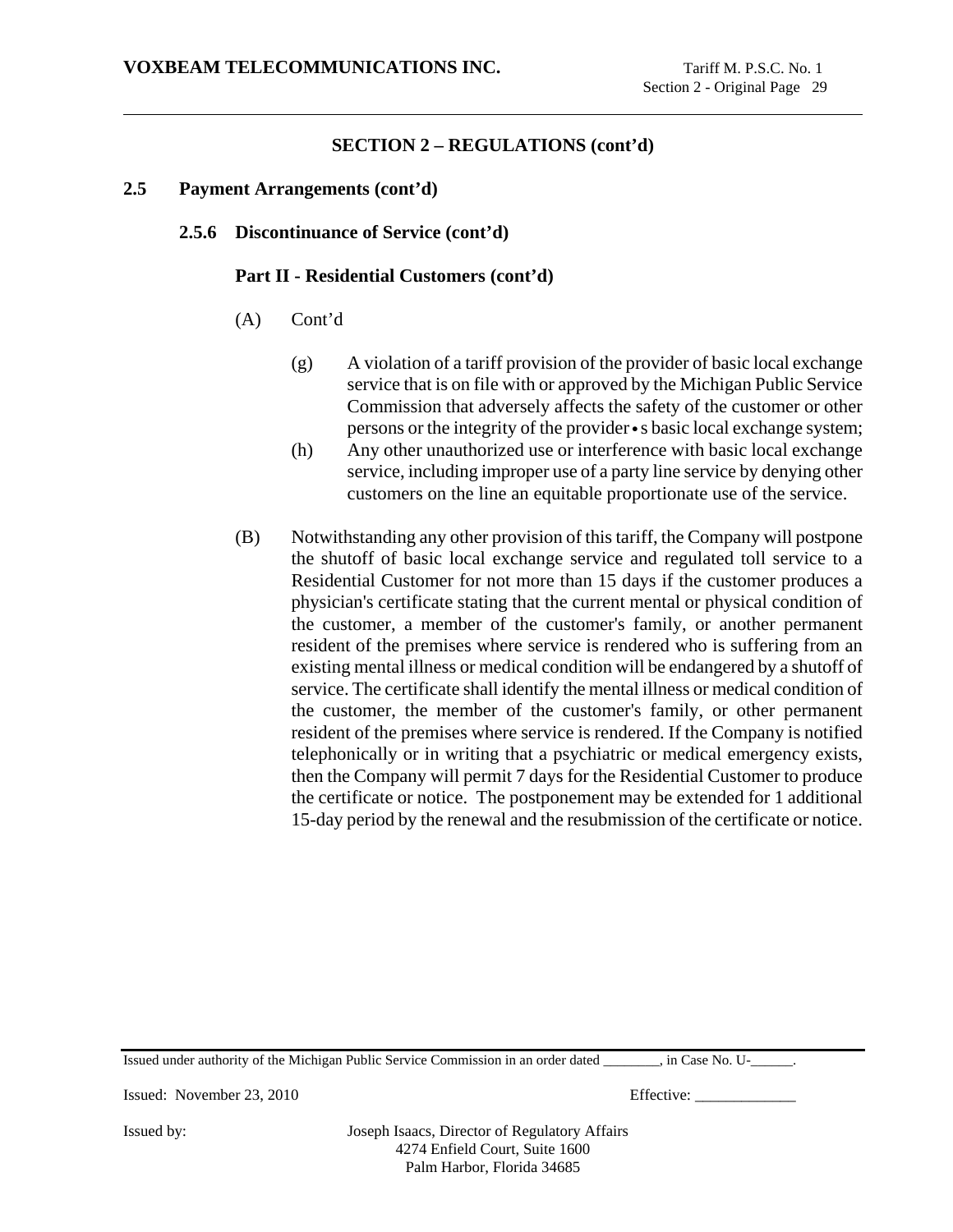#### **2.5 Payment Arrangements (cont'd)**

### **2.5.6 Discontinuance of Service (cont'd)**

#### **Part II - Residential Customers (cont'd)**

- (C) Notice of shutoff of basic local exchange service shall contain all of the following information:
	- (a) The name and the billing address of the customer and, to the extent possible, the address of the service, if different;
	- (b) A clear and concise statement of the reason for the proposed shutoff of service;
	- (c) The date after which service will be subject to shutoff without further notice unless the customer takes appropriate action;
	- (d) The right of the customer to file a formal complaint with the commission if the dispute cannot be otherwise resolved and a statement that the customer must pay to the provider of basic local exchange service that portion of the bill for basic local exchange service and regulated toll service that is not in dispute within 3 days of the date that the formal complaint is filed;
	- (e) A statement that service will not be shut off pending the resolution of a formal complaint that is filed and prosecuted in conformity with all applicable statutes, rules, regulations, and orders of the commission; and
	- (f) The telephone number and address of the Company where the customer may make inquiry or enter into a settlement agreement.

Issued under authority of the Michigan Public Service Commission in an order dated \_\_\_\_\_\_\_\_, in Case No. U-\_\_\_\_\_\_.

Issued: November 23, 2010 Effective: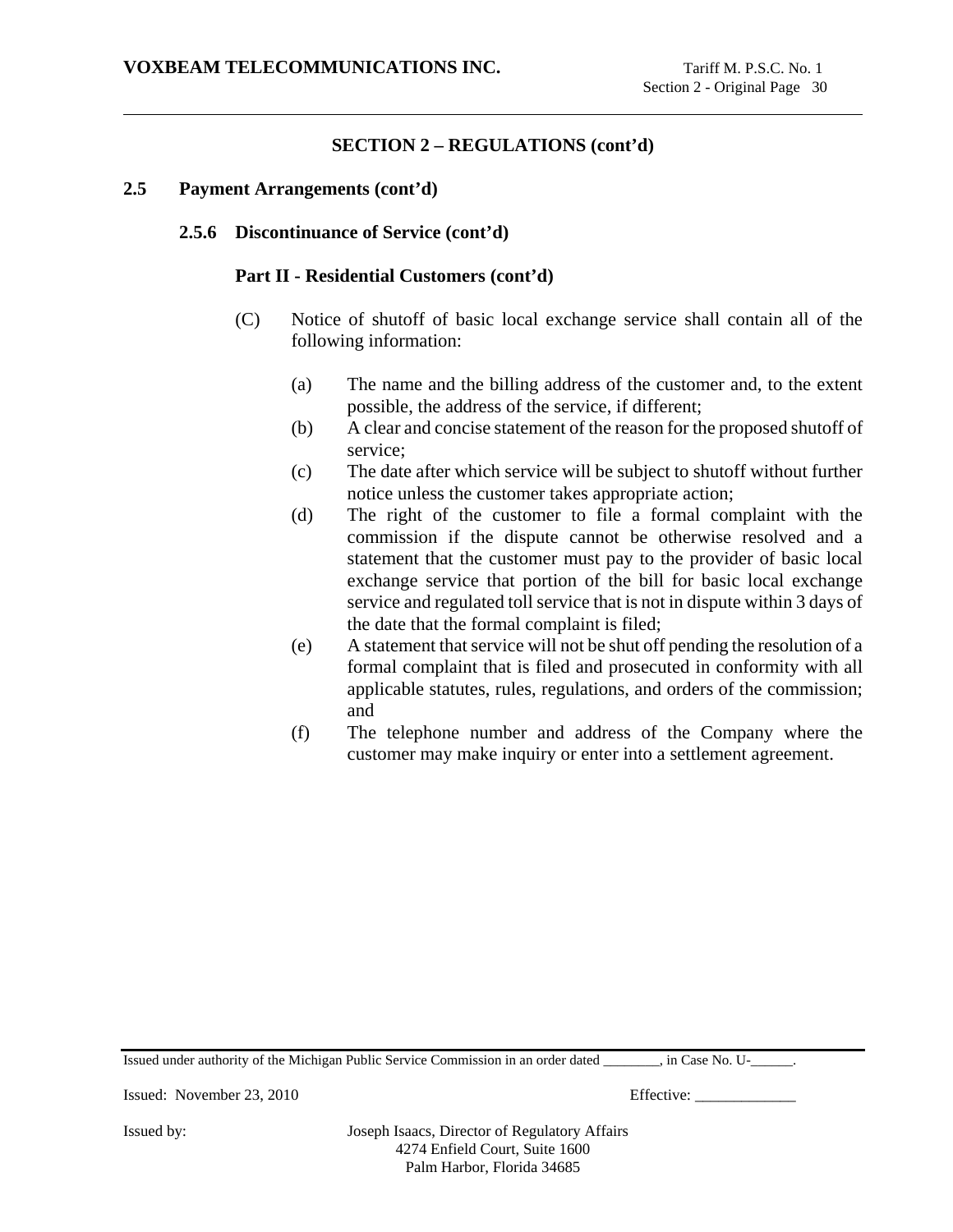#### **2.5 Payment Arrangements (cont'd)**

### **2.5.6 Discontinuance of Service (cont'd)**

#### **Part II - Residential Customers (cont'd)**

- (D) The Company will not shutoff service unless written notice is sent, by firstclass mail, to the customer or personally served not less than 5 days before the date of the proposed shutoff. If a shutoff of service is sought for nonpayment of a delinquent account, then a notice of shutoff will not be sent before the time the account becomes delinquent. Service of notice by mail is complete upon mailing, unless proven otherwise by the customer. The Company will maintain an accurate record of the date of mailing. The Company is responsible for the accurate and timely notice of shutoff.
- (E) A notice of shutoff of service shall not be issued if a customer has a pending formal complaint before the commission concerning the bill upon which the notice is based.
- (F) Subject to the requirements of these rules, the company may shut off basic local exchange service to a customer on the date specified in the notice of shutoff or within a reasonable time thereafter, but only at times that the Company has personnel available to reconnect service.
- (G) Basic local exchange service shall not be shut off on a day, or a day immediately preceding a day, when the Company's personnel are not available to reconnect service.
- (H) Basic local exchange service shall not be shut off while a complaint related to the reason for the shutoff is pending.

Issued under authority of the Michigan Public Service Commission in an order dated \_\_\_\_\_\_\_\_, in Case No. U-\_\_\_\_\_\_.

Issued: November 23, 2010 Effective: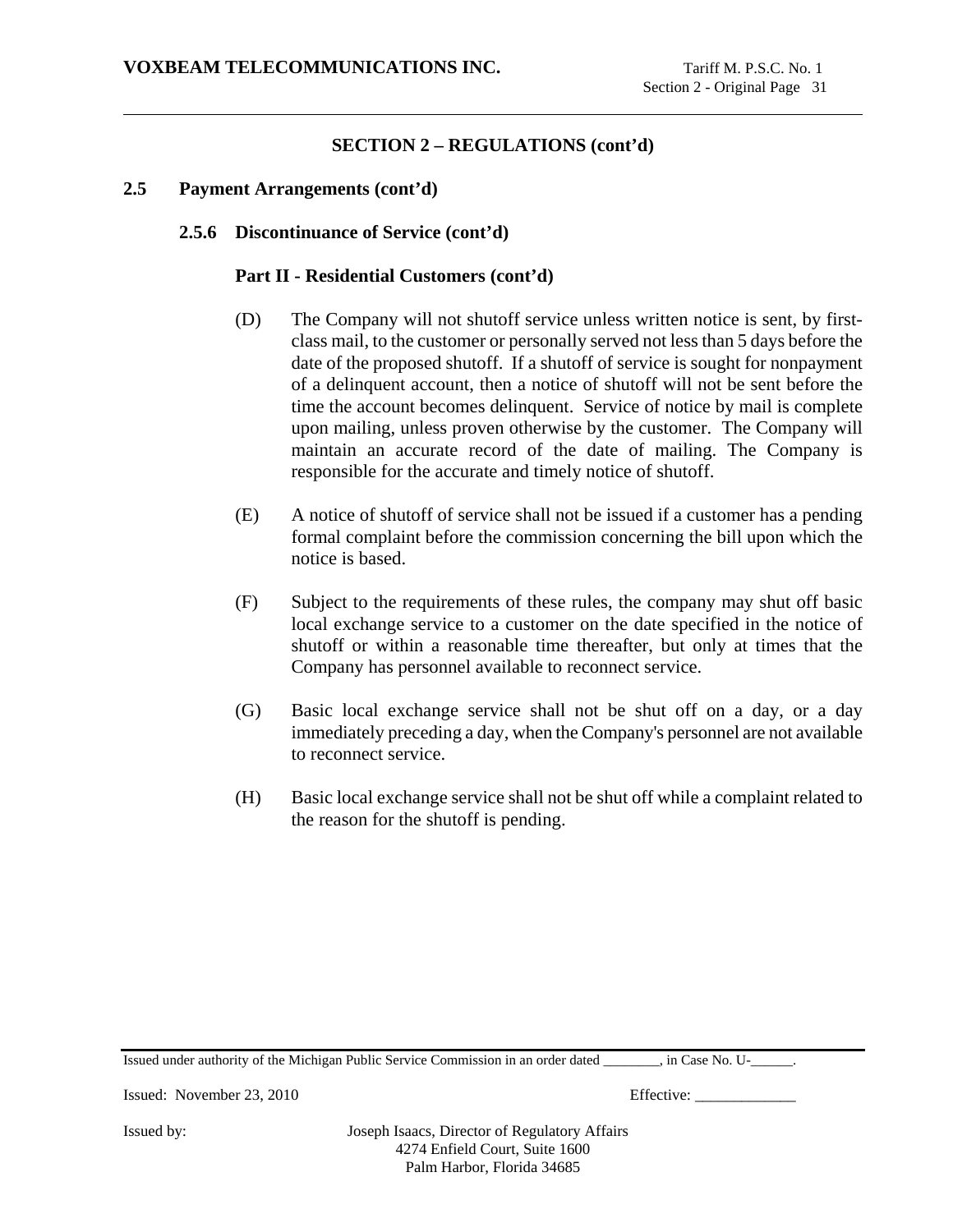## **2.5 Payment Arrangements (cont'd)**

## **2.5.6 Discontinuance of Service (cont'd)**

#### **Part II - Residential Customers (cont'd)**

- (I) After basic local exchange service has been shut off to a Residential Customer, the Company will restore service promptly, but not later than 1 working day after the customer's request, when the cause for the shutoff of service has been cured or credit arrangements satisfactory to the Company have been made.
- (J) Any payments required for service restoration may be made by the customer in any reasonable manner. Payment by personal check may be refused by the provider if the customer has tendered payment in this manner and the check has been dishonored during the last 3 years, excluding bank error.
- (K) Before restoring service, the Company at its option may require 1 or more of the following: (a) Payment of the total amount due on all of the customer's delinquent and shutoff accounts for basic local exchange service and regulated toll service owed to the provider; (b) An arrangement or settlement agreement requiring the payment of all amounts owed to the provider for basic local exchange service and regulated toll service; (c) Payment of an amount provided by tariff for basic local exchange service restoration; and/or (d) A security deposit or payment guarantee not to exceed \$150 per access line.

Issued under authority of the Michigan Public Service Commission in an order dated \_\_\_\_\_\_\_\_, in Case No. U-\_\_\_\_\_\_.

Issued: November 23, 2010 Effective: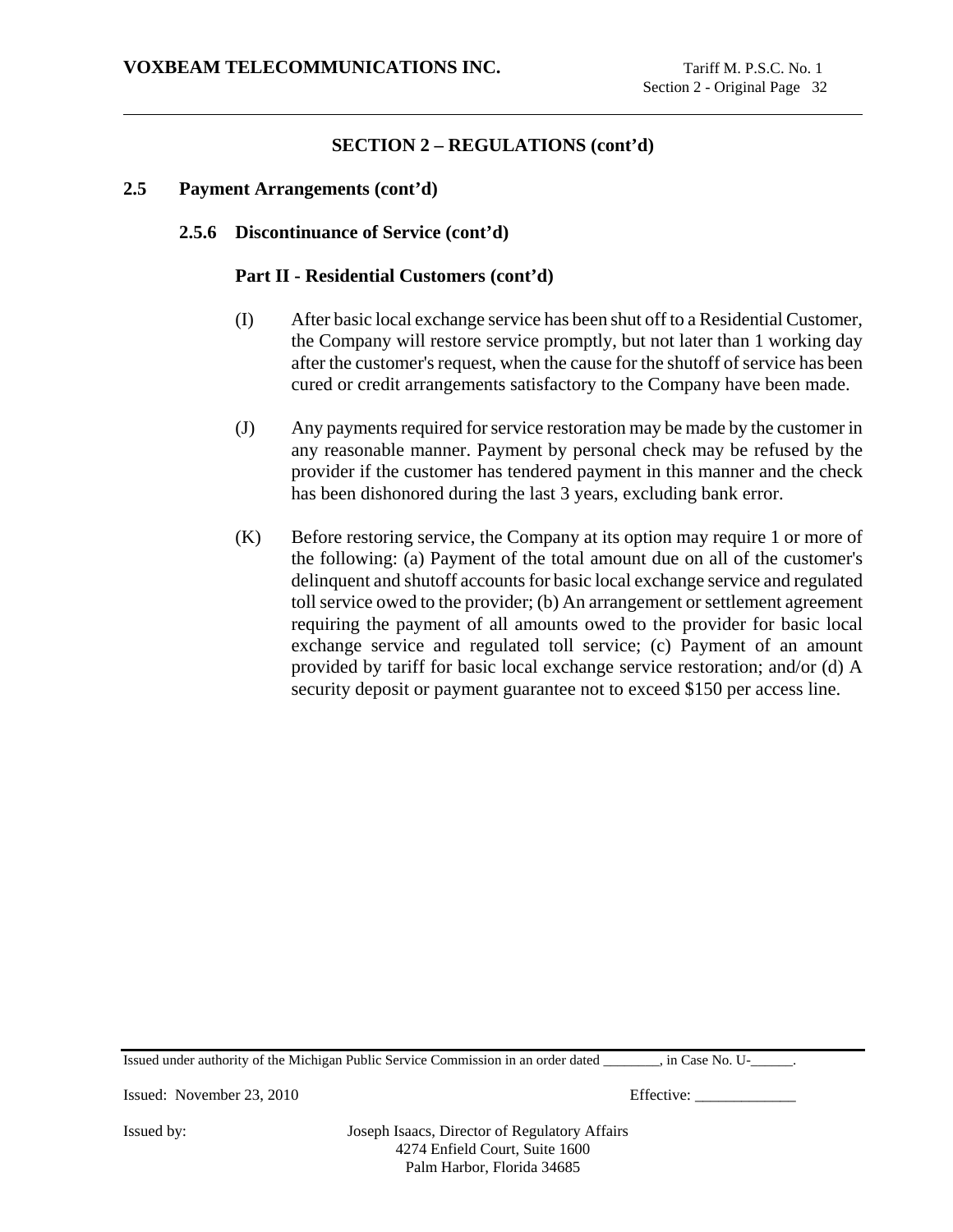## **2.5 Payment Arrangements (cont'd)**

## **2.5.7 Cancellation of Application for Service**

- (A) When a Customer cancels an application for service prior to the start of service or prior to any special construction, no charges will be imposed except for those specified below.
- (B) Where, prior to cancellation by the Customer, the Company incurs any expenses in installing the service or in preparing to install the service that it otherwise would not have incurred, a charge equal to the costs incurred by the Company, less net salvage, shall apply, but in no case shall this charge exceed the sum of the charge for the minimum period of services ordered, including installation charges, and all charges others levy against the Company that would have been chargeable to the Customer had service commenced.
- (C) Where the Company incurs any expense in connection with special construction, or where special arrangements of facilities or equipment have begun, before the Company receives a cancellation notice, a charge equal to the costs incurred by the Company, less net salvage, applies. In such cases, the charge will be based on such elements as the cost of the equipment, facilities, and material, the cost of installation, engineering, labor, and supervision, general and administrative expense, other disbursements, maintenance, taxes, and any other costs associated with the special construction or arrangements.
- (D) The special charges described in 2.5.7(A) through 2.5.7(C) will be calculated and applied on a case-by-case basis.

Issued under authority of the Michigan Public Service Commission in an order dated \_\_\_\_\_\_\_\_, in Case No. U-\_\_\_\_\_\_.

Issued: November 23, 2010 Effective: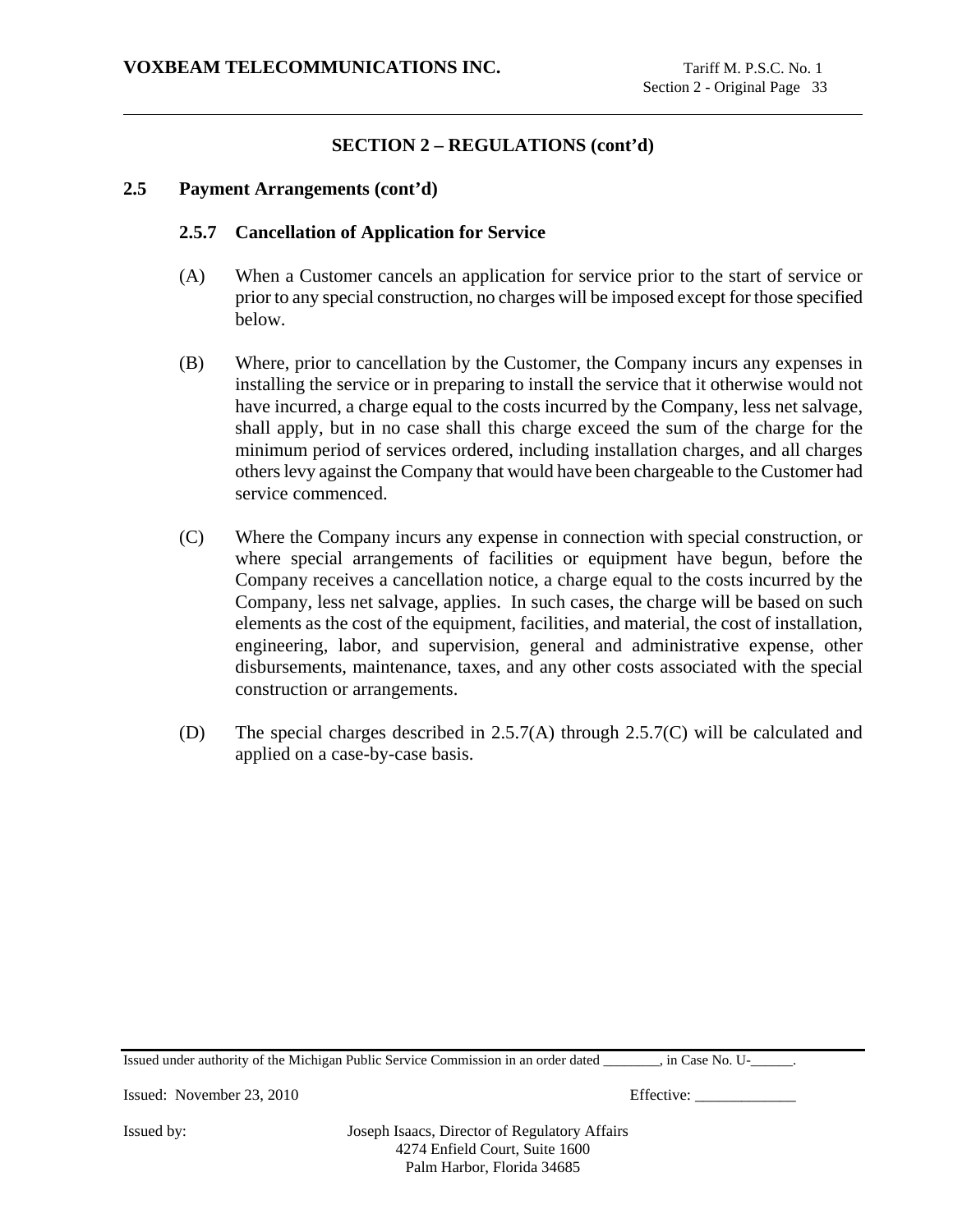## **2.5 Payment Arrangements (cont'd)**

## **2.5.8 Changes in Service Requested**

If the Customer makes or requests material changes in circuit engineering, equipment specifications, service parameters, premises locations, or otherwise materially modifies any provision of the application for service, the Customer's installation fee shall be adjusted accordingly.

### **2.6 Allowances for Interruptions in Service**

Interruptions in service that are not caused by the Customer, or during which the Company does not provide a satisfactory replacement service, will be credited to the Customer as set forth in 2.6.1 for the part of the service that the interruption affects.

### **2.6.1 Credit for Interruptions**

- (A) A credit allowance will be made when an interruption occurs because of a failure of any component furnished by the Company under this tariff. An interruption period begins from the time the Customer•s service is reported or is found to be out of service. An interruption period ends when the service, facility or circuit is operative. If the Customer reports a service, facility or circuit to be inoperative but declines to release it for testing and repair, it is considered to be impaired, but not interrupted.
- (B) For calculating credit allowances, every month is considered to have 30 days. A credit allowance for fixed recurring fees only is applied on a pro rata basis against the rates specified hereunder and is dependent upon the length of the interruption. Only those facilities on the interrupted portion of the circuit will receive a credit.

| Issued under authority of the Michigan Public Service Commission in an order dated<br>. in Case No. U- |  |
|--------------------------------------------------------------------------------------------------------|--|
|--------------------------------------------------------------------------------------------------------|--|

Issued: November 23, 2010 Effective: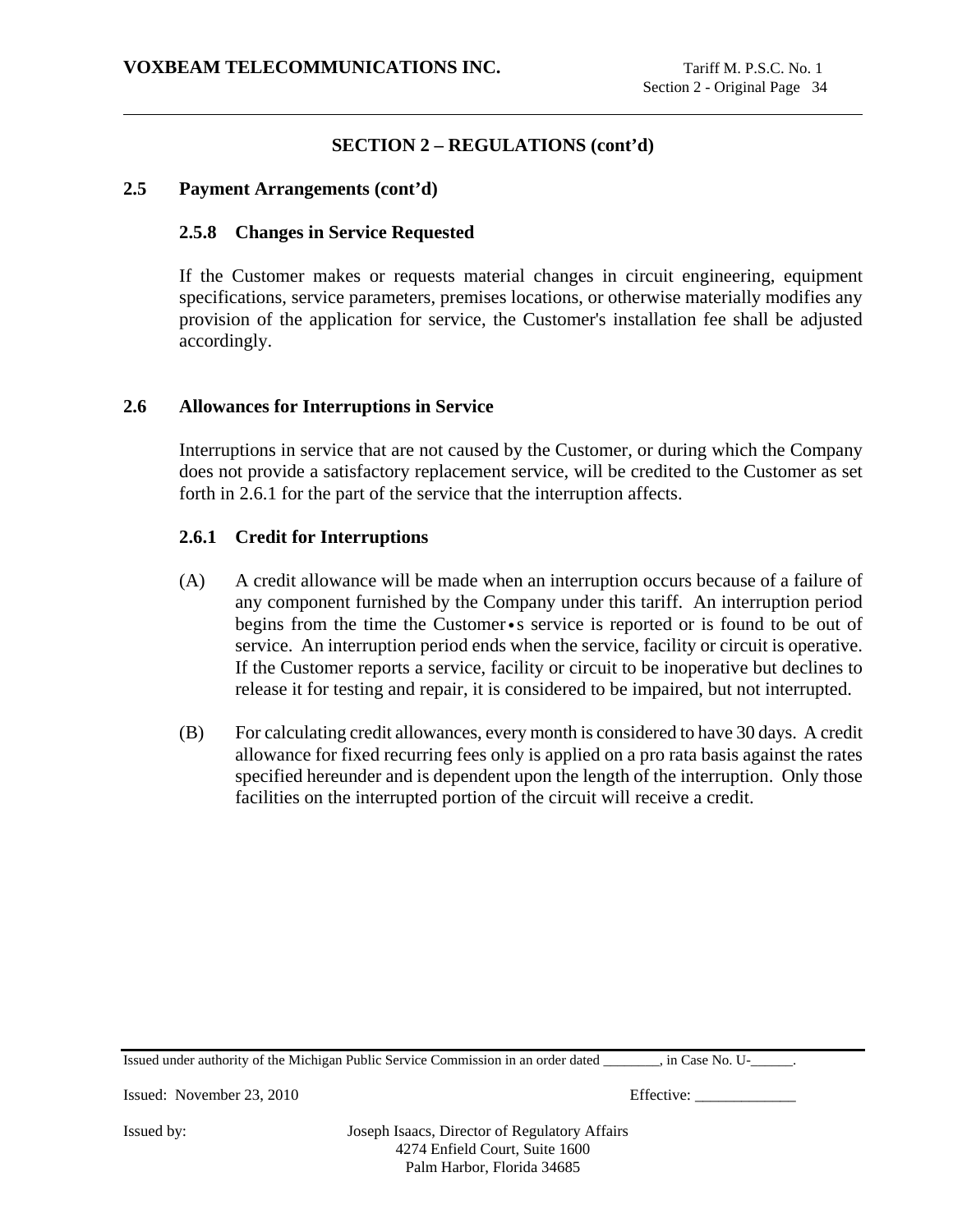## **2.6 Allowances for Interruptions in Service (cont'd)**

### **2.6.1 Credit for Interruptions (cont'd)**

(C) (Cont'd)

Over 24 Hours. If a Customer's service is reported or is found to be out of service and remains out of service for more than 24 hours, then 1 of the following adjustments shall be made to the Customer's bill in the next billing period in which it is practicable to do so:

- (1) If the duration of the outage is less than 5 days of a month, then the appropriate credit shall be the prorated amount of the customer's monthly service rate.
- (2) If the duration of the outage is 5 days or longer, then the appropriate credit is the credit owed pursuant to  $2.6.1(C)(1)$  for the first 4 days of the outage plus an additional \$5.00 per day for the fifth day and each subsequent day of the outage, up to the amount of the customer's monthly service rate.
- (3) A credit adjustment will not be made if the outage is caused by the Customer or if a satisfactory replacement Service is provided to the Customer. Should the Customer elect to use an alternative Service provided by the Company during the period that a service is interrupted, the Customer must pay the tariffed rates and charges for the alternative Service.

Issued under authority of the Michigan Public Service Commission in an order dated \_\_\_\_\_\_\_\_, in Case No. U-\_\_\_\_\_\_.

Issued: November 23, 2010 Effective: \_\_\_\_\_\_\_\_\_\_\_\_\_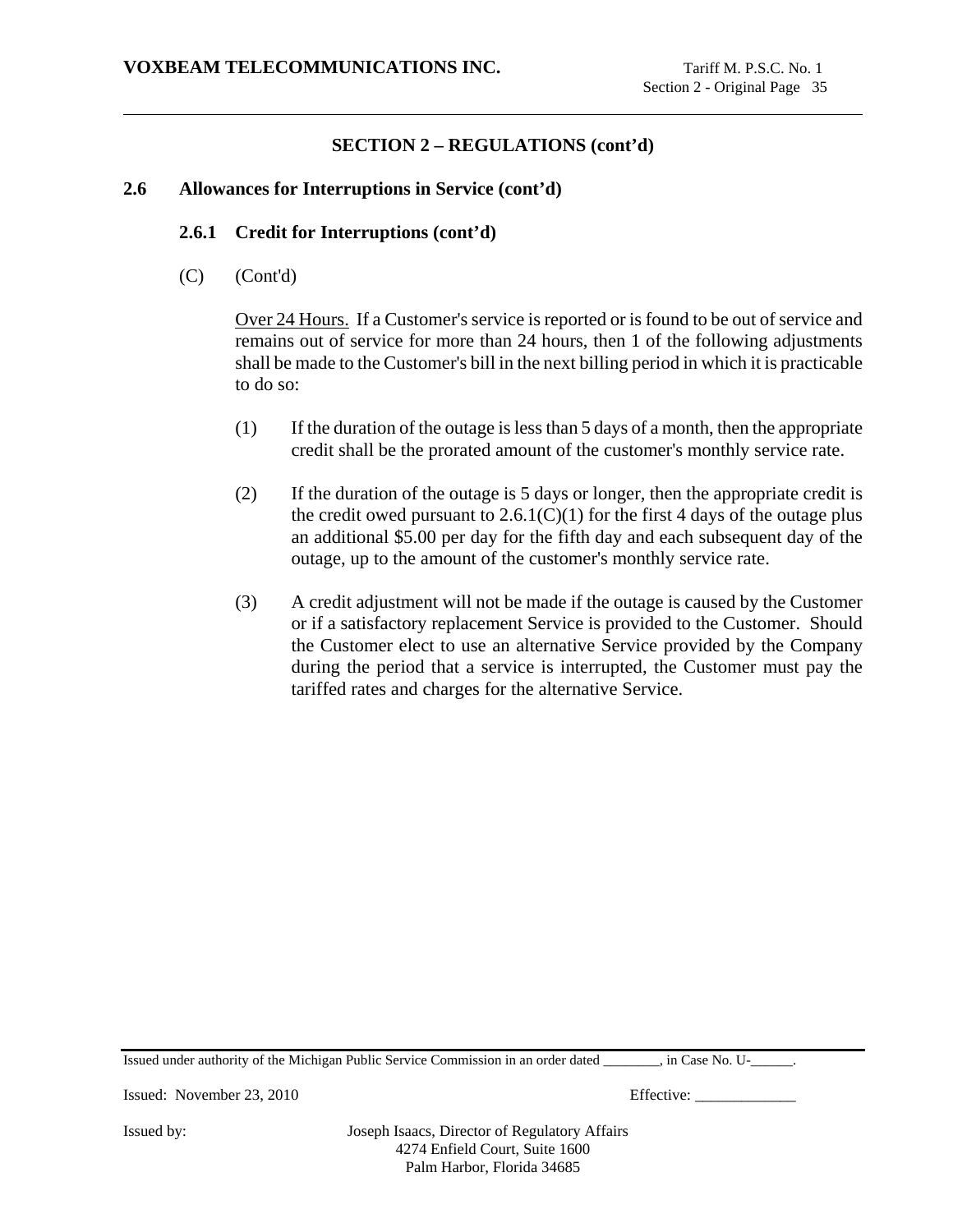## **2.6 Allowances for Interruptions in Service (cont'd)**

### **2.6.2 Limitations on Allowances**

No credit allowance will be made for:

- (A) interruptions due to the cause of, negligence of, or noncompliance with the provisions of this tariff by, the Customer, authorized user, or joint user;
- (B) interruptions of service during any period in which the Company is not given full and free access by the Customer to its facilities and equipment for the purpose of investigating and correcting interruptions;
- (C) interruptions of service during a period in which the Customer continues to use the service on an impaired basis;
- (D) interruptions of service during any period when the Customer has released service to the Company for maintenance purposes or for implementation of a Customer order for a change in service arrangements; and
- (E) interruption of service during a time period in which the Company provides a satisfactory replacement service.

Issued under authority of the Michigan Public Service Commission in an order dated \_\_\_\_\_\_\_\_, in Case No. U-\_\_\_\_\_\_.

Issued: November 23, 2010 Effective: \_\_\_\_\_\_\_\_\_\_\_\_\_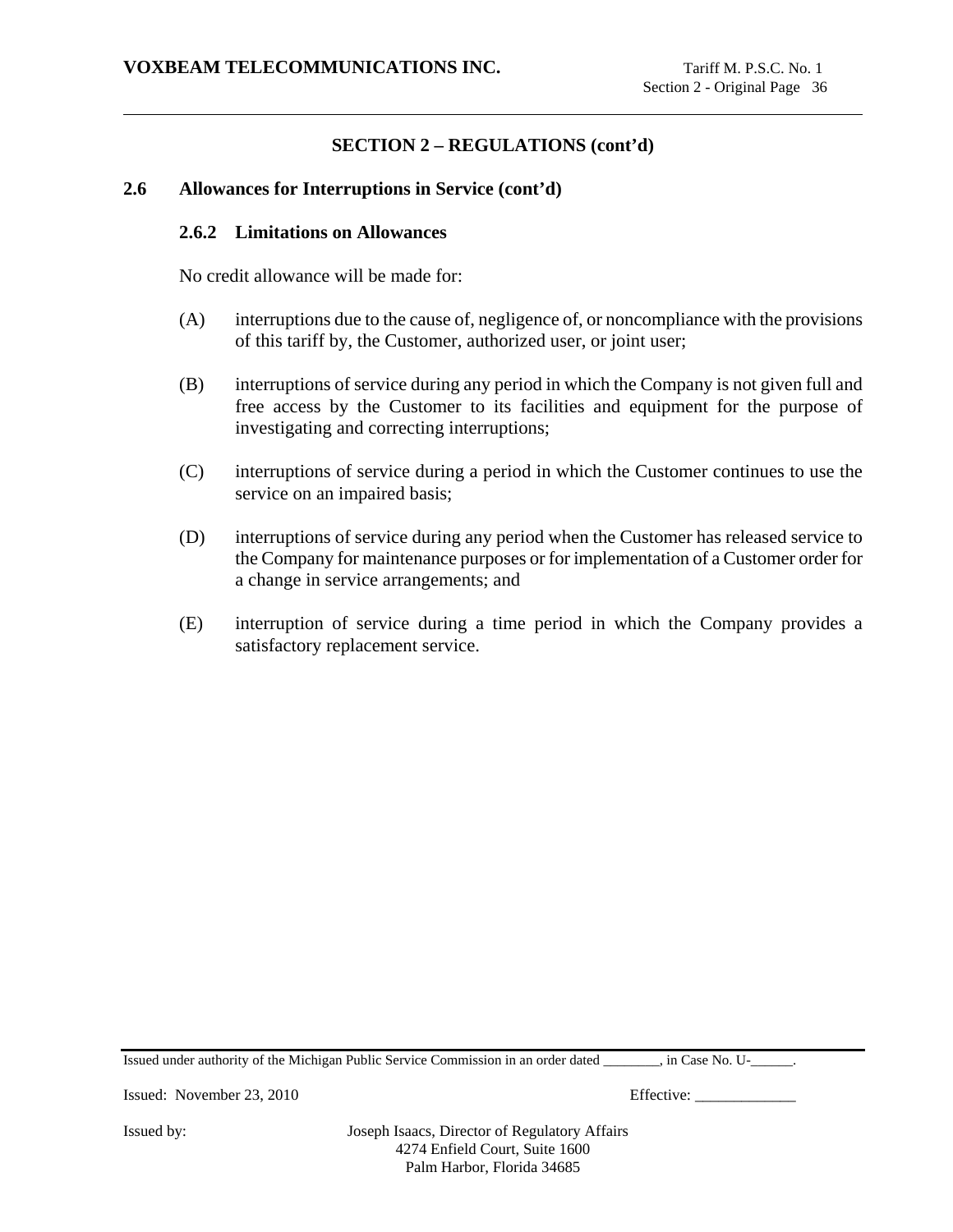## **2.6 Allowances for Interruptions in Service (cont'd)**

## **2.6.3 Cancellation For Service Interruption**

Cancellation or termination of service by Business Customers due to service interruption is permitted only if any circuit experiences a single continuous outage of 8 hours or more or cumulative service credits equaling 16 hours in a continuous 12-month period. The right to cancel service under this provision applies only to the single circuit that has been subject to the outage or cumulative service credits.

### **2.7 Restoration of Service**

## **2.7.1 Business Service Restoration**

When a Business Customer • s Basic Local Exchange Service has been shutoff in accordance with this Tariff, Service will be restored only upon the basis of the Business Customer completing a new application for Service and qualifying for Service as if it were a new Business Customer.

Issued under authority of the Michigan Public Service Commission in an order dated \_\_\_\_\_\_\_\_, in Case No. U-\_\_\_\_\_\_.

Issued: November 23, 2010 Effective: \_\_\_\_\_\_\_\_\_\_\_\_\_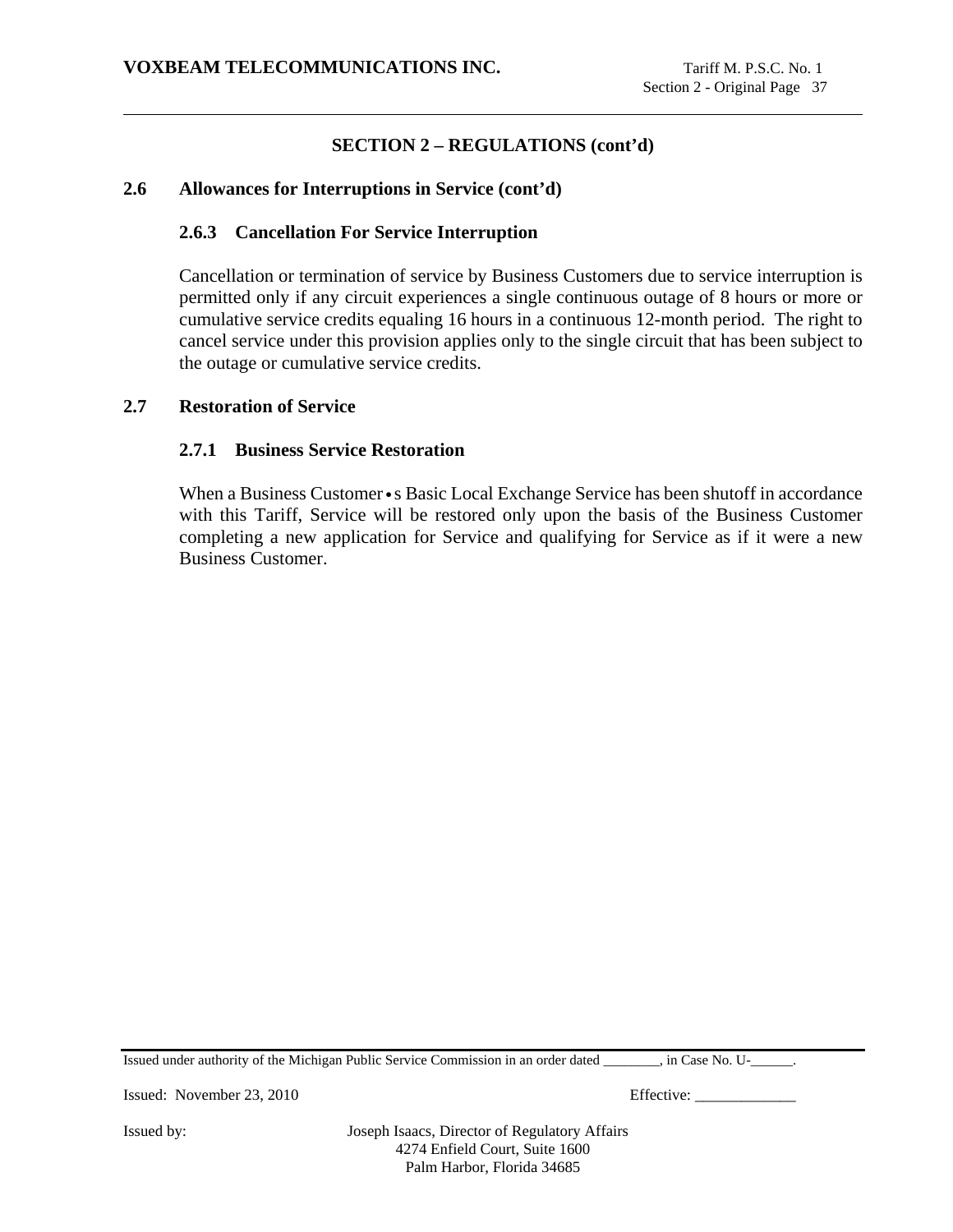## **2.7 Restoration of Service (cont'd)**

## **2.7.2 Residential Service Restoration**

When a Residential Customer's Basic Local Exchange Service has been shutoff in accordance with this Tariff, the Company will restore Service promptly, but not later than one (1) working day after the Residential Customer's request, after the cause for the shutoff of service has been cured or credit arrangements satisfactory to the Company have been made. Before restoring service, the Company reserves the right to require one or more of the following:

- (1) Payment of the total amount due on all of the Customer's delinquent and shutoff accounts for basic local exchange service and regulated toll service owed to the Company;
- (2) An arrangement or settlement agreement requiring the payment of all amounts owed to the Company for basic local exchange service and regulated toll service;
- (3) Payment of the restoration charge and any applicable installation charges pursuant to Section 4.3.4 of this tariff;
- (4) Payment of an advance payment and/or security deposit pursuant to Section 2.5.4 and 2.5.5 of this tariff.

Any payments required for service restoration may be made by the Customer in any reasonable manner, except that payment by personal check may be refused by the Company if the Customer has tendered payment by a check that had been dishonored during the previous 3 years, excluding bank error.

Issued under authority of the Michigan Public Service Commission in an order dated \_\_\_\_\_\_\_\_, in Case No. U-\_\_\_\_\_\_.

Issued: November 23, 2010 Effective: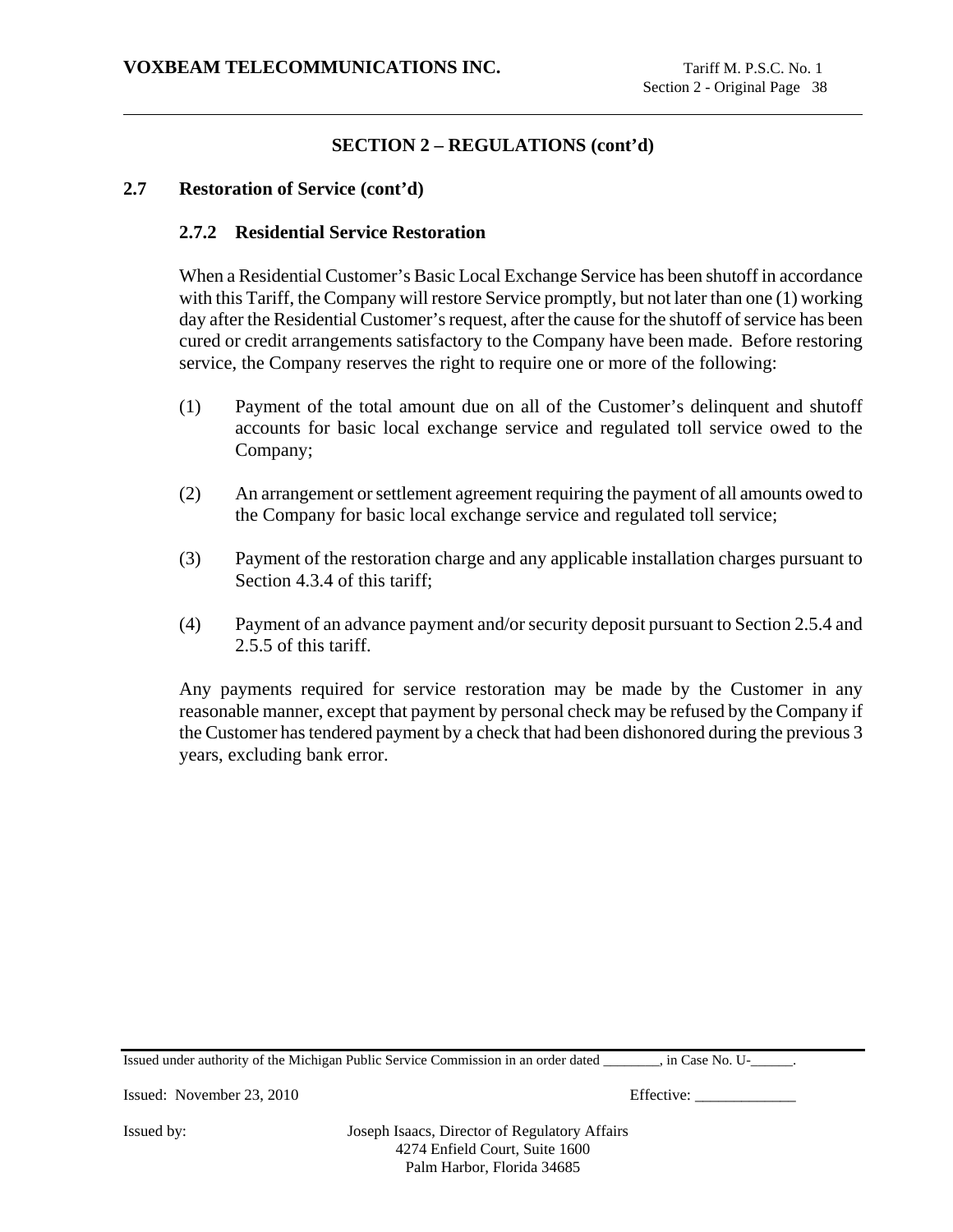## **2.8 Use of Customer's Service by Others**

### **2.8.1 Joint Use Arrangements**

Joint use arrangements will be permitted for all services provided under this tariff. From each joint use arrangement, one member will be designated as the Customer responsible for the manner in which the joint use of the service will be allocated. The Company will accept orders to start, rearrange, relocate, or discontinue service only from the designated Customer. Without affecting the Customer's ultimate responsibility for payment of all charges for the service, each joint user shall be responsible for the payment of the charges billed to it.

### **2.9 Cancellation of Service**

If a Business Customer cancels a Service Order or terminates services before the completion of the term for any reason whatsoever other than a service interruption (as defined in Section 2.6.1 above), the Business Customer agrees to pay to the Company termination liability charges, as defined below. These charges shall become due and owing as of the effective date of the cancellation or termination and be payable within the period, set forth in Section 2.5.3.

The Business Customer's termination liability for cancellation of service shall be equal to:

- (A) all unpaid Non-Recurring charges reasonably expended by the Company to establish service to the Business Customer; plus
- (B) any disconnection, early cancellation or termination charges reasonably incurred and paid to third parties by the Company on behalf of the Business Customer; plus
- (C) all Recurring Charges specified in the applicable Service Order Tariff incurred prior to disconnection, cancellation or termination; minus
- (D) a reasonable allowance for costs avoided by the Company as a direct result of the Business Customer's cancellation.

Issued under authority of the Michigan Public Service Commission in an order dated \_\_\_\_\_\_\_\_, in Case No. U-\_\_\_\_\_\_.

Issued: November 23, 2010 Effective: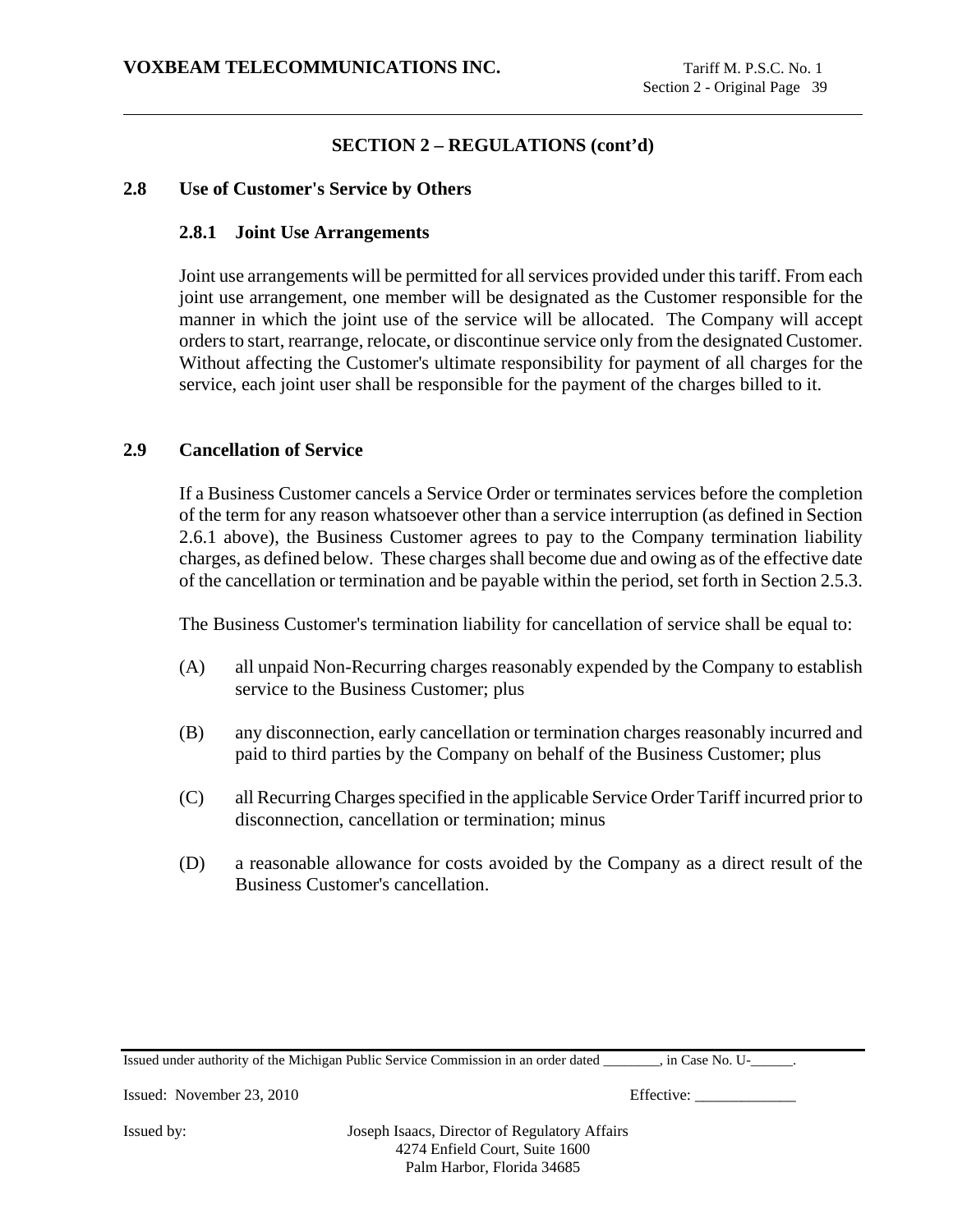## **2.10 Transfers and Assignments**

Neither the Company nor the Customer may assign or transfer its rights or duties in connection with the services and facilities provided by the Company without the written consent of the other party, except that the Company may assign its rights and duties:

- (A) to any subsidiary, parent company or affiliate of the Company; or
- (B) pursuant to any sale or transfer of substantially all the assets of the Company; or
- (C) pursuant to any financing, merger or reorganization of the Company.

### **2.11 Notices and Communications**

- (A) The Customer shall designate on the Service Order an address to which the Company shall mail or deliver all notices and other communications, except that the Customer may also designate a separate address to which the Company's bills for service shall be mailed.
- (B) The Company shall designate on the Service Order an address to which the Customer shall mail or deliver all notices and other communications, except that Company may designate a separate address on each bill for service to which the Customer shall mail payment on that bill.
- (C) All notices or other communications required to be given pursuant to this tariff will be in writing. Notices and other communications of either party, and all bills mailed by the Company, shall be presumed to have been delivered to the other party on the third business day following placement of the notice, communication or bill with the U.S. Mail or a private delivery service, prepaid and properly addressed, or when actually received or refused by the addressee, whichever occurs first.
- (D) The Company or the Customer shall advise the other party of any changes to the addresses designated for notices, other communications or billing, by following the procedures for giving notice set forth herein.

Issued under authority of the Michigan Public Service Commission in an order dated \_\_\_\_\_\_\_\_, in Case No. U-\_\_\_\_\_\_.

Issued: November 23, 2010 Effective: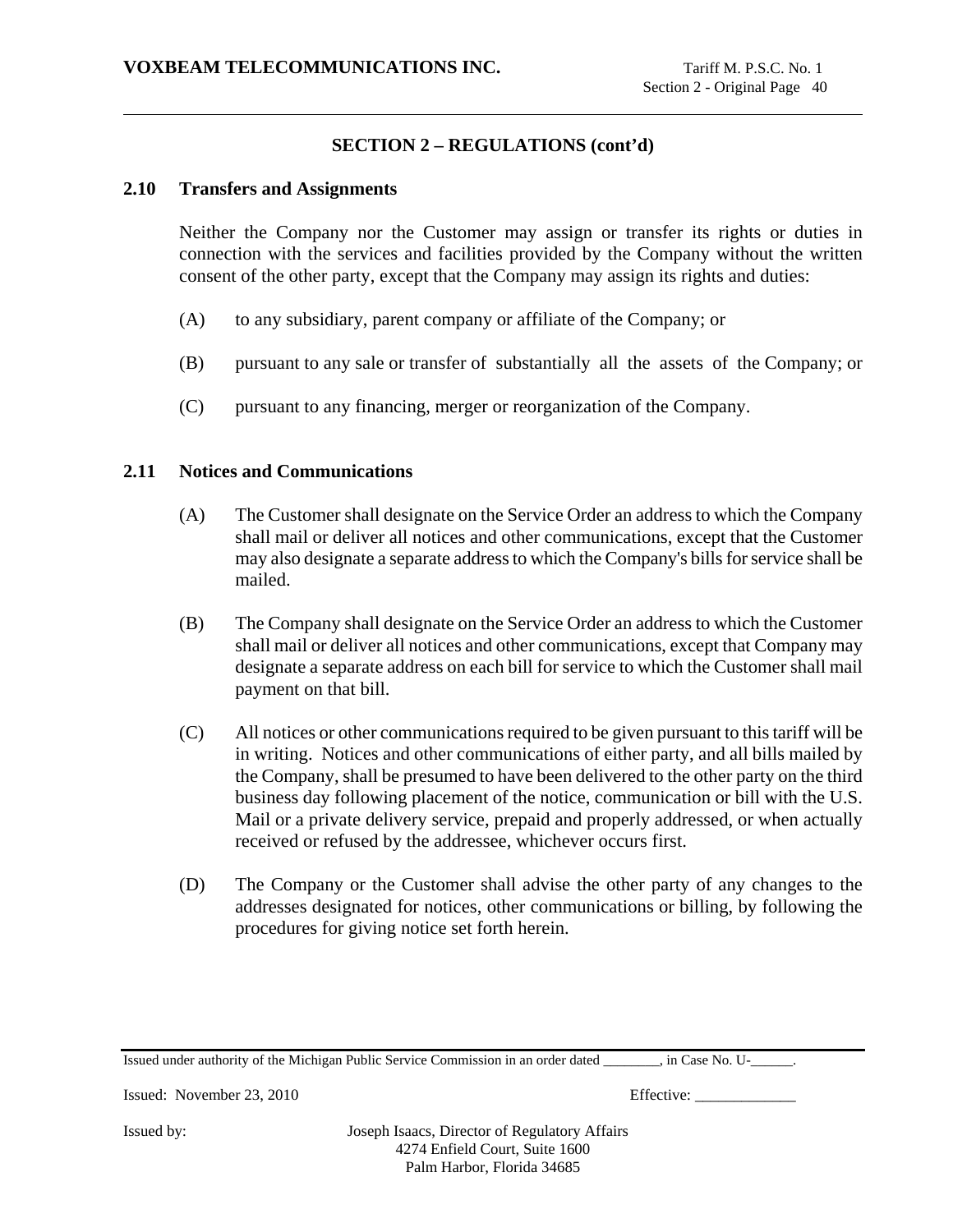## **2.12 Formal and Informal Procedures**

For Residential Customers, informal complaints will be handled by the Company's customer service department, which will use good faith efforts to informally resolve the dispute. If the Company and the Residential Customer are unable to informally resolve the dispute, the customer may file a formal complaint with the Michigan Public Service Commission.

## **2.12.1 Alternative Dispute Resolution**

The following provisions apply if the formal complaint is for \$1,000 or less or if the customer elects to pursue an alternative means of dispute resolution.

- (A) The customer shall file a formal written complaint with the Michigan Public Service Commission.
- (B) If the customer and the Company cannot agree on an alternative means of dispute resolution within 20 days, they shall participate in a mediation proceeding conducted by administrative law judge or other person designated by the Commission.
- (C) If mediation is utilized, the mediator will provide a recommended settlement to the parties within 45 days after the written complaint was filed.
- (D) Within 7 days after the date of the recommended settlement, each party shall file with the commission a written acceptance or rejection of the recommended settlement. A party's failure to file a timely acceptance or rejection shall be deemed to be a rejection of the recommended settlement.
- (E) If the parties accept the recommended settlement, then the recommendation will be adopted by the Commission as a final order.
- (F) If a party rejects the recommended settlement, then the complaint shall proceed to a contested case hearing before the Commission.

Issued under authority of the Michigan Public Service Commission in an order dated \_\_\_\_\_\_\_\_, in Case No. U-\_\_\_\_\_\_.

Issued: November 23, 2010 Effective: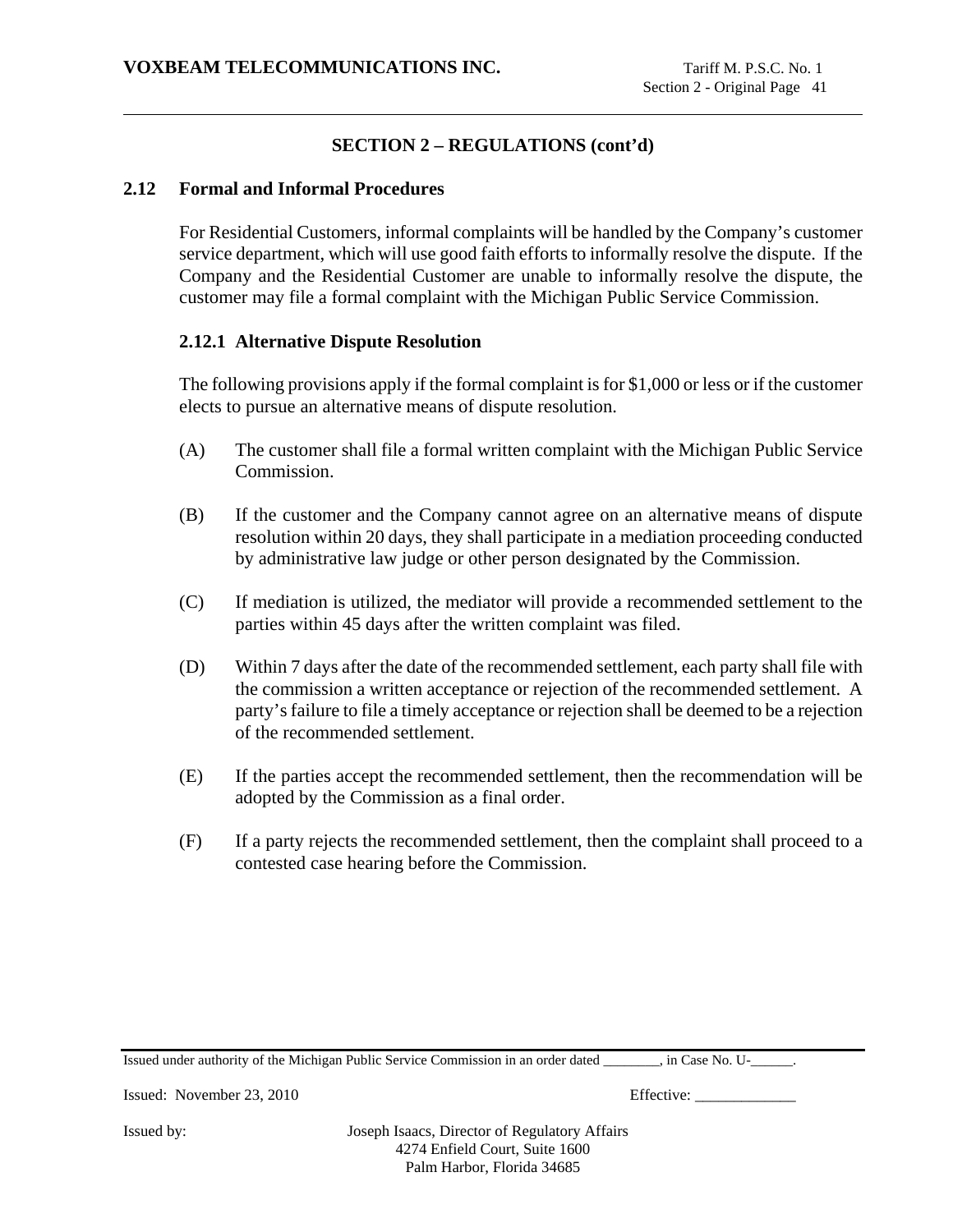## **2.12 Formal and Informal Procedures (cont'd)**

## **2.12.1 Alternative Dispute Resolution (cont'd)**

(G) If the complaint involves a monetary dispute, the party who rejects the recommended settlement shall pay the opposing party's actual costs of proceeding to a contested case hearing, including attorney fees, unless the final order of the commission is more favorable to the rejecting party than the recommended settlement under this section. A final order is considered more favorable if it differs by 10% or more from the recommended settlement in favor of the rejecting party. If both parties reject the recommended settlement, then each party shall be responsible for its own costs and attorney fees.

### **2.12.2 Payment of Amount Not In Dispute**

- (A) If a customer files a formal complaint with the Commission, then the Company may require the Customer to pay an amount equal to the part of the bill that is not in dispute.
- (B) The amount that is not in dispute shall be mutually determined by the Company and the Customer.
- (C) If the Company and the Customer are unable to mutually determine the amount that is not in dispute, then the Company may require the Customer to pay up to 50% of the amount that is in dispute.
- (D) If the Customer fails to pay to the Company either the amount that is not in dispute or 50% of the amount that is in dispute, then the Company may shut off service consistent with this tariff.
- (E) If the dispute is ultimately resolved in favor of the Customer, in whole or in part, then any excess moneys paid by the Customer shall be refunded promptly, with simple interest paid at the rate paid on United States Savings Bonds, series EE.

Issued under authority of the Michigan Public Service Commission in an order dated \_\_\_\_\_\_\_\_, in Case No. U-\_\_\_\_\_\_.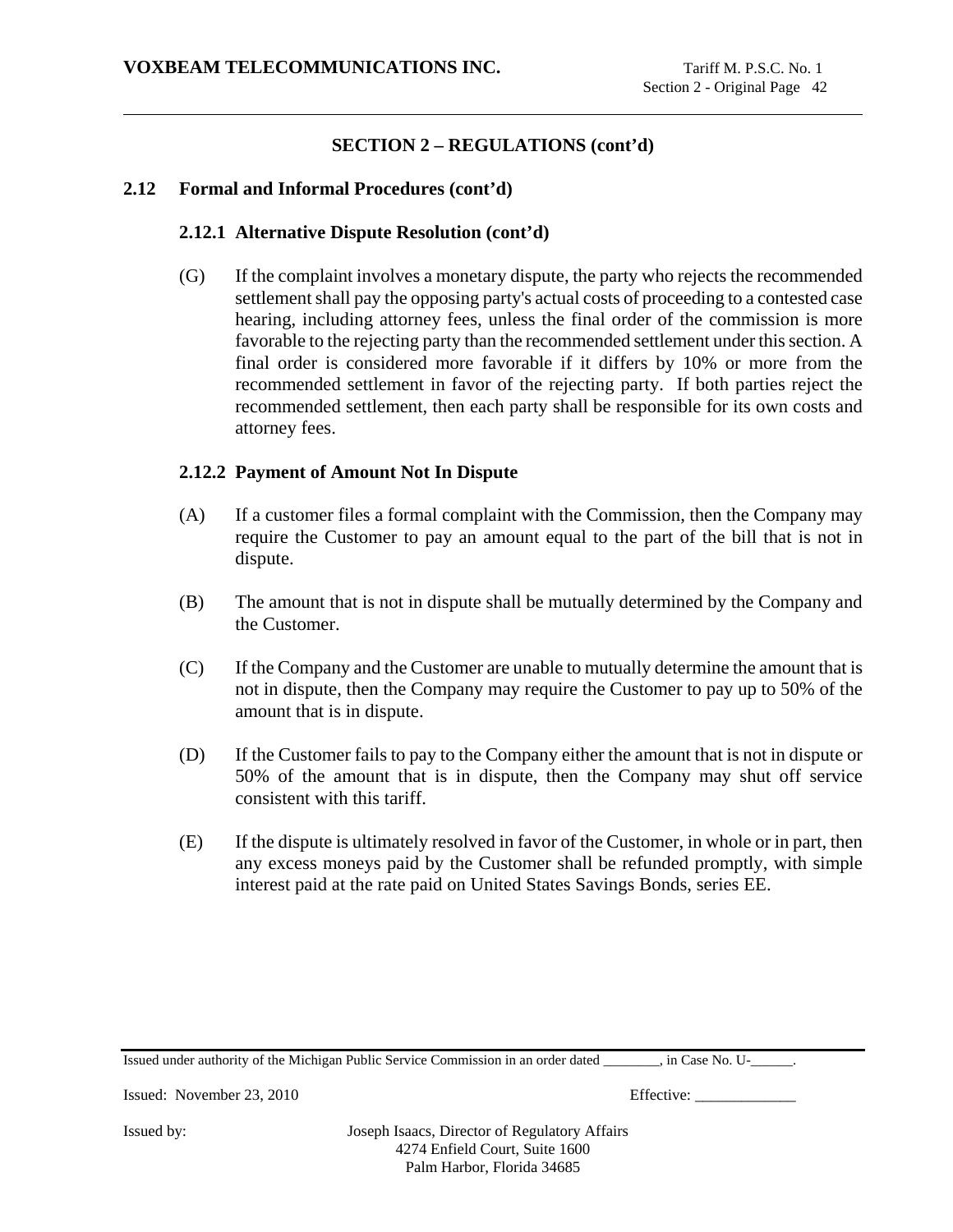### **2.13 Customer Access to Information**

## **2.13.1 Publication of Procedures**

- (A) The Company will have a pamphlet available for its customers that, in layman's terms,lists and summarizes the rights and responsibilities of its customers and the Company
- (B) The pamphlet will be displayed prominently and shall be available at all of the Company's office locations that are open to the general public. The pamphlet shall be available upon customer request at no charge.
- (C) The pamphlet shall include all of the following information:
	- (1) Methods for customers to understand and verify the accuracy of billings.
	- (2) Payment standards and procedures.
	- (3) Procedures for shutoff and reconnection of basic local exchange service.
	- (4) Inquiry, service, and complaint procedures.
	- (5) Commission procedures related to customer complaints.
- (D) The information contained in the pamphlet shall be made available by the Company in audio format to customers who have visual impairments at no cost to the customers. The information may be provided through recorded announcements or the physical provision of a recording.

#### **2.13.2 Public Access To Rules And Rates**

The Company will keep on file, and provide public access to, a copy of the Michigan Public Service Commission's rules and a schedule of all rates and service charges at all of its offices that are open to the general public. Upon the request of a customer and at no cost to the customer, the Company will provide a customer with 1 copy of the rules and the rate schedules applicable to the customer's usage.

| Issued under authority of the Michigan Public Service Commission in an order dated<br>. in Case No. U- |  |
|--------------------------------------------------------------------------------------------------------|--|
|--------------------------------------------------------------------------------------------------------|--|

Issued: November 23, 2010 Effective: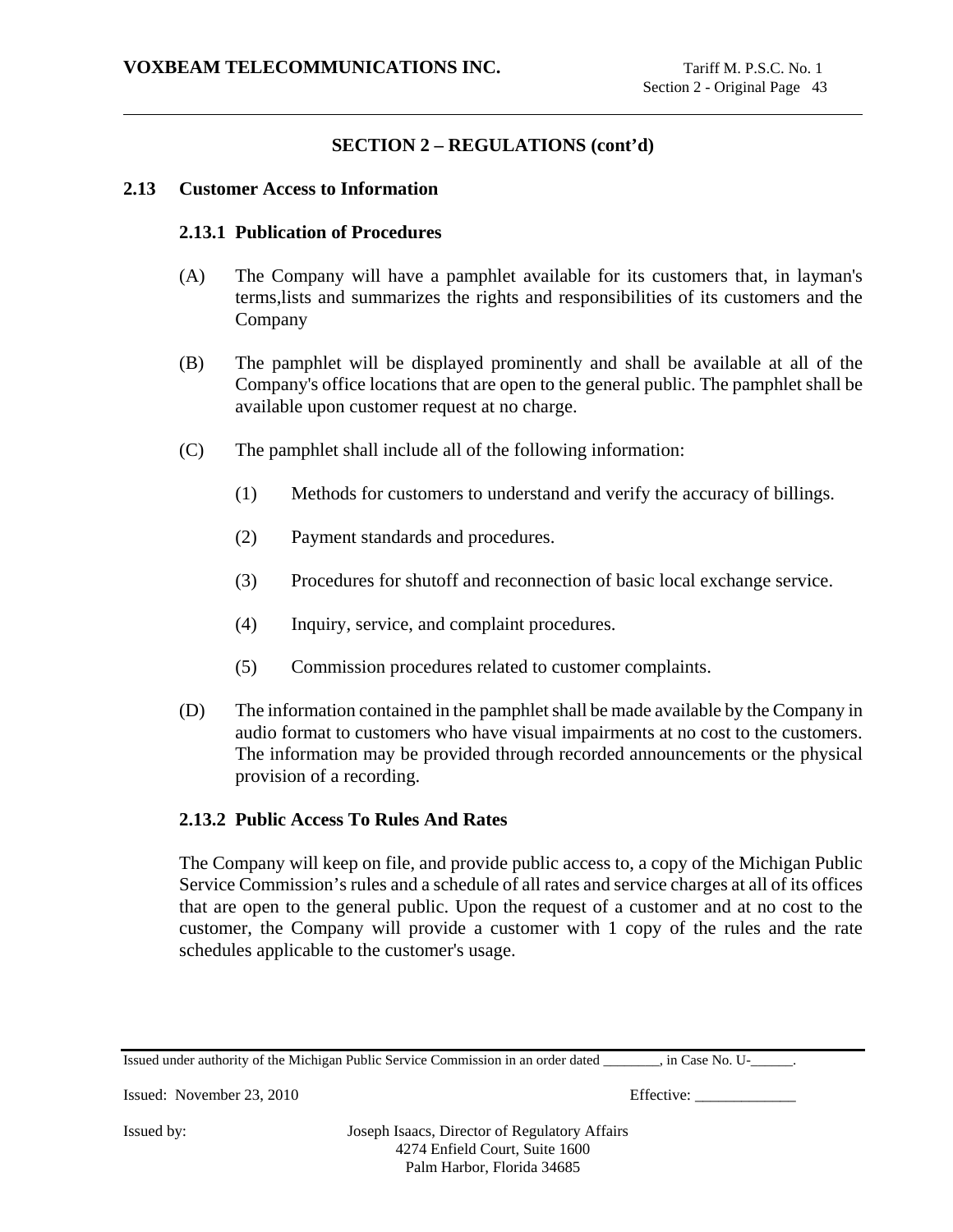### **2.13 Customer Access to Information (cont'd)**

### **2.13.3 Telephone Directories and Information**

The Company will publish, or will arrange by agreement with the incumbent local exchange carrier or other directory provider to publish, on a page preceding the alphabetical listings in its telephone directories, in a prominent manner, and without charge, all of the following information:

- (A) The telephone number and address of the Company where the customer may inquire about telephone service.
- (B) The telephone number and address of the Michigan Public Service Commission where a customer may file a formal complaint regarding a service regulated by the Commission.

Issued under authority of the Michigan Public Service Commission in an order dated \_\_\_\_\_\_\_\_, in Case No. U-\_\_\_\_\_\_.

Issued: November 23, 2010 Effective: \_\_\_\_\_\_\_\_\_\_\_\_\_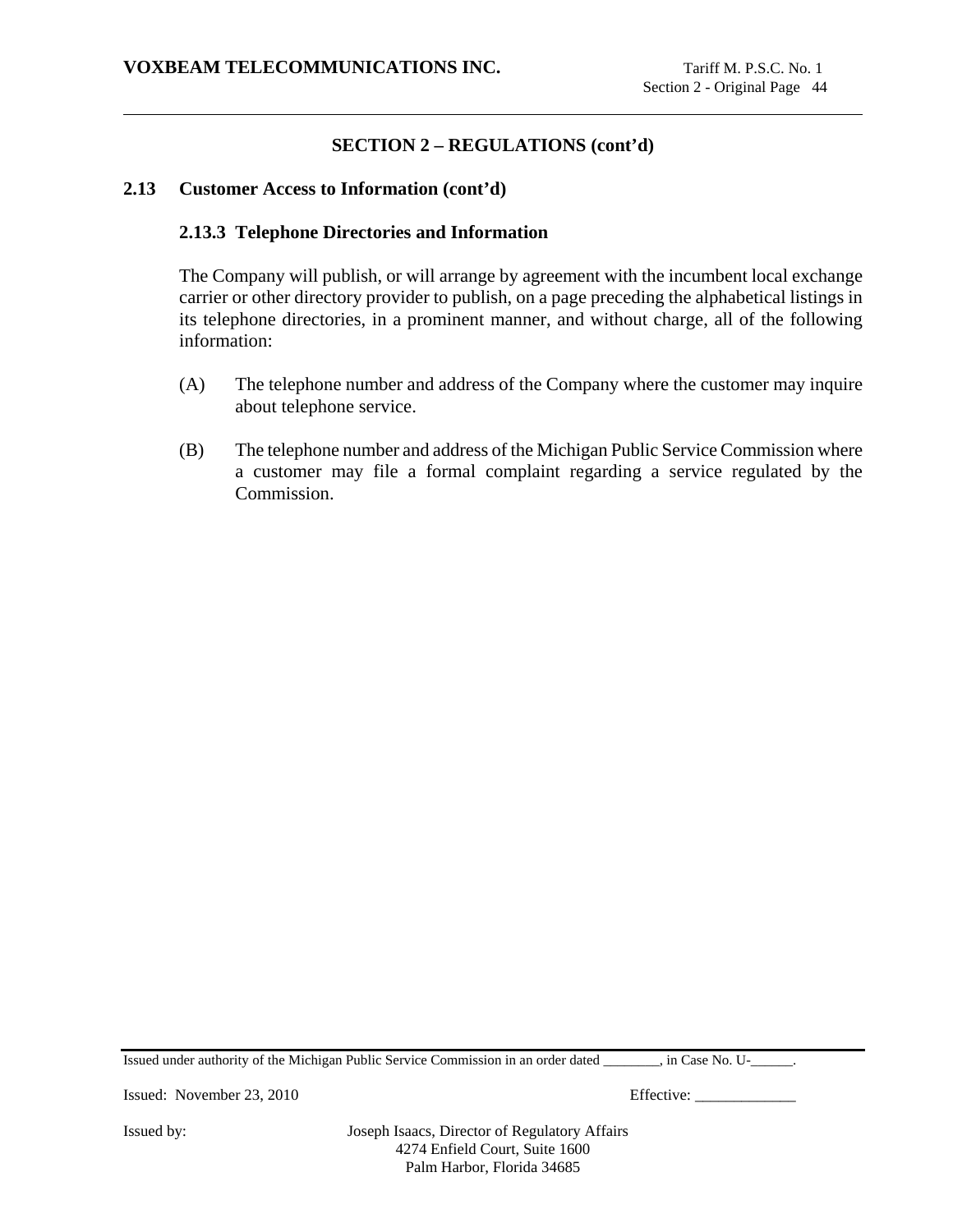# **SECTION 3 - SERVICE OFFERINGS**

## **3.1 General**

The regulations set forth in this section govern the application of rates for services contained in other sections of this tariff.

### **3.1.1 Application of Business and Residential Rates**

- A. The determination as to whether telephone service should be classified as Business or Residential is based on the character of the use to be made of the service. Service is classified as Business service where the use is primarily or substantially of a business, professional, institutional, or otherwise occupational nature. Where the business use, if any, is incidental and where the major use is of a personal or domestic nature at the person•s dwelling, service is classified as Residential service.
- B. Business rates apply at the following locations, among others:
	- 1. In offices, stores and factories, and in quarters occupied by clubs, lodges, fraternal societies, schools, colleges, libraries, hospitals, and other business establishments.
	- 2. In residence locations where the place of residence is in the immediate proximity to a place of business and it is evident that the telephone in the residence is or will be used for business purposes, and in residence locations where an extension is located at a place where business rates would apply.
	- 3. In the residence of a practicing physician, dentist, veterinary, surgeon, or other medical practitioner who has no service at business rates at another location.
	- 4. In any residence location where there is substantial business use of the service and the customer has no service at business rates.

Issued under authority of the Michigan Public Service Commission in an order dated \_\_\_\_\_\_\_\_, in Case No. U-\_\_\_\_\_\_.

Issued: November 23, 2010 Effective: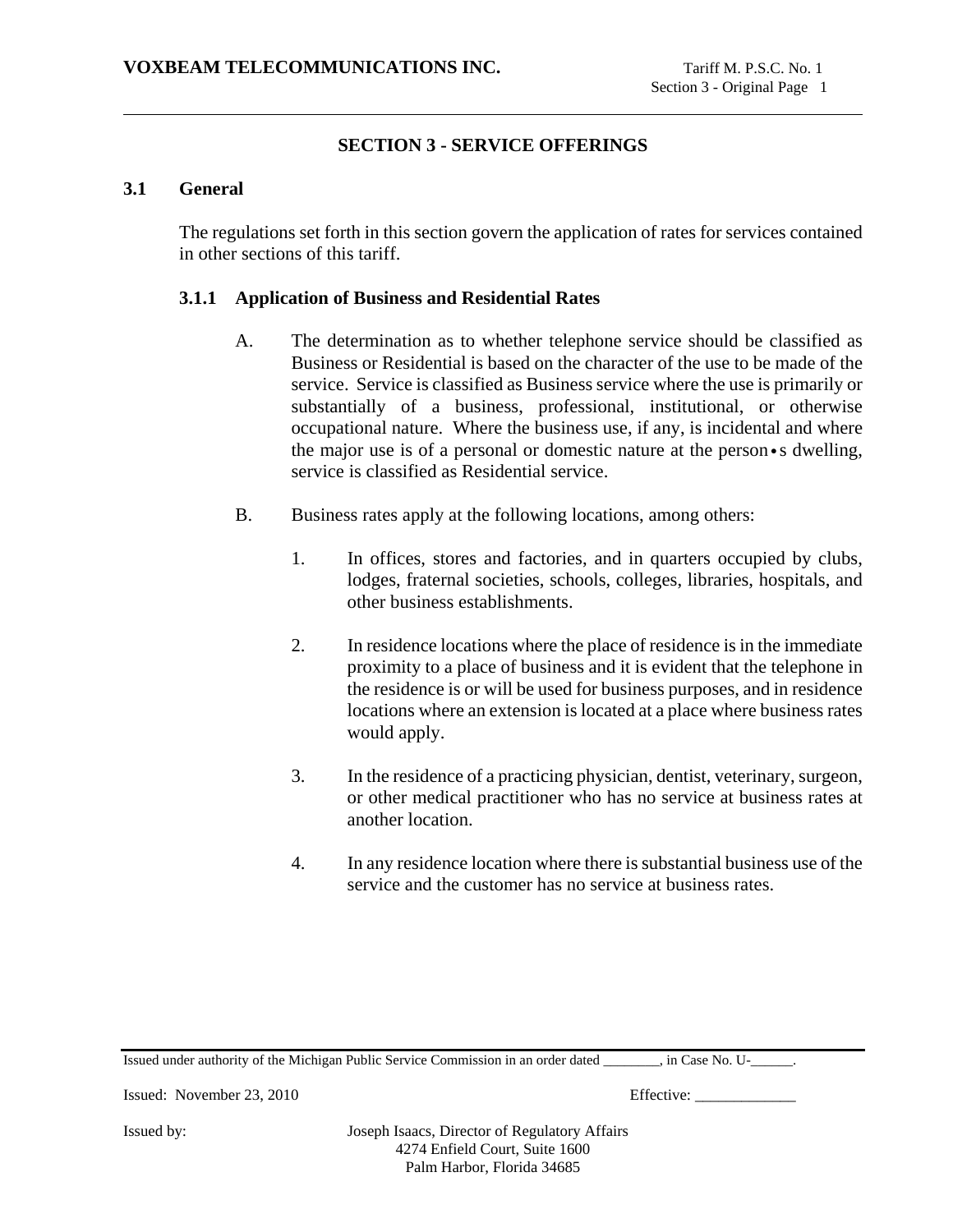## **3.1 General (cont'd)**

### **3.1.1 Application of Business and Residential Rates (cont'd)**

- C. Residence rates apply at the following locations, among others:
	- 1. In private residences; in the residential portion of hotels, apartment houses, boarding houses, churches, or institutions when the use of the service is confined to the domestic use of the customer and listings of a business nature are not furnished.
	- 2. In the residence of a practicing physician, dentist, veterinarian, surgeon, or other medical practitioner provided that such residence is not a part of an office building and provided the customer has service charged for at business rates another location.

### **3.2 Charges Based on Duration of Use**

Where charges for a service are specified based on the duration of use, such as the duration of a telephone call, the following rules apply:

- (A) Calls are measured in durational increments identified for each service. All calls that are fractions of a measurement increment are rounded-up to the next whole unit.
- (B) Timing on completed calls begins when the call is answered by the called party. Answering is determined by hardware answer supervision in all cases where this signaling is provided by the terminating local carrier and any intermediate carrier(s). Timing for operator service person-to-person calls start with completion of the connection to the person called or an acceptable substitute, or to the PBX station called.
- (C) Timing terminates on all calls when the calling party hangs up or the Company's network receives an off-hook signal from the terminating carrier.
- (D) Calls originating in one time period and terminating in another will be billed in proportion to the rates in effect during different segments of the call.
- (E) All times refer to local time.

Issued under authority of the Michigan Public Service Commission in an order dated \_\_\_\_\_\_\_\_, in Case No. U-\_\_\_\_\_\_.

Issued: November 23, 2010 Effective: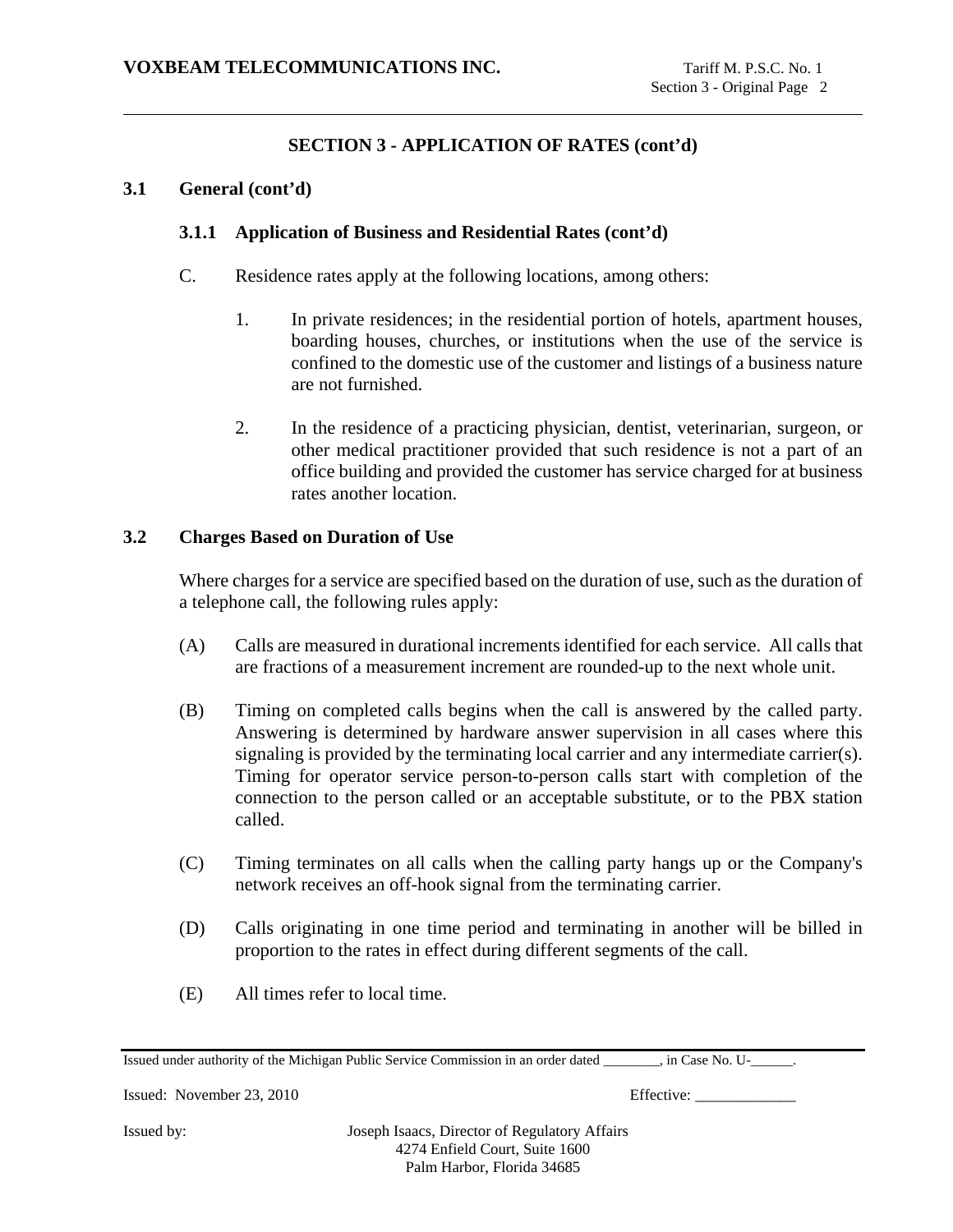## **3.2 Charges Based on Duration of Use (cont'd)**

## **3.2.1 Applicable Rate Periods**

Unless otherwise specified, applicable rate periods are indicated in the chart below:

|                                             | <b>MON</b>                 | <b>TUES</b> | <b>WED</b> | <b>THUR</b> | <b>FRI</b> | <b>SAT</b> | <b>SUN</b> |
|---------------------------------------------|----------------------------|-------------|------------|-------------|------------|------------|------------|
| 8:00 AM<br><b>TO</b><br>5:00 PM*            | <b>DAYTIME RATE PERIOD</b> |             |            |             |            |            |            |
| 5:00 PM<br>TO <sup>1</sup><br>11:00 PM*     | EVENING RATE PERIOD        |             |            |             | <b>EVE</b> |            |            |
| 11:00 PM<br><b>TO</b><br>$8:00 \text{ AM*}$ | NIGHT/WEEKEND RATE PERIOD  |             |            |             |            |            |            |

\* To, but not including

Issued under authority of the Michigan Public Service Commission in an order dated \_\_\_\_\_\_\_\_, in Case No. U-\_\_\_\_\_\_.

Issued: November 23, 2010 Effective: \_\_\_\_\_\_\_\_\_\_\_\_\_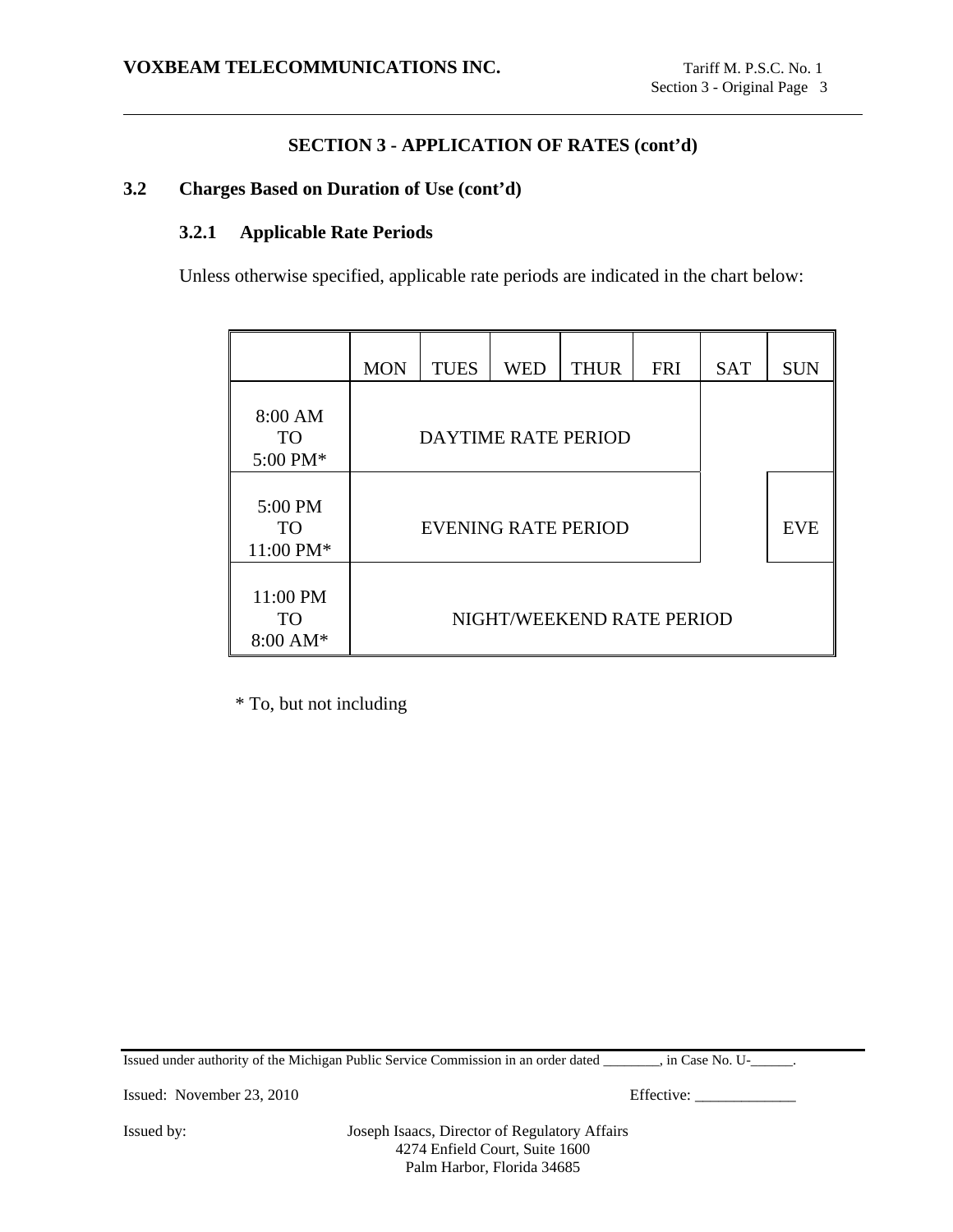## **3.3 Rates Based Upon Distance**

Where charges for a service are specified based upon distance, the following rules apply:

**3.3.1** Distance between two points is measured as airline distance between the Rate Centers of the originating and terminating telephone lines. The Rate Center is a set of geographic coordinates, as referenced in National Exchange Carrier Association, Inc. Tariff FCC No. 4, associated with each NPA-NXX combination (where NPA is the area code and NXX is the first three digits of a seven digit telephone number). Where there is no telephone number associated with an access line on the Company's network (such as a dedicated 800 or WATS access line), the Company will apply the Rate Center of the Customer's main billing telephone number.

Issued under authority of the Michigan Public Service Commission in an order dated \_\_\_\_\_\_\_\_, in Case No. U-\_\_\_\_\_\_.

Issued: November 23, 2010 Effective: \_\_\_\_\_\_\_\_\_\_\_\_\_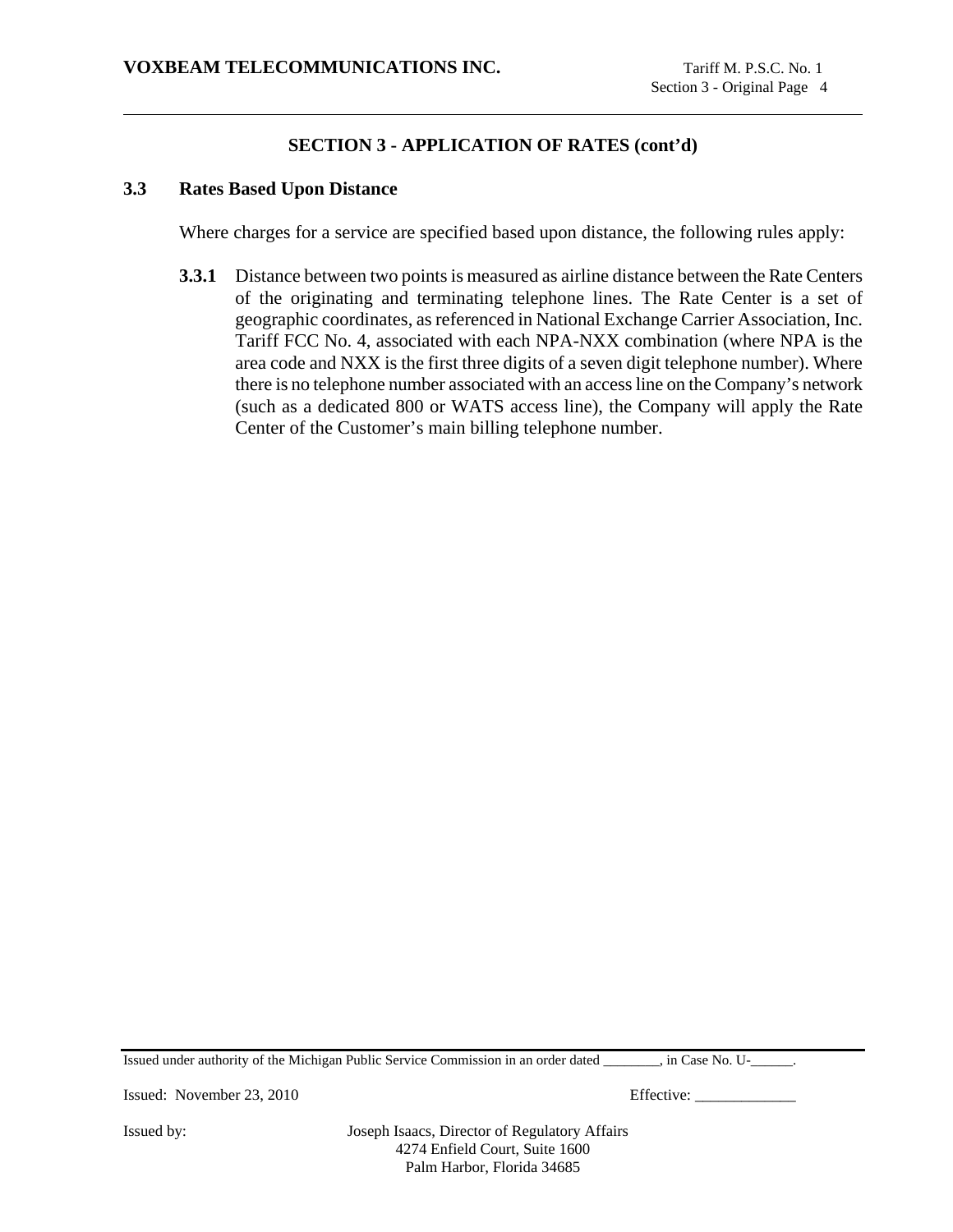## **3.4 Calculation of Distance**

Usage charges are based on the airline distance between the serving wire centers associated with the originating and terminating points of the call. The serving wire centers of a call are determined by area code and exchange numbers. All calls are billed from the End User's serving wire center to the terminating point serving wire center.

The distance between the originating point and that of the destination point is calculated by using the "V" and "H" coordinates as defined by NECA Tariff FCC No. 4, in the following manner:

- Step 1: Obtain the "V" and "H" coordinates for the originating point and the destination point.
- Step 2: Obtain the difference between the "V" coordinates of each of the Rate Centers. Obtain the Difference between the "H" coordinates.
- Step 3: Square the differences obtained in Step 2.
- Step 4: Add the squares of the "V" difference and "H" difference obtained in Step 3.
- Step 5: Divide the sum of the square obtained in Step 4 by ten (10). Round to the next higher whole number if any fraction results from the division.
- Step 6: Obtain the square root of the whole number obtained in Step 5. Round to the next higher whole number if any fraction is obtained. This is the distance between the originating and terminating serving wire centers.

Formula:

$$
\sqrt{\frac{(V_I - V_2)^2 + (H_I - H_2)^2}{10}}
$$

Issued under authority of the Michigan Public Service Commission in an order dated \_\_\_\_\_\_\_\_, in Case No. U-\_\_\_\_\_\_.

Issued: November 23, 2010 Effective: \_\_\_\_\_\_\_\_\_\_\_\_\_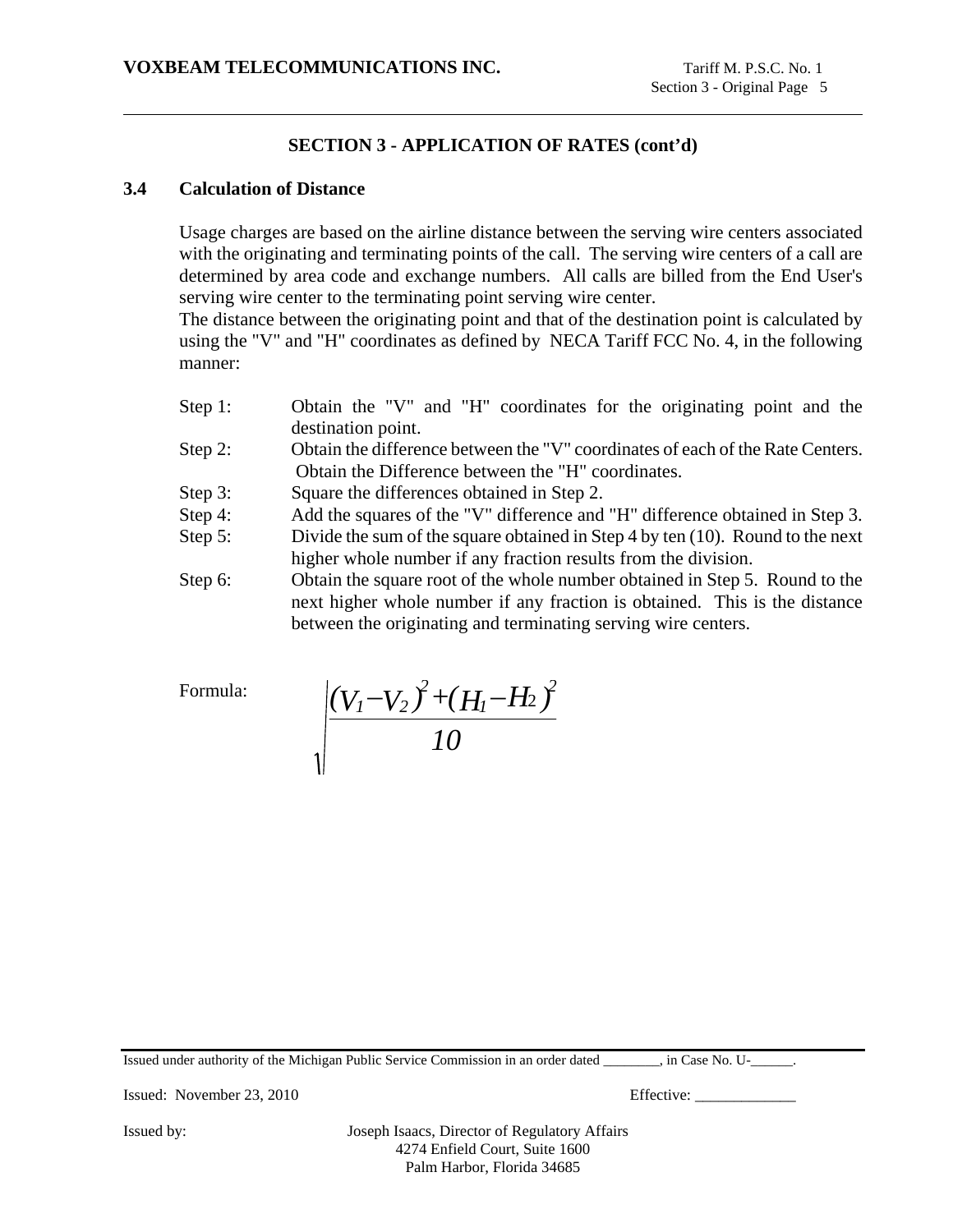### **3.5 Directory Listings**

For each Customer of Company-provided Exchange Access Service(s), the Company shall arrange for the listing of the Customer•s main billing telephone number in the directory(ies) published by the incumbent Local Exchange Carrier in the area at no additional charge. For Customers with multiple premises served by the Company, the Company will arrange for a listing of the main billing telephone number at each premise.

Issued under authority of the Michigan Public Service Commission in an order dated \_\_\_\_\_\_\_\_, in Case No. U-\_\_\_\_\_\_.

Issued: November 23, 2010 Effective: \_\_\_\_\_\_\_\_\_\_\_\_\_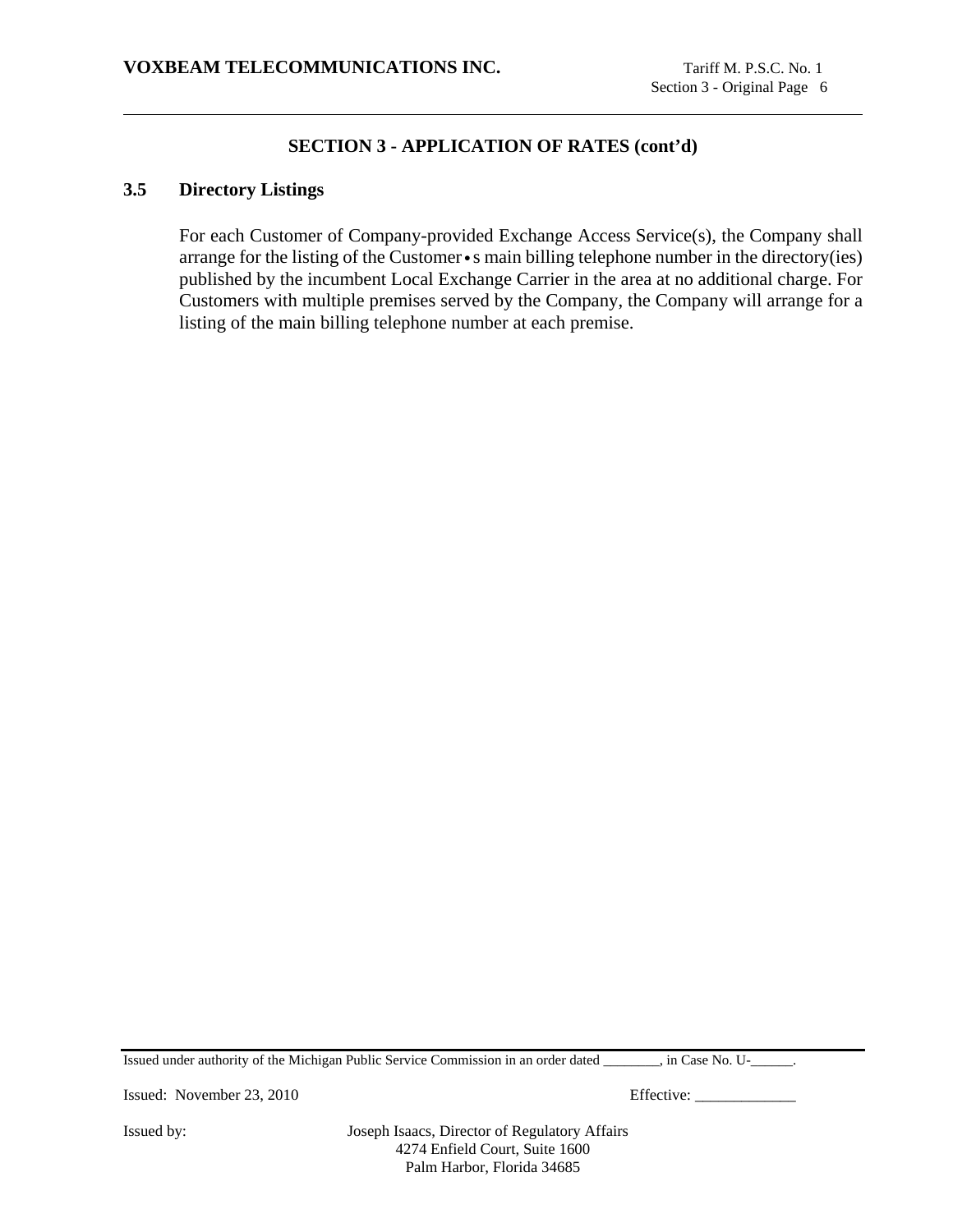## **3.6 Types of Services Offered**

Section 3.7 of the tariff contains a general description of the services offered by the Company and the rates applicable to each service. VOXBEAM TELECOMMUNICATIONS INC. provides switched, telephonic-quality voice and data transmission services that enable Users to communicate on a real-time basis between points within local calling areas in the State of Michigan, as well as ancillary services that facilitate the use or expand the capabilities of switched communications services. Services may be performed by resale of services provided by other telephone companies.

The services offered are:

Basic Local Exchange Service, consisting of:

Business Basic Line Service Residential Basic Line Service, with choice of calling plans

Issued under authority of the Michigan Public Service Commission in an order dated \_\_\_\_\_\_\_\_, in Case No. U-\_\_\_\_\_\_.

Issued: November 23, 2010 Effective: \_\_\_\_\_\_\_\_\_\_\_\_\_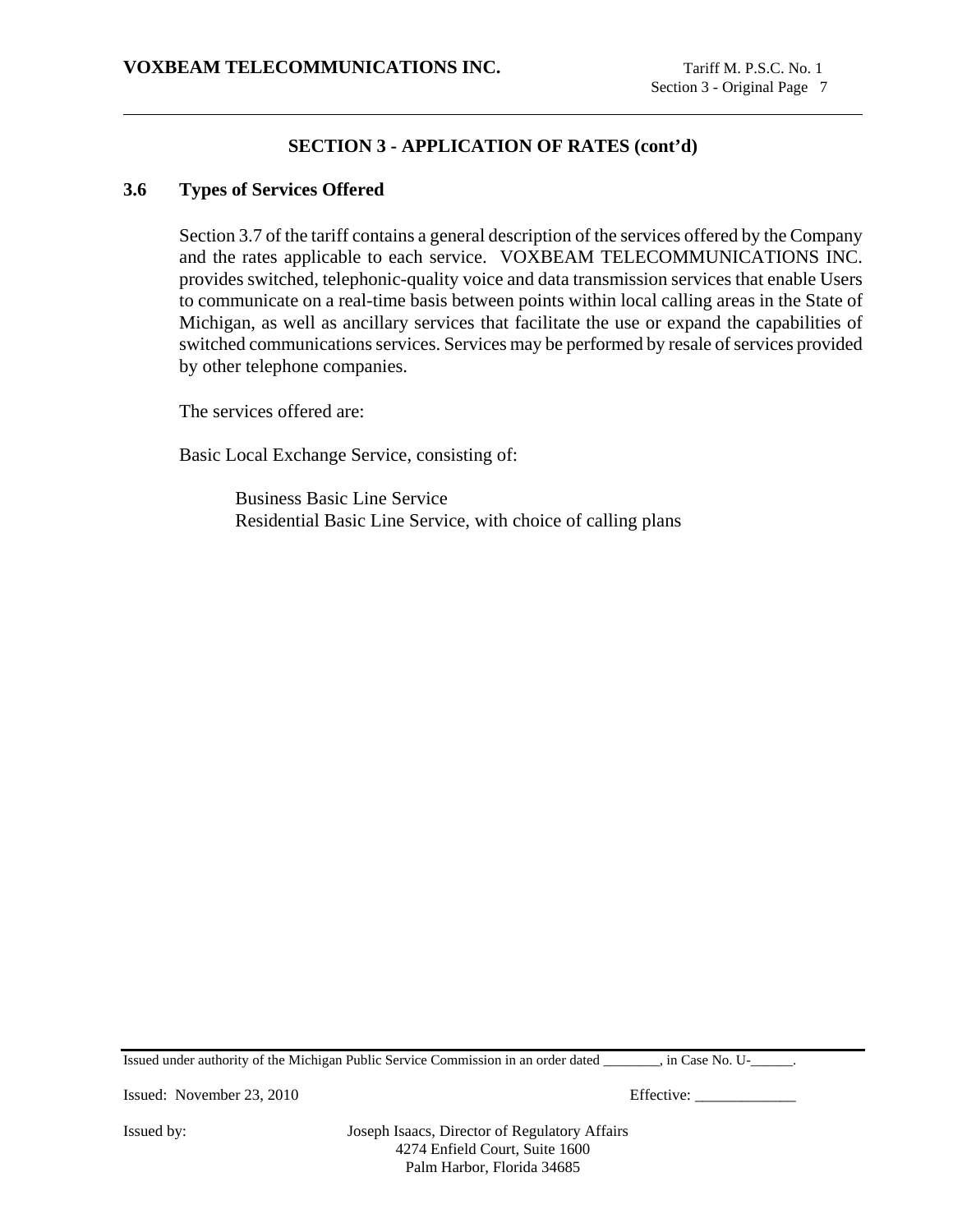### **3.7 Basic Local Exchange Service**

Basic Local Exchange Service provides a Customer with a telephonic connection to, and a unique telephone number on, the Company's switching network which enables the Customer to:

- a) receive calls from other stations on the public switched telephone network;
- b) access the Company's Local Calling Services and other Services as set forth in this tariff;
- c) access interexchange calling services of the Company and of other carriers;
- d) access (at no additional charge) to the Company's operators and business office for service related assistance;
- e) access toll-free telecommunications services such as 800 NPA; and access toll-free emergency services by dialing 0 or 9-1-1 (where available);
- f) access relay services for the hearing and/or speech impaired.

Basic Local Exchange Service can also be used to originate calls to other telephone companies caller-paid information services (e.g. NPA 900, NXX 976, etc.). Calls to those numbers and other numbers used for caller-paid information services will be blocked by the Company's switch at no charge upon customer request. Each Basic Local Exchange Service corresponds to one or more telephonic communications channels that can be used to place or receive one call at a time.

Individual line residence and business service is comprised of exchange access lines defined as follows:

Exchange Access Line - The service central office line equipment and all the Company plant facilities up to the demarcation point. These facilities are Company-provided and maintained and provide access to and from the telecommunications network for message toll service and for local calling appropriate to the tariffed use offering selected by the customer.

Issued under authority of the Michigan Public Service Commission in an order dated \_\_\_\_\_\_\_\_, in Case No. U-\_\_\_\_\_\_.

Issued: November 23, 2010 Effective: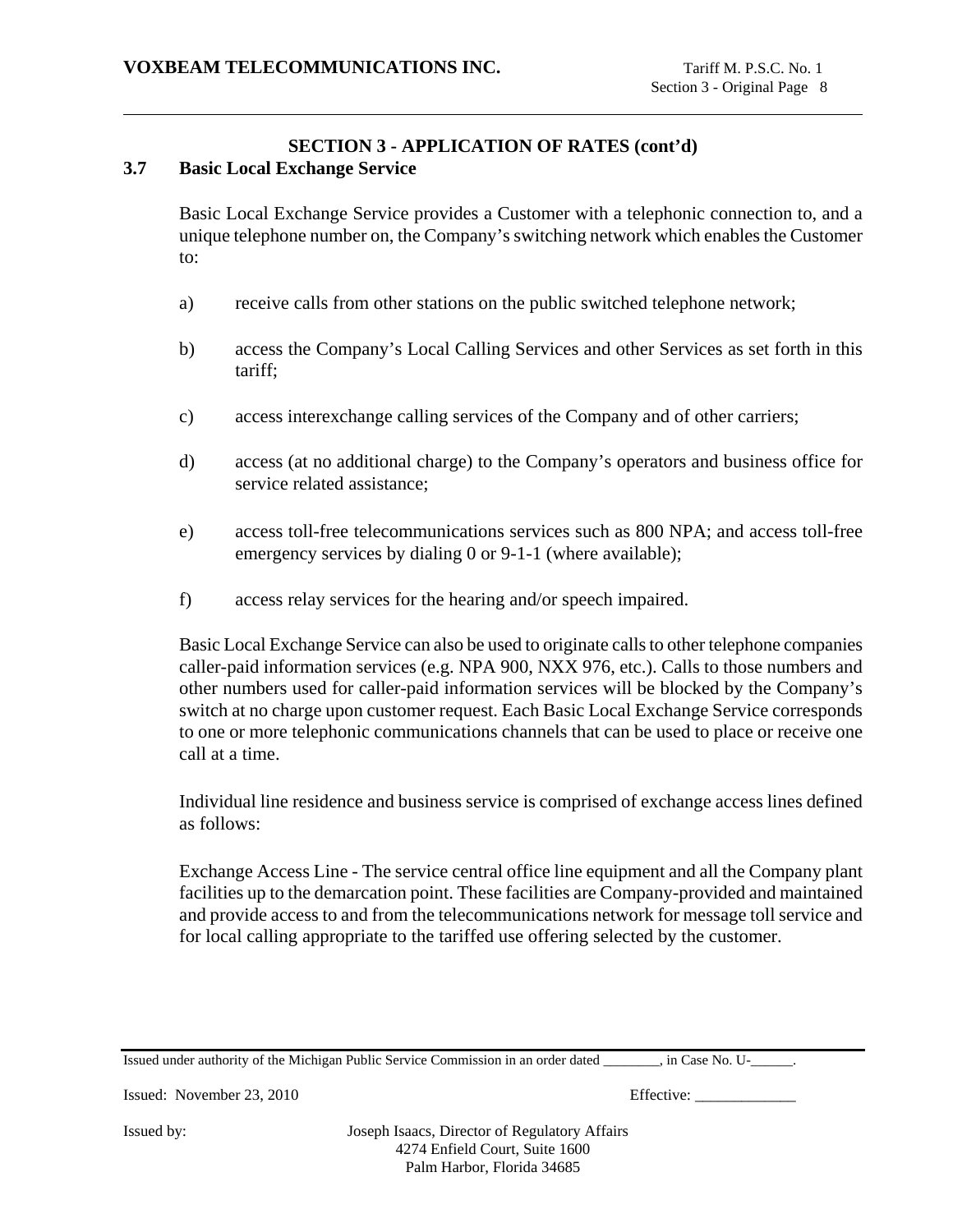## **3.7 Basic Local Exchange Service, Cont'd.**

### **3.7.1 Business Essential Package**

Business Essential Package provides a customer with all the features of basic local exchange service set forth above, provided over a single, voice-grade telephonic communications channel which can be used to place or receive one call at a time. Business Essential Package includes unlimited local calling. See Section 4.1 for rates.

## **3.7.2 Residential Basic Line Service**

Residential Basic Line Service provides a residential customer with all of the features of basic local exchange service set forth above, provided over a single, voice-grade telephonic communications channel which can be used to place or receive one call at a time. Basic line rates may be charged on any of the following optional rate plans. See Section 4.1 for rates.

### **A. Unlimited Calling Plan**

The monthly rate for the Unlimited Calling Plan entitles the customer to unlimited outgoing calls per month within the local calling area without additional charge beyond the monthly rate per access line. Usage under any optional plans cannot be aggregated with this plan.

## **B. Limited Calling Plan - Plan 50**

With Plan 50, the Customer pays a monthly rate per access line. No additional charge applies for calls within the Local Calling Area up to the 50 call allowance per month. Each call within the Local Calling Area in excess of the 50 call allowance is subject to local call charges. Usage charges are billed on a per call basis, regardless of distance, duration, or time of day.

Issued under authority of the Michigan Public Service Commission in an order dated \_\_\_\_\_\_\_\_, in Case No. U-\_\_\_\_\_\_.

Issued: November 23, 2010 Effective: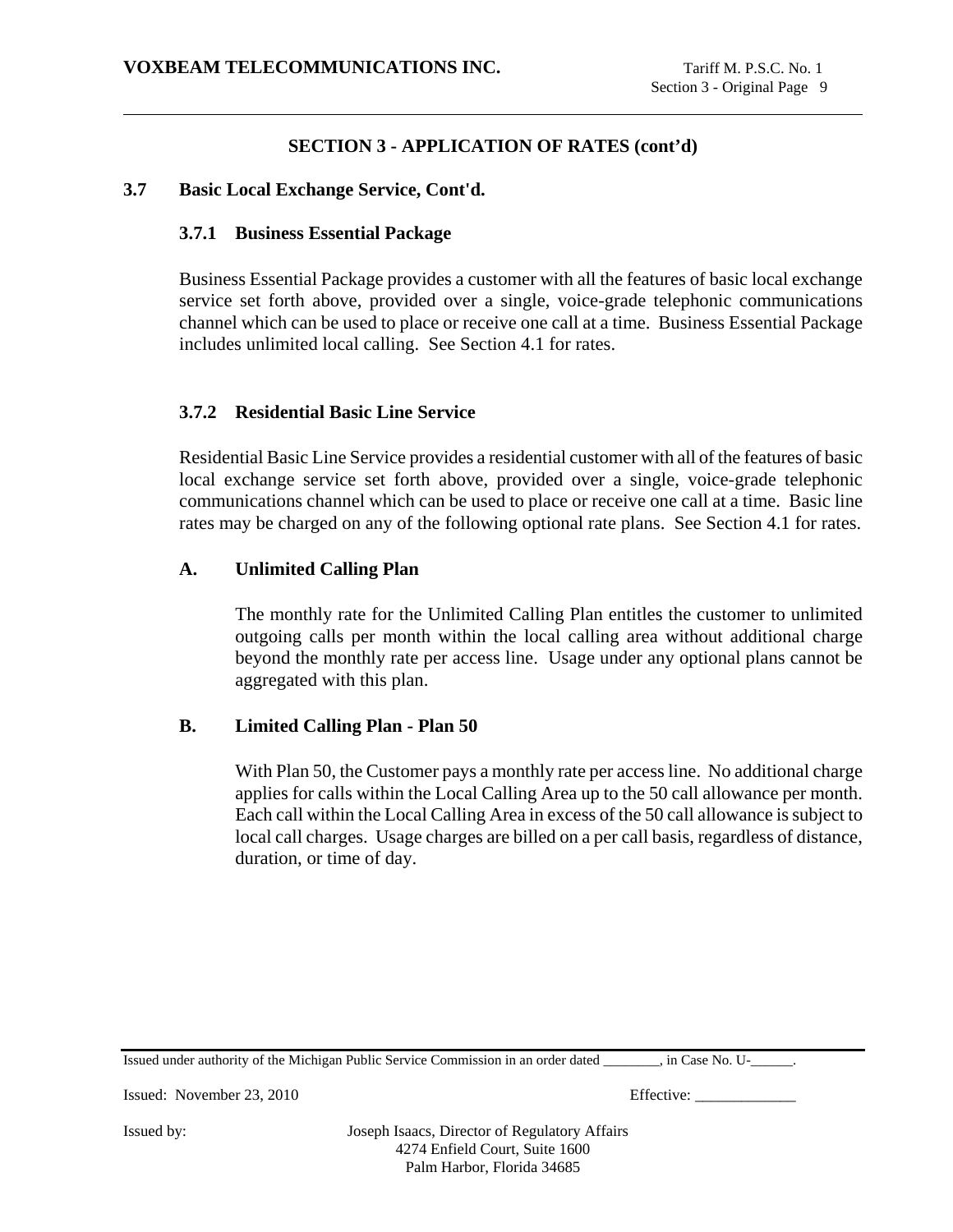## **3.7 Basic Local Exchange Service (cont'd)**

## **3.7.2 Residential Basic Line Service (cont'd)**

### **C. Limited Calling Plan - Plan 400**

- (1) With Plan 400, the Customer pays a monthly rate per access line. No additional charge applies for calls within the Local Calling Area up to the 400 call allowance per month. Each call within the Local Calling Area in excess of the 400 call allowance is subject to local call charges. Usage charges are billed on a per call basis, regardless of distance, duration, or time of day.
- (2) Upon sufficient notice to the Company, a Customer who is handicapped or is voluntarily providing a service for an organization classified by the Internal Revenue Service as a Section  $501(c)((3)$  or  $(19)$  organization, or a congressionally chartered veterans organization, or their duly authorized foundations, is exempt from the 400 call per month limitation and shall not be charged more than the flat rate charged other residential customers for 400 calls.

Issued under authority of the Michigan Public Service Commission in an order dated \_\_\_\_\_\_\_\_, in Case No. U-\_\_\_\_\_\_.

Issued: November 23, 2010 Effective: \_\_\_\_\_\_\_\_\_\_\_\_\_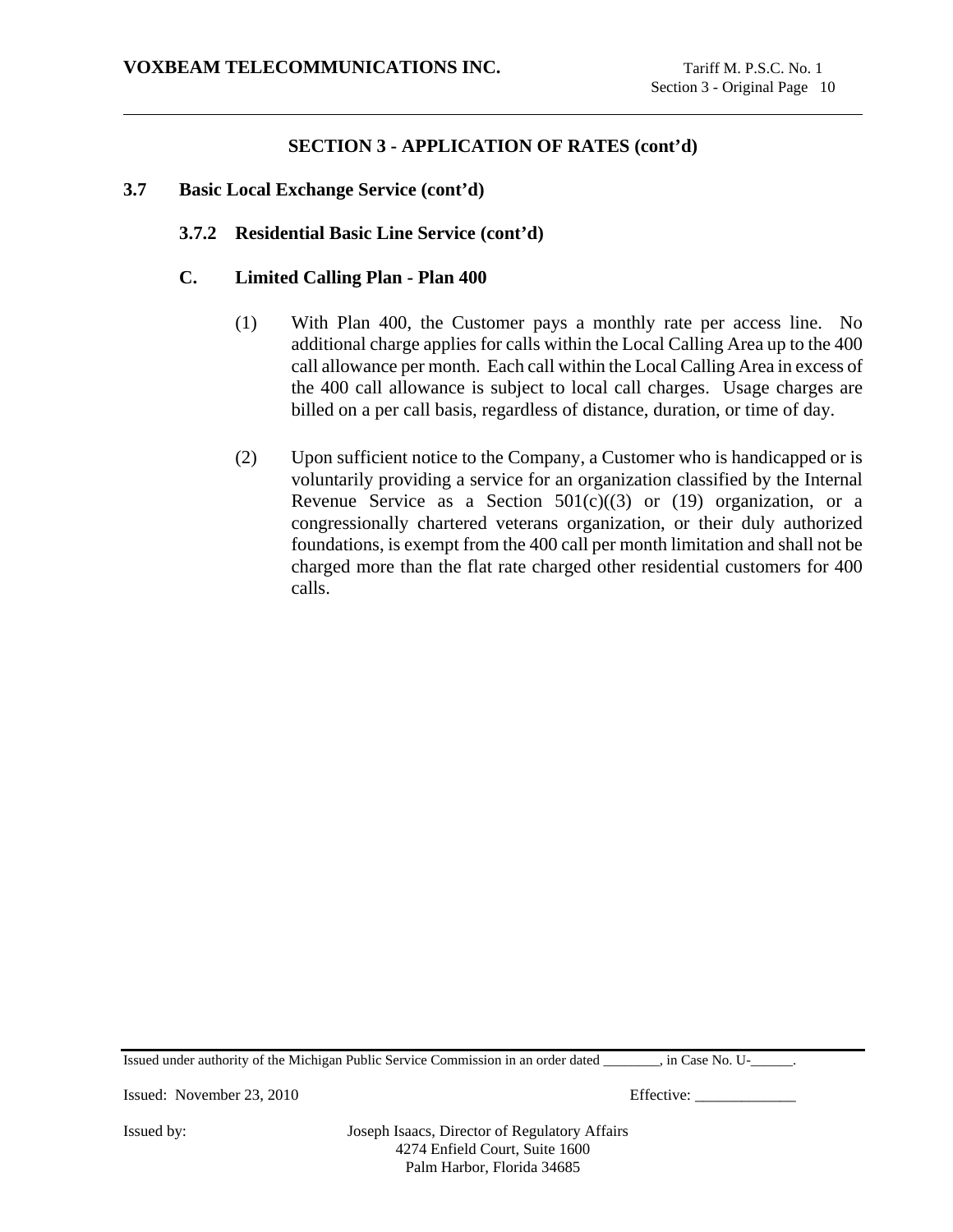#### **3.8 Directory Assistance Service**

The Company furnishes Directory Assistance Service ("DA") for the purpose of aiding subscribers in obtaining telephone numbers through arrangements with the incumbent local exchange carrier when a party in Michigan requests assistance in obtaining telephone numbers of subscribers who are located within the same numbering plan area as the number the party is calling from.

In order to make allowance for a reasonable need for numbering plan area DA service, including numbers not in the directory, directory inaccessibility and other conditions, no charge applies for the first three calls for telephone numbers of subscribers who are located within the numbering plan area of the calling party per month per station access line. The allowance is cumulative for all group billed services furnished on the same premises or as part of the same system within an exchange.

Charges for DA are not applicable to inquiries received from public and semipublic telephones, nor from telephone service furnished for the use of handicapped persons.

Charge per call after allowance \$2.50.

# **[COMPANIES ARE NOT REQUIRED TO PROVIDE FREE DIRECTORY ASSISTANCE CALLS TO THEIR CUSTOMERS.]**

# **[PURSUANT TO THE COMMISSION ORDER IN CASE U-13007, THE DIRECTORY ASSISTANCE CHARGE FOR CALLS REQUESTING LOCAL NUMBERS MAY BE INCREASED WITH 30 DAY'S NOTICE.]**

Issued under authority of the Michigan Public Service Commission in an order dated \_\_\_\_\_\_\_\_, in Case No. U-\_\_\_\_\_\_.

Issued: November 23, 2010 Effective: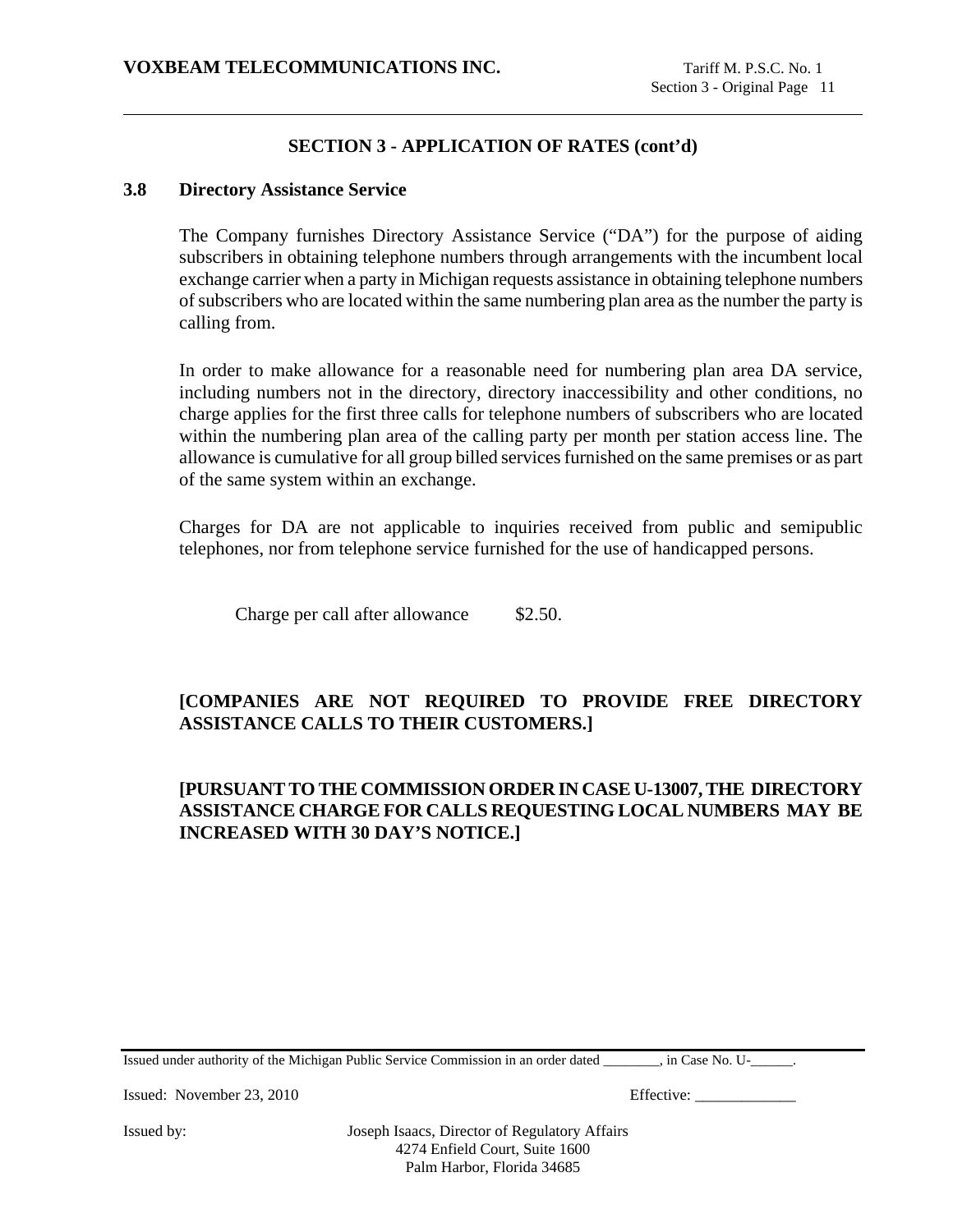#### **3.9 IntraLATA Presubscription**

1. General

IntraLATA presubscription is a procedure whereby a subscriber designates to the Company the carrier which the subscriber wishes to be the carrier of choice for intraLATA toll calls. Such calls are automatically directed to the designated carrier, without the need to use carrier access codes or additional dialing to direct the call to the designated carrier. IntraLATA presubscription does not prevent a subscriber who has presubscribed to an intraLATA toll carrier from using carrier access codes or additional dialing to direct calls to an alternative intraLATA toll carrier on a per-call basis.

2. Options

Option A: Subscriber may select the Company as the presubscribed carrier for intraLATA toll calls subject to presubscription.

Option B: Subscriber may select his/her interLATA toll carrier as the presubscribed carrier for intraLATA toll calls subject to presubscription.

Option C: Subscriber may select a carrier other than the Company or the subscriber • s interLATA toll carrier as the presubscribed carrier for intraLATA toll calls subject to presubscription.

Option D: Subscriber may select no presubscribed carrier for intraLATA toll calls subject to presubscription which will require the subscriber to dial a carrier access code to route all intraLATA toll calls to the carrier of choice for each call.

Issued under authority of the Michigan Public Service Commission in an order dated \_\_\_\_\_\_\_\_, in Case No. U-\_\_\_\_\_\_.

Issued: November 23, 2010 Effective: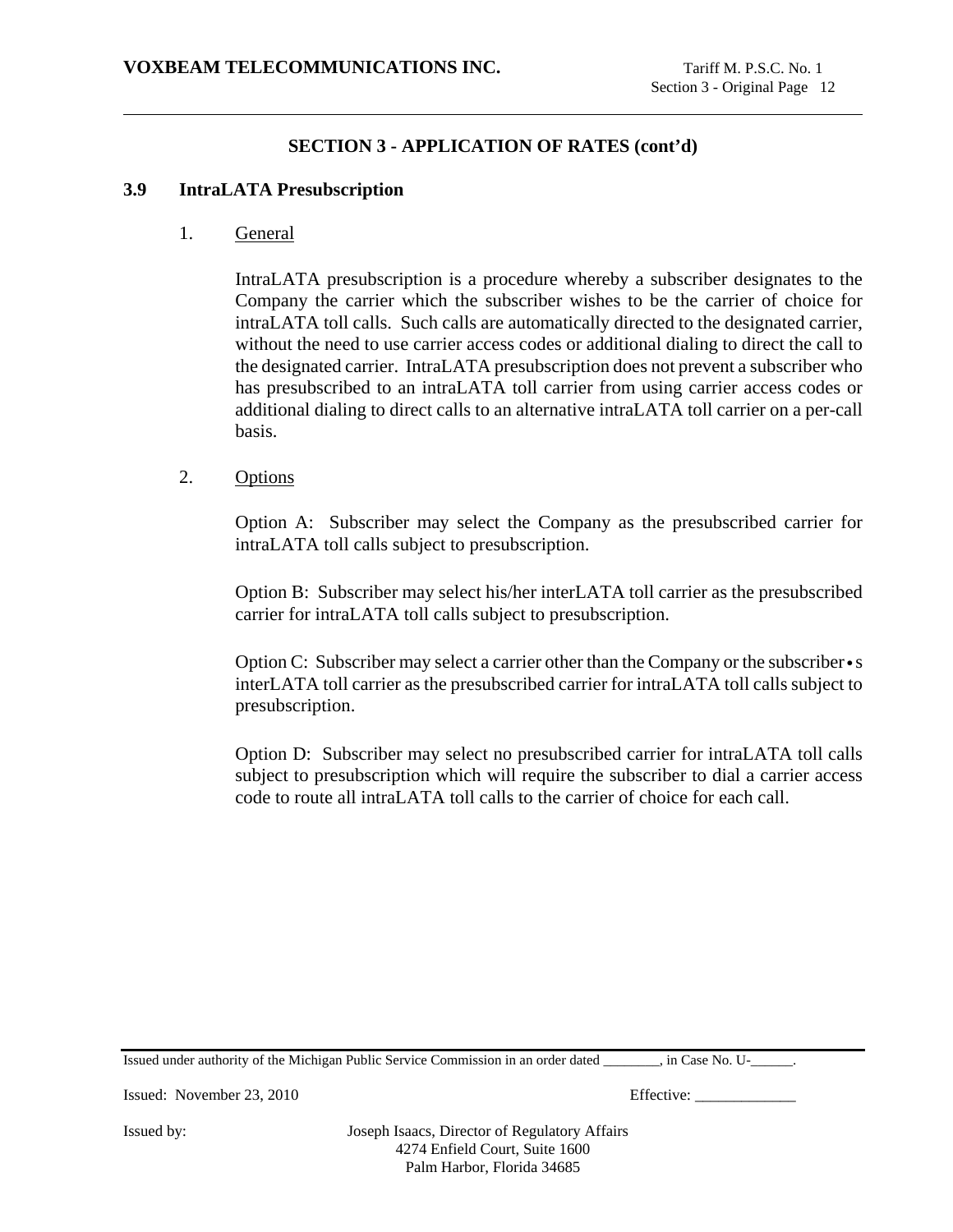#### **3.9 IntraLATA Presubscription (cont'd)**

3. Regulations

Subscribers of record on the effective date of this tariff will retain their current dialing arrangements until they request that their dialing arrangements be changed.

Subscribers of record or new subscribers may select either Options A, B, C, or D for intraLATA presubscription.

Subscribers may change their selected option and/or their presubscribed intraLATA toll carrier at any time subject to charges specified in paragraph 4 following.

### 4. Customer Notices

The Company will notify subscribers of the availability of intraLATA presubscription. The notice will contain a description of intraLATA toll presubscription, how to make an intraLATA toll presubscription carrier selection, and a description of when and what charges apply related to the selection of an intraLATA toll carrier.

Issued under authority of the Michigan Public Service Commission in an order dated \_\_\_\_\_\_\_\_, in Case No. U-\_\_\_\_\_\_.

Issued: November 23, 2010 Effective: \_\_\_\_\_\_\_\_\_\_\_\_\_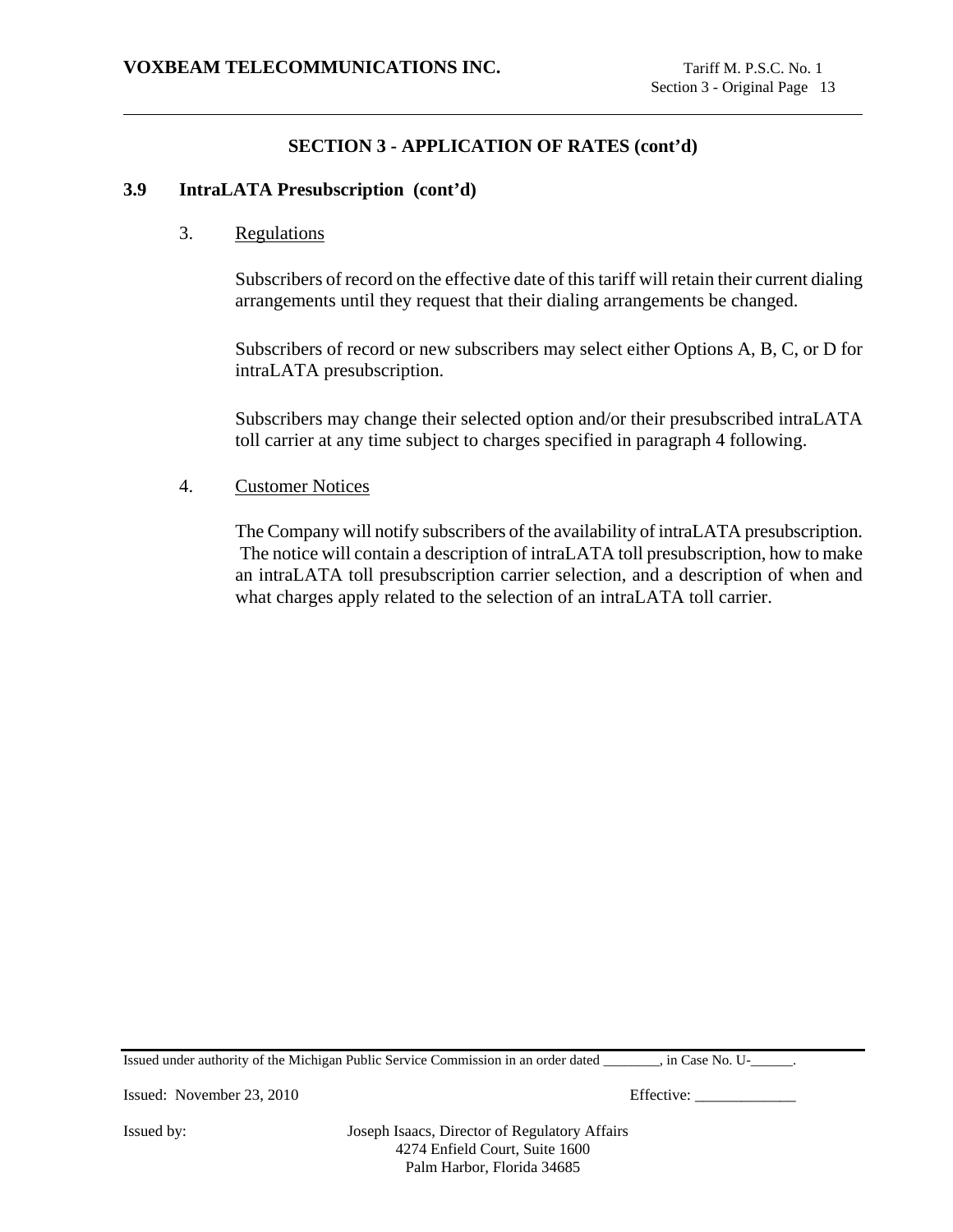## **SECTION 4 - RATES AND CHARGES**

## **4.1 Basic Local Exchange Service**

Service to be provided as defined in Section 3.7 of this tariff. Service charges under Section 4.2 also apply.

Business Essential Package

Monthly Rate:  $\$\$ 

Residential Basic Line Service

Unlimited Calling Plan

Monthly Rate:  $\$\$ 

Calling Plan 50

| <b>Monthly Rate:</b>        | -S  |
|-----------------------------|-----|
| Per call (after allowance): | \$. |

Calling Plan 400

Monthly Rate: \$<br>Per call (after allowance): \$ Per call (after allowance):

**[Rates to be included in final tariff after obtaining of interconnection arrangements with the ILEC]**

Issued: November 23, 2010 Effective: \_\_\_\_\_\_\_\_\_\_\_\_\_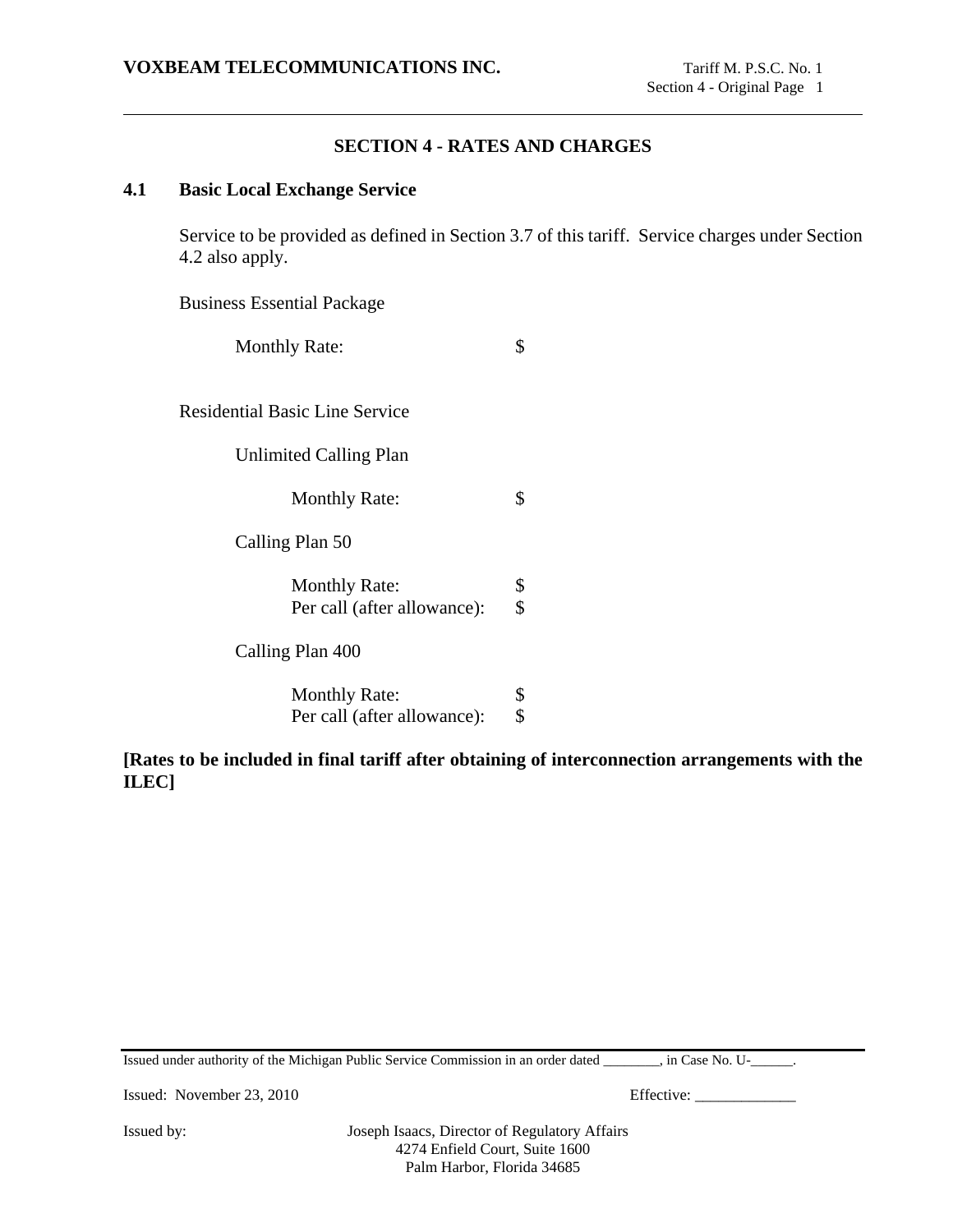#### **4.2 Service Charges**

## **4.2.1 Service Ordering Charge - Multi Element Charges**

(A) Primary - For connecting new or additional Access lines.

#### Nonrecurring Charge

| Residence, per service order |  |
|------------------------------|--|
| Business, per service order  |  |

(B) Secondary - For moving or changing existing service or adding new or additional service other than Access lines.

| Residence, per service order |  |
|------------------------------|--|
| Business, per service order  |  |

(C) Record - For record type orders affecting directory listings.

| Residence, per service order |  |
|------------------------------|--|
| Business, per service order  |  |

#### **4.2.2 Access Line Connection Charge**

(A) Per Access line or Trunk - Residence

| (1) | <b>Central Office Work Charge</b> |  |
|-----|-----------------------------------|--|
| (2) | New Line Connection Charge        |  |

- (B) Per Access Line or Trunk Business
	- (1) Central Office Work Charge  $\frac{\$}{\$}$  (2) New Line Connection Charge  $\frac{\$}{\$}$
	- (2) New Line Connection Charge

Issued under authority of the Michigan Public Service Commission in an order dated \_\_\_\_\_\_\_\_, in Case No. U-\_\_\_\_\_\_.

Issued: November 23, 2010 Effective: \_\_\_\_\_\_\_\_\_\_\_\_\_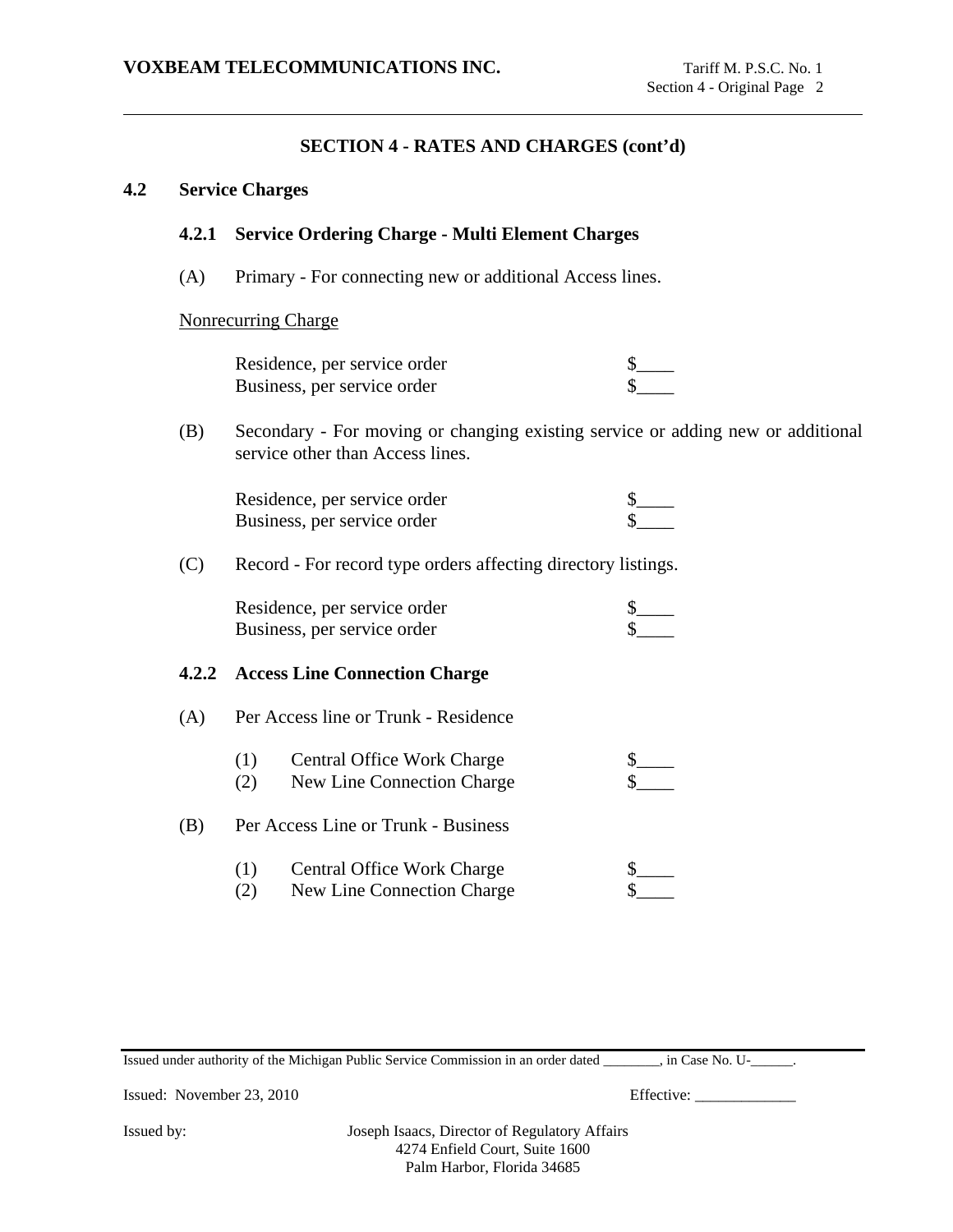### **4.2 Service Charges (cont'd)**

 $(2)$ 

#### **4.2.3 Restoration Charge**

(A) Temporary Suspension at Customer's Request

### Nonrecurring Charge

(1) Residence

| Secondary Service Ordering Charge, per<br>Customer request |  |
|------------------------------------------------------------|--|
| Charge per Telephone Number Restored                       |  |
| <b>Business</b>                                            |  |
| Secondary Service Ordering Charge, per<br>Customer request |  |
| Charge per Telephone Number Restored                       |  |

(B) Nonpayment or Shutoff

In the event service is temporarily interrupted pursuant to Section 2.5.6 of this tariff, such service will be restored upon compliance with all requirements of Section 2.5.6 or, at the discretion of the Company, a substantial portion thereof, and in addition, charges as specified following will be applicable to restore such services.

| Residence                                      |  |
|------------------------------------------------|--|
| Secondary Service Ordering Charge, per request |  |
| Charge per Telephone Number Restored           |  |
| <b>Business</b>                                |  |
| Secondary Service Ordering Charge, per request |  |
| Charge per Telephone Number Restored           |  |

Issued under authority of the Michigan Public Service Commission in an order dated \_\_\_\_\_\_\_\_, in Case No. U-\_\_\_\_\_\_.

Issued: November 23, 2010 Effective: \_\_\_\_\_\_\_\_\_\_\_\_\_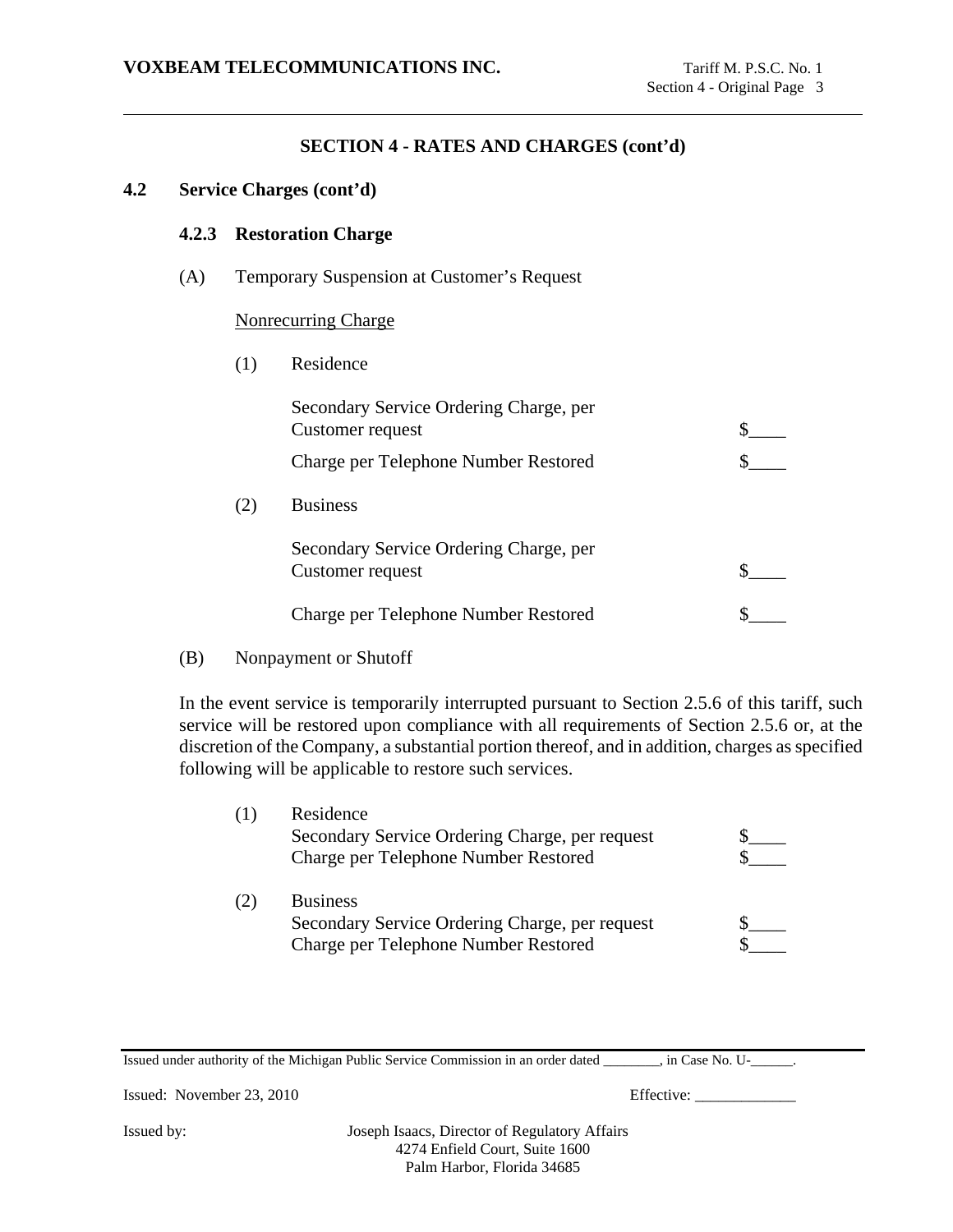## **4.3 Lifeline Program**

The lifeline program provides assistance for eligible Residential customers. For eligible Residential customers under the age of 65, the assistance available is the greater of \$8.25 per customer per month or 20% of the basic local exchange rate. For eligible customers over the age of 65, the assistance available is the greater of \$8.25 per customer per month or 25% of the basic local exchange rate.

### **4.3.1 Eligible Customers**

Customers are eligible if the Customer's annual income does not exceed 150% of the federal poverty income standards as determined by the United States office of management and budget and as approved by the state treasurer.

### **4.3.2 Toll Blocking Service**

Toll blocking service, by Customer choice, will be offered free of charge to lifeline Customer. Where a Customer voluntarily elects to receive toll blocking service, no deposit may be charged in accordance with Section 2.5.4 of this tariff.

## **4.3.3 Link Up**

Link up is still offered to eligible Customers which waive the lesser of one-half (1/2) or \$30 of initial connections fees. The portion of connection fees which the lifeline customer must pay may be paid over a one-year period of time without interest charges.

Issued under authority of the Michigan Public Service Commission in an order dated \_\_\_\_\_\_\_\_, in Case No. U-\_\_\_\_\_\_.

Issued: November 23, 2010 Effective: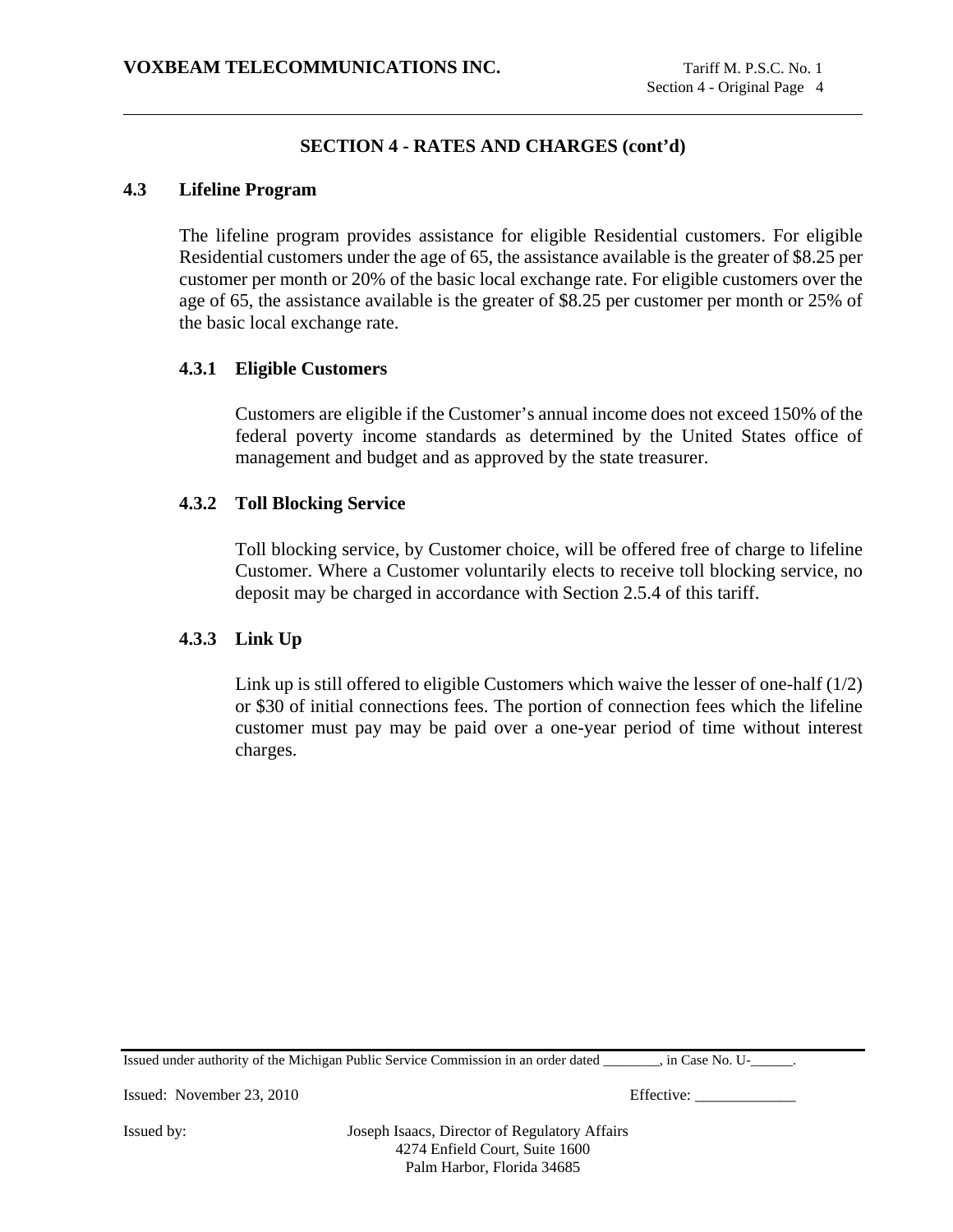### **4.4 Emergency Services**

Allows Customers to reach appropriate emergency services including police, fire and medical services. The 911 Service includes lines and central office features necessary to provide the capability to answer, transfer and dispatch public emergency telephone calls originated by persons within the telephone central office areas arranged for 911 calling. If 911 Service is not available in an area, the Company shall make arrangements for the Customer to reach the appropriate emergency services through dialing "0".

## **4.5 Telecommunications Relay Service**

Telecommunications Relay Service enables hearing-impaired or speech-impaired persons who use a text telephone or similar devices to communicate freely with the hearing population for using the text telephone and vice versa. The Company does not impose any charge to end users for access to Telecommunications Relay Service. However, persons using this Service are liable for applicable per call/increment charges.

### **4.6 Telephone Directory**

For Customers that subscribed to the Company's Basic Local Exchange Service, the Company will provide each Customer annually at no charge one copy of a printed directory listing all telephone Service subscribers, except for unlisted and unpublished numbers, within the Customer's local exchange area. The Company may, at its option, either publish its own directory or provide a copy of one published by the dominant exchange service provider.

Issued under authority of the Michigan Public Service Commission in an order dated \_\_\_\_\_\_\_\_, in Case No. U-\_\_\_\_\_\_.

Issued: November 23, 2010 Effective: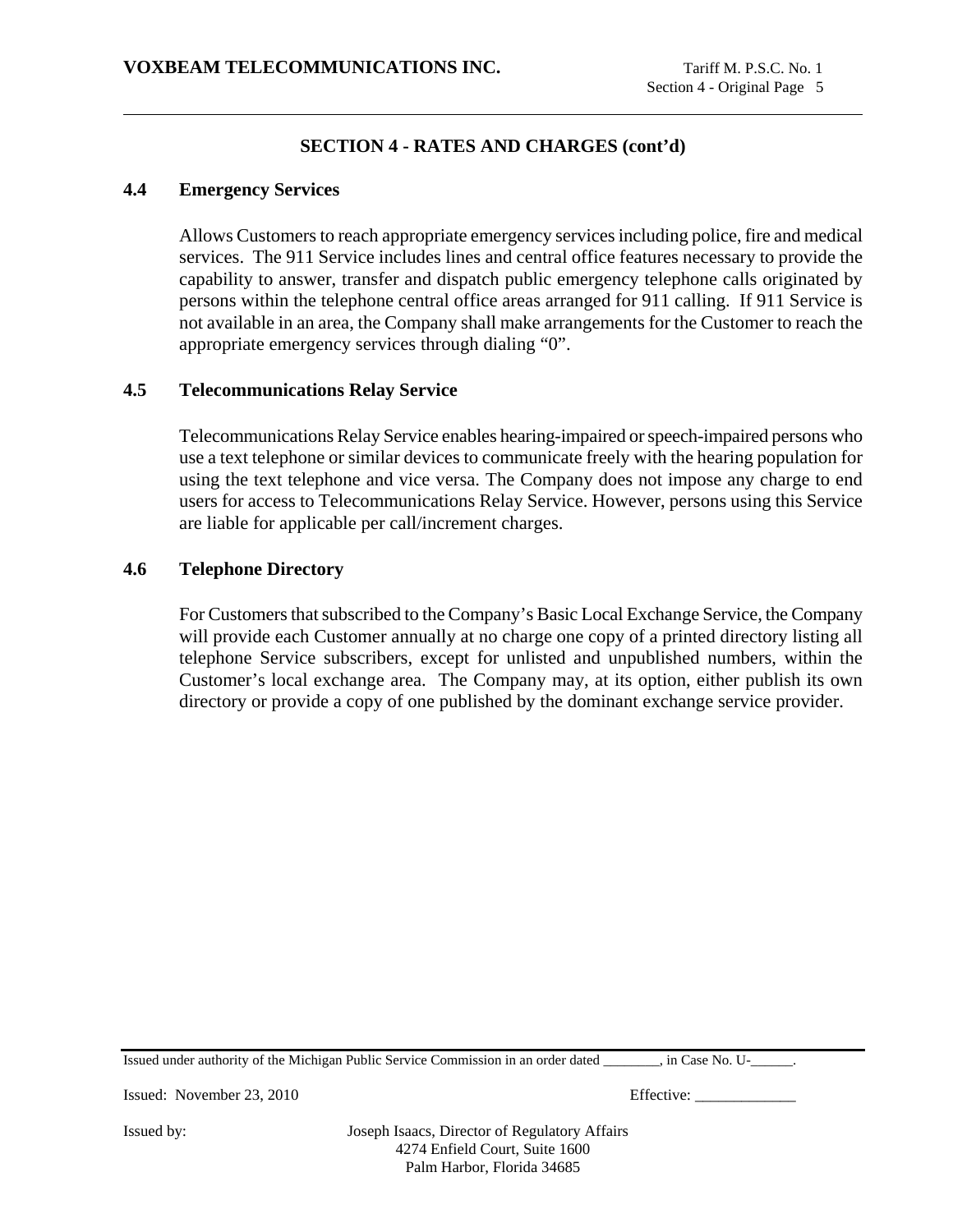## **4.7 Call Blocking Service**

Call Blocking Service is a Service which provides Customers with the capability to block originating calls to the 1-900 calling networks or 976 services. When Call Blocking Service is requested, all originating calls to 900 numbers nationwide will be blocked. Calls to a 976 service will also be blocked. Customers with Call Blocking Service attempting to dial a 900 number from a restricted line will reach a Company-provided or DUC-provided intercept announcement. Call Blocking is provided at no charge.

## **4.8 IntraLATA Presubscription**

## a. Application of Rates

There will be no charge for a subscriber's initial intraLATA toll presubscription selection.

New local service subscribers will be asked to select a carrier(s) for their intraLATA toll and interLATA calls subject to presubscription at the time they place an order with the Company for local exchange service. If the new subscriber is unable to make a selection at that time, the new subscriber will be read a random listing of all available intraLATA toll carriers to aid his/her selection. If the new subscriber is still unable to make a selection at that time, the Company will inform the new subscriber that he/she will be given 90 days in which to inform the Company of an intraLATA toll presubscription carrier at no charge. The new subscriber will also be informed that the Company will assess a charge for any selection made after the 90 day window and that until a selection is made, the subscriber will be required to dial a carrier access code to route all intraLATA toll calls.

Issued under authority of the Michigan Public Service Commission in an order dated \_\_\_\_\_\_\_\_, in Case No. U-\_\_\_\_\_\_.

Issued: November 23, 2010 Effective: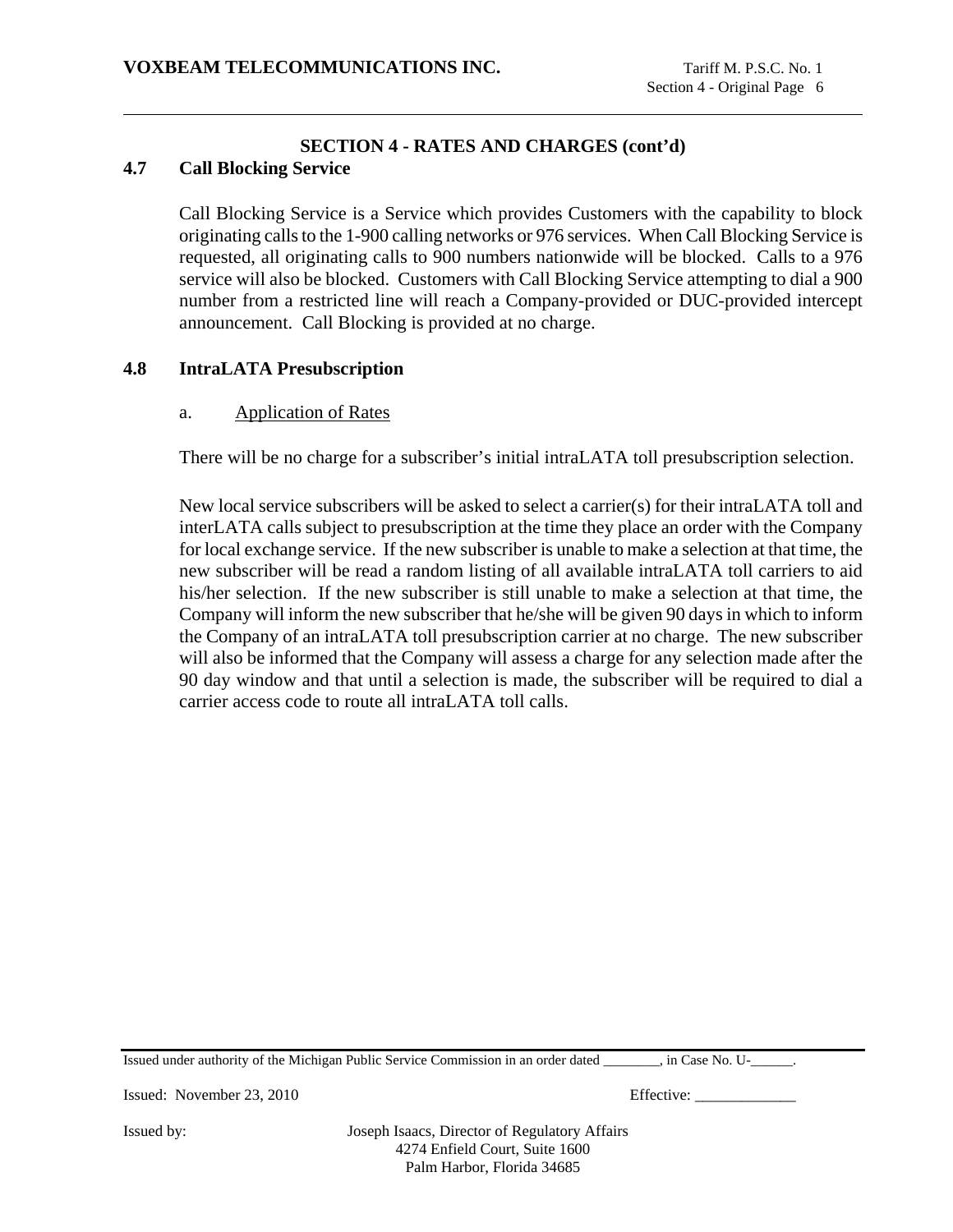#### **4.8 IntraLATA Presubscription (cont'd)**

a. Application of Rates (cont'd)

New subscribers who do not make an intraLATA toll carrier presubscription choice at the time the new subscriber places an order establishing local exchange service with the Company will not be presubscribed to any intraLATA toll carrier, but rather will be required to dial a carrier access code to route all intraLATA toll calls to the carrier of choice for each call.

After a subscriber's initial selection for a presubscribed intraLATA toll carrier, an intraLATA presubscription change charge will apply for any change thereafter.

## b. IntraLATA Presubscription Change Charge

Per non-residence or residence line, trunk, or port

|                                 | Non-recurring<br>Charge |
|---------------------------------|-------------------------|
| Initial line, trunk, or port    | \$5.00                  |
| Additional line, trunk, or port | \$5.00                  |

Issued under authority of the Michigan Public Service Commission in an order dated \_\_\_\_\_\_\_\_, in Case No. U-\_\_\_\_\_\_.

Issued: November 23, 2010 Effective: \_\_\_\_\_\_\_\_\_\_\_\_\_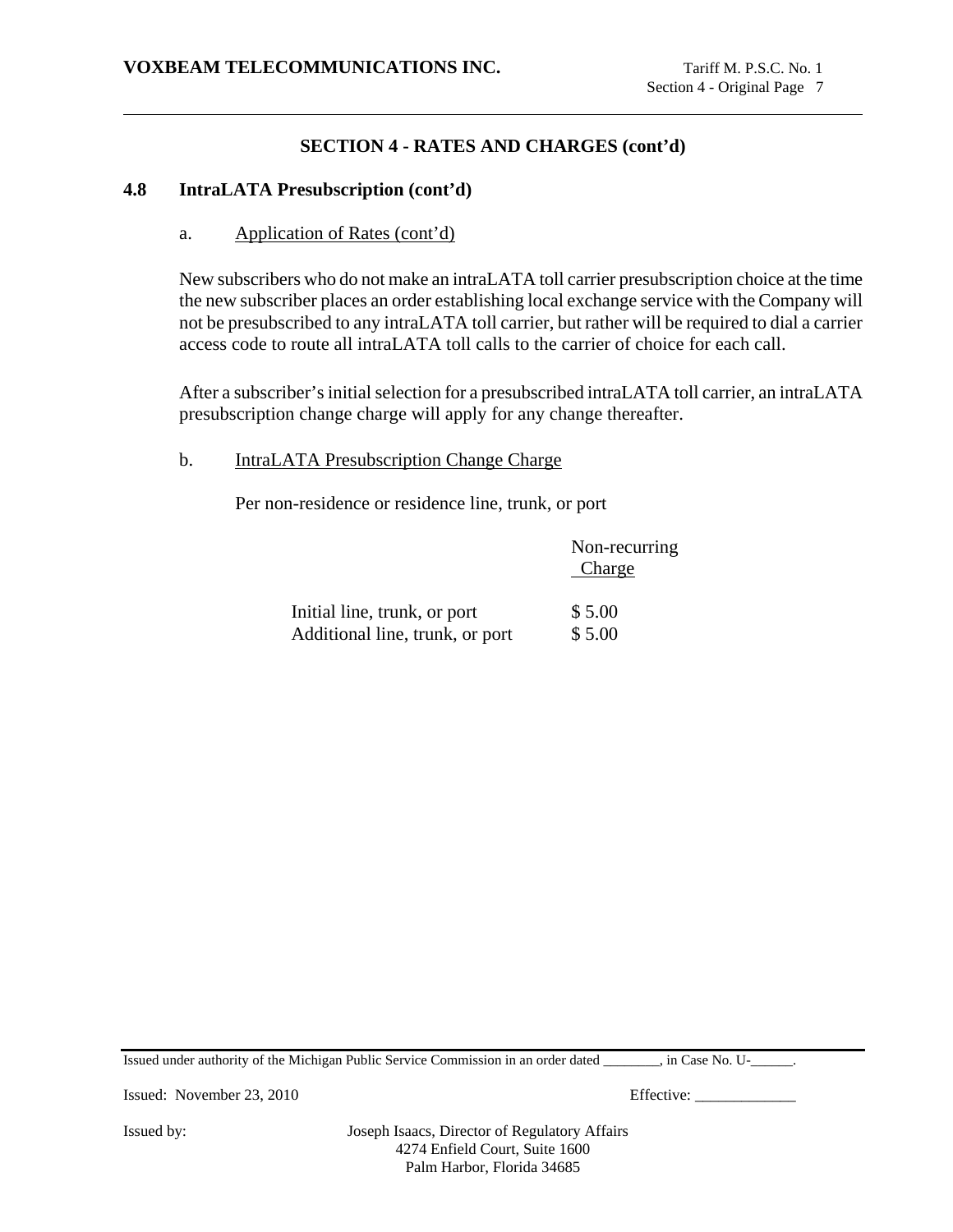### **SECTION 4 - RATES AND CHARGES (cont'd)**

### **4.9 Rates by Individual Contract Basis (ICB)**

In lieu of the rates otherwise set forth in this tariff, rates and charges, including minimum usage, installation, special construction and recurring charges for the Company's services may be established at negotiated rates on an individual contract basis (ICB), taking into account the nature of the facilities and services, the costs of construction and operation, the volume of traffic, the length of service commitment by the Customer, and use of facilities by other customers. Such arrangements shall be considered Special Pricing Arrangements, the terms of which will be set forth in individual Customer contracts. However, unless otherwise specified, the terms, conditions, obligation and regulation set forth in this tariff shall be incorporated into, and become a part of, said contract, and shall be binding on the Company and the Customer. Specialized rates or charges will be made available to similarly situated customers on a non-discriminatory basis.

In addition to any rate or charge established by the Carrier, the Customer will also be responsible for any recurring or non-recurring charges imposed by local exchange telephone companies incurred by or on behalf of the Customer in establishing and maintaining service. Such charges may be billed by the Carrier or directly by the local exchange company, at the Carrier's option.

Upon completion of any contractual arrangements entered into under this section, the Company will file additional tariff sheets as an amendment to this tariff summarizing the services, rates, terms, conditions, and duration of the contract, and will make the contract itself available to the Commission upon the Commission's request. The Company reserves the right to protection from public disclosure of proprietary information contained in such contracts as allowed under law.

Issued under authority of the Michigan Public Service Commission in an order dated \_\_\_\_\_\_\_\_, in Case No. U-\_\_\_\_\_\_.

Issued: November 23, 2010 Effective: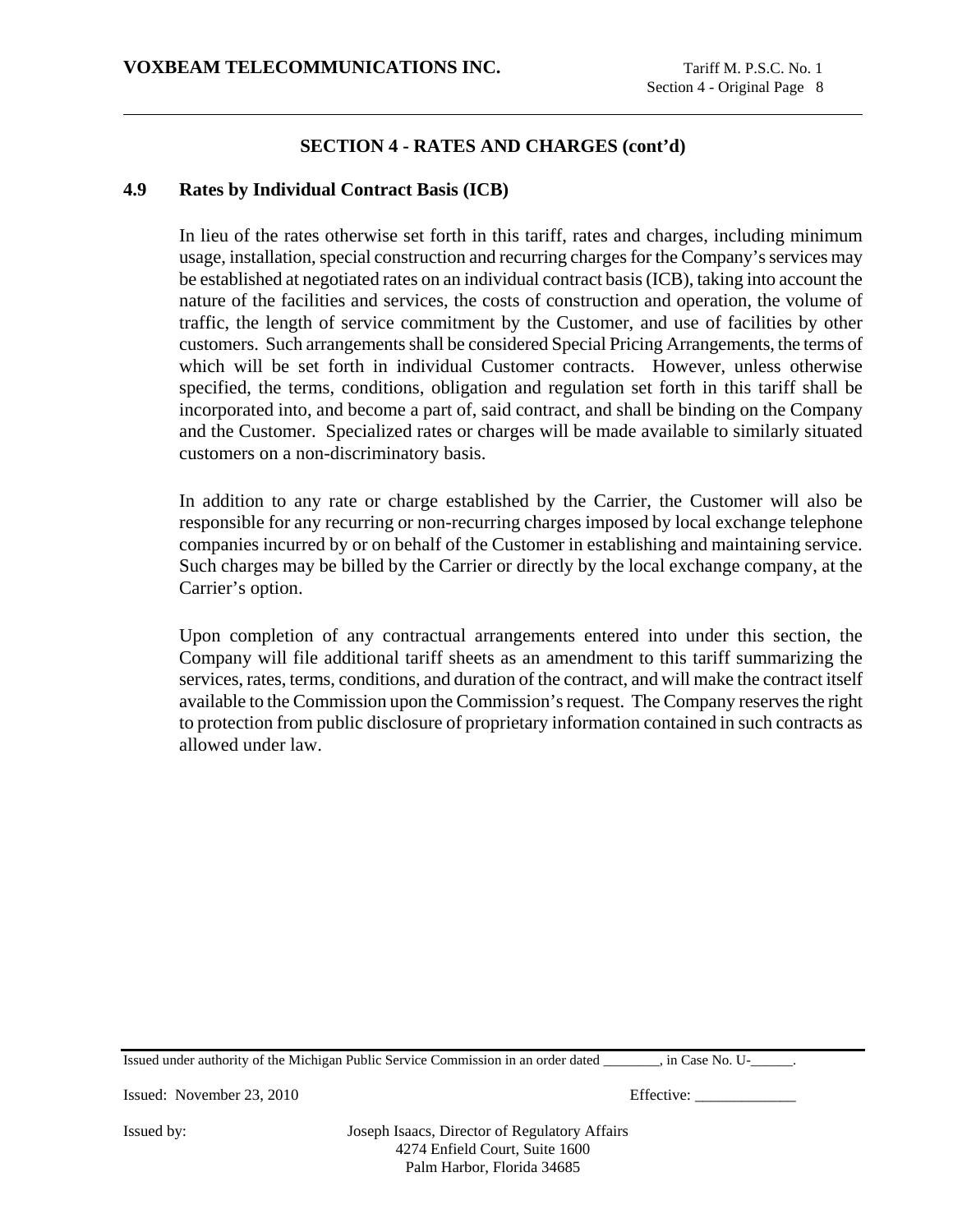### **SECTION 4 - RATES AND CHARGES (cont'd)**

#### **4.10 Promotional Offerings**

The Company, from time to time, may make promotional offerings of its services, which may include waiving or reducing the applicable charges for the promoted service. Promotions will be filed as separate tariff sheets under this section 4.12.

All promotions will be limited in duration, and will identify a definite, reasonable time period during which the promotion will be in effect. A promotion may also be limited as to the locations where the offerings are made. A promotion may also, if so designated, provide for its conclusion upon the occurrence of a promotion-related event that is reasonably certain to occur, although the timing may not be certain.

All promotions shall be made available to other carriers for resale, and shall be priced, in conjunction with the entire service offering as a whole, above the Company's total service long run incremental cost.

Promotions will be implemented with at least one day's notice prior to the effective date of each promotion.

Issued under authority of the Michigan Public Service Commission in an order dated \_\_\_\_\_\_\_\_, in Case No. U-\_\_\_\_\_\_.

Issued: November 23, 2010 Effective: \_\_\_\_\_\_\_\_\_\_\_\_\_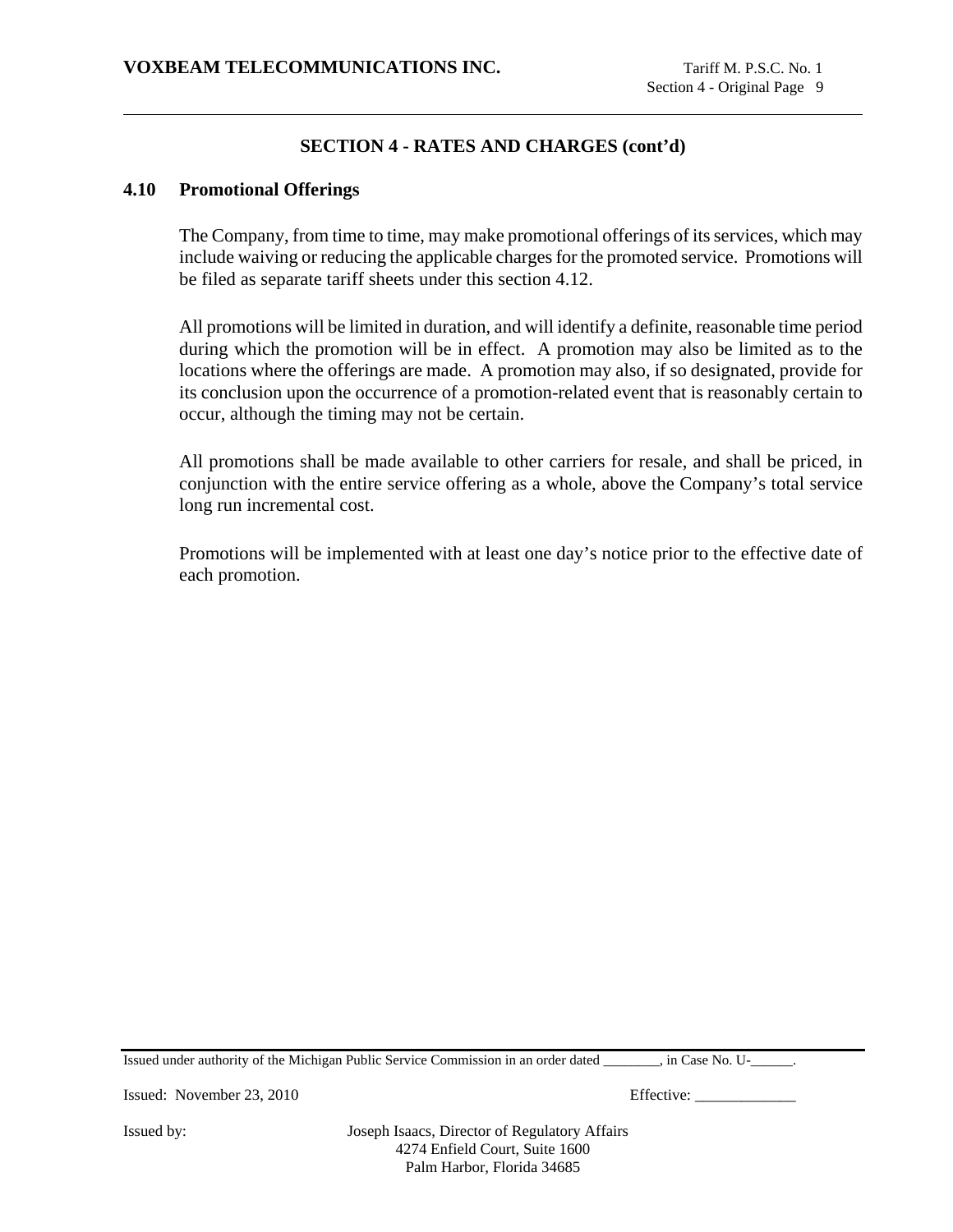### **SECTION 5 - SERVICE AREAS**

#### **5.1 Legal Descriptions and Maps**

The Company hereby mirrors the Map and Legal Description tariffs of the exchanges, by Incumbent Local Exchange Carrier, listed below to identify its service territory. Any future modifications to these exchange boundaries or legal descriptions of these boundaries will be automatically mirrored by the Company on a going forward basis. If not mirrored, new detailed maps and legal descriptions on an individual exchange basis will be filed with the MPSC for approval.

| <b>Exchange</b>        | <b>Incumbent Local Exchange Carrier</b> |
|------------------------|-----------------------------------------|
| Ada                    | Ameritech Michigan                      |
| Akron                  | Ameritech Michigan                      |
| Albion                 | Ameritech Michigan                      |
| Alto                   | Ameritech Michigan                      |
| Algonac                | Ameritech Michigan                      |
| Amasa                  | Ameritech Michigan                      |
| Ann Arbor              | Ameritech Michigan                      |
| Applegate              | Ameritech Michigan                      |
| Armada                 | Ameritech Michigan                      |
| Athens                 | Ameritech Michigan                      |
| Auburn                 | Ameritech Michigan                      |
| <b>Bad Axe</b>         | Ameritech Michigan                      |
| Baldwin                | Ameritech Michigan                      |
| <b>Bark River</b>      | Ameritech Michigan                      |
| <b>Battle Creek</b>    | Ameritech Michigan                      |
| Bay City               | Ameritech Michigan                      |
| <b>Bay Port</b>        | Ameritech Michigan                      |
| <b>Beaverton</b>       | Ameritech Michigan                      |
| Belding                | Ameritech Michigan                      |
| <b>Belleville</b>      | Ameritech Michigan                      |
| Bellevue               | Ameritech Michigan                      |
| <b>Benton Harbor</b>   | Ameritech Michigan                      |
| Bergland               | Ameritech Michigan                      |
| <b>Berrien Springs</b> | Ameritech Michigan                      |
| <b>Bessemer</b>        | Ameritech Michigan                      |
| Beulah                 | Ameritech Michigan                      |
| Big Bay                | Ameritech Michigan                      |
| <b>Big Rapids</b>      | Ameritech Michigan                      |
| <b>Birch Run</b>       | Ameritech Michigan                      |
| <b>Boyne City</b>      | Ameritech Michigan                      |

Issued under authority of the Michigan Public Service Commission in an order dated \_\_\_\_\_\_\_\_, in Case No. U-\_\_\_\_\_\_.

Issued: November 23, 2010 Effective: \_\_\_\_\_\_\_\_\_\_\_\_\_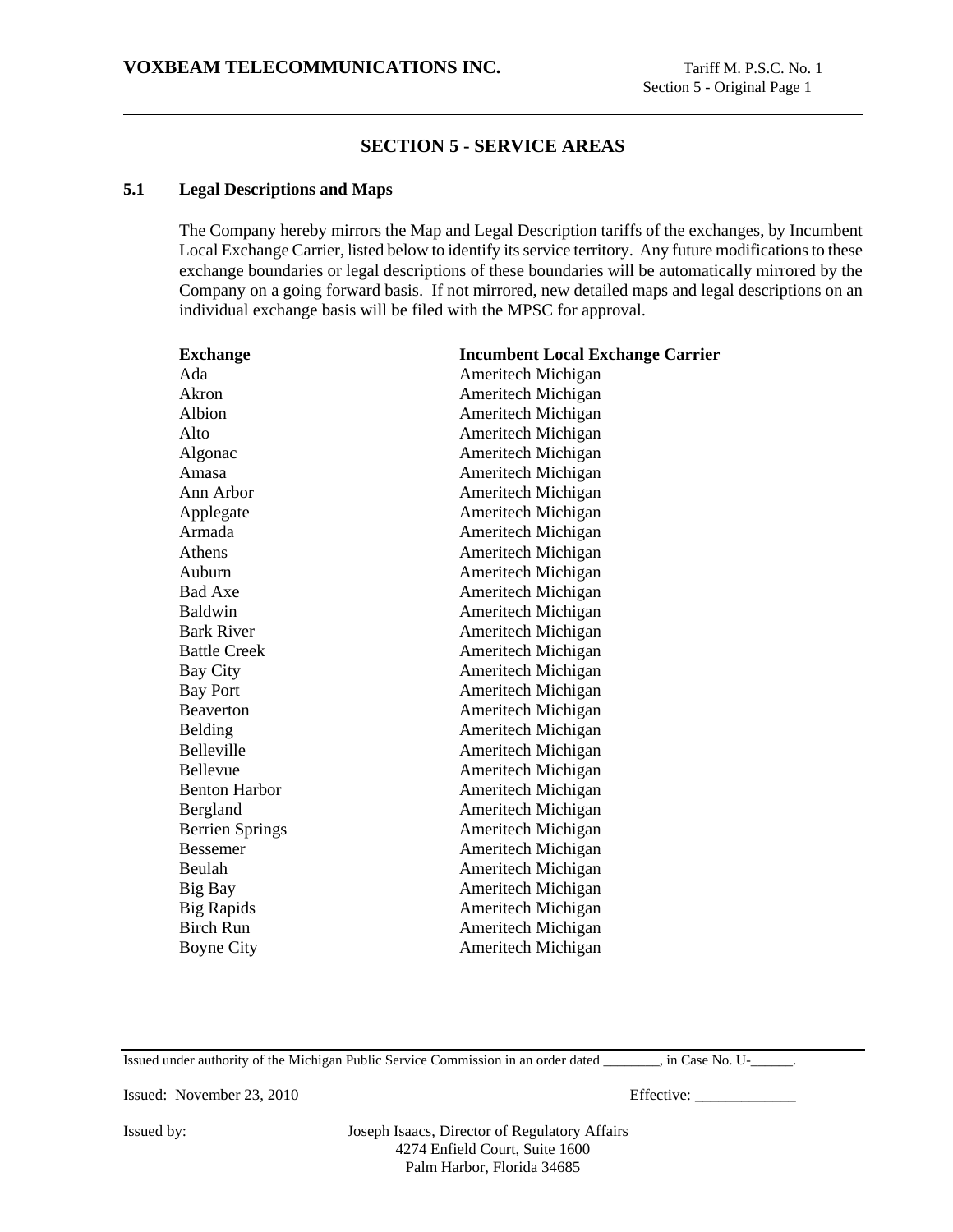### **5.1 Legal Descriptions and Maps (cont'd)**

| <b>Exchange</b>      | <b>Incumbent Local Exchange Carrier</b> |
|----------------------|-----------------------------------------|
| <b>Brevort</b>       | Ameritech Michigan                      |
| <b>Brighton</b>      | Ameritech Michigan                      |
| Buchanan             | Ameritech Michigan                      |
| <b>Byron</b>         | Ameritech Michigan                      |
| Cadillac             | Ameritech Michigan                      |
| Calumet              | Ameritech Michigan                      |
| Carleton             | Ameritech Michigan                      |
| Carsonville          | Ameritech Michigan                      |
| Casnovia             | Ameritech Michigan                      |
| <b>Cedar Springs</b> | Ameritech Michigan                      |
| Champion             | Ameritech Michigan                      |
| Channing             | Ameritech Michigan                      |
| Charlevoix           | Ameritech Michigan                      |
| Charlotte            | Ameritech Michigan                      |
| Cheboygan            | Ameritech Michigan                      |
| Chelsea              | Ameritech Michigan                      |
| Clare                | Ameritech Michigan                      |
| Clarklake            | Ameritech Michigan                      |
| Clarksville          | Ameritech Michigan                      |
| Clio-Mt. Morris      | Ameritech Michigan                      |
| Coleman              | Ameritech Michigan                      |
| Coloma               | Ameritech Michigan                      |
| Coral                | Ameritech Michigan                      |
| Cornell              | Ameritech Michigan                      |
| Croswell             | Ameritech Michigan                      |
| <b>Crystal Falls</b> | Ameritech Michigan                      |
| Curtis               | Ameritech Michigan                      |
| Dansville            | Ameritech Michigan                      |
| Dexter               | Ameritech Michigan                      |
| Dimondale            | Ameritech Michigan                      |
| East Jordan          | Ameritech Michigan                      |
|                      |                                         |

Issued under authority of the Michigan Public Service Commission in an order dated \_\_\_\_\_\_\_\_, in Case No. U-\_\_\_\_\_\_.

Issued: November 23, 2010 Effective: \_\_\_\_\_\_\_\_\_\_\_\_\_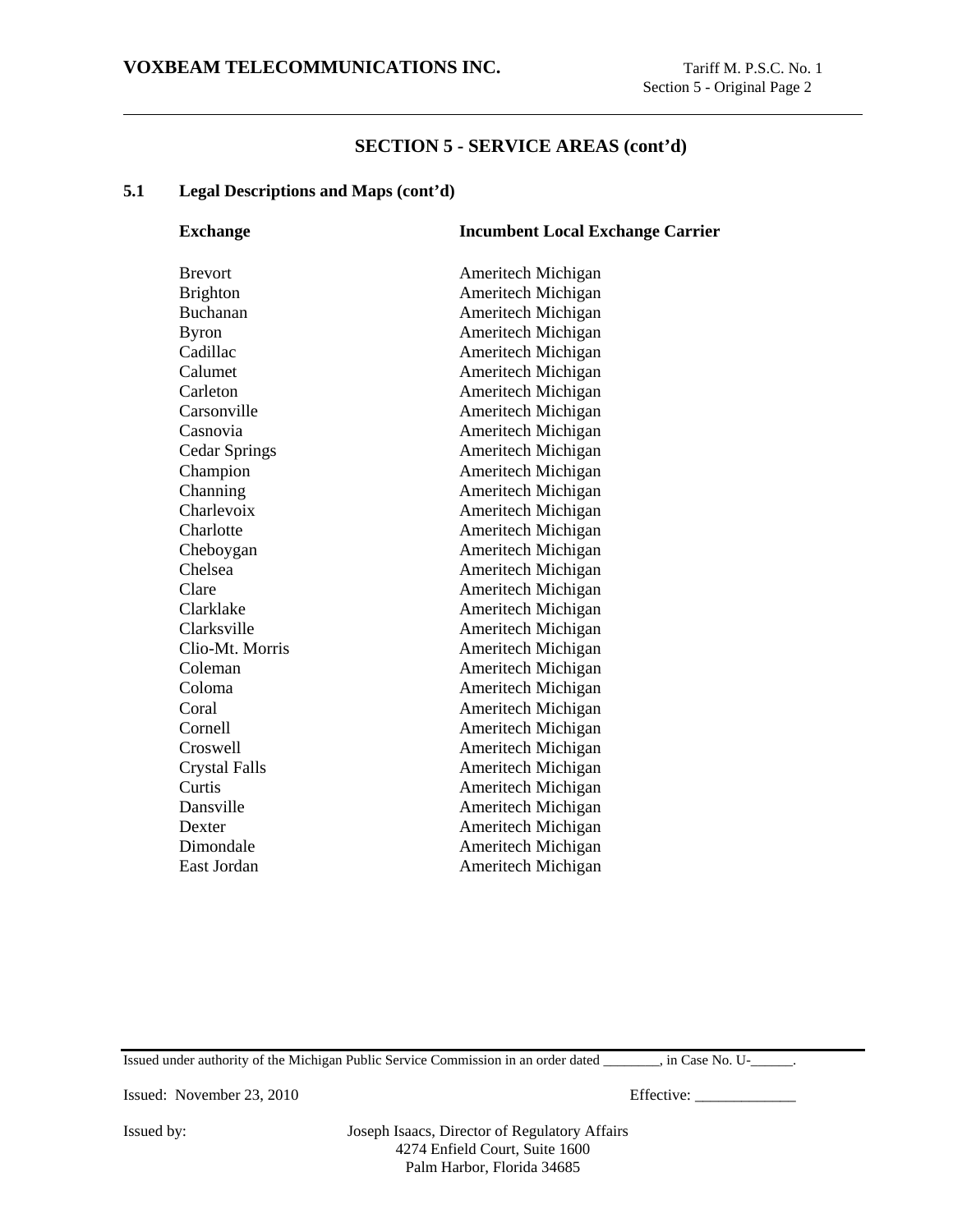#### **5.1 Legal Descriptions and Maps (cont'd)**

| <b>Exchange</b>     | <b>Incumbent Local Exchange Carrier</b> |
|---------------------|-----------------------------------------|
| <b>East Tawas</b>   | Ameritech Michigan                      |
| <b>Eaton Rapids</b> | Ameritech Michigan                      |
| Eau Claire          | Ameritech Michigan                      |
| Elk Rapids          | Ameritech Michigan                      |
| Engadine            | Ameritech Michigan                      |
| Escanaba            | Ameritech Michigan                      |
| Evart               | Ameritech Michigan                      |
| Fairgrove           | Ameritech Michigan                      |
| Farwell             | Ameritech Michigan                      |
| Fenton              | Ameritech Michigan                      |
| <b>Fife Lake</b>    | Ameritech Michigan                      |
| <b>Flat Rock</b>    | Ameritech Michigan                      |
| Flint               | Ameritech Michigan                      |
| Flushing            | Ameritech Michigan                      |
| Fountain            | Ameritech Michigan                      |
| Fowlerville         | Ameritech Michigan                      |
| Frankenmuth         | Ameritech Michigan                      |
| Frankfort           | Ameritech Michigan                      |
| Freeland            | Ameritech Michigan                      |
| Freeport            | <b>Ameritech Michigan</b>               |
| Freesoil            | Ameritech Michigan                      |
| Fremont             | Ameritech Michigan                      |
| Fulton              | Ameritech Michigan                      |
| Gagetown            | Ameritech Michigan                      |
| Galesburg           | Ameritech Michigan                      |
| Galien              | Ameritech Michigan                      |
| Gladstone           | Ameritech Michigan                      |
| Gladwin             | Ameritech Michigan                      |
| <b>Grand Blanc</b>  | Ameritech Michigan                      |
| <b>Grand Haven</b>  | Ameritech Michigan                      |
| Grant               | Ameritech Michigan                      |
| Greenville          | Ameritech Michigan                      |
|                     |                                         |

Issued under authority of the Michigan Public Service Commission in an order dated \_\_\_\_\_\_\_\_, in Case No. U-\_\_\_\_\_\_.

Issued: November 23, 2010 Effective: \_\_\_\_\_\_\_\_\_\_\_\_\_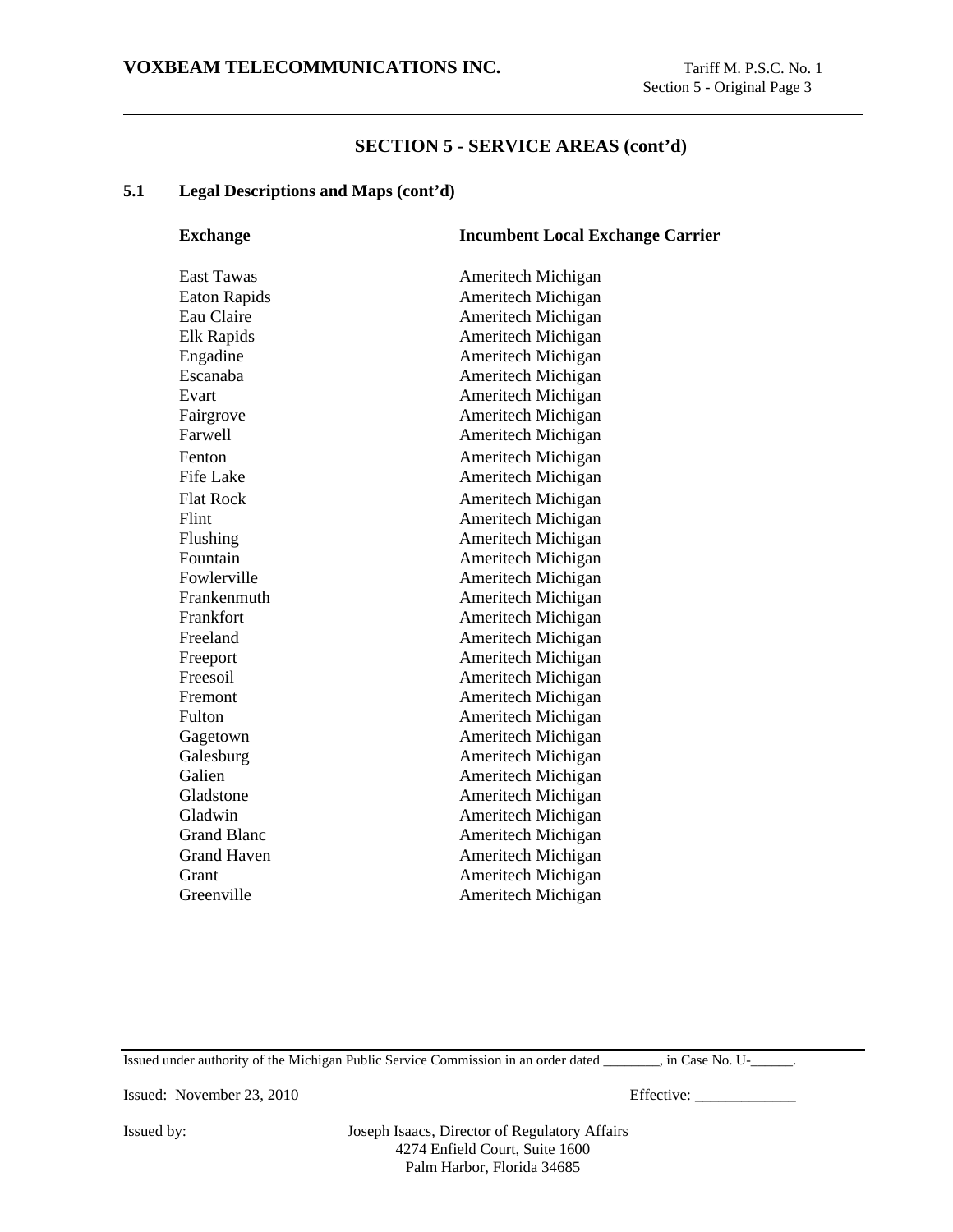### **5.1 Legal Descriptions and Maps (cont'd)**

| <b>Exchange</b>       | <b>Incumbent Local Exchange Carrier</b> |
|-----------------------|-----------------------------------------|
| Gwinn                 | Ameritech Michigan                      |
| <b>Harbor Springs</b> | Ameritech Michigan                      |
| Harrietta             | Ameritech Michigan                      |
| Harrison              | Ameritech Michigan                      |
| Hartland              | Ameritech Michigan                      |
| Hastings              | Ameritech Michigan                      |
| Hermansville          | Ameritech Michigan                      |
| Hillsdale             | Ameritech Michigan                      |
| Holland               | Ameritech Michigan                      |
| Holly                 | Ameritech Michigan                      |
| Holt                  | Ameritech Michigan                      |
| Hopkins               | Ameritech Michigan                      |
| Houghton              | Ameritech Michigan                      |
| Howell                | Ameritech Michigan                      |
| <b>Indian River</b>   | Ameritech Michigan                      |
| Interlochen           | Ameritech Michigan                      |
| Ionia                 | Ameritech Michigan                      |
| Iron Mountain         | Ameritech Michigan                      |
| <b>Iron River</b>     | Ameritech Michigan                      |
| <b>Irons</b>          | Ameritech Michigan                      |
| Ironwood              | Ameritech Michigan                      |
| Ishpeming             | Ameritech Michigan                      |
| Jackson               | Ameritech Michigan                      |
| Jonesville            | Ameritech Michigan                      |
| Kalamazoo             | Ameritech Michigan                      |
| Kalkaska              | Ameritech Michigan                      |
| Kent City             | Ameritech Michigan                      |
| Keweenaw              | Ameritech Michigan                      |
| Lake Leelanau         | Ameritech Michigan                      |
| Lake Linden           | Ameritech Michigan                      |
| Lake Odessa           | Ameritech Michigan                      |
| Lansing               | Ameritech Michigan                      |
| Lapeer                | Ameritech Michigan                      |
|                       |                                         |

Issued under authority of the Michigan Public Service Commission in an order dated \_\_\_\_\_\_\_\_, in Case No. U-\_\_\_\_\_\_.

Issued: November 23, 2010 Effective: \_\_\_\_\_\_\_\_\_\_\_\_\_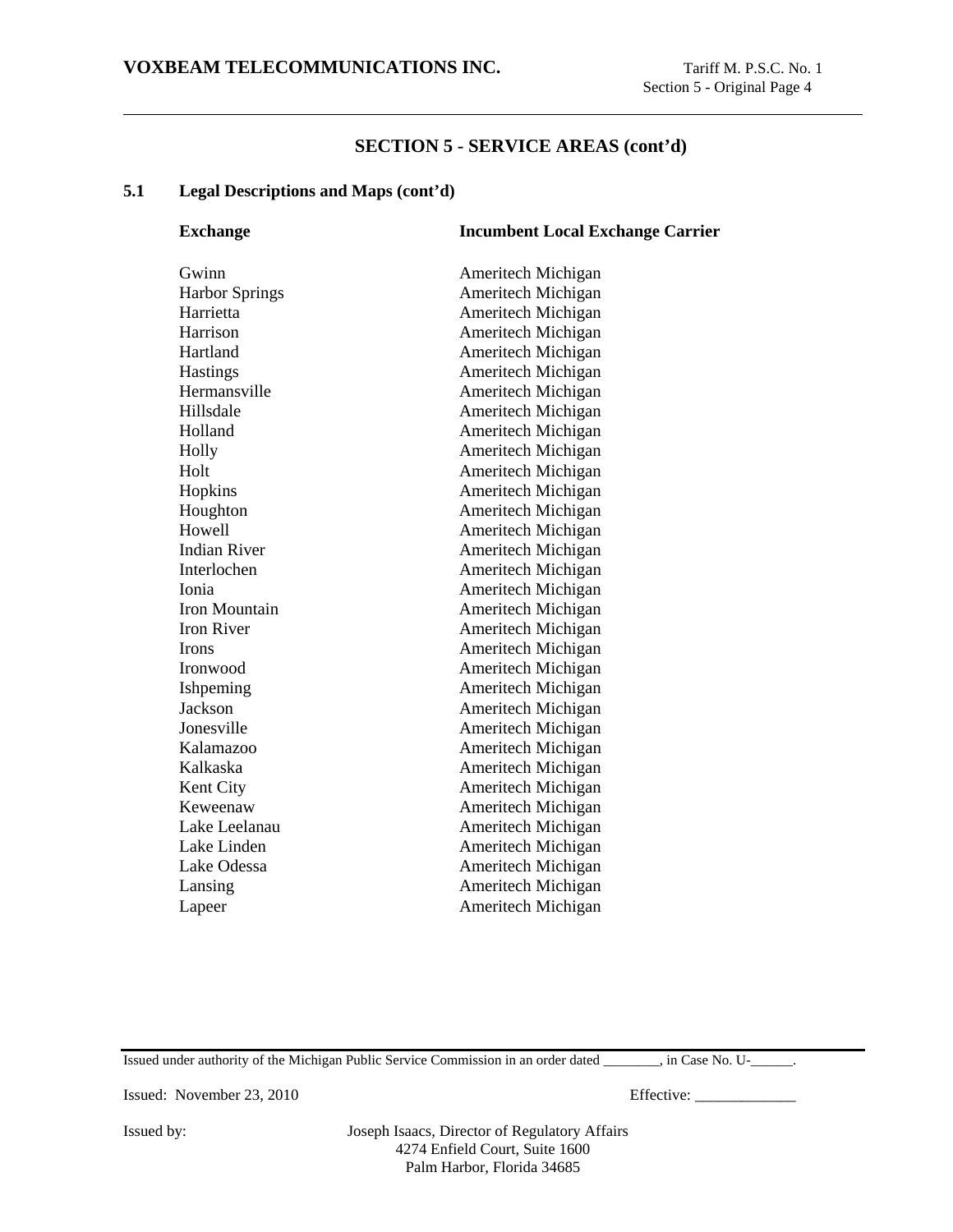#### **5.1 Legal Descriptions and Maps (cont'd)**

| <b>Exchange</b>      | <b>Incumbent Local Exchange Carrier</b> |
|----------------------|-----------------------------------------|
| Le Roy               | Ameritech Michigan                      |
| Leslie               | Ameritech Michigan                      |
| Lexington            | Ameritech Michigan                      |
| Linwood              | Ameritech Michigan                      |
| Luther               | Ameritech Michigan                      |
| Mackinac Island      | Ameritech Michigan                      |
| Mackinac City        | Ameritech Michigan                      |
| Mancelona            | Ameritech Michigan                      |
| Manchester           | Ameritech Michigan                      |
| Manistee             | Ameritech Michigan                      |
| Manton               | Ameritech Michigan                      |
| Marine City          | Ameritech Michigan                      |
| Marion               | Ameritech Michigan                      |
| Marquette            | Ameritech Michigan                      |
| Marshall             | Ameritech Michigan                      |
| Martin               | Ameritech Michigan                      |
| Mason                | Ameritech Michigan                      |
| Mayville             | Ameritech Michigan                      |
| Mc Bain              | Ameritech Michigan                      |
| Menominee            | Ameritech Michigan                      |
| Michigamme           | Ameritech Michigan                      |
| Middleville          | Ameritech Michigan                      |
| Midland              | Ameritech Michigan                      |
| Milan                | Ameritech Michigan                      |
| Monroe               | Ameritech Michigan                      |
| Morley               | Ameritech Michigan                      |
| Mt. Clemens          | Ameritech Michigan                      |
| Mulliken             | Ameritech Michigan                      |
| Napoleon             | Ameritech Michigan                      |
| Nashville            | Ameritech Michigan                      |
| Negaunee             | Ameritech Michigan                      |
| Newaygo              | Ameritech Michigan                      |
| <b>New Baltimore</b> | Ameritech Michigan                      |
| Newberry             | Ameritech Michigan                      |
|                      |                                         |

Issued under authority of the Michigan Public Service Commission in an order dated \_\_\_\_\_\_\_\_, in Case No. U-\_\_\_\_\_\_.

Issued: November 23, 2010 Effective: \_\_\_\_\_\_\_\_\_\_\_\_\_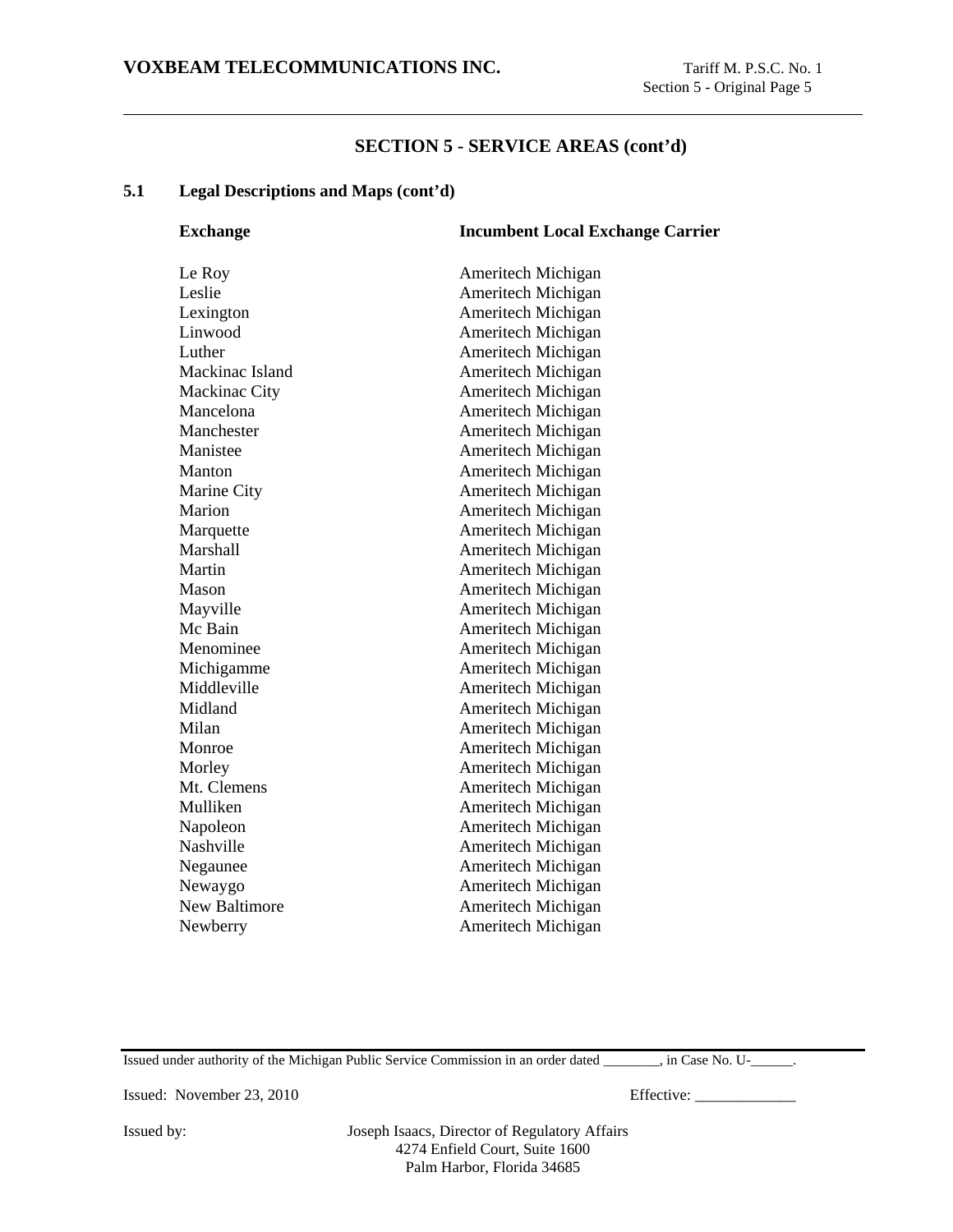### **5.1 Legal Descriptions and Maps (cont'd)**

| <b>Exchange</b>  | <b>Incumbent Local Exchange Carrier</b> |
|------------------|-----------------------------------------|
| New Boston       | <b>Ameritech Michigan</b>               |
| New Buffalo      | Ameritech Michigan                      |
| New Haven        | Ameritech Michigan                      |
| <b>Niles</b>     | Ameritech Michigan                      |
| Northport        | Ameritech Michigan                      |
| Northville       | Ameritech Michigan                      |
| Norway           | Ameritech Michigan                      |
| Olivet           | Ameritech Michigan                      |
| Onekama          | Ameritech Michigan                      |
| Oscoda           | Ameritech Michigan                      |
| Otsego           | Ameritech Michigan                      |
| Owendale         | <b>Ameritech Michigan</b>               |
| Peck             | Ameritech Michigan                      |
| Pellston         | Ameritech Michigan                      |
| Perkins          | Ameritech Michigan                      |
| Petoskey         | Ameritech Michigan                      |
| Pinckney         | Ameritech Michigan                      |
| Plainwell        | <b>Ameritech Michigan</b>               |
| Plymouth         | Ameritech Michigan                      |
| Port Huron       | Ameritech Michigan                      |
| Portland         | Ameritech Michigan                      |
| Port Sanilac     | Ameritech Michigan                      |
| Potterville      | Ameritech Michigan                      |
| Powers           | Ameritech Michigan                      |
| Rapid River      | Ameritech Michigan                      |
| <b>Reed City</b> | Ameritech Michigan                      |
| Reese            | Ameritech Michigan                      |
| Republic         | Ameritech Michigan                      |
| Richland         | Ameritech Michigan                      |
| Rock             | Ameritech Michigan                      |
| Rockwood         | Ameritech Michigan                      |
| Romeo            | Ameritech Michigan                      |
| Rosebush         | Ameritech Michigan                      |
| Saginaw          | Ameritech Michigan                      |
|                  |                                         |

Issued under authority of the Michigan Public Service Commission in an order dated \_\_\_\_\_\_\_\_, in Case No. U-\_\_\_\_\_\_.

Issued: November 23, 2010 Effective: \_\_\_\_\_\_\_\_\_\_\_\_\_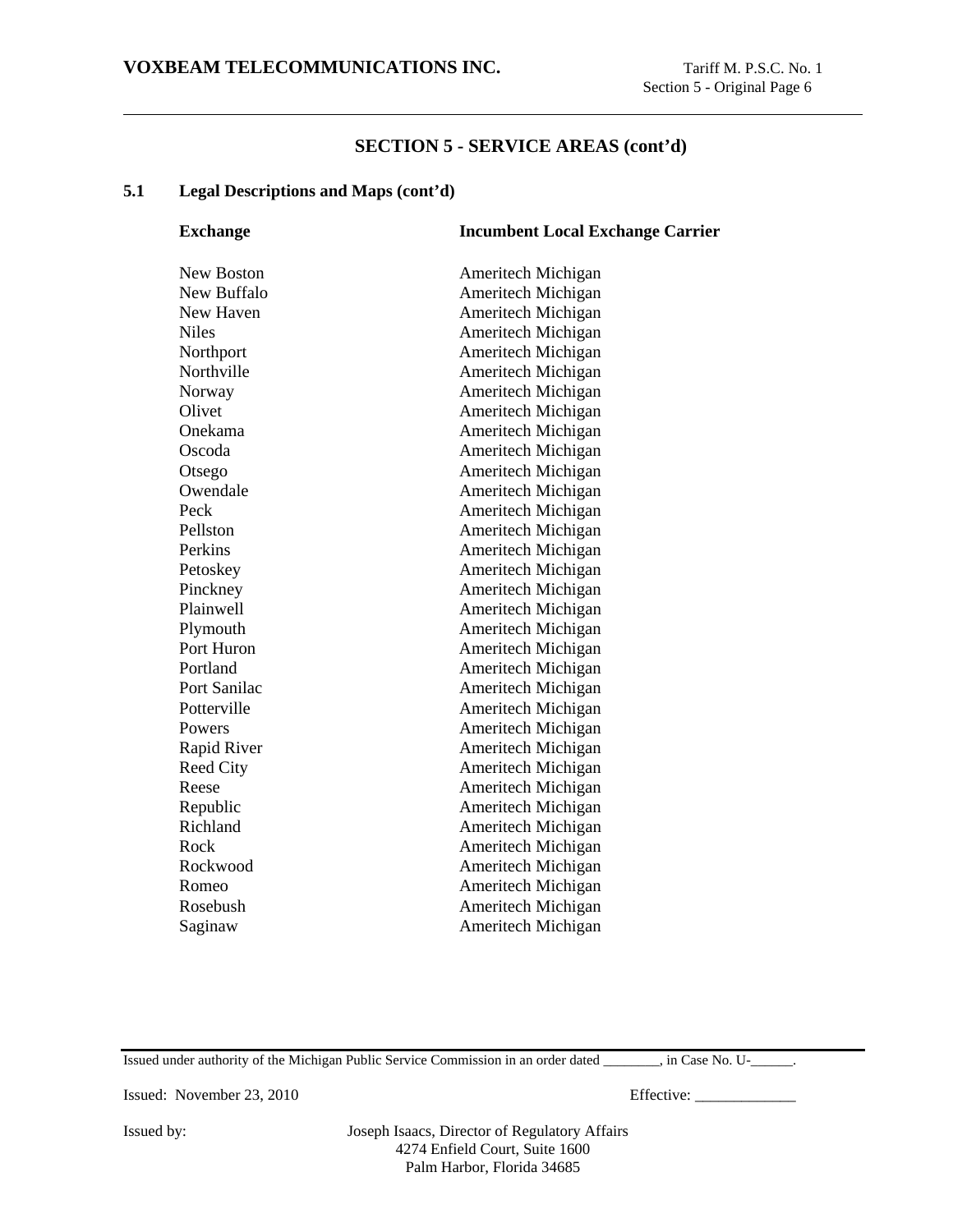### **5.1 Legal Descriptions and Maps (cont'd)**

| <b>Exchange</b>      | <b>Incumbent Local Exchange Carrier</b> |
|----------------------|-----------------------------------------|
| <b>St. Charles</b>   | Ameritech Michigan                      |
| St. Clair            | Ameritech Michigan                      |
| St. Helen            | Ameritech Michigan                      |
| St. Ignace           | Ameritech Michigan                      |
| St. Joseph           | Ameritech Michigan                      |
| <b>Sand Lake</b>     | Ameritech Michigan                      |
| Sandusky             | Ameritech Michigan                      |
| Saranac              | Ameritech Michigan                      |
| Sault Ste. Marie     | Ameritech Michigan                      |
| <b>Scotts</b>        | Ameritech Michigan                      |
| Scottville           | Ameritech Michigan                      |
| Sebawaing            | Ameritech Michigan                      |
| Snover               | Ameritech Michigan                      |
| South Lyon           | Ameritech Michigan                      |
| <b>Standish</b>      | Ameritech Michigan                      |
| Stephenson           | Ameritech Michigan                      |
| <b>Three Oaks</b>    | Ameritech Michigan                      |
| <b>Traverse City</b> | Ameritech Michigan                      |
| <b>Trout Lake</b>    | Ameritech Michigan                      |
| Trufant              | Ameritech Michigan                      |
| Tustin               | Ameritech Michigan                      |
| Ubly                 | Ameritech Michigan                      |
| Unionville           | Ameritech Michigan                      |
| Utica                | Ameritech Michigan                      |
| Vassar               | Ameritech Michigan                      |
| Vermontville         | Ameritech Michigan                      |
| Vicksburg            | Ameritech Michigan                      |
| Wakefield            | Ameritech Michigan                      |
| <b>Walloon Lake</b>  | Ameritech Michigan                      |
| Washington           | Ameritech Michigan                      |
| Watersmeet           | Ameritech Michigan                      |
| Watervliet           | Ameritech Michigan                      |
| Wayland              | Ameritech Michigan                      |
|                      |                                         |

Issued under authority of the Michigan Public Service Commission in an order dated \_\_\_\_\_\_\_\_, in Case No. U-\_\_\_\_\_\_.

Issued: November 23, 2010 Effective: \_\_\_\_\_\_\_\_\_\_\_\_\_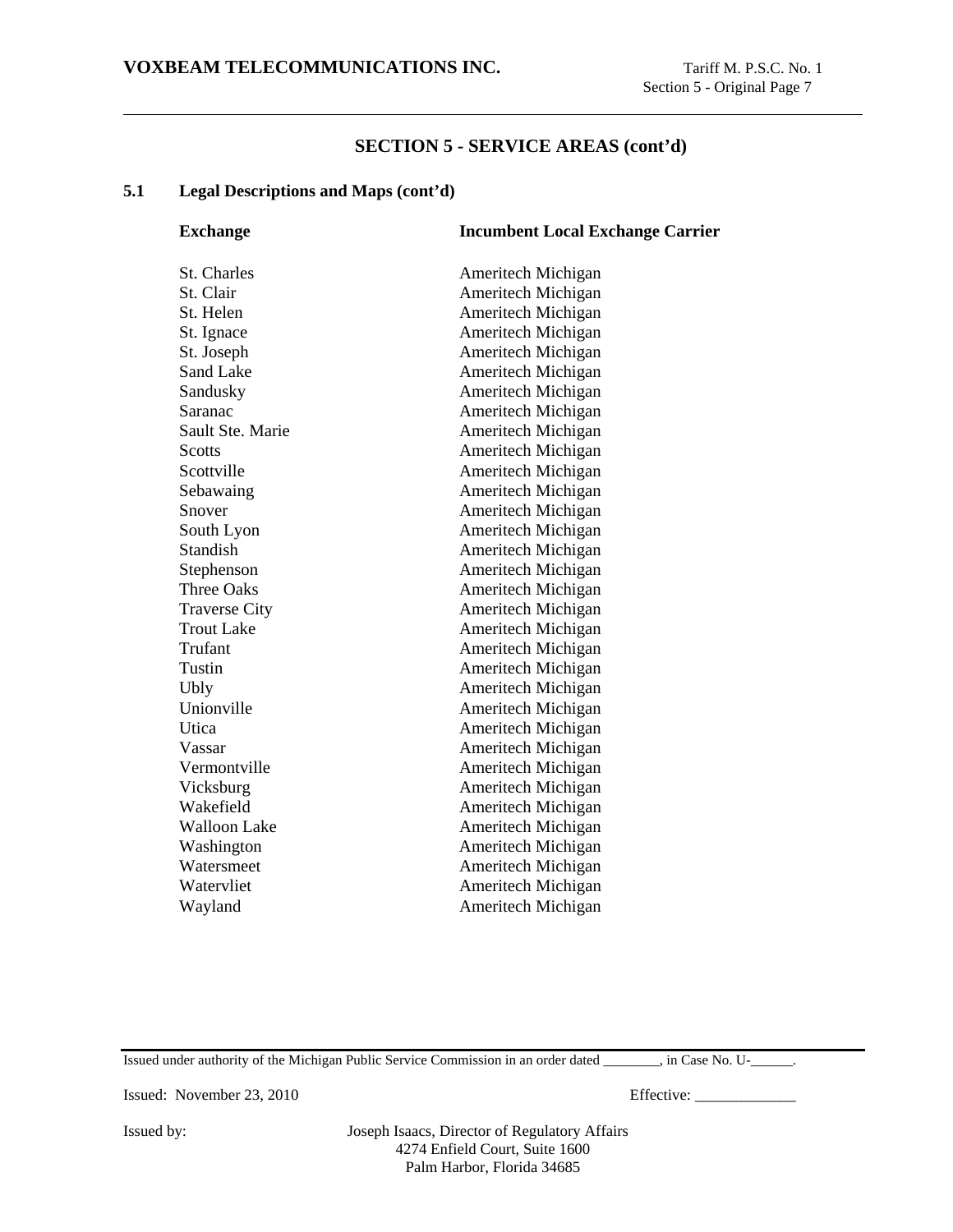#### **5.1 Legal Descriptions and Maps (cont'd)**

| <b>Exchange</b>                  | <b>Incumbent Local Exchange Carrier</b> |
|----------------------------------|-----------------------------------------|
| <b>West Branch</b>               | Ameritech Michigan                      |
| <b>White Cloud</b>               | Ameritech Michigan                      |
| <b>Whitmore Lake</b>             | Ameritech Michigan                      |
| Williamsburg                     | Ameritech Michigan                      |
| Willis                           | Ameritech Michigan                      |
| Wolverine                        | Ameritech Michigan                      |
| Ypsilanti                        | Ameritech Michigan                      |
| Zeeland                          | Ameritech Michigan                      |
| <b>Detroit District Exchange</b> | Ameritech Michigan                      |
| Birmingham Zone                  | Ameritech Michigan                      |
| Centerline Zone                  | Ameritech Michigan                      |
| Detroit Zone                     | Ameritech Michigan                      |
| <b>Farmington Zone</b>           | Ameritech Michigan                      |
| Livonia Zone                     | Ameritech Michigan                      |
| Romulus Zone                     | Ameritech Michigan                      |
| Roseville Zone                   | Ameritech Michigan                      |
| Royal Oak Zone                   | Ameritech Michigan                      |
| Southfield Zone                  | Ameritech Michigan                      |
| <b>Trenton Zone</b>              | Ameritech Michigan                      |
| Troy Zone                        | Ameritech Michigan                      |
| <b>Warren Zone</b>               | Ameritech Michigan                      |
| Wayne Zone                       | Ameritech Michigan                      |
| West Bloomfield Zone             | Ameritech Michigan                      |
| <b>Wyandotte Zone</b>            | Ameritech Michigan                      |

Issued under authority of the Michigan Public Service Commission in an order dated \_\_\_\_\_\_\_\_, in Case No. U-\_\_\_\_\_\_.

Issued: November 23, 2010 Effective: \_\_\_\_\_\_\_\_\_\_\_\_\_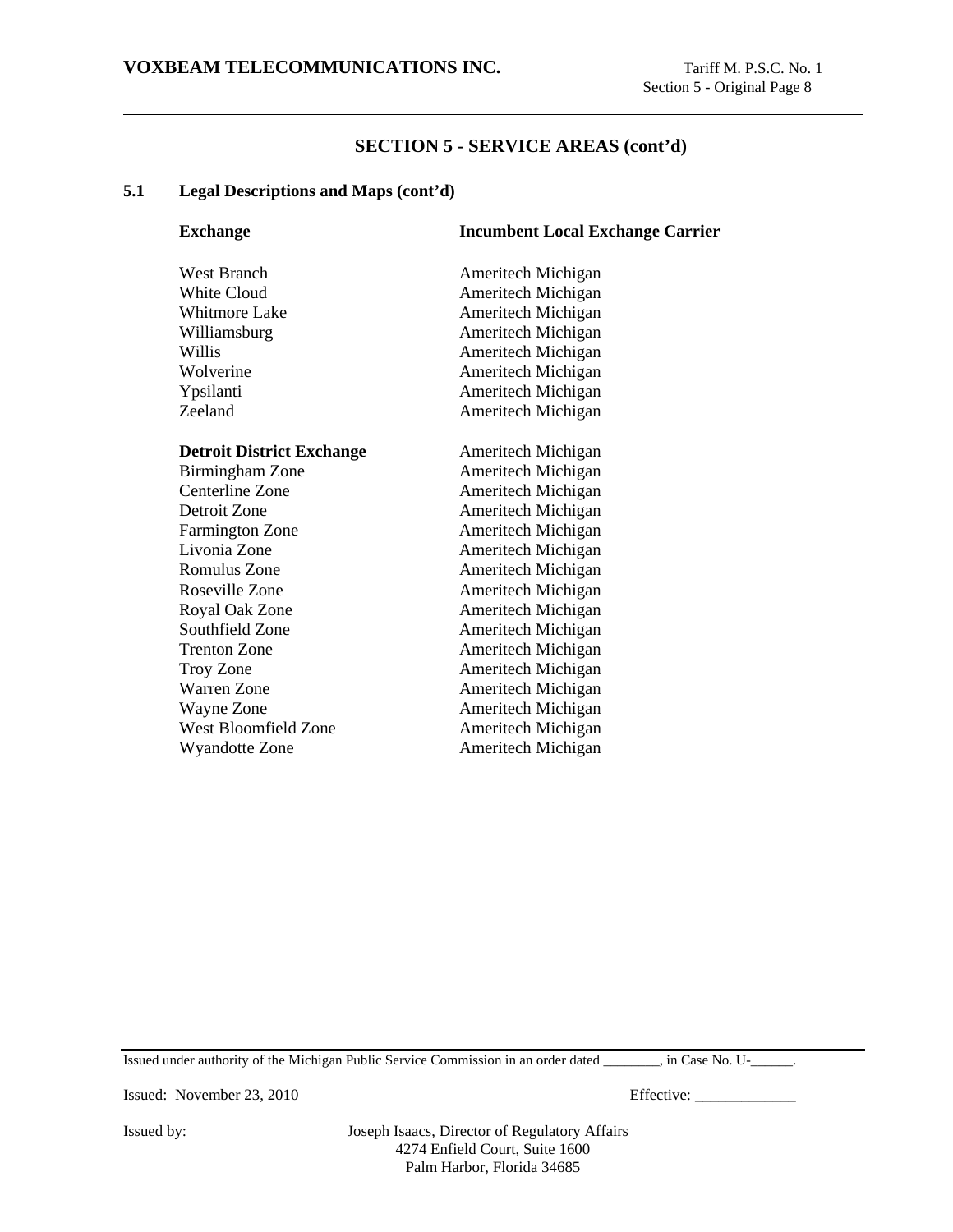#### **5.1 Legal Descriptions and Maps (cont'd)**

**Exchange 1.1 Incumbent Local Exchange Carrier** 

| <b>Grand Rapids District</b>     |                    |
|----------------------------------|--------------------|
| <b>Exchange</b>                  | Ameritech Michigan |
| Ada Zone                         | Ameritech Michigan |
| Alto Zone                        | Ameritech Michigan |
| <b>Byron Center Zone</b>         | Ameritech Michigan |
| Caledonia Zone                   | Ameritech Michigan |
| Dorr Zone                        | Ameritech Michigan |
| Dutton Zone                      | Ameritech Michigan |
| <b>Grand Rapids Zone</b>         | Ameritech Michigan |
| <b>Grattan Zone</b>              | Ameritech Michigan |
| Hudsonville Zone                 | Ameritech Michigan |
| <b>Jamestown Zone</b>            | Ameritech Michigan |
| Lowell Zone                      | Ameritech Michigan |
| Marne Zone                       | Ameritech Michigan |
| Moline Zone                      | Ameritech Michigan |
| Rockford Zone                    | Ameritech Michigan |
| Sparta Zone                      | Ameritech Michigan |
|                                  |                    |
| <b>Pontiac District Exchange</b> | Ameritech Michigan |
| Auburn Heights Zone              | Ameritech Michigan |
| <b>Clarkston Zone</b>            | Ameritech Michigan |
| Commerce Zone                    | Ameritech Michigan |
| Drayton Plains Zone              | Ameritech Michigan |
| Lake Orion Zone                  | Ameritech Michigan |
| Oxford Zone                      | Ameritech Michigan |

Pontiac Zone **Ameritech Michigan** Rochester Zone **Ameritech Michigan** Walled Lake Zone **Ameritech Michigan** 

Issued under authority of the Michigan Public Service Commission in an order dated \_\_\_\_\_\_\_\_, in Case No. U-\_\_\_\_\_\_.

Issued: November 23, 2010 Effective: \_\_\_\_\_\_\_\_\_\_\_\_\_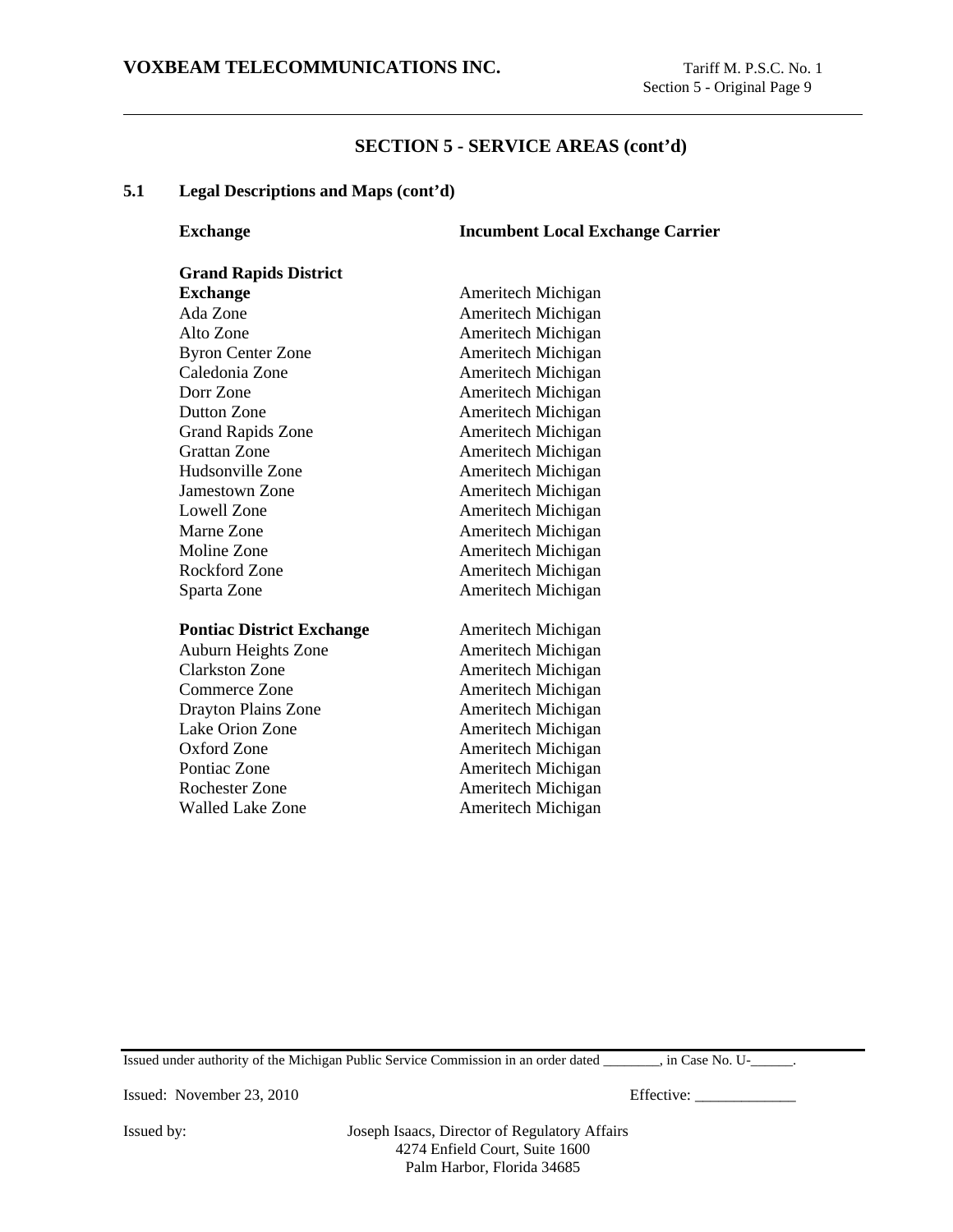### **5.1 Legal Descriptions and Maps (cont'd)**

| <b>Exchange</b>     | <b>Incumbent Local Exchange Carrier</b> |
|---------------------|-----------------------------------------|
| Adrian              | Verizon North, Inc.                     |
| Alden               | Verizon North, Inc.                     |
| Allegan             | Verizon North, Inc.                     |
| Alma                | Verizon North, Inc.                     |
| Almont              | Verizon North, Inc.                     |
| Alpena              | Verizon North, Inc.                     |
| Ashley              | Verizon North, Inc.                     |
| Atlanta             | Verizon North, Inc.                     |
| Avoca               | Verizon North, Inc.                     |
| <b>Bancroft</b>     | Verizon North, Inc.                     |
| <b>Bangor</b>       | Verizon North, Inc.                     |
| Barryton            | Verizon North, Inc.                     |
| <b>Bath</b>         | Verizon North, Inc.                     |
| Blissfield          | Verizon North, Inc.                     |
| Breckenridge        | Verizon North, Inc.                     |
| <b>Britton</b>      | Verizon North, Inc.                     |
| <b>Bronson</b>      | Verizon North, Inc.                     |
| <b>Brown City</b>   | Verizon North, Inc.                     |
| <b>Burr Oak</b>     | Verizon North, Inc.                     |
| Capac               | Verizon North, Inc.                     |
| <b>Carson City</b>  | Verizon North, Inc.                     |
| Caseville           | Verizon North, Inc.                     |
| <b>Cass City</b>    | Verizon North, Inc.                     |
| Cassopolis          | Verizon North, Inc.                     |
| <b>Central Lake</b> | Verizon North, Inc.                     |
| Centreville         | Verizon North, Inc.                     |
| Clam River          | Verizon North, Inc.                     |
| Clifford            | Verizon North, Inc.                     |
| Clinton             | Verizon North, Inc.                     |
| Coldwater           | Verizon North, Inc.                     |
| Coldwater Lake      | Verizon North, Inc.                     |
| Colon               | Verizon North, Inc.                     |
| Columbiaville       | Verizon North, Inc.                     |
| Conklin             | Verizon North, Inc.                     |
|                     |                                         |

Issued under authority of the Michigan Public Service Commission in an order dated \_\_\_\_\_\_\_\_, in Case No. U-\_\_\_\_\_\_.

Issued: November 23, 2010 Effective: \_\_\_\_\_\_\_\_\_\_\_\_\_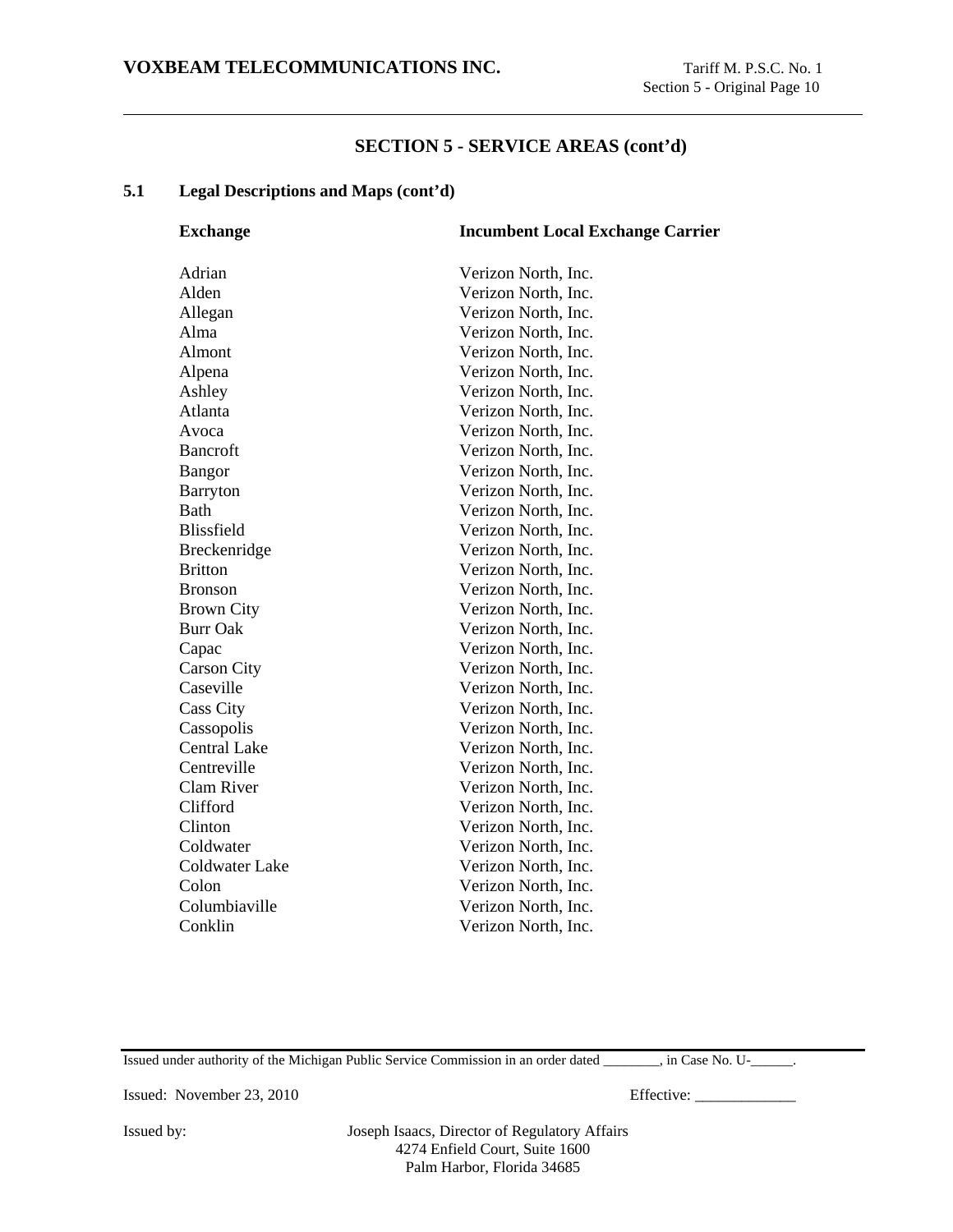### **5.1 Legal Descriptions and Maps (cont'd)**

| <b>Exchange</b> | <b>Incumbent Local Exchange Carrier</b> |
|-----------------|-----------------------------------------|
| Constantine     | Verizon North, Inc.                     |
| Coopersville    | Verizon North, Inc.                     |
| Covert          | Verizon North, Inc.                     |
| Davison         | Verizon North, Inc.                     |
| Decatur         | Verizon North, Inc.                     |
| Deckerville     | Verizon North, Inc.                     |
| Dewitt          | Verizon North, Inc.                     |
| Dowagiac        | Verizon North, Inc.                     |
| Dryden          | Verizon North, Inc.                     |
| Dundee          | Verizon North, Inc.                     |
| Durand          | Verizon North, Inc.                     |
| Eastport        | Verizon North, Inc.                     |
| Edmore          | Verizon North, Inc.                     |
| Edwardsburg     | Verizon North, Inc.                     |
| Elkton          | Verizon North, Inc.                     |
| Ellsworth       | Verizon North, Inc.                     |
| Elsie           | Verizon North, Inc.                     |
| Emmet           | Verizon North, Inc.                     |
| Erie            | Verizon North, Inc.                     |
| Fairview        | Verizon North, Inc.                     |
| Fennville       | Verizon North, Inc.                     |
| Fenwick         | Verizon North, Inc.                     |
| Fowler-Pewamo   | Verizon North, Inc.                     |
| Elkton          | Verizon North, Inc.                     |
| Ellsworth       | Verizon North, Inc.                     |
| Elsie           | Verizon North, Inc.                     |
| Emmet           | Verizon North, Inc.                     |
| Erie            | Verizon North, Inc.                     |
| Fairview        | Verizon North, Inc.                     |
| Fennville       | Verizon North, Inc.                     |
| Fenwick         | Verizon North, Inc.                     |
| Fowler-Pewamo   | Verizon North, Inc.                     |
| Fruitport       | Verizon North, Inc.                     |
| Fairview        | Verizon North, Inc.                     |
| Fennville       | Verizon North, Inc.                     |
|                 |                                         |

Issued under authority of the Michigan Public Service Commission in an order dated \_\_\_\_\_\_\_\_, in Case No. U-\_\_\_\_\_\_.

Issued: November 23, 2010 Effective: \_\_\_\_\_\_\_\_\_\_\_\_\_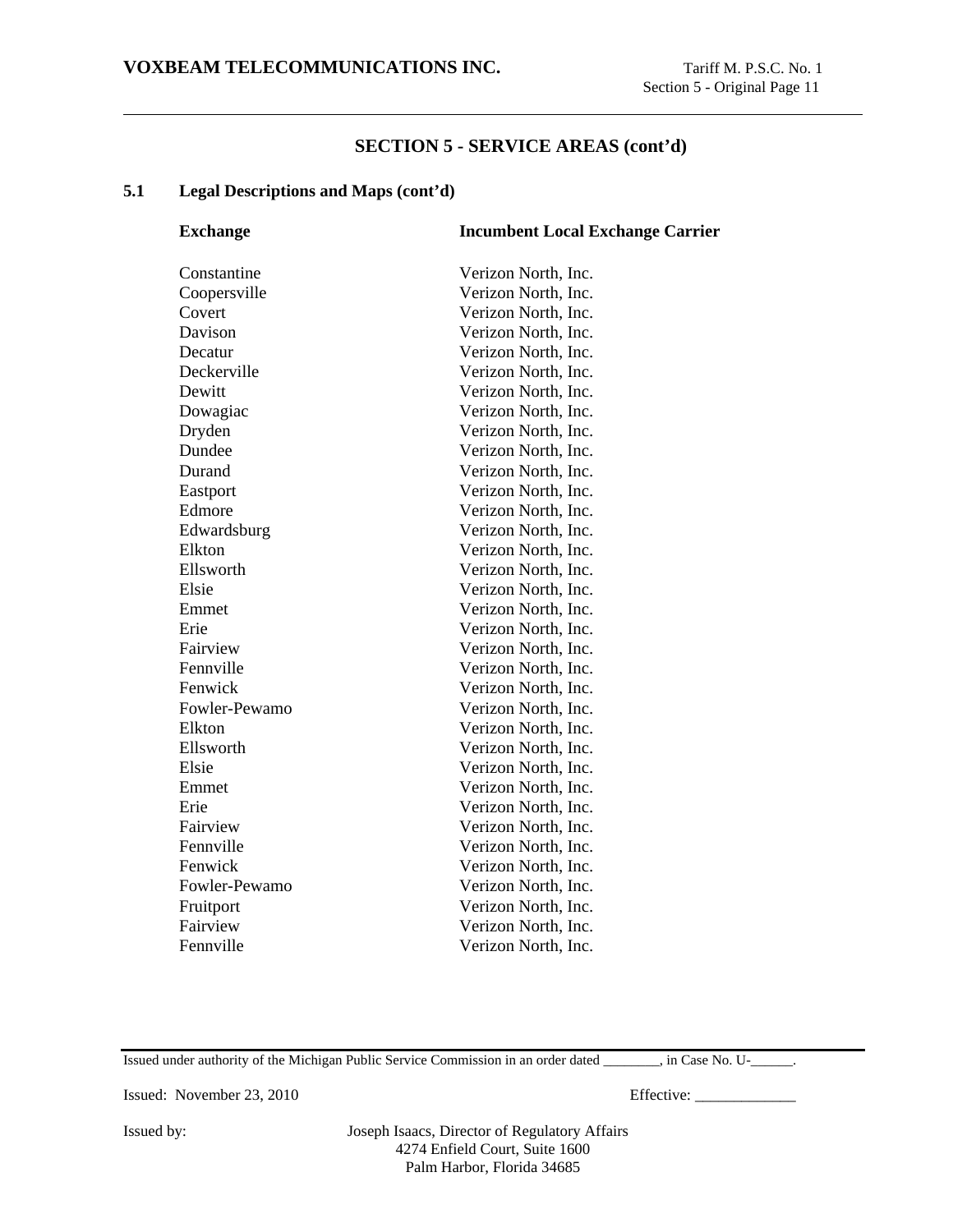#### **5.1 Legal Descriptions and Maps (cont'd)**

| <b>Exchange</b>       | <b>Incumbent Local Exchange Carrier</b> |
|-----------------------|-----------------------------------------|
| Fenwick               | Verizon North, Inc.                     |
| Fowler-Pewamo         | Verizon North, Inc.                     |
| Fruitport             | Verizon North, Inc.                     |
| Gaines                | Verizon North, Inc.                     |
| Ganges                | Verizon North, Inc.                     |
| Gaylord               | Verizon North, Inc.                     |
| Gobles                | Verizon North, Inc.                     |
| Goodells              | Verizon North, Inc.                     |
| <b>Grand Junction</b> | Verizon North, Inc.                     |
| <b>Grand Ledge</b>    | Verizon North, Inc.                     |
| <b>Grass Lake</b>     | Verizon North, Inc.                     |
| Grayling              | Verizon North, Inc.                     |
| Hamilton              | Verizon North, Inc.                     |
| Harbor Beach          | Verizon North, Inc.                     |
| Harrisville           | Verizon North, Inc.                     |
| Hart                  | Verizon North, Inc.                     |
| Hartford              | Verizon North, Inc.                     |
| Hemlock               | Verizon North, Inc.                     |
| Hesperia              | Verizon North, Inc.                     |
| <b>Higgins Lakes</b>  | Verizon North, Inc.                     |
| Hillman               | Verizon North, Inc.                     |
| Holton                | Verizon North, Inc.                     |
| <b>Houghton Lake</b>  | Verizon North, Inc.                     |
| <b>Howard City</b>    | Verizon North, Inc.                     |
| <b>Hubbard Lake</b>   | Verizon North, Inc.                     |
| Hubbardston           | Verizon North, Inc.                     |
| Hudson                | Verizon North, Inc.                     |
| Ida                   | Verizon North, Inc.                     |
| <b>Imlay City</b>     | Verizon North, Inc.                     |
| Ithaca                | Verizon North, Inc.                     |
| Jedo                  | Verizon North, Inc.                     |
| Kingston              | Verizon North, Inc.                     |
| Lachine               | Verizon North, Inc.                     |
| Laingsburg            | Verizon North, Inc.                     |
|                       |                                         |

Issued under authority of the Michigan Public Service Commission in an order dated \_\_\_\_\_\_\_\_, in Case No. U-\_\_\_\_\_\_.

Issued: November 23, 2010 Effective: \_\_\_\_\_\_\_\_\_\_\_\_\_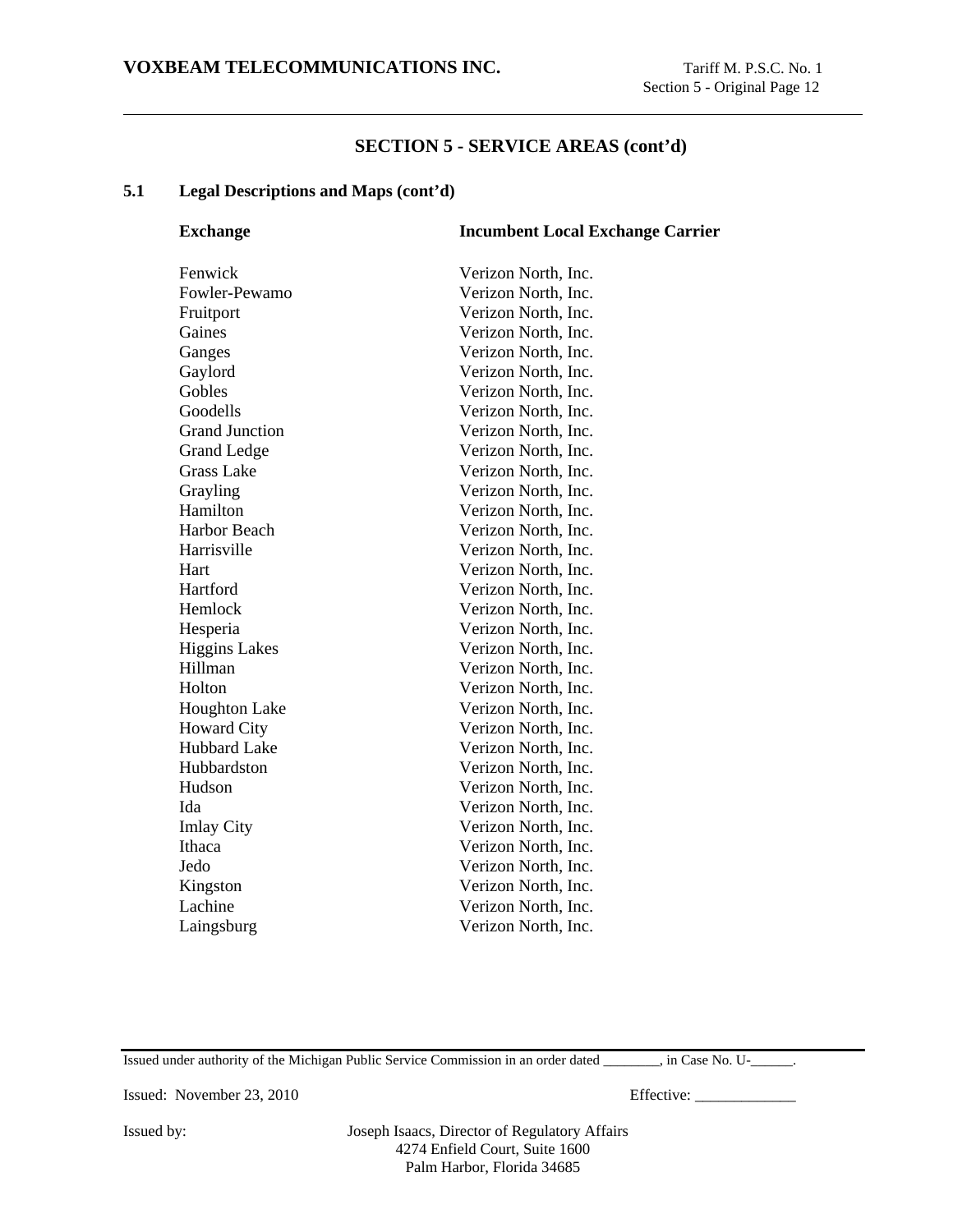#### **5.1 Legal Descriptions and Maps (cont'd)**

| <b>Exchange</b>    | <b>Incumbent Local Exchange Carrier</b> |
|--------------------|-----------------------------------------|
| Lakeview           | Verizon North, Inc.                     |
| Lawton             | Verizon North, Inc.                     |
| Lewiston           | Verizon North, Inc.                     |
| Lincoln            | Verizon North, Inc.                     |
| Linden             | Verizon North, Inc.                     |
| Long Lake          | Verizon North, Inc.                     |
| Lost Peninsula     | Verizon North, Inc.                     |
| Ludington          | Verizon North, Inc.                     |
| Maple Rapids       | Verizon North, Inc.                     |
| Marcellus          | Verizon North, Inc.                     |
| Mattawan           | Verizon North, Inc.                     |
| Maybee             | Verizon North, Inc.                     |
| McBride            | Verizon North, Inc.                     |
| Memphis            | Verizon North, Inc.                     |
| Mendon             | Verizon North, Inc.                     |
| Merrill            | Verizon North, Inc.                     |
| Metamora           | Verizon North, Inc.                     |
| Middleton          | Verizon North, Inc.                     |
| Milford-White Lake | Verizon North, Inc.                     |
| Minden City        | Verizon North, Inc.                     |
| Mio                | Verizon North, Inc.                     |
| Mt. Pleasant       | Verizon North, Inc.                     |
| Muir               | Verizon North, Inc.                     |
| Muskegon           | Verizon North, Inc.                     |
| North Branch       | Verizon North, Inc.                     |
| North Sylvania     | Verizon North, Inc.                     |
| Onaway             | Verizon North, Inc.                     |
| Ortonville         | Verizon North, Inc.                     |
| Ossineke           | Verizon North, Inc.                     |
| Otisville          | Verizon North, Inc.                     |
| Ovid               | Verizon North, Inc.                     |
| Owosso             | Verizon North, Inc.                     |
| Palo               | Verizon North, Inc.                     |
| Paw Paw            | Verizon North, Inc.                     |
| Pentwater          | Verizon North, Inc.                     |
|                    |                                         |

Issued under authority of the Michigan Public Service Commission in an order dated \_\_\_\_\_\_\_\_, in Case No. U-\_\_\_\_\_\_.

Issued: November 23, 2010 Effective: \_\_\_\_\_\_\_\_\_\_\_\_\_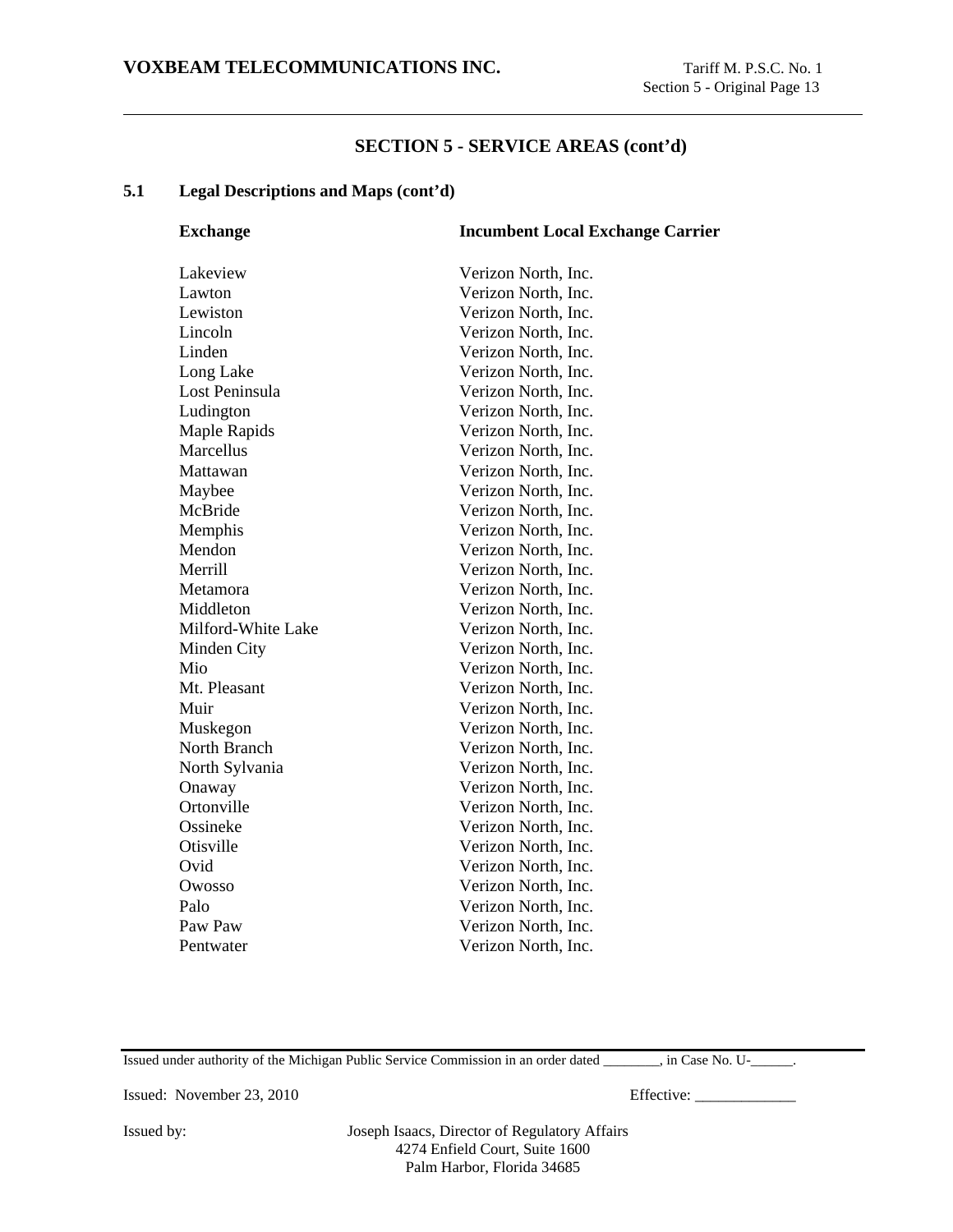### **5.1 Legal Descriptions and Maps (cont'd)**

| <b>Exchange</b>           | <b>Incumbent Local Exchange Carrier</b> |
|---------------------------|-----------------------------------------|
| Pompeii                   | Verizon North, Inc.                     |
| Posen                     | Verizon North, Inc.                     |
| Quincy                    | Verizon North, Inc.                     |
| Rankin                    | Verizon North, Inc.                     |
| Ravenna                   | Verizon North, Inc.                     |
| Reading                   | Verizon North, Inc.                     |
| Remus                     | Verizon North, Inc.                     |
| Richmond                  | Verizon North, Inc.                     |
| Riverdale                 | Verizon North, Inc.                     |
| <b>Rogers City</b>        | Verizon North, Inc.                     |
| Roscommon                 | Verizon North, Inc.                     |
| St. Johns                 | Verizon North, Inc.                     |
| St. Louis                 | Verizon North, Inc.                     |
| Saline                    | Verizon North, Inc.                     |
| Saugatuck                 | Verizon North, Inc.                     |
| Schoolcraft               | Verizon North, Inc.                     |
| Shelby                    | Verizon North, Inc.                     |
| Shepherd                  | Verizon North, Inc.                     |
| Sheridan                  | Verizon North, Inc.                     |
| Sidney                    | Verizon North, Inc.                     |
| <b>Sister Lakes</b>       | Verizon North, Inc.                     |
| <b>Six Lakes</b>          | Verizon North, Inc.                     |
| <b>Smith Creek</b>        | Verizon North, Inc.                     |
| South Haven               | Verizon North, Inc.                     |
| Stanton                   | Verizon North, Inc.                     |
| Stanwood                  | Verizon North, Inc.                     |
| Sturgis                   | Verizon North, Inc.                     |
| <b>Swartz Creek</b>       | Verizon North, Inc.                     |
| Tecumseh                  | Verizon North, Inc.                     |
| Temperance                | Verizon North, Inc.                     |
| <b>Three Rivers</b>       | Verizon North, Inc.                     |
| Tipton                    | Verizon North, Inc.                     |
| <b>Torch River Bridge</b> | Verizon North, Inc.                     |
| <b>Twin Lake</b>          | Verizon North, Inc.                     |
|                           |                                         |

Issued under authority of the Michigan Public Service Commission in an order dated \_\_\_\_\_\_\_\_, in Case No. U-\_\_\_\_\_\_.

Issued: November 23, 2010 Effective: \_\_\_\_\_\_\_\_\_\_\_\_\_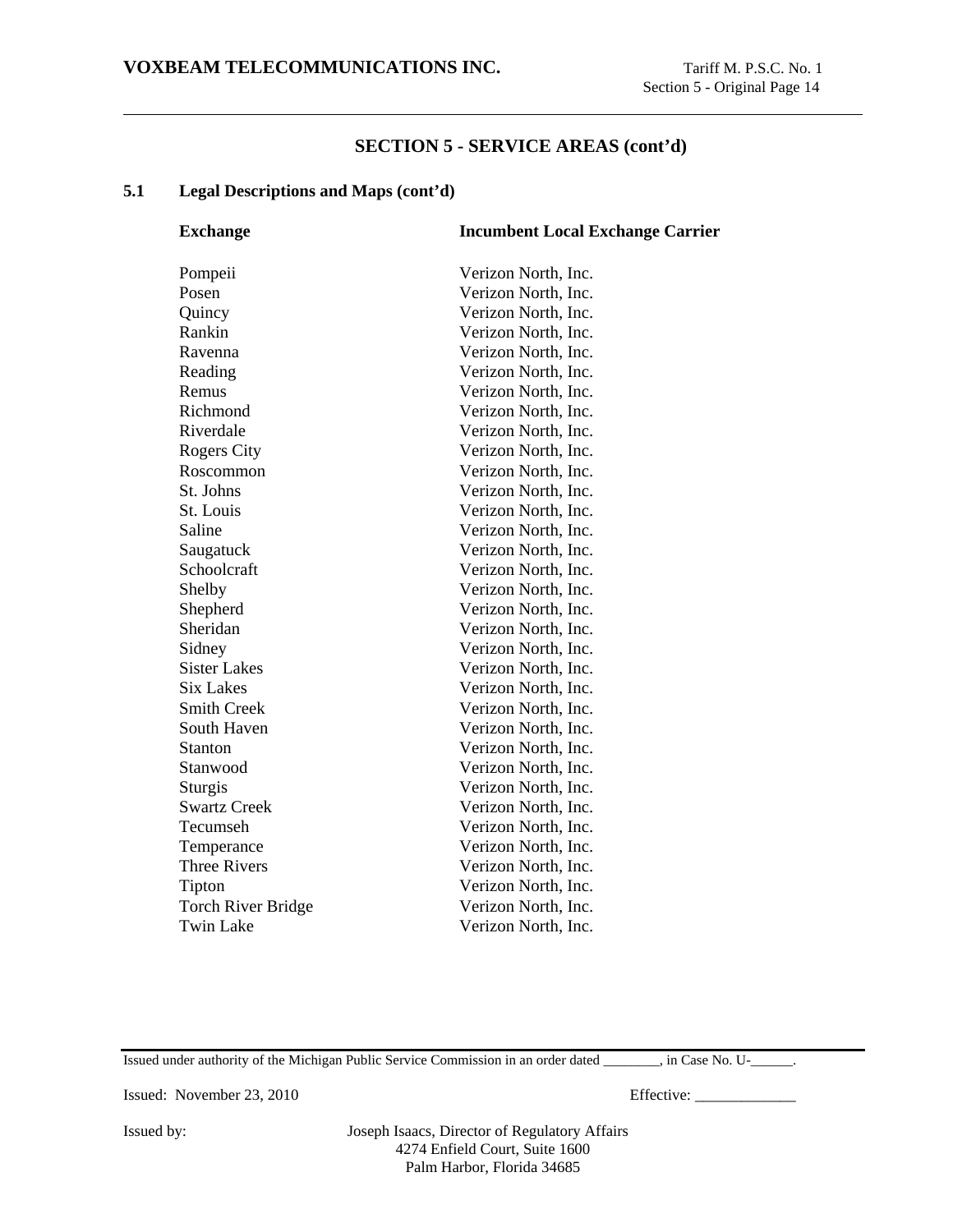### **5.1 Legal Descriptions and Maps (cont'd)**

| <b>Exchange</b>   | <b>Incumbent Local Exchange Carrier</b> |
|-------------------|-----------------------------------------|
| Union             | Verizon North, Inc.                     |
| <b>Union City</b> | Verizon North, Inc.                     |
| Vandalia          | Verizon North, Inc.                     |
| Vanderbilt        | Verizon North, Inc.                     |
| Vestaburg         | Verizon North, Inc.                     |
| Weidman           | Verizon North, Inc.                     |
| Whitehall         | Verizon North, Inc.                     |
| White Pigeon      | Verizon North, Inc.                     |
| Williamston       | Verizon North, Inc.                     |
| Woodland          | Verizon North, Inc.                     |
| Yale              | Verizon North, Inc.                     |
|                   |                                         |

Issued under authority of the Michigan Public Service Commission in an order dated \_\_\_\_\_\_\_\_, in Case No. U-\_\_\_\_\_\_.

Issued: November 23, 2010 Effective: \_\_\_\_\_\_\_\_\_\_\_\_\_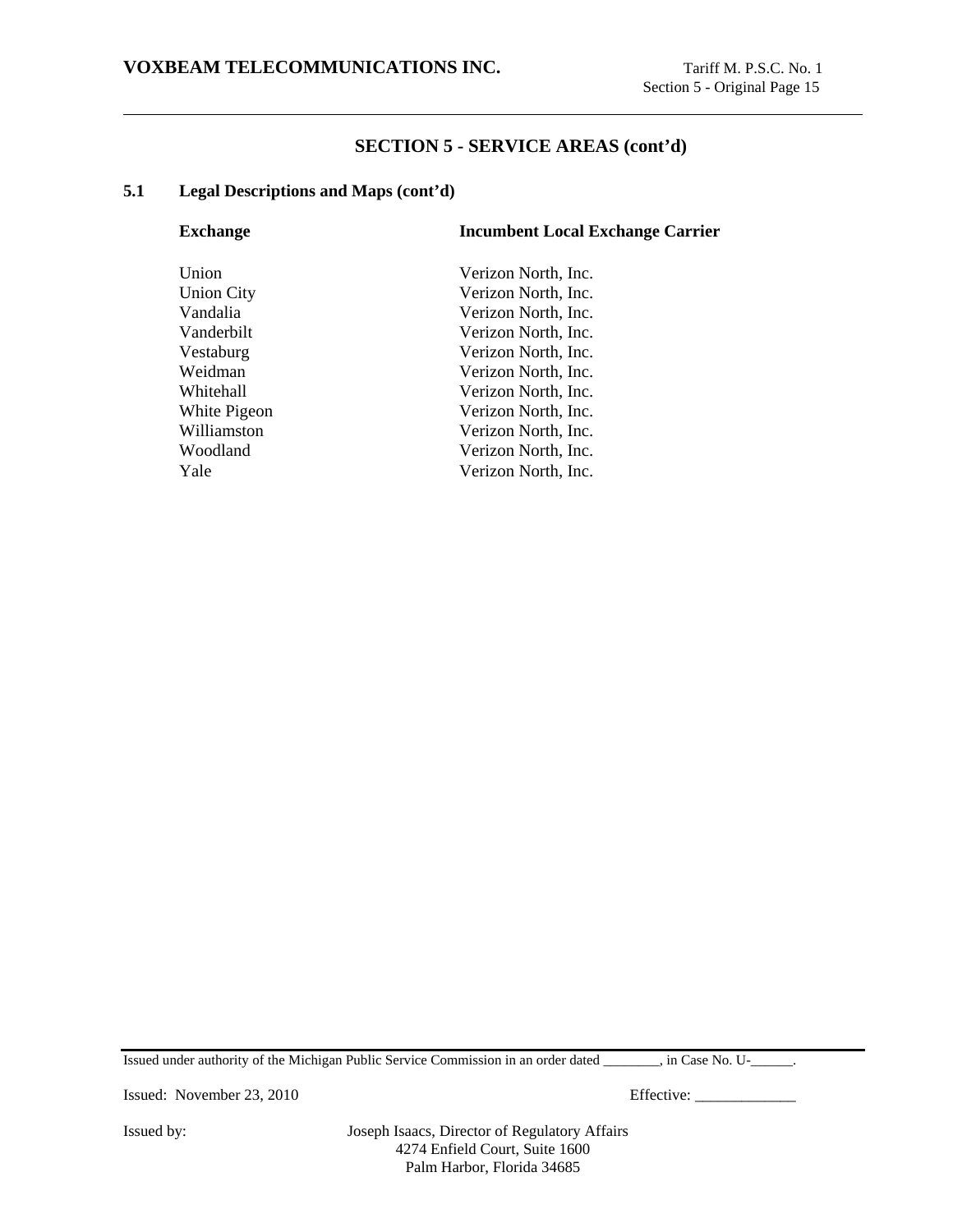### **5.1 Legal Descriptions and Maps (cont'd)**

| <b>Exchange</b>       | <b>Incumbent Local Exchange Carrier</b> |
|-----------------------|-----------------------------------------|
| Addison               | Verizon North Systems                   |
| Alger                 | Verizon North Systems                   |
| <b>Baroda</b>         | Verizon North Systems                   |
| <b>Bridgman</b>       | Verizon North Systems                   |
| <b>Burlington</b>     | Verizon North Systems                   |
| Fitchburg             | Verizon North Systems                   |
| Glenn                 | Verizon North Systems                   |
| Gregory               | Verizon North Systems                   |
| Homer                 | Verizon North Systems                   |
| Lacota                | Verizon North Systems                   |
| Lambertville          | Verizon North Systems                   |
| Lawrence              | Verizon North Systems                   |
| Lupton                | Verizon North Systems                   |
| Morenci               | Verizon North Systems                   |
| Munith                | Verizon North Systems                   |
| Onondaga              | Verizon North Systems                   |
| Parma                 | Verizon North Systems                   |
| Prescott              | Verizon North Systems                   |
| Pullman               | Verizon North Systems                   |
| <b>Rives Junction</b> | Verizon North Systems                   |
| <b>Rose City</b>      | Verizon North Systems                   |
| Sawyer                | Verizon North Systems                   |
| Sterling              | Verizon North Systems                   |
| Stockbridge           | Verizon North Systems                   |
| Tekonsha              | Verizon North Systems                   |
| Webberville           | Verizon North Systems                   |
|                       |                                         |

Issued under authority of the Michigan Public Service Commission in an order dated \_\_\_\_\_\_\_\_, in Case No. U-\_\_\_\_\_\_.

Issued: November 23, 2010 Effective: \_\_\_\_\_\_\_\_\_\_\_\_\_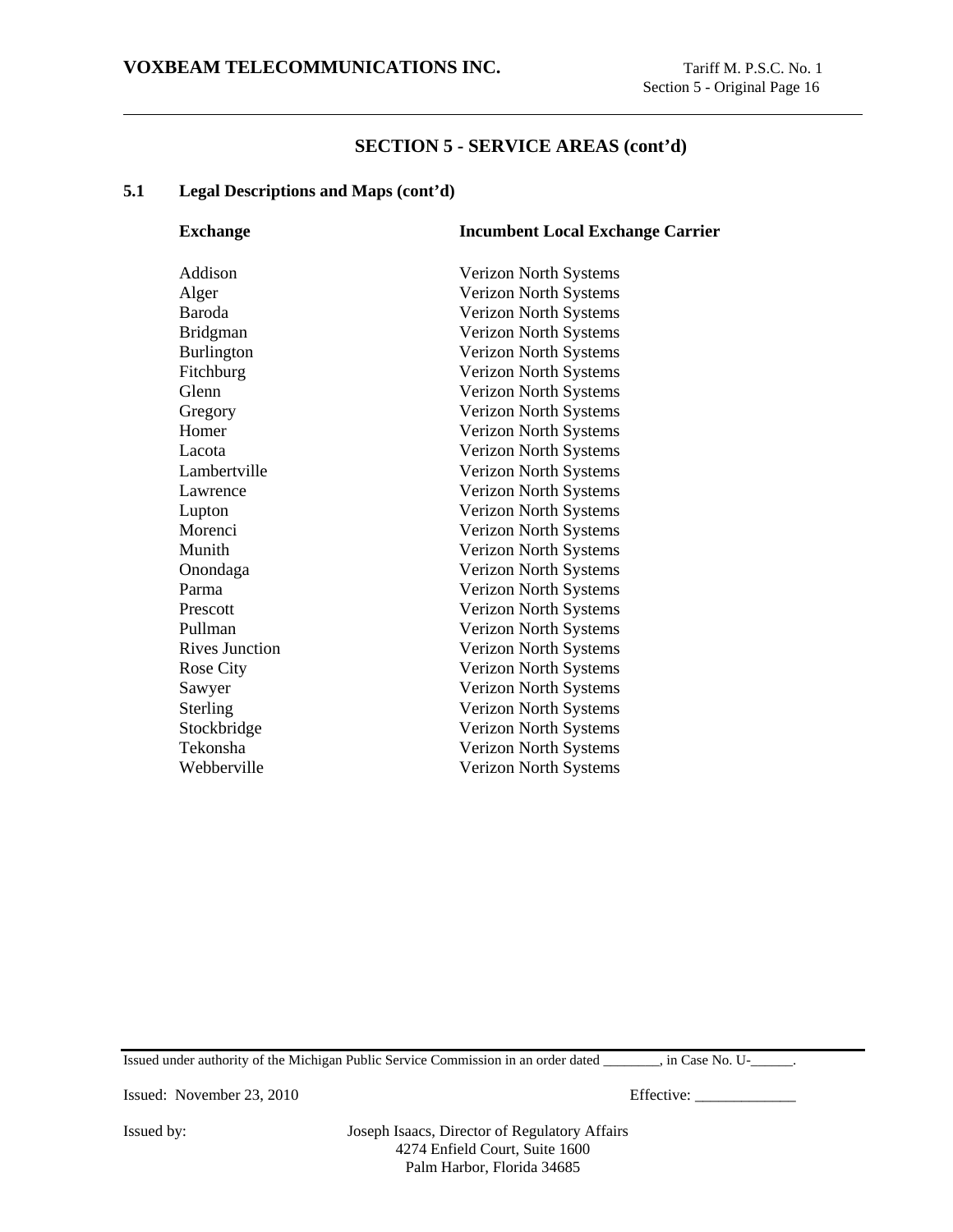### **5.2 Local Calling Areas - Traditional Ameritech Michigan Exchanges**

Calls originating from the listed Exchange or Zone and terminating in the Exchanges and Zones in the local calling area will be treated and charged as local calls.

| <b>Exchange</b><br>or Zone | <b>Local Calling Area</b>                                                                                |
|----------------------------|----------------------------------------------------------------------------------------------------------|
| Ada                        | Ada, Alto, Dutton, Grand Rapids, Grattan, Lowell, Rockford                                               |
| Akron                      | Akron, Bay City, Caro, Fairgrove, Unionville                                                             |
| Albion                     | Albion, Concord, Homer, Parma, Springport                                                                |
| Algonac                    | Algonac, Marine City, New Baltimore                                                                      |
| Alto                       | Alto, Ada, Caledonia, Clarksville, Dutton, Freeport, Grand Rapids, Lowell                                |
| Amasa                      | Amasa, Crystal Falls, Fence River, Golden Lake, Iron River, Watton                                       |
| Ann Arbor                  | Ann Arbor, Chelsea, Dexter, Manchester, Milan, Plymouth, Saline, South<br>Lyon, Whitmore Lake, Ypsilanti |
| Applegate                  | Applegate, Carsonville, Croswell, Lexington, Peck, Port Sanilac, Sandusky                                |
| Armada                     | Armada, Capac, Memphis, New Haven, Richmond, Romeo                                                       |
| Athens                     | Athens, Battle Creek, Climax, Colon, Fulton, Mendon, Union City                                          |
| Auburn                     | Auburn, Bay City, Freeland, Linwood, Midland                                                             |
| <b>Auburn Heights</b>      | Auburn Heights, Birmingham, Pontiac, Rochester, Troy, Utica                                              |

Issued under authority of the Michigan Public Service Commission in an order dated \_\_\_\_\_\_\_\_, in Case No. U-\_\_\_\_\_\_.

Issued: November 23, 2010 Effective: \_\_\_\_\_\_\_\_\_\_\_\_\_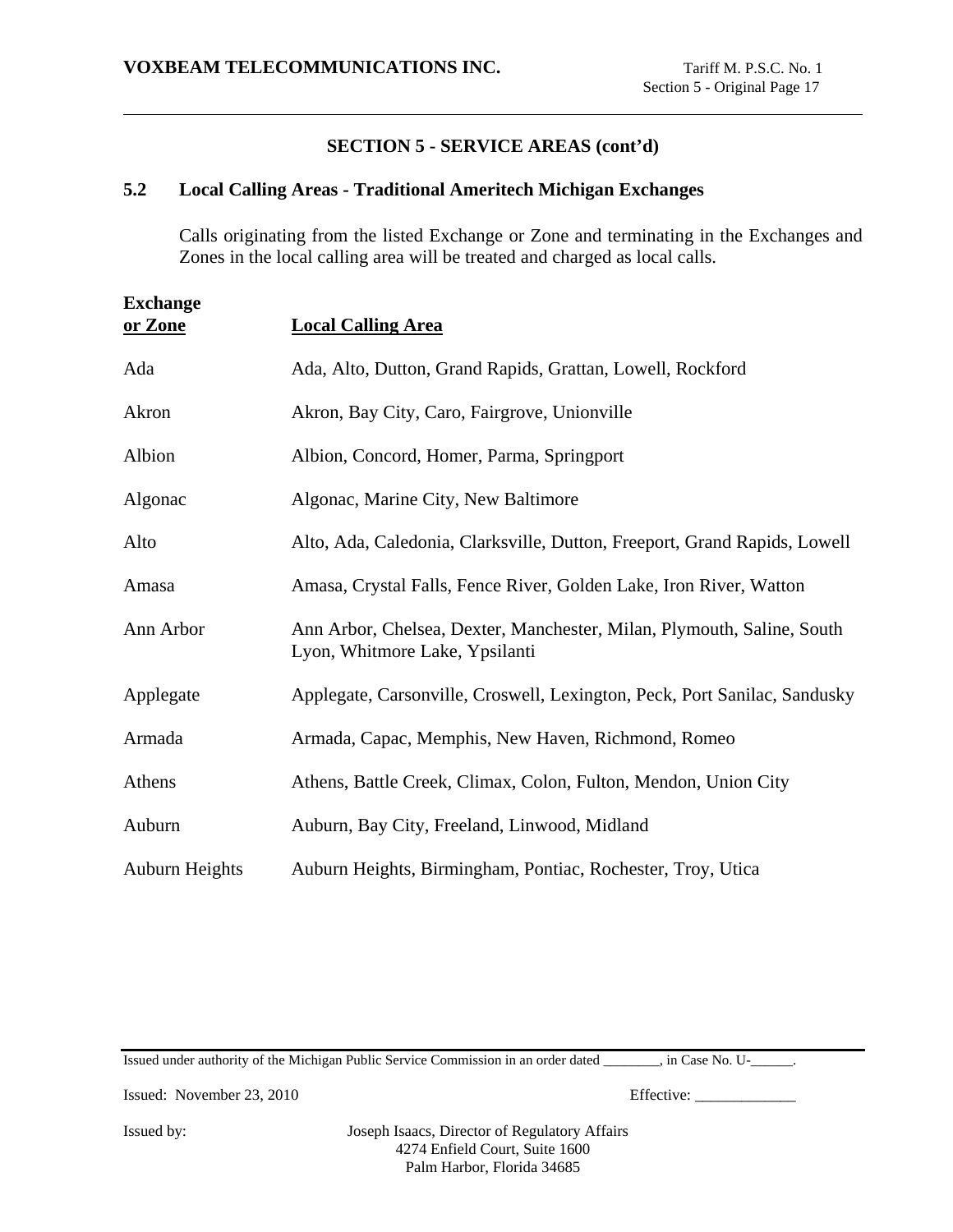## **5.2 Local Calling Areas - Traditional Ameritech Michigan Exchanges (cont'd)**

**Exchange or Zone Local Calling Area**

| Bad Axe              | Bad Axe, Cass City, Elkton, Harbor Beach, Kinde, Port Hope, Ubly                                                       |
|----------------------|------------------------------------------------------------------------------------------------------------------------|
| Baldwin              | Baldwin, Big Rapids, Carr, Hart, Hesperia, Irons, Luther, Reed City, White<br>Cloud                                    |
| <b>Bark River</b>    | Bark River, Carney, Cornell, Escanaba, Felch, Powers                                                                   |
| <b>Battle Creek</b>  | Battle Creek, Athens, Augusta, Banfield, Bellevue, Burlington, Climax,<br>Hickory Corners, Lacey, Marshall, Union City |
| Bay City             | Bay City, Akron, Auburn, Fairgrove, Freeland, Linwood, Munger, Saginaw                                                 |
| Bay Port             | Bay Port, Caseville, Pigeon, Sebewaing                                                                                 |
| Beaverton            | Beaverton, Clare, Coleman, Gladwin, Hope, Pinconning                                                                   |
| Belding              | Belding, Grattan, Greenville, Lowell, Orleans, Saranac                                                                 |
| Belleville           | Belleville, New Boston, Romulus, Wayne, Willis, Ypsilanti                                                              |
| <b>Bellevue</b>      | Bellevue, Battle Creek, Charlotte, Lacey, Marshall, Olivet                                                             |
| <b>Benton Harbor</b> | Benton Harbor, Berrien Springs, Coloma, Covert, Eau Claire, St. Joseph, Sister<br>Lakes, Watervliet                    |

### **SECTION 5 - SERVICE AREAS (cont'd)**

Issued under authority of the Michigan Public Service Commission in an order dated \_\_\_\_\_\_\_\_, in Case No. U-\_\_\_\_\_\_.

Issued: November 23, 2010 Effective: \_\_\_\_\_\_\_\_\_\_\_\_\_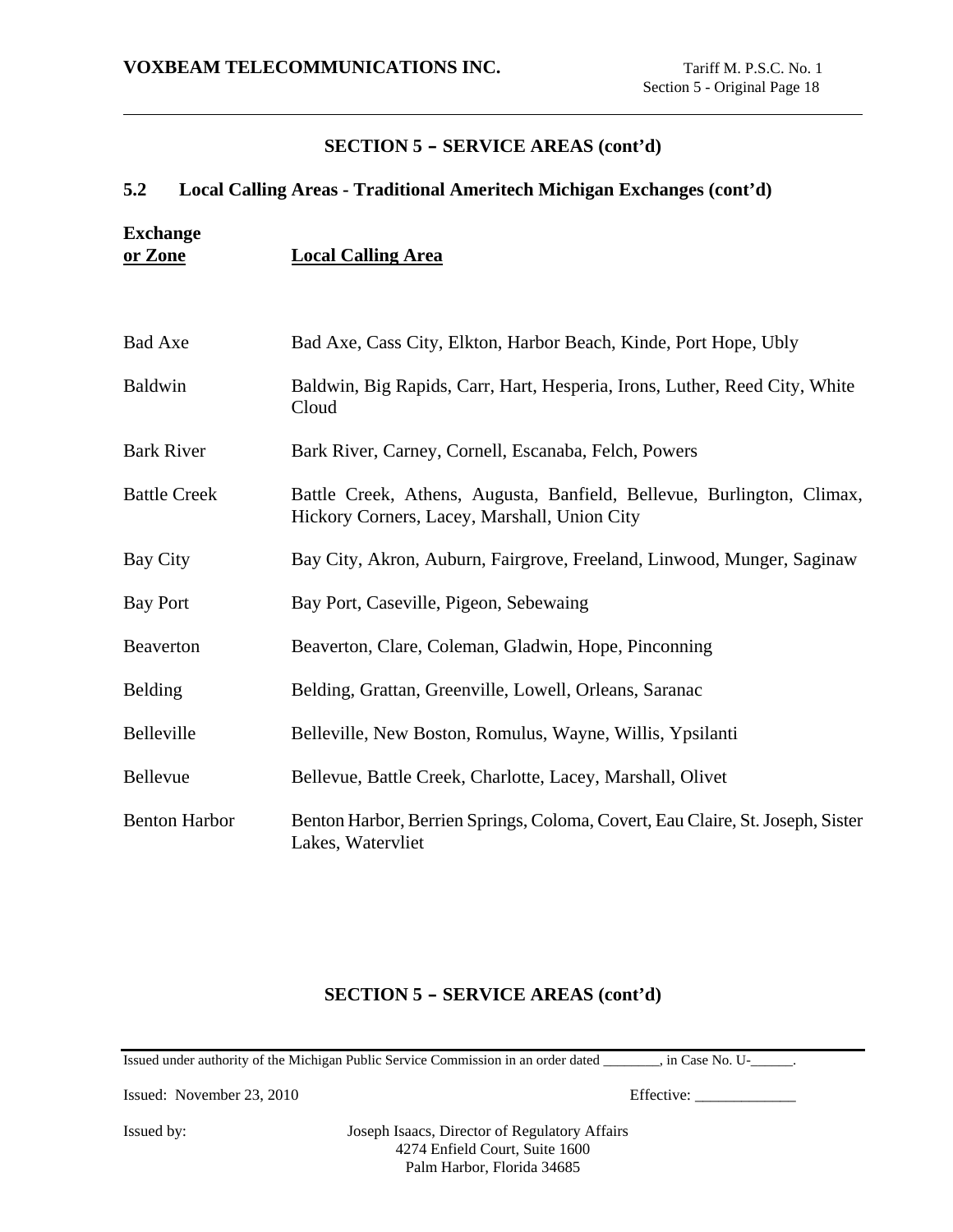### **5.2 Local Calling Areas - Traditional Ameritech Michigan Exchanges (cont'd)**

| <b>Exchange</b><br>or Zone | <b>Local Calling Area</b>                                                                      |
|----------------------------|------------------------------------------------------------------------------------------------|
| Bergland                   | Bergland, Ewen, Lake Gogebic, Marenisco, Ontonagon, Wakefield, Rockland,<br><b>White Pine</b>  |
| <b>Berrien Springs</b>     | Berrien Springs, Baroda, Benton Harbor, Buchanan, Eau Claire, Niles, St.<br>Joseph             |
| <b>Bessemer</b>            | Bessemer, Ironwood, Marenisco, Wakefield                                                       |
| Beulah                     | Beulah, Bear Lake, Copemish, Frankfort, Honor, Lake Ann                                        |
| Big Bay                    | Big Bay, Marquette                                                                             |
| <b>Big Rapids</b>          | Big Rapids, Baldwin, Chippewa Lake, Evart, Mecosta, Reed City, Stanwood,<br>White Cloud        |
| <b>Birch Run</b>           | Birch Run, Frankenmuth, Millington, Saginaw                                                    |
| Birmingham                 | Birmingham, Auburn Heights, Mayfair, Pontiac, Royal Oak, Southfield, Troy,<br>West Bloomfield  |
| <b>Boyne City</b>          | Boyne City, Boyne Falls, Charlevoix, East Jordan, Elmira, Petoskey, Walloon<br>Lake            |
| <b>Brevort</b>             | Brevort, Engadine, Rexton, St. Ignace                                                          |
| <b>Brighton</b>            | Brighton, Dexter, Hartland, Howell, Milford-White Lake, Pinckney, South<br>Lyon, Whitmore Lake |

Issued under authority of the Michigan Public Service Commission in an order dated \_\_\_\_\_\_\_\_, in Case No. U-\_\_\_\_\_\_.

Issued: November 23, 2010 Effective: \_\_\_\_\_\_\_\_\_\_\_\_\_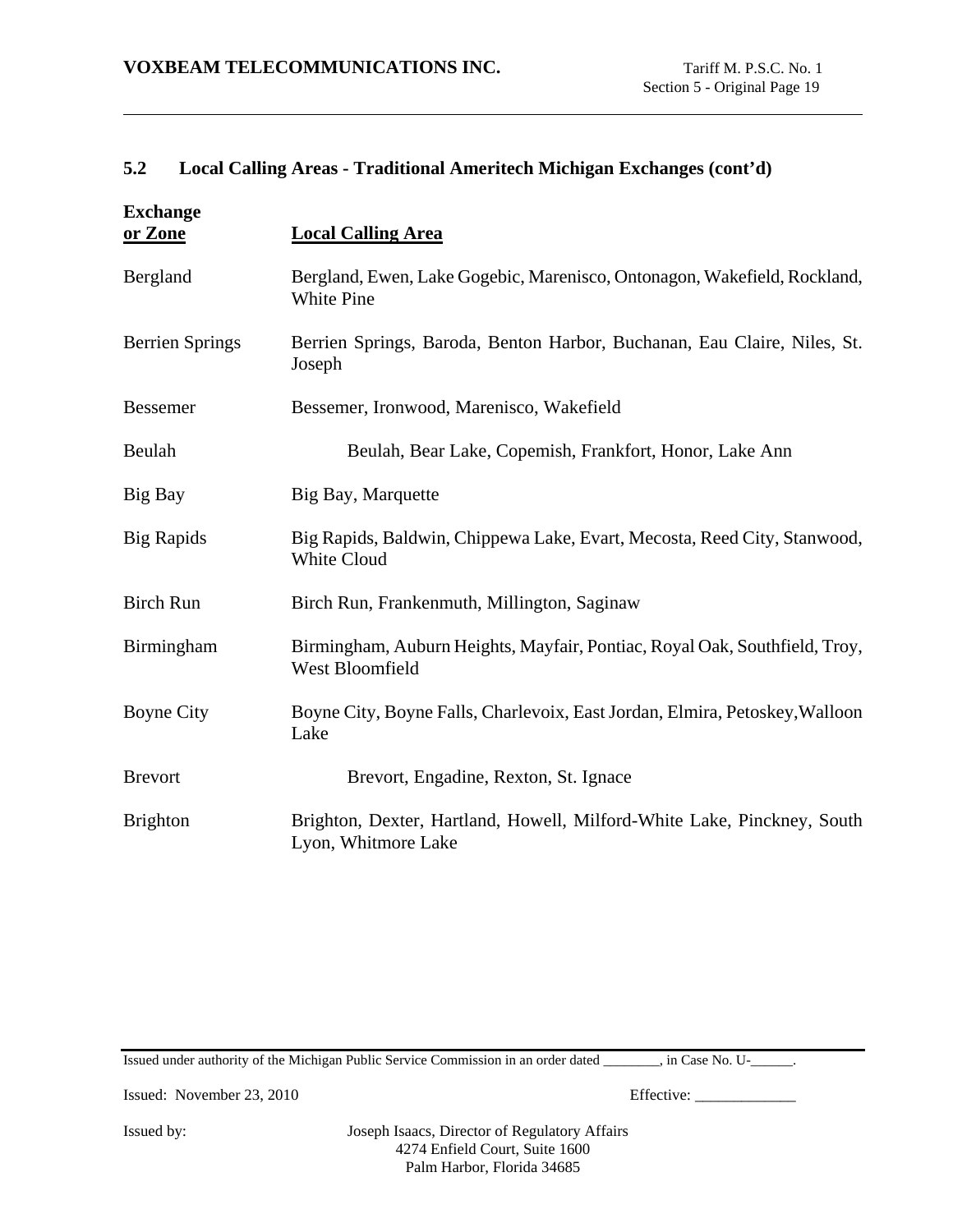### **5.2 Local Calling Areas - Traditional Ameritech Michigan Exchanges (cont'd)**

| <b>Exchange</b><br>or Zone | <b>Local Calling Area</b>                                                               |
|----------------------------|-----------------------------------------------------------------------------------------|
| Buchanan                   | Buchanan, Baroda, Berrien Springs, Galien, Niles                                        |
| <b>Byron</b>               | Byron, Durand, Gaines, Howell, Linden                                                   |
| <b>Byron Center</b>        | Byron Center, Dorr, Dutton, Grand Rapids, Hudsonville, Jamestown, Moline                |
| Cadillac                   | Cadillac, Harrietta, Hoxeyville, Lake City, Manton, McBain, Mesick, Tustin              |
| Caledonia                  | Caledonia, Alto, Dutton, Freeport, Grand Rapids, Middleville, Moline,<br>Wayland        |
| Calumet                    | Calumet, Houghton, Keweenaw, Lake Linden                                                |
| Carleton                   | Carleton, Flat Rock, Maybee, Monroe, New Boston, Newport, Willis                        |
| Carsonville                | Carsonville, Applegate, Deckerville, Port Sanilac, Sandusky                             |
| Casnovia                   | Casnovia, Cedar Springs, Grant, Kent City, Sand Lake, Sparta, Ravena                    |
| <b>Cedar Springs</b>       | Cedar Springs, Casnovia, Greenville, Kent City, Rockford, Sand Lake, Sparta,<br>Trufant |
| Center Line                | Center Line, Detroit Areas 2 and 3, Roseville, Royal Oak, Warren                        |
| Champion                   | Champion, Ishpeming, Michigamme, Republic                                               |

Issued under authority of the Michigan Public Service Commission in an order dated \_\_\_\_\_\_\_\_, in Case No. U-\_\_\_\_\_\_.

Issued: November 23, 2010 Effective: \_\_\_\_\_\_\_\_\_\_\_\_\_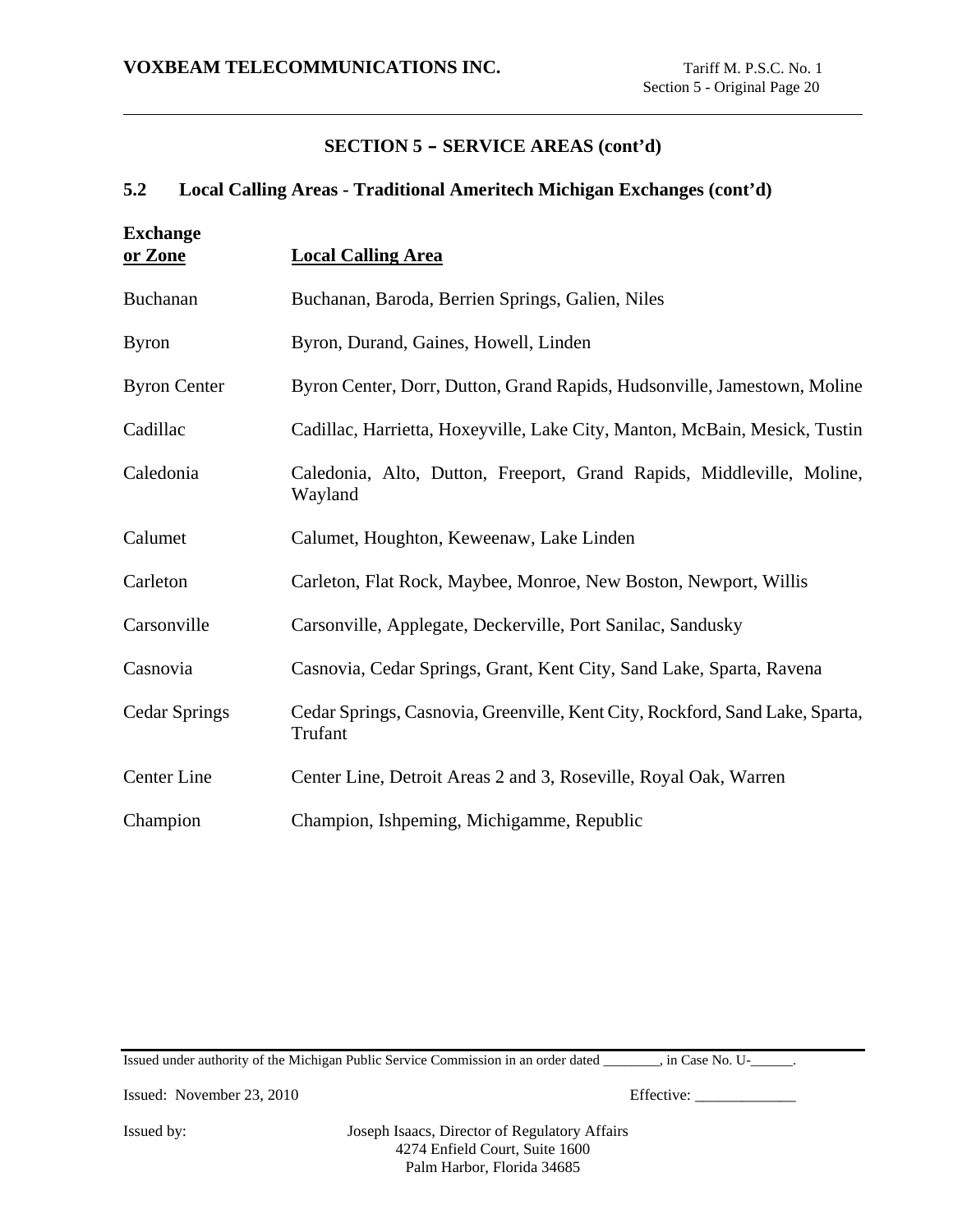#### **5.2 Local Calling Areas - Traditional Ameritech Michigan Exchanges (cont'd)**

| <b>Exchange</b><br>or Zone | <b>Local Calling Area</b>                                                                                            |
|----------------------------|----------------------------------------------------------------------------------------------------------------------|
| Channing                   | Channing, Crystal Falls, Felch, Fence River, Iron Mountain, Republic                                                 |
| Charlevoix                 | Charlevoix, Boyne City, East Jordan, East Port, Ellsworth, Petoskey                                                  |
| Charlotte                  | Charlotte, Bellevue, Eaton Rapids, Grand Ledge, Mulliken, Olivet, Potterville,<br>Springport, Sunfield, Vermontville |
| Cheboygan                  | Cheboygan, Indian River, Levering, Mackinaw City, Pellston                                                           |
| Chelsea                    | Chelsea, Ann Arbor, Dexter, Gregory, Manchester, Pinckney                                                            |
| Clare                      | Clare, Beaverton, Coleman, Farwell, Gladwin, Harrison, Rosebush                                                      |
| Clarklake                  | Clarklake, Brooklyn, Bundy Hill, Hanover, Jackson, Napoleon                                                          |
| Clarkston                  | Clarkston, Commerce, Drayton Plains, Holly, Lake Orion, Milford-WhiteLake,<br>Ortonville, Oxford, Pontiac            |
| Clarksville                | Clarksville, Alto, Freeport, Lake Odessa, Lowell, Saranac                                                            |
| Clio-Mt. Morris            | Clio-Mt. Morris, Davison, Flint, Flushing, Montrose, Otisville                                                       |
| Coleman                    | Coleman, Beaverton, Clare, Hope, Midland, Mt. Pleasant, Rosebush, Sanford                                            |
| Coloma                     | Coloma, Benton Harbor, Covert, St. Joseph, Watervliet                                                                |

# **SECTION 5 - SERVICE AREAS (cont'd)**

Issued under authority of the Michigan Public Service Commission in an order dated \_\_\_\_\_\_\_\_, in Case No. U-\_\_\_\_\_\_.

Issued: November 23, 2010 Effective: \_\_\_\_\_\_\_\_\_\_\_\_\_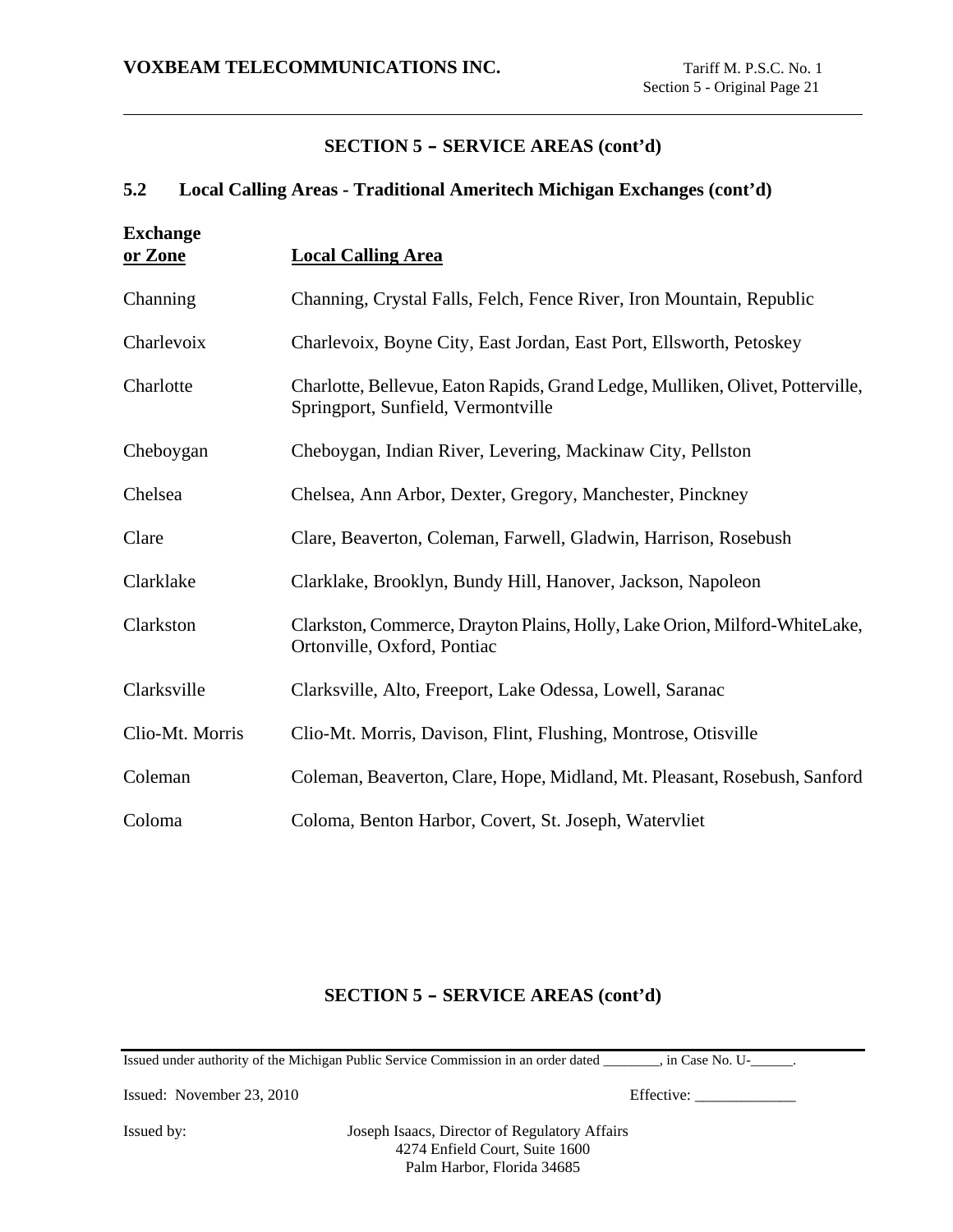### **5.2 Local Calling Areas - Traditional Ameritech Michigan Exchanges (cont'd)**

| <b>Exchange</b><br>or Zone                                          | <b>Local Calling Area</b>                                                                                                                                                                                                                                                                     |
|---------------------------------------------------------------------|-----------------------------------------------------------------------------------------------------------------------------------------------------------------------------------------------------------------------------------------------------------------------------------------------|
| Commerce                                                            | Commerce, Clarkston, Drayton Plains, Mayfair, Milford-White Lake, Pontiac,<br>Walled Lake, West Bloomfield                                                                                                                                                                                    |
| Coral                                                               | Amble, Coral, Howard City, Sand Lake, Trufant                                                                                                                                                                                                                                                 |
| Cornell<br>Watson                                                   | Cornell, Bark River, Escanaba, Felch, Gladstone, Perkins, Rock,                                                                                                                                                                                                                               |
| Croswell                                                            | Croswell, Applegate, Jeddo, Lexington, Peck, Port Sanilac, Sandusky, Yale                                                                                                                                                                                                                     |
| <b>Crystal Falls</b>                                                | Crystal Falls, Amasa, Channing, Fence River, Iron River                                                                                                                                                                                                                                       |
| Curtis                                                              | Curtis, Engadine, Newberry, Seney, Gulliver                                                                                                                                                                                                                                                   |
| Dansville                                                           | Dansville, Fitchburg, Leslie, Mason, Stockbridge, Webberville, Williamston                                                                                                                                                                                                                    |
| Detroit<br>Area 1<br>Area 2<br>Area 3<br>Area 4<br>Area 5<br>Area 6 | Detroit - All Areas<br>Detroit - All Areas, Center Line, Roseville<br>Detroit - All Areas, Center Line, Roseville, Royal Oak<br>Detroit - All Areas, Royal Oak, Southfield<br>Detroit - All Areas, Farmington, Livonia, Southfield<br>Detroit - All Areas, Livonia, Romulus, Wayne, Wyandotte |
| Dexter                                                              | Dexter, Ann Arbor, Brighton, Chelsea, Pinckney, Whitmore Lake                                                                                                                                                                                                                                 |

Issued under authority of the Michigan Public Service Commission in an order dated \_\_\_\_\_\_\_\_, in Case No. U-\_\_\_\_\_\_.

Issued: November 23, 2010 Effective: \_\_\_\_\_\_\_\_\_\_\_\_\_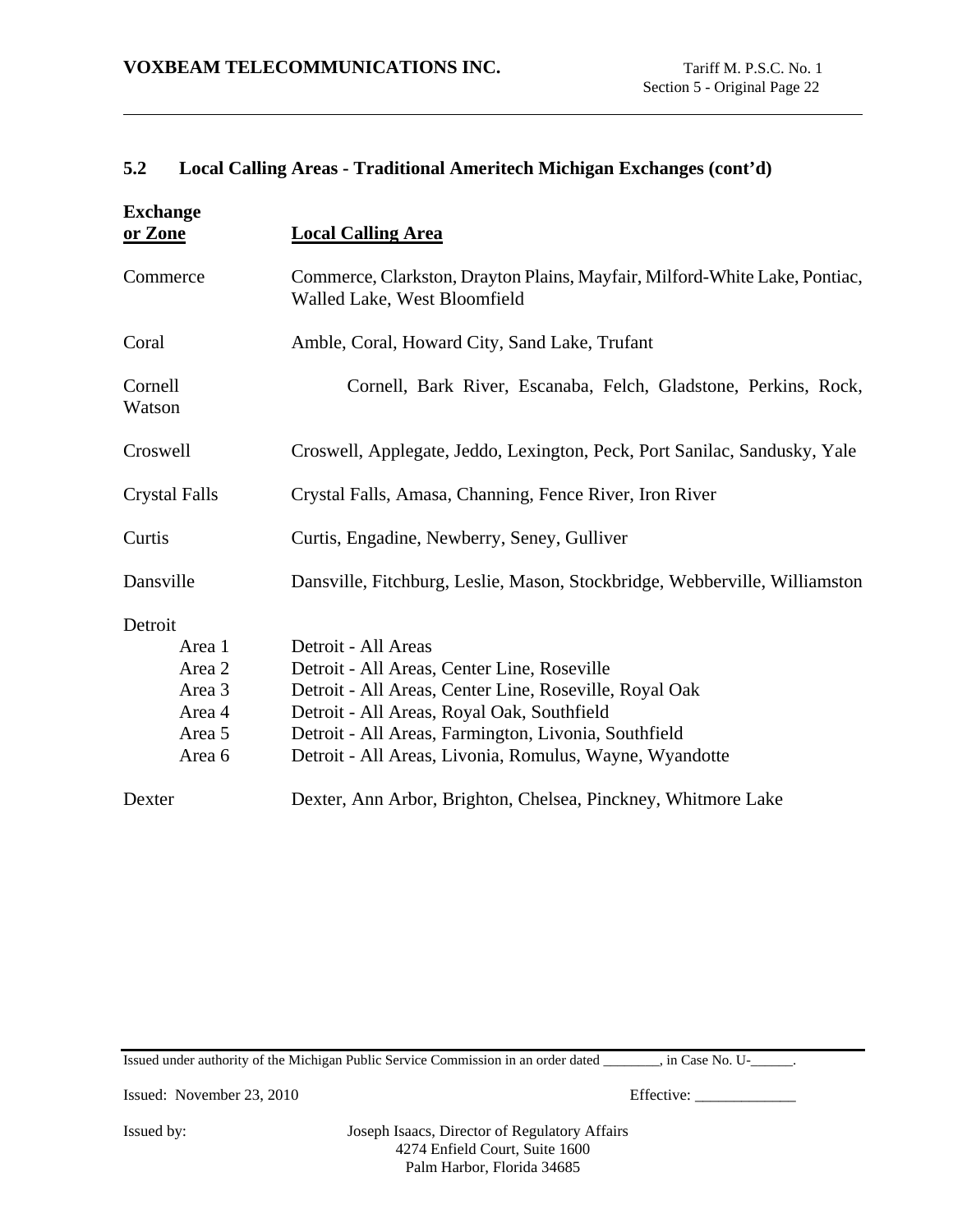### **5.2 Local Calling Areas - Traditional Ameritech Michigan Exchanges (cont'd)**

| <b>Exchange</b><br>or Zone | <b>Local Calling Area</b>                                                                                 |
|----------------------------|-----------------------------------------------------------------------------------------------------------|
| Dimondale                  | Dimondale, Eaton Rapids, Grand Ledge, Holt, Lansing, Potterville                                          |
| Dorr                       | Dorr, Byron Center, Grand Rapids, Hopkins, Jamestown, Moline, Wayland                                     |
| <b>Drayton Plains</b>      | Drayton Plains, Clarkston, Commerce, Lake Orion, Milford-White Lake,<br>Oxford, Pontiac                   |
| Dutton                     | Dutton, Ada, Alto, Byron Center, Caledonia, Grand Rapids, Moline                                          |
| East Jordan                | East Jordan, Alba, Bellaire, Boyne City, Central Lakes, Charlevoix, Ellsworth,<br>Elmira                  |
| East Tawas                 | East Tawas, Au Gres, Hale, Oscoda, Sand Lake Heights, Twining, Whittmore                                  |
| Eaton Rapids               | Eaton Rapids, Charlotte, Dimondale, Holt, Lansing, Mason, Onondaga,<br>Potterville, Springport            |
| Eau Claire                 | Eau Claire, Benton Harbor, Berrien Springs, Dowagiac, Niles, Sister Lakes,<br>St. Joseph                  |
| Elk Rapids                 | Elk Rapids, Alden, Central Lake, Clam River, Eastport, Torch River Bridge,<br>Traverse City, Williamsburg |
| Engadine                   | Engadine, Brevort, Curtis, Gulliver, Newberry, Rexton, Scott Point                                        |

### **SECTION 5 - SERVICE AREAS (cont'd)**

Issued under authority of the Michigan Public Service Commission in an order dated \_\_\_\_\_\_\_\_, in Case No. U-\_\_\_\_\_\_.

Issued: November 23, 2010 Effective: \_\_\_\_\_\_\_\_\_\_\_\_\_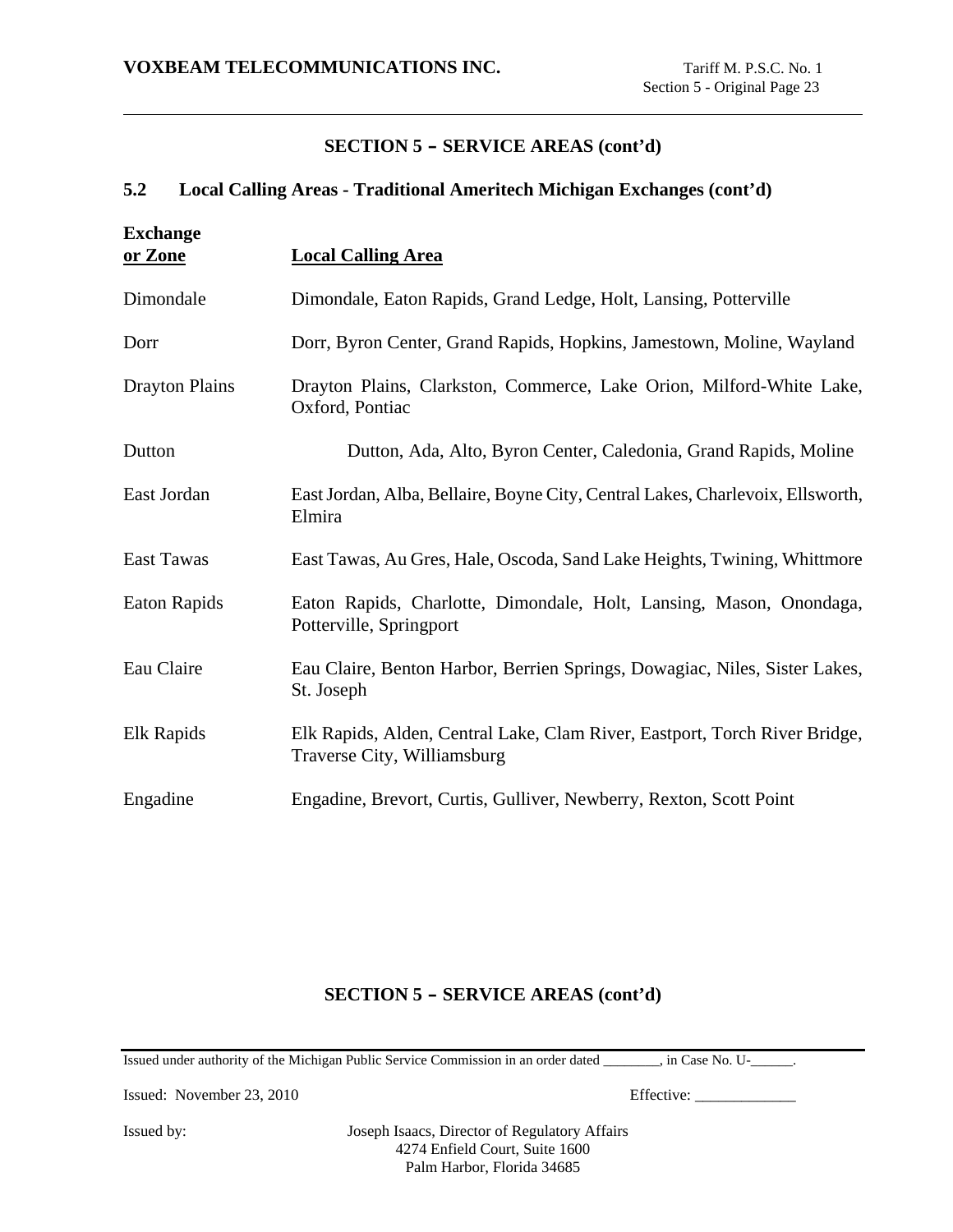### **5.2 Local Calling Areas - Traditional Ameritech Michigan Exchanges (cont'd)**

| <b>Exchange</b><br>or Zone | <b>Local Calling Area</b>                                                                                                    |
|----------------------------|------------------------------------------------------------------------------------------------------------------------------|
| Escanaba                   | Escanaba, Bark River, Carney, Cornell, Gladstone, Rapid River, Wallace                                                       |
| Evart                      | Evart, Big Rapids, Chippewa Lake, Le Roy, Reed City, Marion                                                                  |
| Fairgrove                  | Fairgrove, Akron, Bay City, Caro, Munger, Reese, Vassar                                                                      |
| Farmington                 | Farmington, Detroit Area 5, Livonia, Mayfair, Northville, Southfield, Walled<br>Lake, West Bloomfield                        |
| Farwell                    | Farwell, Barryton, Clare, Harrison, Rosebush, Weidman                                                                        |
| Fenton                     | Fenton, Flint, Grand Blanc, Hartland, Holly, Linden, Milford-White Lake,<br>Rankin                                           |
| <b>Fife Lake</b>           | Fife Lake, Kingsley, Lake City, Manton, South Boardman                                                                       |
| <b>Flat Rock</b>           | Flat Rock, Carleton, New Boston, Newport, Rockwood, Romulus, Trenton,<br>Wyandotte                                           |
| Flint                      | Flint, Clio-Mt. Morris, Davison, Fenton, Flushing, Goodrich, Grand Blanc,<br>Lennon, Linden, Otisville, Rankin, Swartz Creek |
| Flushing                   | Flushing, Clio-Mt. Morris, Flint, Lennon, Montrose, New Lothrop, Swartz<br>Creek                                             |
| Fountain                   | Fountain, Carr, Freesoil, Irons, Scottville                                                                                  |
| Fowlerville                | Fowlerville, Bell Oak, Howell, Perry, Stockbridge, Webberville                                                               |

## **SECTION 5 - SERVICE AREAS (cont'd)**

Issued under authority of the Michigan Public Service Commission in an order dated \_\_\_\_\_\_\_\_, in Case No. U-\_\_\_\_\_\_.

Issued: November 23, 2010 Effective: \_\_\_\_\_\_\_\_\_\_\_\_\_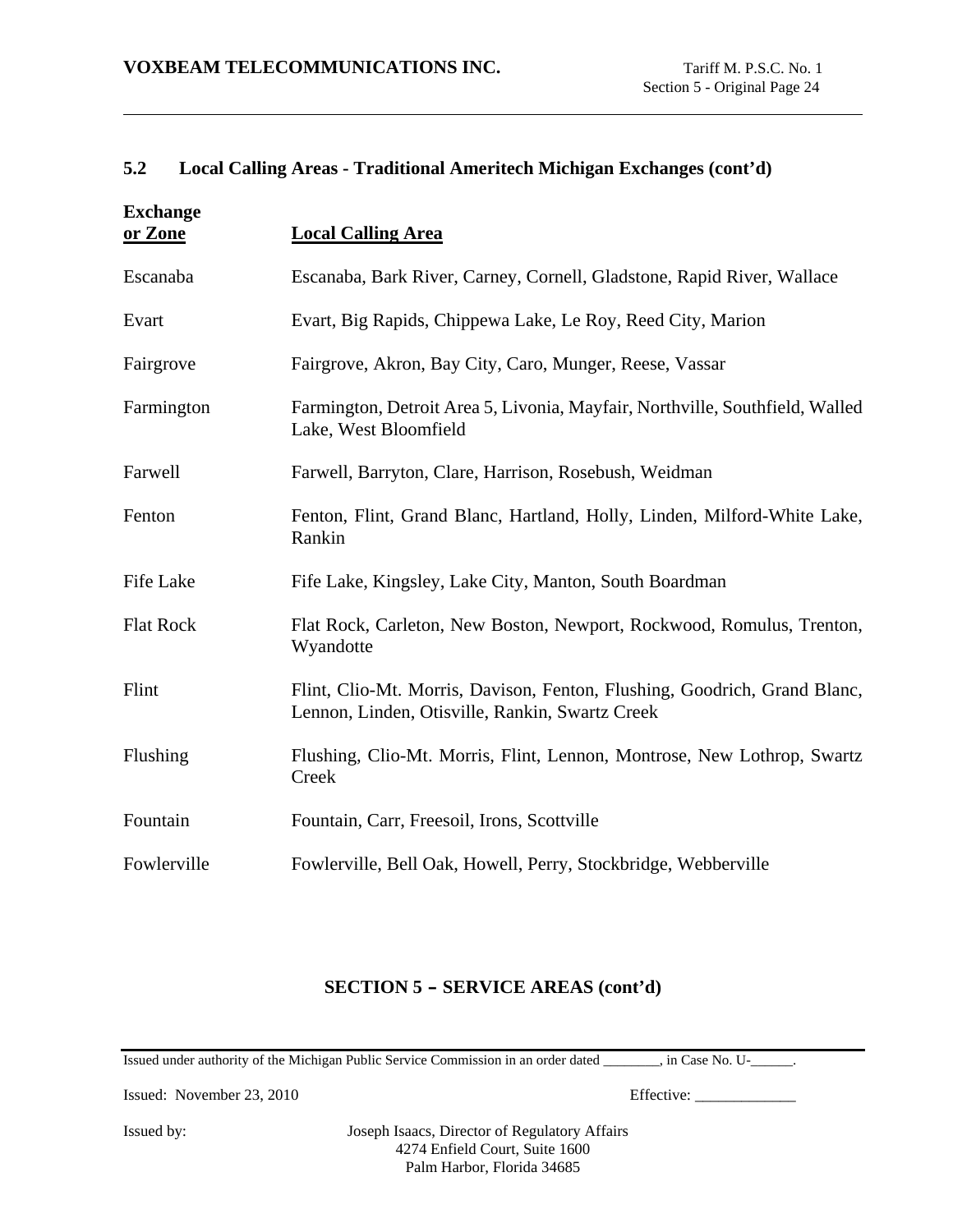## **5.2 Local Calling Areas - Traditional Ameritech Michigan Exchanges (cont'd)**

| <b>Exchange</b><br>or Zone | <b>Local Calling Area</b>                                                                           |
|----------------------------|-----------------------------------------------------------------------------------------------------|
| Frankenmuth                | Frankenmuth, Birch Run, Millington, Reese, Saginaw, Vassar                                          |
| Frankfort                  | Frankfort, Bear Lake, Beulah, Onekama                                                               |
| Freeland                   | Freeland, Auburn, Bay City, Hemlock, Midland, Saginaw                                               |
| Freeport                   | Freeport, Alto, Caledonia, Clarksville, Hastings, Lake Odessa, Middleville                          |
| Freesoil                   | Freesoil, Fountain, Irons, Ludington, Manistee, Scottville                                          |
| Fremont                    | Fremont, Grant, Hesperia#, Holton#, Newaygo, White Cloud                                            |
| Fulton                     | Fulton, Athens, Climax, Mendon, Scotts, Vicksburg                                                   |
| Gagetown                   | Gagetown, Caro, Cass City, Owendale, Sebewaing, Unionville                                          |
| Galesburg                  | Galesburg, Augusta, Climax, Kalamazoo, Richland, Scotts                                             |
| Galien                     | Galien, Baroda, Buchanan, Sawyer, Three Oaks                                                        |
| Gladstone                  | Gladstone, Cornell, Escanaba, Perkins, Rapid River, Rock                                            |
| Gladwin                    | Gladwin, Beaverton, Clare, Harrison, Houghton Lake, Pinconning, St. Helen,<br>Standish, West Branch |
| <b>Grand Blanc</b>         | Grand Blanc, Davison, Fenton, Flint, Goodrich, Holly                                                |
| <b>Grand Haven</b>         | Grand Haven, Allendale, Burculo, Coopersville, Fruitport, Holland, Muskegon                         |

### **SECTION 5 - SERVICE AREAS (cont'd)**

# **5.2 Local Calling Areas - Traditional Ameritech Michigan Exchanges (cont'd)**

Issued under authority of the Michigan Public Service Commission in an order dated \_\_\_\_\_\_\_\_, in Case No. U-\_\_\_\_\_\_.

Issued: November 23, 2010 Effective: \_\_\_\_\_\_\_\_\_\_\_\_\_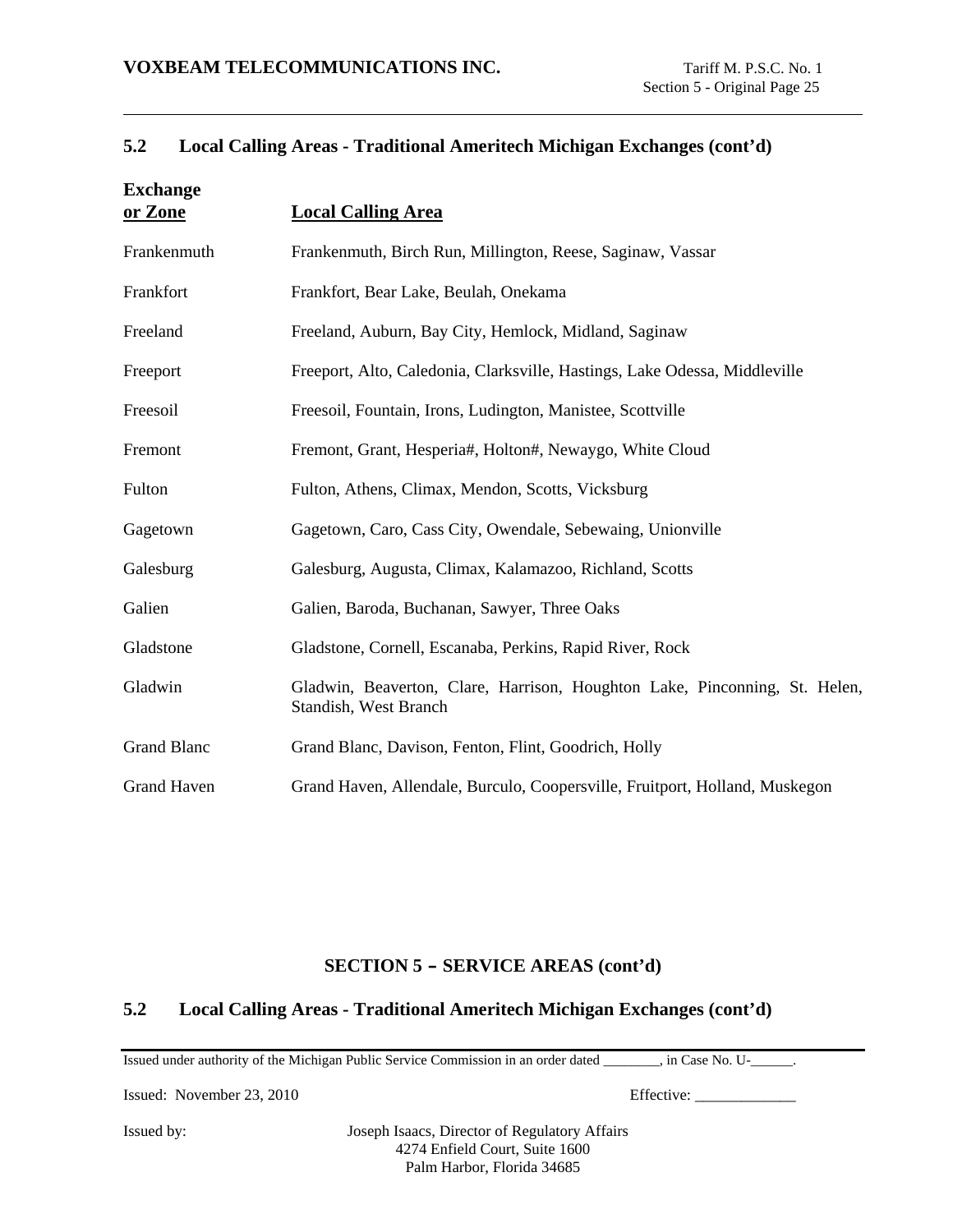| <b>Exchange</b><br>or Zone | <b>Local Calling Area</b>                                                                                                                                                        |
|----------------------------|----------------------------------------------------------------------------------------------------------------------------------------------------------------------------------|
| <b>Grand Rapids</b>        | Grand Rapids, Ada, Allendale, Alto, Byron Center, Caledonia, Conklin, Coopersville,<br>Dorr, Dutton, Grattan, Hudsonville, Jamestown, Lowell, Marne, Moline, Rockford,<br>Sparta |
| Grant                      | Grant, Casnovia, Fremont, Holton, Howard City, Kent City, Muskegon, Newaygo,<br>Ravenna, Sand Lake                                                                               |
| Grattan                    | Grattan, Ada, Belding, Grand Rapids, Greenville, Lowell, Rockford                                                                                                                |
| Greenville                 | Greenville, Belding, Cedar Springs, Grattan, Rockford, Sidney, Trufant                                                                                                           |
| Gwinn                      | Gwinn, Felch, Ishpeming, Marquette, Michigamme Forest, Negaunee, Skandia,<br>Watson                                                                                              |
| <b>Harbor Springs</b>      | Harbor Springs, Brutus, Levering, Pellston, Petoskey                                                                                                                             |
| Harrietta                  | Harrietta, Brethren, Cadillac, Hoxeyville, Kaleva, Mesick                                                                                                                        |
| Harrison                   | Harrison, Clare, Farwell, Gladwin, Houghton Lake                                                                                                                                 |
| Hartland                   | Hartland, Brighton, Fenton, Howell, Milford-White Lake                                                                                                                           |
| <b>Hastings</b>            | Hastings, Banfield, Delton, Freeport, Lacey, Lake Odessa, Middleville, Nashville,<br>Woodland                                                                                    |
| Hermansville               | Hermansville, Carney, Faithhorn, Felch, Norway, Powers                                                                                                                           |
| Hillsdale                  | Hillsdale, Allen, Cambria, Jonesville, North Adams, Osseo Pittsford, Reading                                                                                                     |
| Holland                    | Holland, Borculo, Grand Haven, Hamilton, Saugatuck, Zeeland                                                                                                                      |

# **5.2 Local Calling Areas - Traditional Ameritech Michigan Exchanges (cont'd)**

Issued under authority of the Michigan Public Service Commission in an order dated \_\_\_\_\_\_\_\_, in Case No. U-\_\_\_\_\_\_.

Issued: November 23, 2010 Effective: \_\_\_\_\_\_\_\_\_\_\_\_\_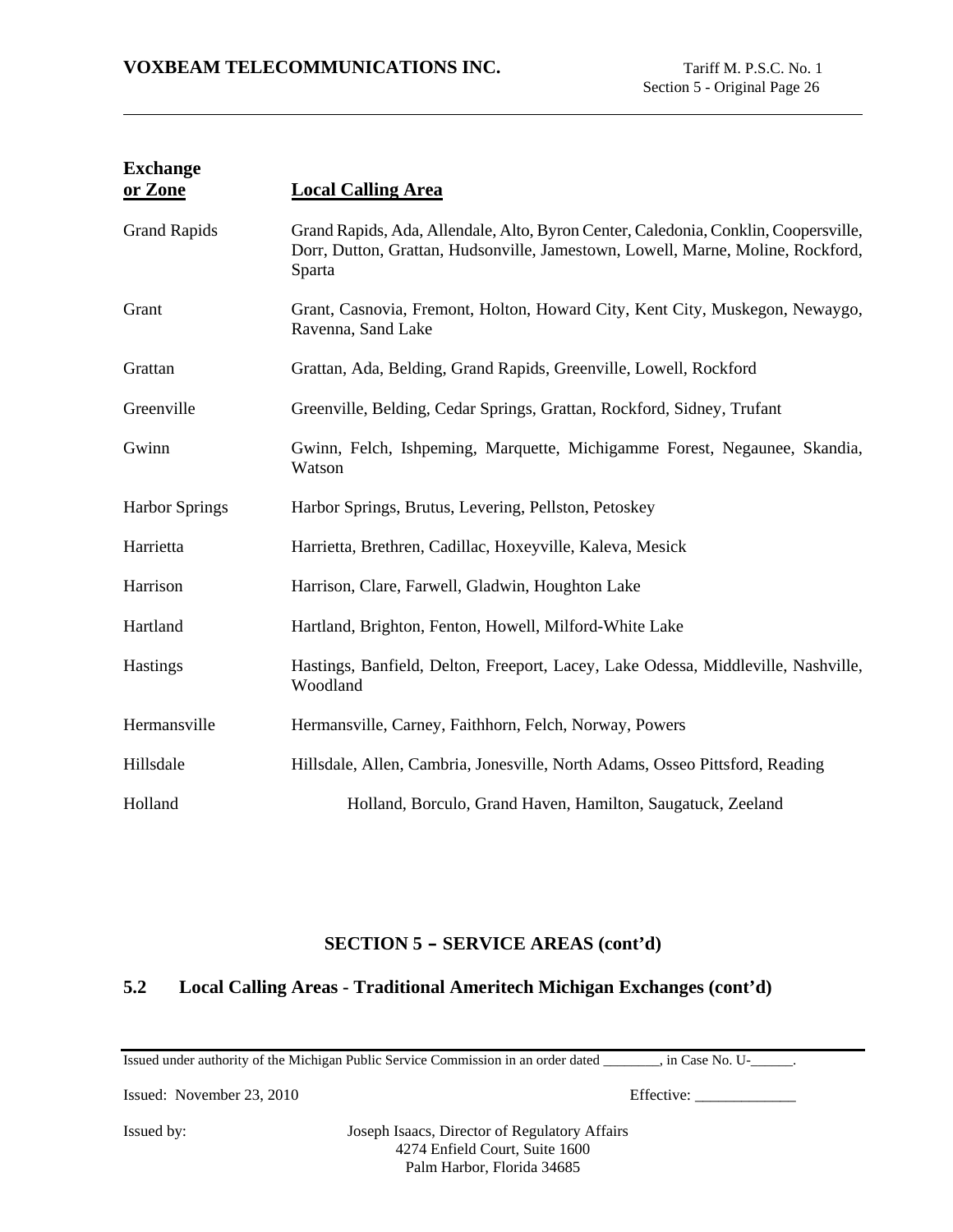| <b>Exchange</b><br>or Zone | <b>Local Calling Area</b>                                                                   |
|----------------------------|---------------------------------------------------------------------------------------------|
| Holly                      | Holly, Clarkston, Fenton, Grand Blanc, Goodrich, Milford-White Lake, Ortonville             |
| Holt                       | Holt, Dimondale, Eaton Rapids, Lansing, Mason                                               |
| Hopkins                    | Hopkins, Allegan, Dorr, Hamilton, Jamestown, Martin, Wayland                                |
| Houghton                   | Houghton, Baraga, Calumet, Donken, Lake Linden, Tapiola                                     |
| Howell                     | Howell, Brighton, Byron, Fenton, Fowlerville, Hartland, Linden, Pinckney                    |
| Hudsonville                | Hudsonville, Allendale, Borculo, Byron Center, Grand Rapids, Jamestown, Marne,<br>Zeeland   |
| <b>Indian River</b>        | Indian River, Alanson, Brutus, Cheboygan, Pellston, Wolverine                               |
| Interlochen                | Interlochen, Copemish, Kingsley, Lake Ann, Traverse City                                    |
| Ionia                      | Ionia, Lake Odessa, Muir, Orleans, Palo, Saranac                                            |
| Iron Mountain              | Iron Mountain, Aurora WI, Channing, Felch, Norway, Spread Eagle WI                          |
| Iron River                 | Iron River, Amasa, Crystal Falls, Golden Lake, Smokey Lake                                  |
| Irons                      | Irons, Baldwin, Bessemer. Carr, Dublin, Fountain, Freesoil, Hoxeyville,<br>Luther, Manistee |
| Ironwood                   | Ironwood, Bessemer, Hurley WI, Marenisco, Wakefield                                         |

### **5.2 Local Calling Areas - Traditional Ameritech Michigan Exchanges (cont'd)**

### **Exchange**

Issued under authority of the Michigan Public Service Commission in an order dated \_\_\_\_\_\_\_\_, in Case No. U-\_\_\_\_\_\_.

Issued: November 23, 2010 Effective: \_\_\_\_\_\_\_\_\_\_\_\_\_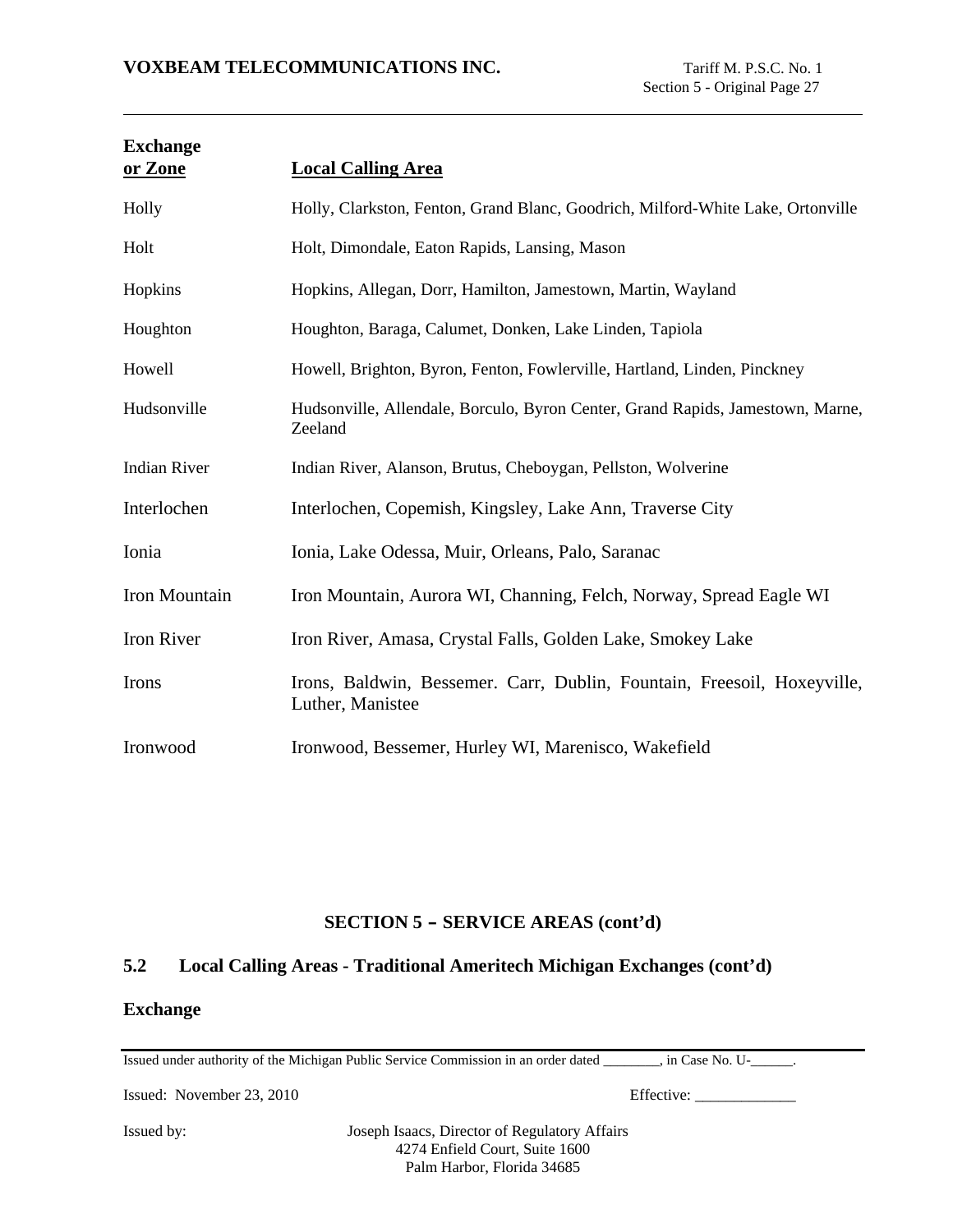| or Zone       | <b>Local Calling Area</b>                                                                                                                                                       |
|---------------|---------------------------------------------------------------------------------------------------------------------------------------------------------------------------------|
| Ishpeming     | Ishpeming, Champion, Gwinn, Marquette, Michigamme, Michigamme Forest,<br>Negaunee, Republic                                                                                     |
| Jackson       | Jackson, Brooklyn, Bundy Hill, Clarklake, Concord, Fitchburg, Grass Lake,<br>Hanover, Leslie, Munith, Napoleon, Parma, Rives Junction                                           |
| Jamestown     | Jamestown, Byron Center, Dorr, Drenth, Grand Rapids, Hamilton, Hopkins,<br>Hudsonville, Zeeland                                                                                 |
| Jonesville    | Jonesville, Allen, Bundy Hill, Hanover, Hillsdale, Litchfield, Moosherville,<br>North Adams                                                                                     |
| Kalamazoo     | Kalamazoo, Augusta, Climax, Delton, Galesburg, Gobles, Hickory Corners,<br>Lawton, Mattawan, Otsego, Paw-Paw, Pine Lake, Plainwell, Richland,<br>Schoolcraft, Scotts, Vicksburg |
| Kalkaska      | Kalkaska, Alden, Mancelona, South Boardman, Torch River, Bridge,<br>Williamsburg                                                                                                |
| Kent City     | Kent City, Casnovia, Cedar Springs, Grant, Sparta                                                                                                                               |
| Keweenaw      | Keweenaw, Calumet, Lake Linden                                                                                                                                                  |
| Lake Leelanau | Lake Leelanau, Glen Lake, Northport, Suttons Bay, Traverse City                                                                                                                 |
| Lake Linden   | Lake Linden, Calumet, Houghton, Keweenaw                                                                                                                                        |

Issued under authority of the Michigan Public Service Commission in an order dated \_\_\_\_\_\_\_\_, in Case No. U-\_\_\_\_\_\_.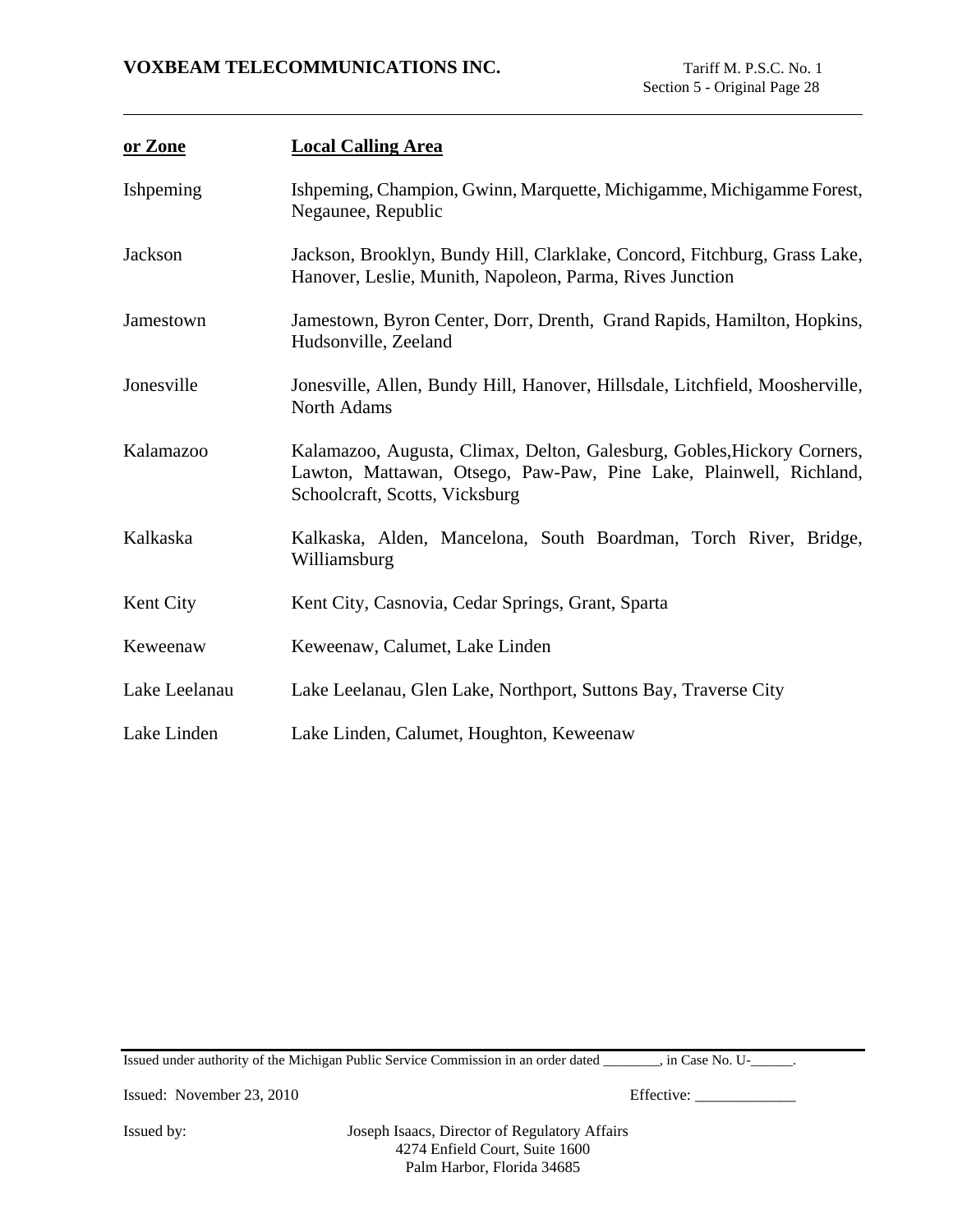### **5.2 Local Calling Areas - Traditional Ameritech Michigan Exchanges (cont'd)**

| <b>Exchange</b><br>or Zone | <b>Local Calling Area</b>                                                                                                            |
|----------------------------|--------------------------------------------------------------------------------------------------------------------------------------|
| Lake Odessa                | Lake Odessa, Clarksville, Freeport, Hastings, Ionia, Saranac, Woodland                                                               |
| Lake Orion                 | Lake Orion, Clarkston, Drayton Plains, Oxford, Pontiac, Rochester, Romeo                                                             |
| Lansing                    | Lansing, Bath, DeWitt, Dimondale, Eaton Rapids, Grand Ledge, Holt,<br>Laingsburg, Mason, Perry, Potterville, Shaftsburg, Williamston |
| Lapeer                     | Lapeer, Columbiaville, Davison, Dryden, Hadley, Imlay City, Metamora,<br>North Branch                                                |
| Le Roy                     | Le Roy, Evart, Luther, Marion, Reed City, Tustin                                                                                     |
| Leslie                     | Leslie, Dansville, Fitchburg, Jackson, Mason, Onondaga, Rives Junction                                                               |
| Lexington                  | Lexington, Applegate, Croswell, Jeddo, Port Sanilac                                                                                  |
| Linwood                    | Linwood, Auburn, Bay City, Midland, Pinconning                                                                                       |
| Livonia                    | Livonia, Detroit Areas 5 and 6, Farmington, Northville, Plymouth, Wayne                                                              |
| Lowell                     | Lowell, Ada, Alto, Belding, Clarksville, Grand Rapids, Grattan, Saranac                                                              |
| Luther                     | Luther, Baldwin, Hoxeyville, Irons, Le Roy, Reed City, Tustin                                                                        |
| Mackinaw Island            | Mackinaw Island                                                                                                                      |
| Mackinaw City              | Mackinaw City, Cheboygan, Levering                                                                                                   |

### **SECTION 5 - SERVICE AREAS (cont'd)**

Issued under authority of the Michigan Public Service Commission in an order dated \_\_\_\_\_\_\_\_, in Case No. U-\_\_\_\_\_\_.

Issued: November 23, 2010 Effective: \_\_\_\_\_\_\_\_\_\_\_\_\_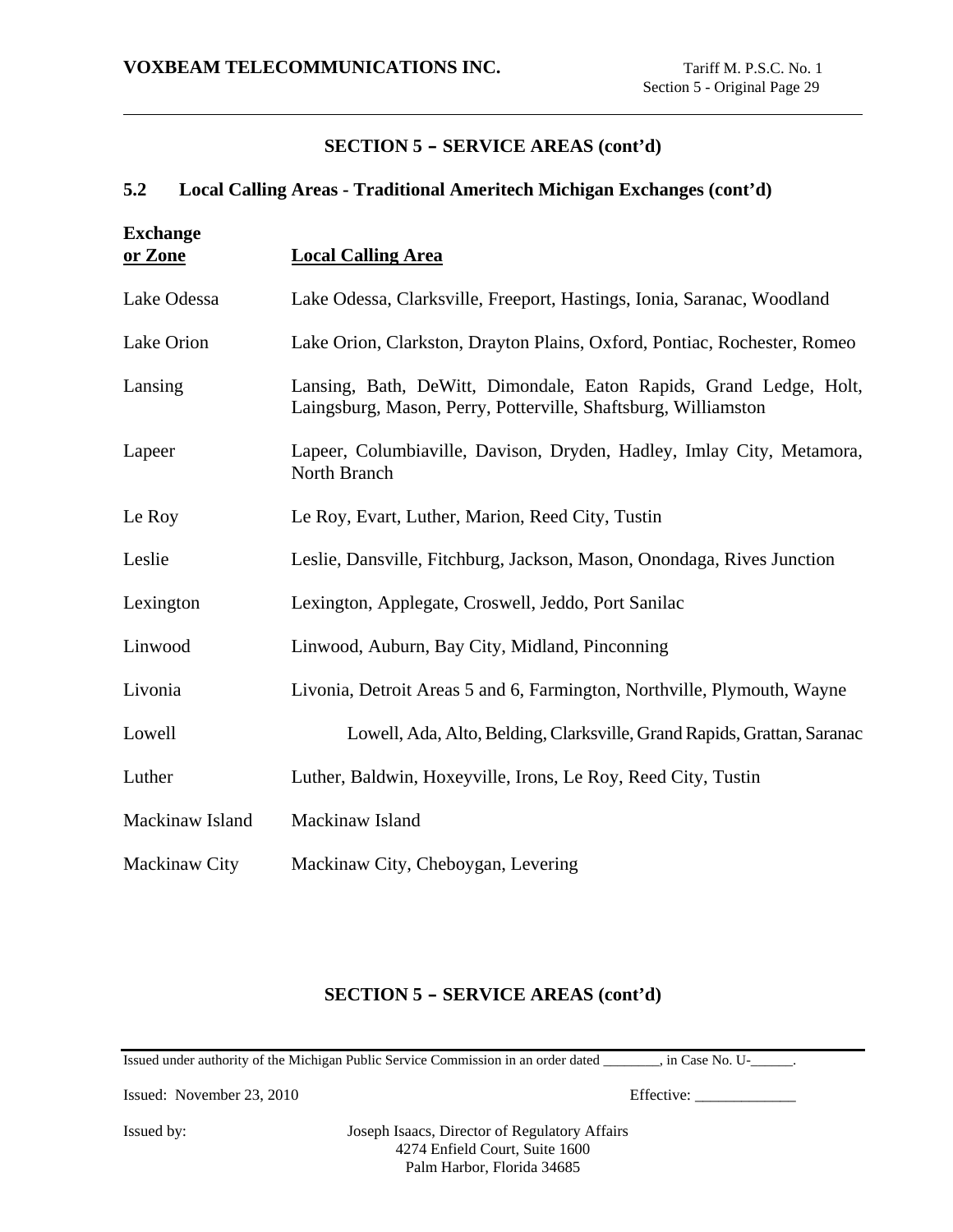### **5.2 Local Calling Areas - Traditional Ameritech Michigan Exchanges (cont'd)**

| <b>Exchange</b><br>or Zone | <b>Local Calling Area</b>                                                     |
|----------------------------|-------------------------------------------------------------------------------|
| Mancelona                  | Mancelona, Alba, Alden, Bellaire, Kalkaska, Lakes of the North                |
| Manchester                 | Manchester, Ann Arbor, Chelsea, Clinton, Saline, Tipton                       |
| Manistee                   | Manistee, Brethren, Dublin, Freesoil, Irons, Ludington, Onekama, Wellston     |
| Manton                     | Manton, Buckley, Cadillac, Fife Lake, Kingsley, Lake City, Mesick             |
| Marine City                | Marine City, Algonac, New Baltimore, Richmond, St. Clair                      |
| Marion                     | Marion, Evart, Le Roy, McBain, Tustin                                         |
| Marne                      | Marne, Allendale#, Conklin#, Coopersville#, Grand Rapids, Hudsonville, Sparta |
| Marquette                  | Marquette, Big Bay. Gwinn, Ishpeming, Negaunee, Sand River, Skandia           |
| Marshall                   | Marshall, Battle Creek, Bellevue, Burlington, Olivet, Tekonsha                |
| Martin                     | Martin, Allegan, Hopkins, Middleville, Otsego, Pine Lake, Plainwell, Wayland  |
| Mason                      | Mason, Dansville, Eaton Rapids, Holt, Lansing, Leslie, Onondaga, Williamston  |
| Mayville                   | Mayville, Caro, Clifford, Fostoria, Kingston, Millington, Vassar              |
| McBain                     | McBain, Cadillac, Falmouth, Lake City, Marion, Tustin                         |
| Menominee                  | Menominee, Marinette WI, Wallace                                              |
| Michigamme                 | Michigamme, Champion, Fence River, Ishpeming, L'Anse, Republic                |

## **SECTION 5 - SERVICE AREAS (cont'd)**

Issued under authority of the Michigan Public Service Commission in an order dated \_\_\_\_\_\_\_\_, in Case No. U-\_\_\_\_\_\_.

Issued: November 23, 2010 Effective: \_\_\_\_\_\_\_\_\_\_\_\_\_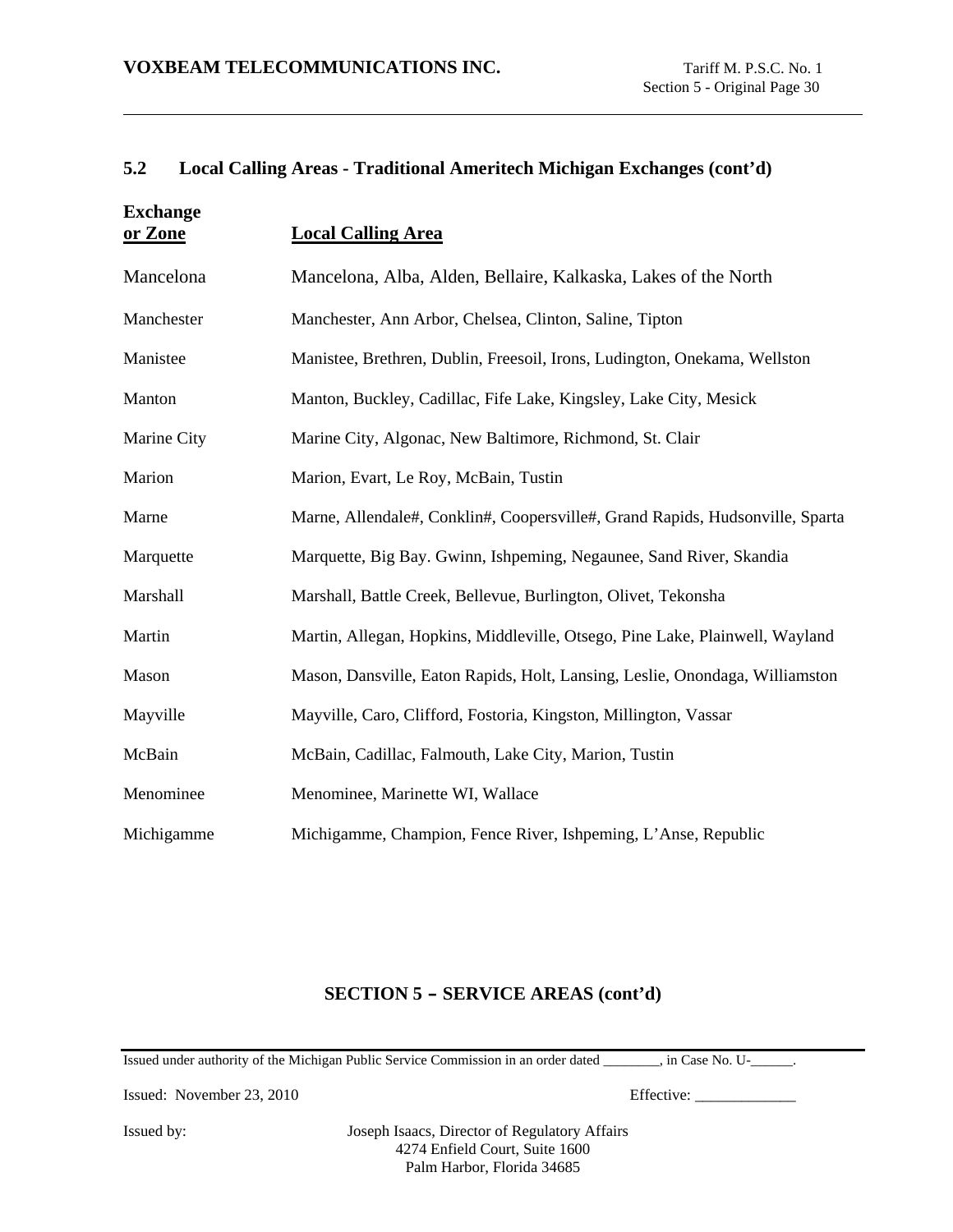## **5.2 Local Calling Areas - Traditional Ameritech Michigan Exchanges (cont'd)**

| <b>Exchange</b><br>or Zone | <b>Local Calling Area</b>                                                                                               |
|----------------------------|-------------------------------------------------------------------------------------------------------------------------|
| Middleville                | Middleville, Caledonia, Delton, Freeport, Hastings, Martin, Pine Lake, Wayland                                          |
| Midland                    | Midland, Auburn, Breckenridge, Coleman, Freeland, Hemlock, Hope, Linwood,<br>Merrill, Mt. Pleasant, Pinconning, Sanford |
| Milan                      | Milan, Ann Arbor, Britton, Dundee, Maybee, Saline, Willis, Ypsilanti                                                    |
| Moline                     | Moline, Byron Center, Caledonia, Dorr, Dutton, Grand Rapids,<br>Wayland                                                 |
| Monroe                     | Monroe, Carleton, Erie, Ida, Maybee, Newport                                                                            |
| Morley                     | Morley, Amble, Howard City, Newaygo, Stanwood, Whitecloud                                                               |
| Mt. Clemens                | Mt. Clemens, New Baltimore, New Haven, Roseville, Utica, Warren,<br>Washington                                          |
| Mulliken                   | Mulliken, Charlotte, Grand Ledge, Portland, Sunfield                                                                    |
| Napoleon                   | Napoleon, Brooklyn, Clarklake, Grass Lake, Jackson                                                                      |
| Nashville                  | Nashville, Hastings, Vermontville                                                                                       |
| Negaunee                   | Negaunee, Gwinn, Ishpeming, Marquette, Michigamme Forest                                                                |
| Newaygo                    | Newaygo, Fremont, Grant, Howard City, Morley, White Cloud`                                                              |

### **SECTION 5 - SERVICE AREAS (cont'd)**

# **5.2 Local Calling Areas - Traditional Ameritech Michigan Exchanges (cont'd)**

Issued under authority of the Michigan Public Service Commission in an order dated \_\_\_\_\_\_\_\_, in Case No. U-\_\_\_\_\_\_.

Issued: November 23, 2010 Effective: \_\_\_\_\_\_\_\_\_\_\_\_\_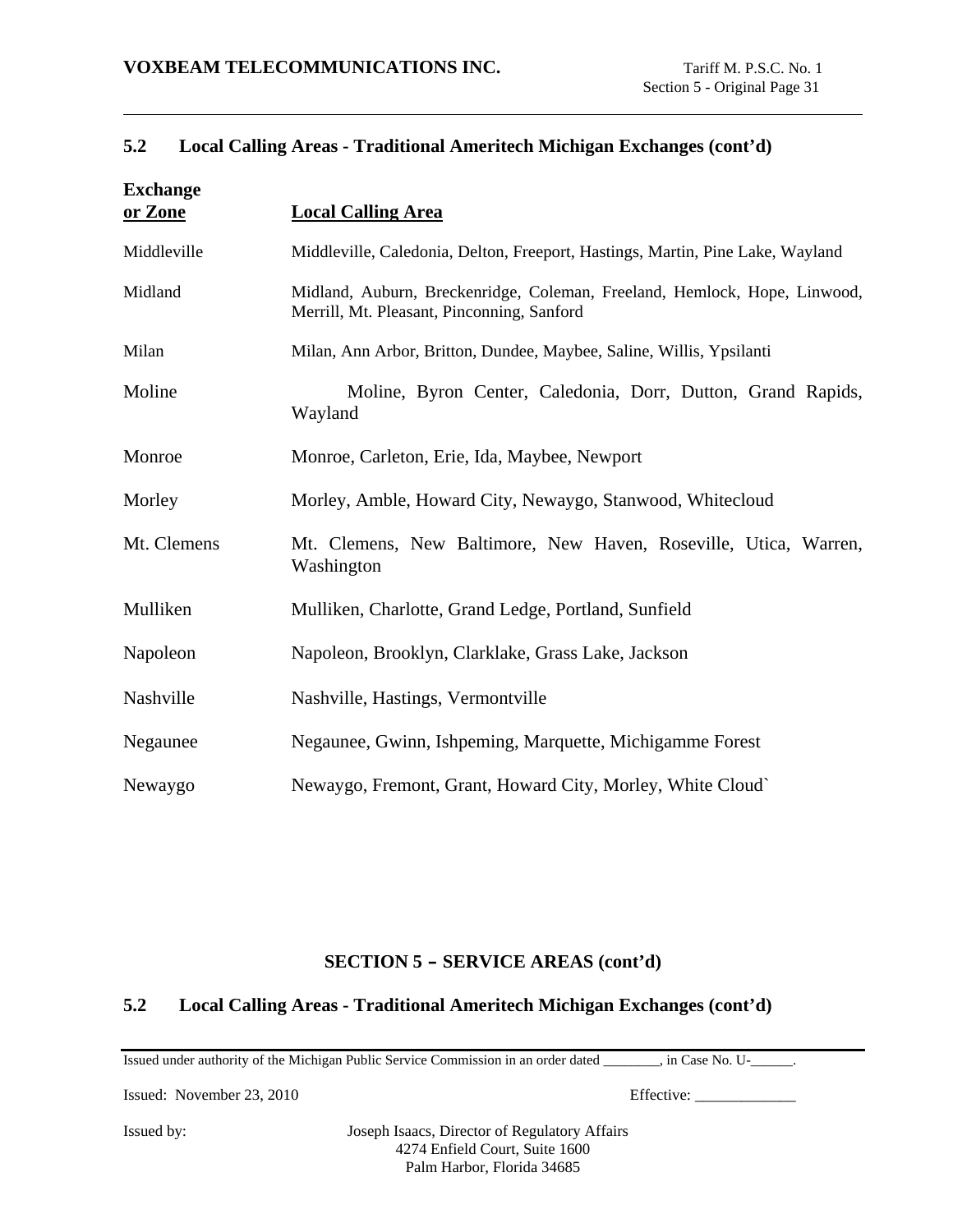| <b>Exchange</b><br>or Zone | <b>Local Calling Area</b>                                                                                   |
|----------------------------|-------------------------------------------------------------------------------------------------------------|
| New Baltimore              | New Baltimore, Algonac, Marine City, Mt. Clemens, New Haven, Richmond                                       |
| Newberry                   | Newberry, Curtis, Deer Park, Engadine, Rexton                                                               |
| New Boston                 | New Boston, Belleville, Carleton, Flat Rock, Romulus, Willis, Wyandotte                                     |
| New Buffalo                | New Buffalo, Sawyer, Three Oaks                                                                             |
| New Haven                  | New Haven, Armada, Mt. Clemens, New Baltimore, Richmond, Romeo,<br>Washington                               |
| <b>Niles</b>               | Springs, Buchanan, Cassopolis, Dowagiac, Eau Claire,<br>Niles, Berrien<br>Edwardsburg, South Bend, Indiana* |
| Northport                  | Northport, Lake Leelanau, Suttons Bay                                                                       |
| Northville                 | Northville, Farmington, Livonia, Plymouth, South Lyon, Walled Lake                                          |
| Norway                     | Norway, Faithorn, Felch, Hermansville, Iron Mountain                                                        |
| Olivet                     | Olivet, Bellevue, Charlotte, Marshall                                                                       |
| Onekama                    | Onekama, Bear Lake, Brethren, Frankfort, Kaleva, Manistee                                                   |
| Oscoda                     | Oscoda, East Tawas, Glennie, Hale, Harrisville, Lincoln                                                     |
| Otsego                     | Otsego, Allegan, Gobles, Kalamazoo, Martin, Plainwell                                                       |
| Owendale                   | Owendale, Cass City, Elkton, Gagetown, Pigeon, Sebewaing                                                    |

# **5.2 Local Calling Areas - Traditional Ameritech Michigan Exchanges (cont'd)**

Issued under authority of the Michigan Public Service Commission in an order dated \_\_\_\_\_\_\_\_, in Case No. U-\_\_\_\_\_\_.

Issued: November 23, 2010 Effective: \_\_\_\_\_\_\_\_\_\_\_\_\_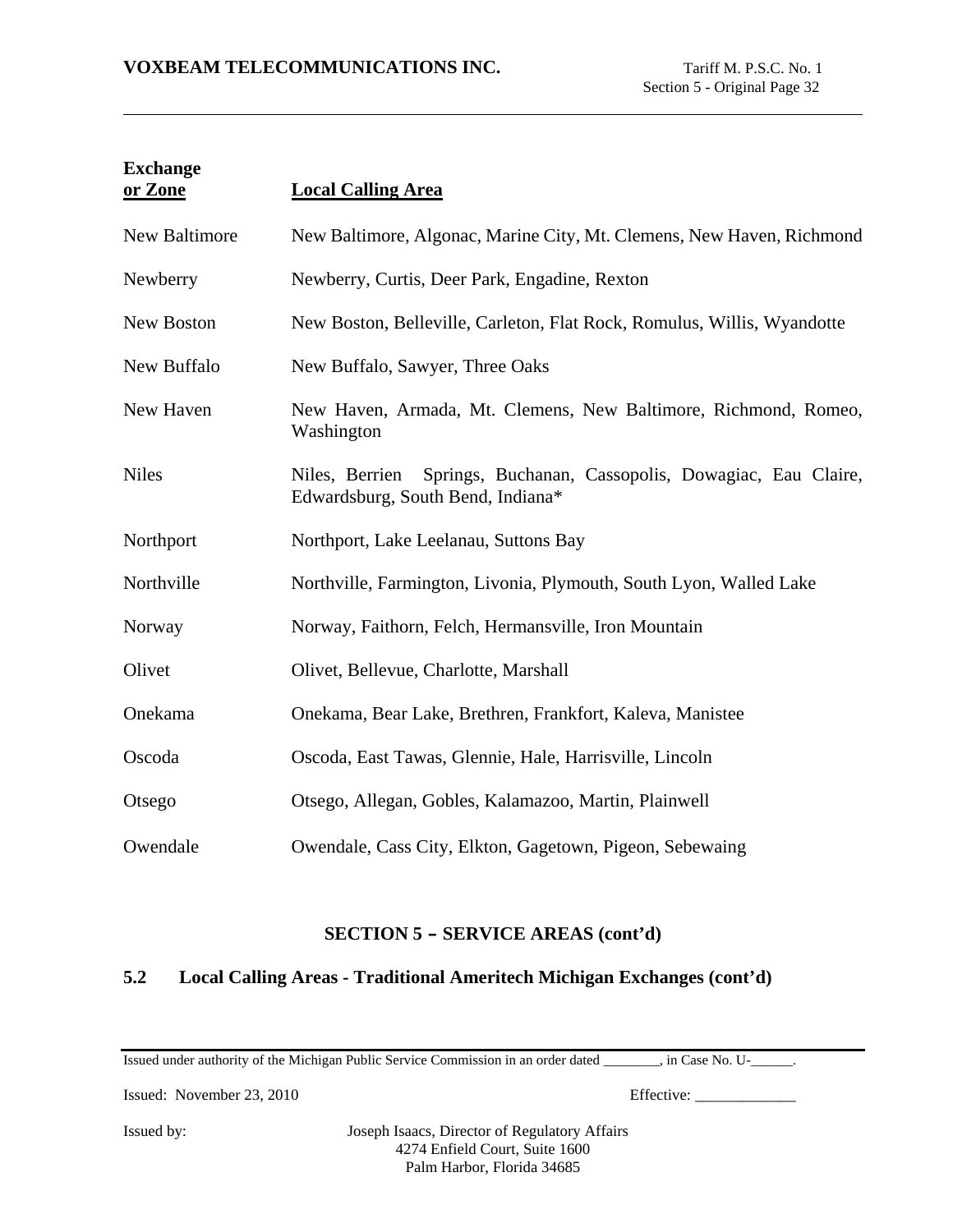| <b>Exchange</b><br>or Zone | <b>Local Calling Area</b>                                                                                                                                                            |
|----------------------------|--------------------------------------------------------------------------------------------------------------------------------------------------------------------------------------|
| Oxford                     | Oxford, Almont, Clarkston, Drayton Plains, Dryden, Hadley, Lake Orion,<br>Metamora, Ortonville, Pontiac, Romeo                                                                       |
| Peck                       | Peck, Applegate, Brown City, Croswell, Sandusky, Yale                                                                                                                                |
| Pellston                   | Pellston, Brutus, Cheboygan, Harbor Springs, Indian River, Levering, Petoskey                                                                                                        |
| Perkins                    | Perkins, Cornell, Gladstone, Rapid River, Rock, Trenary                                                                                                                              |
| Petoskey                   | Petoskey, Alanson, Boyne City, Boyne Falls, Brutus, Charlevoix, Harbor<br>Springs, Pellston, Walloon Lake                                                                            |
| Pinckney                   | Pinckney, Brighton, Chelsea, Dexter, Gregory, Howell                                                                                                                                 |
| Plainwell                  | Plainwell, Kalamazoo, Martin, Otsego, Pine Lake, Richland                                                                                                                            |
| Plymouth                   | Plymouth, Ann Arbor, Livonia, Northville, South Lyon, Wayne, Ypsilanti                                                                                                               |
| Pontiac                    | Pontiac, Auburn Heights, Birmingham, Clarkston, Commerce, Drayton Plains,<br>Lake Orion, Mayfair, Milford-White Lake, Ortonville, Oxford, Rochester,<br>Walled Lake, West Bloomfield |
| Port Huron                 | Port Huron, Avoca, Goodells, Jeddo, St. Clair, Smiths-Creek                                                                                                                          |

Issued under authority of the Michigan Public Service Commission in an order dated \_\_\_\_\_\_\_\_, in Case No. U-\_\_\_\_\_\_.

Issued: November 23, 2010 Effective: \_\_\_\_\_\_\_\_\_\_\_\_\_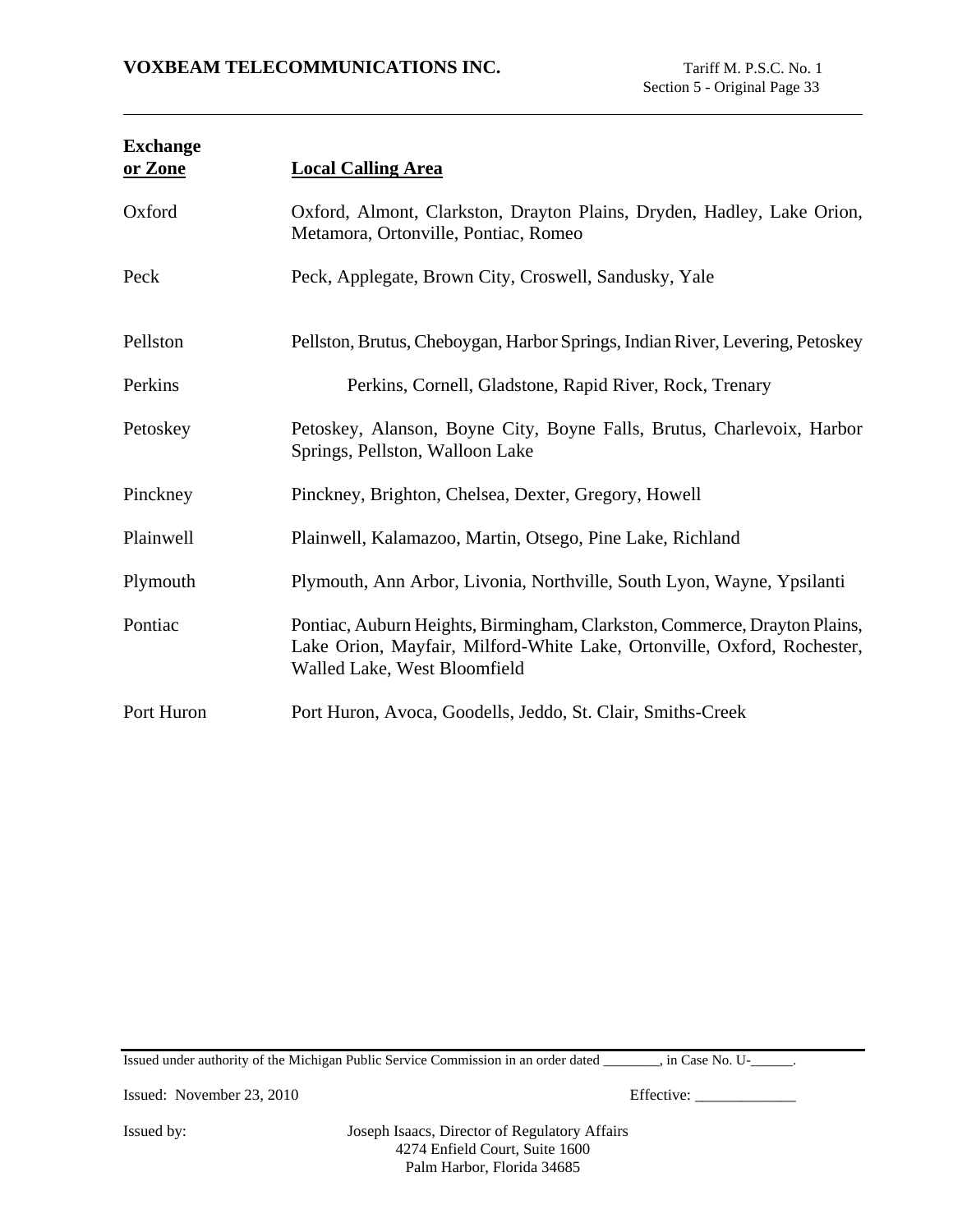# **5.2 Local Calling Areas - Traditional Ameritech Michigan Exchanges (cont'd)**

| <b>Exchange</b><br>or Zone | <b>Local Calling Area</b>                                                                     |
|----------------------------|-----------------------------------------------------------------------------------------------|
| Portland                   | Portland, Grand Ledge, Milliken, Sunfield                                                     |
| Port Sanilac               | Port Sanilac, Applegate, Carsonville, Croswell, Deckerville, Lexington,<br>Sandusky           |
| Potterville                | Potterville, Charlotte, Dimondale, Eaton Rapids, Grand Ledge, Lansing                         |
| Powers                     | Powers, Bark River, Carney, Felch, Hermansville                                               |
| Rapid River                | Rapid River, Escanaba, Garden, Gladstone, Perkins, Trenary                                    |
| <b>Reed City</b>           | Reed City, Baldwin, Big Rapids, Evart, Le Roy, Luther                                         |
| Reese                      | Reese, Fairgrove, Frankenmuth, Munger, Saginaw, Vassar                                        |
| Republic                   | Republic, Champion, Channing, Felch, Fence River, Ishpeming, Michigamme,<br>Michigamme Forest |
| Richland                   | Richland, Augusta, Delton, Galesburg, Hickory Corners, Kalamazoo, Pine<br>Lake, Plainville    |
| Rochester                  | Rochester, Auburn Heights, Lake Orion, Pontiac, Romeo, Troy, Utica,<br>Washington             |
| Rock                       | Rock, Cornell, Gladstone, Perkins, Skandia, Trenary, Watson                                   |
| Rockford                   | Rockford, Ada, Cedar Springs, Grand Rapids, Grattan, Greenville, Sparta                       |

Issued under authority of the Michigan Public Service Commission in an order dated \_\_\_\_\_\_\_\_, in Case No. U-\_\_\_\_\_\_.

Issued: November 23, 2010 Effective: \_\_\_\_\_\_\_\_\_\_\_\_\_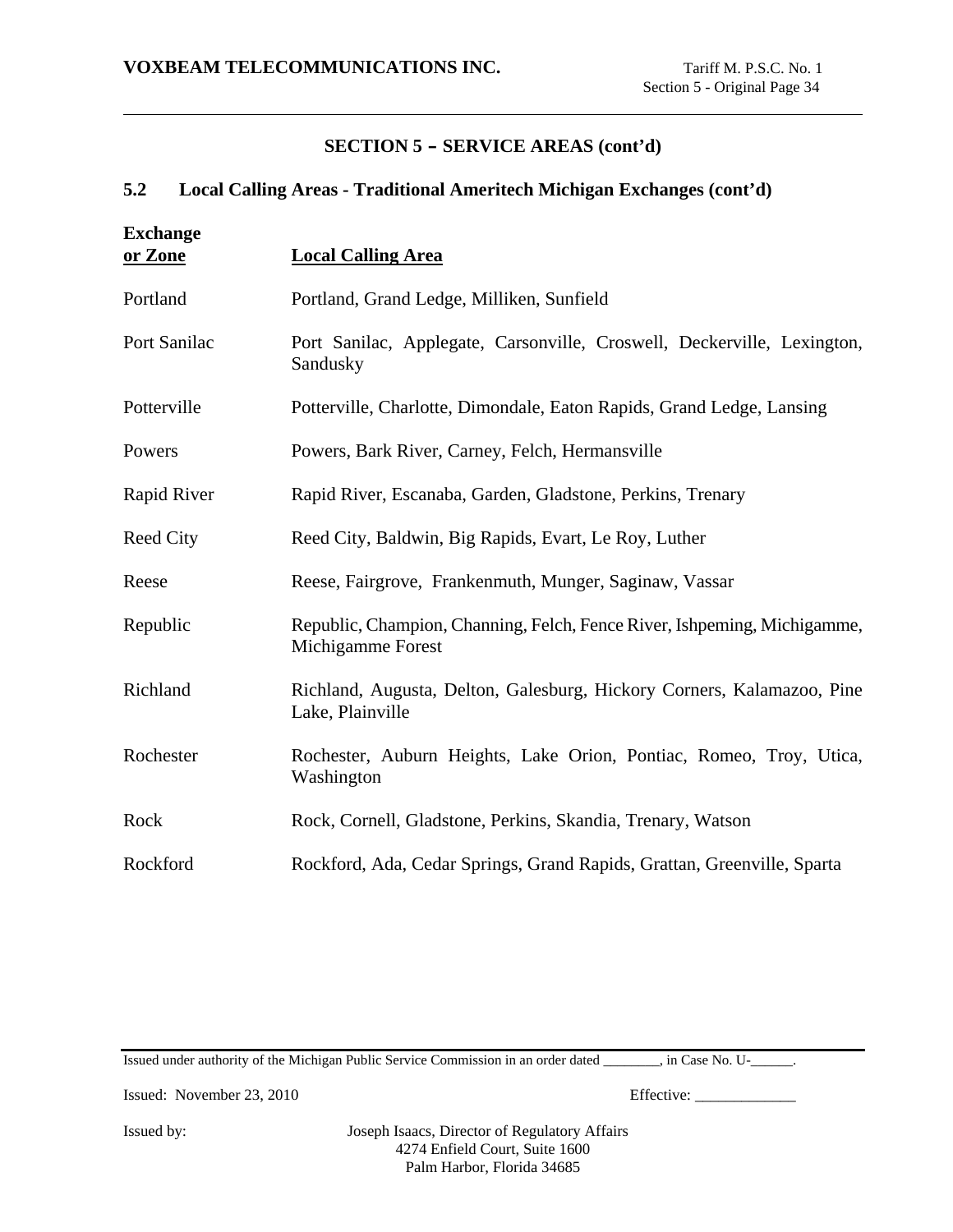### **5.2 Local Calling Areas - Traditional Ameritech Michigan Exchanges (cont'd)**

| <b>Exchange</b><br>or Zone | <b>Local Calling Area</b>                                                                                               |
|----------------------------|-------------------------------------------------------------------------------------------------------------------------|
| Rockwood                   | Rockwood, Flat Rock, Newport, Trenton, Wyandotte                                                                        |
| Romeo                      | Romeo, Almont, Armada, Capac, Lake Orion, New Haven, Oxford, Rochester,<br>Washington                                   |
| Romulus                    | Romulus, Belleville, Detroit Area 6, Flat Rock, New Boston, Wayne,<br>Wyandotte                                         |
| Rosebush                   | Rosebush, Clare, Coleman, Farwell, Mt. Plesant, W\eidman,                                                               |
| Roseville                  | Roseville, Center Line, Detroit Areas 2 and 3, Mt. Clemens, Warren                                                      |
| Royal Oak                  | Royal Oak, Birmingham, Center Line, Detroit Areas 3 and 4, Southfield, Troy,<br>Warren                                  |
| Saginaw                    | Saginaw, Bay City, Birch Run, Frankenmuth, Freeland, Hemlock, Merrill,<br>Reese, St. Charles                            |
| St. Charles                | St. Charles, Brant, Chesaning, Hemlock, Saginaw                                                                         |
| St. Clair<br>St. Helen     | St. Clair, Marine City, Port Huron, Richmond, Smiths Creek<br>St. Helen, Gladwin, Houghton Lake, Roscommom, West Branch |
| St. Ignace                 | St. Ignace, Brevort, Cedarville, Rudyard                                                                                |
| St. Joseph                 | St. Joseph, Baroda#, Benton Harbor, Berrien Springs, Bridgeman, Coloma,<br>Eau Claire, Watervliet                       |

### **SECTION 5 - SERVICE AREAS (cont'd)**

Issued under authority of the Michigan Public Service Commission in an order dated \_\_\_\_\_\_\_\_, in Case No. U-\_\_\_\_\_\_.

Issued: November 23, 2010 Effective: \_\_\_\_\_\_\_\_\_\_\_\_\_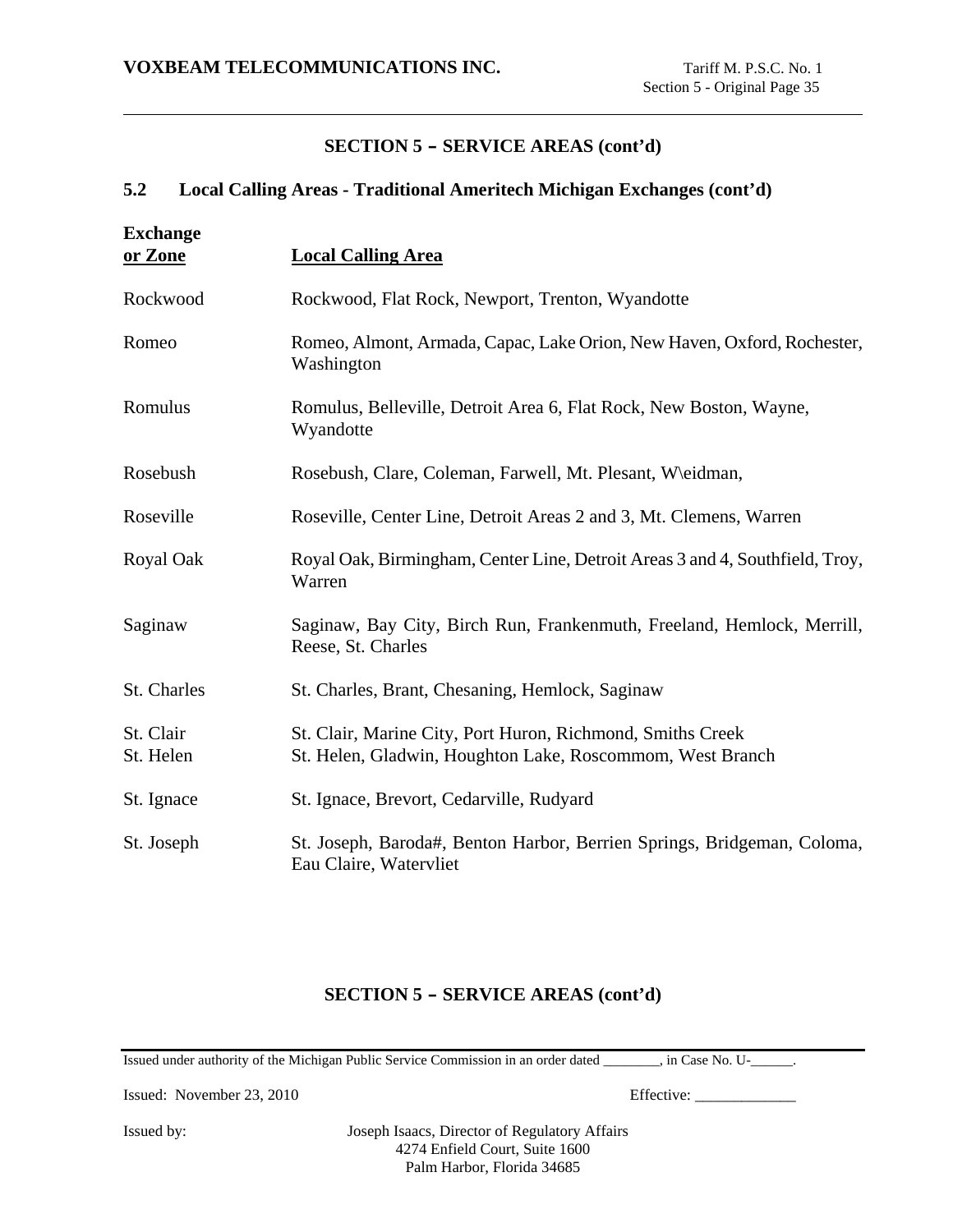## **5.2 Local Calling Areas - Traditional Ameritech Michigan Exchanges (cont'd)**

| <b>Exchange</b><br>or Zone | <b>Local Calling Area</b>                                                                                |
|----------------------------|----------------------------------------------------------------------------------------------------------|
| Sand Lake                  | Sand Lake, Casnovia, Cedar Springs, Coral, Grant, Howard City, Trufant                                   |
| Sandusky                   | Sandusky, Applegate, Brown City, Carsonville, Croswell, Deckerville, Peck,<br>Port Sanilac, Snover       |
| Saranac                    | Saranac, Belding, Clarksville, Ionia, Lake Odessa, Lowell, Orleans                                       |
| Sault Ste. Marie           | Sault Ste. Marie, Brimley, Kinross, Pickford                                                             |
| Scotts                     | Scotts, Climax, Fulton, Galesburg, Kalamazoo, Vicksburg                                                  |
| Scottville                 | Scottville, Carr, Fountain, Freesoil, Hart, Ludington. Pentwater                                         |
| Sebewaing                  | Sebewaing, Bay Port, Gagetown, Owendale, Pigeon, Unionville                                              |
| Snover                     | Snover, Deckerville, Sandusky                                                                            |
| Southfield                 | Southfield, Birmingham, Detroit Areas 4 and 5, Farmington, Royal Oak, West<br>Bloomfield                 |
| South Lyon                 | South Lyon, Ann Arbor, Brighton, Milford-White Lake, Northville, Plymouth,<br>Walled Lake, Whitmore Lake |
| Sparta                     | Sparta, Casnovia, Cedar Springs, Conklin#, Grand Rapids, Kent City, Marne,<br>Ravenna, Rockford          |

# **SECTION 5 - SERVICE AREAS (cont'd)**

Issued under authority of the Michigan Public Service Commission in an order dated \_\_\_\_\_\_\_\_, in Case No. U-\_\_\_\_\_\_.

Issued: November 23, 2010 Effective: \_\_\_\_\_\_\_\_\_\_\_\_\_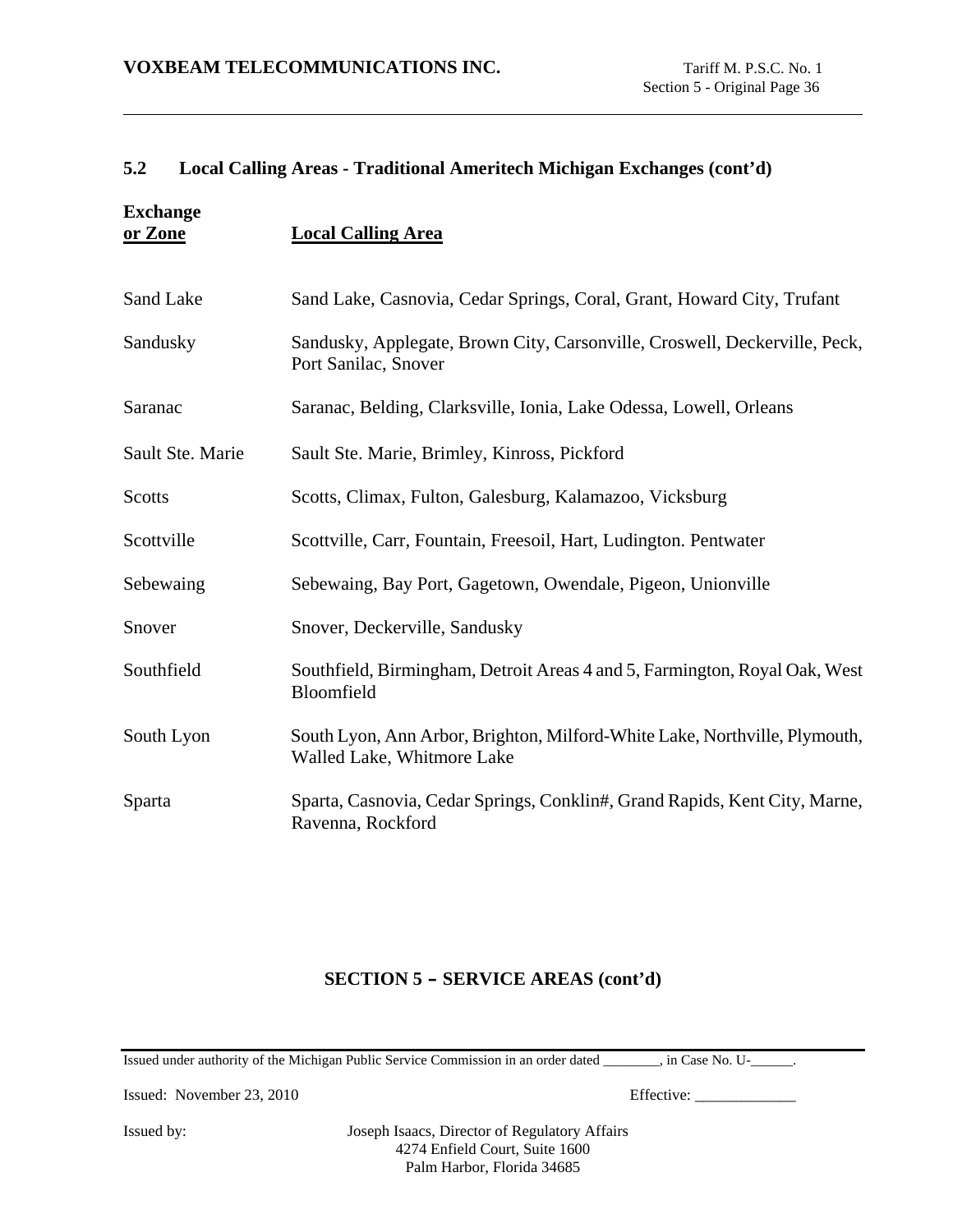## **5.2 Local Calling Areas - Traditional Ameritech Michigan Exchanges (cont'd)**

| <b>Exchange</b><br>or Zone | <b>Local Calling Area</b>                                                                                                                       |
|----------------------------|-------------------------------------------------------------------------------------------------------------------------------------------------|
| Standish                   | Standish, Gladwin, Omer, Pinconning, Sterling                                                                                                   |
| Stephenson                 | Stephenson, Carney, Wallace                                                                                                                     |
| <b>Three Oaks</b>          | Three Oaks, Galien, New Buffalo, Sawyer                                                                                                         |
| <b>Traverse City</b>       | Traverse City, Elk Rapids, Glen Lake, Interlochen, Kingsley, Lake Ann, Lake<br>Leelanau, Old Mission, South Boardman, Suttons Bay, Williamsburg |
| Trenton                    | Trenton, Flat Rock, Rockwood, Wyandotte                                                                                                         |
| <b>Trout Lake</b>          | Trout Lake, Eckerman, Rexton                                                                                                                    |
| <b>Troy</b>                | Troy, Auburn Heights, Birmingham, Rochester, Royal Oak, Utica, Warren                                                                           |
| Trufant                    | Trufant, Cedar Springs, Coral, Greenville, Sand Lake                                                                                            |
| Tustin                     | Tustin, Cadillac, Hoxeyville, Le Roy, Luther, Marion, McBain                                                                                    |
| Ubly                       | Ubly, Bad Axe, Cass City, Harbor Beach, Minden City                                                                                             |
| Unionville                 | Unionville, Akron, Caro, Gagetown, Sebewaing                                                                                                    |
| Utica                      | Utica, Auburn Heights, Mt. Clemens, Rochester, Troy, Warren, Washington                                                                         |
| Vassar                     | Vassar, Caro, Fairgrove, Frankenmuth, Mayville, Millington, Reese                                                                               |

## **SECTION 5 - SERVICE AREAS (cont'd)**

### **5.2 Local Calling Areas - Traditional Ameritech Michigan Exchanges (cont'd)**

Issued under authority of the Michigan Public Service Commission in an order dated \_\_\_\_\_\_\_\_, in Case No. U-\_\_\_\_\_\_.

Issued: November 23, 2010 Effective: \_\_\_\_\_\_\_\_\_\_\_\_\_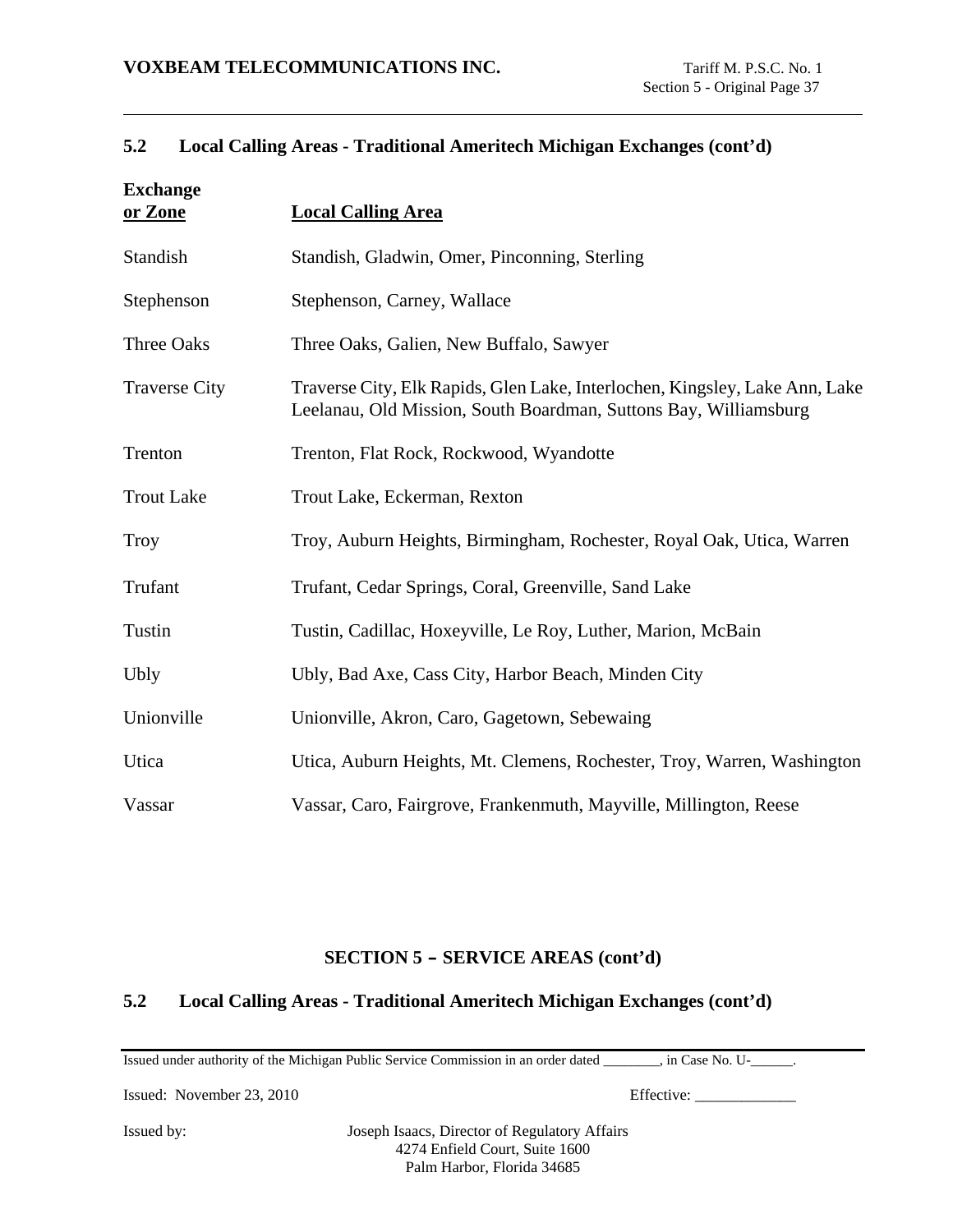| <b>Exchange</b><br>or Zone | <b>Local Calling Area</b>                                                                                  |
|----------------------------|------------------------------------------------------------------------------------------------------------|
| Vermontville               | Vermontville, Charlotte, Nashville, Sunfield                                                               |
| Vicksburg                  | Vicksburg, Fulton, Kalamazoo, Mendon, Schoolcraft, Scotts, Three Rivers                                    |
| Wakefield                  | Wakefield, Bergland, Bessemer, Ironwood, Marenisco                                                         |
| <b>Walled Lake</b>         | Walled Lake, Commerce, Farmington, Milford-White Lake, Northville,<br>Pontiac, South Lyon, West Bloomfield |
| <b>Walloon Lake</b>        | Walloon Lake, Boyne City, Boyne Falls#, Petoskey                                                           |
| Warren                     | Warren, Center Line, Mt. Clemens, Roseville, Royal Oak, Troy, Utica                                        |
| Washington                 | Washington, Mt. Clemens, New Haven, Rochester, Romeo, Utica                                                |
| Watersmeet                 | Watersmeet, Bruce Crossing, Golden Lake, Marenisco, North LandO' Lakes,<br><b>Trout Creek</b>              |
| Watervliet                 | Watervliet, Benton Harbor, Coloma, Covert, Hartford, Sister Lakes, St. Joseph                              |
| Wayland                    | Wayland, Caledonia, Dorr, Hopkins, Martin, Middleville, Moline                                             |
| Wayne                      | Wayne, Belleville, Detroit Area 6, Livonia, Plymouth, Romulus, Ypsilanti                                   |
| West Bloomfield            | West Bloomfield, Birmingham, Commerce, Farmington, Pontiac, Southfield,<br><b>Walled Lake</b>              |

# **5.2 Local Calling Areas - Traditional Ameritech Michigan Exchanges (cont'd) Exchange**

Issued under authority of the Michigan Public Service Commission in an order dated \_\_\_\_\_\_\_\_, in Case No. U-\_\_\_\_\_\_.

Issued: November 23, 2010 Effective: \_\_\_\_\_\_\_\_\_\_\_\_\_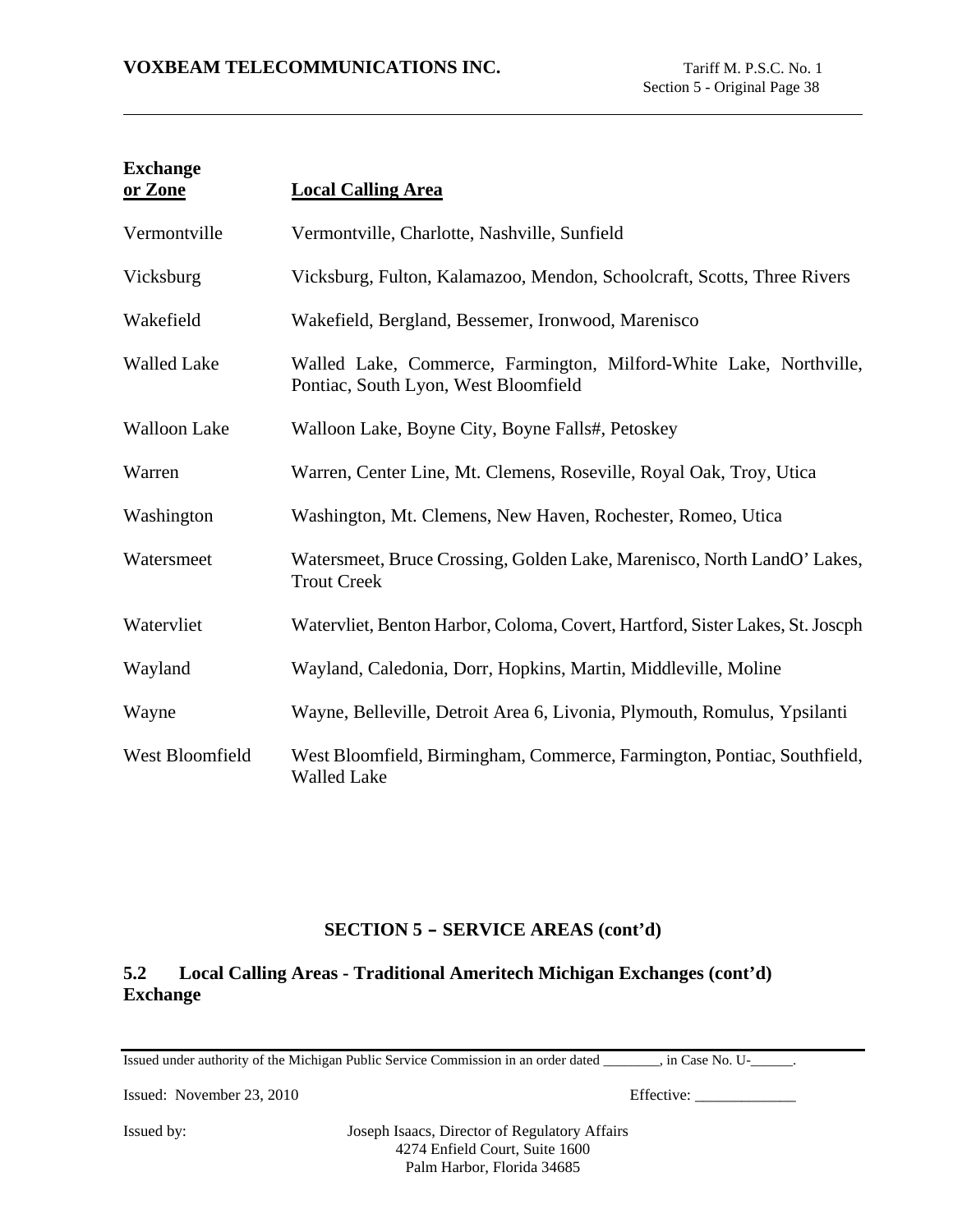| or Zone       | <b>Local Calling Area</b>                                                                       |
|---------------|-------------------------------------------------------------------------------------------------|
| West Branch   | West Branch, Alger, Gladwin, Lupton, Prescott, Rose City, St. Helen                             |
| White Cloud   | White Cloud, Baldwin, Big Rapids, Fremont, Hesperia, Morley, Newaygo,<br>Stanwood               |
| Whitmore Lake | Whitmore Lake, Ann Arbor, Brighton, Dexter, South Lyon                                          |
| Williamsburg  | Williamsburg, Elk Rapids, Kalkaska, South Boardman, Torch River Bridge,<br><b>Traverse City</b> |
| Willis        | Willis, Belleville, Carleton, Maybee, Milan, New Boston, Ypsilanti                              |
| Wolverine     | Wolverine, Alanson, Boyne Falls, Indian River                                                   |
| Wyandotte     | Wyandotte, Detroit Area 6, Flat Rock, New Boston, Rockwood, Romulus,<br>Trenton                 |
| Ypsilanti     | Ypsilanti, Ann Arbor, Belleville, Mi1an, Plymouth, Saline, Wayne, Willis                        |
| Zeeland       | Zeeland, Borculo, Drenthe, Hamilton, Holland, Hudsonville, Jamestown                            |

Issued under authority of the Michigan Public Service Commission in an order dated \_\_\_\_\_\_\_\_, in Case No. U-\_\_\_\_\_\_.

Issued: November 23, 2010 Effective: \_\_\_\_\_\_\_\_\_\_\_\_\_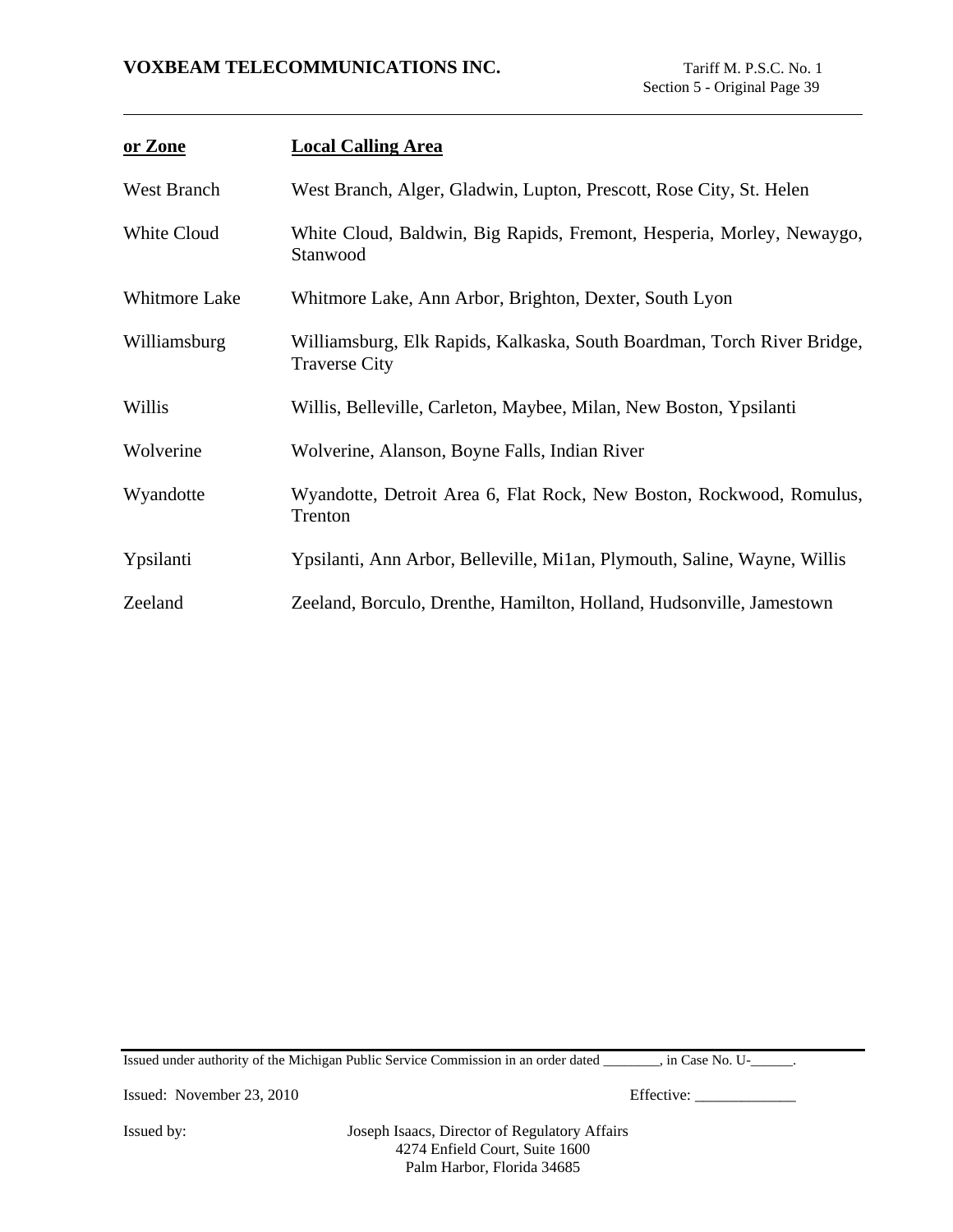# **5.2 Local Calling Areas - Verizon North Exchanges**

| <b>Exchange</b><br>or Zone | <b>Local Calling Area</b>                                                                                              |
|----------------------------|------------------------------------------------------------------------------------------------------------------------|
| Adrian                     | Adrian, Addison, Blissfield, Clayton, Ogden Center, Onsted, Sand Creek,<br>Tecumseh, Tipton                            |
| Alden                      | Alden, Bellaire, Central Lake, Clam River, Ellsworth, Eastport, Elk Rapids,<br>Kalkaska, Mancelona, Torch River Bridge |
| Allegan                    | Allegan, Bloomingdale, Fennville, Gobles, Hamilton, Hopkins, Martin,<br>Otsego, Pullman                                |
| Alma                       | Alma, Ithaca, Riverdale, Shepherd, St. Louis                                                                           |
| Almont                     | Almont, Capac, Dryden, Imlay City, Oxford, Romeo                                                                       |
| Alpena                     | Alpena, Hillman, Hubbard Lake, Lachine, Long Lake, Ossineke, Posen                                                     |
| Ashley                     | Ashley, Elsie, Ithaca, Merrill, Pompeii                                                                                |
| Atlanta                    | Atlanta, Fairview, Gaylord, Hillman, Lewiston, Onaway                                                                  |
| Avoca                      | Avoca, Emmett, Goodells, Jeddo, Port Huron, Yale                                                                       |
| <b>Bancroft</b>            | Bancroft, Bell Oak, Byron, Durand, Fowlerville, Owosso, Perry                                                          |
| <b>Bangor</b>              | Bangor, Bloomingdale, Covert, Grand Junction, Hartford, Lacota, Lawrence,<br>Paw Paw, South Haven                      |
| <b>Barryton</b>            | Barryton, Chippewa Lake, Evart, Farwell, Mecosta, Remus, Weidman                                                       |
| <b>Bath</b>                | Bath, Dewitt, Laingsburg, Lansing, Shaftsburg                                                                          |
| Bellaire                   | Bellaire, Alba, Alden, Clam River, Central Lake, East Jordon, Eastport,<br>Ellsworth, Mancelona, Torch River Bridge    |

Issued under authority of the Michigan Public Service Commission in an order dated \_\_\_\_\_\_\_\_, in Case No. U-\_\_\_\_\_\_.

Issued: November 23, 2010 Effective: \_\_\_\_\_\_\_\_\_\_\_\_\_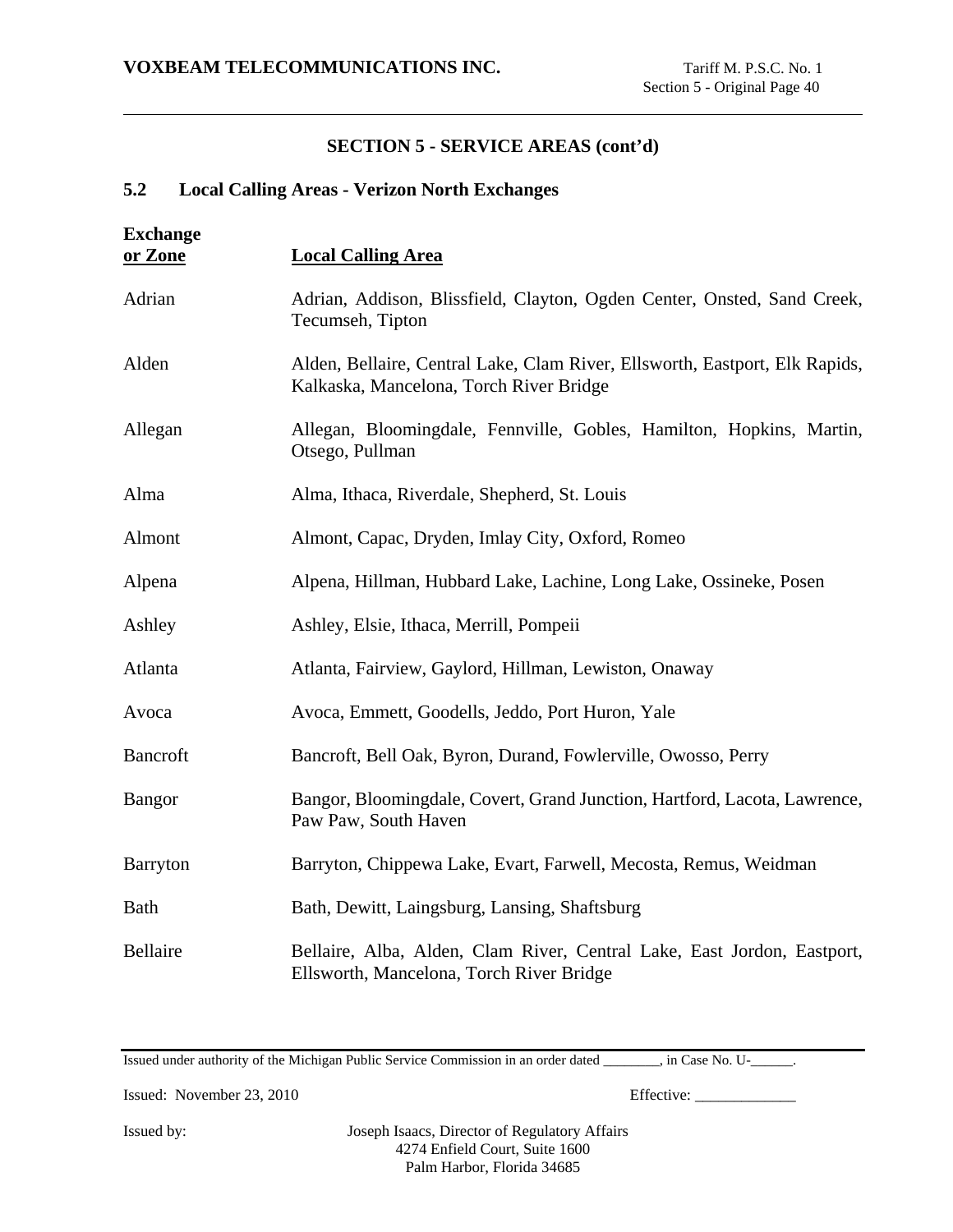| 5.2<br><b>Exchange</b> | Local Calling Areas - Verizon North Exchanges (cont'd)                                                                       |
|------------------------|------------------------------------------------------------------------------------------------------------------------------|
| or Zone                | <b>Local Calling Area</b>                                                                                                    |
| <b>Blissfield</b>      | Blissfield, Adrian, Deerfield, Lambertville, North Sylvania, Ogden Center,<br>Petersburg, Tecumseh                           |
| Breckenridge           | Breckenridge, Ithica, Merrill, Midland, Mt. Pleasant, St. Louis, Shepherd                                                    |
| <b>Britton</b>         | Britton, Deerfield, Dundee, Milan, Saline, Tecumseh                                                                          |
| <b>Bronson</b>         | Bronson, Burr Oak, Coldwater, Coldwater Lake, Colon, Union City                                                              |
| <b>Brown City</b>      | Brown City, Capac, Imlay City, Marlette, North Branch, Peck, Sandusky, Yale                                                  |
| <b>Burr Oak</b>        | Burr Oak, Bronson, Colon, Sturgis                                                                                            |
| Capac                  | Capac, Almont, Armada, Brown City, Emmett, Imlay City, Memphis, Romeo, Yale                                                  |
| <b>Carson City</b>     | Carson City, Crystal, Hubbardston, Ithica, Middleton, Palo, Riverdale, Vickeryville                                          |
| Caseville              | Caseville, Bayport, Elkton, Kinde, Pigeon, Port Austin                                                                       |
| <b>Cass City</b>       | Cass City, Bad Axe, Caro, Elkton, Gagetown, Kingston, Marlette, Owendale, Snover,<br><b>Ubly</b>                             |
| Cassopolis             | Cassopolis, Dowagiac, Edwardsburg, Marcellus, Niles, Vandalia                                                                |
| Central Lake           | Central Lake, Alden, Bellaire, Central Lake, Clam River, East Jordan, Eastport, Elk<br>Rapids, Ellsworth, Torch River Bridge |
| Centreville            | Centreville, Colon, Constantine, Mendon, Sturgis, Three Rivers                                                               |
| Clam River             | Clam River, Alden, Bellaire, Central Lake, Clam River, Eastport, Elk Rapids,<br>Ellsworth, Torch River Bridge                |
| Clifford               | Clifford, Kingston, Marlette, Mayville, North Branch                                                                         |
| Clinton                | Clinton, Manchester, Saline, Tecumseh, Tipton                                                                                |
| Coldwater              | Coldwater, Bronson, Coldwater Lake, Litchfield, Quincy, Tekonsha, Union City                                                 |

Issued under authority of the Michigan Public Service Commission in an order dated \_\_\_\_\_\_\_\_, in Case No. U-\_\_\_\_\_\_.

Issued: November 23, 2010 Effective: \_\_\_\_\_\_\_\_\_\_\_\_\_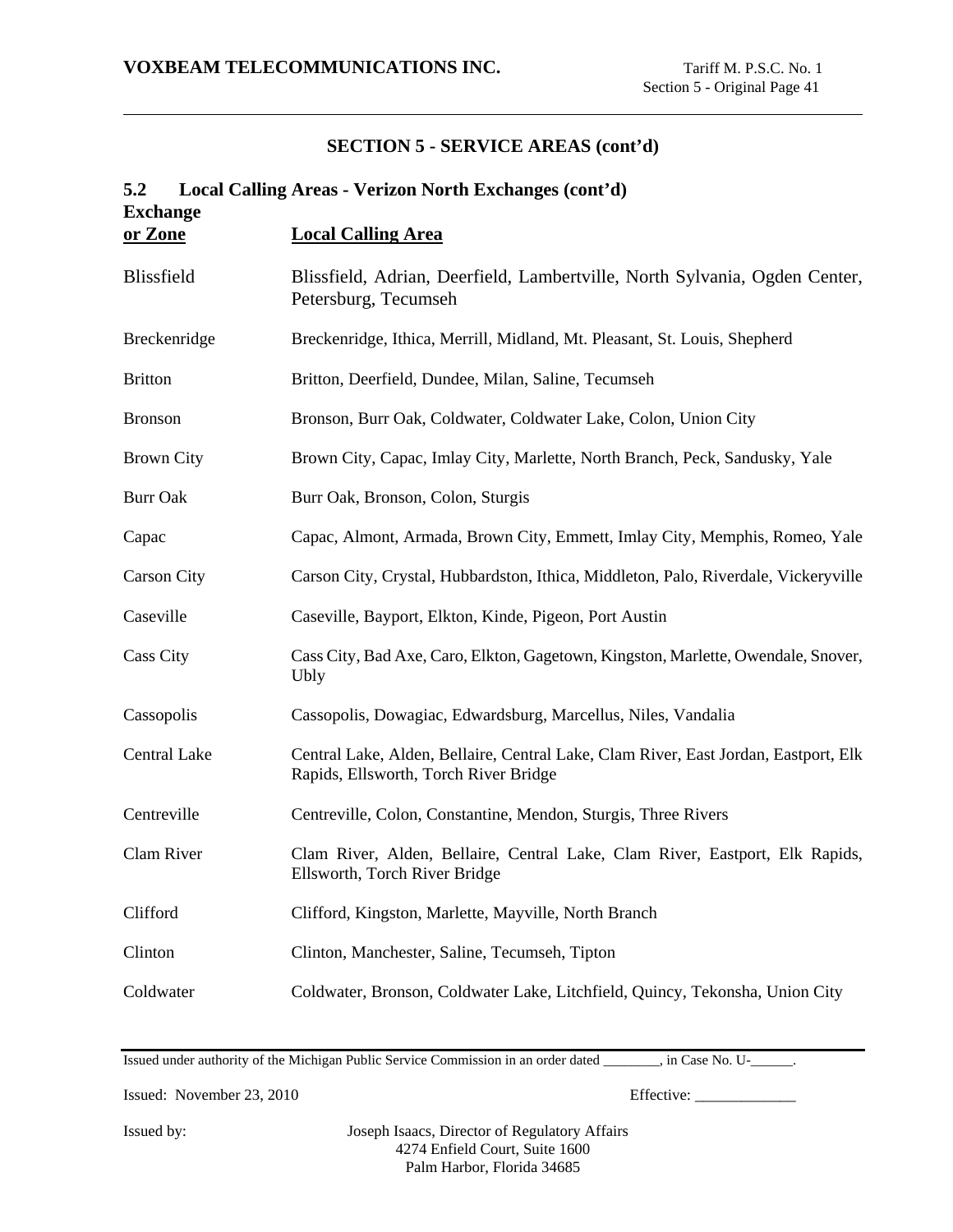## **5.2 Local Calling Areas - Verizon North Exchanges (cont'd)**

| <b>Exchange</b><br>or Zone | <b>Local Calling Area</b>                                                                                               |
|----------------------------|-------------------------------------------------------------------------------------------------------------------------|
| Coldwater Lake             | Coldwater Lake, Bronson, Coldwater, Montgomery, Quincy                                                                  |
| Colon                      | Colon, Athens, Bronson, Burr Oak, Centreville, Mendon, Sturgis, Union City                                              |
| Columbiaville              | Columbiaville, Davidson, Fostoria, Lapeer, Millington, North Branch, Otisville                                          |
| Conklin                    | Conklin, Coopersville, Grand Rapids, Marne, Ravenna, Sparta                                                             |
| Constantine                | Constantine, Centreville, Sturgis, Three Rivers, Union, White Pigeon, Vandalia                                          |
| Coopersville               | Coopersville, Allendale, Conklin, Fruitport, Grand Haven, Grand Rapids, Marne,<br>Ravenna                               |
| Covert                     | Covert, Bangor, Benton Harbor, Coloma, Hartford, South Haven, Waterveliet                                               |
| Davison                    | Davison, Clio-Mt. Morris, Colombiaville, Flint, Goodrich, Grand Blanc, Hadley,<br>Lapeer, Otisville                     |
| Decatur                    | Decatur, Dowagiac, Hartford, Lawrence, Lawton, Marcellus, Paw Paw                                                       |
| Deckerville                | Deckerville, Carsonville, Minden City, Port Sanilac, Sandusky, Snover, Ubly                                             |
| Dewitt                     | Dewitt, Bath, Grand Ledge, Laingsburg, Lansing, St. Johns                                                               |
| Dowagiac                   | Dowagiac, Cassopolis, Decatur, Eau Claire, Hartford, Lawrence, Marcellius, Niles,<br><b>Sister Lakes</b>                |
| Dryden                     | Dryden, Almont, Imlay City, Lapeer, Metamora, Oxford                                                                    |
| Dundee                     | Dundee, Britton, Deerfield, Ida, Maybee, Milan, Petersburg                                                              |
| Durand                     | Durand, Bancroft, Byron, Gaines, Lennon, Owosso, Swartz Creek                                                           |
| Eastport                   | Eastport, Alden, Bellaire, Central Lake, Charlevoix, Clam River, Eastport, Elk<br>Rapids, Ellsworth, Torch River Bridge |

Issued under authority of the Michigan Public Service Commission in an order dated \_\_\_\_\_\_\_\_, in Case No. U-\_\_\_\_\_\_.

Issued: November 23, 2010 Effective: \_\_\_\_\_\_\_\_\_\_\_\_\_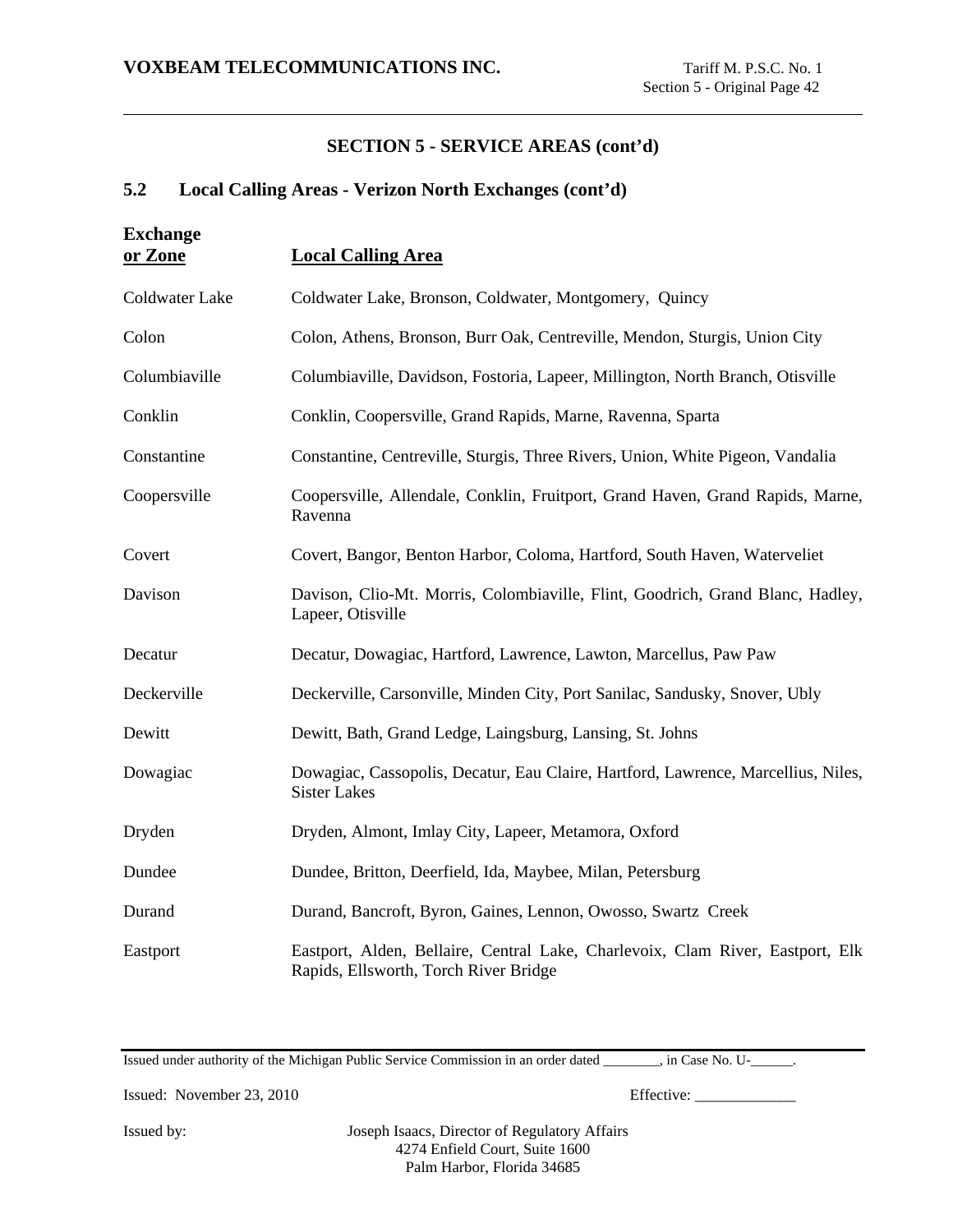# **5.2 Local Calling Areas - Verizon North Exchanges (cont'd)**

| <b>Exchange</b><br>or Zone  | <b>Local Calling Area</b>                                                                                           |
|-----------------------------|---------------------------------------------------------------------------------------------------------------------|
| Edmore                      | Edmore, Blanchard, McBride, Six Lakes, Vestaburg, Winn                                                              |
| Edwardsburg                 | Edwardsburg, Cassopolis, Elkhart IN, Niles, Union, Vandalia                                                         |
| Elkton                      | Elkton, Bad Axe, Caseville, Cass City, Kinde, Owendale, Pigeon                                                      |
| Ellsworth                   | Ellsworth, Alden, Bellaire, Clam River, Central Lake, Charlevoix, East Jordan,<br>Eastport, Torch River Bridge      |
| Elsie                       | Elsie, Ashley, Chapin, Merrill, Ovid, Pompeii, St. Johns                                                            |
| Emmet                       | Emmett, Avoca, Capac, Goodells, Memphis, Yale                                                                       |
| Erie                        | Erie, Ida, Lambertville, Lost Peninsula, Monroe, Temperance, Toledo OH                                              |
| Fairview                    | Fairview, Atlanta, Glennie, Lewiston, Lincoln, Mio                                                                  |
| Fennville                   | Fennville, Allegan, Ganges, Glenn, Hamilton, Pullman, Saugatuck                                                     |
| Fenwick                     | Fenwick, Belding, Greenville, Orleans, Palo, Sheridan, Vickeryville                                                 |
| Fowler-Pewamo<br>Westphalia | Fowler-Pewamo, Hubbardston, Maple Rapids, Muir, Portland, St. Johns,                                                |
| Fruitport                   | Fruitport, Coopersville, Grand Haven, Muskegon, Ravenna                                                             |
| Gaines                      | Gaines, Byron, Durand, Lennon, Linden, Rankin, Swartz Creek                                                         |
| Ganges                      | Ganges, Fennville, Glenn, Saugatuck, Pullman                                                                        |
| Gaylord                     | Gaylord, Alba, Atlanta, Boyne Falls, Chester, Elmira, Grayling, Lakes of the<br>North, Lewiston, Onaway, Vanderbilt |
| Gobles                      | Gobles, Allegan, Bloomingdale, Kalamazoo, Mattawan, Otsego, Paw Paw                                                 |
| Goodells                    | Goodells, Avoca, Emmett, Memphis, Port Huron, Smiths Creek                                                          |

Issued under authority of the Michigan Public Service Commission in an order dated \_\_\_\_\_\_\_\_, in Case No. U-\_\_\_\_\_\_.

Issued: November 23, 2010 Effective: \_\_\_\_\_\_\_\_\_\_\_\_\_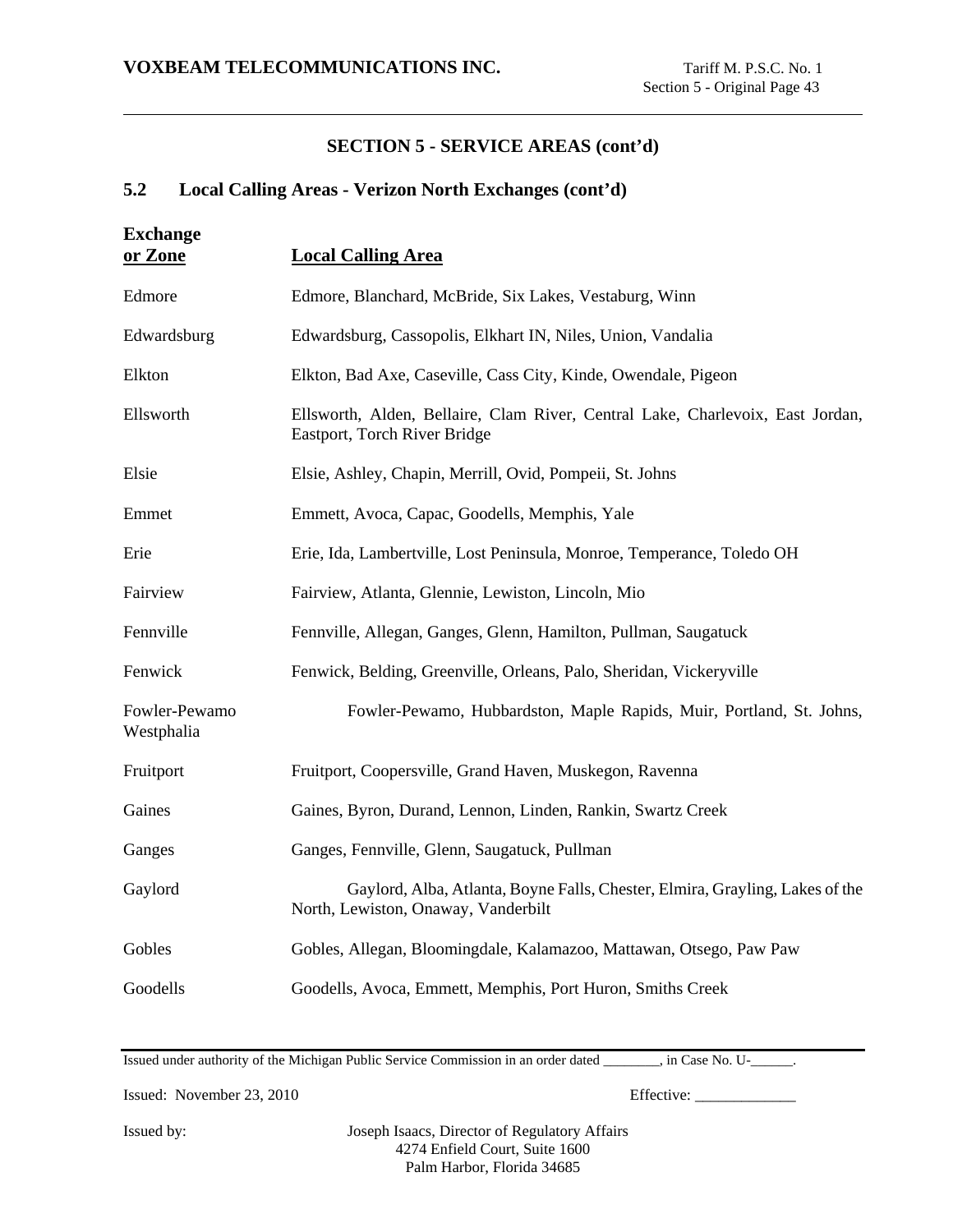Grand Junction Grand Junction, Bangor, Bloomingdale, Lacota, Pullman, South Haven

Issued under authority of the Michigan Public Service Commission in an order dated \_\_\_\_\_\_\_\_, in Case No. U-\_\_\_\_\_\_.

Issued: November 23, 2010 Effective: \_\_\_\_\_\_\_\_\_\_\_\_\_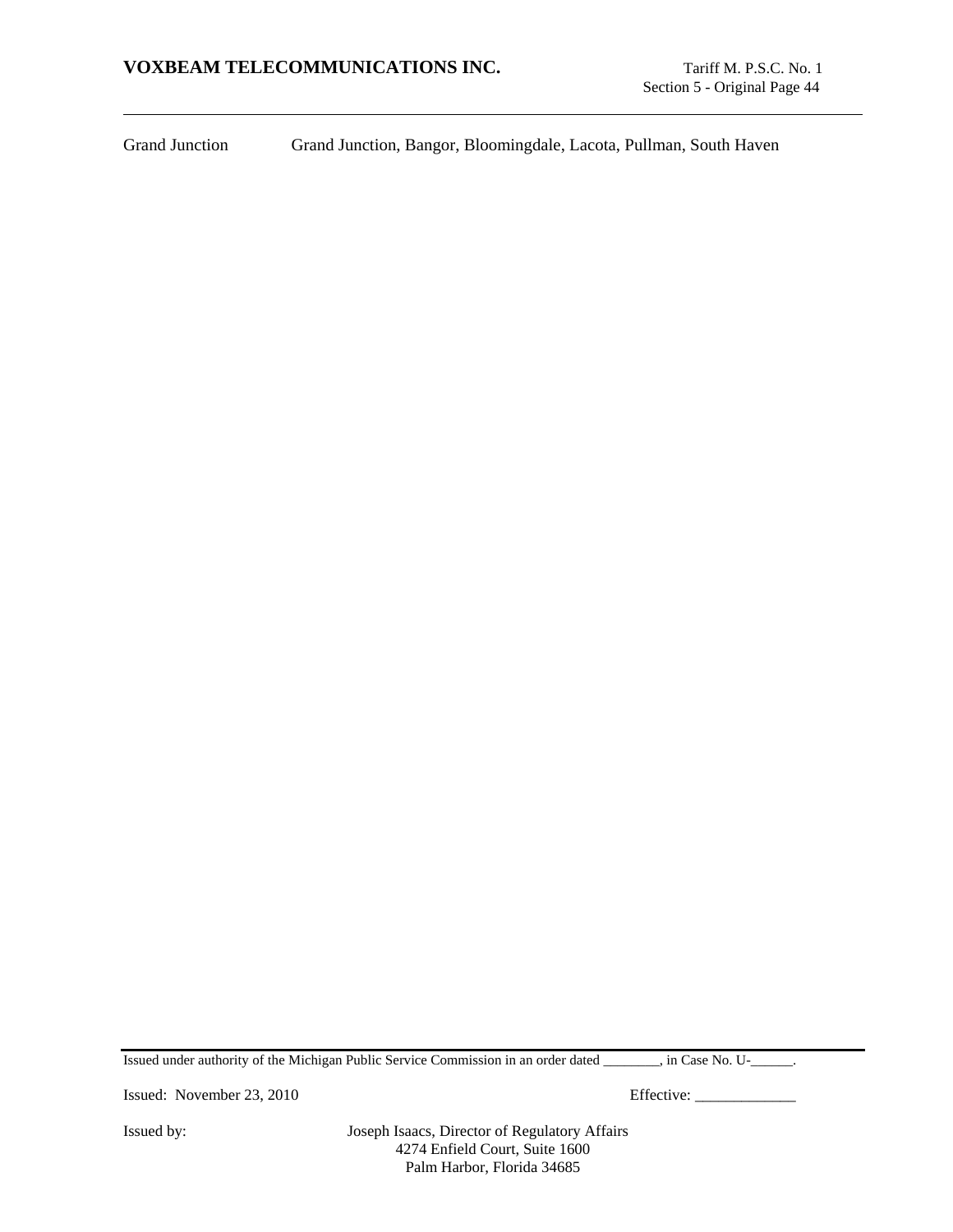## **5.2 Local Calling Areas - Verizon North Exchanges (cont'd)**

| <b>Exchange</b>      |                                                                                                                       |
|----------------------|-----------------------------------------------------------------------------------------------------------------------|
| or Zone              | <b>Local Calling Area</b>                                                                                             |
| <b>Grand Ledge</b>   | Grand Ledge, Charlotte, Dewitt, Dimondale, Lansing, Mulliken, Portland, Potterville,<br>St. Johns, Westphalia         |
| <b>Grass Lake</b>    | Grass Lake, Jackson, Munith, Napoleon                                                                                 |
| Grayling             | Grayling, Chester, Gaylord, Higgins Lake, Lakes of the North, Lewiston, Mio,<br>Manistee River, Moorestown, Roscommon |
| Hamilton             | Hamilton, Allegan, Drenthe, Fennville, Holland, Hopkins, Jamestown, Saugatuck,<br>Zeeland                             |
| Harbor Beach         | Harbor Beach, Bad Axe, Harbor Beach, Minden City, Port Hope, Ubly                                                     |
| Harrisville          | Harrisville, Lincoln, Oscoda, Ossineke                                                                                |
| Hart                 | Hart, Baldwin, Carr, Hesperia, Pentwater, Scottville, Shelby                                                          |
| Hartford             | Hartford, Bangor, Covert, Decatur, Dowagiac, Lawrence, Sister Lakes, Waterveliet                                      |
| Hemlock              | Hemlock, Brant, Freeland, Merrill, Midland, Saginaw, St. Charles                                                      |
| Hesperia             | Hesperia, Baldwin, Fremont, Hart, Holton, Shelby, White Cloud                                                         |
| <b>Higgins Lake</b>  | Higgins Lake, Grayling, Houghton Lake, Moorestown, Roscommon                                                          |
| Hillman              | Hillman, Alpena, Atlanta, Lachine, Posen                                                                              |
| Holton               | Holton, Fremont, Grant, Hesperia, Muskegon, Shelby, Twin Lake, Whitehall                                              |
| <b>Houghton Lake</b> | Houghton Lake, Gladwin, Harrison, Higgins Lake, Merritt, Moorestown,<br>Roscommon, St. Helen                          |
| <b>Howard City</b>   | Howard City, Amble, Coral, Grant, Lakeview, Morley, Newaygo, Sand Lake, Trufant                                       |
| Hubbard Lake         | Hubbard Lake, Alpena, Lachine, Lincoln, Ossineke                                                                      |
| Hubbardston          | Hubbardston, Carson City, Fowler-Pewamo, Maple Rapids, Middleton, Muir, Palo                                          |

Issued under authority of the Michigan Public Service Commission in an order dated \_\_\_\_\_\_\_\_, in Case No. U-\_\_\_\_\_\_.

Issued: November 23, 2010 Effective: \_\_\_\_\_\_\_\_\_\_\_\_\_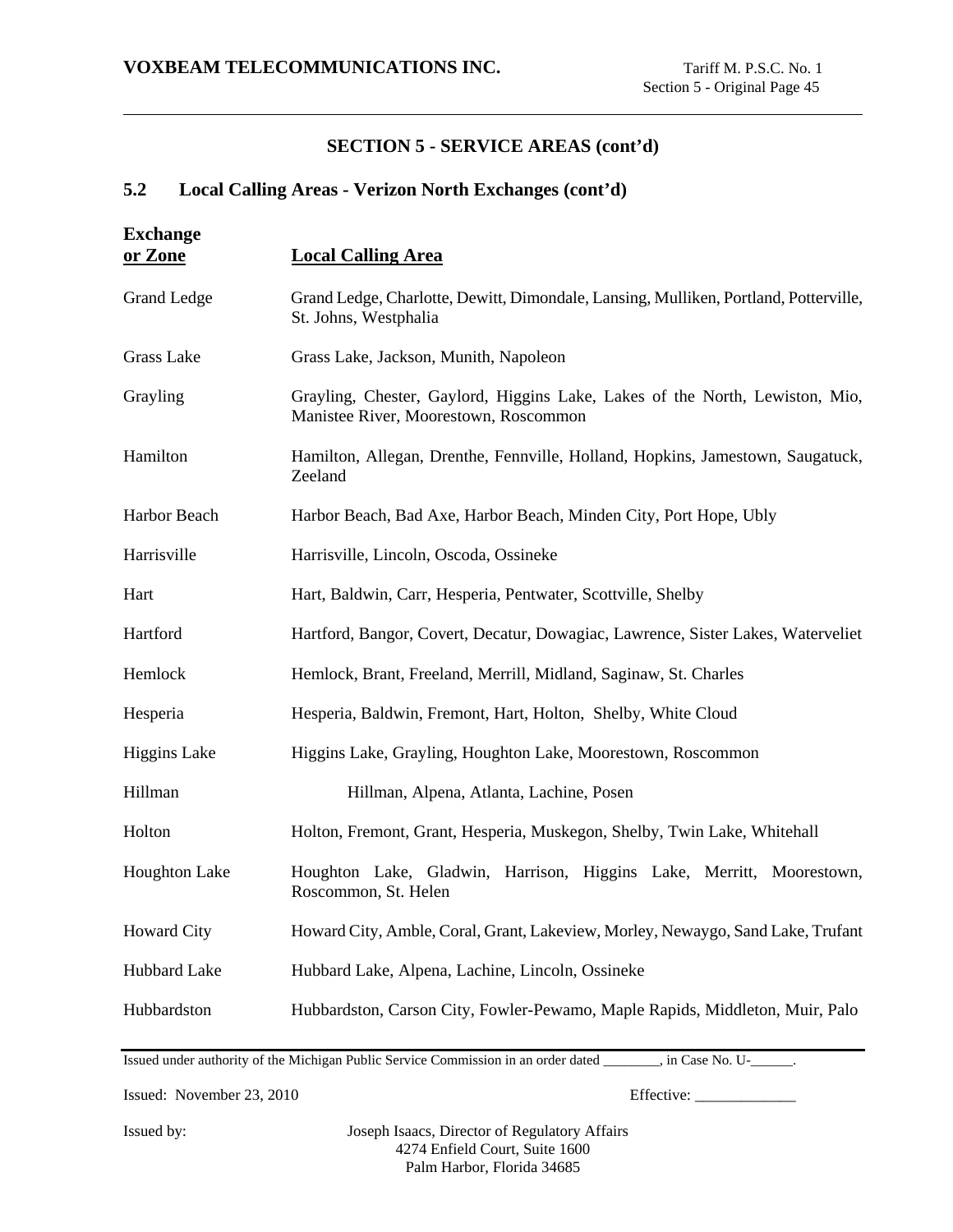# **5.2 Local Calling Areas - Verizon North Exchanges (cont'd)**

| <b>Exchange</b><br>or Zone | <b>Local Calling Area</b>                                                                                                                                                                                                                                                   |
|----------------------------|-----------------------------------------------------------------------------------------------------------------------------------------------------------------------------------------------------------------------------------------------------------------------------|
| Hudson                     | Hudson, Addison, Clayton, Morenci, Osseo, Prattville, Waldron                                                                                                                                                                                                               |
| Ida                        | Ida, Dundee, Erie, Lambertville, Maybee, Monroe, Petersburg                                                                                                                                                                                                                 |
| <b>Imlay City</b>          | Imlay City, Almont, Brown City, Capac, Dryden, Lapeer, North Branch                                                                                                                                                                                                         |
| Ithaca                     | Ithaca, Alma, Ashley, Breckenridge, Carson City, Merrill, Middleton, Pompeii,<br>Riverdale, St. Louis                                                                                                                                                                       |
| Jeddo                      | Jeddo, Avoca, Croswell, Lexington, Port Huron, Yale                                                                                                                                                                                                                         |
| Kingston                   | Kingston, Caro, Cass City, Clifford, Marlette, Mayville                                                                                                                                                                                                                     |
| Lachine                    | Lachine, Alpena, Hillman, Hubbard Lake, Posen                                                                                                                                                                                                                               |
| Laingsburg                 | Laingsburg, Bath, Dewitt, Lansing, Ovid, Owosso, Perry, Shaftsburg, St. Johns                                                                                                                                                                                               |
| Lakeview                   | Lakeview, Amble, Blanchard, Coral, Howard City, Mecosta, Morley, Six Lakes,<br>Stanwood, Stanton, Trufant                                                                                                                                                                   |
| Lawton                     | Lawton, Decatur, Kalamazoo, Marcellus, Mattawan, Paw Paw, Schoolcraft                                                                                                                                                                                                       |
| Lewiston                   | Lewiston, Atlanta, Chester, Fairview, Gaylord, Grayling, Mio                                                                                                                                                                                                                |
| Lincoln                    | Lincoln, Fairview, Glennie, Harrisville, Hubbard Lake, Oscoda, Ossineke                                                                                                                                                                                                     |
| Linden                     | Linden, Byron, Fenton, Flint, Gaines, Howell, Rankin                                                                                                                                                                                                                        |
| Long Lake                  | Long Lake, Alpena, Posen, Rogers City                                                                                                                                                                                                                                       |
| Lost Peninsula             | Lost Peninsula, Curtis OH, Erie MI, Genoa OH, Holland OH, Lambertville MI,<br>Maumee OH, Moline OH, North Sylvania MI, Oregon OH, Perrysburg OH, Richfield<br>Center OH, Stony Ridge OH, Swanton OH, Sylvania OH, Temperance MI, Toledo<br>OH, Waterville OH, Whitehouse OH |
| Ludington                  | Ludington, Freesoil, Manistee, Pentwater, Scottville                                                                                                                                                                                                                        |

Issued under authority of the Michigan Public Service Commission in an order dated \_\_\_\_\_\_\_\_, in Case No. U-\_\_\_\_\_\_.

Issued: November 23, 2010 Effective: \_\_\_\_\_\_\_\_\_\_\_\_\_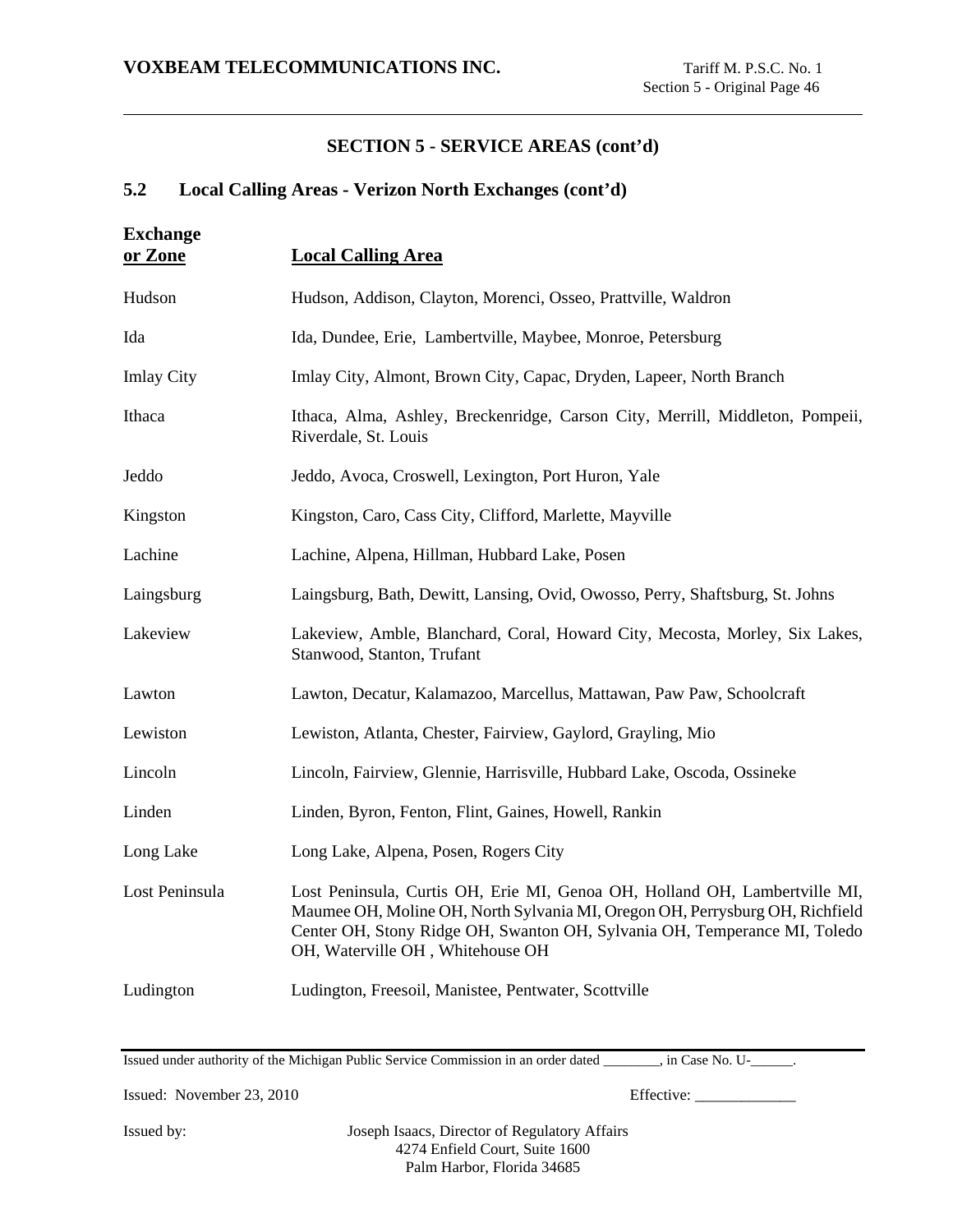| Local Calling Areas - Verizon North Exchanges (cont'd)<br>5.2 |                                                                                                                                 |  |
|---------------------------------------------------------------|---------------------------------------------------------------------------------------------------------------------------------|--|
| <b>Exchange</b><br>or Zone                                    | <b>Local Calling Area</b>                                                                                                       |  |
| Maple Rapids                                                  | Maple Rapids, Fowler-Pewamo, Hubbardson, Middleton, Pompeii, St. Johns                                                          |  |
| Marcellus                                                     | Marcellus, Cassopolis, Decatur, Dowagiac, Lawton, Schoolcraft, Three Rivers,<br>Vandalia                                        |  |
| Mattawan                                                      | Mattawan, Gobles, Kalamazoo, Lawton, Paw Paw, Schoolcraft                                                                       |  |
| Maybee                                                        | Maybee, Carleton, Dundee, Ida, Maybee, Milan, Monroe, Willis                                                                    |  |
| McBride                                                       | McBride, Crystal, Edmore, McBride, Six Lakes, Stanton, Vestaburg                                                                |  |
| Memphis                                                       | Memphis, Armada, Capac, Emmett, Goodells, Richmond, Smiths Creek                                                                |  |
| Mendon                                                        | Mendon, Athens, Centreville, Colon, Fulton, Three Rivers, Vicksburg                                                             |  |
| Merrill                                                       | Merrill, Ashley, Brant, Breckenridge, Chapin, Elsie, Hemlock, Ithica, Midland,<br>Saginaw                                       |  |
| Metamora                                                      | Metamora, Dryden, Hadley, Lapeer, Oxford                                                                                        |  |
| Middleton                                                     | Middleton, Carson City, Hubbardston, Ithica, Maple Rapids, Pompeii                                                              |  |
| Milford-White Lake                                            | Milford-White Lake, Brighton, Clarkston, Commerce, Drayton Plains, Fenton,<br>Hartland, Holly, Pontiac, South Lyon, Walled Lake |  |
| Minden City                                                   | Minden City, Deckerville, Harbor Beach, Ubly                                                                                    |  |
| Mio                                                           | Mio, Fairview, Glennie, Grayling, Lewiston, Roscommon, Rose City                                                                |  |
| Mt. Pleasant                                                  | Mt. Pleasant, Blanchard, Breckenridge, Coleman, Midland, Rosebush, Shepherd,<br>Weidman, Winn                                   |  |
| Muir                                                          | Muir, Ionia, Fowler-Pewamo, Hubbardston, Palo, Portland                                                                         |  |
| Muskegon                                                      | Muskegon, Fruitport, Grand Haven, Grant, Holton, Ravenna, Twin Lake, Whitehall                                                  |  |
| North Branch                                                  | North Branch, Brown City, Clifford, Columbiaville, Fostoria, Imlay City, Lapeer,<br>Marlette, Mayville                          |  |

Issued under authority of the Michigan Public Service Commission in an order dated \_\_\_\_\_\_\_\_, in Case No. U-\_\_\_\_\_\_.

Issued: November 23, 2010 Effective: \_\_\_\_\_\_\_\_\_\_\_\_\_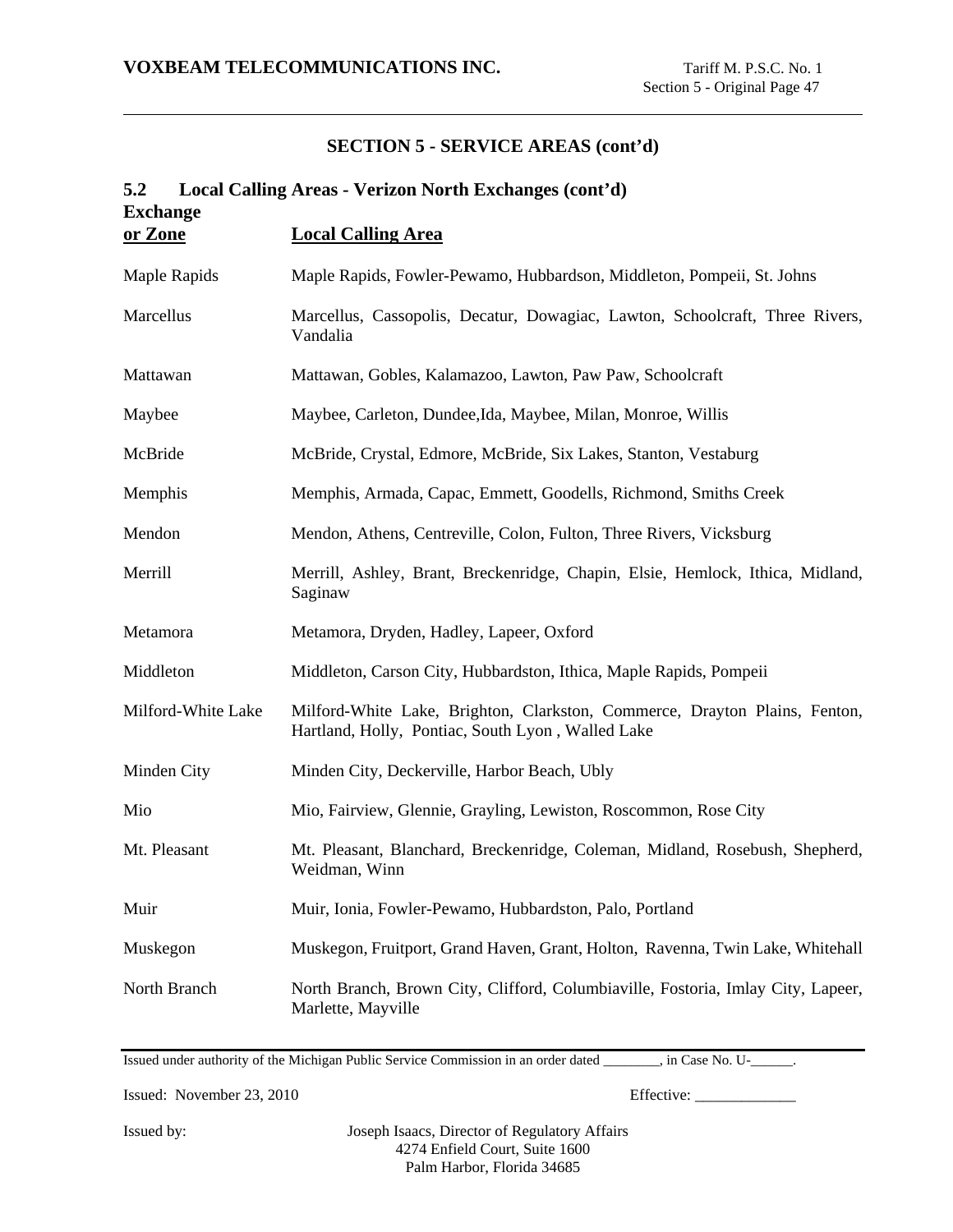# **5.2 Local Calling Areas - Verizon North Exchanges (cont'd)**

| <b>Exchange</b><br>or Zone | <b>Local Calling Area</b>                                                                                                                       |  |
|----------------------------|-------------------------------------------------------------------------------------------------------------------------------------------------|--|
| North Sylvania             | North Sylvania MI, Blisssfield, Lambertville, Lost Peninsula MI, Holland OH,<br>Maumee OH, Perrysburg OH, Sylvania OH, Toledo OH, Whitehouse OH |  |
| Onaway                     | Onaway, Atlanta, Cheboygan, Gaylord, Grace Harbor, Indian River, Rogers City,<br>Vanderbilt, Wolverine                                          |  |
| Ortonville                 | Ortonville, Clarkston, Goodrich, Hadley, Holly, Oxford, Pontiac                                                                                 |  |
| Ossineke                   | Ossineke, Alpena, Harrisville, Hubbard Lake, Lincoln                                                                                            |  |
| Otisville                  | Otisville, Columbiaville, Clio-Mt. Morris, Davison, Flint, Millington                                                                           |  |
| Ovid                       | Ovid, Chapin, Elsie, Laingsburg, Owosso, St. Johns                                                                                              |  |
| Owosso                     | Owosso, Bancroft, Chapin, Chesaning, Durand, Lennon, Laingsburg, New Lathrop,<br>Ovid, Perry,                                                   |  |
| Palo                       | Palo, Carson City, Fenwick, Hubbardston, Ionia, Muir, Orleans, Vickeryville                                                                     |  |
| Paw Paw                    | Paw Paw, Bangor, Bloomingdale, Decatur, Gobles, Kalamazoo, Lawrence, Lawton,<br>Mattawan                                                        |  |
| Pentwater                  | Pentwater, Hart, Ludington, Scottville                                                                                                          |  |
| Pompeii                    | Pompeii, Ashley, Elsie, Maple Rapids, Middleton, Ithaca, St.Johns                                                                               |  |
| Posen                      | Posen, Alpena, Hillman, Lachine, Long Lake, Rogers City                                                                                         |  |
| Quincy                     | Quincy, Allen, Coldwater, Coldwater Lake, Litchfield, Montgomery, Reading                                                                       |  |
| Rankin                     | Rankin, Fenton, Flint, Gaines, Grand Blanc, Linden, Swartz Creek                                                                                |  |
| Ravenna                    | Ravenna, Casnovia, Conklin, Copersville, Fruitport, Grant, Muskegon, Sparta                                                                     |  |
| Reading                    | Reading, Allen, Cambria, Camden, Hillsdale, Montgomery, Quincy                                                                                  |  |
| Remus                      | Remus, Barryton, Blanchard, Mecosta, Weidman                                                                                                    |  |

Issued under authority of the Michigan Public Service Commission in an order dated \_\_\_\_\_\_\_\_, in Case No. U-\_\_\_\_\_\_.

Issued: November 23, 2010 Effective: \_\_\_\_\_\_\_\_\_\_\_\_\_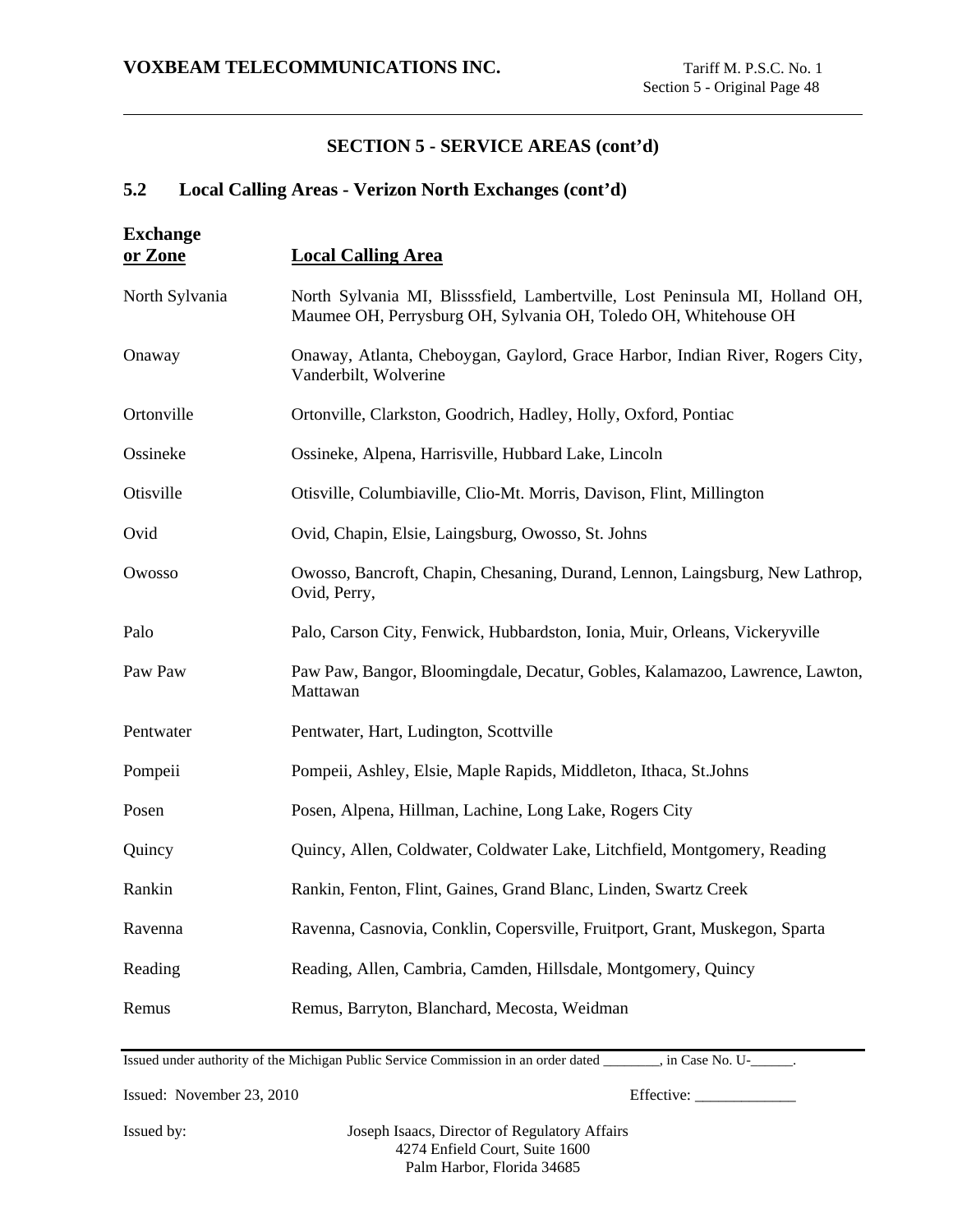## **5.2 Local Calling Areas - Verizon North Exchanges (cont'd)**

| <b>Exchange</b><br>or Zone | <b>Local Calling Area</b>                                                                                               |
|----------------------------|-------------------------------------------------------------------------------------------------------------------------|
| Richmond                   | Richmond, Amada, Marine City, Memphis, New Baltimore, New Haven, Smiths<br>Creek, St. Clair                             |
| Riverdale                  | Riverdale, Alma, Carson City, Crystal, Ithica, Shepherd, Vestaburg, Winn                                                |
| <b>Rogers City</b>         | Rogers City, Grace Harbor, Long Lake, Onaway, Posen                                                                     |
| Roscommon                  | Roscommon, Grayling, Higgins Lake, Houghton Lake, Mio, Roscommon, St. Helen                                             |
| St. Johns                  | St. Johns, Dewitt, Elsie, Fowler-Pewamo, Grand Ledge, Laingsburg, Maple Rapids,<br>Ovid, Pompeii, St. Johns, Westphalia |
| St. Louis                  | St. Louis, Alma, Breckenridge, Ithica, Shepherd                                                                         |
| Saline                     | Saline, Ann Arbor, Britton, Clinton, Manchester, Milan, Tecumseh, Ypsilanti                                             |
| Saugatuck                  | Saugatuck, Fennville, Ganges, Hamilton, Holland                                                                         |
| Schoolcraft                | Schoolcraft, Kalamazoo, Lawton, Marcellus, Mattawan, Three Rivers, Vicksburg                                            |
| Shelby                     | Shelby, Hart, Hesperia, Holton, Shelby, Whitehall                                                                       |
| Shepherd                   | Shepherd, Alma, Breckenridge, Mt. Pleasant, Riverdale, St. Louis, Winn                                                  |
| Sheridan                   | Sheridan, Fenwick, Greeenville, Sidney, Stanton, Vickeryville                                                           |
| Sidney                     | Sidney, Greenville, Sheridan, Sidney, Stanton                                                                           |
| <b>Sister Lakes</b>        | Sister Lakes, Benton Harbor, Dowagiac, Eau Claire, Hartford, Watervliet                                                 |
| <b>Six Lakes</b>           | Six Lakes, Blanchard, Edmore, Lakeview, McBride, Stanton                                                                |
| <b>Smiths Creek</b>        | Smiths Creek, Goodells, Memphis, Port Huron, Richmond, St. Clair                                                        |
| South Haven                | South Haven, Bangor, Covert, Glenn, Grand Junction, Lacota, Pullman                                                     |

Issued under authority of the Michigan Public Service Commission in an order dated \_\_\_\_\_\_\_\_, in Case No. U-\_\_\_\_\_\_.

Issued: November 23, 2010 Effective: \_\_\_\_\_\_\_\_\_\_\_\_\_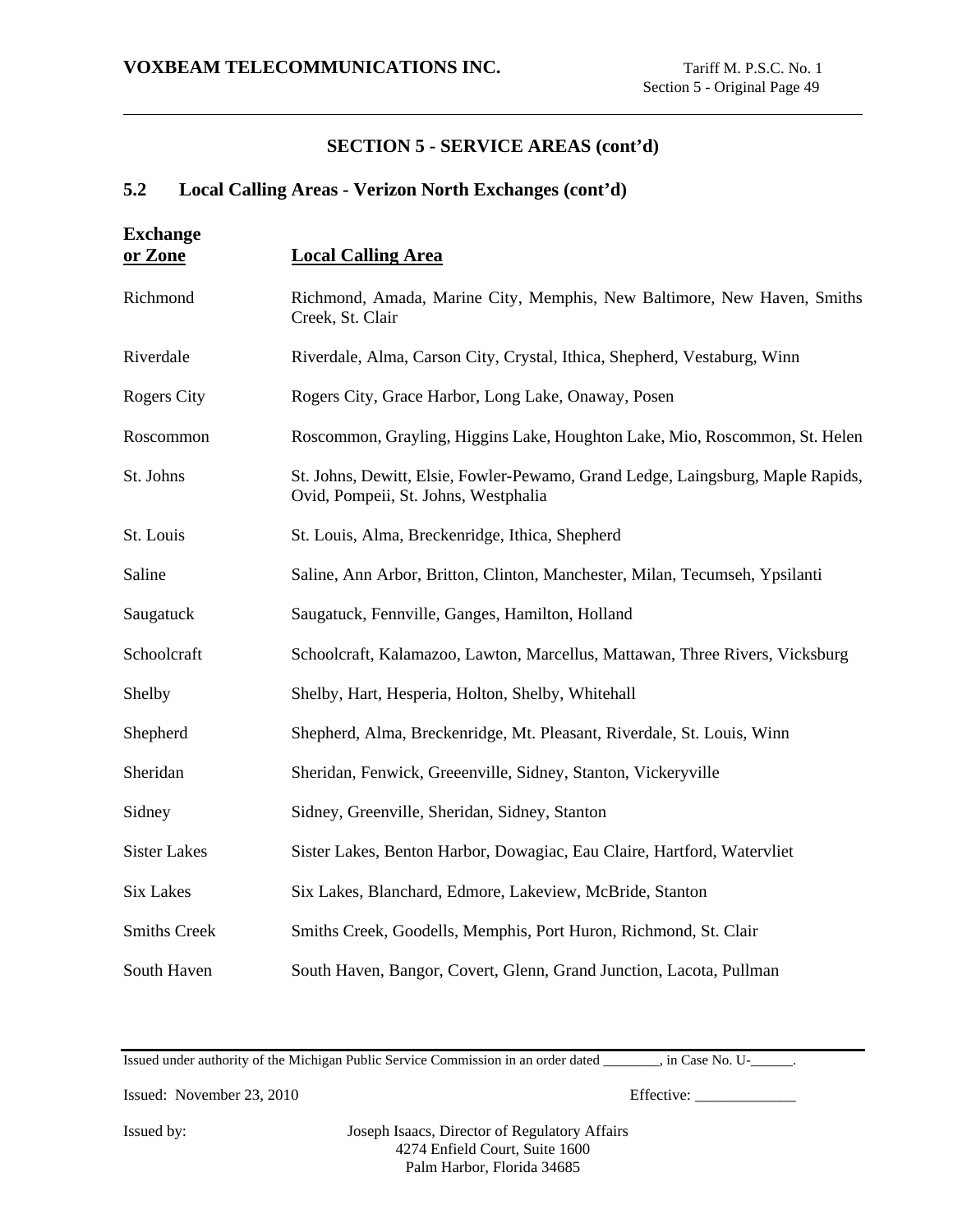## **5.2 Local Calling Areas - Verizon North Exchanges (cont'd)**

| <b>Exchange</b><br>or Zone | <b>Local Calling Area</b>                                                                                                 |
|----------------------------|---------------------------------------------------------------------------------------------------------------------------|
| Stanton                    | Stanton, Crystal, Greenville, Lakeview, McBride, Sidney, Sheridan, Six Lakes,<br>Trufant, Vickeryville                    |
| Stanwood                   | Stanwood, Big Rapids, Lakeview, Mecosta, Morley, White Cloud                                                              |
| <b>Sturgis</b>             | Sturgis, Burr Oak, Centreville, Colon, Constantine, White Pigeon                                                          |
| <b>Swartz Creek</b>        | Swartz Creek, Durand, Flint, Flushing, Gaines, Lennon, Rankin                                                             |
| Tecumseh                   | Tecumseh, Adrian, Blissfield, Britton, Clinton, Deerfield, Saline, Tecumpseh, Tipton                                      |
| Temperance                 | Temperance, Erie, Lambertville, Lost Peninsula, Toledo OH                                                                 |
| <b>Three Rivers</b>        | Three Rivers, Centreville, Constantine, Marcellus, Mendon, Schoolcraft, Vandalia,<br>Vicksburg                            |
| Tipton                     | Tipton, Adrian, Brookland, Clinton, Manchester, Onstead, Tecumseh                                                         |
| <b>Torch River Bridge</b>  | Torch River Bridge, Alden, Bellaire, Central Lake, Clam River, Eastport, Elk Rapids.<br>Ellsworth, Kalkaska, Williamsburg |
| <b>Twin Lake</b>           | Twin Lake, Holton, Muskegon, Whitehall                                                                                    |
| Union                      | Union, Constantine, Edwardsburg, Elkhart IN, Union, Vandalia, White Pigeon                                                |
| <b>Union City</b>          | Union City, Athens, Battle Creek, Bronson, Burlington, Coldwater, Colon, Tekonsha                                         |
| Vandalia                   | Vandalia, Cassopolis, Constantine, Edwardsburg, Marcellus, Three Rivers, Union                                            |
| Vanderbilt                 | Vanderbilt, Boyne Falls, Gaylord, Onaway, Wolverine                                                                       |
| Vestaburg                  | Vestaburg, Crystal, Edmore, McBride, Riverdale, Winn                                                                      |
| Weidman                    | Weidman, Barryton, Blanchard, Farwell, Mt. Pleasant, Remus, Rosebush, Weidman                                             |
| Whitehall                  | Whitehall, Holton, Muskegon, Shelby, Twin Lake, Whitehall                                                                 |

Issued under authority of the Michigan Public Service Commission in an order dated \_\_\_\_\_\_\_\_, in Case No. U-\_\_\_\_\_\_.

Issued: November 23, 2010 Effective: \_\_\_\_\_\_\_\_\_\_\_\_\_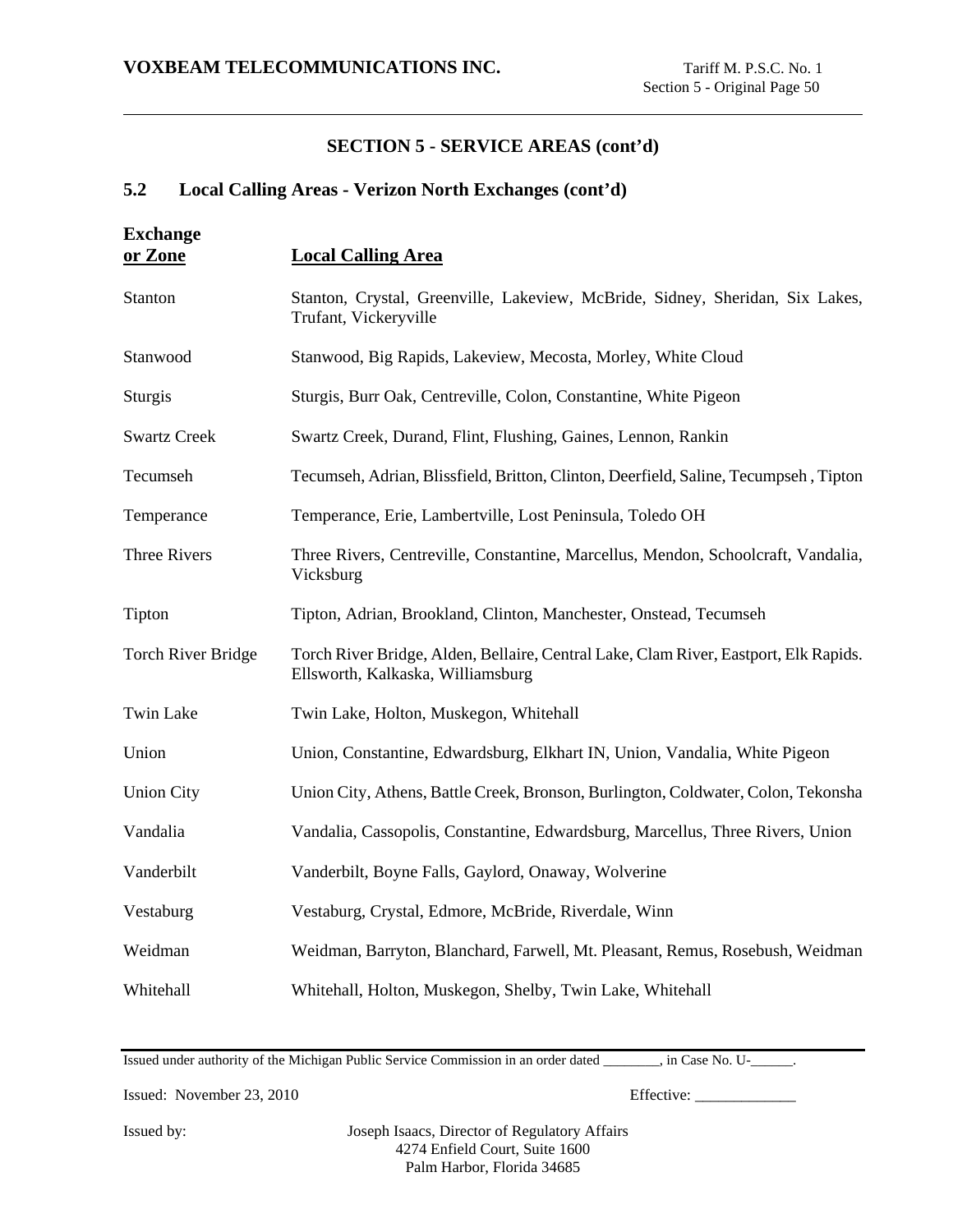## **5.2 Local Calling Areas - Verizon North Exchanges (cont'd)**

| <b>Exchange</b><br>or Zone | <b>Local Calling Area</b>                                                           |  |
|----------------------------|-------------------------------------------------------------------------------------|--|
| White Pigeon               | White Pigeon, Constantine, Sturgis, Union                                           |  |
| Williamston                | Williamston, Bell Oak, Dansville, Lansing, Mason, Perry, Shaftsburg,<br>Webberville |  |
| Woodland                   | Woodland, Hastings, Lake Odessa, Nashville, Sunfield, Vermontville                  |  |
| Yale                       | Yale, Avoca, Brown City, Capac, Croswell, Emmett, Jeddo, Peck                       |  |

Issued under authority of the Michigan Public Service Commission in an order dated \_\_\_\_\_\_\_\_, in Case No. U-\_\_\_\_\_\_.

Issued: November 23, 2010 Effective: \_\_\_\_\_\_\_\_\_\_\_\_\_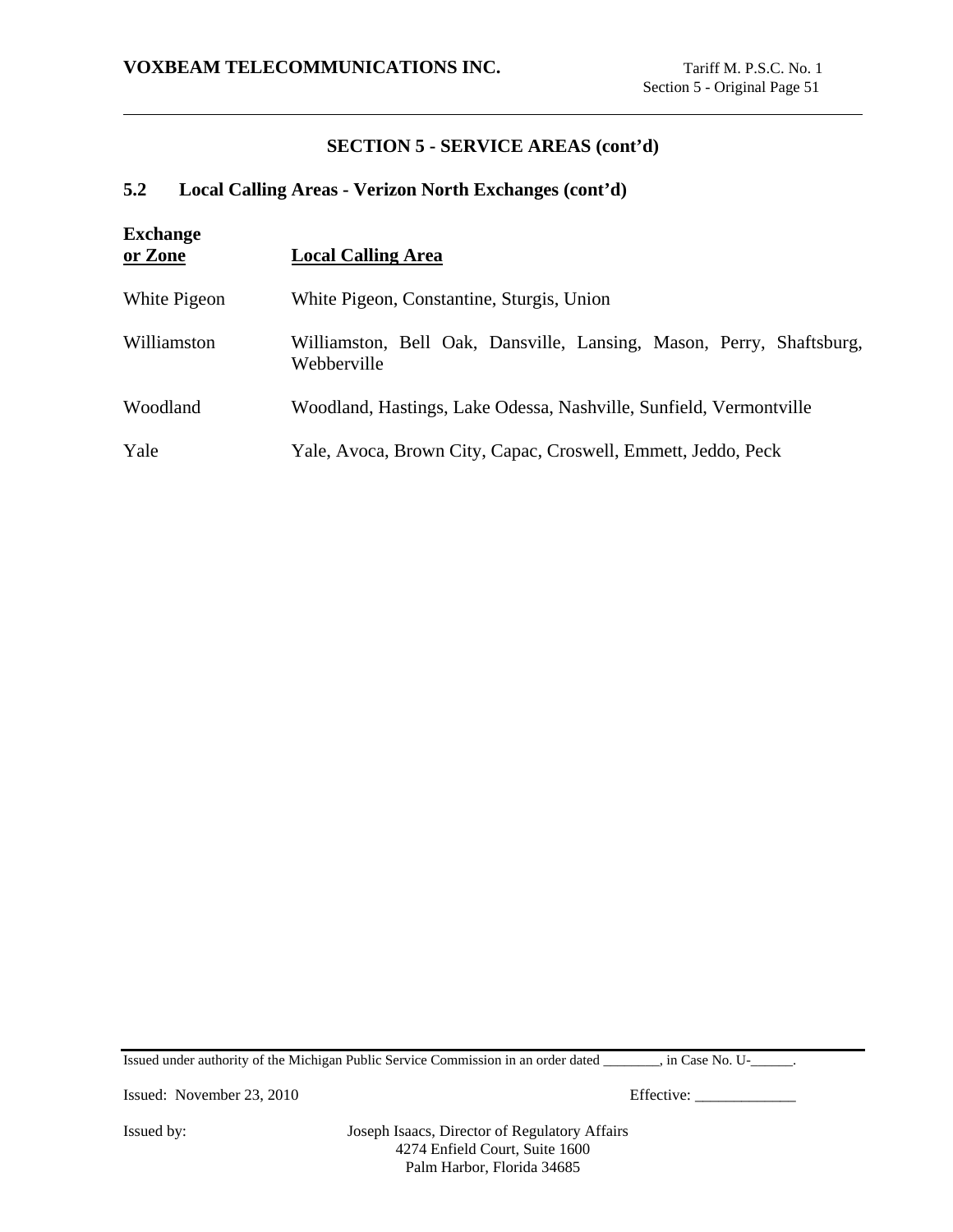# **5.2 Local Calling Areas - Verizon North Exchanges (cont'd)**

| <b>Exchange</b><br>or Zone | <b>Local Calling Area</b>                                                                                 |
|----------------------------|-----------------------------------------------------------------------------------------------------------|
| Addison                    | Addison, Adrian, Brooklyn, Bundy Hill, Clayton, Hudson, North Adams,<br>Onstead, Osseo                    |
| Alger                      | Alger, Prescott, Sterling, West Branch                                                                    |
| Baroda                     | Baroda, Berrien Springs, Bridgman, Buchanan, Galien, Sawyer, St. Joseph                                   |
| <b>Bridgman</b>            | Bridgman, Baroda, Sawyer, St. Joseph                                                                      |
| <b>Burlington</b>          | Burlington, Battle Creek, Marshall, Tekonsha, Union City                                                  |
| Fitchburg                  | Fitchburg, Dansville, Gregory, Jackson, Leslie, Munith, Stockbridge                                       |
| Glenn                      | Glenn, Fennville, Ganges, Pullman, South Haven                                                            |
| Gregory                    | Gregory, Chelsea, Fitchburg, Pinckney, Stockbridge                                                        |
| Homer                      | Homer, Albion, Concord, Litchfield, Marshall, Tekonsha                                                    |
| Lacota                     | Lacota, Bangor, Grand Junction, Pullman, South Haven                                                      |
| Lambertville               | Lambertville, Blissfield, Erie, Ida, Lost Peninsula, North Sylvania, Petersburg,<br>Temperance, Toledo OH |
| Lawrence                   | Lawrence, Bangor, Decatur, Dowagiac, Hartford, Paw Paw                                                    |
| Lupton                     | Lupton, Hale, Prescott, Rose City, Sixty Lakes, West Branch                                               |
| Morenci                    | Morenci, Clayton, Hudson, Sand Creek, Waldron, Chesterfield OH                                            |
| Munith                     | Munith, Fitchburg, Grass Lake, Jackson, Stockbridge                                                       |

Issued under authority of the Michigan Public Service Commission in an order dated \_\_\_\_\_\_\_\_, in Case No. U-\_\_\_\_\_\_.

Issued: November 23, 2010 Effective: \_\_\_\_\_\_\_\_\_\_\_\_\_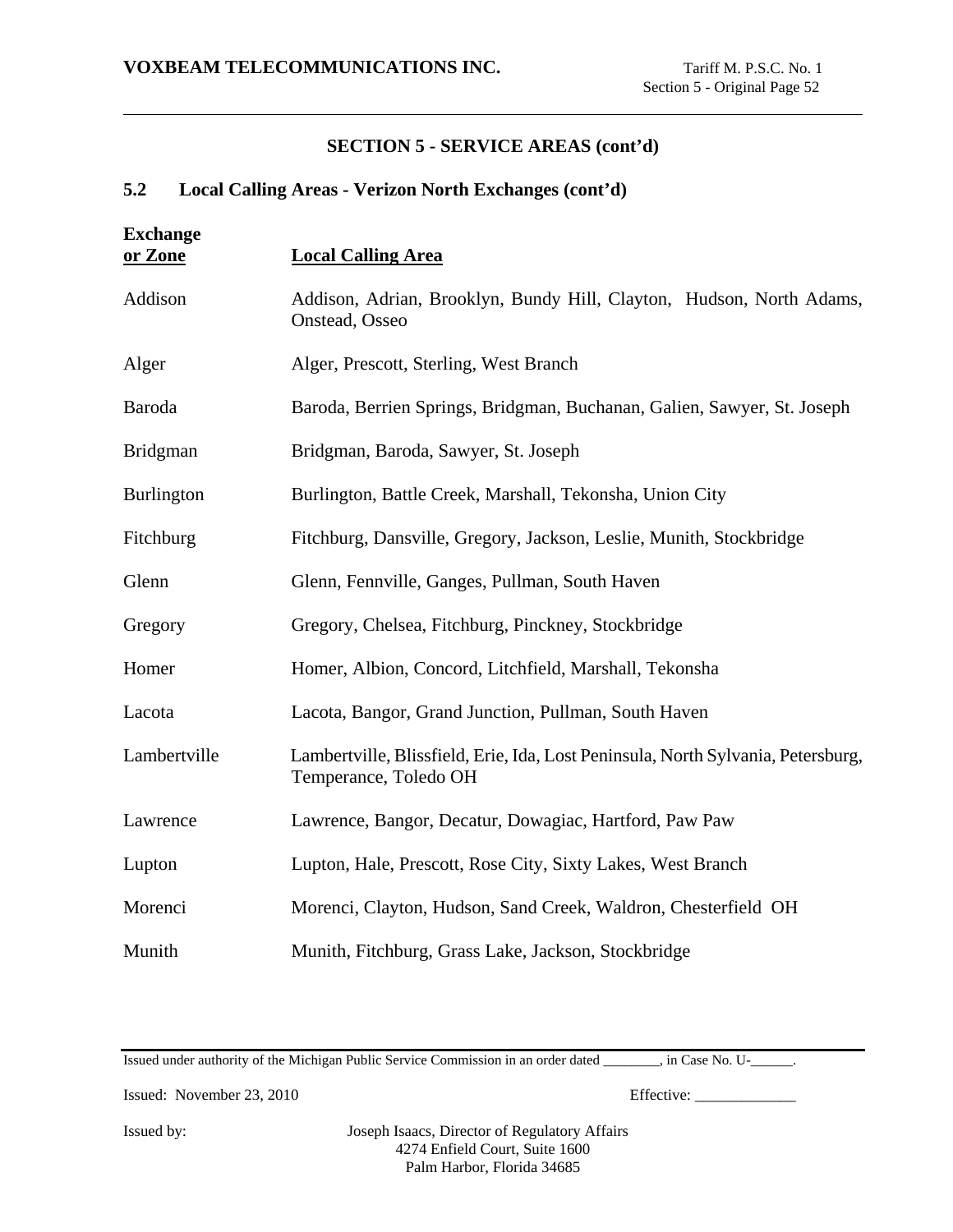## **5.2 Local Calling Areas - Verizon North Exchanges (cont'd)**

| <b>Exchange</b><br>or Zone | <b>Local Calling Area</b>                                                                        |
|----------------------------|--------------------------------------------------------------------------------------------------|
| Onondaga                   | Onondaga, Eaton Rapids, Leslie, Mason, Rives Junction, Springport                                |
| Parma                      | Parma, Albion, Concord, Jackson, Rives Juncton, Springport                                       |
| Prescott                   | Prescott, Alger, Hale, Lupton, Omer, Sterling, Twining, West Branch,<br>Whittemore               |
| Pullman                    | Pullman, Allegan, Bloomingdale, Fennville, Ganges, Glenn, Grand Junction,<br>Lacota, South Haven |
| <b>Rives Junction</b>      | Rives Junction, Jackson, Leslie, Onondaga, Parma, Springport                                     |
| <b>Rose City</b>           | Rose City, Lupton, Mio, Sixty Lakes, West Branch                                                 |
| Sawyer                     | Sawyer, Baroda, Bridgman, Galien, New Buffalo, Three Oaks                                        |
| Sterling                   | Sterling, Alger, Omer, Prescott, Standish                                                        |
| Stockbridge                | Stockbridge, Dansville, Fitchburg, Fowlerville, Gregory, Munith, Webberville                     |
| Tekonsha                   | Tekonsha, Burlington, Coldwater, Litchfield, Marshall, Union City                                |
| Webberville                | Webberville, Bell Oak, Dansville, Fowlerville, Stockbridge, Williamston                          |

Issued under authority of the Michigan Public Service Commission in an order dated \_\_\_\_\_\_\_\_, in Case No. U-\_\_\_\_\_\_.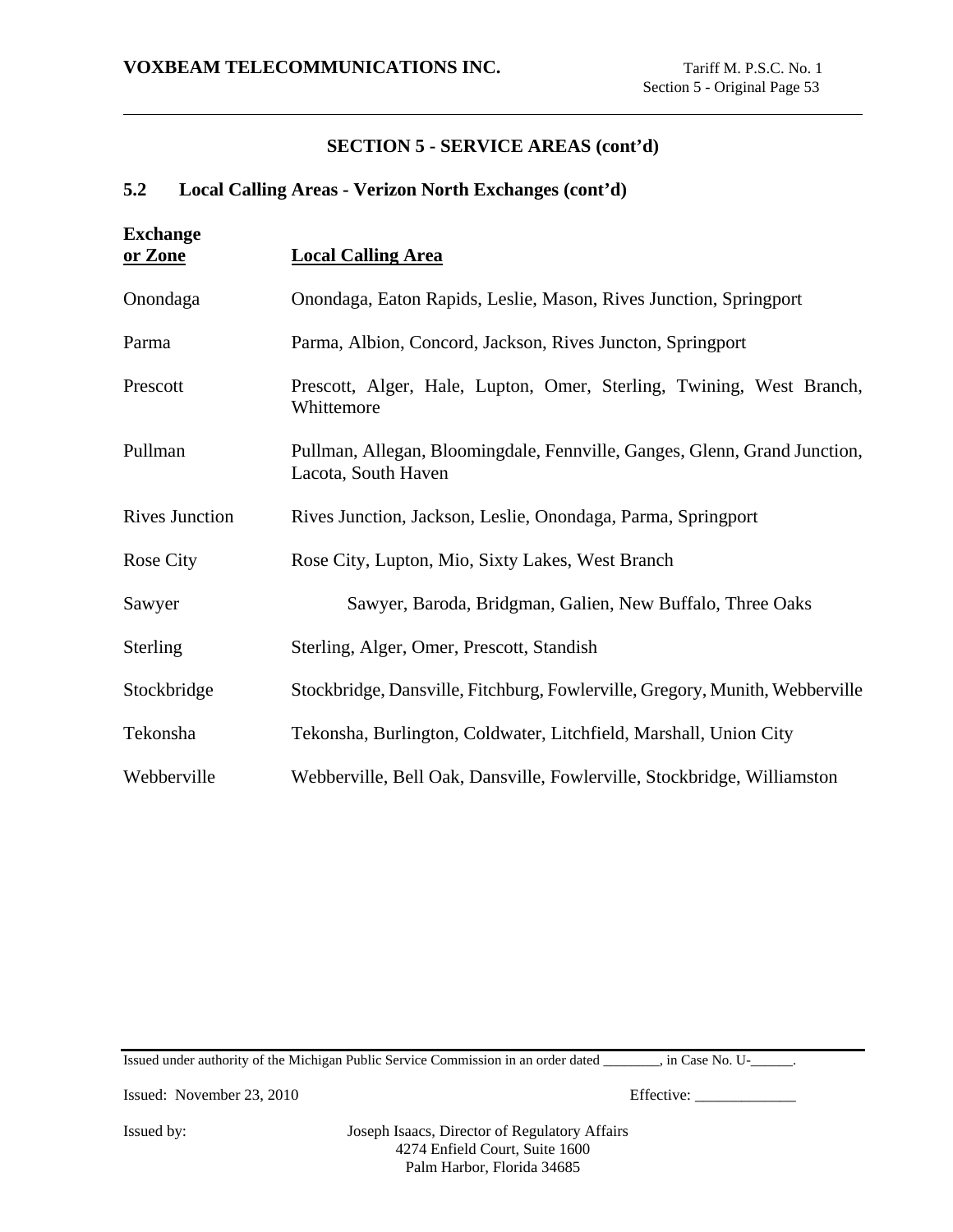### **5.3 List of Cities, Villages, and Townships**

The following list of exchanges and zones shows, by County, the incorporated cities, villages and townships which are wholly or partly within the assigned area of each exchange or zone. (Villages are indicated by "Vill" and Townships are indicated by "Twp." In Section 5.4.3, cities and villages are combined as "City/Vill.")

### **5.3.1 Traditional Ameritech Michigan Exchanges**

| <b>ADA ZONE</b>         | <b>ALTO ZONE</b>         |
|-------------------------|--------------------------|
| Kent County             | Ionia County             |
| Twp Ada                 | <b>Twp Boston</b>        |
| Twp Cannon              | Twp Campbell             |
| Twp Cascade             | Kent County              |
| <b>Twp Vergennes</b>    | Twp Bowne                |
|                         | Twp Caledonia            |
|                         | <b>Twp Cascade</b>       |
| <b>AKRON EXCHANGE</b>   | Twp Lowell               |
| <b>Tuscola County</b>   |                          |
| Vill Akron              |                          |
| Twp Akron               | <b>AMASA EXCHANGE</b>    |
| Twp Fairgrove           | Iron County              |
| Twp Gilford             | <b>Twp Bates</b>         |
| Twp Wisner              | Twp Crystal Falls        |
|                         | Twp Hematite             |
| <b>ALBION EXCHANGE</b>  |                          |
| <b>Calhoun County</b>   | ANN ARBOR EXCHANGE       |
| <b>City Albion</b>      | <b>Washtenaw County</b>  |
| Twp Albion              | City Ann Arbor           |
| Twp Clarence            | <b>Vill Barton Hills</b> |
| Twp Eckford             | Twp Ann Arbor            |
| Twp Marengo             | Twp Freedom              |
| Twp Sheridan            | Twp Lima                 |
| <b>Jackson County</b>   | Twp Lodi                 |
| Twp Concord             | Twp Northfield           |
| Twp Parma               | Twp Pittsfield           |
|                         | <b>Twp Salem</b>         |
| <b>ALGONAC EXCHANGE</b> | Twp Scio                 |
| St. Clair County        | Twp Superior             |
| City Algonac            | Twp Webster              |
|                         |                          |
| Twp Clay                |                          |
| Twp Cottrellville       |                          |
|                         |                          |

Issued under authority of the Michigan Public Service Commission in an order dated \_\_\_\_\_\_\_\_, in Case No. U-\_\_\_\_\_\_.

Issued: November 23, 2010 Effective: \_\_\_\_\_\_\_\_\_\_\_\_\_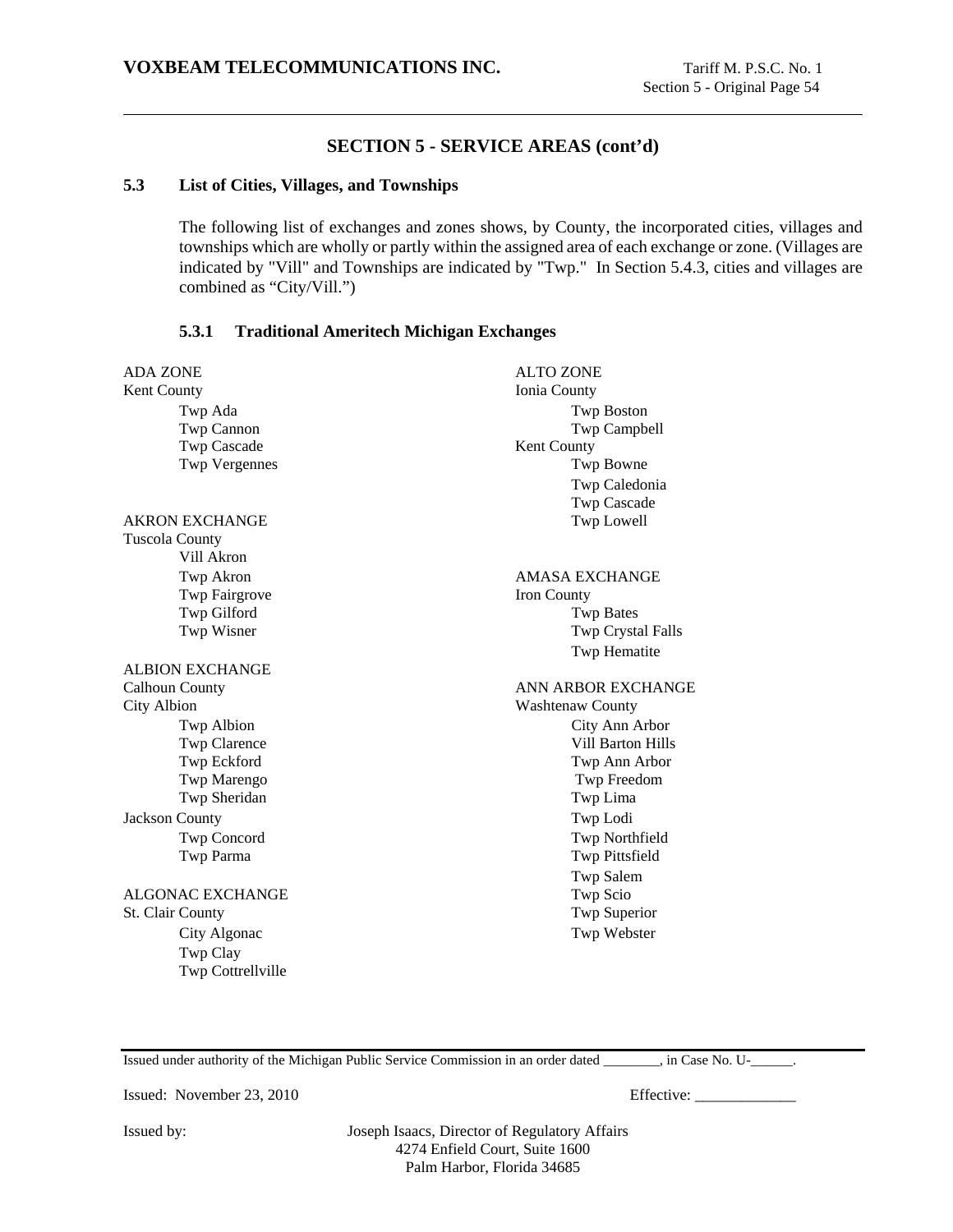#### **5.3 List of Cities, Villages, and Townships (cont'd)**

#### **5.3.1 Traditional Ameritech Michigan Exchanges (cont'd)**

APPLEGATE EXCHANGE AUBURN HEIGHTS ZONE Sanilac County **Oakland County** Oakland County Vill Applegate City Auburn Hills Twp Buel City Rochester Hills Twp Lexington Twp Bloomfield Twp Sanilac Twp Washington BAD AXE EXCHANGE ARMADA EXCHANGE **City Bad Axe** Macomb County Twp Bingham Vill Armada Twp Bloomfield Twp Armada Twp Colfax Twp Lenox Twp Lincoln Twp Ray Twp Meade Twp Richmond Twp Sheridan St. Clair County Twp Siegel Twp Berlin Twp Verona Twp Riley ATHENS EXCHANGE Lake County Branch County **Vill Baldwin** Twp Sherwood Twp Cherry Valley Calhoun County Twp Peacock Vill Athens Twp Pleasant Plains Twp Athens Twp Webber Twp Leroy Twp Yates Kalamazoo County Newaygo County Twp Wakeshma Twp Home St. Joseph County Twp Lilley Twp Leonidas Twp Merrill AUBURN EXCHANGE Bay County **BARK RIVER EXCHANGE** City Auburn Delta County Twp Beaver Twp Bark River Twp Monitor Twp Monitor Twp Monitor Twp Williams Twp Williams Twp Williams Twp Twp Rocal Riversity of Twp Rocal Riversity of Twp Rocal Riversity of Twp Rocal Riversity of Twp Rocal Riversity of Twp Rocal Riversity of Twp R Saginaw County **Menominee County** Twp Tittabawassee Twp Harris

Huron County BALDWIN EXCHANGE Twp Monroe Twp Ford River

Issued under authority of the Michigan Public Service Commission in an order dated \_\_\_\_\_\_\_\_, in Case No. U-\_\_\_\_\_\_.

Issued: November 23, 2010 Effective: \_\_\_\_\_\_\_\_\_\_\_\_\_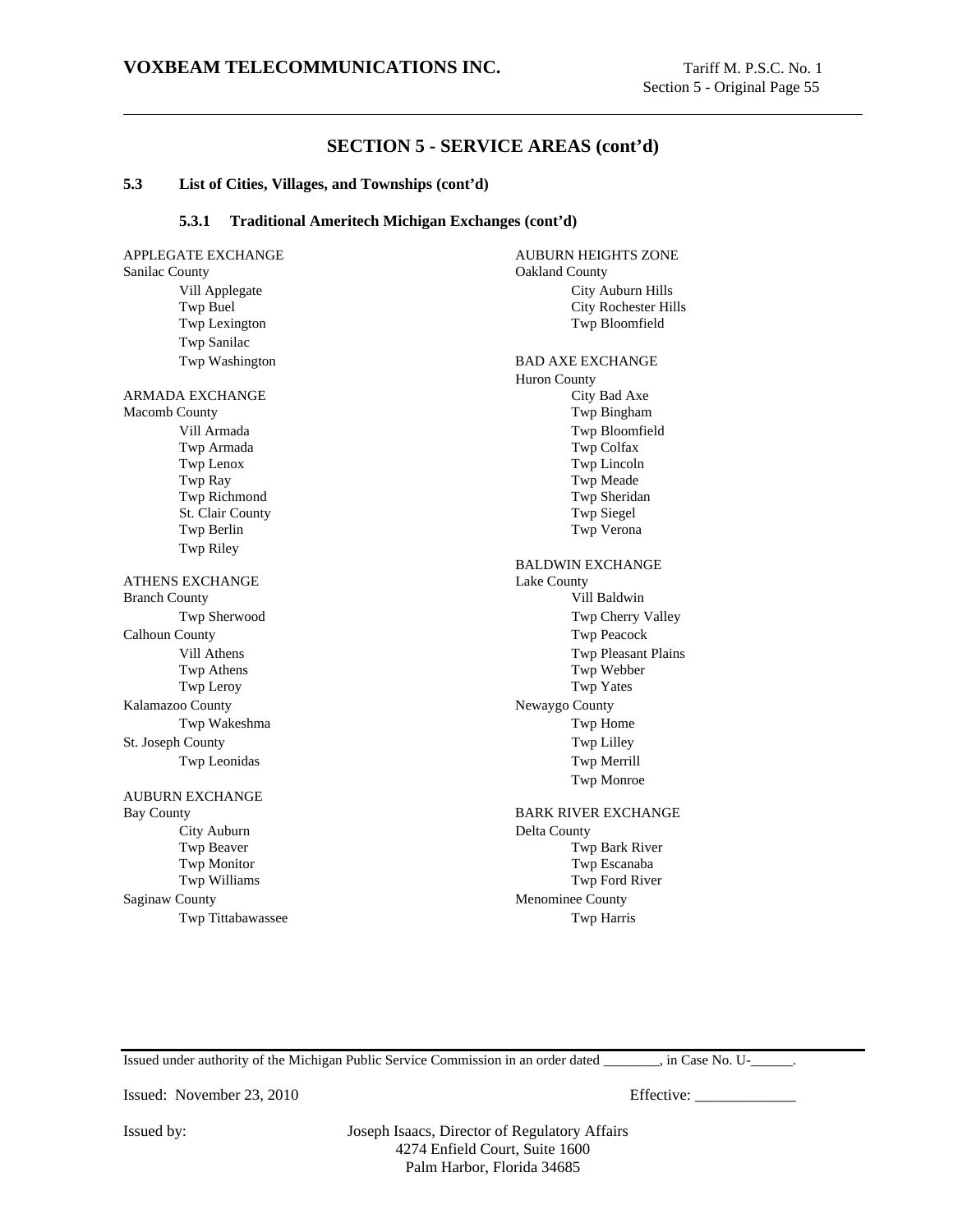#### **5.3 List of Cities, Villages, and Townships (cont'd)**

#### **5.3.1 Traditional Ameritech Michigan Exchanges (cont'd)**

BATTLE CREEK EXCHANGE BEAVERTON EXCHANGE Barry County Clare County Twp Assyria Twp Arthur Twp Johnstown Gladwin County Calhoun County City Beaverton City Battle Creek Twp Beaverton City Springfield Twp Billings Twp Bedford Twp Buckeye Twp Convis Twp Grout Twp Emmett Twp Tobacco Twp Fredonia Twp Leroy BELDING EXCHANGE Twp Marshall **Ionia County** Twp Newton City Belding Twp Pennfield Twp Keene Kalamazoo County Twp Orleans Twp Charleston Twp Otisco BAY CITY EXCHANGE TWO Grattan Bay County Twp Oakfield City Bay City Twp Vergennes City Essexville Montcalm County Twp Bangor Twp Eureka Twp Frankenlust Twp Fairplain Twp Hampton Twp Monitor Wayne County Twp Portsmouth City Belleville Saginaw County Twp Sumpter Twp Buena Vista Twp Van Buren Tuscola County Twp Wisner BAY PORT EXCHANGE Huron County Twp Fairhaven

Kent County Twp Kawkawlin BELLEVILLE EXCHANGE

Issued under authority of the Michigan Public Service Commission in an order dated \_\_\_\_\_\_\_\_, in Case No. U-\_\_\_\_\_\_.

Issued: November 23, 2010 Effective: \_\_\_\_\_\_\_\_\_\_\_\_\_

Twp McKinley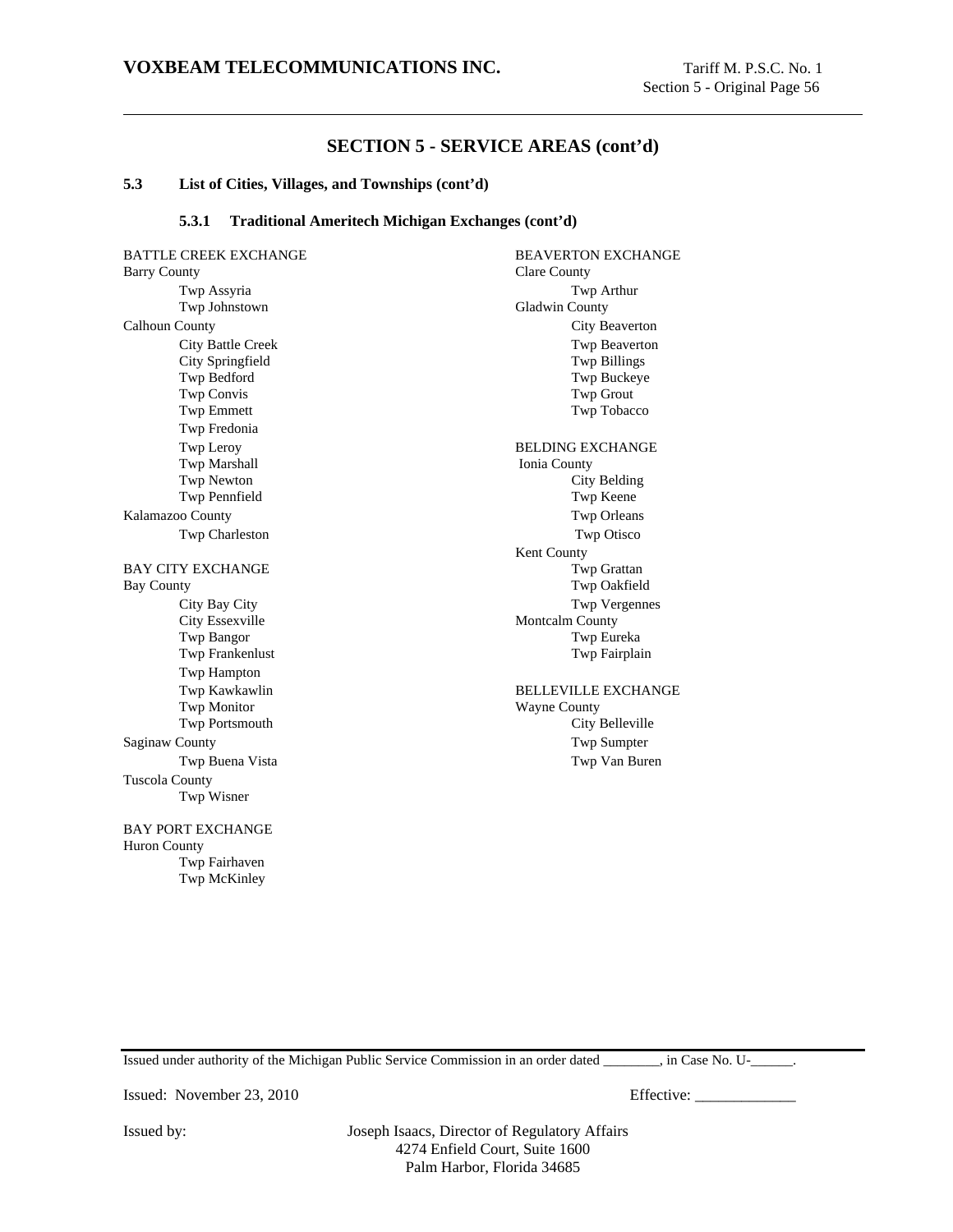#### **5.3 List of Cities, Villages, and Townships (cont'd)**

#### **5.3.1 Traditional Ameritech Michigan Exchanges (cont'd)**

BELLEVUE EXCHANGE BESSEMER EXCHANGE Barry County Gogebic County Twp Assyria City Bessemer Calhoun County Twp Bessemer Twp Convis Twp Erwin Twp Pennfield Eaton County **BEULAH EXCHANGE** Vill Bellevue Benzie County Twp Bellevue Vill Benzonia Twp Kalamo Vill Beulah BENTON HARBOR EXCHANGE TWP Blaine Berrien County Twp Crystal Lake City Benton Harbor Twp Gilmore Twp Bainbridge Twp Homestead Twp Benton Twp Joyfield Twp Hagar Twp Lake Twp Pipestone Twp Weldon Twp St. Joseph Twp Sodus BIG BAY EXCHANGE Van Buren County **Marquette County** Marquette County Twp Covert Twp Ishpeming<br>
Twp Keeler Twp Marquette BERGLAND EXCHANGE Gogebic County Twp Wakefield Ontonagon County Twp Bergland Twp Matchwood BERRIEN SPRINGS EXCHANGE Berrien County Vill Berrien Springs Twp Baroda Twp Berrien Twp Oronoko

Twp Benzonia Twp Marquette Twp Powell

Issued under authority of the Michigan Public Service Commission in an order dated \_\_\_\_\_\_\_\_, in Case No. U-\_\_\_\_\_\_.

Issued: November 23, 2010 Effective: \_\_\_\_\_\_\_\_\_\_\_\_\_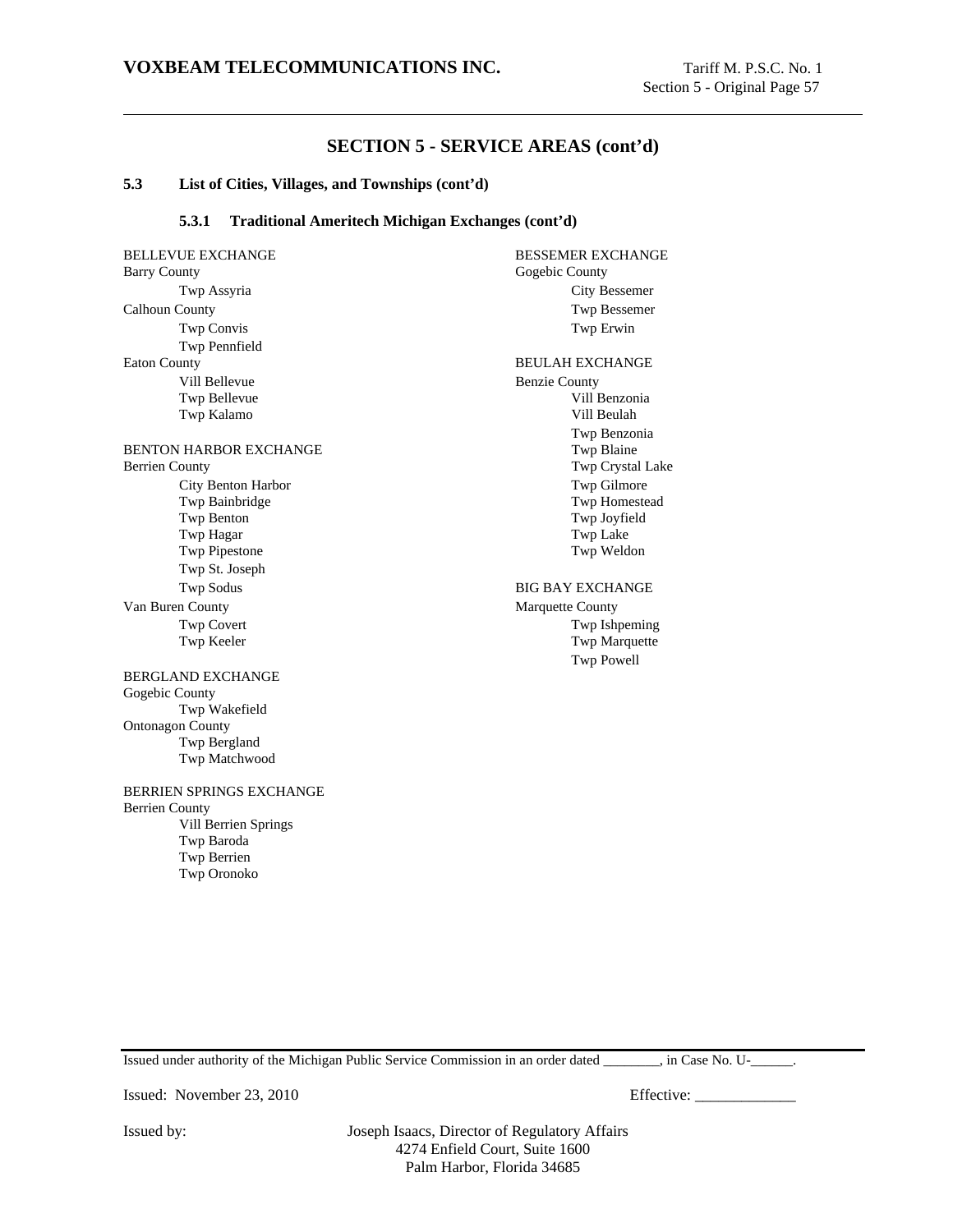#### **5.3 List of Cities, Villages, and Townships (cont'd)**

#### **5.3.1 Traditional Ameritech Michigan Exchanges (cont'd)**

Mecosta County **Antrim County** City Big Rapids Twp Jordan Twp Austin Twp Warner Twp Big Rapids Charlevoix County Twp Colfax City Boyne City Twp Grant Twp Bay Twp Green Twp Green Twp Green Twp Boyne Valley Twp Mecosta Twp Evangeline Newaygo County Twp Eveline Twp Barton Twp Hayes Twp Goodwell **Two Goodwell** Twp Home Twp South Arm Twp Monroe Twp Wilson Twp Norwich BIRCH RUN EXCHANGE Mackinac County Genessee County Twp Hendricks Twp Vienna Twp Hudson Saginaw County Twp Moran Vill Birch Run Twp Birch Run BRIGHTON EXCHANGE Twp Taymouth Livingston County BIRMINGHAM ZONE Oakland County Twp Genoa City Birmingham Twp Green Oak City Bloomfield Hills Twp Hamburg City Southfield Twp Hartland City Troy Twp Oceola Vill Beverly Hills Vill Bingham Farms BUCHANAN EXCHANGE Twp Bloomfield Berrien County Twp Southfield City Buchanan

BIG RAPIDS EXCHANGE BOYNE CITY EXCHANGE BREVORT EXCHANGE City Brighton Twp Berrien Twp Bertrand Twp Buchanan Twp Niles Twp Weesaw

Issued under authority of the Michigan Public Service Commission in an order dated \_\_\_\_\_\_\_\_, in Case No. U-\_\_\_\_\_\_.

Issued: November 23, 2010 Effective: \_\_\_\_\_\_\_\_\_\_\_\_\_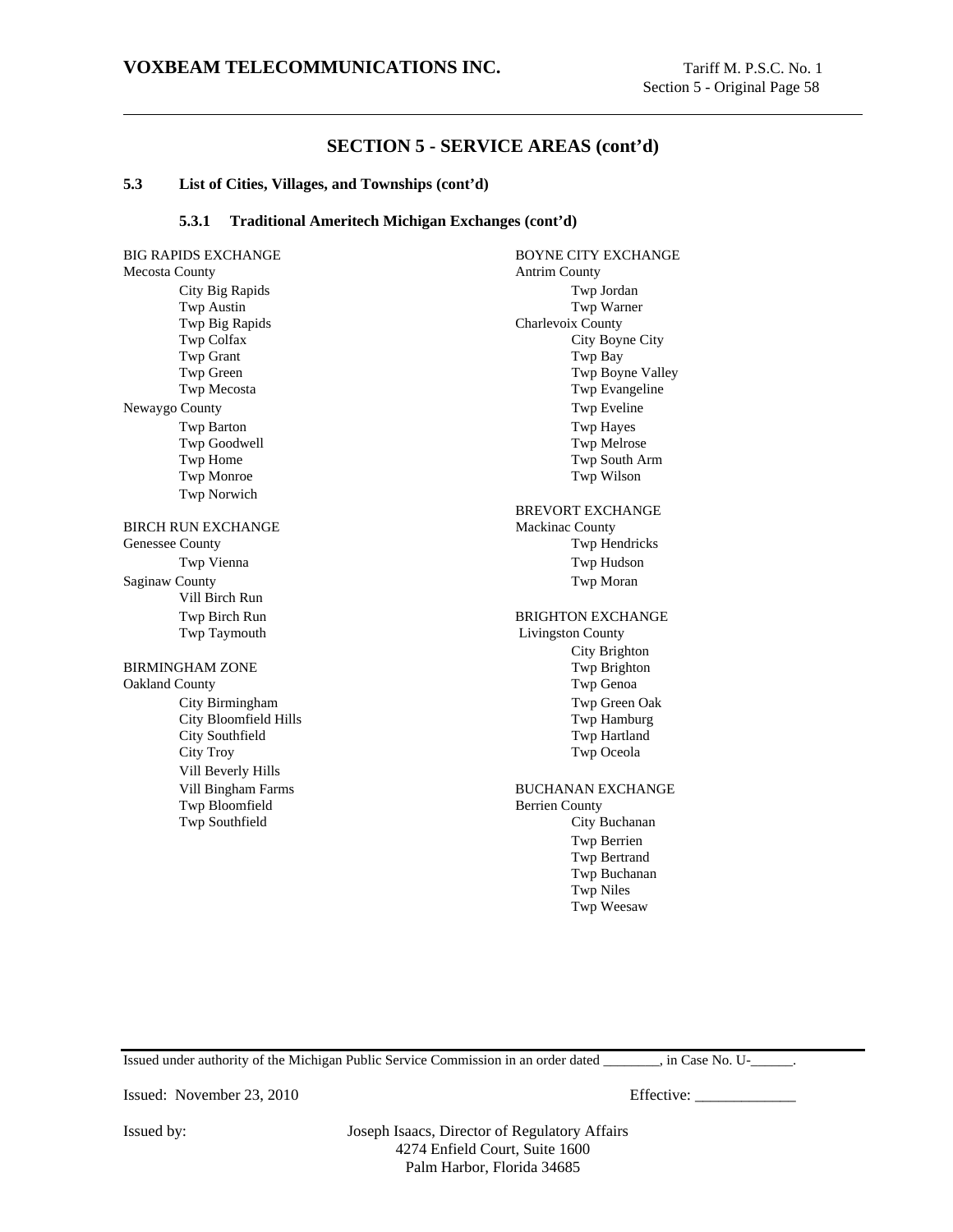#### **5.3 List of Cities, Villages, and Townships (cont'd)**

#### **5.3.1 Traditional Ameritech Michigan Exchanges (cont'd)**

Genesee County **Allegan** County Livingston County Barry County Twp Deerfield Kent County Shiawassee County **Shiawassee County Vill Caledonia** BYRON CENTER ZONE Allegan County **CALUMET EXCHANGE** Twp Dorr Houghton County Kent County **Vill Calumet** Vill Calumet **Vill Calumet** CADILLAC EXCHANGE Twp Calumet Missaukee County Twp Franklin Osceola County Twp Torch Lake Twp Sherman Keweenaw County Wexford County **Wexford County** Vill Ahmeek Twp Boon Twp Grant Twp Colfax Twp Henderson Monroe County

BYRON EXCHANGE CALEDONIA ZONE Twp Argentine Twp Leighton Twp Cohoctah Twp Thornapple Vill Byron Twp Bowne Twp Burns Twp Caledonia Twp Gaines Twp Byron Vill Copper City Vill Laurium Twp Caldwell<br>
Twp Lake<br>
Twp Lake<br>
Twp Osceola Twp Lake Twp Osceola<br>
Twp Richland Twp Schoolcr Twp Schoolcraft City Cadillac Twp Allouez Twp Antioch Twp Eagle Harbor Twp Cherry Grove Twp Houghton Twp Clam Lake Twp Sherman Twp Haring CARLETON EXCHANGE Twp Selma Vill Carleton Twp Ash Twp Exeter Wayne County Twp Huron Twp Sumpter

Issued under authority of the Michigan Public Service Commission in an order dated \_\_\_\_\_\_\_\_, in Case No. U-\_\_\_\_\_\_.

Issued: November 23, 2010 Effective: \_\_\_\_\_\_\_\_\_\_\_\_\_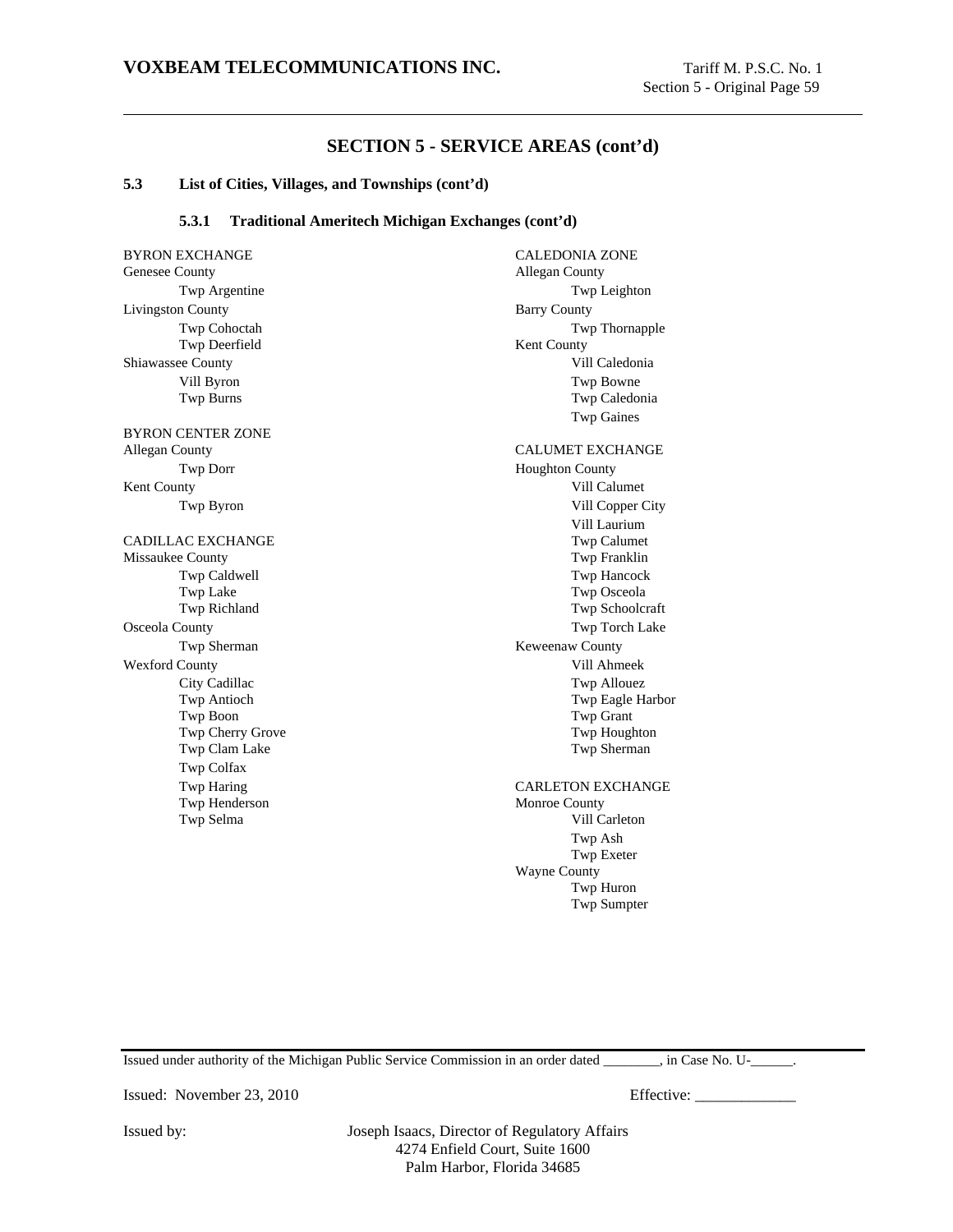#### **5.3 List of Cities, Villages, and Townships (cont'd)**

#### **5.3.1 Traditional Ameritech Michigan Exchanges (cont'd)**

Sanilac County Dickinson County Twp Sanilac Iron County CASNOVIA EXCHANGE

Muskegon County Twp Eveline Ottawa County **The County County County County County** Twp Marion

Kent County **Calhoun County** Calhoun County Twp Algoma Twp Lee Twp Courtland Eaton County CENTER LINE ZONE Twp Chester Macomb County **Twp Eaton** 

Marquette County **Two Walton** Twp Champion Twp Humboldt Twp Michigamme Twp Republic

CARSONVILLE EXCHANGE CHANNING EXCHANGE Vill Carsonville Twp Felch Twp Bridgehampton Twp Sagola Twp Washington Twp Mansfield Twp Mastodon Kent County CHARLEVOIX EXCHANGE Vill Casnovia Charlevoix County Twp Sparta City Charlevoix Twp Tyrone Twp Charlevoix Twp Casnovia Twp Hayes Twp Chester Twp Norwood CEDAR SPRINGS EXCHANGE CHARLOTTE EXCHANGE City Cedar Springs Twp Clarence Two Nelson City Charlotte Twp Oakfield Twp Bellevue Twp Solon Twp Benton Twp Spencer Twp Brookfield Twp Carmel City Center Line Twp Kalamo City Warren Twp Oneida Twp Roxand CHAMPION EXCHANGE Twp Vermontville

Issued under authority of the Michigan Public Service Commission in an order dated  $\qquad \qquad$ , in Case No. U- $\qquad \qquad$ .

Issued: November 23, 2010 Effective: \_\_\_\_\_\_\_\_\_\_\_\_\_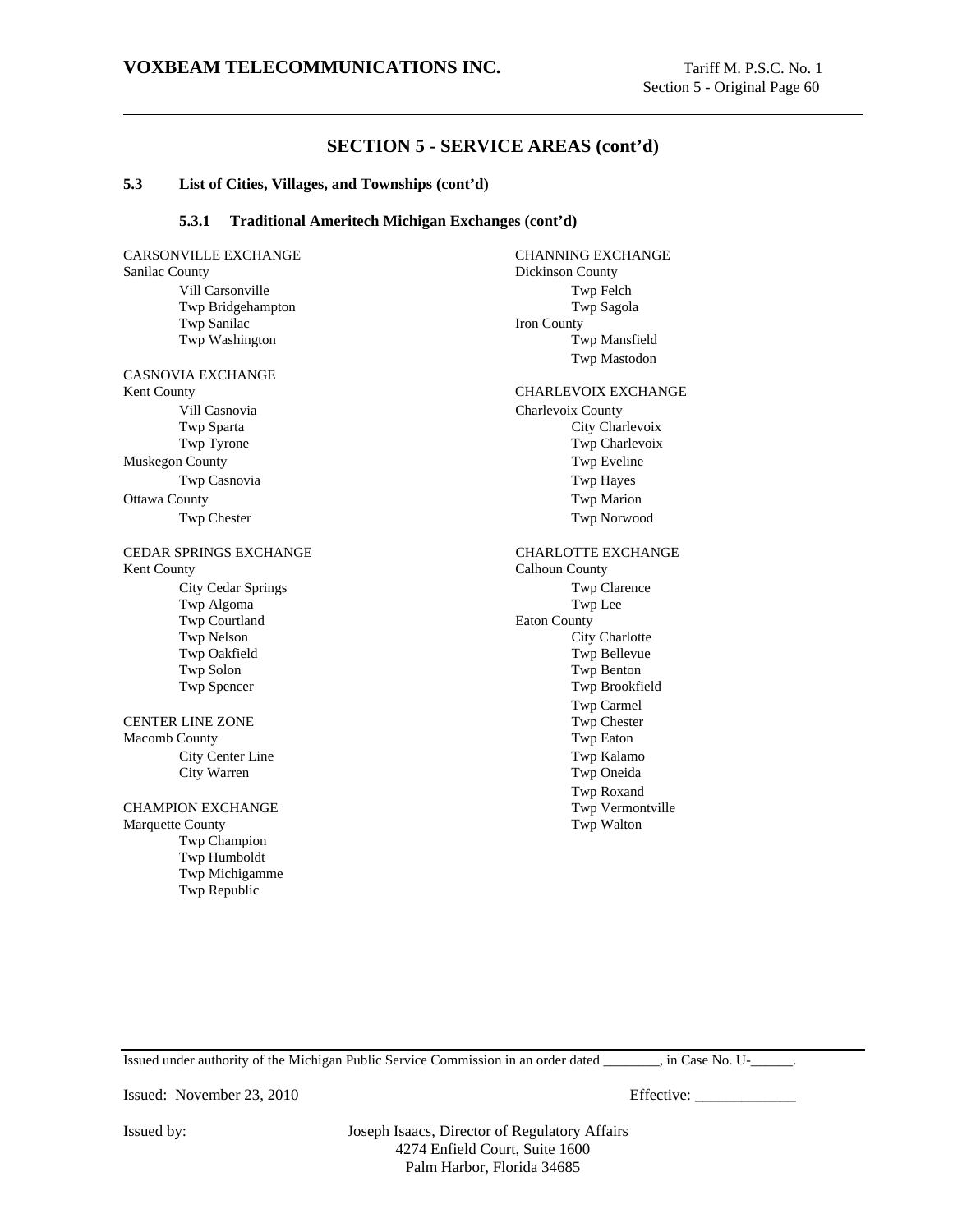#### **5.3 List of Cities, Villages, and Townships (cont'd)**

#### **5.3.1 Traditional Ameritech Michigan Exchanges (cont'd)**

CHEBOYGAN EXCHANGE CLARKLAKE EXCHANGE Cheboygan County Hillsdale County City Cheboygan Twp Somerset Twp Aloha Jackson County Twp Beaugrand Twp Columbia Twp Benton Twp Liberty Twp Grant Twp Grant Twp Napoleon Twp Hebron Twp Inverness CLARKSTON ZONE Twp Mackinaw **Oakland County** Twp Mullett Vill Clarkston Twp Munro Twp Brandon CHELSEA EXCHANGE Jackson County Twp Orion Twp Grass Lake Twp Springfield Twp Waterloo Twp White Lake Washtenaw County Vill Chelsea CLARKSVILLE EXCHANGE Twp Dexter Ionia County Twp Freedom Vill Clarksville Twp Lima Twp Berlin Twp Lyndon Twp Boston Twp Sharon Twp Campbell Twp Sylvan Twp Odessa CLARE EXCHANGE CLIO-MT. MORRIS EXCHANGE Clare County Genesee County City Clare City Cliq Twp Arthur City Mt. Morris Twp Grant Twp Hatton Twp Mt. Morris Twp Lincoln Twp Richfield Twp Sheridan Twp Thetford Isabella County Twp Vienna Twp Vernon Twp Wise

Twp Groveland Twp Genesee

Issued under authority of the Michigan Public Service Commission in an order dated \_\_\_\_\_\_\_\_, in Case No. U-\_\_\_\_\_\_.

Issued: November 23, 2010 Effective: \_\_\_\_\_\_\_\_\_\_\_\_\_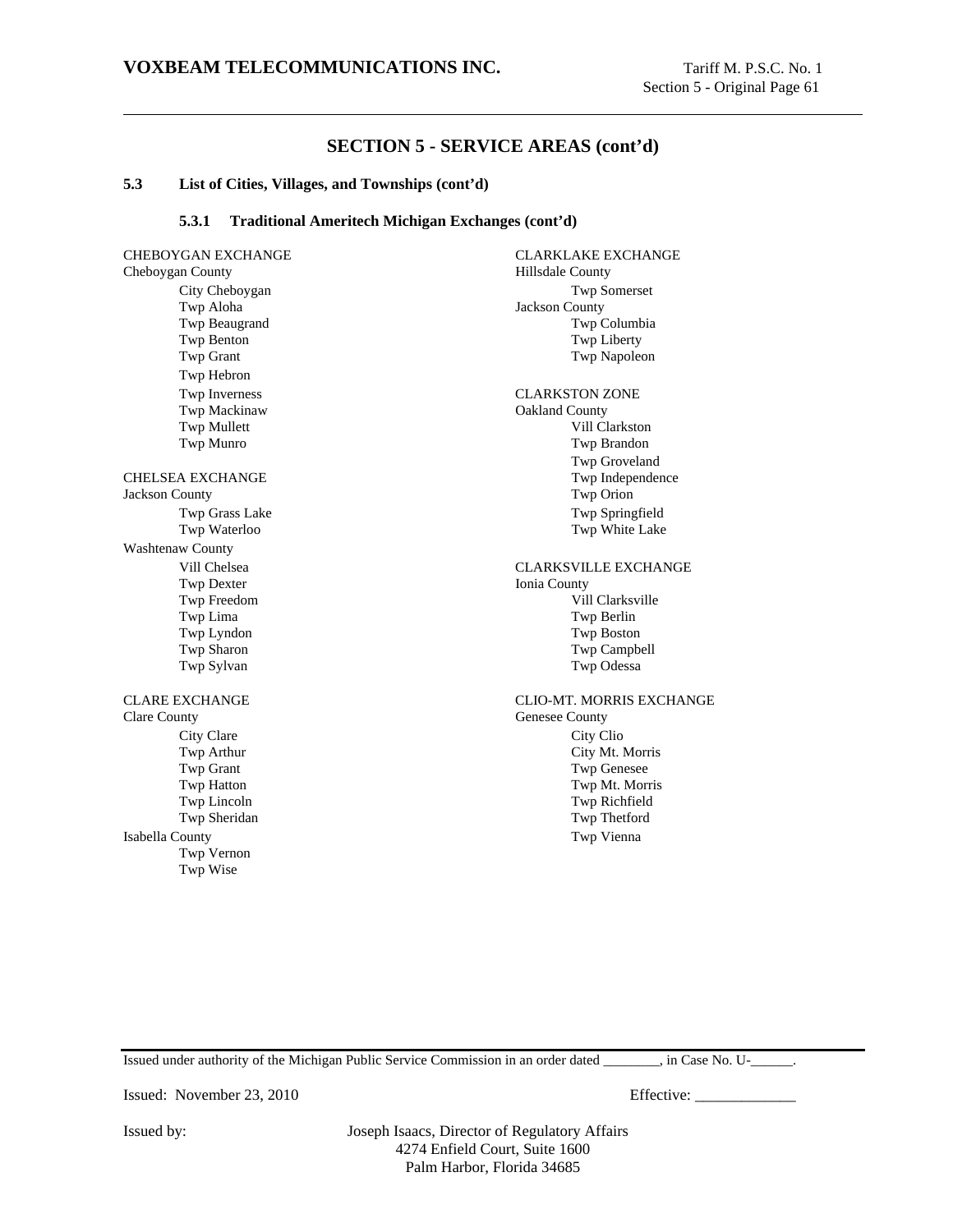#### **5.3 List of Cities, Villages, and Townships (cont'd)**

#### **5.3.1 Traditional Ameritech Michigan Exchanges (cont'd)**

COLEMAN EXCHANGE CORAL EXCHANGE Clare County Montcalm County Twp Sheridan Twp Maple Valley Gladwin County Twp Pine Twp Beaverton Twp Winfield Twp Tobacco Isabella County **CORNELL EXCHANGE** Twp Denver Delta County Twp Wise Twp Baldwin Midland County Twp Cornell City Coleman Twp Escanaba Twp Edenville Marquette County Twp Geneva Twp Wells Twp Greendale Twp Jerome CROSWELL EXCHANGE Twp Warren Sanilac County COLOMA EXCHANGE TWO Buel Twp Buel Berrien County Twp Fremont City Coloma Twp Lexington<br>
Twp Bainbridge Twp Morth Twp Worth Twp Bainbridge Twp Coloma Twp Watervliet Iron County Van Buren County City Crystal Falls Twp Covert Vill Alpha COMMERCE ZONE Two Mansfield Oakland County Twp Mastodon Twp Commerce Twp Waterford CURTIS EXCHANGE Twp West Bloomfield Luce County Twp White Lake Twp Lakefield

City Croswell Twp Hagar CRYSTAL FALLS EXCHANGE Twp Crystal Falls Mackinac County Twp Newton Twp Portage Schoolcraft County Twp Germfask

Issued under authority of the Michigan Public Service Commission in an order dated \_\_\_\_\_\_\_\_, in Case No. U-\_\_\_\_\_\_.

Issued: November 23, 2010 Effective: \_\_\_\_\_\_\_\_\_\_\_\_\_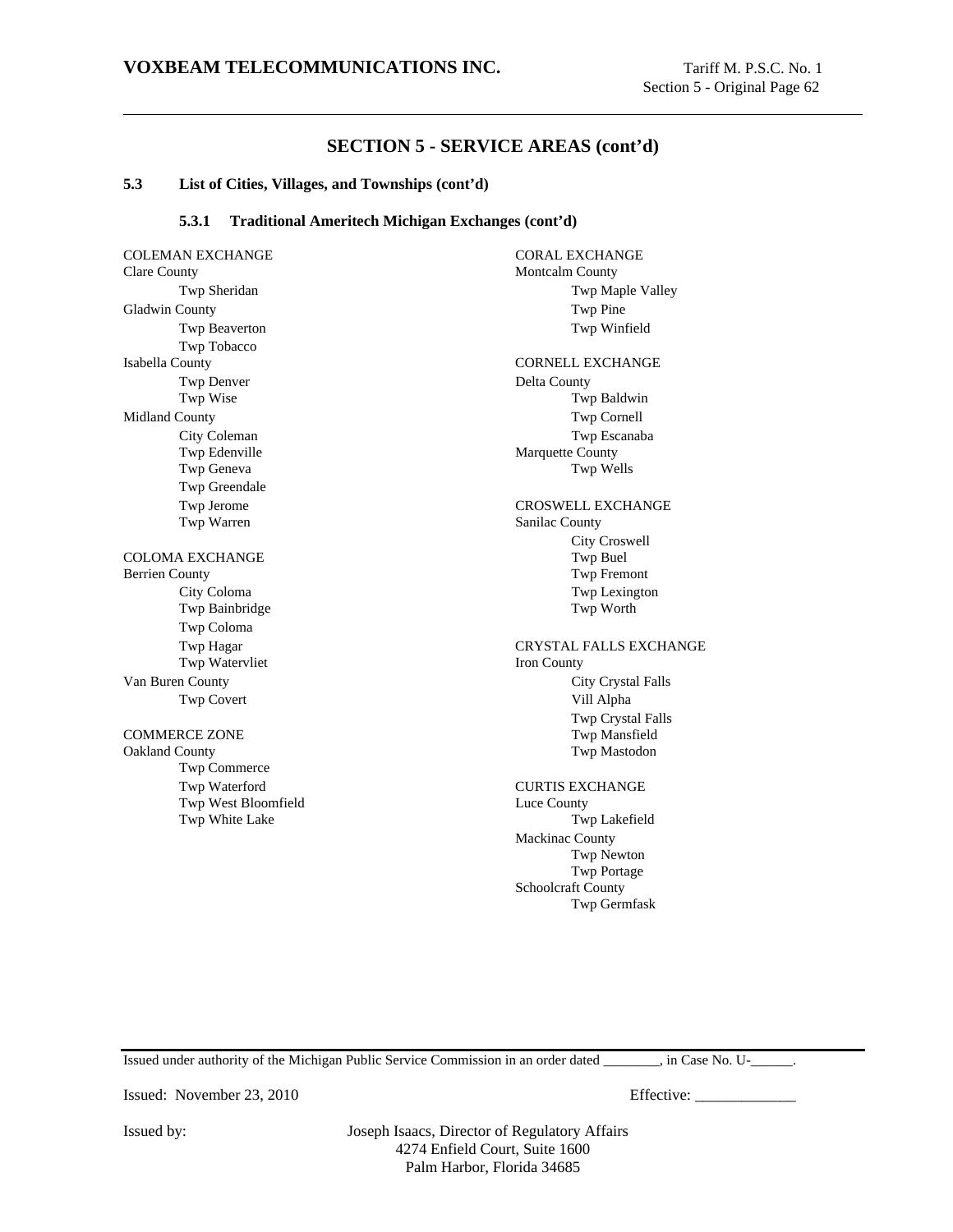#### **5.3 List of Cities, Villages, and Townships (cont'd)**

#### **5.3.1 Traditional Ameritech Michigan Exchanges (cont'd)**

DANSVILLE EXCHANGE DEXTER EXCHANGE Ingham County Livingston County Vill Dansville Twp Hamburg Twp Bunker Hill Twp Putnam Twp Ingham Washtenaw County Twp Wheatfield Vill Dexter Twp White Oak Twp Dexter DETROIT ZONE TWO SCIONERS TWO SCION CONFIDENTIAL CONFIDENTIAL CONFIDENTIAL CONFIDENTIAL CONFIDENTIAL CONFIDENTIAL CONFIDENTIAL CONFIDENTIAL CONFIDENTIAL CONFIDENTIAL CONFIDENTIAL CONFIDENTIAL CONFIDENTIAL CONFIDENTIAL CONF Macomb County **Twp Webster** City St. Clair Shores Wayne County **DIMONDALE EXCHANGE** City Allen Park Eaton County City Dearborn City Lansing City Dearborn Heights Vill Dimondale City Detroit Twp Windsor City Ecorse Ingham County City Grosse Pointe Twp Delhi City Grosse Pointe Farms City Grosse Pointe Park DORR ZONE City Grosse Pointe Woods Allegan County City Hamtramck Twp Dorr City Harper Woods Twp Salem City Highland Park City Lincoln Park Oakland County City River Rouge Twp Waterford City Romulus Twp White Lake City Taylor City Westland Vill Grosse Pointe Shores Twp Grosse Pointe Twp Redford

Twp Lima City Inkster DRAYTON PLAINS ZONE City Livonia City Lake Angelus City Melvindale Twp Independence Twp Independence

Issued under authority of the Michigan Public Service Commission in an order dated \_\_\_\_\_\_\_\_, in Case No. U-\_\_\_\_\_\_.

Issued: November 23, 2010 Effective: \_\_\_\_\_\_\_\_\_\_\_\_\_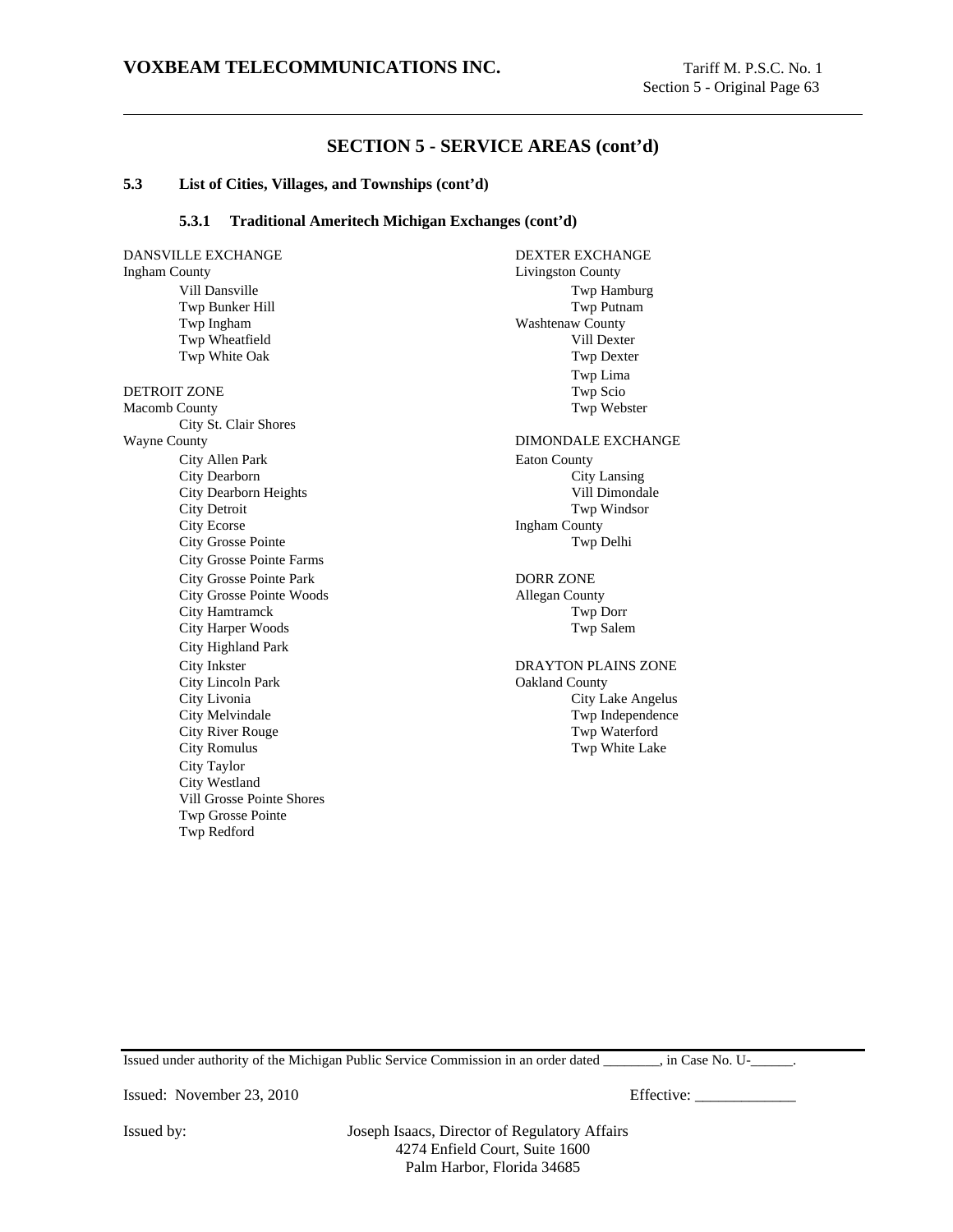#### **5.3 List of Cities, Villages, and Townships (cont'd)**

#### **5.3.1 Traditional Ameritech Michigan Exchanges (cont'd)**

Kent County **Eaton County** City Kentwood City Eaton Rapids Twp Caledonia Twp Brookfield Twp Cascade Twp Eaton Twp Gaines Twp Eaton Rapids EAST JORDAN EXCHANGE Ingham County Antrim County Twp Aurelius Twp Echo Twp Onondaga Twp Jordan Charlevoix County EAU CLAIRE EXCHANGE City East Jordan Berrien County Twp Eveline Vill Eau Claire Twp South Arm Twp Berrien Twp Wilson Twp Pipestone EAST TAWAS EXCHANGE Arenac County ELK RAPIDS EXCHANGE Twp Whitney **Antrim County** Iosco County Vill Elk Rapids City East Tawas Two Elk Rapids City Tawas City Twp Milton Twp Alabaster Twp Torch Lake Twp Baldwin Grand Traverse County Twp Grant Twp Acme Twp Oscoda Twp Whitewater Twp Sherman Twp Tawas ENGADINE EXCHANGE Twp Wilber Luce County

DUTTON ZONE **EATON RAPIDS EXCHANGE** Twp Hamlin Twp Sodus Twp Lakefield Twp Pentland Mackinac County Twp Garfield Twp Hudson Twp Newton Twp Portage

Issued under authority of the Michigan Public Service Commission in an order dated \_\_\_\_\_\_\_\_, in Case No. U-\_\_\_\_\_\_.

Issued: November 23, 2010 Effective: \_\_\_\_\_\_\_\_\_\_\_\_\_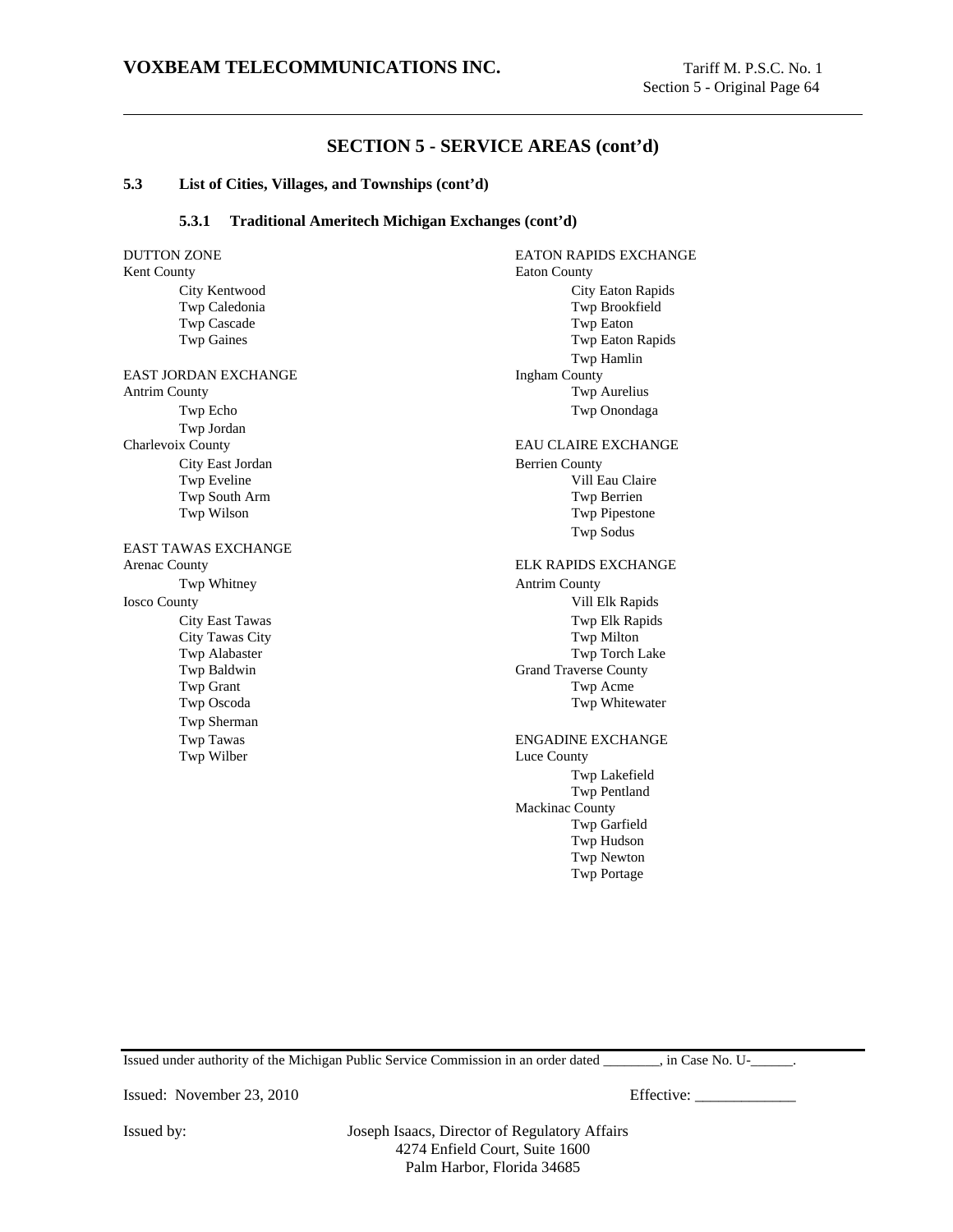#### **5.3 List of Cities, Villages, and Townships (cont'd)**

#### **5.3.1 Traditional Ameritech Michigan Exchanges (cont'd)**

ESCANABA EXCHANGE FARMINGTON ZONE Delta County Oakland County City Escanaba City Farmington Twp Bark River City Farmington Hills Twp Escanaba City Novi Twp Ford River Wayne County Twp Wells City Livonia Menominee County Twp Cedarville FARWELL EXCHANGE EVART EXCHANGE VILL FARMER VILLEY AND THE VILLEY OF THE VILLEY OF THE VILLEY OF THE VILLEY OF THE VILLEY OF THE VILLEY OF THE VILLEY OF THE VILLEY OF THE VILLEY OF THE VILLEY OF THE VILLEY OF THE VILLEY OF THE VILLEY OF TH Clare County Twp Freeman Twp Freeman Twp Garfield Mecosta County Twp Grant Twp Chippewa Twp Lincoln Twp Fork Twp Surrey Twp Grant Isabella County Osceola County Twp Coldwater City Evart Twp Gilmore Twp Cedar Twp Nottawa Twp Evart Twp Hartwick Twp Hersey **FENTON EXCHANGE**<br>
Twp Hersey **FENTON EXCHANGE** Twp Middle Branch City Fenton Twp Orient Twp Fenton Twp Osceola Twp Grand Blanc Twp Rose Lake Twp Mundy Twp Sylvan Livingston County FAIRGROVE EXCHANGE Twp Hartland Tuscola County **The County County Twp Oceola** Vill Fairgrove Twp Tyrone Twp Fairgrove **Oakland County** 

Twp Juniata Twp Rose Twp Wisner

Clare County Genesee County Twp Deerfield Twp Gilford Twp Holly

Issued under authority of the Michigan Public Service Commission in an order dated \_\_\_\_\_\_\_\_, in Case No. U-\_\_\_\_\_\_.

Issued: November 23, 2010 Effective: \_\_\_\_\_\_\_\_\_\_\_\_\_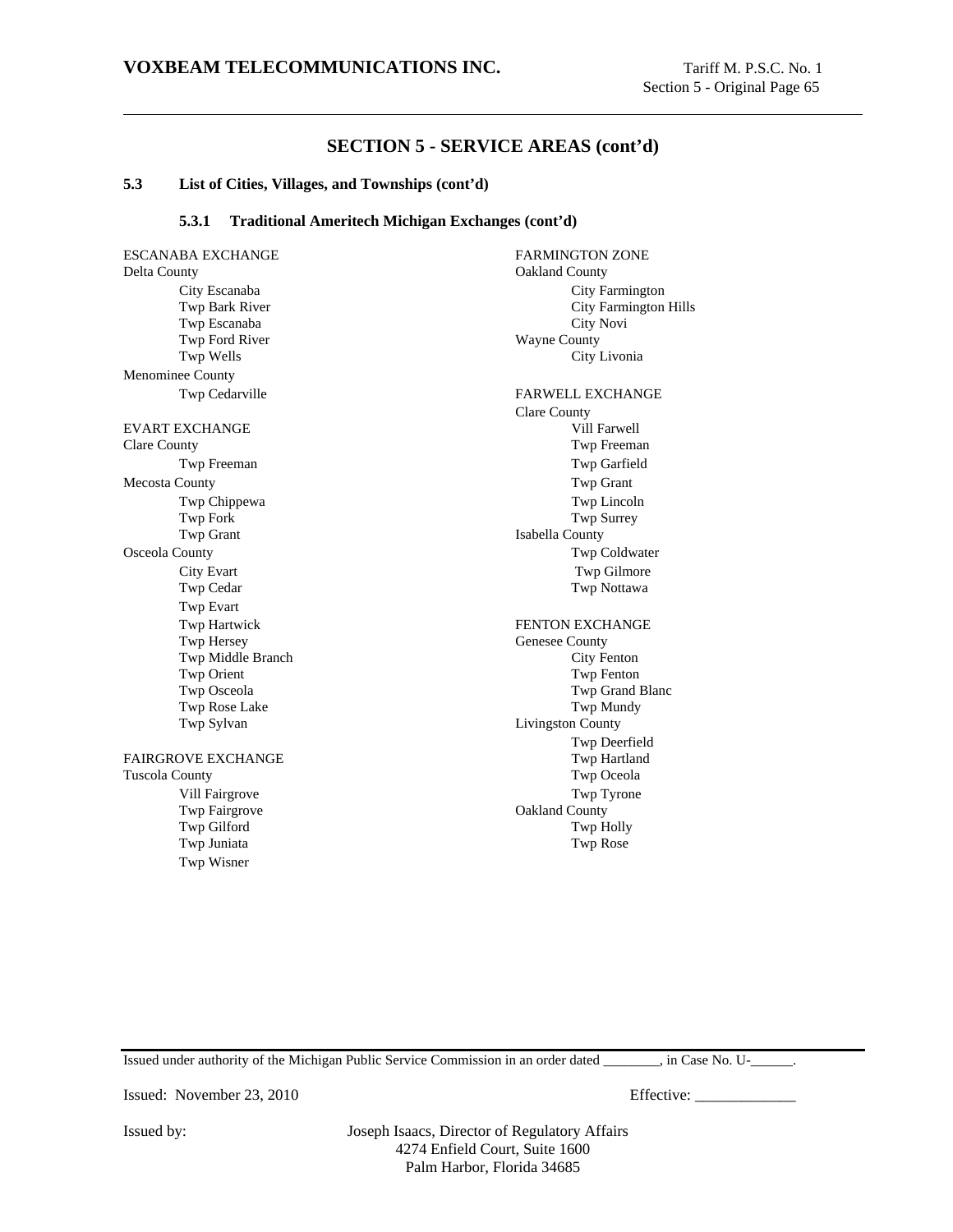#### **5.3 List of Cities, Villages, and Townships (cont'd)**

#### **5.3.1 Traditional Ameritech Michigan Exchanges (cont'd)**

Grand Traverse County Genesee County Vill Fife Lake City Flushing Twp Fife Lake Twp Clayton Kalkaska County **Two Flushing** Twp Springfield Shiawassee County Missaukee County Twp Hazelton Twp Bloomfield Wexford County FOUNTAIN EXCHANGE Twp Liberty Mason County FLAT ROCK EXCHANGE TWP Sheridan Monroe County **Twp Sherman** Twp Ash Wayne County **Ingham County** City Woodhaven Livingston County FLINT EXCHANGE TWO HAND TWO Handy Genesee County Twp Howell City Burton Twp Iosco City Flint Twp Unadilla City Swartz Creek Twp Flint Saginaw County<br>
Twp Genesee City Fr

FIFE LAKE EXCHANGE FIFE LAKE EXCHANGE Twp Garfield Twp Mt. Morris Vill Fountain Twp Berlin FOWLERVILLE EXCHANGE City Flat Rock Twp White Oak Twp Brownstown Vill Fowlerville Twp Huron Twp Cohoctah Twp Conway Twp Davison<br>
Twp Flint<br>
Twp Flint<br>
FRANKENMUTH EXCHANGE<br>
Saginaw County City Frankenmuth Twp Grand Blanc Twp Birch Run Twp Mt. Morris Twp Blumfield Twp Mundy Twp Bridgeport Twp Frankenmuth Tuscola County Twp Denmark Twp Tuscola

Issued under authority of the Michigan Public Service Commission in an order dated \_\_\_\_\_\_\_\_, in Case No. U-\_\_\_\_\_\_.

Issued: November 23, 2010 Effective: \_\_\_\_\_\_\_\_\_\_\_\_\_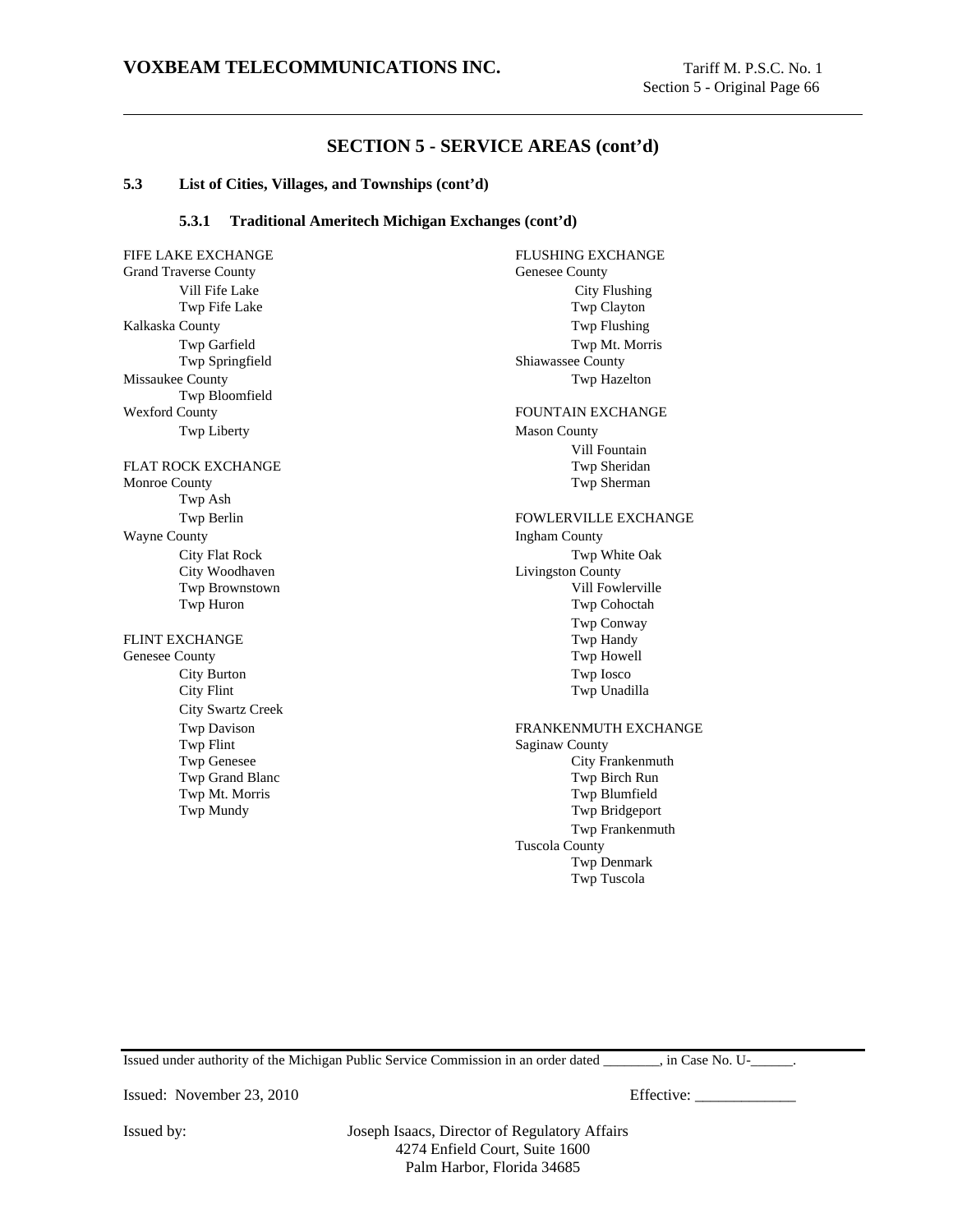#### **5.3 List of Cities, Villages, and Townships (cont'd)**

#### **5.3.1 Traditional Ameritech Michigan Exchanges (cont'd)**

FRANKFORT EXCHANGE FRANKFORT EXCHANGE Benzie County Muskegon County City Frankfort Twp Holton Vill Elberta Newaygo County Twp Blaine City Fremont Twp Crystal Lake Twp Ashland Twp Gilmore Twp Bridgeton Twp Lake Twp Dayton FREELAND EXCHANGE Twp Garfield Midland County Twp Garfield Midland County Midland County Twp Ingersoll Twp Sheridan Saginaw County Twp Sherman Twp Kochville **Oceana County** Twp Richland Twp Greenwood Twp Thomas Twp Tittabawassee FULTON EXCHANGE FREEPORT EXCHANGE TWO Climax Barry County **Twp Wakeshma** Vill Freeport Twp Carlton GAGETOWN EXCHANGE Twp Irving Huron County Ionia County Twp Brookfield Twp Campbell Twp Grant Kent County Tuscola County Twp Bowne Vill Gagetown FREESOIL EXCHANGE Mason County **Two Elmwood** Vill Freesoil Twp Freesoil GALESBURG EXCHANGE<br>
Twp Grant Gales County Kalamazoo County Twp Meade City Galesburg

Twp Denver Kalamazoo County Twp Columbia Kalamazoo County Twp Charleston Twp Climax Twp Comstock Twp Pavilion Twp Richland Twp Ross

Issued under authority of the Michigan Public Service Commission in an order dated  $\qquad \qquad$ , in Case No. U- $\qquad \qquad$ .

Issued: November 23, 2010 Effective: \_\_\_\_\_\_\_\_\_\_\_\_\_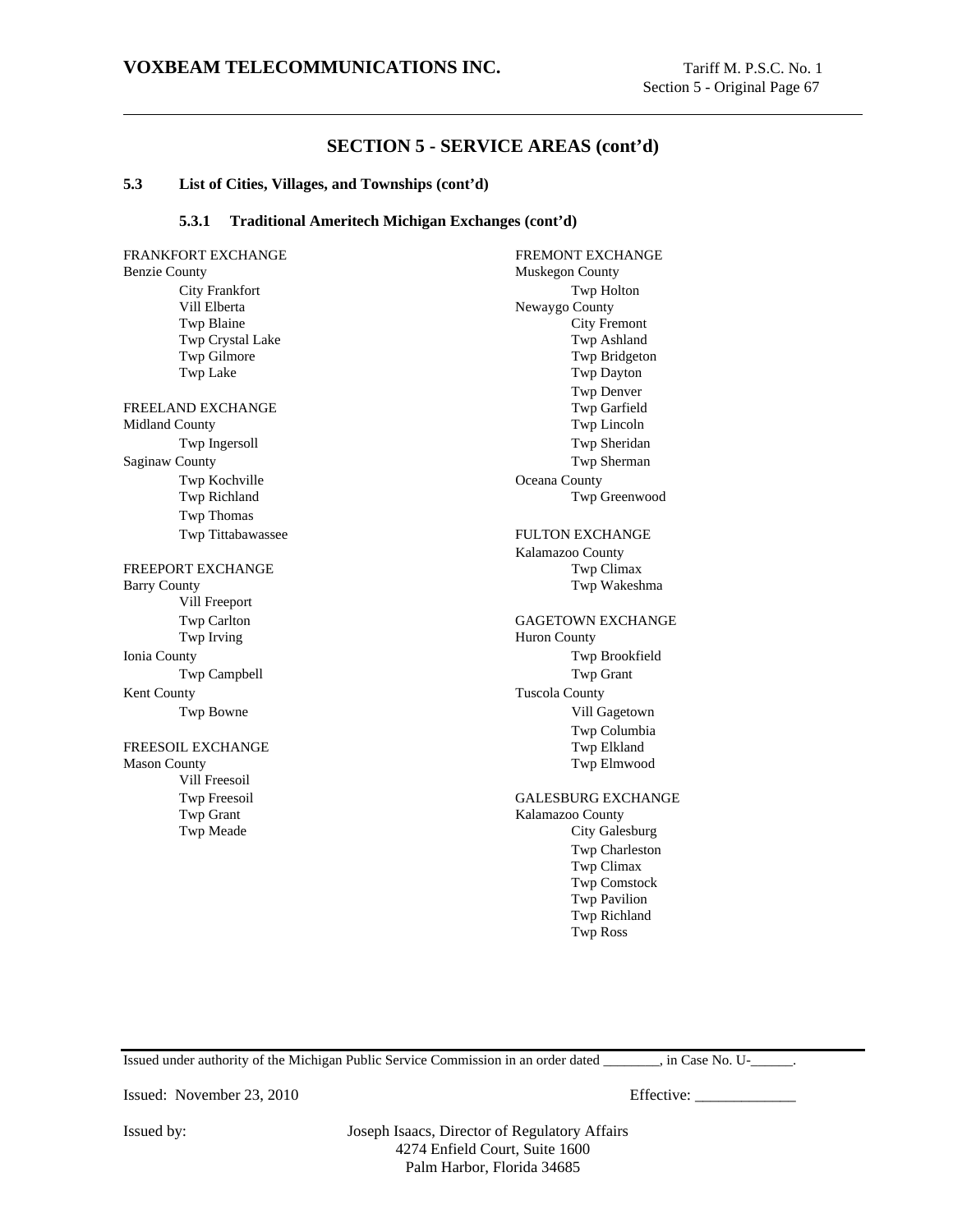#### **5.3 List of Cities, Villages, and Townships (cont'd)**

#### **5.3.1 Traditional Ameritech Michigan Exchanges (cont'd)**

Berrien County Genesee County

Delta County Twp Wells **Ottawa County** 

Clare County Vill Spring Lake Gladwin County **Two Port Sheldon** Twp Port Sheldon Twp Buckeye Twp Butman Twp Clement Twp Gladwin Twp Grout Twp Hay Twp Sage Twp Secord Twp Sherman Roscommon County

Twp Nester

GALIEN EXCHANGE GRAND BLANC EXCHANGE Vill Galien City Grand Blanc Twp Bertrand Twp Atlas Twp Galien Twp Grand Blanc Twp Weesaw Twp Mundy Oakland County GLADSTONE EXCHANGE Twp Holly City Gladstone GRAND HAVEN EXCHANGE Twp Baldwin Muskegon County Twp Brampton City Norton Shores

Twp Escanaba Twp Fruitport City Ferrysburg GLADWIN EXCHANGE City Grand Haven Twp Arthur Twp Allendale Twp Franklin Two Crockery Twp Hamilton Twp Grand Haven City Gladwin Twp Robinson Twp Billings Twp Spring Lake

Issued under authority of the Michigan Public Service Commission in an order dated \_\_\_\_\_\_\_\_, in Case No. U-\_\_\_\_\_\_.

Issued: November 23, 2010 Effective: \_\_\_\_\_\_\_\_\_\_\_\_\_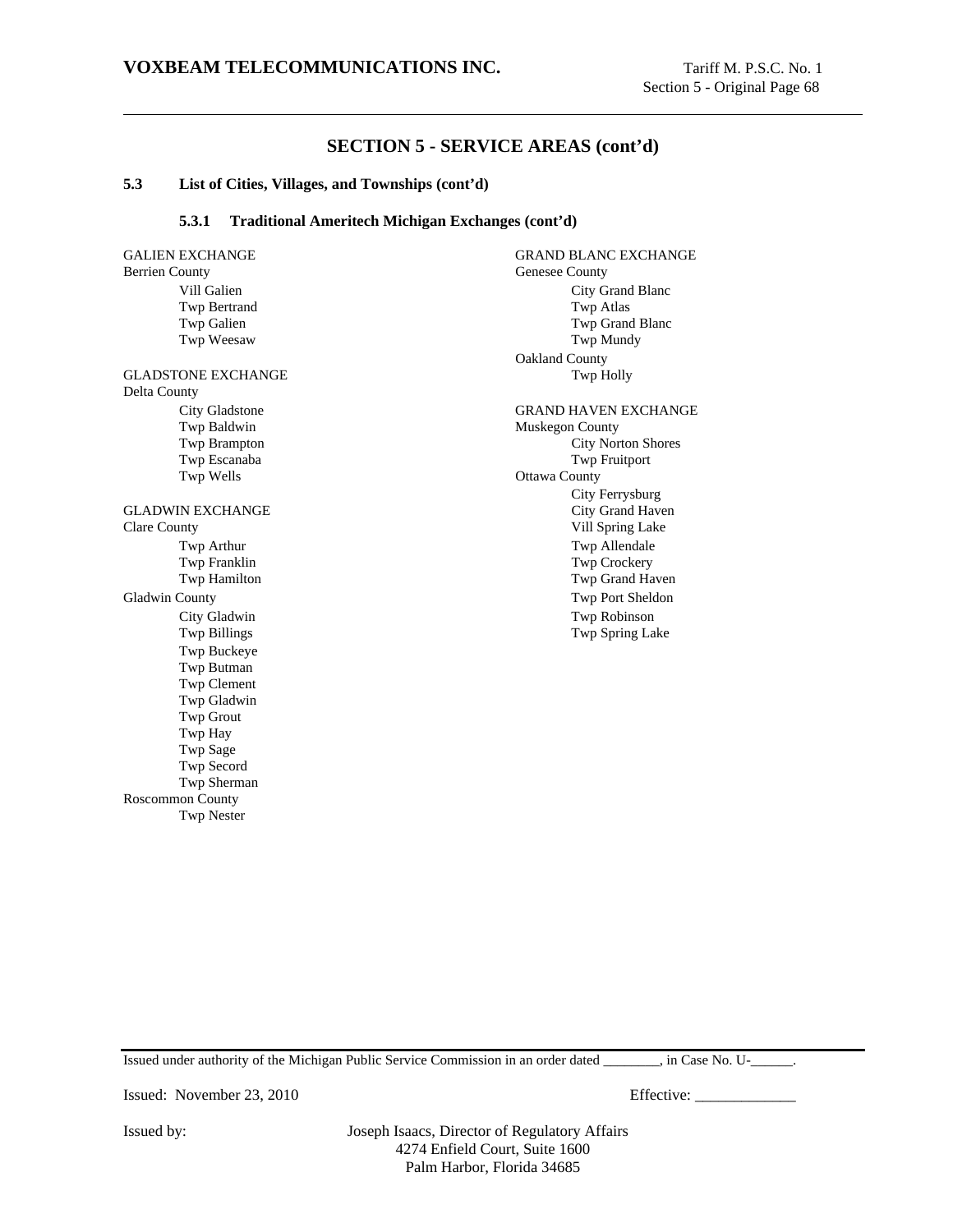#### **5.3 List of Cities, Villages, and Townships (cont'd)**

#### **5.3.1 Traditional Ameritech Michigan Exchanges (cont'd)**

GRAND RAPIDS ZONE GRATTAN ZONE Kent County **Kent County** Kent County City East Grand Rapids Twp Cannon City Grand Rapids Twp Grattan City Grandville Twp Oakfield City Kentwood City Walker GREENVILLE EXCHANGE City Wyoming Kent County Twp Ada Twp Oakfield Twp Alpine Twp Spencer Twp Byron Montcalm County Twp Cannon City Greenville Twp Cascade Twp Eureka Twp Gaines Two Gaines Two Gaines Two Gaines Two Gaines Two Fairplain Twp Grand Rapids Twp Montcalm Twp Plainfield Twp Sidney Ottawa County Twp Georgetown GWINN EXCHANGE Twp Jamestown Marquette County Twp Tallmadge Twp Forsyth GRANT EXCHANGE TWO USES IN TWO WEST BRANCH TWO WEST BRANCH TWO WEST BRANCH TWO WEST AND TWO WEST AND TWO WAS USED ON TWO WAS A VEHICLE THAT AN INCH ON TWO WAS A VEHICLE THAT ANY ONLY A VEHICLE THAT ANY ONLY A VEHICLE THAT Muskegon County Twp Casnovia **HARBOR SPRINGS EXCHANGE** Twp Moorland Emmett County Newaygo County City Harbor Springs City Grant Twp Center Twp Ashland Twp Cross Village Twp Bridgeton Twp Friendship Twp Brooks Twp Ensley<br>
Twp Ensley<br>
Twp Ensley<br>
Twp Pleasant View Twp Garfield Twp Readmond Twp Grant Twp Grant Twp Grant Twp West Traverse

Twp Sands Twp Pleasant View

Issued under authority of the Michigan Public Service Commission in an order dated  $\qquad \qquad$ , in Case No. U- $\qquad \qquad$ .

Issued: November 23, 2010 Effective: \_\_\_\_\_\_\_\_\_\_\_\_\_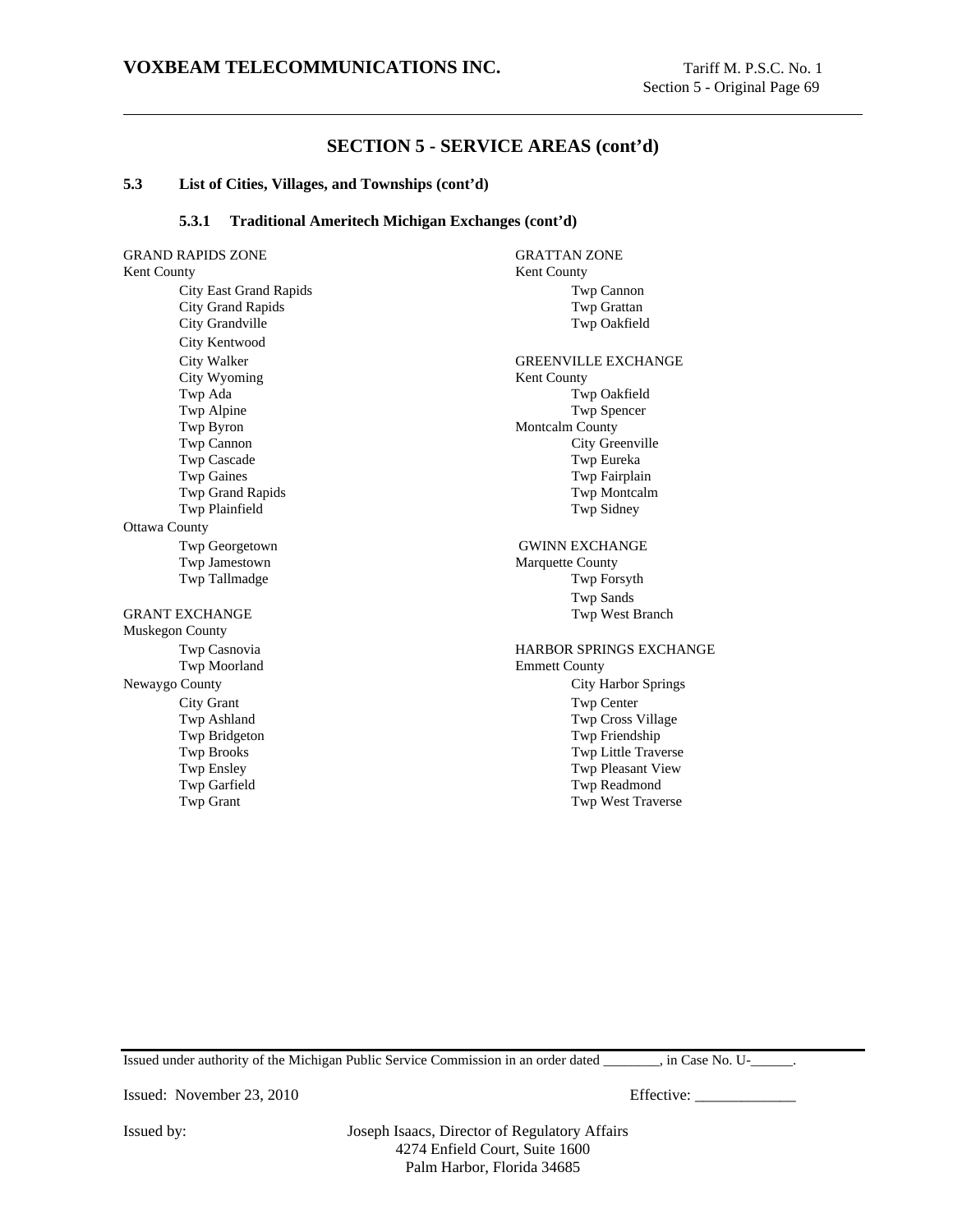#### **5.3 List of Cities, Villages, and Townships (cont'd)**

#### **5.3.1 Traditional Ameritech Michigan Exchanges (cont'd)**

HARRIETTA EXCHANGE HASTINGS EXCHANGE Manistee County Barry County Wexford County Twp Baltimore HARRISON EXCHANGE Twp Rutland City Harrison

Twp Franklin Menominee County Twp Greenwood Twp Hatton **Hillsdale County** Twp Summerfield

## HARTLAND EXCHANGE Twp Jefferson<br>
Livingston County Twp Reading Livingston County Twp Brighton Twp Tyrone Allegan County

Twp Dickson City Hastings Vill Harrietta Twp Carlton<br>
Twp Boon<br>
Twp Castleto Twp Castleton Twp Slagle Twp Hastings Twp Springville Twp Hope Twp Irving Clare County Twp Yankee Springs Twp Arthur **HERMANSVILLE EXCHANGE** Twp Frost Twp Meyer Twp Hamilton **HILLSDALE EXCHANGE** Twp Hayes City Hillsdale Twp Lincoln Twp Adams Twp Redding Twp Allen Twp Allen Twp Allen Twp Allen Twp Allen Twp Allen Twp Allen Twp Cambria Twp Winterfield Twp Fayette Twp Hillsdale Twp Hartland HOLLAND EXCHANGE

> Twp Fillmore Twp Laketown Ottawa County City Holland Twp Holland Twp Olive Twp Park Twp Port Sheldon

Issued under authority of the Michigan Public Service Commission in an order dated \_\_\_\_\_\_\_\_, in Case No. U-\_\_\_\_\_\_.

Issued: November 23, 2010 Effective: \_\_\_\_\_\_\_\_\_\_\_\_\_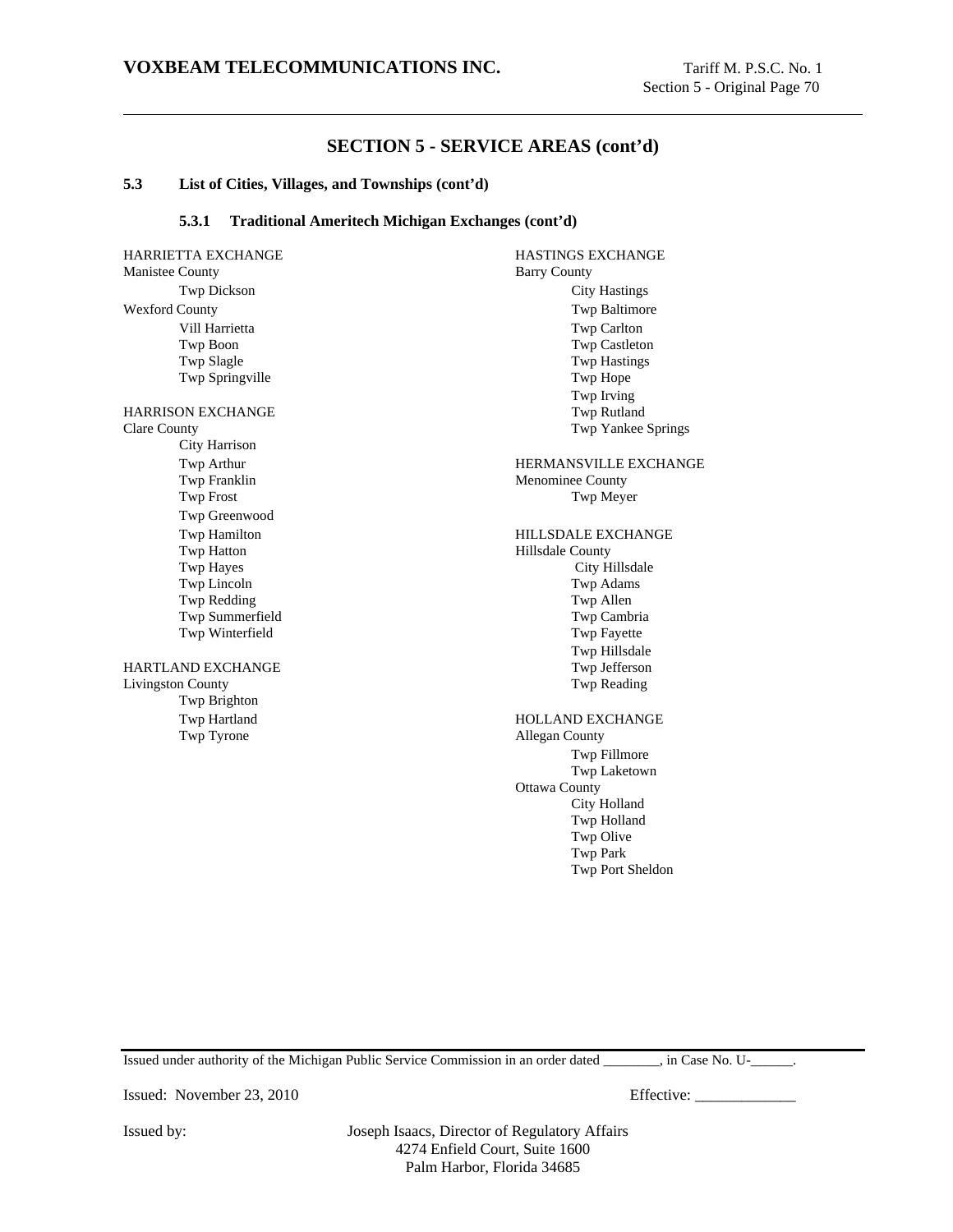#### **5.3 List of Cities, Villages, and Townships (cont'd)**

### **5.3.1 Traditional Ameritech Michigan Exchanges (cont'd)**

HOLLY EXCHANGE HOWELL EXCHANGE Oakland County Livingston County Vill Holly City Howell Twp Groveland Twp Cohoctah Twp Holly Twp Deerfield Twp Rose Twp Genoa Twp Springfield Twp Hartland HOLT EXCHANGE Twp Iosco Ingham County Twp Marion City Lansing Twp Oceola Twp Alaiedon Twp Delhi HUDSONVILLE ZONE HOPKINS EXCHANGE City Hudsonville Allegan County Twp Blendon Vill Hopkins Twp Georgetown Twp Dorr Twp Jamestown Twp Hopkins Twp Zeeland Twp Monterey Twp Salem **INDIAN RIVER EXCHANGE** Twp Watson Cheboygan County HOUGHTON EXCHANGE TWO TWO ELLIS Houghton County Twp Inverness City Hancock Twp Koehler City Houghton Twp Mentor Vill South Range Twp Mullett Twp Adams Twp Munro Twp Calumet Twp Tuscarora Twp Chassell Twp Walker Twp Franklin Twp Waverly Twp Hancock Twp Osceola INTERLOCHEN EXCHANGE Twp Portage Grand Traverse County Twp Quincy Twp Blair Twp Stanton Twp Grant Twp Torch Lake Twp Green Lake

Twp Howell Ottawa County Twp Burt

Issued under authority of the Michigan Public Service Commission in an order dated \_\_\_\_\_\_\_\_, in Case No. U-\_\_\_\_\_\_.

Issued: November 23, 2010 Effective: \_\_\_\_\_\_\_\_\_\_\_\_\_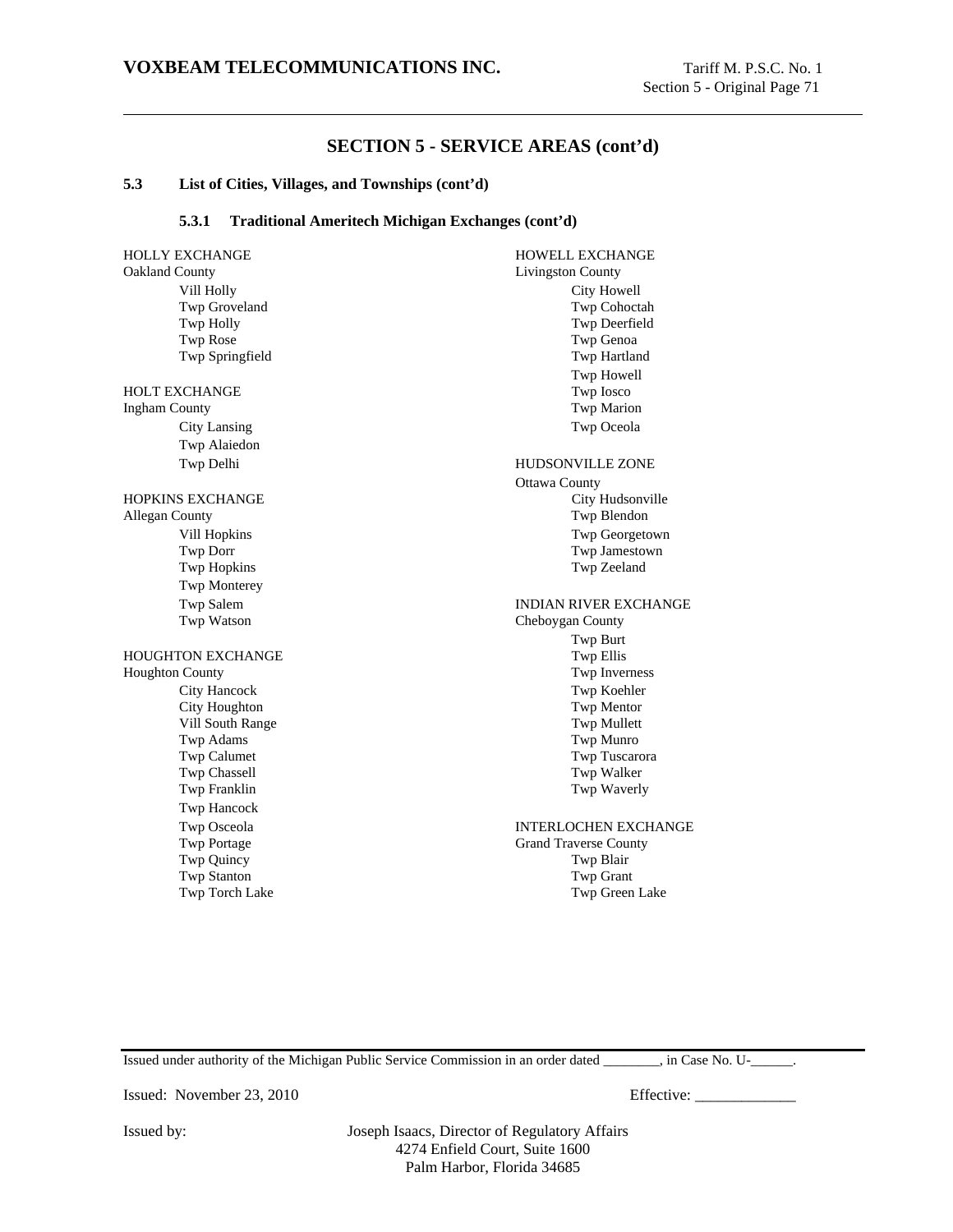### **5.3 List of Cities, Villages, and Townships (cont'd)**

### **5.3.1 Traditional Ameritech Michigan Exchanges (cont'd)**

IONIA EXCHANGE IRONWOOD EXCHANGE Ionia County Gogebic County City Ionia City Ironwood Twp Berlin Twp Bessemer Twp Easton Twp Erwin Twp Ionia Twp Ironwood Twp Orange Twp Orleans ISHPEMING EXCHANGE Twp Ronald Marauette County IRON MOUNTAIN EXCHANGE Twp Ely Dickinson County Twp Ishpeming City Iron Mountain Twp Tilden City Kingsford Twp Breitung JACKSON EXCHANGE **IRON RIVER EXCHANGE** City Jackson Iron County Twp Blackman City Caspian Twp Henrietta City Gaastra Twp Leoni City Iron River Twp Liberty City Stambaugh Twp Napoleon Vill Mineral Hills Twp Rives Twp Bates Twp Sandstone Twp Crystal Falls Twp Spring Arbor Twp Iron River Twp Summit Twp Mastodon Twp Tompkins Twp Stambaugh IRONS EXCHANGE Allegan County Twp Eden Twp Salem Twp Elk Ottawa County<br>Twp Newkirk Twp . Twp Newkirk Twp Jamestown<br>
Twp Peacock Twp Zeeland Twp Sauble

City Ishpeming Jackson County

JAMESTOWN ZONE Twp Zeeland

Issued under authority of the Michigan Public Service Commission in an order dated \_\_\_\_\_\_\_\_, in Case No. U-\_\_\_\_\_\_.

Issued: November 23, 2010 Effective: \_\_\_\_\_\_\_\_\_\_\_\_\_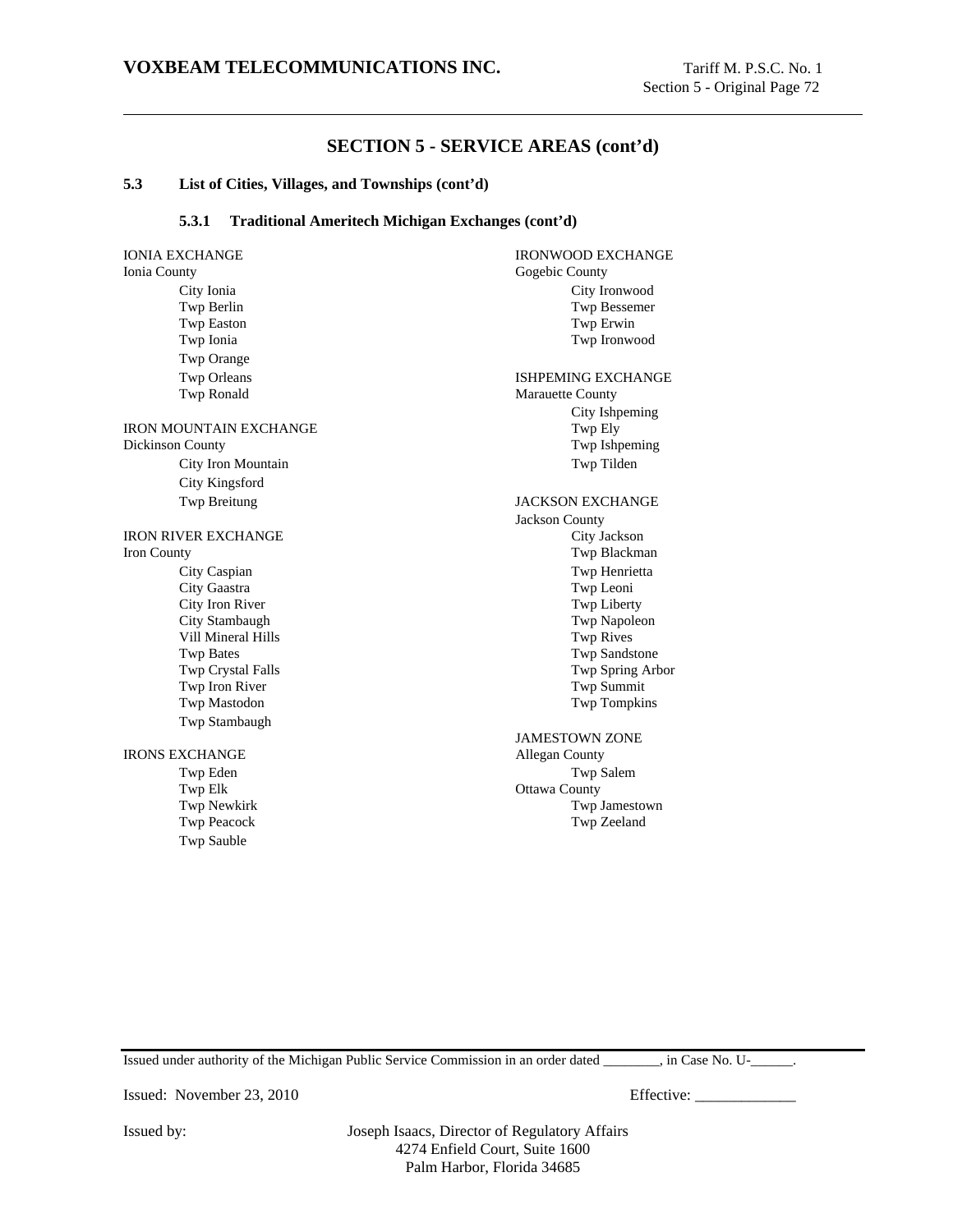#### **5.3 List of Cities, Villages, and Townships (cont'd)**

**.**

### **5.3.1 Traditional Ameritech Michigan Exchanges (cont'd)**

# Hillsdale County Kent County Vill Jonesville Vill Kent City Twp Adams Twp Sparta Twp Fayette Twp Tyrone Twp Litchfield Twp Moscow KEWEENAW EXCHANGE Twp Scipio Keweenaw County KALAMAZOO EXCHANGE TWP Grant Kalamazoo County Twp Houghton City Kalamazoo City Parchment LAKE LEELANAU EXCHANGE<br>City Portage Leelanau County Twp Comstock Twp Comstock Twp Comstock Twp Contervill Twp Kalamazoo Twp Leland Twp Oshtemo Twp Suttons Bay Twp Pavilion Twp Richland LAKE LINDEN EXCHANGE Twp Texas Vill Lake Linden KALKASKA EXCHANGE Twp Osceola Kalkaska County Twp Schoolcraft Vill Kalkaska Twp Torch Lake Twp Blue Lake Twp Grant Twp Clearwater Twp Sherman Twp Cold Springs Twp Excelsior Twp Garfield Twp Kalkaska Twp Oliver Twp Orange

JONESVILLE EXCHANGE KENT CITY EXCHANGE Twp Eagle Harbor Leelanau County Twp Centerville Houghton County Twp Calumet Keweenaw County

Issued under authority of the Michigan Public Service Commission in an order dated \_\_\_\_\_\_\_\_, in Case No. U-\_\_\_\_\_\_.

Issued: November 23, 2010 Effective: \_\_\_\_\_\_\_\_\_\_\_\_\_

Twp Rapid River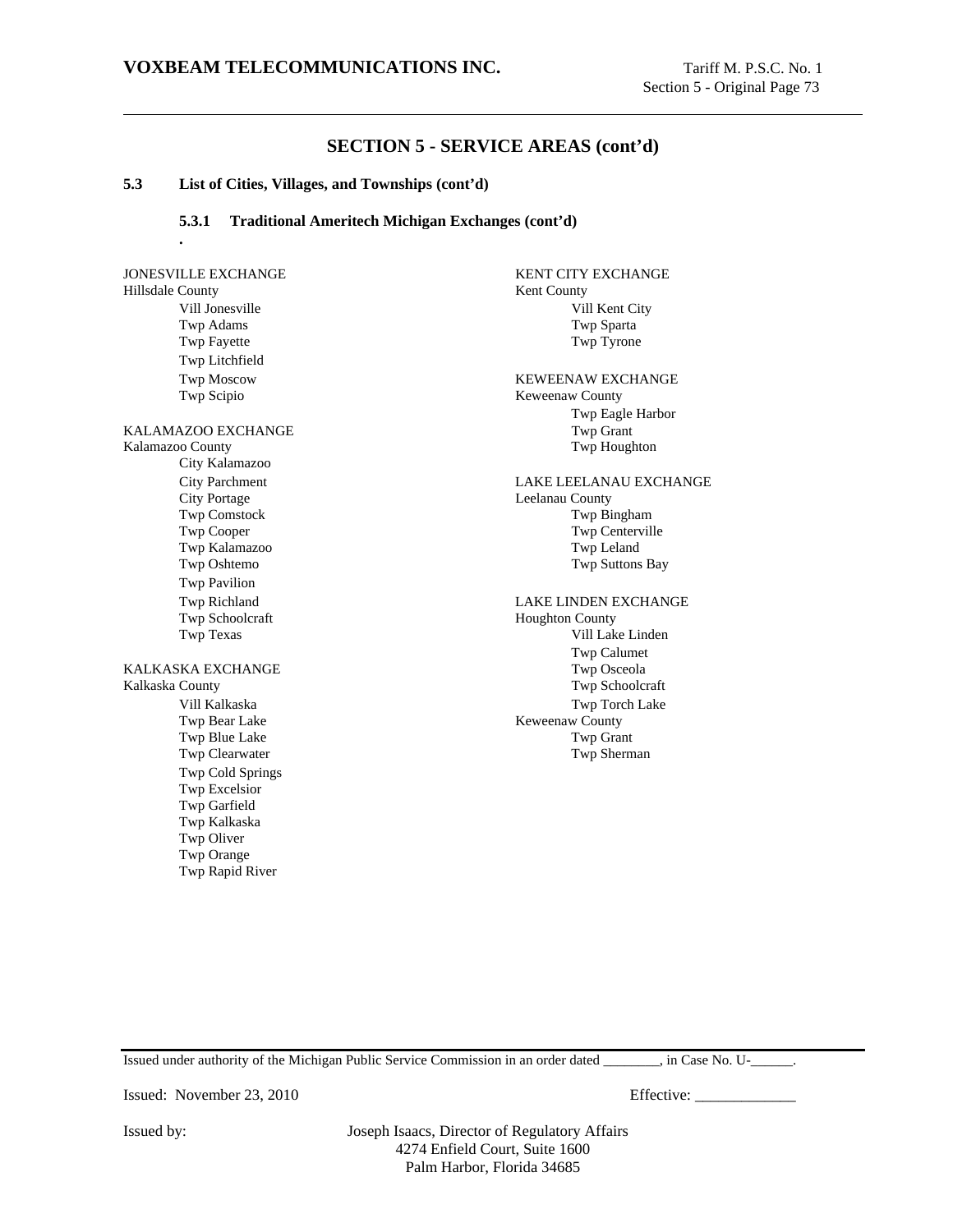#### **5.3 List of Cities, Villages, and Townships (cont'd)**

### **5.3.1 Traditional Ameritech Michigan Exchanges (cont'd)**

LAKE ODESSA EXCHANGE LANSING EXCHANGE Barry County Clinton County Twp Carlton Twp Bath Twp Woodland Twp DeWitt Eaton County Twp Watertown Twp Sunfield Eaton County Twp Ellsworth Twp Delta Ionia County Twp Windsor Vill Lake Odessa **Ingham County** Twp Campbell City Lansing Twp Odessa Twp Alaiedon Twp Orange Twp Orange Twp Sebewa Twp Lansing LAKE DRION ZONE Oakland County Twp Williamston Vill Lake Orion Shiawassee County Twp Addison Twp Woodhull Twp Oakland Twp Orion **LAPEER EXCHANGE** Twp Oxford Lapeer County

Twp Berlin City East Lansing Twp Meridian<br>Twp Wheatfield City Lapeer City Lansing Twp Arcadia Twp Attica Twp Deerfield Twp Elba Twp Lapeer Twp Mayfield Twp Metamora Twp Oregon LE ROY EXCHANGE Osceola County Vill LeRoy Twp Hartwick Twp LeRoy Twp Rose Lake

Issued under authority of the Michigan Public Service Commission in an order dated \_\_\_\_\_\_\_\_, in Case No. U-\_\_\_\_\_\_.

Issued: November 23, 2010 Effective: \_\_\_\_\_\_\_\_\_\_\_\_\_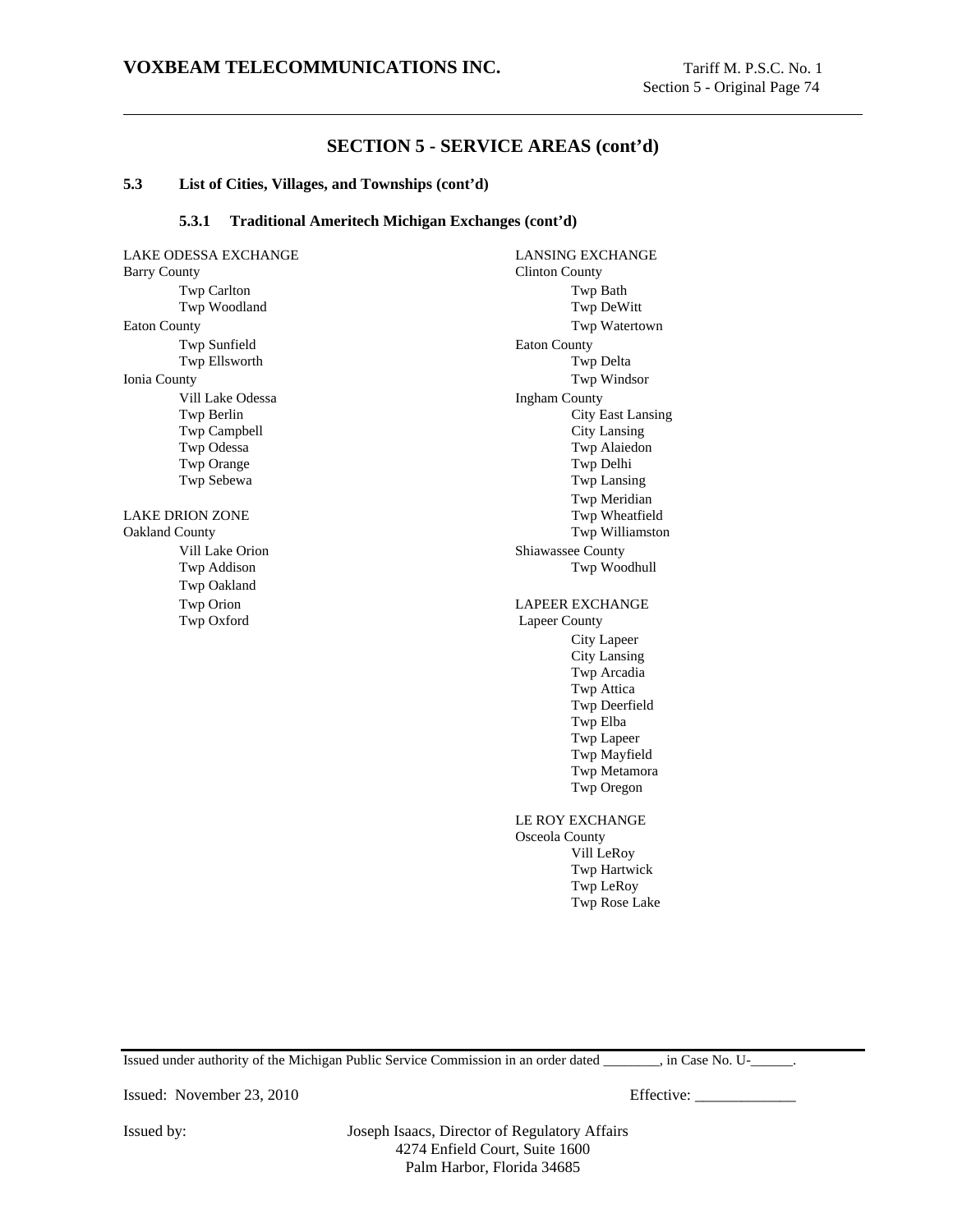#### **5.3 List of Cities, Villages, and Townships (cont'd)**

## **5.3.1 Traditional Ameritech Michigan Exchanges (cont'd) d.**

LESLIE EXCHANGE LOWELL ZONE Ingham County Ionia County City Leslie Twp Boston<br>
Twp Bunker Hill Twp Boston<br>
Twp Reene Twp Bunker Hill<br>Twp Leslie Kent County<br>City Lowell Twp Onondaga Jackson County Twp Cascade Twp Rives Twp Grattan<br>
Twp Tompkins Twp Tompkins Twp Lowell Twp Tompkins Twp Vergennes LEXINGTON EXCHANGE Sanilac County **LUTHER EXCHANGE** Vill Lexington Lake County Twp Lexington Vill Luther<br>
Twp Sanilac Twp Cherry Twp Cherry Valley Twp Worth Twp Dover Twp Eden LINWOOD EXCHANGE Twp Newkirk Bay County Twp Peacock Twp Beaver Twp Pinora Twp Fraser Twp Garfield MACKINAC ISLAND EXCHANGE Twp Kawkawlin Mackinac County City Mackinac Island LIVONIA ZONE Wayne County **MACKINAW CITY EXCHANGE** City Garden City Cheboygan County City Livonia Twp Hebron City Westland Twp Mackinaw Emmett County Vill Mackinaw City Twp Bliss Twp Carp Lake

Issued under authority of the Michigan Public Service Commission in an order dated \_\_\_\_\_\_\_\_, in Case No. U-\_\_\_\_\_\_.

Twp Wawatem

Issued: November 23, 2010 Effective: \_\_\_\_\_\_\_\_\_\_\_\_\_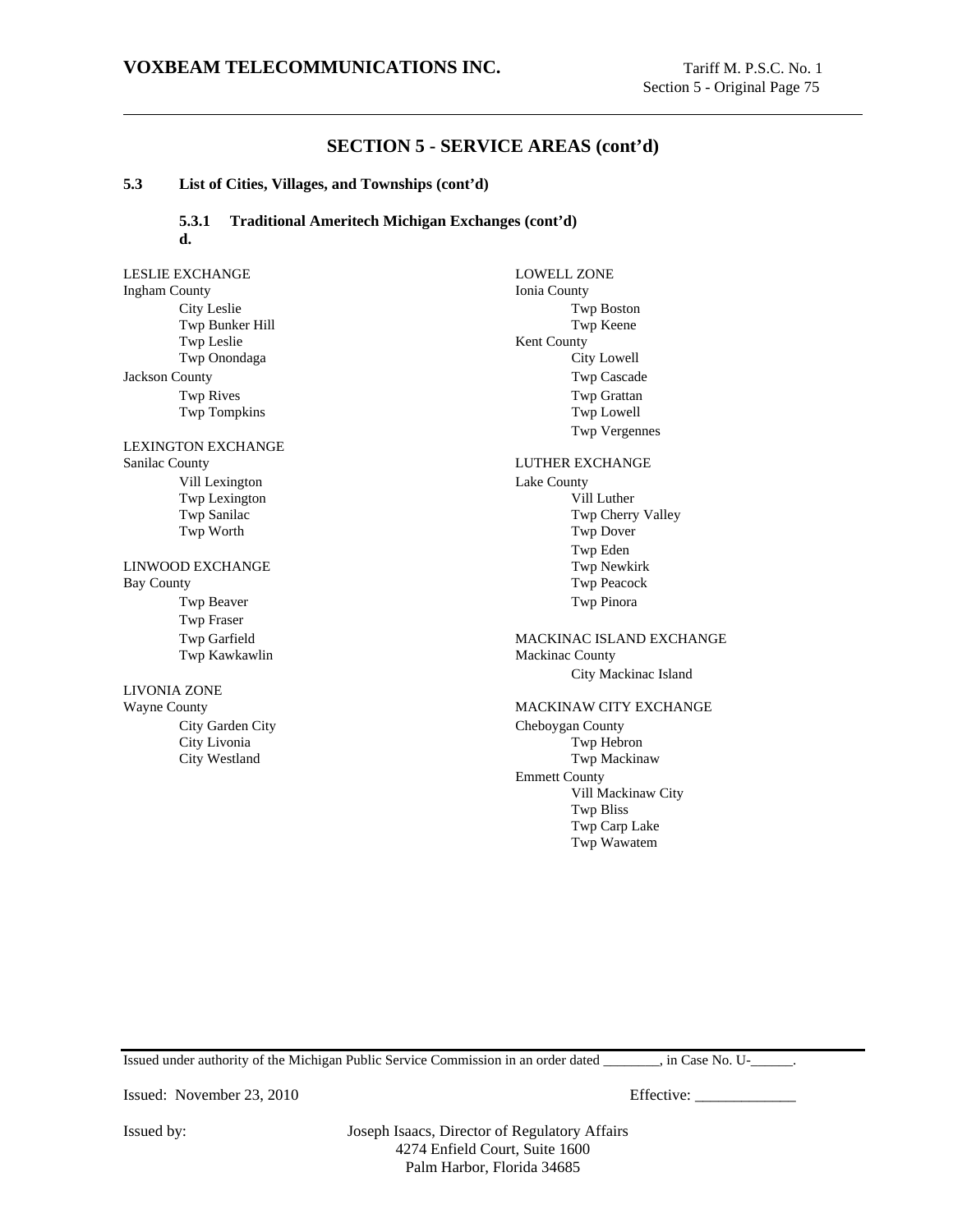### **5.3 List of Cities, Villages, and Townships (cont'd)**

### **5.3.1 Traditional Ameritech Michigan Exchanges (cont'd)**

MANCELONA EXCHANGE MANTON EXCHANGE Antrim County Missaukee County Vill Mancelona Twp Bloomfield Twp Chestonia Twp Caldwell Twp Custer Wexford County Twp Kearney City Manton Twp Mancelona Twp Antioch Kalkasa County Twp Cedar Creek Twp Blue Lake Twp Colfax Twp Cold Springs Twp Greenwood Twp Rapid River Twp Hanover MANCHESTER EXCHANGE Jackson County MARINE CITY EXCHANGE Twp Norvell St. Clair County Washtenaw County **The City** Twp Marine City Vill Manchester Twp Casco Twp Bridgewater Twp China Twp Freedo Twp Clay Twp Manchester Twp Cotterville Twp Sharon Twp East China MANISTEE EXCHANGE Manistee County MARION EXCHANGE City Manistee Clare County Vill East Lake Twp Redding Twp Brown Twp Winterfield Twp Dickson County<br>
Twp Filer County<br>
Twp Filer County Twp Manistee Twp Manistee Twp Manistee Twp Manistee Twp Manistee Twp Manistee Twp Manistee Twp Manistee Twp Manistee Twp Manistee Twp Manistee Twp Manistee Twp Manistee Twp Manistee Twp Manistee Twp Manistee Twp Manistee T Twp Stronach Twp Marion Mason County Twp Middle Branch Twp Grant Twp Meade

Twp Liberty Twp Ira Vill Marion Twp Highland

Issued under authority of the Michigan Public Service Commission in an order dated \_\_\_\_\_\_\_\_, in Case No. U-\_\_\_\_\_\_.

Issued: November 23, 2010 Effective: \_\_\_\_\_\_\_\_\_\_\_\_\_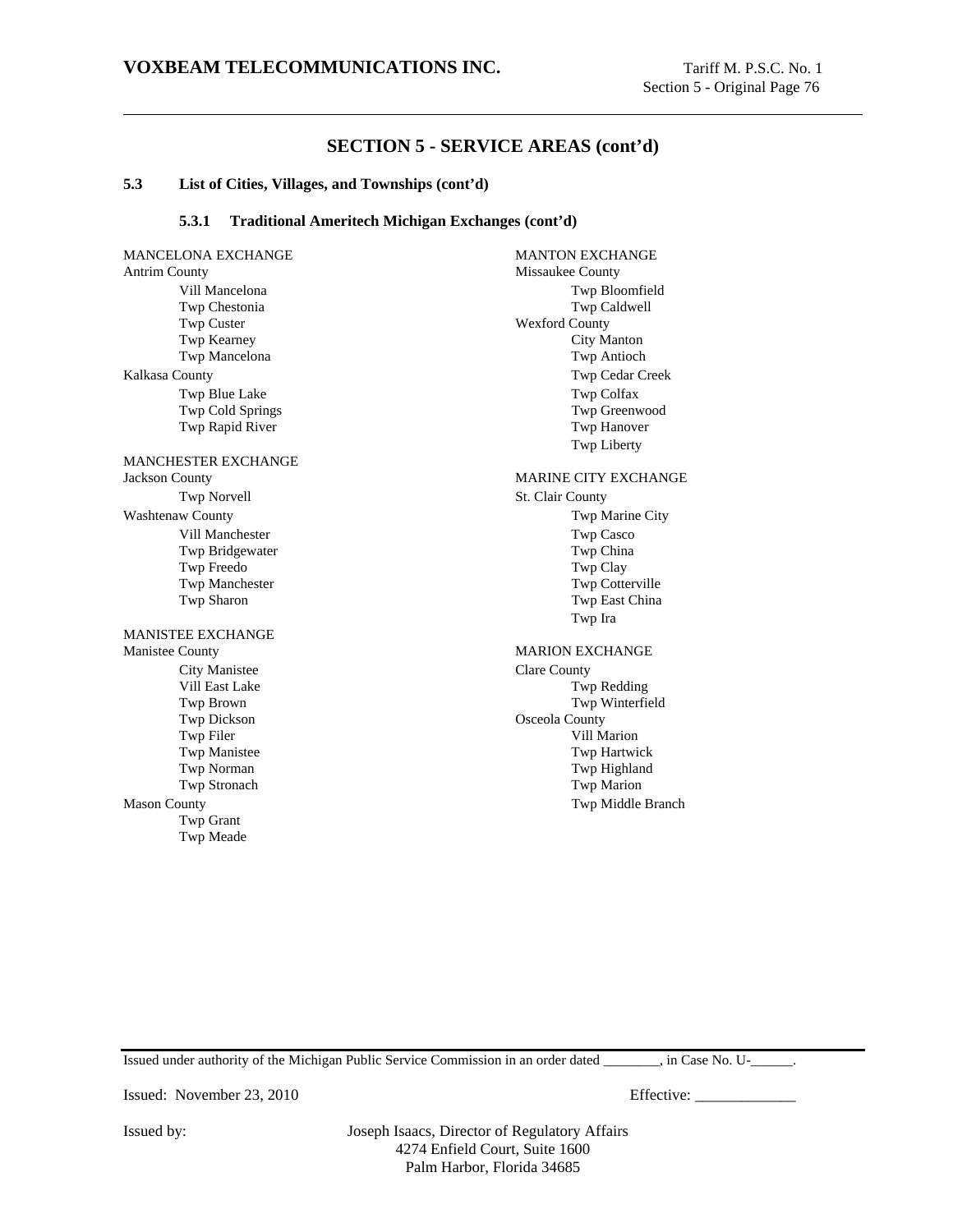#### **5.3 List of Cities, Villages, and Townships (cont'd)**

### **5.3.1 Traditional Ameritech Michigan Exchanges (cont'd)**

MARNE ZONE GENERAL MASON EXCHANGE Ottawa County **Ingham County** Twp Polkton City Mason Twp Tallmadge Twp Alaiedon Twp Wright Twp Aurelius MARQUETTE EXCHANGE Twp Delhi Marquette County Twp Ingham City Marquette Twp Vevay Twp Chocolay Twp Wheatfield Twp Marquette Twp Negaunee MAYVILLE EXCHANGE Twp Sands Lapeer County MARSHALL EXCHANGE Tuscola County Calhoun County Vill Mayville City Marshall Twp Dayton Twp Convis Twp Fremont Twp Eckford Twp Watertown Twp Fredonia Twp Marengo Two Mc BAIN EXCHANGE Twp Marshall Clare County MARTIN EXCHANGE Missaukee County Allegan County **City McBain** Vill Martin Twp Clam Union Twp Hopkins Twp Lake Twp Martin Twp Reeder Twp Otsego Twp Richland Twp Watson Twp Riverside Twp Wayland Osecola County Barry County **The Highland** Twp Highland Twp Orangeville **Two Orangeville** Twp Marion Twp Yankee Springs

Twp Bunker Hill Twp Rich Twp Winterfield MENOMINEE EXCHANGE Menominee County City Menominee Twp Cedarville Twp Ingallston Twp Mellen

Twp Menominee

Issued under authority of the Michigan Public Service Commission in an order dated \_\_\_\_\_\_\_\_, in Case No. U-\_\_\_\_\_\_.

Issued: November 23, 2010 Effective: \_\_\_\_\_\_\_\_\_\_\_\_\_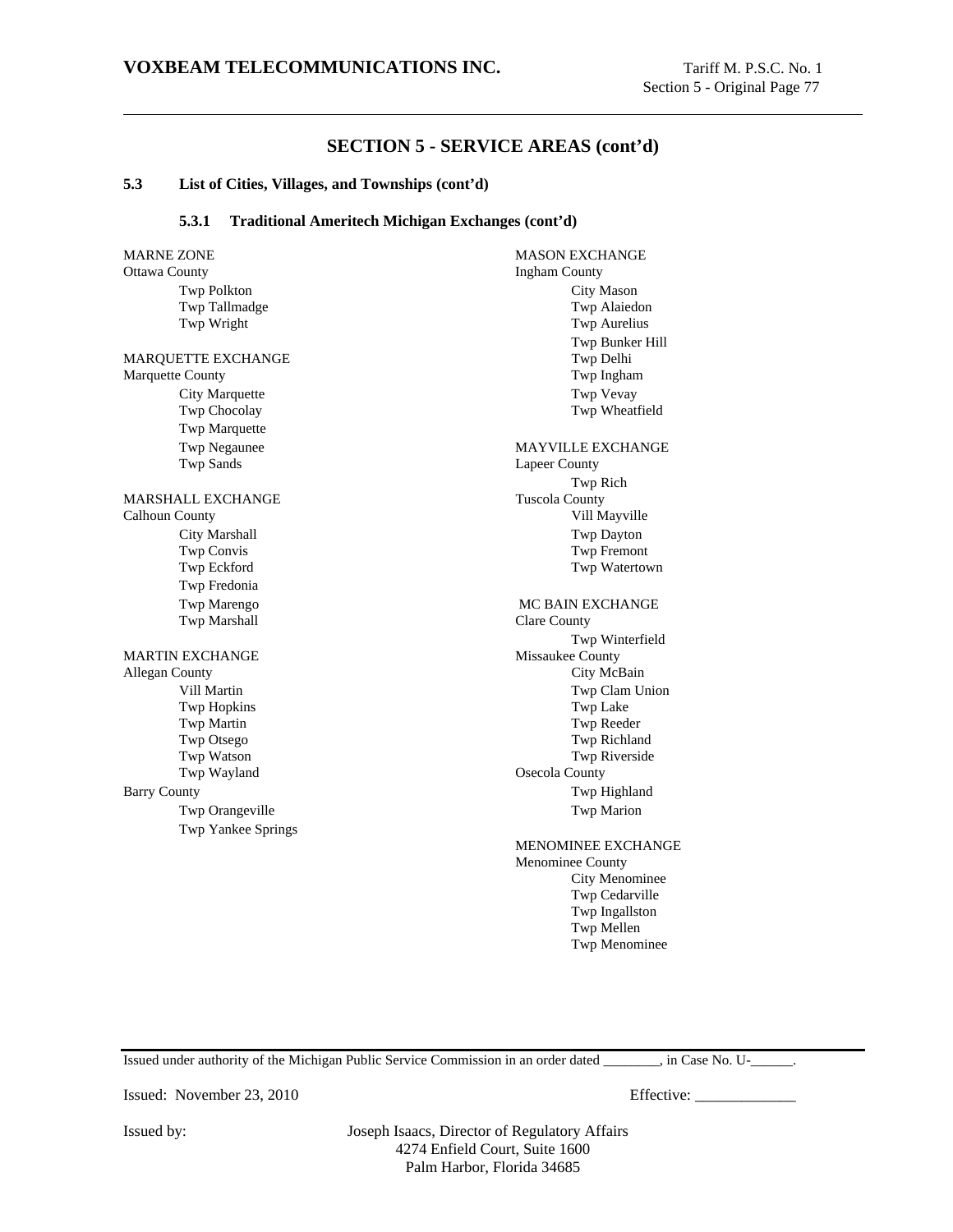#### **5.3 List of Cities, Villages, and Townships (cont'd)**

### **5.3.1 Traditional Ameritech Michigan Exchanges (cont'd)**

MICHIGAMME EXCHANGE MILAN EXCHANGE Baraga County **County** Lenawee County Twp Covington Twp Macon Twp Spurr Monroe County Marquette County City Milan Twp Michigamme Twp London Twp Republic Two Republic MIDDLEVILLE EXCHANGE Twp Augusta Allegan County **Twp Saline** Two Saline Twp Leighton Twp York Twp Wayland Barry County MOLINE ZONE Vill Middleville **Allegan County** Twp Irving Twp Dorr Twp Orangeville Twp Leighton Twp Thornapple Kent County Twp Yankee Springs Twp Byron MIDLAND EXCHANGE Bay County **MONROE EXCHANGE** Twp Beaver Monroe County Twp Garfield City Monroe Twp Williams Twp Erie Midland County Twp Frenchtown City Midland Twp La Salle Twp Greendale Twp Monroe Twp Homer Twp Raisinville Twp Ingersoll Twp Jerome MORLEY EXCHANGE Twp Larkin Mecosta County Twp Lee Vill Morley Twp Lincoln Twp Aetna Twp Midland Twp Deerfield Twp Mills Montcalm County Twp Mount Haley **Twp Winfield** Twp Porter Newaygo County

Washtenaw County Twp Gaines Twp Big Prairie

Issued under authority of the Michigan Public Service Commission in an order dated \_\_\_\_\_\_\_\_, in Case No. U-\_\_\_\_\_\_.

Issued: November 23, 2010 Effective: \_\_\_\_\_\_\_\_\_\_\_\_\_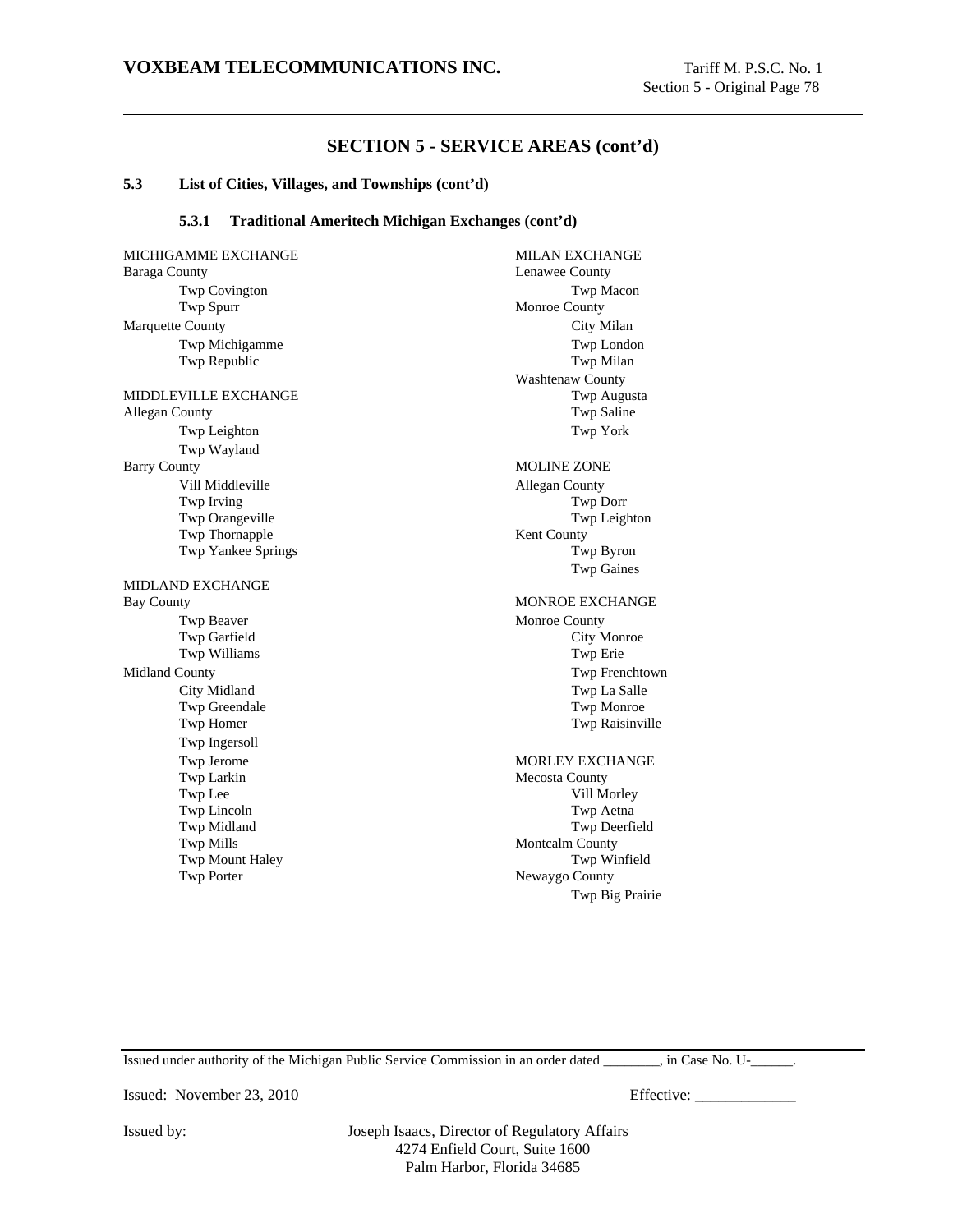### **5.3 List of Cities, Villages, and Townships (cont'd)**

### **5.3.1 Traditional Ameritech Michigan Exchanges (cont'd)**

MT. CLEMENS EXCHANGE NEGAUNEE EXCHANGE Macomb County **Marquette County** Marquette County City Mt. Clemens City Negaunee City Sterling Heights Twp Ishpeming Twp Chesterfield Twp Negaunee Twp Clinton Twp Richmond Twp Harrison Twp Tilden Twp Macomb MULLIKEN EXCHANGE Newaygo County Eaton County City Newaygo Vill Mulliken Twp Big Prairie Twp Roxand Twp Brooks Ionia County Twp Croton Twp Danby Twp Everett NAPOLEON EXCHANGE Twp Grant Jackson County (Twp Grant Jackson County Twp Sherman Twp Sherman Twp Sherman Twp Sherman Twp Sherman Twp Sherman Twp Sherman Twp Sherman Twp Sherman Twp Sherman Twp Sherman Twp Sherman Twp Sherm Jackson County Twp Columbia Twp Napoleon NEW BALTIMORE EXCHANGE Twp Norvell Macomb County NASHVILLE EXCHANGE Twp Chester Twp Chester<br>Barry County Twp Lenox Barry County Vill Nashville St. Clair County Twp Assyria Twp Casco Twp Baltimore Twp Clay Twp Castleton Twp Ira Twp Maple Grove Eaton County **NEWBERRY EXCHANGE** Twp Kalamo Luce County Twp Vermontville Vill Newberry

NEWAYGO EXCHANGE Twp Garfield City New Baltimore Twp Columbus Twp Lakefield Twp McMillan Twp Pentland

Issued under authority of the Michigan Public Service Commission in an order dated  $\Box$ , in Case No. U- $\Box$ .

Issued: November 23, 2010 Effective: \_\_\_\_\_\_\_\_\_\_\_\_\_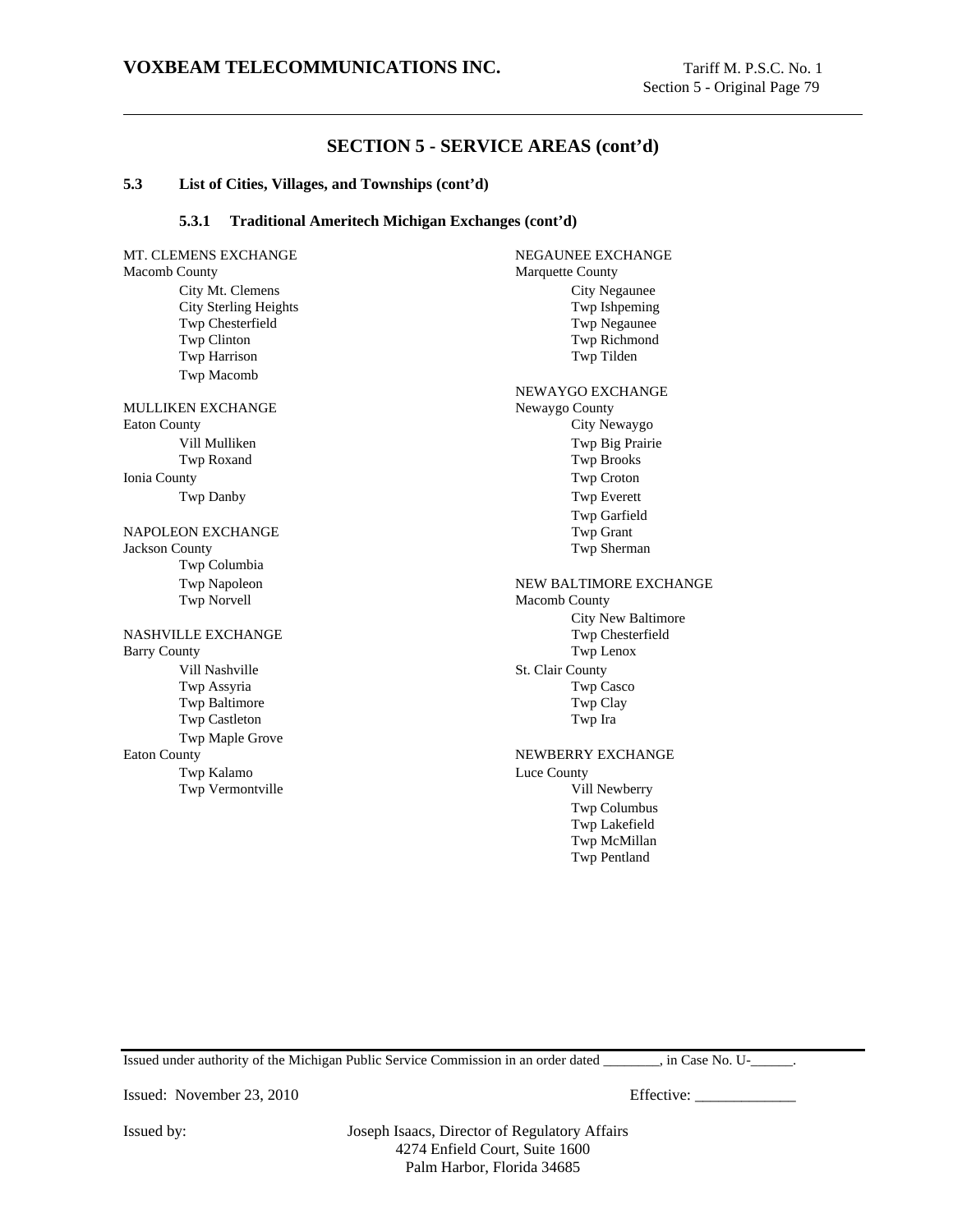#### **5.3 List of Cities, Villages, and Townships (cont'd)**

### **5.3.1 Traditional Ameritech Michigan Exchanges (cont'd)**

NEW BOSTON EXCHANGE NORTHPORT EXCHANGE Wayne County **County County County County County County County County** 

NEW BUFFALO EXCHANGE City New Buffalo **Oakland County** Vill Michiana City Novi Twp New Buffalo Twp Lyon Twp Three Oaks Washtenaw County

NEW HAVEN EXCHANGE Wayne County Macomb County City Northville Twp Chesterfield Twp Macomb Dickinson County St. Clair County Twp Breitung Twp Casco Twp Norway

NILES EXCHANGE Calhoun County Berrien County **Eaton County** Eaton County Twp Bertrand Cass County Twp Arcadia

Twp Huron Vill Northport Twp Sumpter Twp Leelanau Twp Leland Berrien County **NORTHVILLE EXCHANGE** Vill Grand Beach City Farmington Hills

Twp Chikaming City Wixom Twp Salem Vill New Haven Twp Northville

Twp Lenox NORWAY EXCHANGE Twp Ray City Norway

OLIVET EXCHANGE City Niles City Olivet Twp Berrien Twp Walton

Twp Buchanan ONEKAMA EXCHANGE Twp Niles Vill Onekama Twp Howard Twp Bear Lake Twp Milton Twp Brown Twp Pokagon Twp Manistee Twp Onekama

Issued under authority of the Michigan Public Service Commission in an order dated \_\_\_\_\_\_\_\_, in Case No. U-\_\_\_\_\_\_.

Issued: November 23, 2010 Effective: \_\_\_\_\_\_\_\_\_\_\_\_\_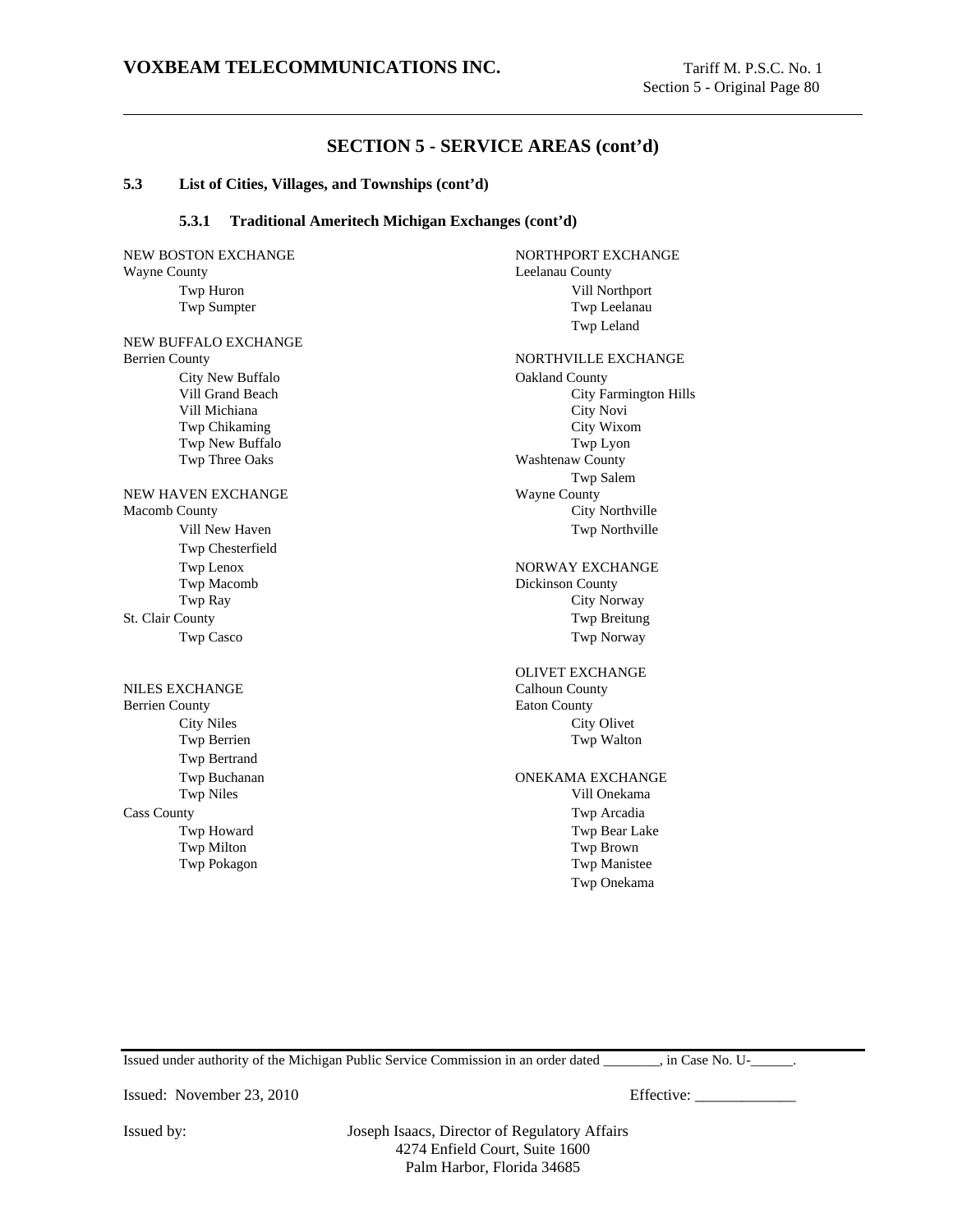### **5.3 List of Cities, Villages, and Townships (cont'd)**

### **5.3.1 Traditional Ameritech Michigan Exchanges (cont'd)**

OSCODA EXCHANGE PECK EXCHANGE Alcona County Sanilac County Twp Greenbush Vill Melvin<br>
Twp Mikado Vill Peck<br>
Vill Peck Twp Mikado Iosco County Twp Buel Twp Au Sable Twp Elk Twp Baldwin Twp Fremony Twp Oscoda Twp Speaker Twp Wilber OTSEGO EXCHANGE Cheboygan County Allegan County Twp Burt City Otsego Twp Munro Twp Otsego Emmett County Twp Trowbridge Vill Pellston Twp Watson Twp Center Kalamazoo County **Twp Maple River** Twp Maple River Twp Alamo Twp McKinley Van Buren County Twp Pleasant View Twp Pine Grove OWENDALE EXCHANGE Huron County Twp Baldwin Vill Owendale Twp Maple Ridge Twp Brookfield Marquette County Twp Grant Twp Ewing OXFORD ZONE Lapeer County Twp Dryden Twp Hadley Twp Metamora Oakland County Vill Leonard Vill Oxford Twp Brandon Twp Independence Twp Oxford

PELLSTON EXCHANGE PERKINS EXCHANGE<br>Delta County

Issued under authority of the Michigan Public Service Commission in an order dated \_\_\_\_\_\_\_\_, in Case No. U-\_\_\_\_\_\_.

Issued: November 23, 2010 Effective: \_\_\_\_\_\_\_\_\_\_\_\_\_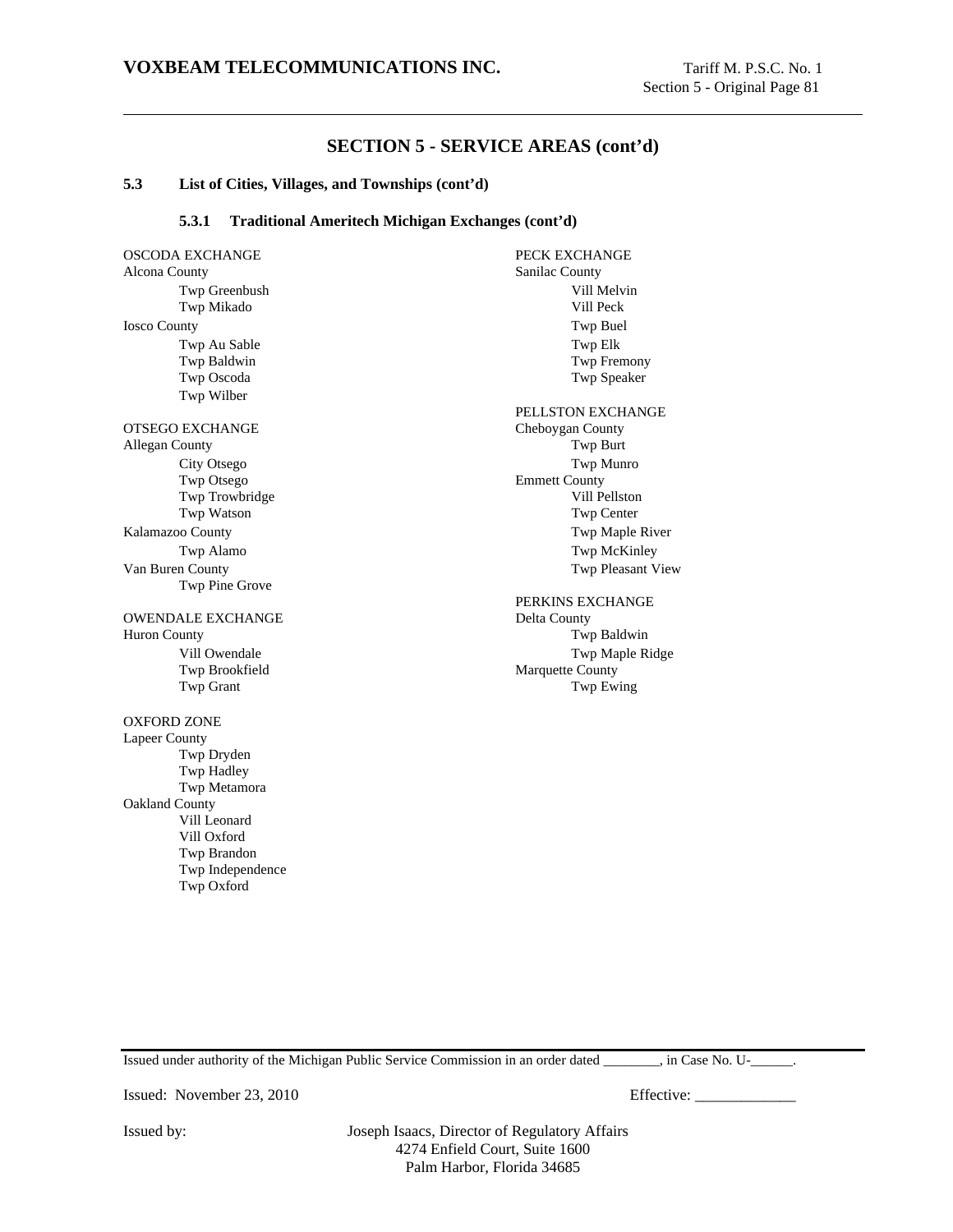#### **5.3 List of Cities, Villages, and Townships (cont'd)**

### **5.3.1 Traditional Ameritech Michigan Exchanges (cont'd)**

PETOSKEY EXCHANGE PLYMOUTH EXCHANGE Charlevoix County Washtenaw County Twp Bay Twp Salem Twp Hayes Twp Superior Twp Melrose Wayne County Emmett County City Plymouth City Petoskey City Westland Twp Bear Creek Twp Canton Twp Littlefield Twp Northville Twp Little Traverse Twp Plymouth Twp Resort Twp Springvale PONTIAC ZONE PINCKNEY EXCHANGE City Auburn Hills Livingston County City Keego Harbor Vill Pinckney City Lake Angelus Twp Hamburg City Orchard Lake Two Iosco City Pontiac Twp Marion City Rochester Hills Twp Putnam City Sylvan Lake Twp Unadilla Twp Bloomfield Washtenaw County **Two Independence** Two Independence Twp Dexter Twp Oakland Twp Lyndon Twp Orion Allegan County Twp Waterford City Plainwell Twp West Bloomfield Twp Gunplain Twp Otsego PORT HURON EXCHANGE Kalamazoo County St. Clair County Twp Alamo City Marysville Twp Cooper City Port Huron PLAINWELL EXCHANGE Twp Clyde Allegan County Twp Fort Gratiot City Plainwell Twp Grant Twp Gunplain Twp Kimball Twp Otsego Twp Port Huron Kalamazoo County Twp St. Clair Twp Alamo Twp Cooper

Oakland County Twp Burtchville

Issued under authority of the Michigan Public Service Commission in an order dated \_\_\_\_\_\_\_\_, in Case No. U-\_\_\_\_\_\_.

Issued: November 23, 2010 Effective: \_\_\_\_\_\_\_\_\_\_\_\_\_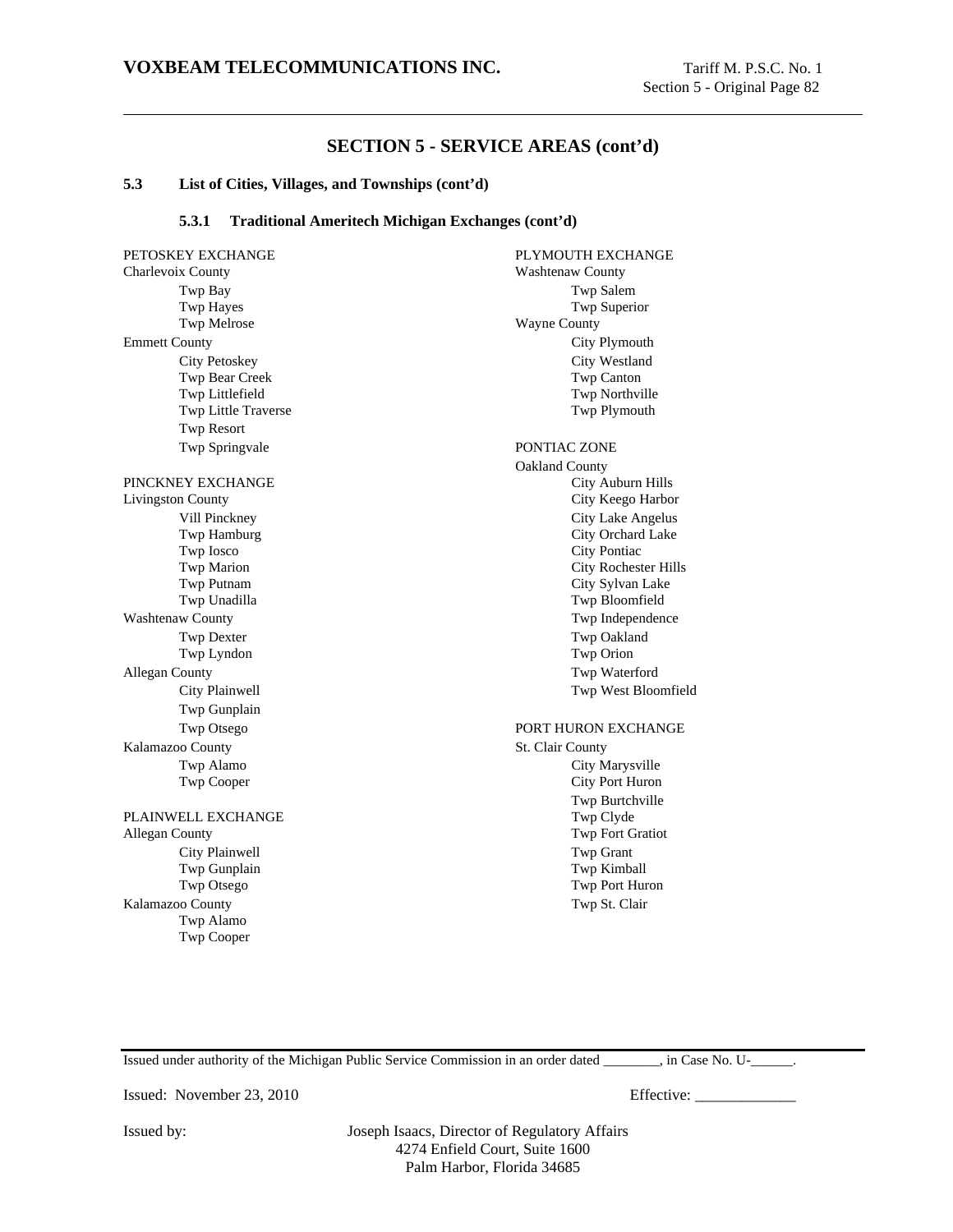#### **5.3 List of Cities, Villages, and Townships (cont'd)**

### **5.3.1 Traditional Ameritech Michigan Exchanges (cont'd)**

Clinton County Delta County Twp Eagle Twp Baldwin<br>
Twp Westphalia 
Twp Westphalia Ionia County Twp Brampton City Portland Twp Ensign<br>
Twp Danby Twp Mason<br>
Twp Mason Twp Lyons Twp Nahma Twp Orange Twp Portland REED CITY EXCHANGE Twp Sebewa Lake County PORT SANILAC EXCHANGE Twp Pinora Sanilac County Mecosta County Vill Port Sanilac Twp Grant Twp Bridgehampton Twp Green Twp Forester Newaygo County Twp Sanilac Two Sanilac Two Sanilac Two Santon POTTERVILLE EXCHANGE City Reed City Eaton County Vill Hersey City Potterville Twp Cedar Twp Benton Twp Hersey Twp Eaton Two Lincoln Twp Eaton Rapids Twp Richmond Twp Windsor POWERS EXCHANGE Saginaw County Menominee County **Twp Blumfield Twp Blumfield** Vill Powers Tuscola County Twp Harris Vill Reese Twp Spalding Twp Denmark

PORTLAND EXCHANGE RAPID RIVER EXCHANGE Twp Bay de Noc Twp Masonville Twp Chase Osceola County REESE EXCHANGE Twp Gilford REPUBLIC EXCHANGE Marquette County Twp Humboldt

Twp Republic

Issued under authority of the Michigan Public Service Commission in an order dated  $\Box$ , in Case No. U- $\Box$ .

Issued: November 23, 2010 Effective: \_\_\_\_\_\_\_\_\_\_\_\_\_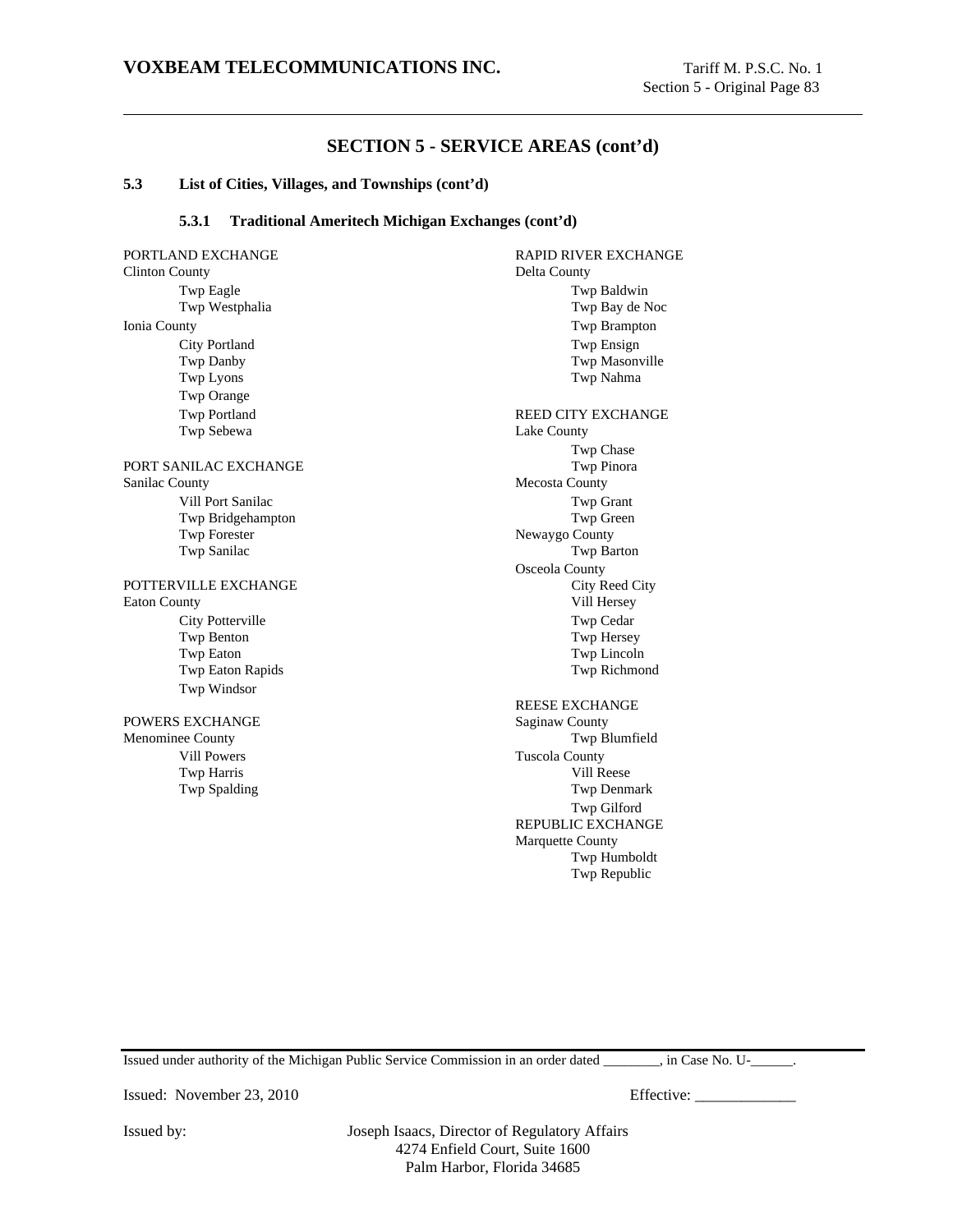#### **5.3 List of Cities, Villages, and Townships (cont'd)**

### **5.3.1 Traditional Ameritech Michigan Exchanges (cont'd)**

RICHLAND EXCHANGE ROCKWOOD EXCHANGE Barry County Monroe County Twp Prairieville **Vill South Rockwood** Kalamazoo County Twp Berlin Vill Richlan Wayne County Twp Richland City Flat Rock Twp Ross City Gibraltar ROCHESTER ZONE Twp Brownstown Macomb County Twp Shelby ROMEO EXCHANGE Twp Washington Macomb County Oakland County Vill Romeo City Rochester Twp Armada City Rochester Hills Twp Bruce Twp Oakland Twp Ray ROCK EXCHANGE Oakland County Delta County Twp Addison Twp Baldwin Twp Oakland Twp Maple Ridge Marquette County **Natural Example 2018** ROMULUS ZONE Twp Ewing Wayne County<br>Twp Turin City 1 Twp Wells City Taylor ROCKFORD ZONE Kent County Twp Van Buren City Rockford Twp Algoma<br>
ROSEBUSH EXCHANGE Twp Cannon Isabella County Twp Courtland Vill Rosebush Twp Oakfield Twp Denver Twp Plainfield Twp Isabella

City Rockwood Twp Washington City Romulus Twp Brownstown Twp Nottawa Twp Vernon Twp Wise

Issued under authority of the Michigan Public Service Commission in an order dated \_\_\_\_\_\_\_\_, in Case No. U-\_\_\_\_\_\_.

Issued: November 23, 2010 Effective: \_\_\_\_\_\_\_\_\_\_\_\_\_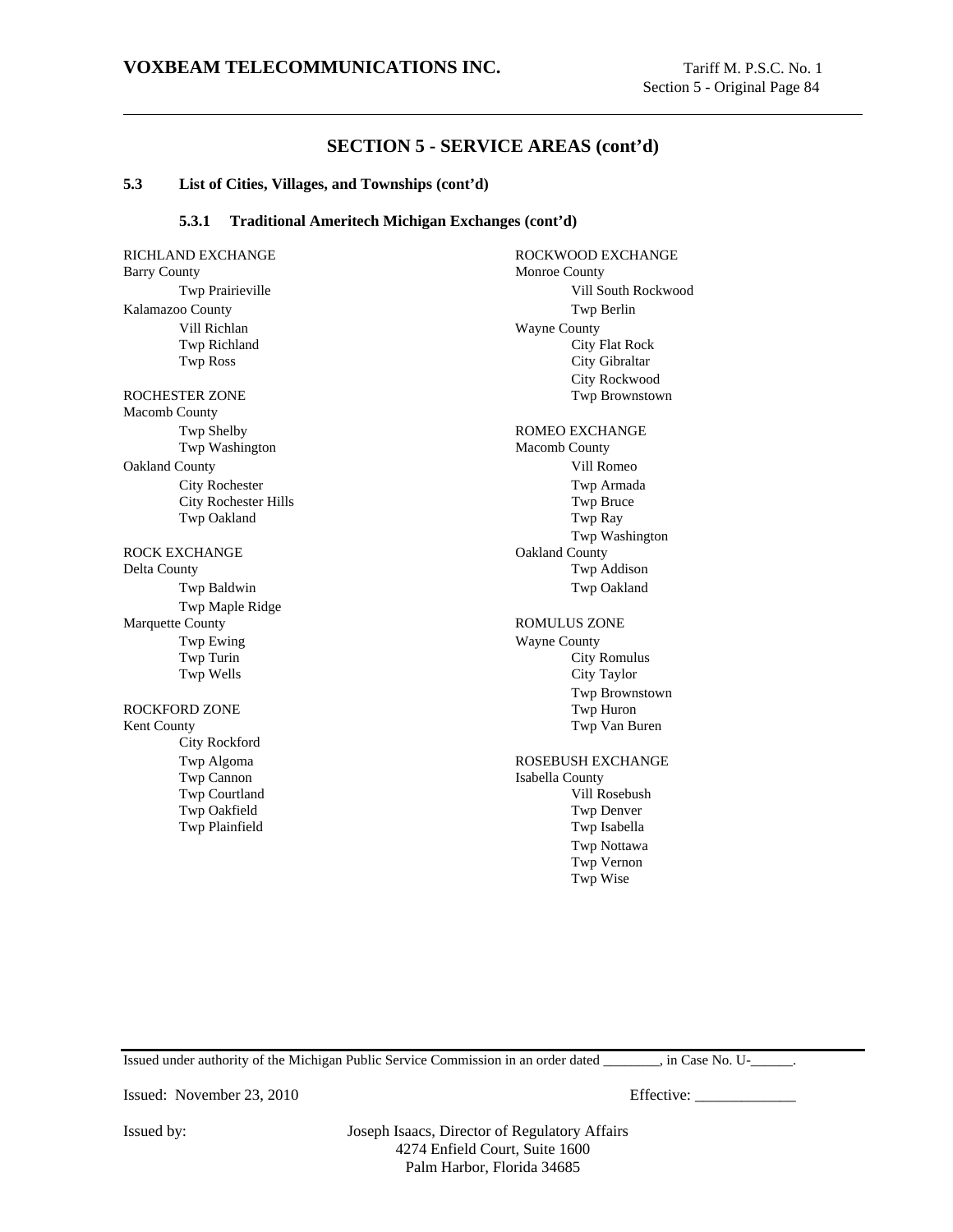### **5.3 List of Cities, Villages, and Townships (cont'd)**

### **5.3.1 Traditional Ameritech Michigan Exchanges (cont'd)**

ROSEVILLE ZONE SAGINAW EXCHANGE Macomb County Bay County City Eastpointe Twp Frankenlust City Fraser Saginaw County City Roseville City Saginaw City St. Clair Shores City Zilwaukee City Warren Twp Albee Twp Harrison Twp Birch Run Twp Lake Twp Blumfield ROYAL OAK ZONE TWP Buena Vista Oakland County Twp Carrollton City Berkley Twp James City Clawson Twp Kochville City Ferndale Twp Saginaw City Hazel Park Twp St. Charles City Huntington Woods Twp Spaulding City Madison Heights Twp Swan Creek<br>City Oak Park Twp Taymouth City Pleasant Ridge Twp Thomas<br>
City Royal Oak Twp Zilwauk City Troy Twp Royal Oak ST. CHARLES EXCHANGE

Twp Bridgeport Twp Taymouth Twp Zilwaukee

Saginaw County Vill St. Charles Twp Albee Twp Brant Twp Fremont Twp James Twp St. Charles Twp Spaulding Twp Swan Creek

Issued under authority of the Michigan Public Service Commission in an order dated \_\_\_\_\_\_\_\_, in Case No. U-\_\_\_\_\_\_.

Issued: November 23, 2010 Effective: \_\_\_\_\_\_\_\_\_\_\_\_\_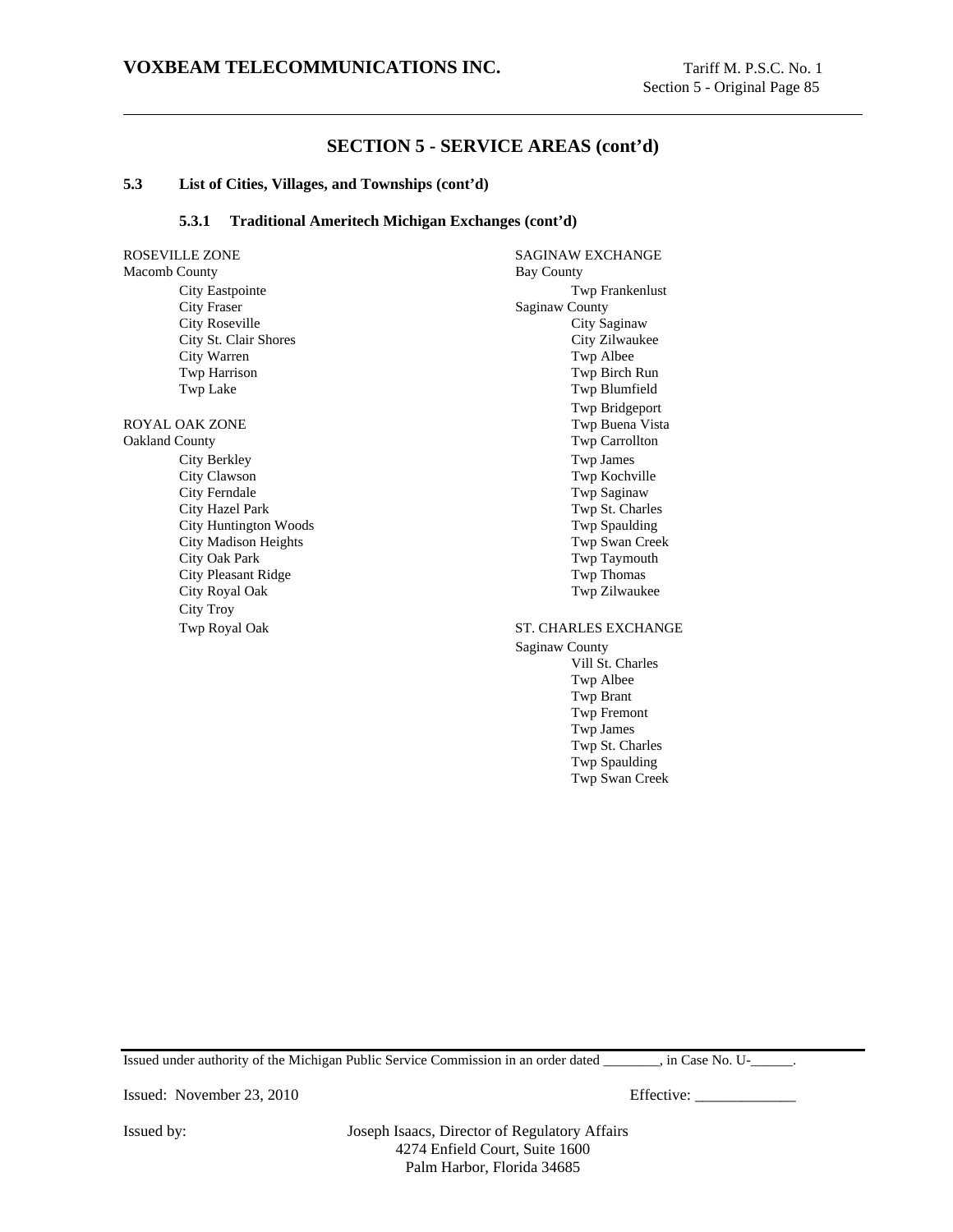### **5.3 List of Cities, Villages, and Townships (cont'd)**

### **5.3.1 Traditional Ameritech Michigan Exchanges (cont'd)**

ST. CLAIR EXCHANGE SAND LAKE EXCHANGE St. Clair County Kent County City St. Clair Vill Sand Lake Twp Casco Twp Nelson Twp China Twp Solon Twp Columbus Twp Spencer Twp East China Montcalm County Twp St. Clair Vill Pierson ST. HELEN EXCHANGE Twp Pierson Ogemaw County Newaygo County Twp Foster Twp Ensley Roscommon County Twp AuSable SANDUSKY EXCHANGE Twp Backus Sanilac County Twp Higgins City Sandusky Twp Nester Twp Buel Twp Richfield Twp Custer ST. IGNACE EXCHANGE Mackinac County Twp Moore City St. Ignace Twp Watertown Twp Brevort Twp Moran SARANAC EXCHANGE Twp St. Ignace Ionia County ST. JOSEPH EXCHANGE Twp Berlin Berrien County Twp Boston City St. Joseph Twp Easton Vill Shoreham Twp Keene Vill Stevensville Twp Baroda Twp Lincoln Twp Oronoko Twp Royalton Twp St. Joseph

Twp Maple Valley Twp Elk<br>Twp Elmer Vill Saranac

Issued under authority of the Michigan Public Service Commission in an order dated \_\_\_\_\_\_\_\_, in Case No. U-\_\_\_\_\_\_.

Issued: November 23, 2010 Effective: \_\_\_\_\_\_\_\_\_\_\_\_\_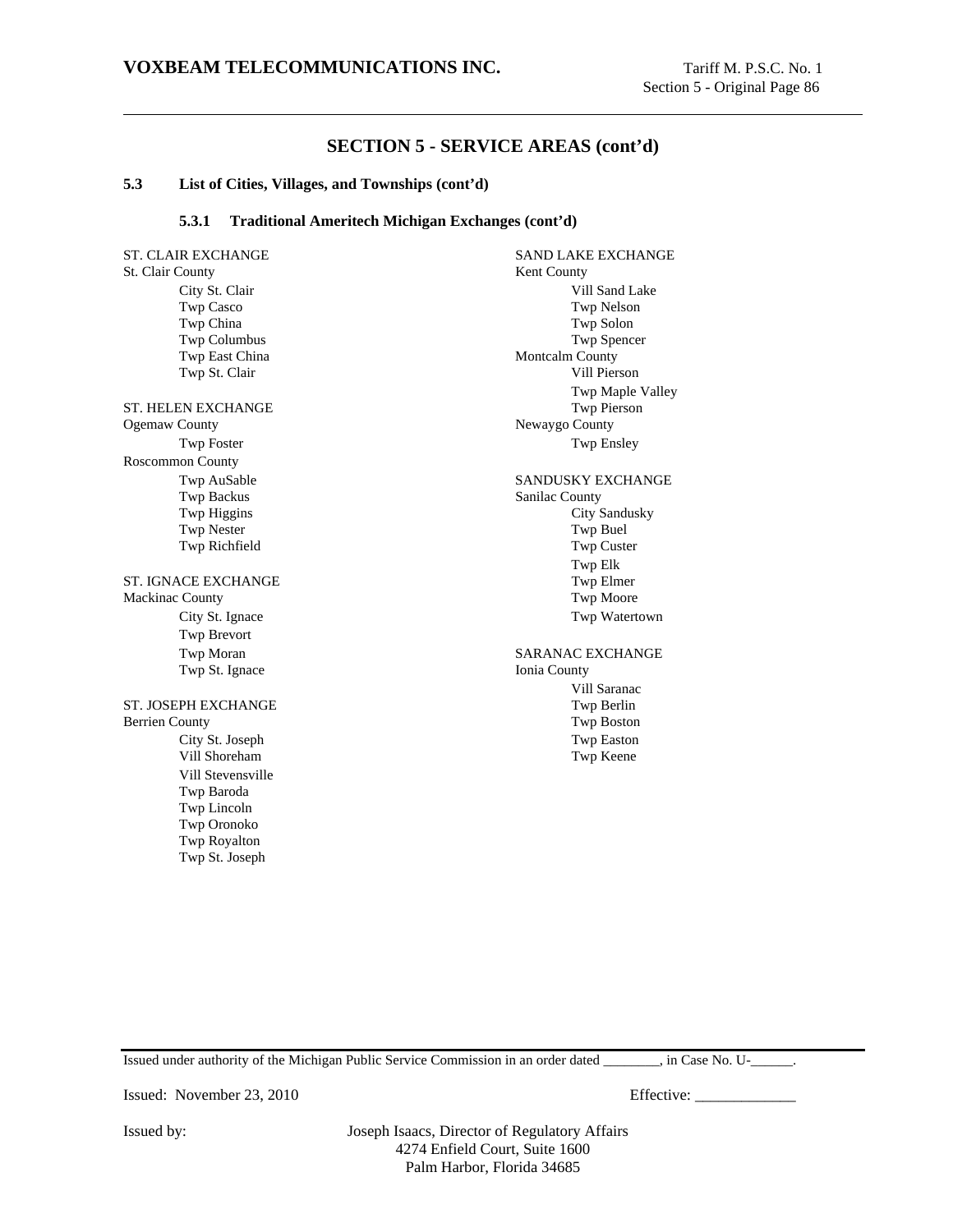#### **5.3 List of Cities, Villages, and Townships (cont'd)**

### **5.3.1 Traditional Ameritech Michigan Exchanges (cont'd)**

SAULT STE. MARIE EXCHANGE SNOVER EXCHANGE Chippewa County Sanilac County City Sault Ste. Marie Twp Argyle Twp Bay Mills Twp Evergreen Twp Bruce Twp Lamotte Twp Dafter Twp Marlette Twp Kinross Twp Moore Twp Soo Twp Sugar Island SOUTHFIELD ZONE SCOTTS EXCHANGE City Lathrup Village Kalamazoo County City Southfield Twp Climax Vill Bingham Farms Twp Pavilion Twp Wakeshma SOUTH LYON EXCHANGE SCOTTVILLE EXCHANGE Twp Green Oak Mason County **Oakland County Oakland County** City Scottville City South Lyon Vill Custer Twp Lyon Twp Amber Washtenaw County Twp Branch Twp Northfield Twp Custer Twp Salem Twp Eden Twp Riverton SPARTA ZONE Twp Sherman Kent County Twp Victory Vill Sparta SEBEWAING EXCHANGE Twp Alpine Huron County Twp Plainfield Vill Sebewaing Twp Sparta Twp Brookfield **Ottawa County** Twp Fairhaven Twp Chester Twp Sebewaing Tuscola County Twp Akron Twp Columbia

Oakland County Livingston County Twp Algoma

Issued under authority of the Michigan Public Service Commission in an order dated  $\Box$ , in Case No. U- $\Box$ .

Issued: November 23, 2010 Effective: \_\_\_\_\_\_\_\_\_\_\_\_\_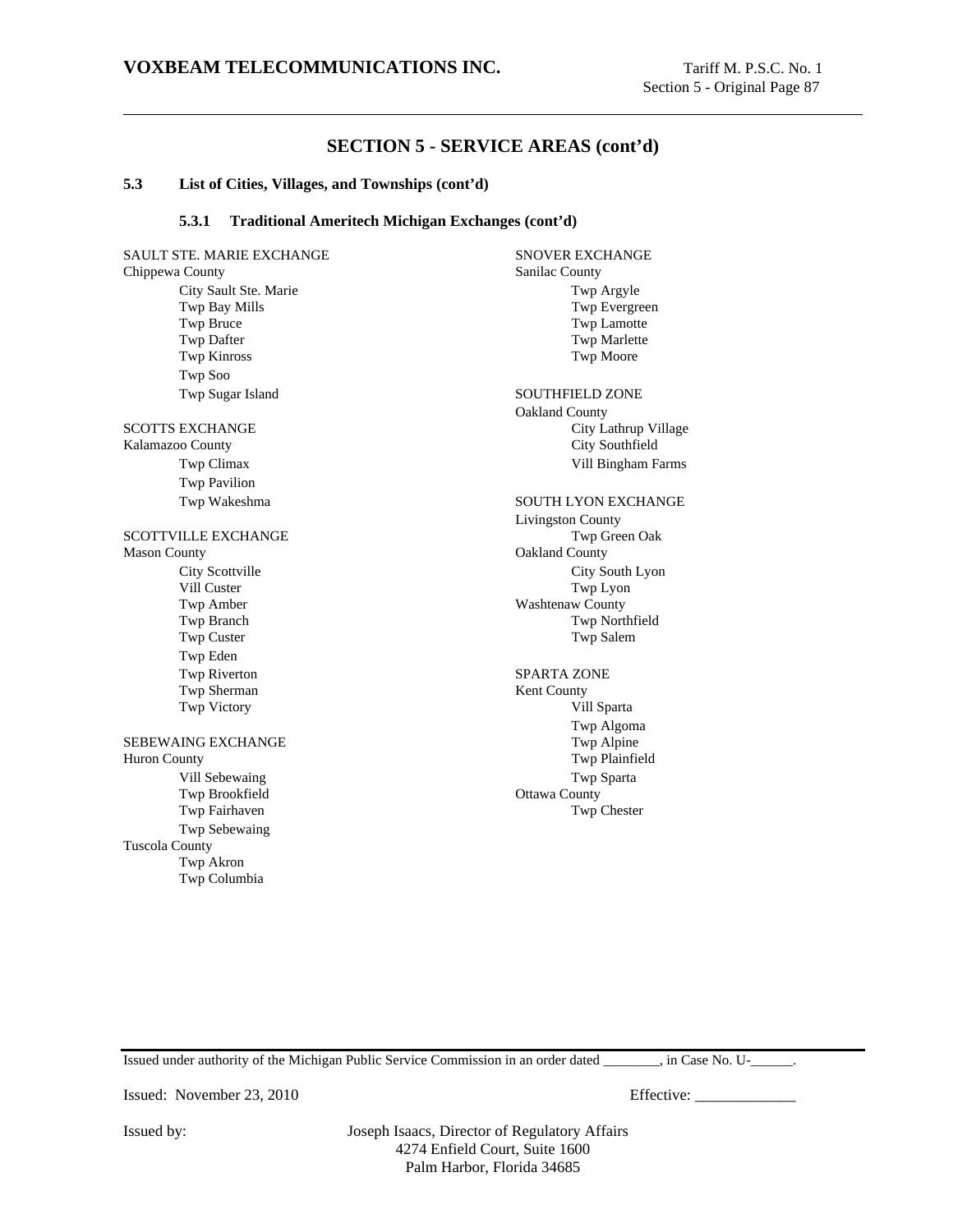### **5.3 List of Cities, Villages, and Townships (cont'd)**

### **5.3.1 Traditional Ameritech Michigan Exchanges (cont'd)**

STANDISH EXCHANGE TRAVERSE CITY EXCHANGE Arenac County Grand Traverse County City Standish City Traverse City Twp Arenac Twp Acme Twp Deep River Twp Blair Twp Lincoln Twp East Bay Twp Standish Twp Garfield Bay County Twp Green Lake Twp Gibson Twp Long Lake Gladwin County **Two Peninsula** Two Peninsula Twp Grim Twp Union STEPHENSON EXCHANGE Lee Lanau County Menominee County Twp Bingham City Stephenson Twp Elmwood Vill Daggett Twp Cedarville Twp Daggett TRENTON ZONE Twp Holmes Wayne County Twp Ingallston City Gibraltar Two Lake City Trenton Twp Mellen City Woodhaven Twp Nadeau Twp Brownstown Twp Stephenson Twp Grosse Ile THREE OAKS EXCHANGE THROUT LAKE EXCHANGE Berrien County Chippewa County Vill Three Oaks Twp Trout Lake Twp Chikaming Mackinac County Twp Galien Twp Brevort Twp New Buffalo Twp Moran Twp Three Oaks Twp Weesaw TROY ZONE

Twp Whitewater Oakland County City Troy

Issued under authority of the Michigan Public Service Commission in an order dated \_\_\_\_\_\_\_\_, in Case No. U-\_\_\_\_\_\_.

Issued: November 23, 2010 Effective: \_\_\_\_\_\_\_\_\_\_\_\_\_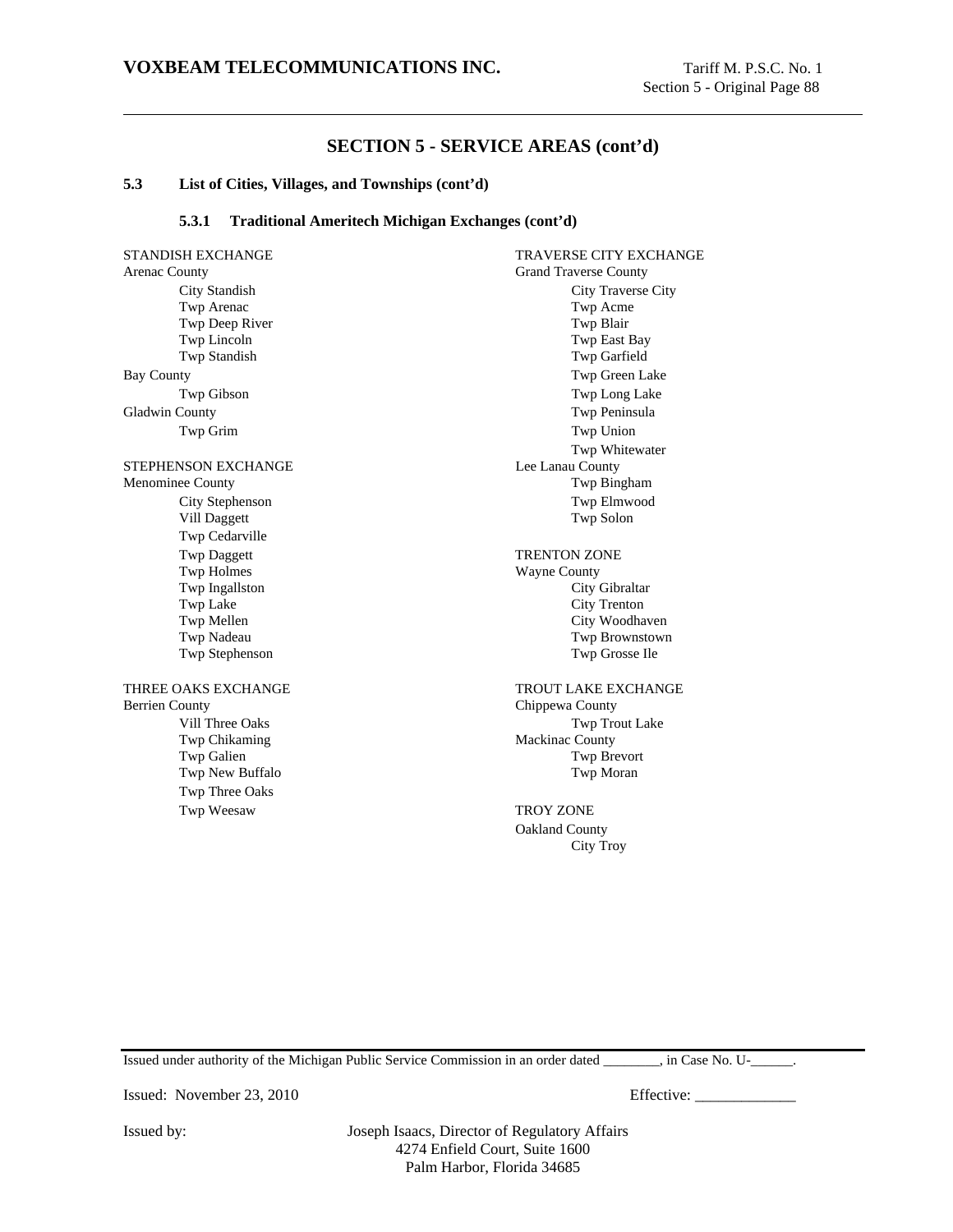#### **5.3 List of Cities, Villages, and Townships (cont'd)**

### **5.3.1 Traditional Ameritech Michigan Exchanges (cont'd)**

Kent County **Huron County** Twp Spencer Twp Sebewaing Montcalm County Tuscola County Twp Maple Valley Vill Unionville Twp Montcalm Twp Akron Twp Pine Twp Almer TUSTIN EXCHANGE Lake County Twp Dover UTICA EXCHANGE Osceola County **Macomb County** Macomb County **Macomb County** Vill Tustin City Sterling Heights Twp Burdell City Utica Twp Hartwick Twp Macomb Twp Highland Twp Shelby Twp Le Roy Twp Rose Lake VASSAR EXCHANGE<br>Twp Sherman Tuscola County UBLY EXCHANGE Twp Denmark Huron County Twp Juniata Vill Ubly Twp Tuscola Twp Bingham Twp Paris Twp Sheridan VERMONTVILLE EXCHANGE Sanilac County **Eaton County** Twp Argyle Vill Vermontville Twp Austin Twp Chester Twp Evergreen Twp Kalamo Twp Greenleaf Twp Sunfield<br>
Twp Minden Twp Minden Twp Minden

TRUFANT EXCHANGE UNIONVILLE EXCHANGE Twp Columbia Tuscola County City Vassar Twp Vermontville

Issued under authority of the Michigan Public Service Commission in an order dated \_\_\_\_\_\_\_\_, in Case No. U-\_\_\_\_\_\_.

Issued: November 23, 2010 Effective: \_\_\_\_\_\_\_\_\_\_\_\_\_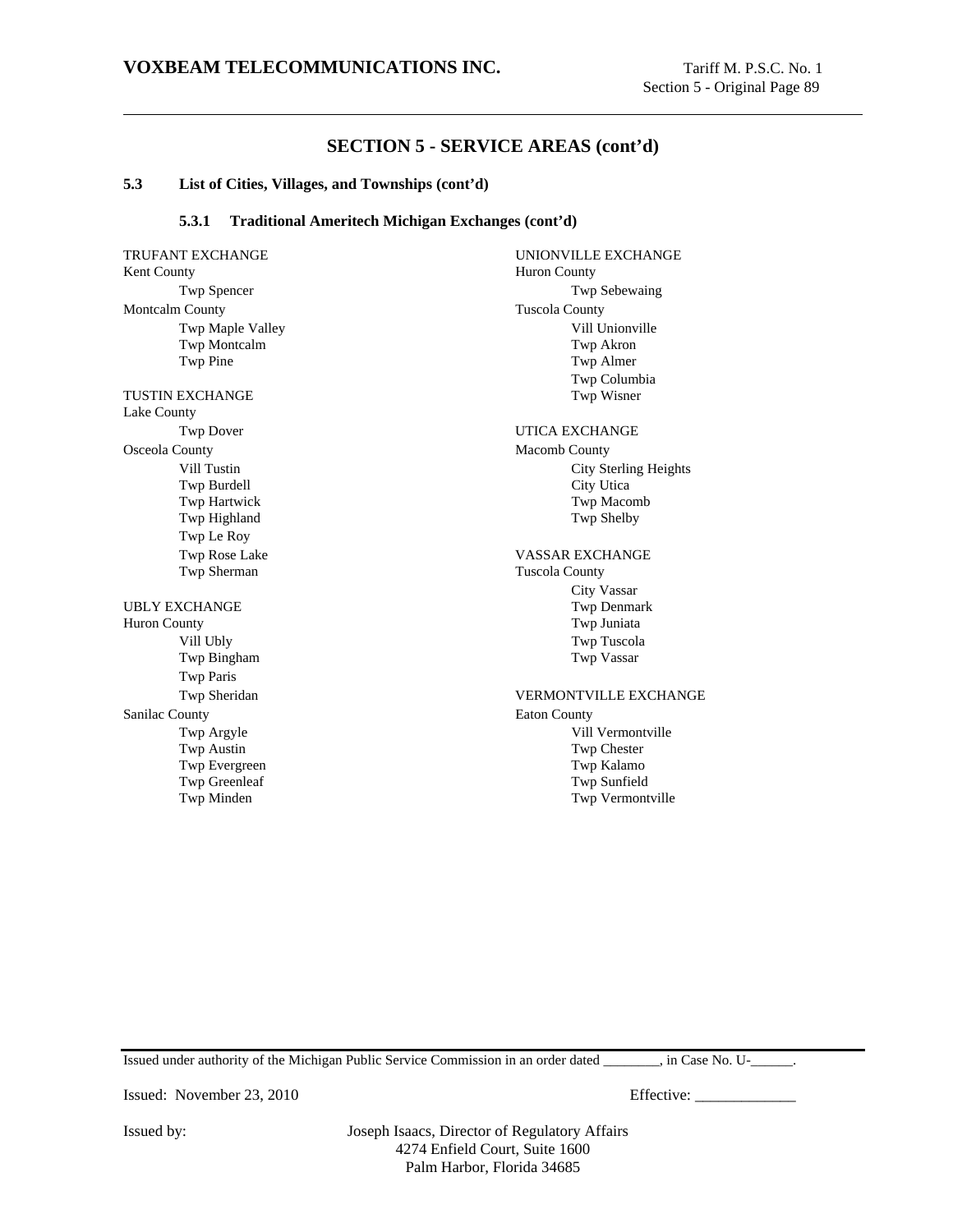#### **5.3 List of Cities, Villages, and Townships (cont'd)**

### **5.3.1 Traditional Ameritech Michigan Exchanges (cont'd)**

VICKSBURG EXCHANGE WASHINGTON EXCHANGE Kalamazoo County Macomb County City Portage Twp Macomb Vill Vicksburg Twp Ray Twp Brady Twp Shelby Twp Pavilion Twp Washington Twp Schoolcraft **Oakland County** St. Joseph County Twp Oakland Twp Mendon Twp Park WATERSMEET EXCHANGE WAKEFIELD EXCHANGE Twp Watersmeet Gogebic County **Ontonagon** County City Wakefield Twp Haight Twp Bessemer Twp Interior Twp Erwin Twp Marenisco WATERVLIET EXCHANGE Twp Wakefield Berrien County WALLED LAKE ZONE Twp Bainbridge Oakland County Twp Coloma City Novi Twp Watervliet City Walled Lake Van Buren County City Wixom Twp Hartford Vill Wolverine Lake Twp Keeler Twp Commerce Twp Novi WAYLAND EXCHANGE Twp West Bloomfield **Allegan County** WALLON LAKE EXCHANGE TWO DOTE Charlevoix County Twp Hopkins Twp Chandler Twp Leighton Twp Melrose Twp Wayland WARREN ZONE Two Yankee Springs and the US and the US and the US and the US and the US and the US and the US and the US and the US and the US and the US and the US and the US and the US and the US and the US and the US and Macomb County City Sterling Heights City Warren

Gogebic County City Watervliet City Wayland Barry County

Issued under authority of the Michigan Public Service Commission in an order dated \_\_\_\_\_\_\_\_, in Case No. U-\_\_\_\_\_\_.

Issued: November 23, 2010 Effective: \_\_\_\_\_\_\_\_\_\_\_\_\_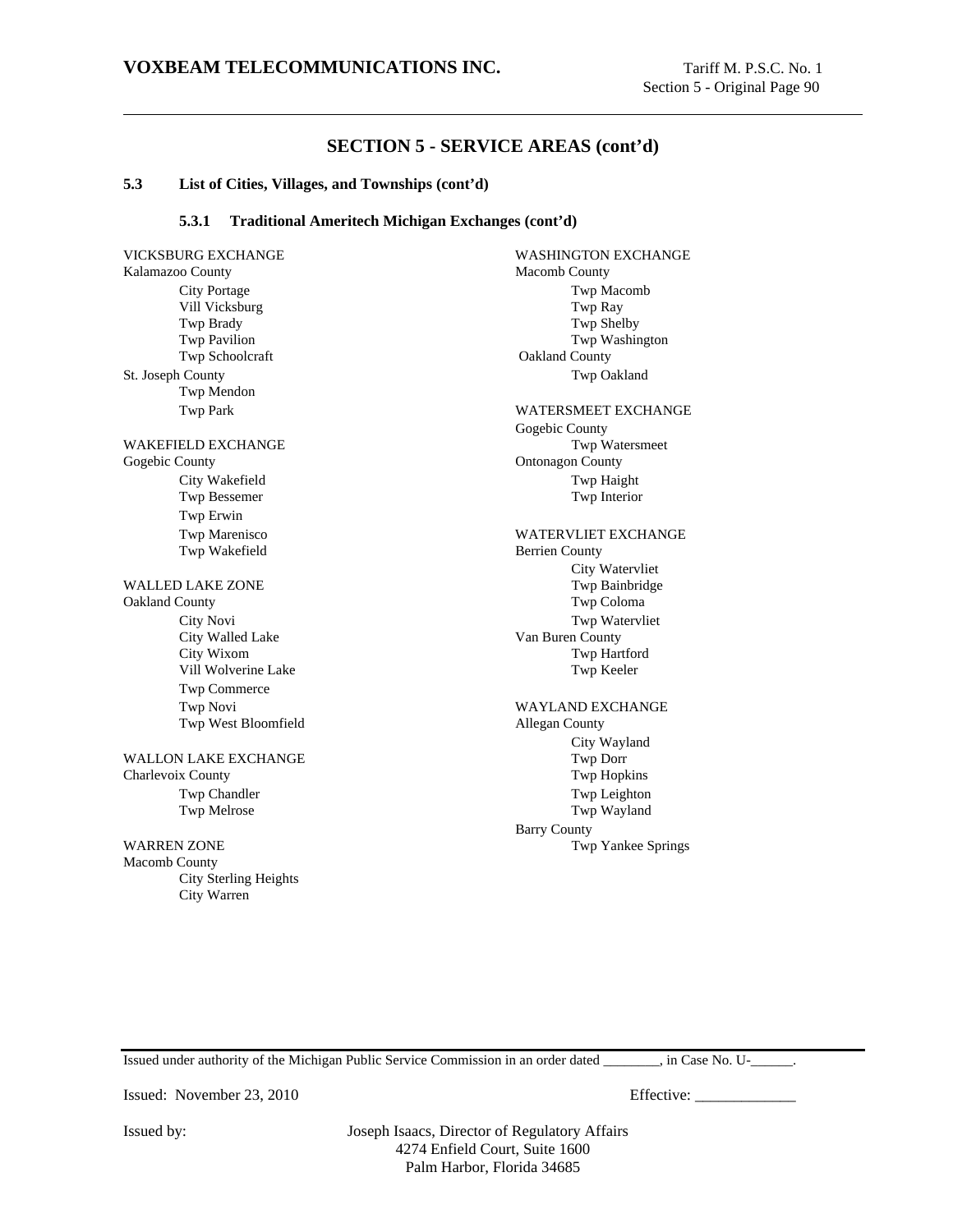### **5.3 List of Cities, Villages, and Townships (cont'd)**

### **5.3.1 Traditional Ameritech Michigan Exchanges (cont'd)**

WAYNE ZONE WHITE CLOUD EXCHANGE Wayne County Newaygo County City Inkster City White Cloud City Romulus Twp Big Prairie City Wayne Twp Denver City Westland Twp Everett Twp Canton Twp Goodwell Twp Van Buren Twp Lincoln WEST BLOOMFIELD ZONE TWO TWO TWO TWO MONTONS Oakland County Twp Norwich City Farmington Hills Twp Sherman City Orchard Lake Twp Wilcox Vill Franklin Twp Bloomfield WHITMORE LAKE EXCHANGE Twp West Bloomfield Livingston County WEST BRANCH EXCHANGE Gladwin County **Washtenaw County** Twp Bourret Twp Northfield Twp Clement Twp Webster Twp Grim Twp Secord WILLIAMSBURG EXCHANGE Ogemaw County Grand Traverse County City West Branch Twp Acme Twp Churchill Twp East Bay Twp Cumming Twp Whitewater Twp Edwards **Kalkaska County** Twp Foster Twp Clearwater Twp Hill Twp Kalkaska Twp Horton Twp Klacking WILLIS EXCHANGE Twp Logan Washtenaw County Twp Mills Twp Augusta Twp Ogemaw Twp Ypsilanti Twp West Branch Wayne County

Twp Merrill Twp Green Oak Twp Sumpter

Issued under authority of the Michigan Public Service Commission in an order dated  $\qquad \qquad$ , in Case No. U- $\qquad \qquad$ .

Issued: November 23, 2010 Effective: \_\_\_\_\_\_\_\_\_\_\_\_\_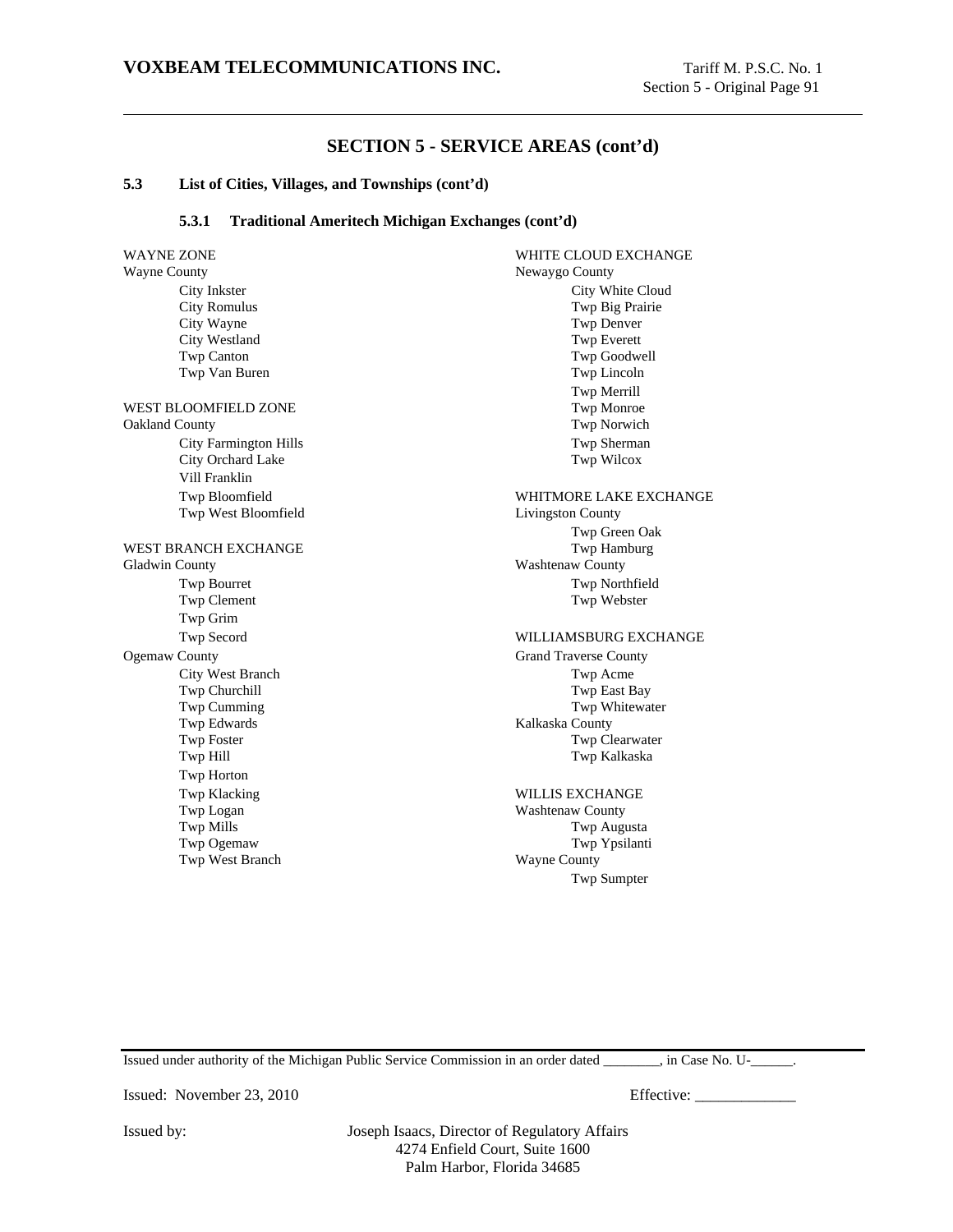### **5.3 List of Cities, Villages, and Townships (cont'd)**

### **5.3.1 Traditional Ameritech Michigan Exchanges (cont'd)**

| WOLVERINE EXCHANGE | <b>ZEELAND EXCHANGE</b> |
|--------------------|-------------------------|
| Cheboygan County   | <b>Allegan County</b>   |
| Vill Wolverine     | Twp Fillmore            |
| Twp Ellis          | Twp Overisel            |
| <b>Twp Mentor</b>  | Ottawa County           |
| Twp Nunda          | City Zeeland            |
| Twp Walker         | Twp Holland             |
| Twp Wilmot         | Twp Zeeland             |
|                    |                         |
|                    |                         |

WYANDOTTE ZONE Wayne County City Riverview City Southgate

City Taylor City Trenton City Wyandotte Twp Brownstown Twp Grosse Ile

YPSILANTI EXCHANGE

Washtenaw County City Ypsilanti Twp Augusta Twp Pittsfield Twp Superior Twp York Twp Ypsilanti Wayne County Twp Canton Twp Van Buren

Issued under authority of the Michigan Public Service Commission in an order dated \_\_\_\_\_\_\_\_, in Case No. U-\_\_\_\_\_\_.

Issued: November 23, 2010 Effective: \_\_\_\_\_\_\_\_\_\_\_\_\_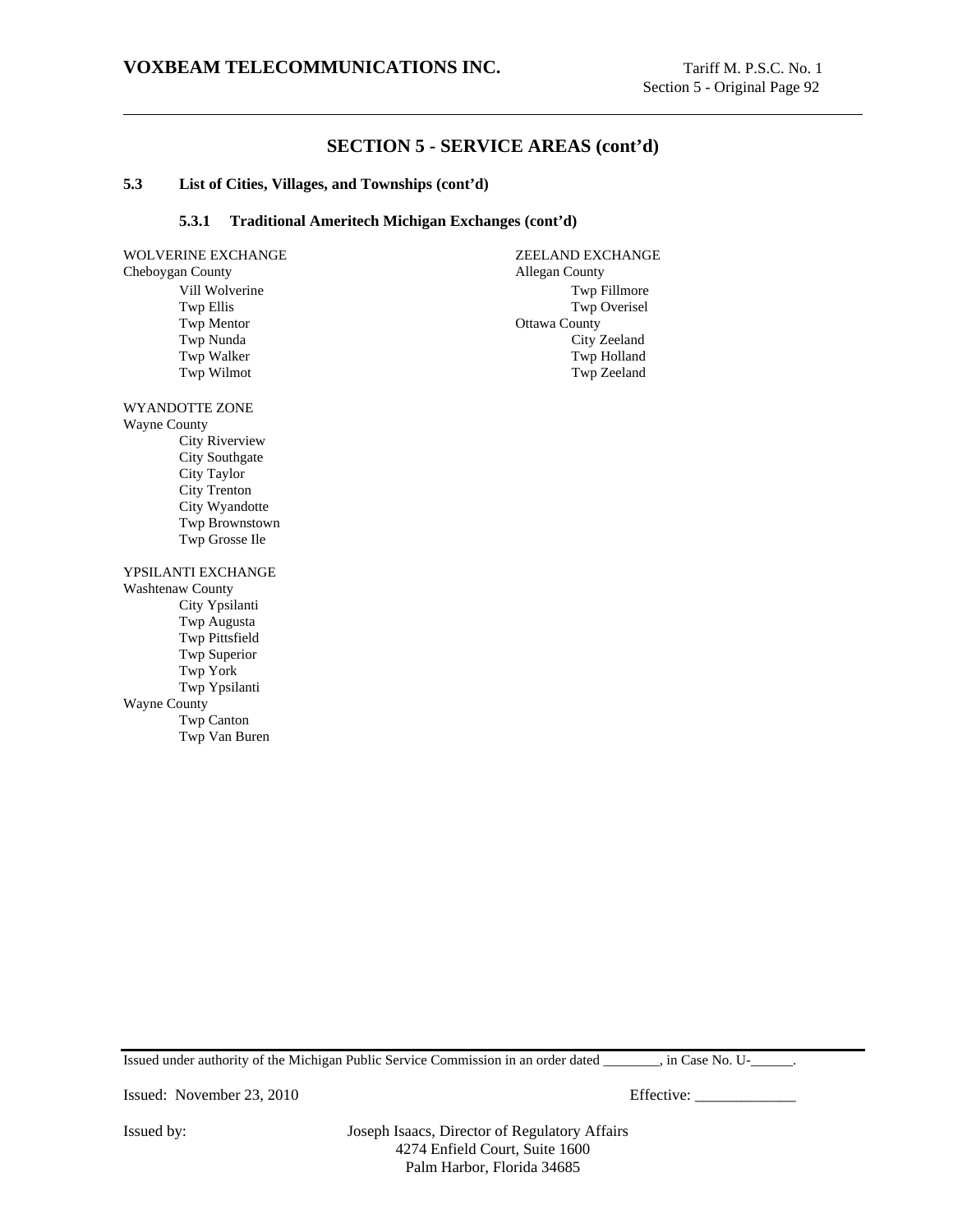#### **5.3 List of Cities, Villages, and Townships (cont'd)**

#### **5.3.2 Verizon North, Inc. Exchanges**

ADRIAN EXCHANGE Lenawee County City Adrian Twp Adrian Twp Dover Twp Madison Twp Palmyra Twp Raisin Twp Rome ALDEN EXCHANGE Antrim County Twp Custer Twp Helena Kalkaska County Twp Clearwater Twp Rapid River ALLEGAN EXCHANGE Allegan County City Allegan Twp Allegan Twp Cheshire Twp Clyde Twp Heath Twp Manlius Twp Monterey Twp Otsego Twp Trowbridge Twp Valley Twp Watson Van Buren County Twp Bloomingdale Twp Pine Grove ALMA EXCHANGE Gratiot County City Alma Twp Arcada Twp Bethany Twp Emerson Twp Pine River Twp Seville Twp Sumner

ALMONT EXCHANGE Gratiot County Vill Almont Twp Almont Macomb County Twp Armada Twp Bruce St. Clair County Twp Berlin ALPENA EXCHANGE Alpena County City Alpena Twp Alpena Twp Long Rapids Twp Maple Ridge Twp Wilson ASHLEY EXCHANGE Gratiot County Vill Ashley Twp Elba Twp Hamilton Twp North Star Twp Washington ATLANTA EXCHANGE Montmorency County Twp Albert Twp Avery Twp Briley Twp Hillman Twp Loud Twp Montmorency Twp Rust Twp Vienna AVOCA EXCHANGE St. Clair County Twp Clyde Twp Grant Twp Greenwood

BANCROFT ECHANGE Shiawassee County Vill Bancroft Twp Antrim Twp Burns Twp Shiawassee Twp Vernon BANGOR EXCHANGE Van Buren County City Bangor Vill Breedsville Twp Arlington Twp Bangor Twp Columbia Twp Geneva BARRYTON EXCHANGE Mecosta County Vill Barryton Twp Chippewa Twp Fork Twp Martiny Twp Sheridan Isabella County Twp Coldwater Twp Sherman Osceola County Twp Orient Clare County Twp Garfield BATH EXCHANGE Clinton County Twp Bath Twp DeWitt Twp Victor BELLAIRE EXCHANGE Antrim County Vill Bellaire Twp Custer Twp Echo Twp Forest Home

Issued under authority of the Michigan Public Service Commission in an order dated \_\_\_\_\_\_\_\_, in Case No. U-\_\_\_\_\_\_.

Issued: November 23, 2010 Effective:

Twp Kearney

Issued by: Joseph Isaacs, Director of Regulatory Affairs 4274 Enfield Court, Suite 1600 Palm Harbor, Florida 34685

Twp Kenockee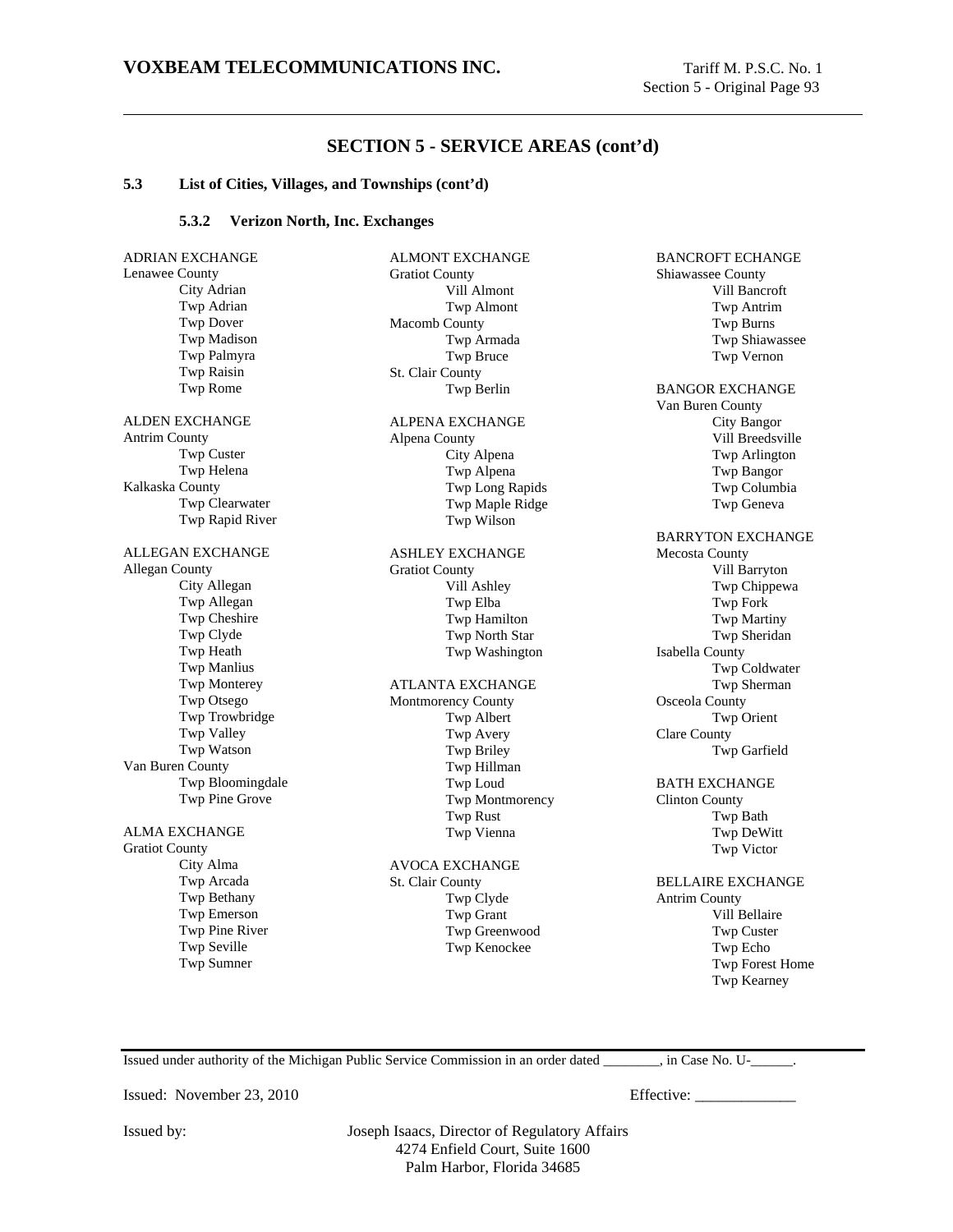#### **5.3 List of Cities, Villages, and Townships (cont'd)**

### **5.3.2 Verizon North, Inc. Exchanges (cont'd)**

| <b>BLISSFIELD EXCHANGE</b>   | <b>BROWN CITY EXCHANGE</b>  | CASEVILLE EXCHANGE                 |
|------------------------------|-----------------------------|------------------------------------|
| Lenawee County               | Sanilac County              | <b>Huron County</b>                |
| Vill Blissfield              | City Brown City             | Vill Cassville                     |
| Twp Blissfield               | Twp Flynn                   | Twp Cassville                      |
| Twp Deerfield                | Twp Maple Valley            | Twp Chandler                       |
| Twp Ogden                    | <b>Lapeer County</b>        | <b>Twp Lake</b>                    |
| Twp Palmyra                  | Twp Burnside                | Twp McKinley                       |
| Twp Riga                     | Twp Goodland                |                                    |
| Monroe County                | St. Clair County            | <b>CASS CITY EXCHANGE</b>          |
| Twp Whiteford                | Twp Lynn                    | <b>Tuscola County</b>              |
|                              |                             | Twp Cass City                      |
| <b>BRECKENRIDGE EXCHANGE</b> | <b>BURR OAK EXCHANGE</b>    | Twp Eklund                         |
| <b>Gratiot County</b>        | St. Joseph County           | Twp Ellington                      |
| Vill Breckenridge            | Vill Burr Oak               | Twp Elmwood                        |
| Twp Bethany                  | Twp Burr Oak                | Twp Kingston                       |
| Twp Emerson                  | Twp Colon                   | Twp Novesta                        |
| Twp Lafayette                | Twp Fawn River              | Twp Wells                          |
| Twp Wheeler                  | <b>Branch County</b>        | Sanilac County                     |
| <b>Midland County</b>        | Twp Bronson                 | Twp Evergreen                      |
| Twp Greendale                | Twp Matteson                | Twp Greenleaf                      |
| Twp Jasper                   | Twp Noble                   | Twp Lamotte                        |
| Twp Lee                      |                             | Huron County                       |
| Twp Porter                   | <b>CAPAC EXCHANGE</b>       | Twp Grant                          |
|                              | <b>St.Clair County</b>      | Twp Sheridan                       |
| <b>BRITTON EXCHANGE</b>      | Twp Capac                   |                                    |
| Lenawee County               | Twp Berlin                  | <b>CASSOPOLIS ECHANGE</b>          |
| Vill Britton                 | Twp Brockway                | <b>Cass County</b>                 |
| Twp Macon                    | <b>Twp Emmett</b>           | Vill Cassopolis                    |
| Twp Ridgeway                 | Twp Lynn                    | Twp Calvin                         |
| Monroe County                | <b>Twp Mussey</b>           | Twp Howard                         |
| Twp Dundee                   | Twp Riley                   | Twp Jefferson                      |
| Twp Milan                    |                             | Twp LaGrange                       |
| Washtenaw County             | <b>CARSON CITY EXCHANGE</b> | Twp Penn                           |
| Twp Saline                   | Montcalm County             | Twp Pokagon                        |
|                              | City Carson City            | Twp Volinia                        |
| <b>BRONSON EXCHANGE</b>      | Twp Bloomer                 |                                    |
| <b>Branch County</b>         | Twp Crystal                 | <b>CENTRAL LAKE EXCHAI</b>         |
| City Bronson                 | <b>Gartiot County</b>       | <b>Antrim County</b>               |
| Twp Batavia                  | Twp New Haven               | Vill Central Lake                  |
| Twp Bethel                   | Twp North Shade             | <b>Twp Banks</b>                   |
| Twp Bronson                  | <b>Clinton County</b>       | Twp Central Lake                   |
| Twp Gilead                   | Twp Lebanon                 | Twp Echo                           |
| <b>Twp Matteson</b>          | Ionia County                | Twp Forest Home                    |
| Twp Noble                    | Twp North Plains            | Twp Jordan                         |
|                              |                             | Charlevoix County                  |
|                              |                             | $-1$ $-1$<br>$\mathbf{r}$ $\alpha$ |

on County Vill Cassville Twp Cassville Twp Chandler Twp Lake Twp McKinley **S CITY EXCHANGE** ola County Twp Cass City Twp Eklund Twp Ellington Twp Elmwood Twp Kingston Twp Novesta Twp Wells lac County Twp Evergreen Twp Greenleaf Twp Lamotte n County Twp Grant Twp Sheridan SOPOLIS ECHANGE County Vill Cassopolis Twp Calvin Twp Howard Twp Jefferson Twp LaGrange Twp Penn Twp Pokagon Twp Volinia TRAL LAKE EXCHANGE im County Vill Central Lake Twp Banks Twp Central Lake Twp Echo Twp Forest Home Twp Jordan levoix County

Issued under authority of the Michigan Public Service Commission in an order dated \_\_\_\_\_\_\_\_, in Case No. U-\_\_\_\_\_\_.

Issued: November 23, 2010 Effective: \_\_\_\_\_\_\_\_\_\_\_\_\_

Twp South Arm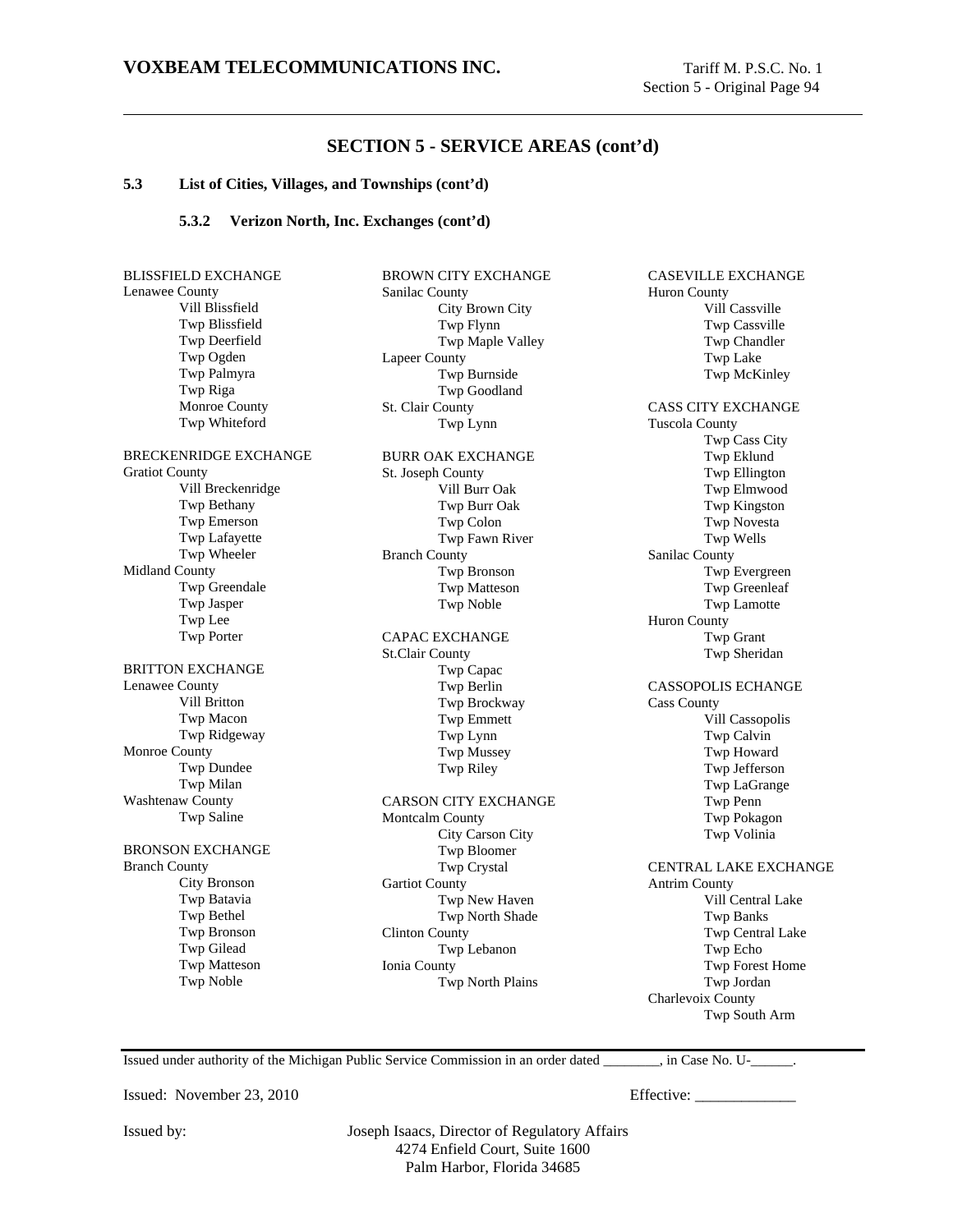#### **5.3 List of Cities, Villages, and Townships (cont'd)**

#### **5.3.2 Verizon North, Inc. Exchanges (cont'd)**

CENTREVILLE EXCHANGE St. Joseph County Vill Centreville Twp Florence Twp Lockport Twp Nottawa Twp Sherman CLAM RIVER EXCHANGE Antrim County Twp Forest Home Twp Helena Twp Custer CLIFFORD EXCHANGE Lapeer County Vill Clifford Twp Burlington Twp Burnside Twp Rich Tuscola County Twp Dayton Twp Koylton Sanilac County Twp Marietta CLINTON EXCHANGE Lenawee County Vill Clinton Twp Clinton Twp Franklin Washtenaw County Twp Bridgewater Twp Manchester COLDWATER EXCHANGE Branch County Vill Coldwater Twp Algansee Twp Batavia Twp Bethel Twp Butler Twp Coldwater Twp Girard Twp Ovid Twp Quincy Twp Union

COLDWATER LAKE EXCHANGE Branch County Twp Algansee Twp Bethel Twp California Twp Gilead Twp Kinderhook Twp Ovid COLON EXCHANGE St. Joseph County Vill Colon Twp Colon Twp Leonidas Twp Nottawa Branch County Twp Matteson Twp Sherwood COLUMBIAVILLE EXCHANGE Lapeer County Vill Columbiaville Vill Otter Lake Twp Deerfield Twp Marathon Twp Oregon Genesee County Vill Otter Lake Twp Forest Twp Richfield CONKLIN EXCHANGE Ottawa County Twp Chester Twp Polkton Twp Wright Muskegon County Twp Ravenna CONSTANTINE EXCHANGE St. Joseph County Vill Constantine Twp Constantine Twp Florence Twp White Pigeon Cass County Twp Porter

COOPERSVILLE EXCHANGE Ottawa County City Coopersville Twp Crockery Twp Polkton Twp Tallmadge Twp Wright Muskegon County Twp Ravenna Twp Sullivan COVERT EXCHANGE Van Buren County Twp Bangor Twp Covert DAVISON EXCHANGE Genesee County City Davison Twp Davison Twp Richfield Lapeer County Twp Elba DECATUR EXCHANGE Van Buren County Vill Decatur Twp Decatur Twp Hamilton Twp Lawrence Twp Paw Paw Twp Porter Cass County Twp Volina Twp Wayne DECKERVILLE EXCHANGE Sanilac County Vill Deckerville Twp Bridgehampton Twp Custer Twp Delaware Twp Forester Twp Marion Twp Minden Twp Wheatland

Issued under authority of the Michigan Public Service Commission in an order dated \_\_\_\_\_\_\_\_, in Case No. U-\_\_\_\_\_\_.

Issued: November 23, 2010 Effective: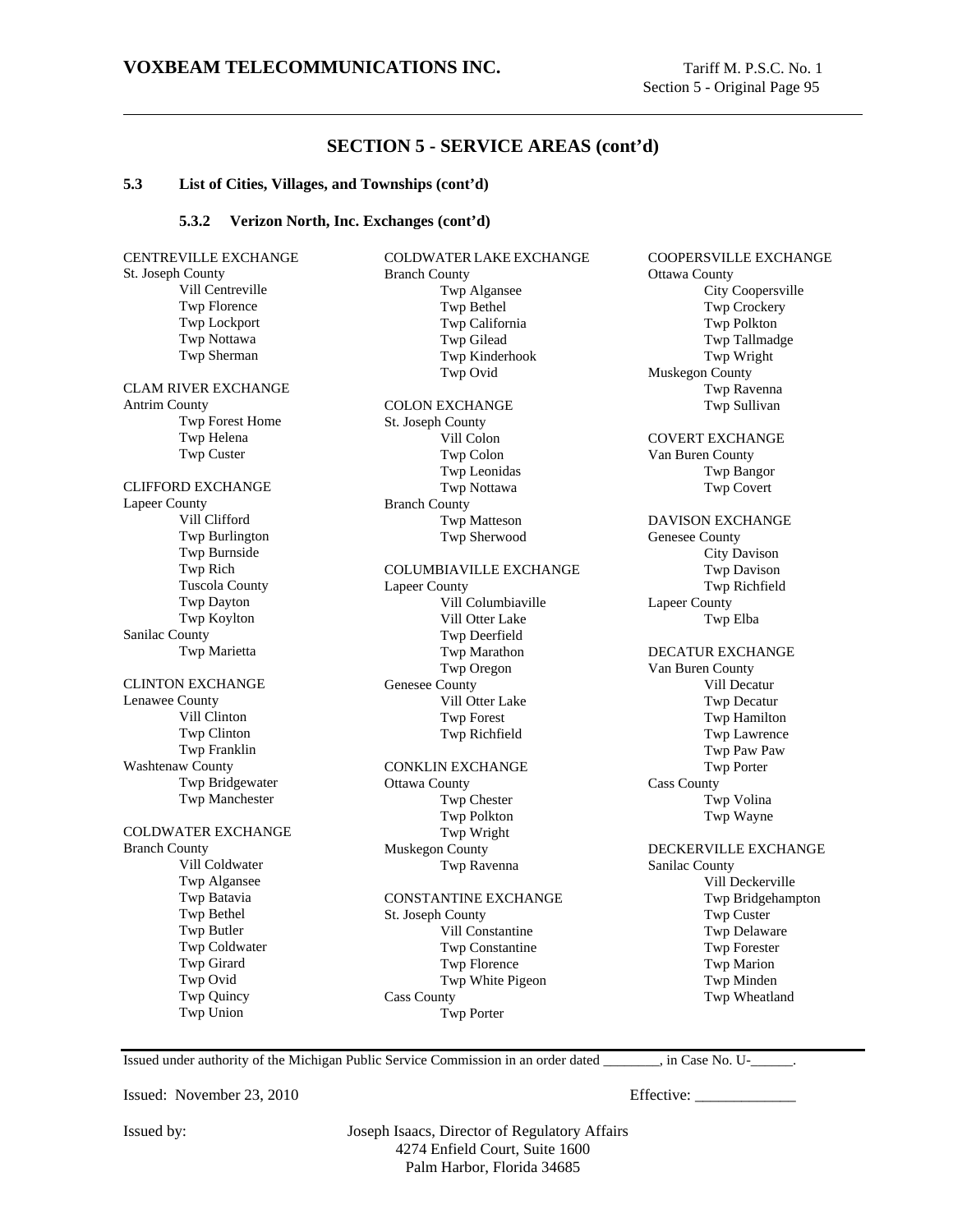ELLSWORTH EXCHANGE

Vill Ellsworth

Antrim County

# **SECTION 5 - SERVICE AREAS (cont'd)**

#### **5.3 List of Cities, Villages, and Townships (cont'd)**

#### **5.3.2 Verizon North, Inc. Exchanges (cont'd)**

DEWITT EXCHANGE Clinton County City DeWitt Twp DeWitt Twp Olive Twp Riley Twp Watertown DOWAGIAC EXCHANGE Cass County City Dowagiac Twp LaGrange Twp Pokagon Twp Silver Creek Twp Volinia Twp Wayne Berrien County Twp Berrien Twp Pipestone Van Buren County Twp Hamilton Twp Keeler DRYDEN EXCHANGE Lapeer County Vill Dryden Twp Almont Twp Attica Twp Dryden DUNDEE EXCHANGE Monroe County Vill Dundee Twp Dundee Twp Milan Twp London Twp Raisinville

DURAND EXCHANGE Shiawassee County City Durand Vill Vernon Twp Burns Twp Shiawassee Twp Venice Twp Vernon Genesee County Twp Gaines EASTPORT EXCHANGE Antrim County Twp Banks Twp Central lake Twp Torch Lake EDMORE EXCHANGE Montcalm County Vill Edmore Twp Belvidere Twp Day Twp Douglass Twp Ferris Twp Home Twp Richland Isabella County Twp Fremont EDWARDSBURG EXCHANGE Cass County Vill Edwardsbrug Twp Calvin Twp Howard Twp Jefferson Twp Mason Twp Milton Twp Ontwa ELKTON EXCHANGE Huron County

Vill Elkton Twp Chandler

Twp Banks ELSIE EXCHANGE Clinton County Vill Elsie Twp Duplain Twp Greenbush Gratiot County Twp Elba Twp Hamilton Twp Washington Shiawassee County Twp Fairfield Saginaw County Twp Chapin Twp Marion EMMETT EXCHANGE St. Clair County Vill Emmett Twp Emmett Twp Kenockee Twp Riley Twp Wales ERIE EXCHANGE Monroe County City Luna Pier Twp Forest Twp Richfield FAIRVIEW EXCHANGE Oscoda County Twp Clinton

Twp Comins Twp Elmer Twp Mentor Montmorency County Twp Loud Alcona County Twp Mitchell Twp Millen Twp Caledonia

Issued under authority of the Michigan Public Service Commission in an order dated \_\_\_\_\_\_\_\_, in Case No. U-\_\_\_\_\_\_.

Issued: November 23, 2010 Effective: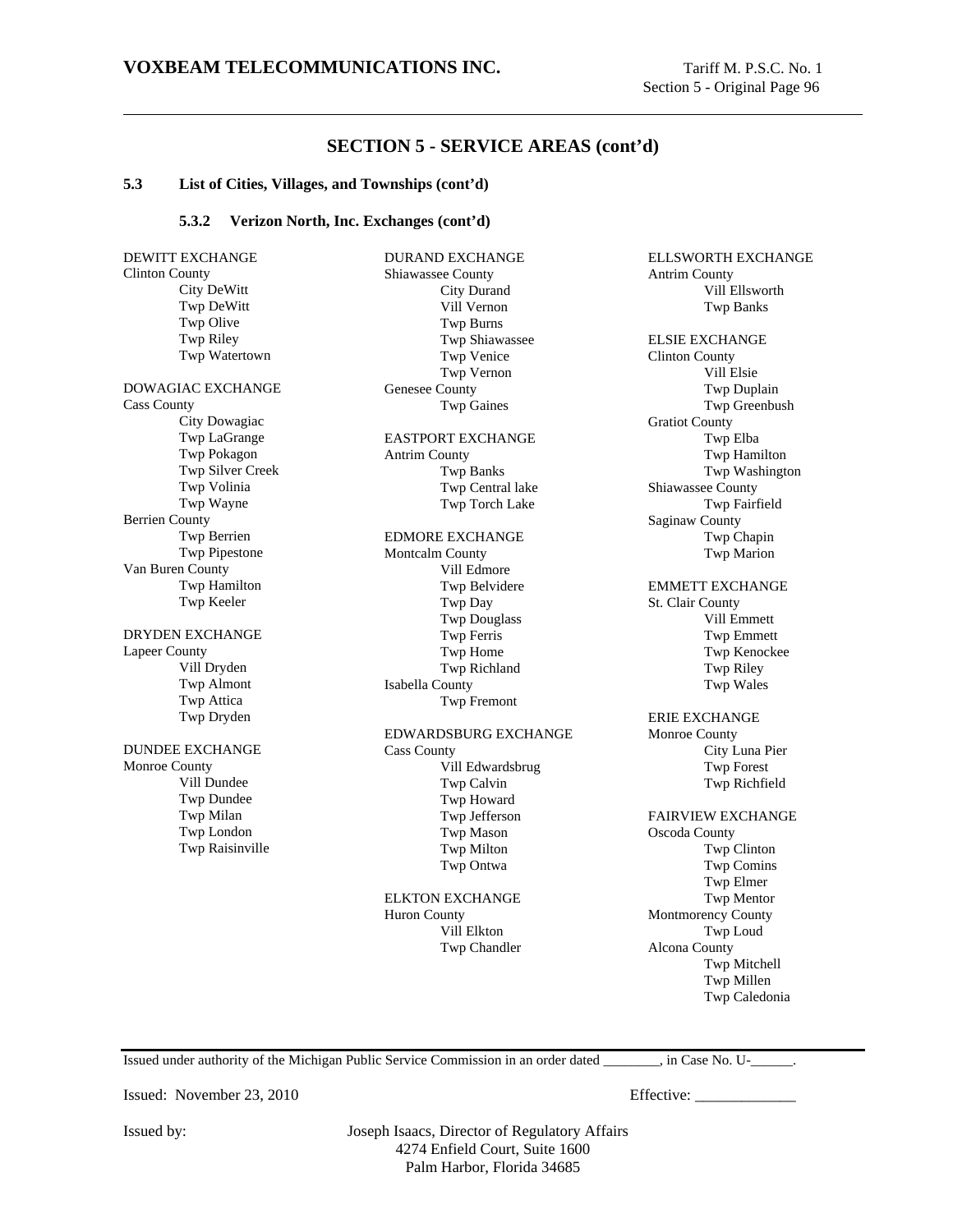#### **5.3 List of Cities, Villages, and Townships (cont'd)**

#### **5.3.2 Verizon North, Inc. Exchanges (cont'd)**

| FENNVILLE EXCHANGE               |  |  |
|----------------------------------|--|--|
| Allegan County<br>City Fennville |  |  |
| Twp Clyde                        |  |  |
| <b>Twp Ganges</b>                |  |  |
| <b>Twp Manlius</b>               |  |  |
| <b>Twp Saugatuck</b>             |  |  |
|                                  |  |  |
| FENWICK EXCHANGE                 |  |  |
| Montcalm County                  |  |  |
| Twp Bushnell                     |  |  |
| Twp Fairplain                    |  |  |
| FOWLER-PEWAMO EXCHANGE           |  |  |
| Clinton County                   |  |  |
| Vill Fowler                      |  |  |
| Twp Bengal                       |  |  |
| <b>Twp Dallas</b>                |  |  |
| <b>Twp Essex</b>                 |  |  |
| Twp Lebaon                       |  |  |
| Twp Riley                        |  |  |
| Ionia County                     |  |  |
| Vill Pewamo                      |  |  |
| Twp Lyons                        |  |  |
| Twp North Plains                 |  |  |
| FRUITPORT EXCHANGE               |  |  |
| Muskegon County                  |  |  |
| Vill Fruitport                   |  |  |
| Twp Fruitport                    |  |  |
| Twp Sullivan                     |  |  |
| <b>GAINES EXCHANGE</b>           |  |  |
| <b>Cass County</b>               |  |  |
| <b>Vill Gaines</b>               |  |  |
| Twp Argentine                    |  |  |
| <b>Twp Gaines</b>                |  |  |
| Shiawassee County                |  |  |
| Twp Burns                        |  |  |
| Twp Vernon                       |  |  |
| <b>GANGES EXCHANGE</b>           |  |  |
| <b>Allegan County</b>            |  |  |
| <b>Twp Ganges</b>                |  |  |
| <b>Twp Saugatuck</b>             |  |  |

GAYLORD EXCHANGE Otsego County City Gaylord Twp Bagley Twp Charlton Twp Chester Twp Dover Twp Elmira Twp Hayes Twp Livingston Twp Otsego Lake Montmorency County Twp Vienna Twp Montmorency Crawford County Twp Maple Forest

GOBLES EXCHANGE Van Buren County City Gobles Twp Almena Twp Bloomingdale Twp Pine Grove Twp Waverly

GOODELLS EXCHANGE St. Clair County Twp Clyde Twp Kanochee Twp Kimball Twp Wales

GRAND JUNCTION EXCHANGE Van Buren County Twp Columbia Twp Geneva Allegan County Twp Lee

GRAND LEDGE EXCHANGE Eaton County City Grand Ledge Twp Benton Twp Delta Twp Oneida Twp Roxand Twp Windsor Clinton County Vill Eagle Twp Eagle Twp Riley Twp Watertown Twp Westphalia Ionia County Twp Danby GRASS LAKE EXCHANGE Jackson County Vill Grass Lake Twp Grass Lake Twp Leoni Twp Napoleon Twp Waterloo Washtenaw County Twp Sharon GRAYLING EXCHANGE Crawford County City Grayling Twp Beaver Creek Twp Frederic Twp Grayling Twp Lovelis Twp Maple Forest Twp South Branch Kalkaska County Twp Bear Lake Twp Blue Lake

Issued under authority of the Michigan Public Service Commission in an order dated \_\_\_\_\_\_\_\_, in Case No. U-\_\_\_\_\_\_.

Issued: November 23, 2010 Effective: \_\_\_\_\_\_\_\_\_\_\_\_\_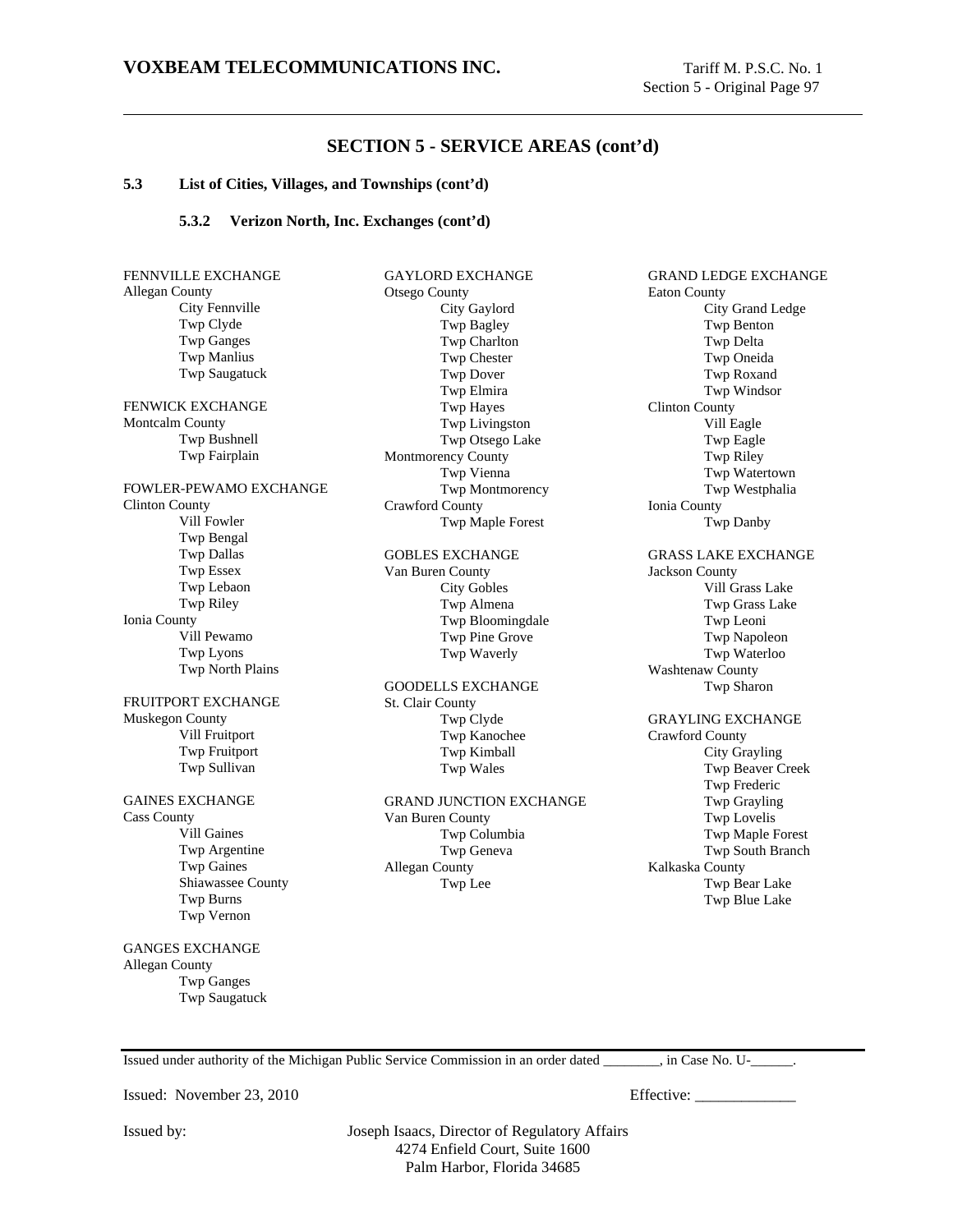### **5.3 List of Cities, Villages, and Townships (cont'd)**

#### **5.3.2 Verizon North, Inc. Exchanges (cont'd)**

| <b>HAMILTON EXCHANGE</b>     | <b>HARTFORD EXCHANGE</b>     |
|------------------------------|------------------------------|
| Allegan County               | Van Buren County             |
| Twp Heath                    | City Hartford                |
| Twp Fillmore                 | Twp Bangor                   |
| Twp Lake Town                | <b>Twp Covert</b>            |
| <b>Twp Manlius</b>           | Twp Hartford                 |
| Twp Overisel                 | Twp Keeler                   |
| Twp Salem                    | Twp Lawrence                 |
| Twp Saugatuck                |                              |
|                              | <b>HEMLOCK EXCHANGE</b>      |
| <b>HARBOR BEACH EXCHANGE</b> | <b>Saginaw County</b>        |
| <b>Huron County</b>          | Twp Fremont                  |
| City Harbor Beach            | Twp Richland                 |
| Twp Bloomfield               | Twp Swan Creek               |
| Twp Paris                    | Twp Thomas                   |
| Twp Rubicon                  | Midland County               |
| Twp Sand Beach               | Twp Ingersoll                |
| Twp Sherman                  |                              |
| Twp Sigel                    | <b>HESPERIA EXCHANGE</b>     |
|                              | Oceana County                |
| HARRISVILLE EXCHANGE         | Vill Hesperia                |
| Alcona County                | Twp Elbridge                 |
| City Harrisville             | Twp Ferry                    |
| Twp Alcona                   | Twp Greenwood                |
| Twp Greenbush                | Twp Leavitt                  |
| Twp Harrisville              | Twp Newfield                 |
| <b>Twp Haynes</b>            | Twp Otto                     |
|                              | Newaygo County               |
| <b>HART EXCHANGE</b>         | Twp Beaver                   |
| Oceana County                | Twp Dayton                   |
| Vill Walkerville             | Twp Denver                   |
| City Hart                    |                              |
| Twp Benona                   | <b>HIGGINS LAKE EXCHANGE</b> |
| Twp Colfax                   | Crawford County              |
| Twp Crystal                  |                              |
| Twp Elbridge                 | Twp Beaver Creek             |
| Twp Ferry                    | Roscommon County             |
|                              | Twp Gerrish                  |
| Twp Golden                   | Twp Lyon                     |
| Twp Hart                     | Twp Markey                   |
| Twp Leavitt                  | Twp Lake                     |
| <b>Twp Pentwater</b>         |                              |
| Twp Shelby                   |                              |
| Twp Weare                    |                              |
| Newaygo County               |                              |
| Twp Beaver                   |                              |
| <b>Twp Troy</b>              |                              |

HILLMAN EXCHANGE Montmorency County Vill Hillman Twp Hillman Twp Montmorency Twp Rust Alpena County Twp Green Twp Wellington HOLTON EXCHANGE Muskegon County Twp Cedar Creek Twp Holton Oceana County Twp Greenwood Twp Otto Newaygo County Twp Bridgeton Twp Sheridan HOUGHTON LAKE EXCHANGE Roscommon County Twp Denton Twp Lake Twp Markey Twp Roscommon Twp Backus Twp Higgins Twp Nester HOWARD CITY EXCHANGE Montcalm County Vill Howard City Twp Maple Valley Twp Pierson Twp Reynolds Twp Winfield Newaygo County Twp Croton Twp Ensley

Issued under authority of the Michigan Public Service Commission in an order dated \_\_\_\_\_\_\_\_, in Case No. U-\_\_\_\_\_\_.

Issued: November 23, 2010 Effective: \_\_\_\_\_\_\_\_\_\_\_\_\_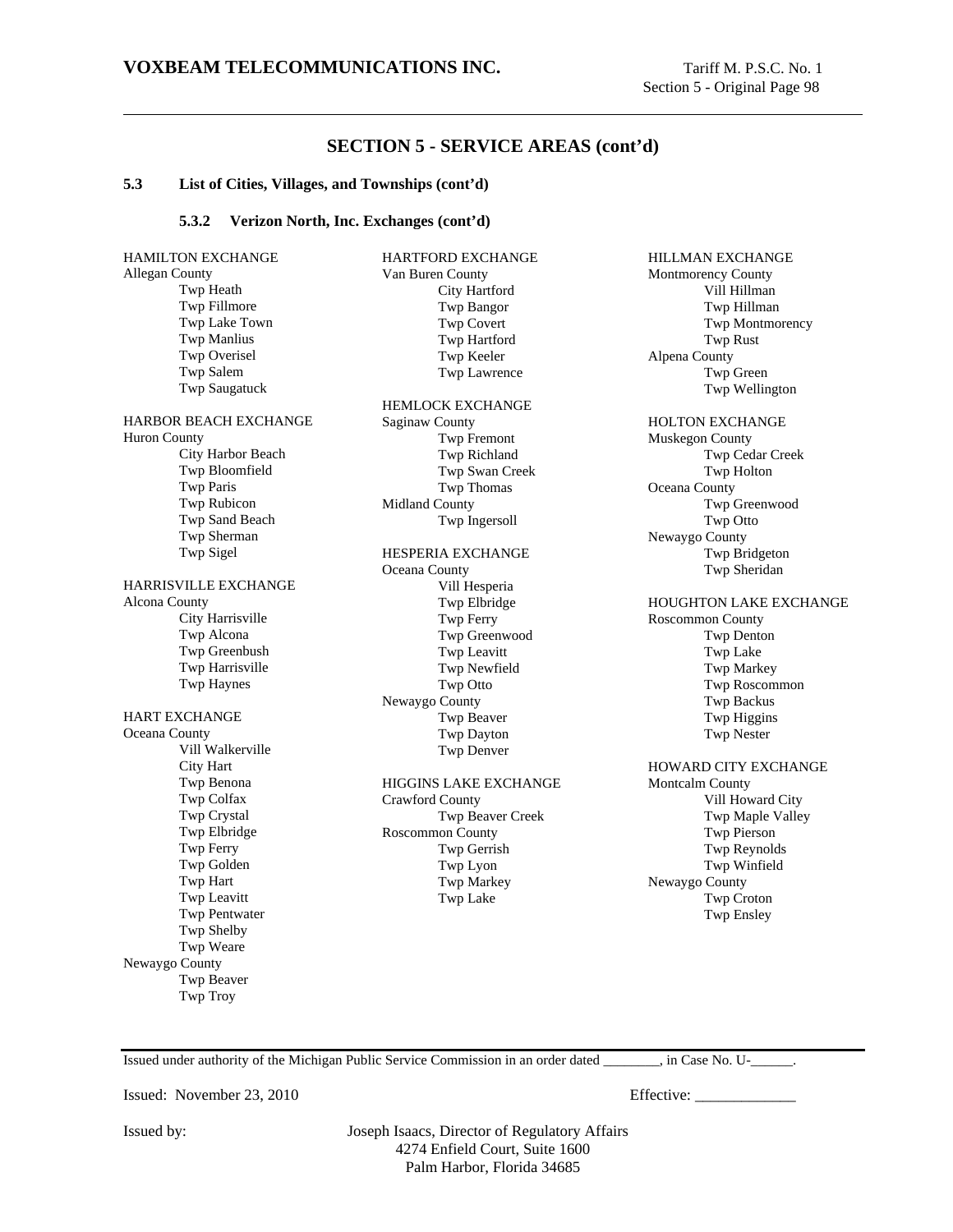#### **5.3 List of Cities, Villages, and Townships (cont'd)**

#### **5.3.2 Verizon North, Inc. Exchanges (cont'd)**

HUBBARD LAKE EXCHANGE Alcona County Twp Alcona Twp Caledonia Twp Hawes Alpena County Twp Alpena Twp Green Twp Ossineke Twp Sanborn Twp Wilson HUBBARDSTON EXCHANGE Ionia County Vill Hubbardston Twp North Plains Clinton County Twp Lebanon Gratiot County Twp North Shade HUDSON EXCHANGE Lenawee County City Hudson Twp Hudson Twp Medina Hillsdale County Twp Pittsford Twp Wright IDA EXCHANGE Monroe County Twp Dundee Twp Ida Twp LaSalle Twp Raisinville IMLAY CITY EXCHANGE Lapeer County City Imlay City Twp Arcadia Twp Attica Twp Burnside Twp Goodland Twp Imlay

ITHACA EXCHANGE Gratiot County City Ithaca Twp Arcada Twp Emerson Twp Fulton Twp Hamilton Twp Lafayette Twp Newark Twp New Haven Twp North Star Twp Sumner Saginaw County Twp Lakefield Twp Marion JEDDO EXCHANGE St. Clair County Twp Burtchville Twp Grant Twp Greenwood Sanilac County Twp Fremont Twp Worth KINGSTON EXCHANGE Tuscola County Vill Kingston Twp Dayton Twp Kingston Twp Koylton Twp Wells LACHINE EXCHANGE Alpena County Twp Green Twp Long Rapids Twp Maple Ridge Twp Ossineke Twp Wellington Twp Wilson

LAINGSBURG EXCHANGE Shiawassee County Twp Laingsburg Twp Bennington Twp Sciota Twp Woodhull Clinton County Twp Bath Twp Olive Twp Victor Twp Ovid LAKEVIEW EXCHANGE Montcalm County Vill Lakeview Twp Belvidere Twp Cato Twp Maple Valley Twp Pine Twp Winfield Mecosta County Twp Deerfield Twp Hinton Twp Millbrook LAWTON EXCHANGE Van Buren County Vill Lawton Twp Antwerp Twp Decatur Twp Porter Kalamazoo County Twp Prairie-Ronde LEWISTON EXCHANGE Montmorency County Twp Albert Twp Vienna Oscoda County Twp Clinton Twp Elmer Twp Greenwood Otsego County Twp Charlton Crawford County Twp Lovells

Issued under authority of the Michigan Public Service Commission in an order dated \_\_\_\_\_\_\_\_, in Case No. U-\_\_\_\_\_\_.

Issued: November 23, 2010 Effective: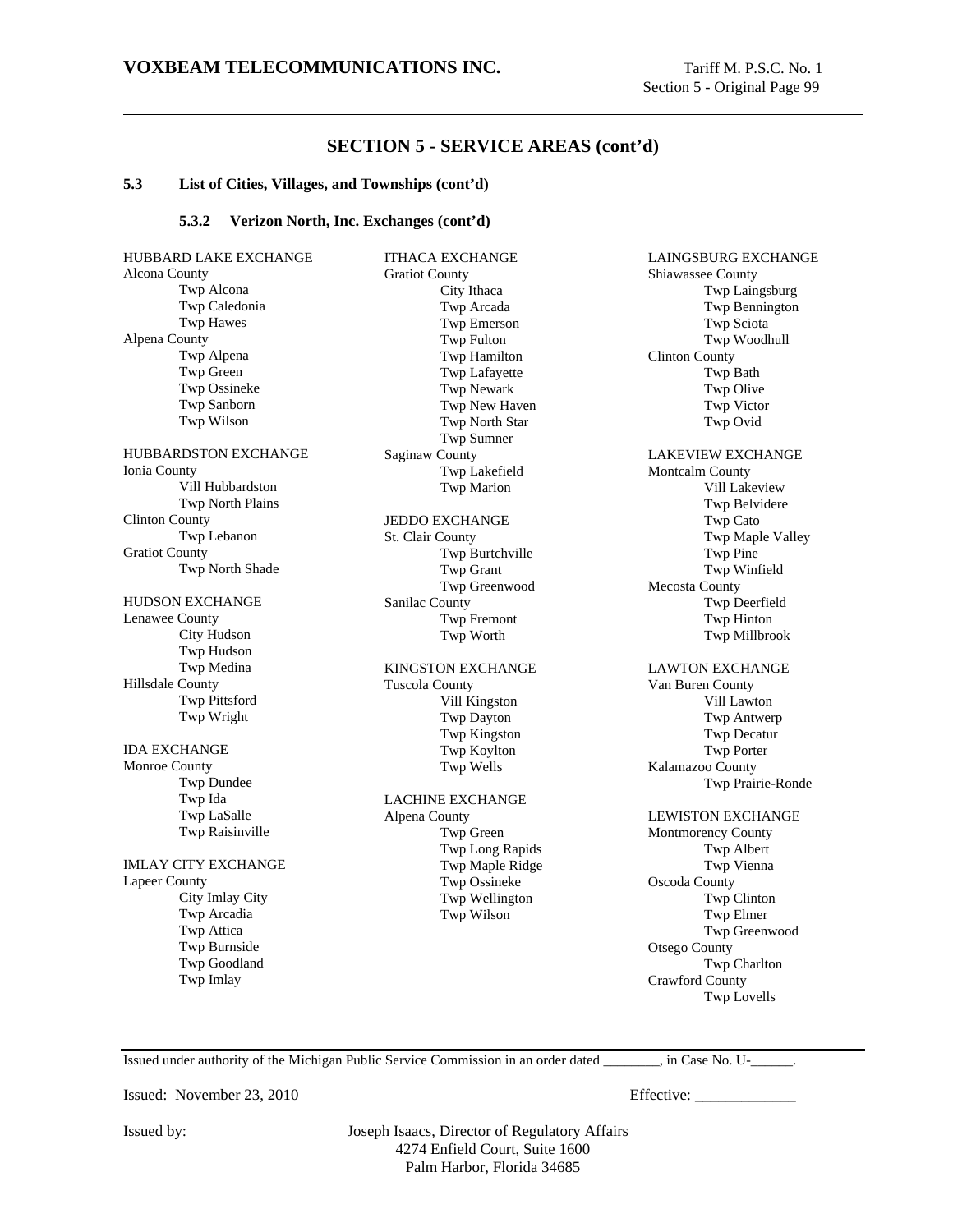MCBRIDE EXCHANGE

# **SECTION 5 - SERVICE AREAS (cont'd)**

#### **5.3 List of Cities, Villages, and Townships (cont'd)**

#### **5.3.2 Verizon North, Inc. Exchanges (cont'd)**

LINCOLN EXCHANGE Alcona County Vill Lincoln Twp Alcona Twp Greenbush Twp Gustin Twp Harrisville Twp Hawes Twp Haynes Twp Mikado Twp Millen Twp Mitchell LINDEN EXCHANGE Genesee County Vill Linden Twp Argentine Twp Fenton Twp Gaines Twp Mundy Livingston County Twp Deerfield Twp Tyrone LONG LAKE EXCHANGE Alpena County Twp Alpena Twp Maple Ridge Presque Isle County Twp Krakow Twp Presque Isle LOST PENINSULA EXCHANGE Monroe County Twp Erie LUDINGTON EXCHANGE Mason County City Ludington Twp Amber Twp Hamlin Twp Pere Marquette Twp Riverton Twp Summit Twp Victory

MAPLE RAPIDS EXCHANGE Clinton County Vill Maple Rapids Twp Essex Twp Greenbush Twp Lebanon Gratiot County Twp Fulton Twp North Shade MARCELLUS EXCHANGE Cass County Vill Marcellus Twp Marcellus Twp Newburg Twp Penn Twp Volinia Kalamazoo County Twp Prairie Ronde St. Joseph County Twp Flowerfield Van Buren County Twp Porter MATTAWAN EXCHANGE Van Buren County Vill Mattawan Twp Almena Twp Antwerp Kalamazoo County

Twp Texas

#### MAYBEE EXCHANGE Monroe County

Vill Maybee Twp Exeter Twp London Twp Raisinville Wayne County Twp Sumpter Washtenaw County Twp Augusta

Montcalm County Vill McBride Twp Day Twp Douglass MEMPHIS EXCHANGE St. Clair County City Memphis Twp Columbus Twp Riley Twp Wales Macomb County Twp Richmond MENDON EXCHANGE St. Joseph County Vill Mendon Twp Leonidas Twp Mendon Twp Nottawa Twp Park Kalamazoo County Twp Brady Twp Wakeshma MERRILL EXCHANGE Saginaw County Vill Merrill Twp Jonesfield Twp Lakefield

Twp Marion Gratiot County Twp Hamilton Twp Lafayette Twp Wheeler Midland County Twp Mount Haley Twp Porter

METAMORA EXCHANGE Lapeer County Vill Metamora Twp Dryden Twp Metamora

Issued under authority of the Michigan Public Service Commission in an order dated \_\_\_\_\_\_\_\_, in Case No. U-\_\_\_\_\_\_.

Issued: November 23, 2010 Effective: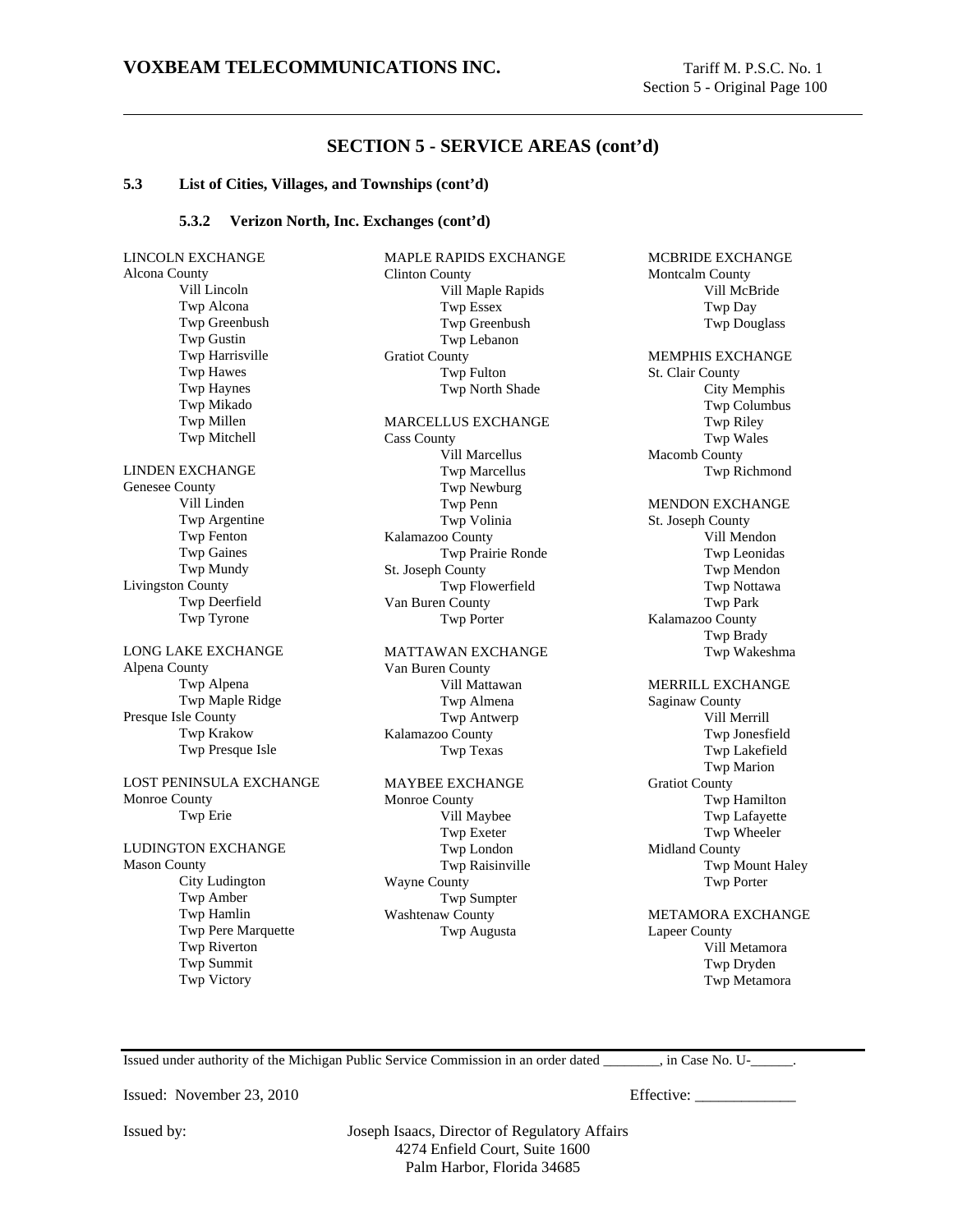#### **5.3 List of Cities, Villages, and Townships (cont'd)**

#### **5.3.2 Verizon North, Inc. Exchanges (cont'd)**

MIDDLETON EXCHANGE Gratiot County Vill Perrinton Twp Fulton Twp New Haven Twp Newark Twp North Shade MILFORD-WHITE EXCHANGE Oakland County Vill Milford Twp Commerce Twp Highland Twp Milford Twp Rose Twp White Lake Livingston County Twp Brighton Twp Hartland MINDEN CITY EXCHANGE Sanilac County Vill Forestville Twp Minden Twp Delaware Twp Minden Huron County Twp Paris Twp Sherman MID EXCHANGE Otsego County Twp Big Creek Twp Comins Twp Elmer Twp Greenwood Twp Mentor

MT. PLEASANT EXCHANGE Isabella County City Mt. Pleasant Twp Chippewa Twp Deerfield Twp Denver Twp Isabella Twp Lincoln Twp Union Midland County Twp Greendale Twp Lee MUIR EXCHANGE Ionia County Vill Lyons Vill Muir Twp Ionia Twp Lyons Twp North Plains Twp Ronald MUSKEGON EXCHANGE Muskegon County City Muskegon City Muskegon Heights City North Muskegon City Norton Shores City Roosevelt Park Twp Cedar Creek Twp Dalton Twp Egelston Twp Fruitland Twp Fruitport Twp Laketon Twp Muskegon Twp Sullivan Ottawa County Twp Spring Lake

NORTH BRANCH EXCHANGE Lapeer County Vill North Branch Twp Arcadia Twp Burlington Twp Burnside Twp Deerfield Twp North Branch Twp Rich ONAWAY EXCHANGE Presque Isle County City Onaway Vill Millersburg Twp Allis Twp Bearinger Twp Bismarck Twp Case Twp Moltke Twp North Allis Twp Ocqueoc Twp Rogers Cheboygan County Twp Aloha Twp Forest Twp Grant Twp Koehler Twp Nunda Twp Walker Twp Waverly Montmorency County Twp Montmorency ORTONVILLE EXCHANGE Oakland County Vill Ortonville Twp Brandon Twp Groveland Genesee County Twp Atlas Lapeer County Twp Madley

Issued under authority of the Michigan Public Service Commission in an order dated \_\_\_\_\_\_\_\_, in Case No. U-\_\_\_\_\_\_.

Issued: November 23, 2010 Effective: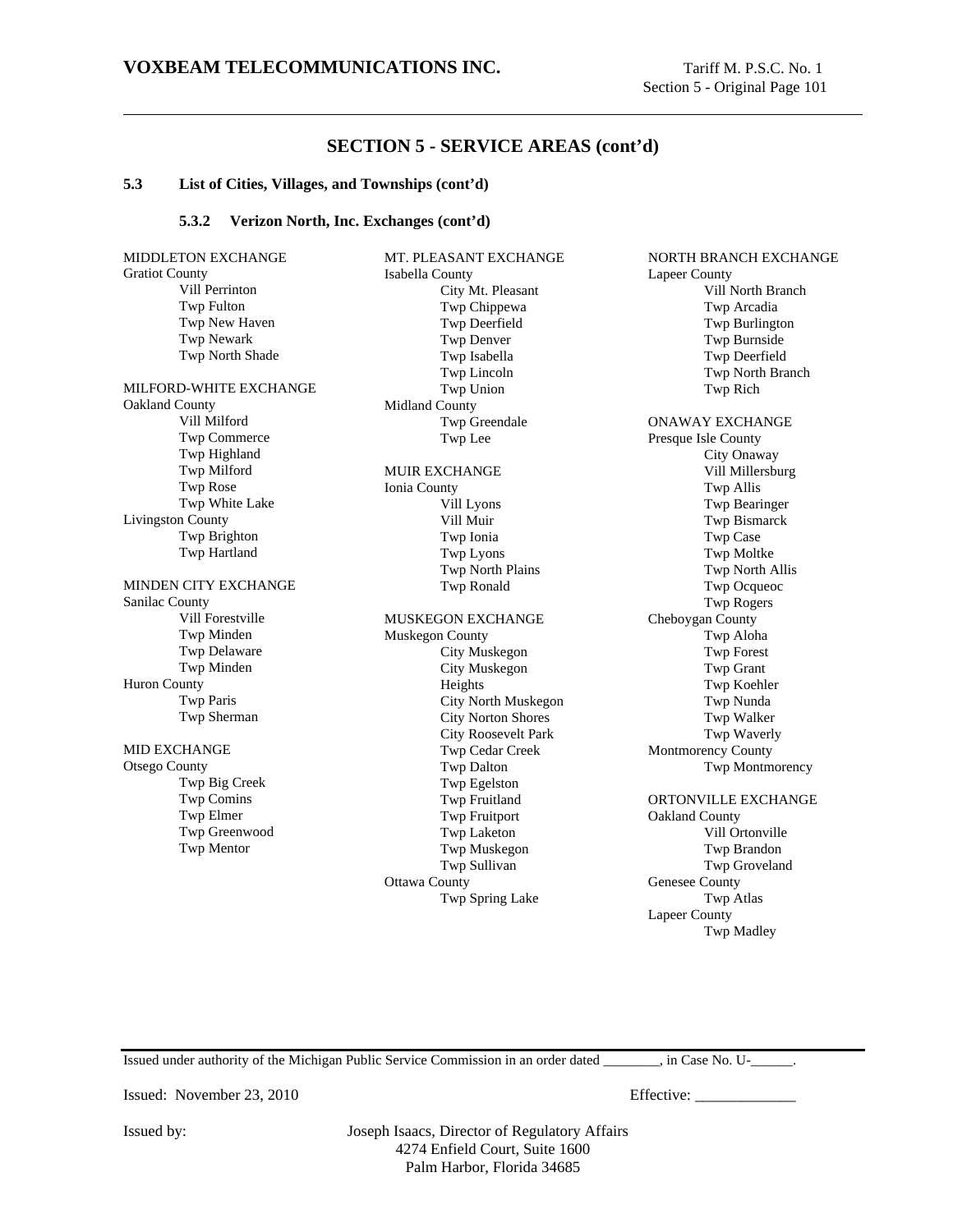#### **5.3 List of Cities, Villages, and Townships (cont'd)**

#### **5.3.2 Verizon North, Inc. Exchanges (cont'd)**

OSSINEKE EXCHANGE Alpena County Twp Alpena Twp Sanborn Alcona County Twp Alcona Twp Caledonia OTISVILLE EXCHANGE Genesee County Vill Otisville Twp Forest Twp Richfield Twp Thetford Twp Genesee OVID EXCHANGE Clinton County Vill Ovid Twp Duplain Twp Ovid Twp Victor Shiawassee County Twp Fairfield Twp Middlebury Twp Sciota OWOSSO EXCHANGE Shiawassee County City Corunna City Owosso Twp Bennington Twp Caledonia Twp Hazelton Twp Middlebury Twp New Haven Twp Owosso Twp Rush Twp Sciota Twp Shiawassee Twp Venice

PALO EXCHANGE Ionia County Twp North Plains Twp Ronald Montcalm County Twp Bloomer Twp Bushnell PAW PAW EXCHANGE Van Buren County Vill Paw Paw Twp Almena Twp Antwerp Twp Decatur Twp Paw Paw Twp Waverly PENTWATER EXCHANGE Oceana County Vill Pentwater Twp Pentwater Twp Weare Mason County Twp Riverton Twp Summit POMPEII EXCHANGE Gratiot County Twp Fulton Twp North Star Twp Washington Clinton County Twp Essex Twp Greenbush POSEN EXCHANGE Presque Isle County Vill Posen Twp Belknap Twp Bismarck Twp Krakow Twp Metz Twp Posen Twp Pulawski Alpena County Twp Long Rapids Twp Maple Ridge

QUINCY EXCHANGE Branch County Vill Quincy Twp Algansee Twp Butler Twp Quincy Hillsdale County Vill Reading RANKIN EXCHANGE Genesee County Twp Mundy Twp Gaines RAVENNA EXCHANGE Muskegon County Vill Ravenna Twp Casnovia Twp Egelston Twp Moorland Twp Ravenna Twp Sullivan Ottawa County Twp Chester READING EXCHANGE Hillsdale County City Reading Twp Cambria Twp Reading Branch County Twp Algansee REMUS EXCHANGE Mecosta County Twp Sheridan Twp Wheatland Isabella County Twp Broomfield Twp Sherman

Issued under authority of the Michigan Public Service Commission in an order dated \_\_\_\_\_\_\_\_, in Case No. U-\_\_\_\_\_\_.

Issued: November 23, 2010 Effective: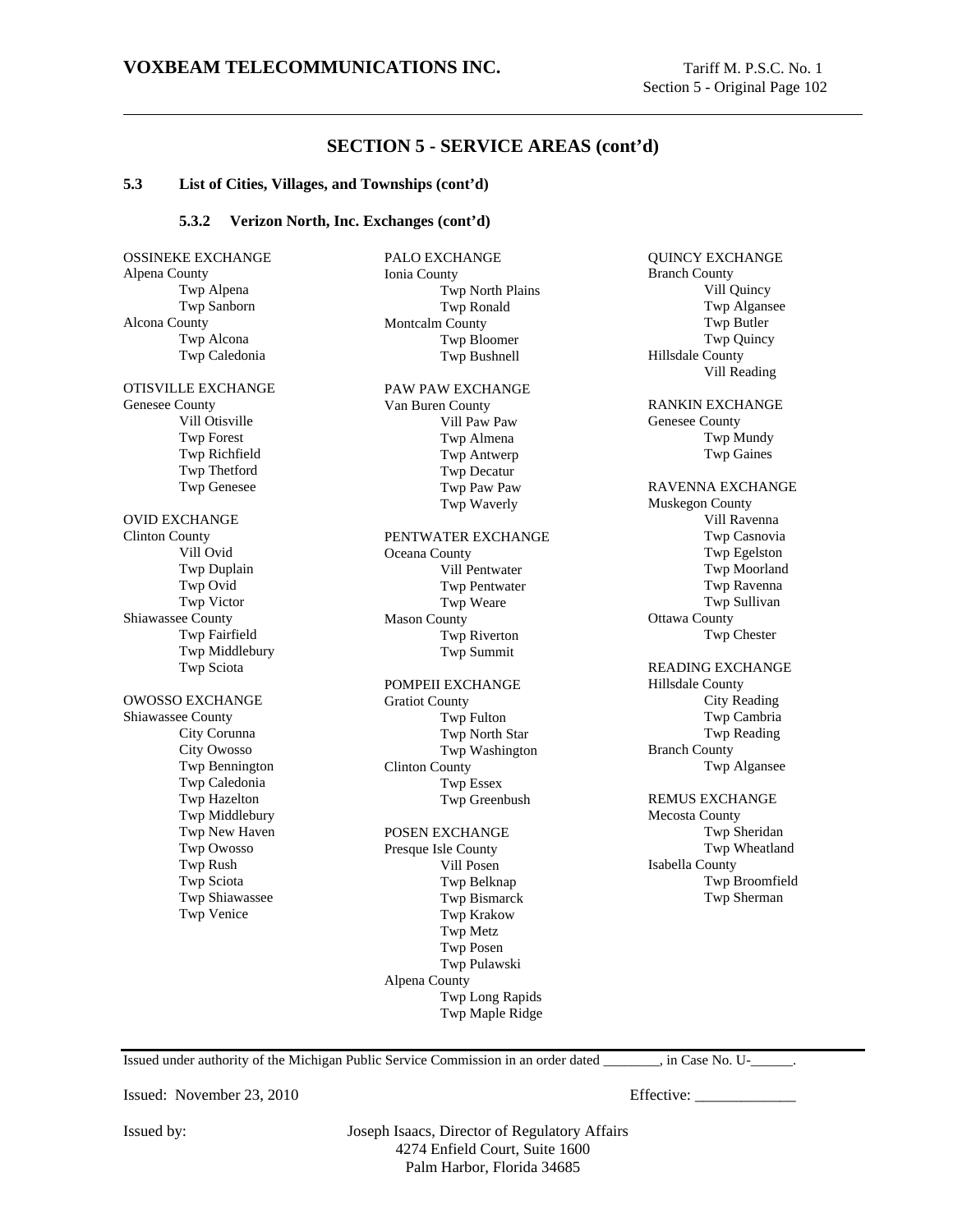#### **5.3 List of Cities, Villages, and Townships (cont'd)**

#### **5.3.2 Verizon North, Inc. Exchanges (cont'd)**

RICHMOND EXCHANGE Macomb County City Richmond Twp Lenox Twp Richmond St. Clair County Twp Casco Twp Columbus RIVERDALE EXCHANGE Gratiot County Twp New Haven Twp Seville Twp Sumner Montcalm County Twp Ferris Twp Richland Isabella County Twp Lincoln Twp Fremont ROGERS CITY EXCHANGE Presque Isle County City Rogers City Twp Bearinger Twp Belknap Twp Bismarck Twp Krakow Twp Moltke Twp Ocqueoc Twp Rogers Twp Pulawski ROSCOMMON EXCHANGE Roscommon County Vill Roscommon Twp Au Sable Twp Gerrish Twp Higgins Twp Markey Twp Richfield Crawford County Twp Beaver Creek Twp South Branch Twp St. Ignace

ST. JOHNS EXCHANGE Clinton County City St. Johns Twp Bengal Twp Bingham Twp Duplain Twp Essex Twp Greenbush Twp Olive Twp Ovid Twp Riley Twp Victor Gratiot County Twp Washington ST LOUIS EXCHANGE Gratiot County City St. Louis Twp Bethany Twp Emerson Twp Pine River Isabella County Twp Coe Midland County Twp Jasper Twp Porter SALINE EXCHANGE Washtenaw County City Saline Twp Bridgewater Twp Freedom Twp Lodi Twp Pittsfield Twp Saline Twp York Lenawee County Twp Macon SAUGATUCK EXCHANGE Allegan County

Vill Saugatuck Vill Douglas Twp Lake Town Twp Saugatuck

SCHOOLCRAFT EXCHANGE Kalamazoo County Vill Schoolcraft Twp Prairie Ronde Twp Schoolcraft Twp Texas St. Joseph County Twp Flowerfield Twp Park SHELBY EXCHANGE Oceana County Vill New Era Vill Shelby Twp Benona Twp Clay Banks Twp Elbridge Twp Ferry Twp Golden Twp Grant Twp Hart Twp Otto Twp Shelby SHEPHERD EXCHANGE Isabella County Vill Shepherd Twp Chippewa Twp Coe Twp Lincoln Midland County Twp Greendale Twp Jasper SHERIDAN EXCHANGE Montcalm County Vill Sheridan Twp Bushnell Twp Evergreen Twp Fair Plain Twp Sidney SIDNEY EXCHANGE

Montcalm County Twp Fair Plain Twps Sidney

Issued under authority of the Michigan Public Service Commission in an order dated \_\_\_\_\_\_\_\_, in Case No. U-\_\_\_\_\_\_.

Issued: November 23, 2010 Effective: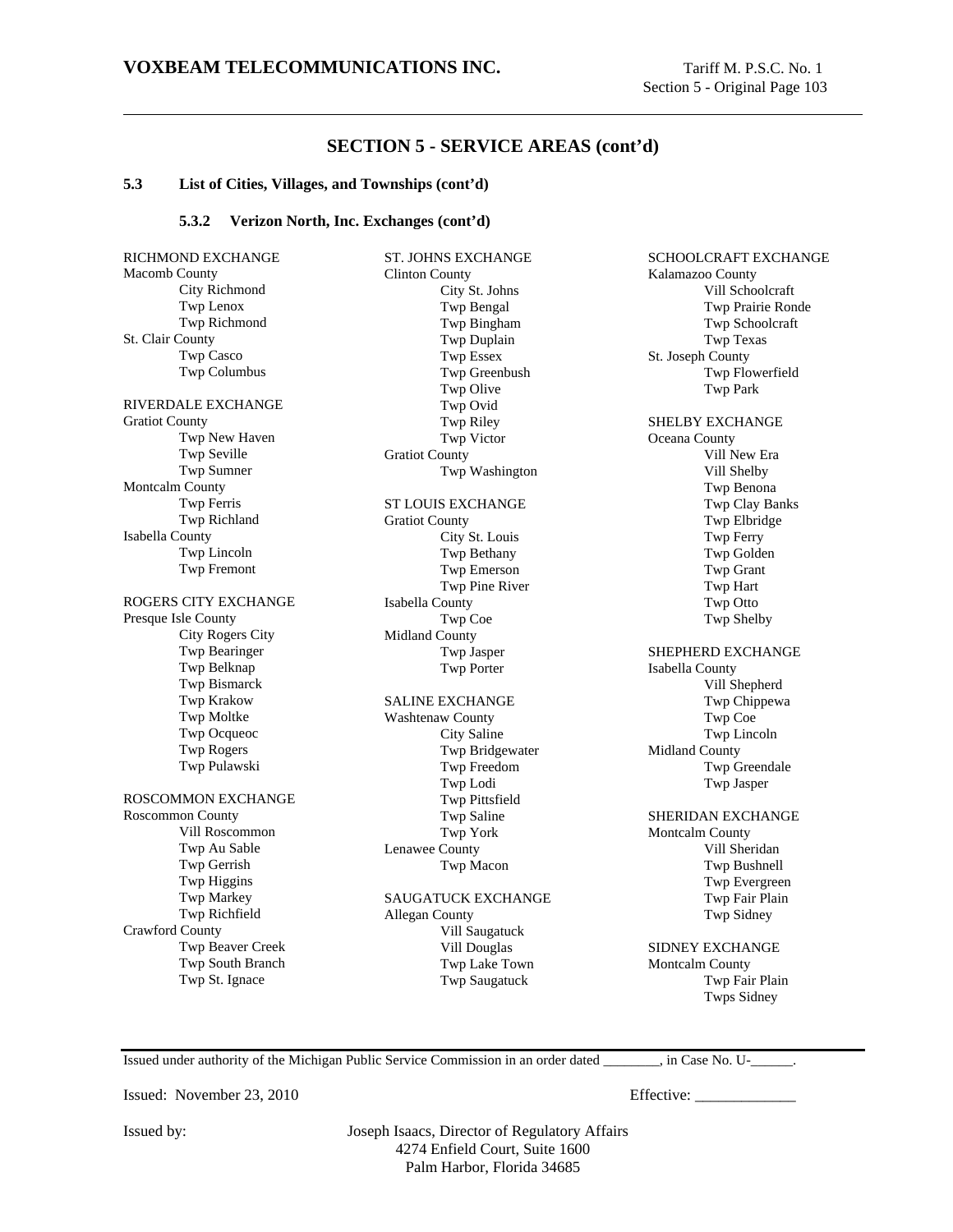TEMPERANCE EXCHANGE

Monroe County

# **SECTION 5 - SERVICE AREAS (cont'd)**

#### **5.3 List of Cities, Villages, and Townships (cont'd)**

#### **5.3.2 Verizon North, Inc. Exchanges (cont'd)**

SISTER LAKES EXCHANGE Van Buren County Twp Keeler Cass County Twp Silver Creek Berrien County Twp Pipestone Twp Bainbridge SIX LAKES EXCHANGE Montcalm County Twp Belvidere Twp Douglass Mecosta County Twp Millbrook SMITHS CREEK EXCHANGE St. Clair County Twp Columbus Twp Kimbell Twp St. Clair Twp Wales SOUTH HAVEN EXCHANGE Van Buren County City South Haven Twp Bangor Twp Covert Twp Geneva Twp South Haven Allegan County Twp Casco STANTON EXCHANGE Montcalm County City Stanton Twp Day Twp Douglass Twp Evergreen Twp Pine Twp Sidney

STANWOOD EXCHANGE Mecosta County Vill Stanwood Twp Aetna Twp Austin Twp Deerfield Twp Hinton Twp Mecosta Newaygo County Twp Goodwell Twp Big Prairie STURGIS EXCHANGE St. Joseph County City Sturgis Twp Burr Oak Twp Colon Twp Fawn River Twp Florence Twp Nottawa Twp Sherman Twp Sturgis Twp White Pigeon SWARTZ CREEK EXCHANGE Genesee County City Swartz Creek Twp Clayton Twp Flint Twp Gaines Twp Mundy TECUMSEH EXCHANGE Lenawee County City Tecumseh Twp Adrian Twp Blissfield Twp Clinton Twp Franklin Twp Macon Twp Raisin Twp Ridgeway Twp Tecumseh

Twp Bedford Twp Erie THREE RIVER EXCHANGE St. Joseph County City Three River Twp Constantine Twp Fabius Twp Florence Twp Flowerfield Twp Lockport Twp Park Cass County Twp Newberg Twp Porter TIPTON EXCHANGE Lenawee County Twp Adrian Twp Franklin Washtenaw County Twp Manchester TORCH RIVER BRIDGE EXCHANGE Antrim County Twp Milton Kalkaska County Twp Clearwater TWIN LAKE EXCHANGE Muskegon County Twp Blue Lake Twp Cedar Creek Twp Dalton Twp Holton UNION EXCHANGE Cass County Twp Calvin Twp Mason

Issued under authority of the Michigan Public Service Commission in an order dated \_\_\_\_\_\_\_\_, in Case No. U-\_\_\_\_\_\_.

Issued: November 23, 2010 Effective:

Twp Porter

Issued by: Joseph Isaacs, Director of Regulatory Affairs 4274 Enfield Court, Suite 1600 Palm Harbor, Florida 34685

Washtenaw County

Twp Saline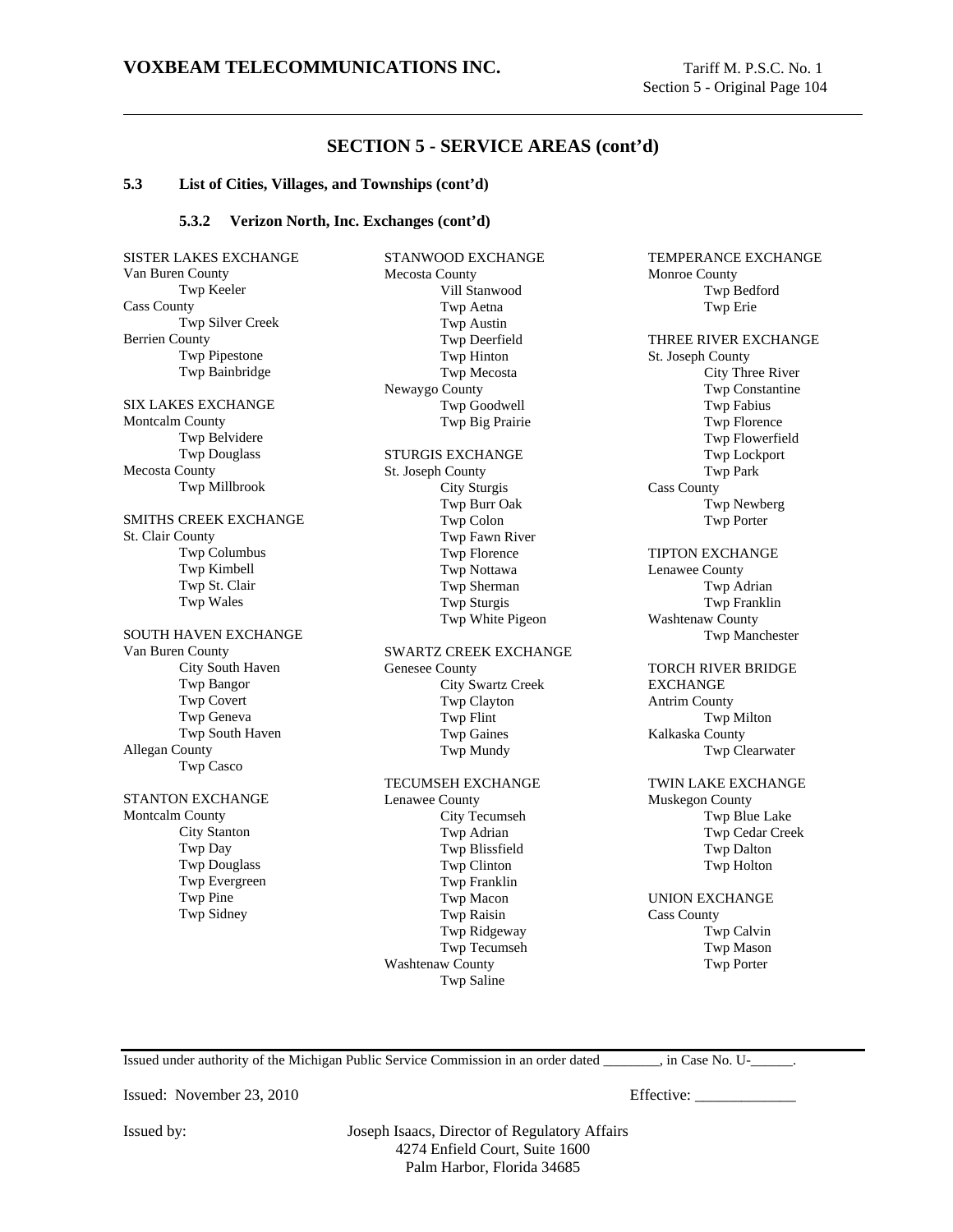#### **5.3 List of Cities, Villages, and Townships (cont'd)**

#### **5.3.2 Verizon North, Inc. Exchanges (cont'd)**

UNION CITY EXCHANGE Branch County Vill Sherwood Vill Union City Twp Batavia Twp Matteson Twp Sherwood Twp Union Calhoun County Twp Burlington VANDALIA EXCHANGE Cass County Vill Vandalia Twp Calvin Twp Newberg Twp Penn Twp Porter VANDERBILT EXCHANGE Otsego County Vill Vanderbilt Twp Charlton Twp Corwith Twp Dover Twp Elmira Twp Livingston Montmorency County Twp Montmorency VESTABURG EXCHANGE Montcalm County Twp Ferris Twp Richland Isabella County Twp Fremont WEIDMAN EXCHANGE Isabella County Twp Broomfield Twp Coldwater Twp Deerfield Twp Gilmore Twp Nottawa Twp Sherman

WHITEHALL CREEK EXCHANGE Muskegon County Vill Lakewood Club City Montague City Whitehall Twp Blue Lake Twp Dalton Twp Fruitland Twp Montague Twp Whitehall Twp White River Oceana County Vill Rothbury Twp Clay Banks Twp Grant Twp Otto WHITE PIGEON EXCHANGE St. Joseph County Vill White Pigeon Twp Constantine Twp Florence Twp Mottville Twp White Piegon Cass County Twp Porter WILLIAMSTON EXCHANGE Ingham County

City Williamston Twp Alaiedon Twp Ingham Twp Leroy Twp Locke Twp Wheatfield Twp White Oak Twp Williamston Shiawassee County Twp Woodhull

WOODLAND EXCHANGE Barry County Vill Woodland Twp Carlton Twp Castleton Twp Woodland Eaton County Twp Sunfield

# YALE EXCHANGE

St. Clair County City Yale Twp Brockway Twp Emmett Twp Greenwood Twp Lynn Sanilac County Twp Speaker Twp Fremont

Issued under authority of the Michigan Public Service Commission in an order dated  $\qquad \qquad$ , in Case No. U- $\qquad \qquad$ .

Issued: November 23, 2010 Effective: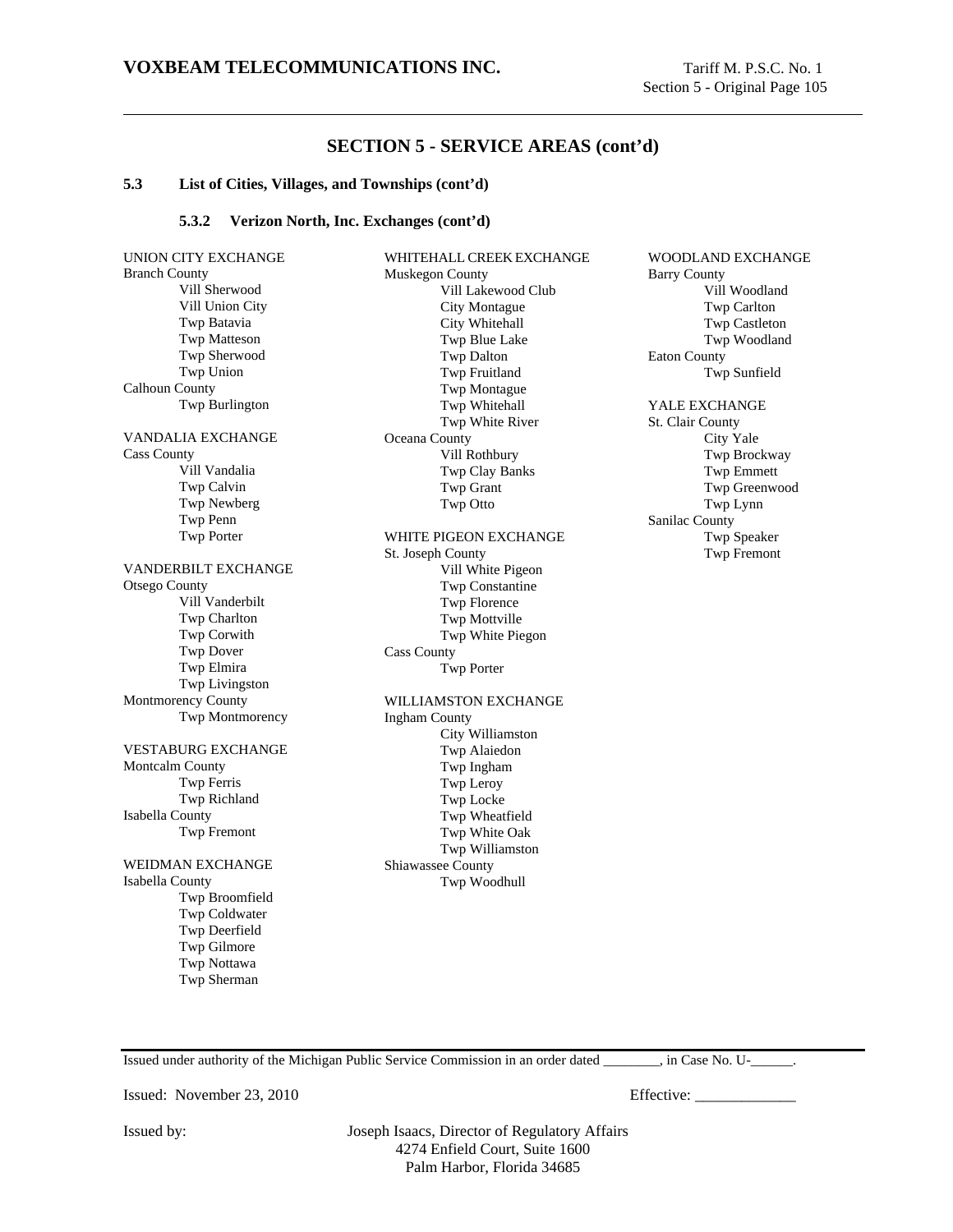LAWRENCE EXCHANGE

# **SECTION 5 - SERVICE AREAS (cont'd)**

FITCHBURG EXCHANGE

Twp Henrietta

Jackson County

#### **5.3 List of Cities, Villages, and Townships (cont'd)**

#### **5.3.2 Verizon North, Inc. Exchanges (cont'd)**

ADDISON EXCHANGE Hillsdale County Twp Pittsford Twp Somerset Twp Wheatland Lenawee County City/Vill Addison Twp Hudson Twp Rollin Twp Rome Twp Woodstock ALGER EXCHANGE Arenac County Twp Moffit Twp Clayton Ogemaw County Twp Mills Twp Horton Gladwin County Twp Bourret BARODA EXCHANGE Berrien County City/Village Baroda Twp Baroda Twp Buchanan Twp Lincoln Twp Oronoko Twp Weesaw BRIDGMAN EXCHANGE Berrien County City/Vill Bridgman Twp Lake Twp Lincoln BURLINGTON EXCHANGE Calhoun County Twp Burlington Twp Fredonia Twp Newton Twp Tekonsha Branch County Twp Girard

Ingham County Twp Bunkerhill Twp Stockbridge GREGORY EXCHANGE Livingston County Twp Unadilla Washtenaw County Twp Lyndon HOMER EXCHANGE Calhoun County City/Vill Homer Twp Albion Twp Clarendon Twp Eckford Twp Homer LACOTA EXCHANGE Allegan County Twp Casco Twp Lee Van Buren County Twp Geneva Twp Columbia LAMBERTVILLE EXCHANGE Monroe County City/Vill Ottawa Lake City/Vill Whiteford Center City/Vill Lambertville City/Vill Samaria Twp Whiteford Twp Bedford Twp Summerfield Twp Ida Twp Erie Twp La Salle Lenawee County

Van Buren County City/Vill Lawrence Twp Lawrence Twp Arlington Twp Hamilton Twp Keeler Twp Hartford Twp Paw Paw Twp Waverly LUPTON EXCHANGE Ogemaw County Twp Rose Twp Cumming Twp Hill Twp Goodar Twp Logan MORENCI EXCHANGE Lenawee County City/Vill Dover City/Vill Morenci Twp Medina Twp Senca MUNITH EXCHANGE Jackson County Twp Waterloo Twp Henrietta NEW GLENN EXCHANGE Allegan County Twp Ganges Twp Casco ONONDAGA EXCHANGE

Ingham County Twp Aurelius Twp Onondaga Jackson County Twp Tompkins Eaton County Twp Hamlin

Issued under authority of the Michigan Public Service Commission in an order dated \_\_\_\_\_\_\_\_, in Case No. U-\_\_\_\_\_\_.

Issued: November 23, 2010 Effective:

Issued by: Joseph Isaacs, Director of Regulatory Affairs 4274 Enfield Court, Suite 1600 Palm Harbor, Florida 34685

Twp Riga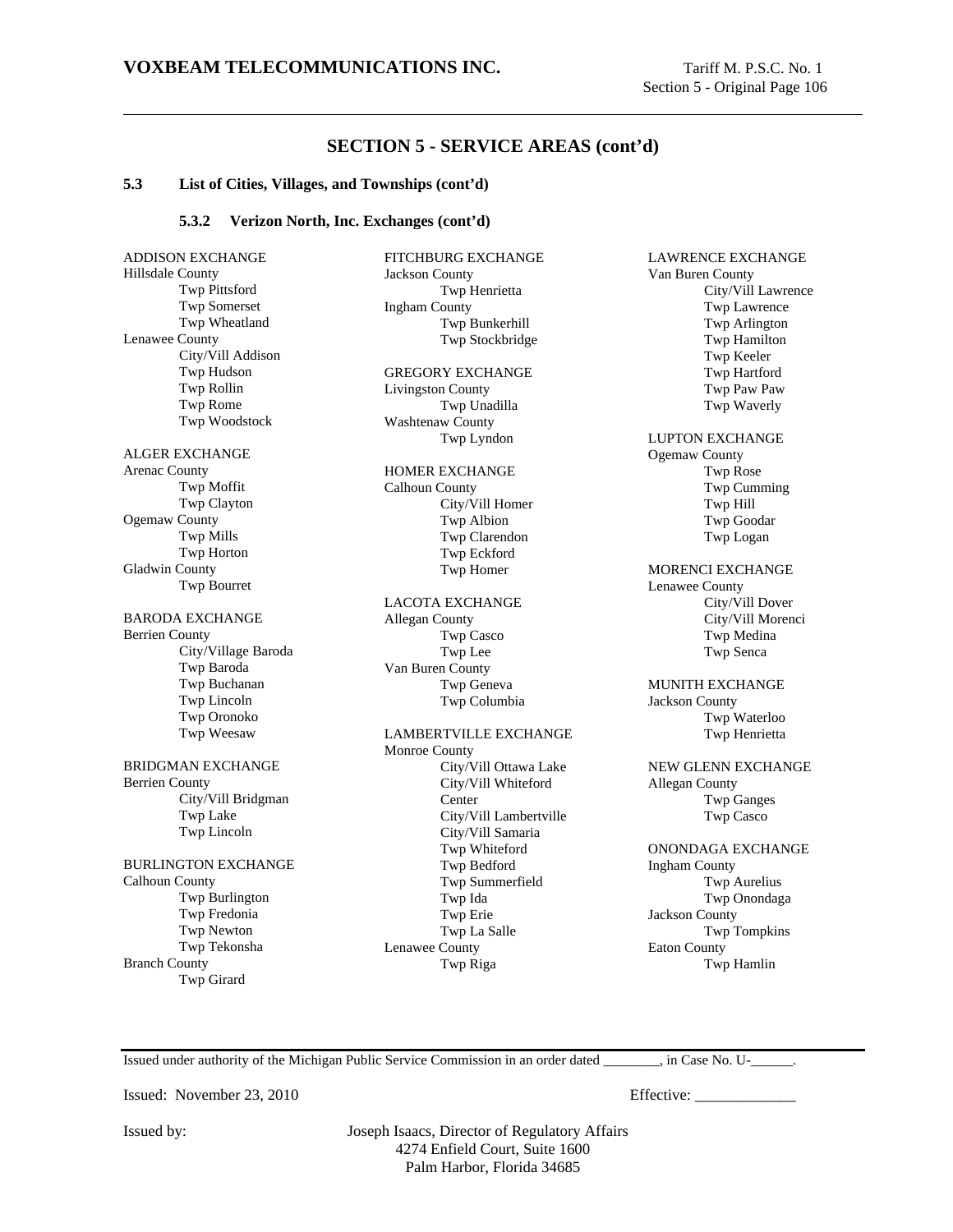## **SECTION 5 - SERVICE AREAS (cont'd)**

## **5.3 List of Cities, Villages, and Townships (cont'd)**

## **5.3.2 Verizon North, Inc. Exchanges (cont'd)**

PARMA EXCHANGE Jackson County City/Vill Parma Twp Concord Twp Parma Twp Sandstone Twp Spring Arbor Twp Springport Twp Tompkins PRESCOTT EXCHANGE Ogemaw County City/Vill Prescott Twp Richland Twp Logan Twp Mills Iosco County Twp Burleigh Arenac County Twp Clayton Twp Mason PULLMAN EXCHANGE Allegan County Twp Casco Twp Lee Twp Ganges Twp Clyde Twp Cheshire Twp Valley RIVES JUNCTION EXCHANGE Jackson County Twp Rives Junction Twp Tompkins Twp Blackman ROSE CITY EXCHANGE Ogemaw County City/Vill Rose City Twp Rose Twp Cumming Twp Klacking Twp Foster Twp Big Creek Twp Mentor SAWYER EXCHANGE Berrien County Twp Chikaming Twp Lake Twp Weesaw STERLING EXCHANGE Arenac County City/Vill Sterling Twp Deep River Twp Clayton Twp Adams STOCKBRIDGE EXCHANGE Ingham County City/Vill Stockbridge Twp Stockbridge Twp White Oak Jackson County Twp Waterloo Livingston County Twp Iosco Twp Unadilla Washtenaw County Twp Lyndon TEKONSHA EXCHANGE Calhoun County City/Vill Tekonsha Twp Clarendon Twp Fredonia Twp Tekonsha Branch County Twp Butler Twp Girard WEBBERVILLE EXCHANGE Ingham County City/Vill Webberville Twp Leroy Twp White Oak Livingston County Twp Handy TwpIosco

Issued under authority of the Michigan Public Service Commission in an order dated \_\_\_\_\_\_\_\_, in Case No. U-\_\_\_\_\_\_.

Issued: November 23, 2010 Effective: \_\_\_\_\_\_\_\_\_\_\_\_\_

Issued by: Joseph Isaacs, Director of Regulatory Affairs 4274 Enfield Court, Suite 1600 Palm Harbor, Florida 34685